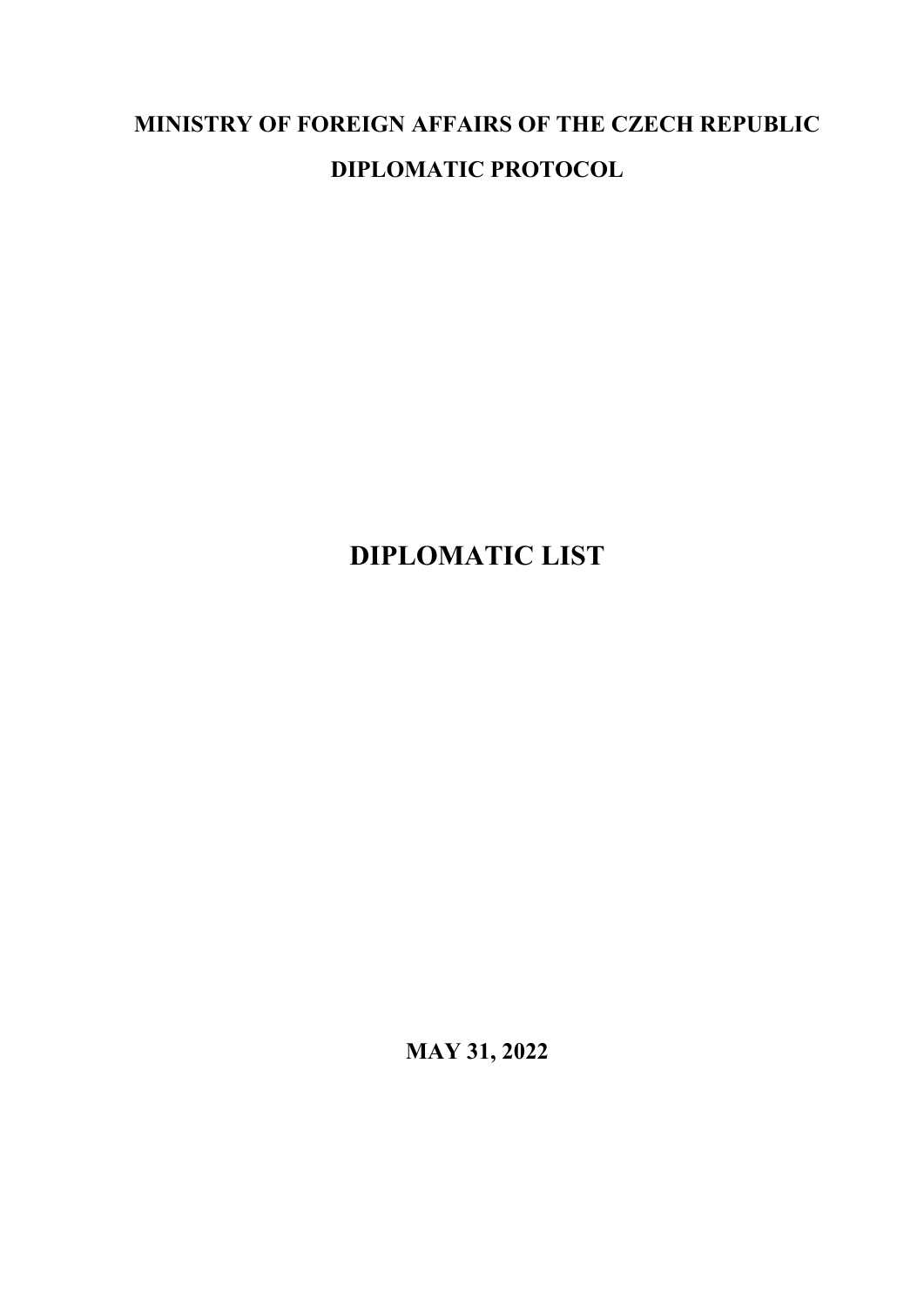#### **THE DATA PUBLISHED REFLECT THE STATE AS ON MAY 31, 2022**

**The Diplomatic Missions and Consular Posts are requested to kindly communicate to the Diplomatic Protocol all changes related to all the data published in the Diplomatic List, as they occur (arrivals, departures, promotions, new addresses, etc.), so that may be included in the updated edition of the Diplomatic List.**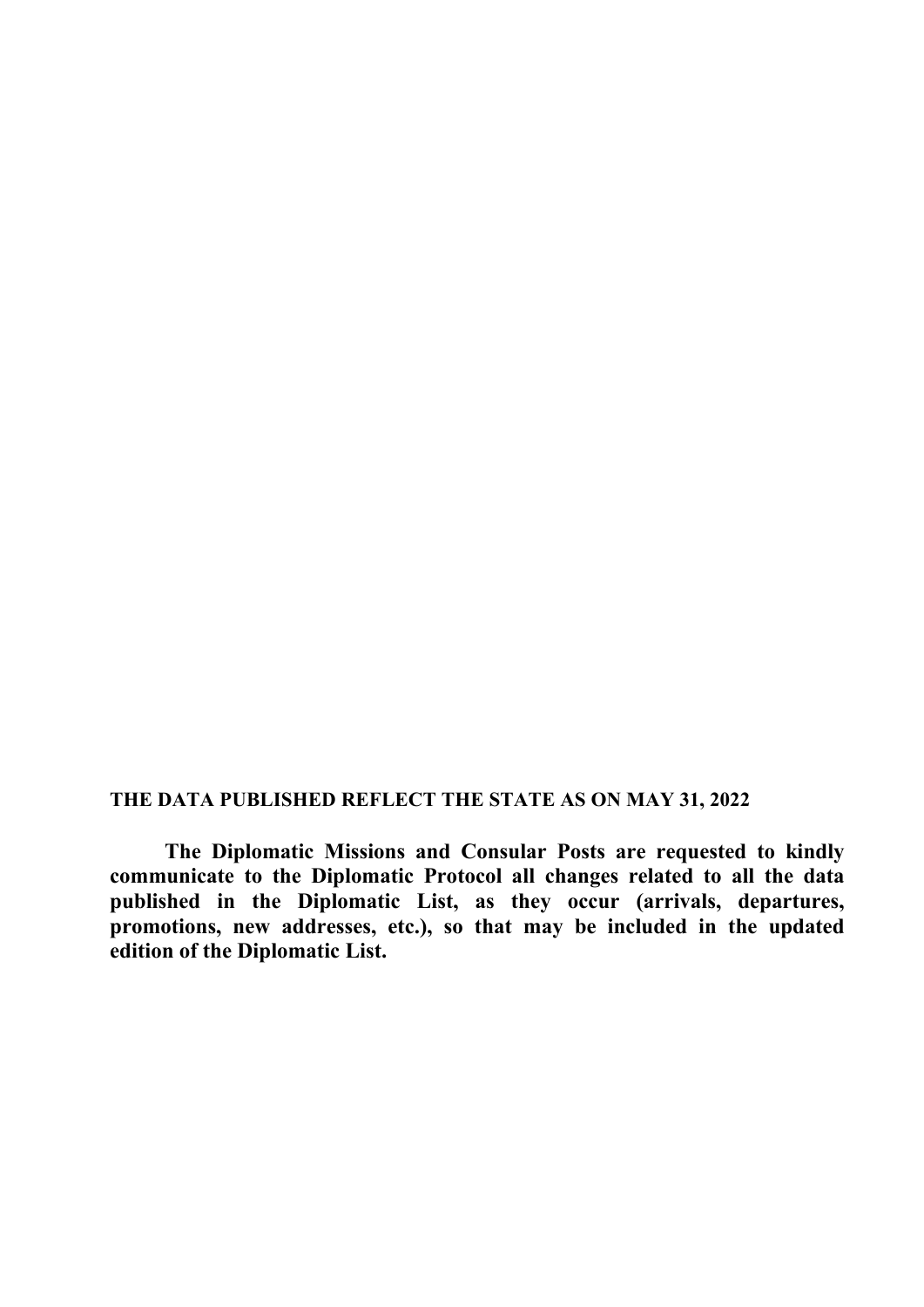# **HEADS OF DIPLOMATIC MISSIONS**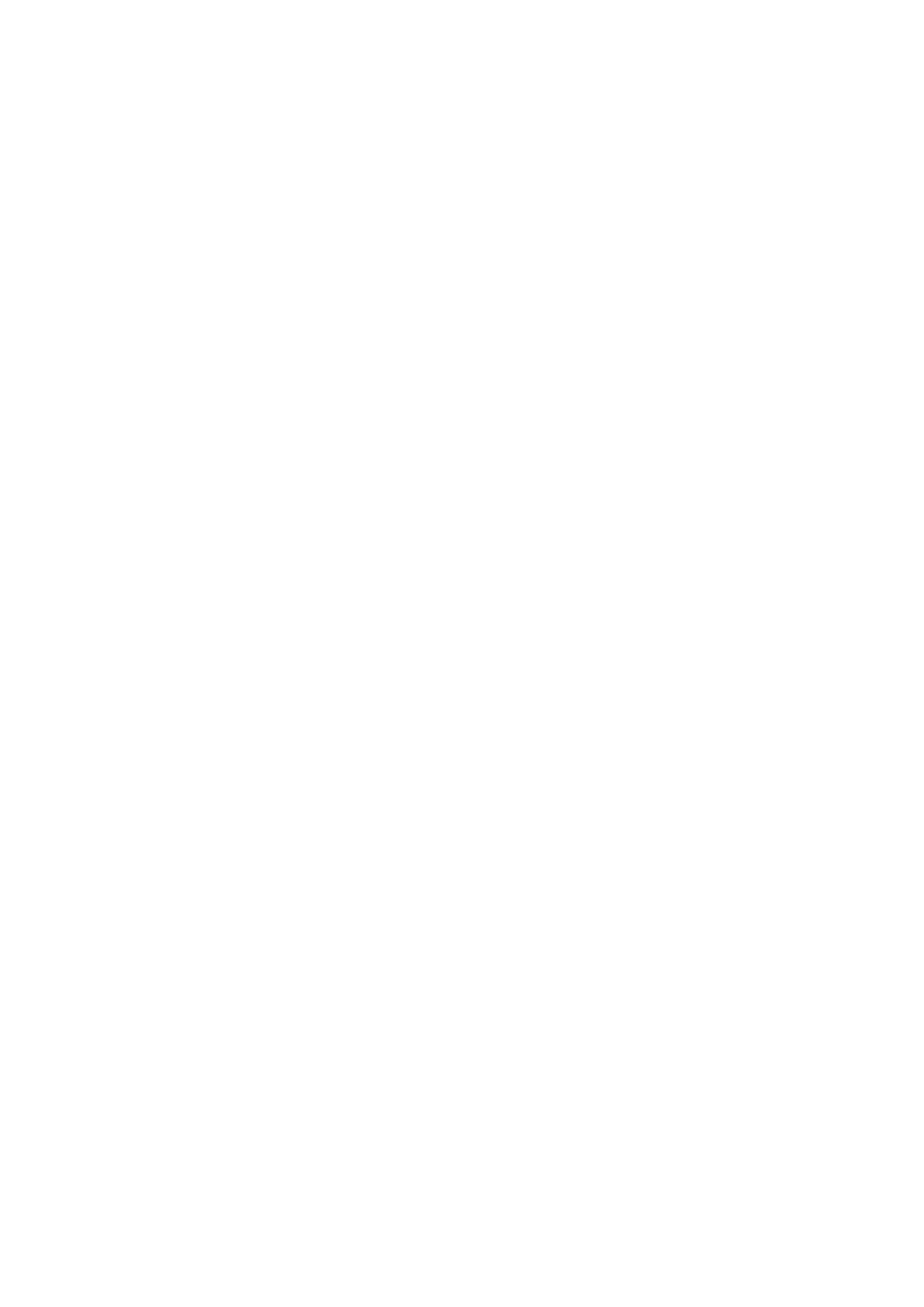### **AMBASSADORS - DATES OF PRESENTING CREDENTIALS AMBASSADORS DATES OF PRESENTING CREDENTIALS**

(\*Non-Resident in Prague)

| * Gabonese Republic<br>H.E. Mr. Samuel-Lambert ONDO                                                                        | September 26, 1995                    |  |
|----------------------------------------------------------------------------------------------------------------------------|---------------------------------------|--|
| * Republic of San Marino<br><b>H.E. Mr. Pietro GIACOMINI</b>                                                               | November 28, 1995<br>October 23, 2007 |  |
| * Republic of Singapore<br><b>H.E. Mr. Tan Soo KHOON</b>                                                                   |                                       |  |
| * Principality of Liechtenstein<br><b>H.S.H. Maria-Pia KOTHBAUER</b>                                                       | April 11, 2011                        |  |
| * Turkmenistan<br>H.E. Mr. Silapberdy NURBERDYJEV                                                                          | February 5, 2013                      |  |
| * Republic of Malta<br>H.E. Mr. Godfrey A. PIROTTA                                                                         | March 18, 2014                        |  |
| <b>State of Palestine</b><br><b>H.E. Mr. Khaled ALATTRASH</b>                                                              | September 30, 2014                    |  |
| * Republic of Nicaragua<br>H.E. Mr. Alvaro Jose ROBELO GONZALEZ                                                            | June 18, 2015                         |  |
| * Islamic Republic of Mauritania<br>H.E. Mr. Mohamed Mahmoud BRAHIM KHLIL                                                  | January 21, 2016                      |  |
| Sovereign Military Hospitaller Order of St. John<br>of Jerusalem of Rhodes and of Malta<br>H.E. Mr. Wenceslas DE LOBKOWICZ | February 16, 2016                     |  |
| <b>Russian Federation</b><br>H.E. Mr. Alexander Vladimirovich ZMEYEVSKIY                                                   | March 22, 2016                        |  |
| * Antigua and Barbuda<br>H.E. Mr. Arthur George BELPHESTER THOMAS                                                          | June 21, 2016                         |  |
| * Republic of The Gambia<br><b>H.E. Mrs. Teneng Mba JAITEH</b>                                                             | <b>August 23, 2016</b>                |  |
| Republic of Yemen<br>H.E. Mr. Omer Hussein Thabet SABA'A                                                                   | January 11, 2017                      |  |
| Ukraine<br><b>H.E. Mr. Yevhen PEREBYINIS</b>                                                                               | March 15, 2017                        |  |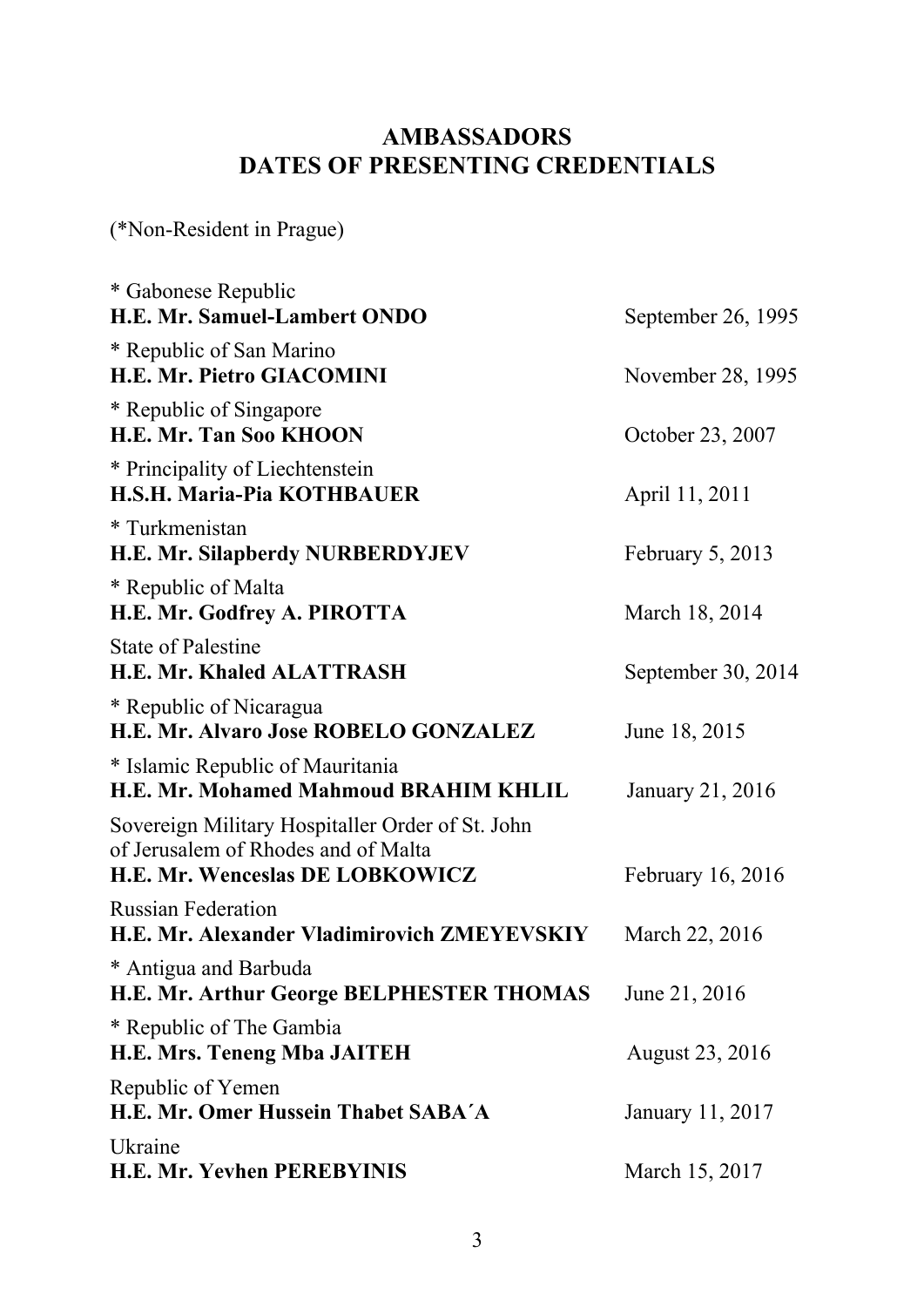| * Republic of Uganda<br><b>H.E. Mr. Marcel Robert TIBALEKA</b>                                  | June 20, 2017          |  |  |
|-------------------------------------------------------------------------------------------------|------------------------|--|--|
| <b>United Mexican States</b><br>H.E. Mrs. Rosaura Leonora RUEDA GUTIERREZ                       | August 8, 2017         |  |  |
| Hungary<br><b>H.E. Mr. Miklós BOROS</b>                                                         | <b>August 8, 2017</b>  |  |  |
| Republic of Cyprus<br><b>H.E. Mr. Antonios THEOCHAROUS</b>                                      | September 26, 2017     |  |  |
| Republic of Lebanon<br><b>H.E. Mrs. Rola HAMDAN</b>                                             | December $6, 2017$     |  |  |
| United Kingdom of Great Britain and Northern Ireland<br><b>H.E. Mr. Nicholas Stewart ARCHER</b> | March 13, 2018         |  |  |
| * Burkina Faso<br>H.E. Mr. Dieudonné KERE                                                       | May 2, 2018            |  |  |
| Argentine Republic<br>H.E. Mr. Roberto Alejandro SALAFIA                                        | July 18, 2018          |  |  |
| Kingdom of Morocco<br><b>H.E. Mrs. Hanane SAADI</b>                                             | July 18, 2018          |  |  |
| Republic of the Philippines<br><b>H.E. Mr. Ombra JAINAL</b>                                     | <b>August 22, 2018</b> |  |  |
| * Republic of El Salvador<br>H.E. Mrs. Florencia Eugenia VILANOVA DE VON<br><b>OEHSEN</b>       | <b>August 22, 2018</b> |  |  |
| Kingdom of Norway<br>H.E. Mr. Robert KVILE                                                      | September 13, 2018     |  |  |
| <b>State of Kuwait</b><br><b>H.E. Mr. Rashed Faleh ALHAJRI</b>                                  | November 14, 2018      |  |  |
| Spain<br>H.E. Mr. Angel LOSSADA TORRES QUEVEDO                                                  | November 14, 2018      |  |  |
| Republic of Albania<br>H.E. Mr. Ilirian KUKA                                                    | December $6, 2018$     |  |  |
| Republic of Latvia<br><b>H.E. Mrs. Gunta PASTORE</b>                                            | December $6, 2018$     |  |  |
| Georgia<br>H.E. Mrs. Mariam RAKVIASHVILI                                                        | December $6, 2018$     |  |  |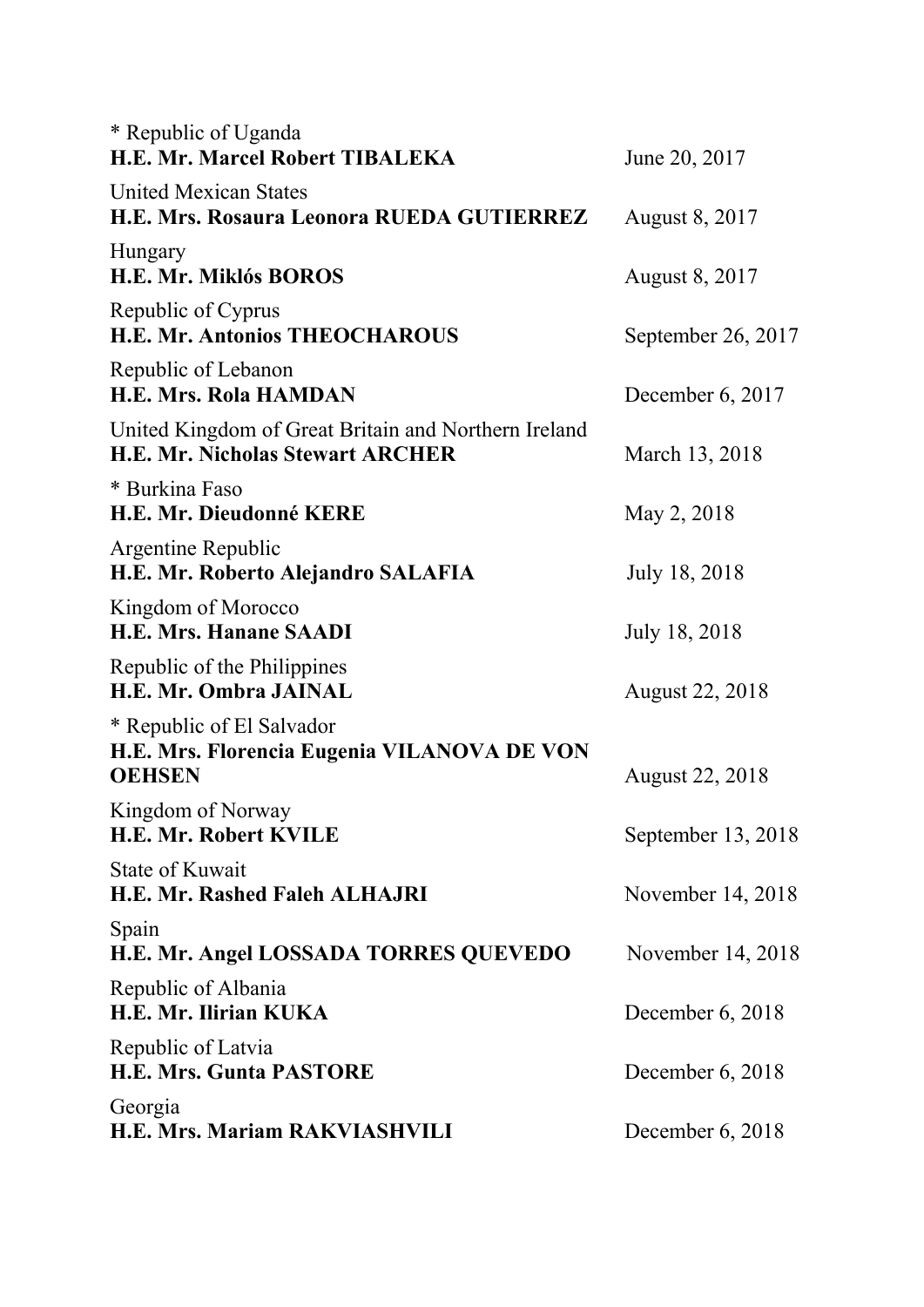| Arab Republic of Egypt<br><b>H.E. Mr. Said HINDAM</b>                         | January 23, 2019   |
|-------------------------------------------------------------------------------|--------------------|
| Republic of Armenia<br>H.E. Mr. Ashot HOVAKIMIAN                              | February 21, 2019  |
| Republic of Croatia<br>H.E. Mrs. Ljiljana PANCIROV                            | February 21, 2019  |
| * Republic of Uzbekistan<br>H.E. Mr. Nabijon KASIMOV                          | February 21, 2019  |
| * Republic of Iceland<br>H.E. Mr. Thórir IBSEN                                | February 21, 2019  |
| Republic of Bulgaria<br><b>H.E. Mr. Jordan Parvanov PARVANOV</b>              | March 28, 2019     |
| Republic of Cuba<br>H.E. Mr. Danilo Francisco ALONSO MEDEROS                  | May 7, 2019        |
| * United Republic of Tanzania<br>H.E. Mr. Abdallah Saleh POSSI                | May 7, 2019        |
| * Kingdom of Bahrain<br>H.E. Mr. Abdulla Abdullatif Al Sheikh ABDULLA         | May 7, 2019        |
| Republic of Indonesia<br>H.E. Mrs. Kenssy Dwi EKANINGSIH                      | June 19, 2019      |
| * Republic of Rwanda<br>H.E. Mr. Igor Cesar                                   | June 19, 2019      |
| * Hashemite Kingdom of Jordan<br><b>H.E. Mrs. Leena Nayef Shaher AL-HADID</b> | June 19, 2019      |
| * Republic of Colombia<br>H.E. Mr. Miguel Camilo RUIZ BLANCO                  | September 19, 2019 |
| Kingdom of Belgium<br>H.E. Mr. Grégoire Nicolas A. CUVELIER                   | September 19, 2019 |
| Republic of Slovenia<br>H.E. Mrs. Tanja STRNIŠA                               | November 21, 2019  |
| Ireland<br><b>H.E. Mrs. Cliona MANAHAN</b>                                    | November 21, 2019  |
| Canada<br>H.E. Mrs. Ayesha Patricia REKHI                                     | November 21, 2019  |
| Islamic Republic of Pakistan<br>H.E. Mr. Muhammad Khalid JAMALI               | November 21, 2019  |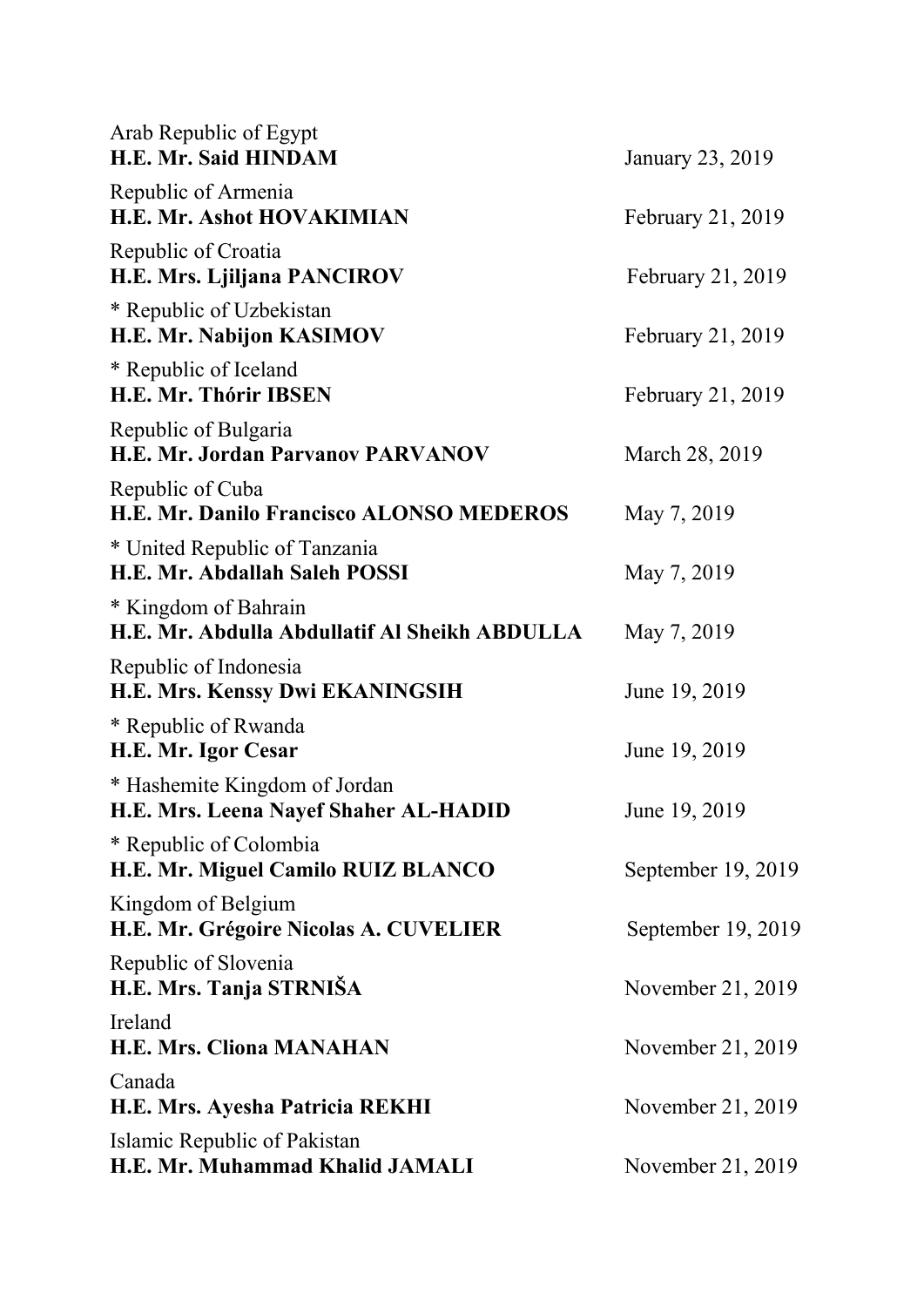| Islamic Republic of Afghanistan<br><b>H.E. Mr. Shahzad Gul ARYOBEE</b>                   | December 11, 2019 |
|------------------------------------------------------------------------------------------|-------------------|
| Republic of Chile<br><b>H.E. Mr. Patricio UTRERAS</b>                                    | December 11, 2019 |
| Rebpulic of Turkey<br><b>H.E. Mr. Egemen BAGIS</b>                                       | December 11, 2019 |
| * Commonwealth of Australia<br>H.E. Mr. Lloyd David HARGREAVE BRODRICK                   | December 11, 2019 |
| Republic of Korea<br>H.E. Mr. Taejin KIM                                                 | January 30, 2020  |
| Portuguese Republic<br>H.E. Mr. Luís DE ALMEIDA SAMPAIO                                  | January 30, 2020  |
| Republic of Kazakhstan<br><b>H.E. Mr. Marat TAZHIN</b>                                   | January 30, 2020  |
| Republic of Tunisia<br><b>H.E. Mrs. Yosra SOUIDEN</b>                                    | January 30, 2020  |
| * Federal Democratic Republic of Ethiopia<br><b>H.E. Mrs. Mulu Solomon BUZUNEH</b>       | February 19, 2020 |
| * Lao People's Democratic Republic<br><b>H.E. Mr. Phomma BOUTTHAVONG</b>                 | February 19, 2020 |
| * Republic of Chad<br>H.E. Mrs. Mariam Ali MOUSSA                                        | February 19, 2020 |
| * Republic of Botswana<br>H.E. Mr. John Gosiamemang Ndebele SEAKGOSING February 19, 2020 |                   |
| * Republic of Mali<br><b>H.E. Mr. Aly COULIBALY</b>                                      | February 19, 2020 |
| Bosnia and Herzegovina<br>H.E. Mrs. Martina MLINAREVIC                                   | October 21, 2020  |
| Democratic People's Republic of Korea<br>H.E. Mr. Ju Won CHOL                            | October 21, 2020  |
| Republic of Azerbaijan<br>H.E. Mr. Adish MAMMADOV                                        | October 21, 2020  |
| Republic of Moldova<br><b>H.E. Mr. Alexandru CODREANU</b>                                | October 21, 2020  |
| Socialist Republic of Vietnam<br>H.E. Mr. THAI XUAN DUNG                                 | October 21, 2020  |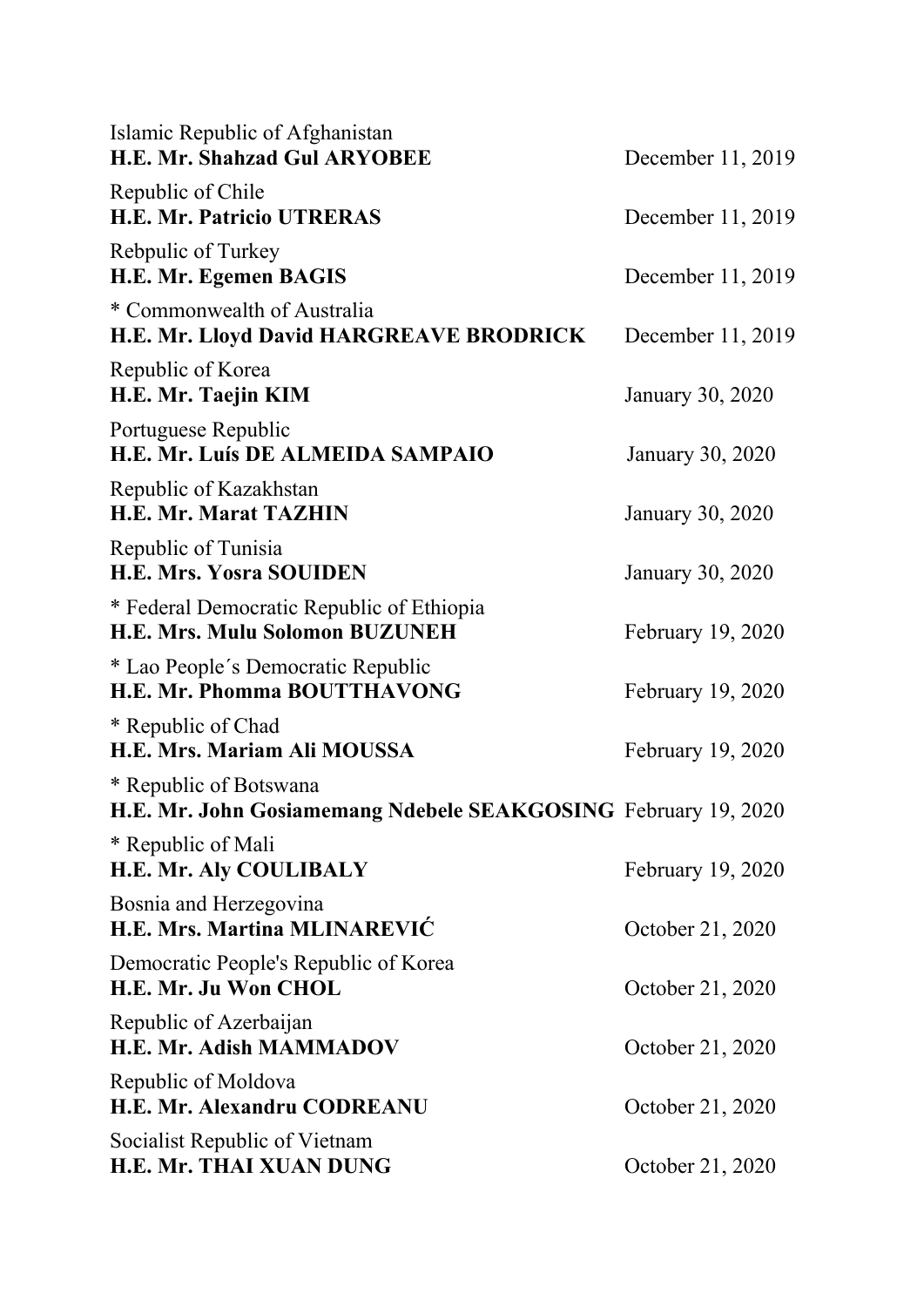| Sweden                                                                |                  |  |
|-----------------------------------------------------------------------|------------------|--|
| H.E. Mr. Fredrik JÖRGENSEN                                            | October 21, 2020 |  |
| Republic of Austria<br><b>H.E. Mrs. Bettina KIRNBAUER</b>             | October 21, 2020 |  |
| <b>Swiss Confederation</b><br>H.E. Mr. Philippe Gérald GUEX           | October 21, 2020 |  |
| Republic of Lithuania<br>H.E. Mr. Laimonas TALAT-KELPŠA               | October 21, 2020 |  |
| Republic of India<br>H.E. Mr. Hemant Harishchandra KOTALWAR           | October 21, 2020 |  |
| French Republic<br><b>H.E. Mr. Alexis DUTERTRE</b>                    | October 21, 2020 |  |
| Slovak Republic<br>H.E. Mr. Rastislav KÁČER                           | October 21, 2020 |  |
| Japan<br>H.E. Mr. Hideo SUZUKI                                        | December 9, 2020 |  |
| Hellenic Republic<br>H.E. Mr. Athanassios PARESSOGLOU                 | December 9, 2020 |  |
| * Sultanate of Oman<br>H.E. Mr. Yousuf Ahmed Hamed ALJABRI            | December 9, 2020 |  |
| * Republic of Guatemala<br>H.E. Mr. Manuel Estuardo ROLDÁN BARILLAS   | December 9, 2020 |  |
| * Kingdom of Cambodia<br><b>H.E. Mrs. Savny PHEN</b>                  | December 9, 2020 |  |
| Romania<br>H.E. Mrs. Maria-Antoaneta BARTA                            | May 12, 2021     |  |
| Kingdom of Thailand<br>H.E. Ms. Phasporn SANGASUBANA                  | May 12, 2021     |  |
| Republic of North Macedonia<br>H.E. Mr. Sashko TODOROVSKI             | May 12, 2021     |  |
| Republic of Serbia<br>H.E. Mr. Berislav VEKIĆ                         | May 12, 2021     |  |
| * Oriental Republic of Uruguay<br>H.E. Mr. Juan Carlos OJEDA VIGLIONE | May 12, 2021     |  |
| Kingdom of Saudi Arabia<br>H.E. Mr. Abdullah Muteb A. ALRASHEED       | August 17, 2021  |  |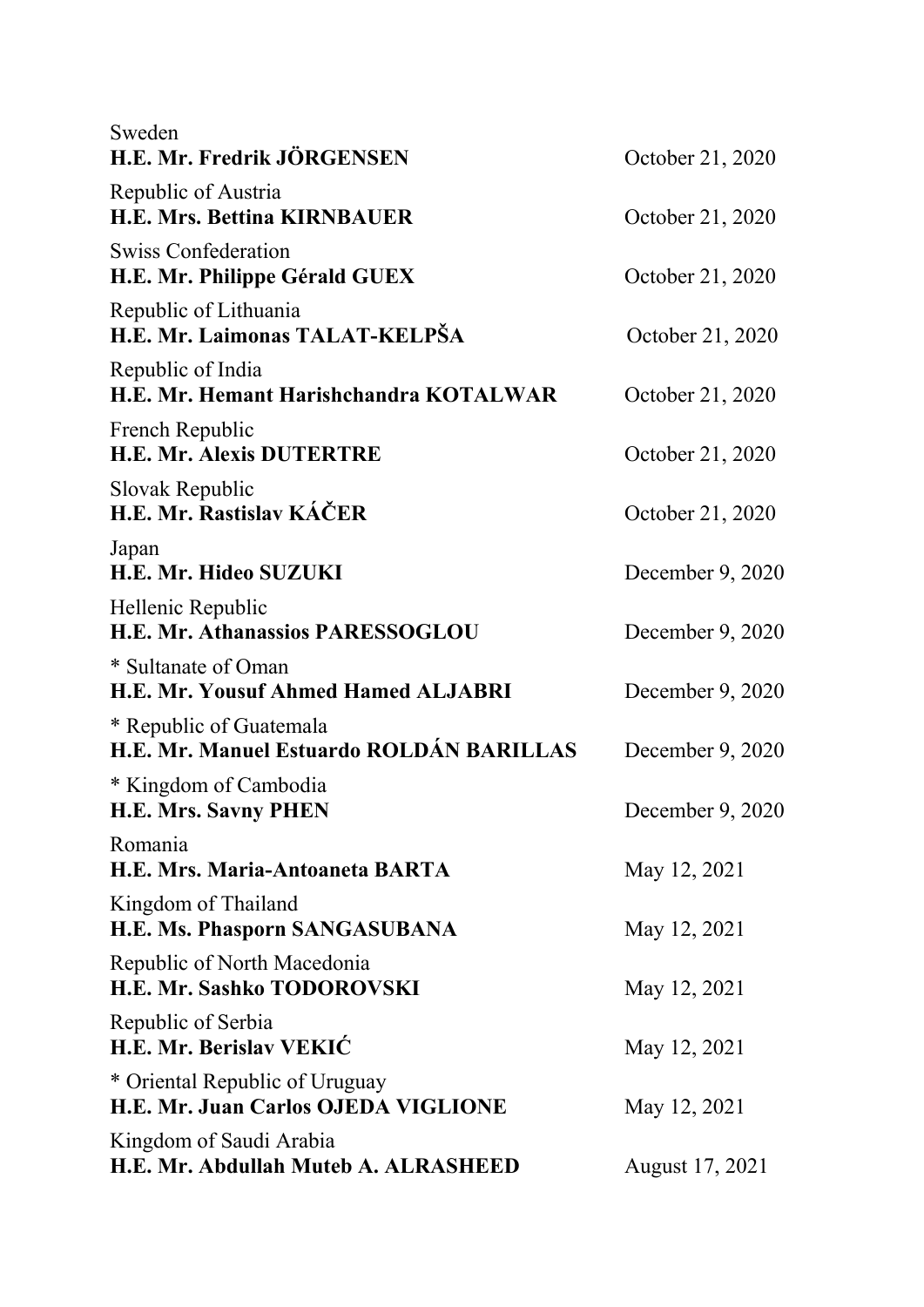| Federal Republic of Nigeria<br><b>H.E. Mr. Kevin PETER</b>                          | August 17, 2021   |
|-------------------------------------------------------------------------------------|-------------------|
| * State of Qatar<br>H.E. Mr. Abdulla Mohammed S. A. AL-THANI                        | August 17, 2021   |
| Kingdom of the Netherlands<br>H.E. Mr. Daan Feddo HUISINGA                          | August 17, 2021   |
| State of Israel<br><b>H.E. Mrs. Anna AZARI</b>                                      | August 17, 2021   |
| Republic of Estonia<br><b>H.E. Mrs. Gita KALMET</b>                                 | August 17, 2021   |
| Federal Republic of Germany<br>H.E. Mr. Andreas KÜNNE                               | August 17, 2021   |
| * Principality of Andorra<br><b>H.E. Mr. Enric TARRADO VIVES</b>                    | August 17, 2021   |
| * People's Republic of Bangladesh<br><b>H.E. Mr. Mosharraf Hossain BHUIYAN</b>      | August 17, 2021   |
| Kingdom of Denmark<br><b>H.E. Mr. Soren KELSTRUP</b>                                | December 20, 2021 |
| Grand Duchy of Luxembourg<br><b>H.E. Mr. Ronald DOFING</b>                          | December 20, 2021 |
| Republic of Iraq<br>H.E. Mr. Falah Abdulhasan Abdulsada ABDULSADA December 20, 2021 |                   |
| Republic of Ghana<br>H.E. Mr. James Komla NYASEMBI                                  | December 20, 2021 |
| Italian Republic<br><b>H.E. Mr. Mauro MARSILI</b>                                   | December 20, 2021 |
| Mongolia<br>H.E. Mr. Gansukh Khashkhan DAMDIN                                       | December 20, 2021 |
| Republic of Peru<br>H.E. Mr. Nestor Francisco POPOLIZIO BARDALES December 20, 2021  |                   |
| *Republic of Panama<br>H.E. Mr. Enrique Alberto THAYER HAUSZ                        | February 23, 2022 |
| * Republic of Paraguay<br>H.E. Mr. Juan Francisco FACETTI                           | February 23, 2022 |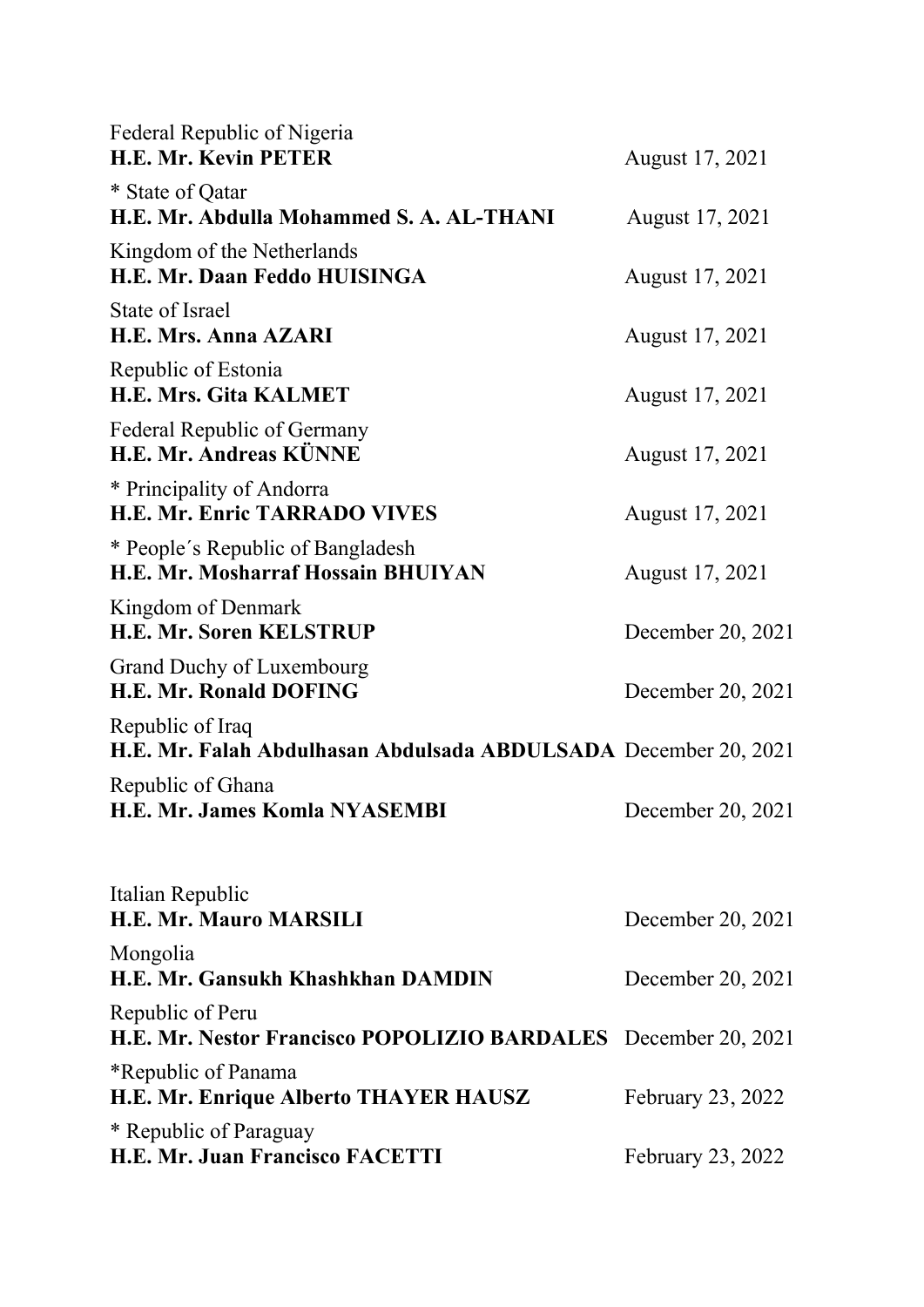| * Republic of Mozambique<br>H.E. Mr. Sérgio NATHÚ CABÁ                                    | February 23, 2022 |
|-------------------------------------------------------------------------------------------|-------------------|
| * Democratic Socialist Republic of Sri Lanka<br>H.E. Mr. Majintha Joseph Priye JAYESINGHE | February 23, 2022 |
| * Republic of Namibia<br><b>H.E. Mr. Martin ANDJABA</b>                                   | February 23, 2022 |
| *Republic of Angola<br>H.E. Mrs. Balbina MALHEIROS DIAS DA SILVA                          | February 23, 2022 |
| *Republic of Guinea-Bissau<br>H.E. Mr. Hélder Jorge VAZ GOMES LOPES                       | February 23, 2022 |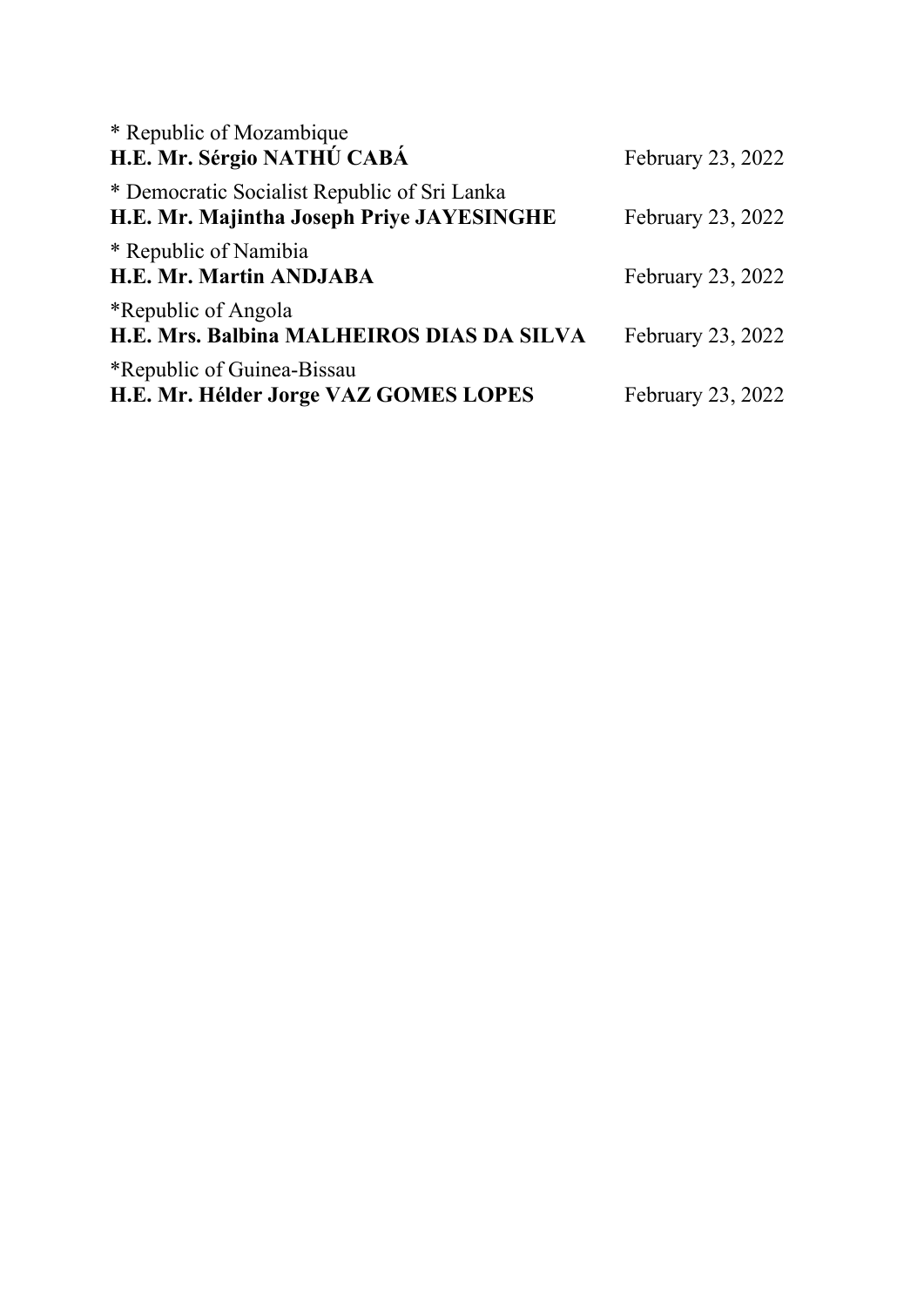### **AGRÉMENT**

\* Republic of the Congo **H.E. Mr. Mamadou Kamara DEKAMO** \* Republic of Sierra Leone **H.E. Mr. Mohamed YONGAWO** Republic of Belarus **H.E. Mr. Uladzimir BARAVIKOU**  \* Federal Democratic Republic of Nepal **H.E. Mr. Ram Kaji KHADKA** \*Republic of Senegal **H.E. Mr. Papa DIOP**  \*Dominican Republic **H.E. Mrs. Laura Virginia RAMO FAXAS DE JORGENSEN** Federative Republic of Brazil **H.E. Mrs. Sonia Regina GUIMARAES GOMES** \* New Zealand **H.E. Mr. Craig John HAWKE** Hungary **H.E. Mr. András BARANYI** \* Republic of Kenya **H.E. Mr. Thomas Boniface AMOLO** People's Democratic Republic of Algeria **H.E. Mr. Belkacem ZAGHMATI** Holy See **H.E. Mons. Jude Thaddeus OKOLO** Republic of South Africa **H.E. Mrs. Yvette Lillian Mavivi MYAKAYAKA-MANZINI** \* Republic of Burundi **H.E. Mrs. Appolonie NIBONA** Islamic Republic of Iran **H.E. Mr. Syed Majid GHAFELEH BASHI**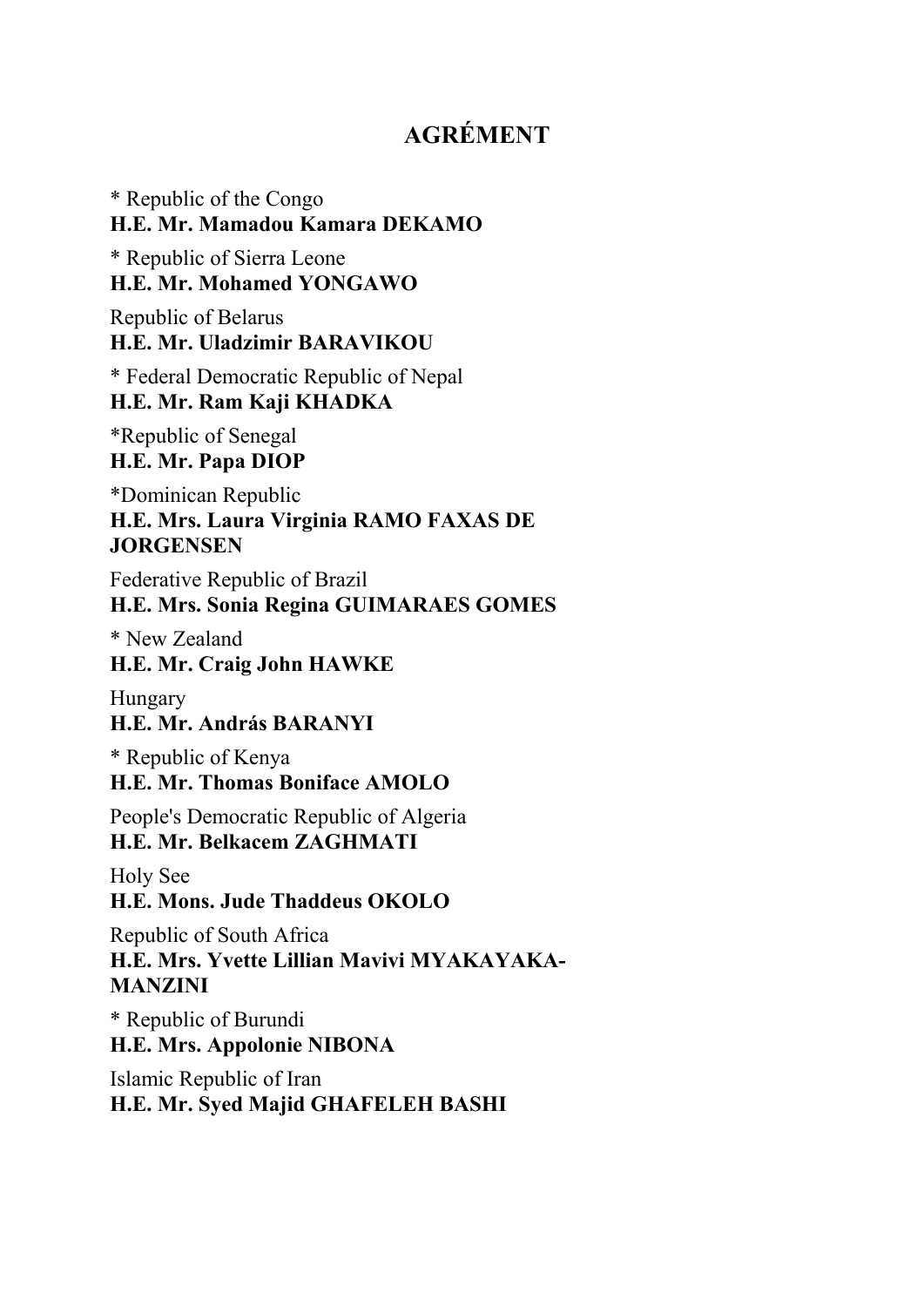## **CHARGÉ D´AFFAIRES EN PIED**

Democratic Republic of Congo **Mr. Benoit-Labre Ngala-Mulume Wa Badidike MIBANGA**

Republic of Kosovo **Mrs. Albesjana IBERHYSAJ KAPITAJ**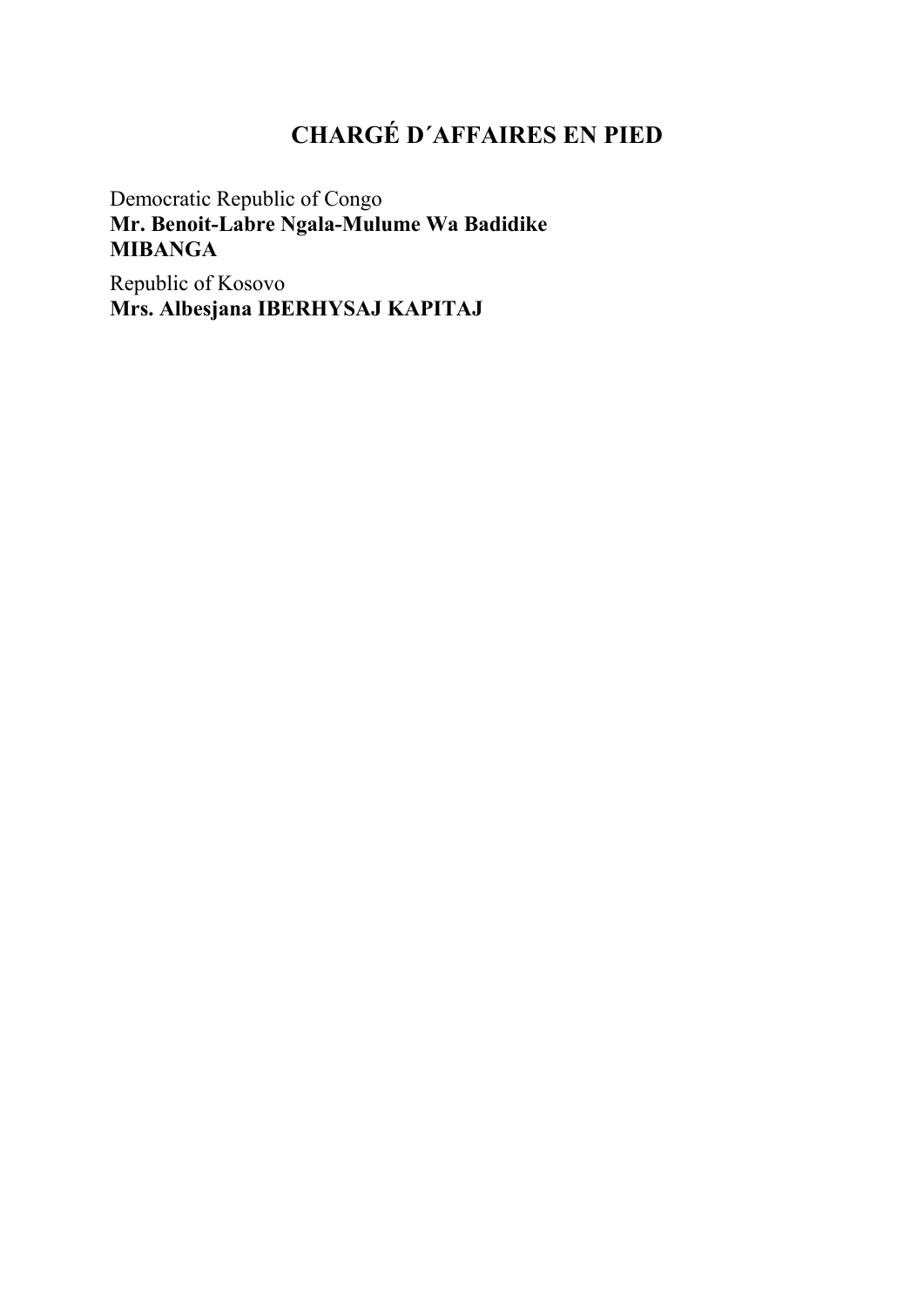### **CHARGÉ D´AFFAIRES AD INTERIM**

Syrian Arab Rebpulic **Ms. Amira KARAWANI**

Republic of the Union of Myanmar **Mr. PHONE LIN KYAING**

State of Libya **Mrs. Thuraya N M ELMISMARI**

Malaysia **Mrs. Farashima Aini BINTI MOHD ALI**

Federative Republic of Brazil **Mr. Albino Ernesto POLI JUNIOR**

Islamic Republic of Iran **Mr. Kioumars KAZEMI**

Republic of Belarus **Mrs. Olga FILIMONCHIK**

People's Democratic Republic of Algeria **Mr. Moustafa DAHOU**

Republic of South Africa **Mrs. Namhla Neliswa GIGABA**

Republic of Poland **Mr. Antoni Jerzy WREGA**

People's Republic of China **Mr. ZHANG Maoming**

Holy See **Monsignor Giuseppe SILVESTRINI**

\* Jamaica **Mrs. Deniese Ava-Lou SEALEY**

United States of America **Mr. Michael James DODMAN**

Republic of Finland **Mrs. Riikka Johanna SEPPÄLÄ**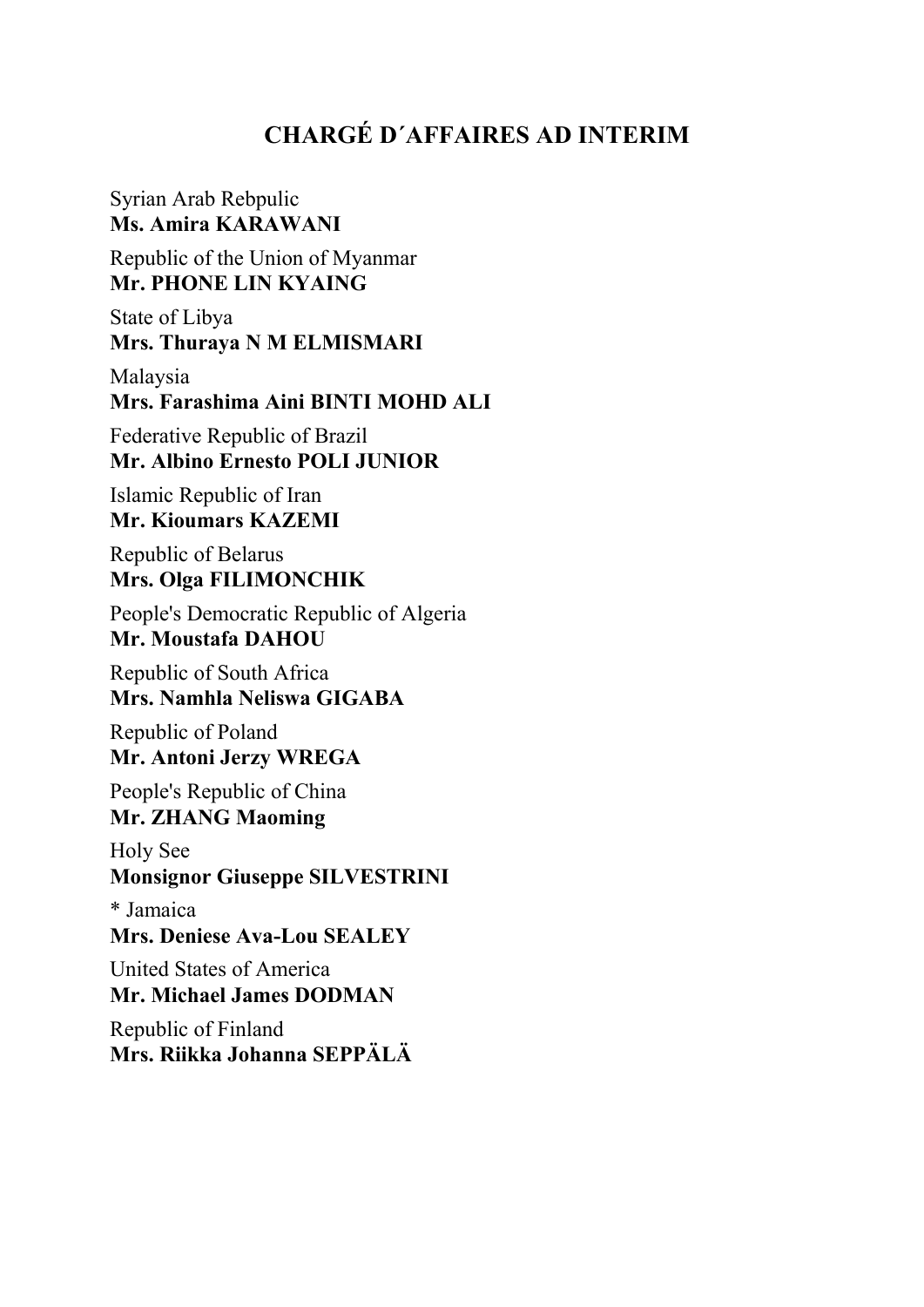# **DIPLOMATIC MISSIONS AND CONSULAR OFFICES**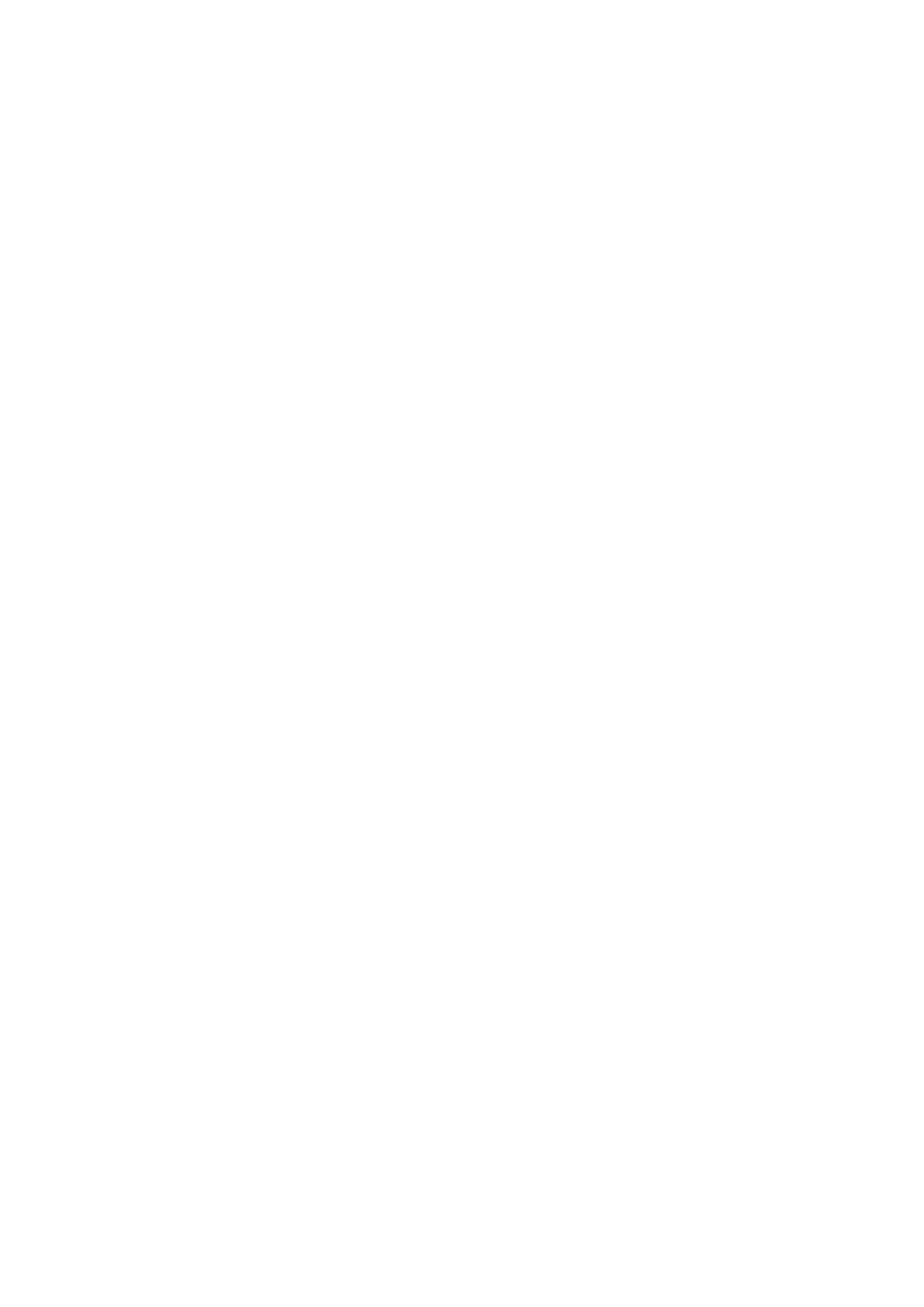## *AFGHANISTAN Islamic Republic of Afghanistan*

**National Day: August 19 - Independence Day /1919/**

**Embassy:**

**150 00 Praha 5, U Nesypky 1473/5 Tel: 233 544 228 E-mail: pa.prague@mfa.af Office Hours: 09.00 - 16.00 /Mo-Thur/ 09.00 - 14.00 / Fri/**

**Embassy:**

*H.E. Mr. Shahzad Gul ARYOBEE, Ambassador Extraordinary and Plenipotentiary Credentials: December 11, 2019*

*Mr. Abdul Qudus KHALIL, Counsellor /Political Affairs/*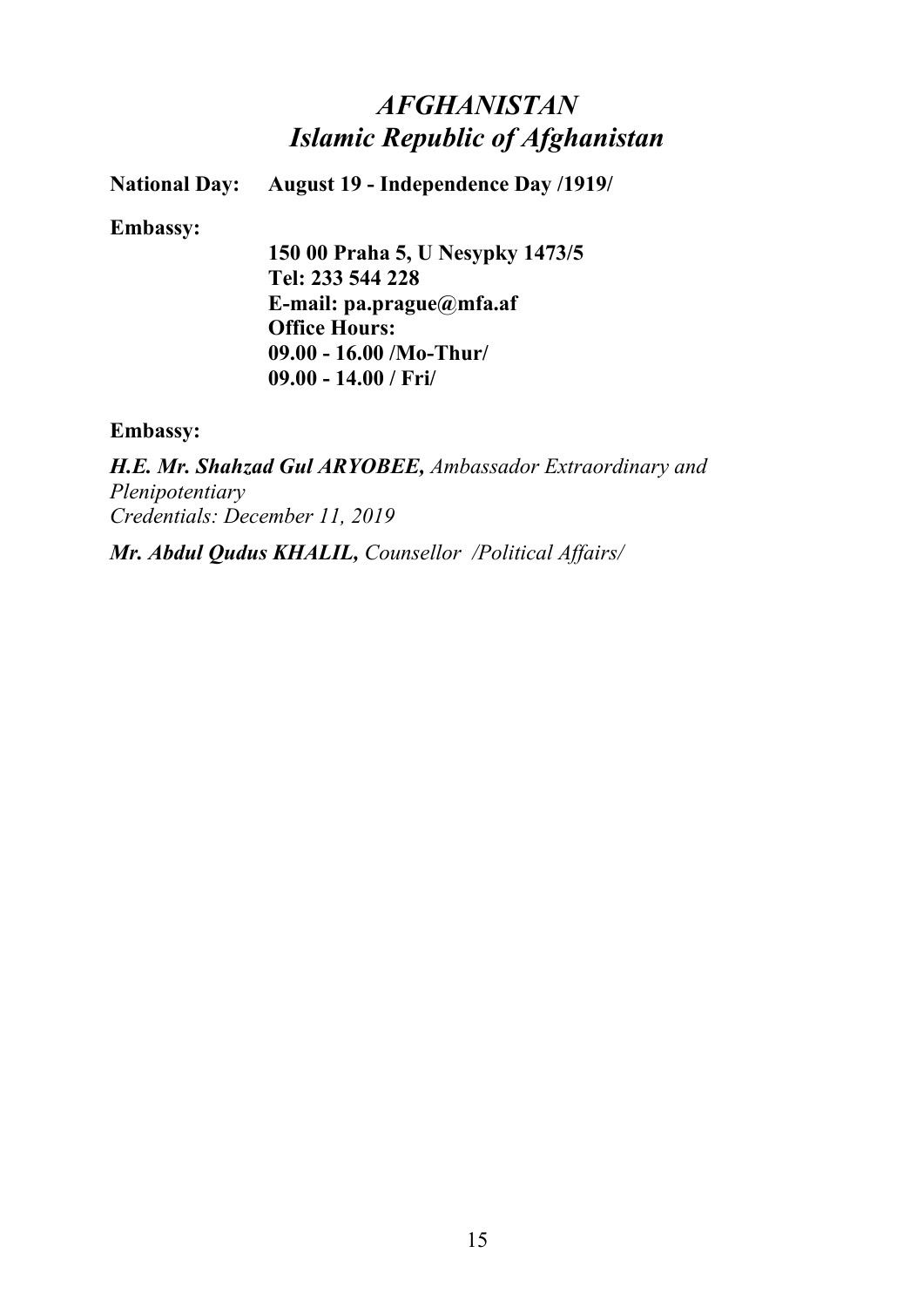## *ALBANIA Republic of Albania*

### **National Day: November 28 - Flag and Independence Day**

#### **Embassy:**

**118 00 Praha 1, Sněmovní 173/9 Tel: 233 370 594 Telefax: 233 313 655 E-mail: embassy.prague@mfa.gov.al Web site: www.ambasadat.gov.al/czech-republic Office Hours: 09.00 - 17.00 /Mo-Thur/ 09.00 - 15.00 /Fri/**

#### **Consular Section:**

**118 00 Praha 1, Sněmovní 173/9 Tel: 233 370 594 Telefax: 233 313 655 Office Hours: 09.00 - 12.00 /Mo, Wed, Fri/**

#### **Embassy:**

*H.E. Mr. Ilirian KUKA, Ambassador Extraordinary and Plenipotentiary Credentials: December 6, 2018 Mrs. Nevila KUKA*

*Mrs. Meri SHAHINI, Minister Plenipotentiary Mr. Ferdinand SHAHINI*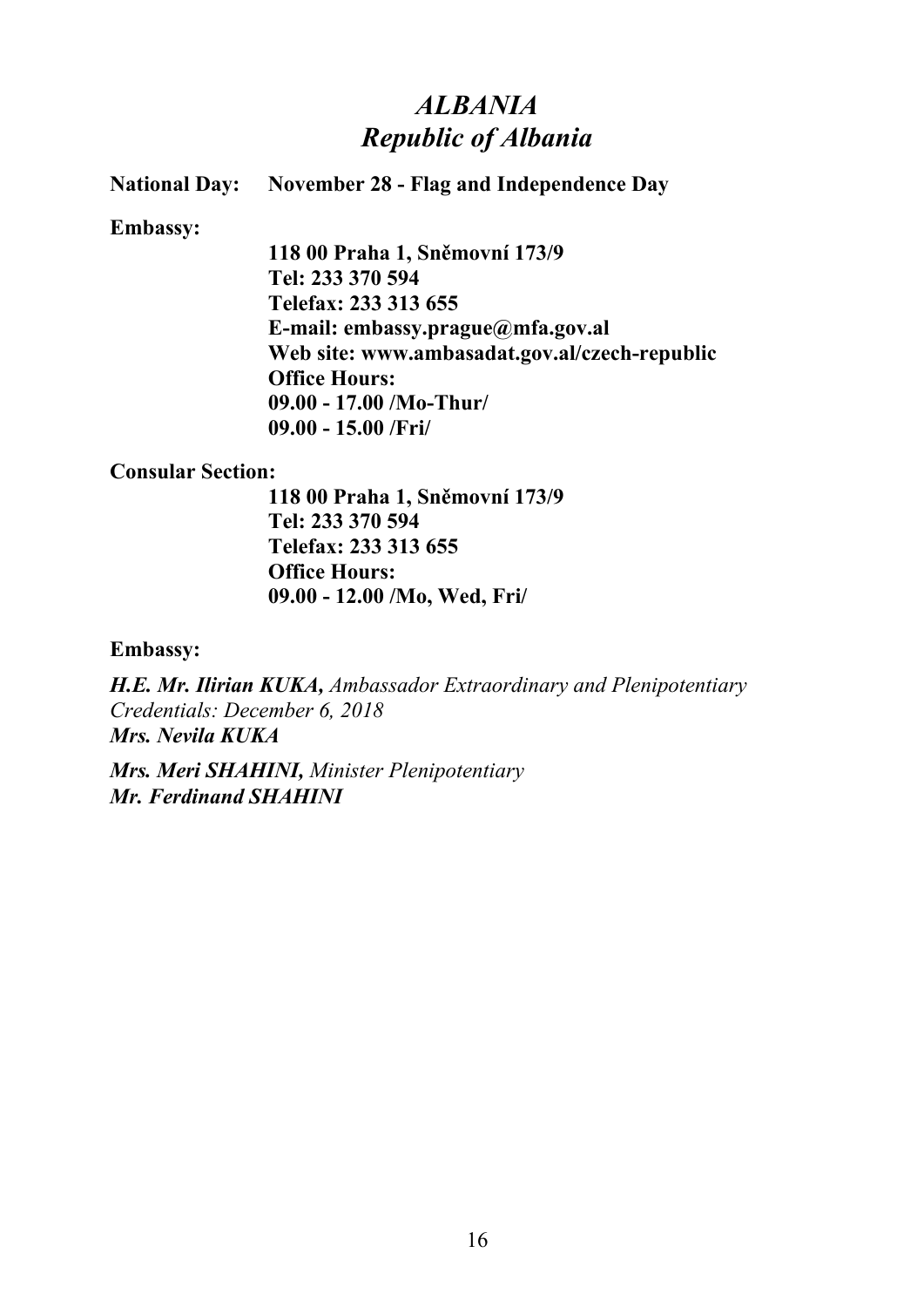## *ALGERIA People's Democratic Republic of Algeria*

**National Day: July 5 - Independence Day November 1 - Anniversary of November 1st - Revolution Day /1954/**

**Embassy:**

**160 41 Praha 6, V Tišině 10/483, P.O.Box 204 Tel: 233 101 770 Telefax: 233 371 147, 233 371 144 E-mail: ambalger@volny.cz Web site: www.algerie.cz Office Hours: 09.00 - 16.00 /Mo-Fri/**

### **Consular section:**

**Office Hours: 09.00 - 12.00 /Mo-Fri/**

### **Embassy:**

*H.E., Ambassador Extraordinary and Plenipotentiary*

*Mr. Moustafa DAHOU, First Secretary /Political Affairs/, Chargé d´Affaires a.i. Mrs. Yasmine Khadoudja DAHOU*

*Mr. Badreddine Elhadi KECHIDA, Second Secretary /Consular Affairs/ Mrs. Imane KECHIDA*

*Mr. Faycal OUAFI, Attaché /Administrative and Financial Affairs/ Mrs. Raja OUAFI*

*Mrs. Yamina HARITI, Attaché /Administrative Affairs/ Mr. Ali HARITI*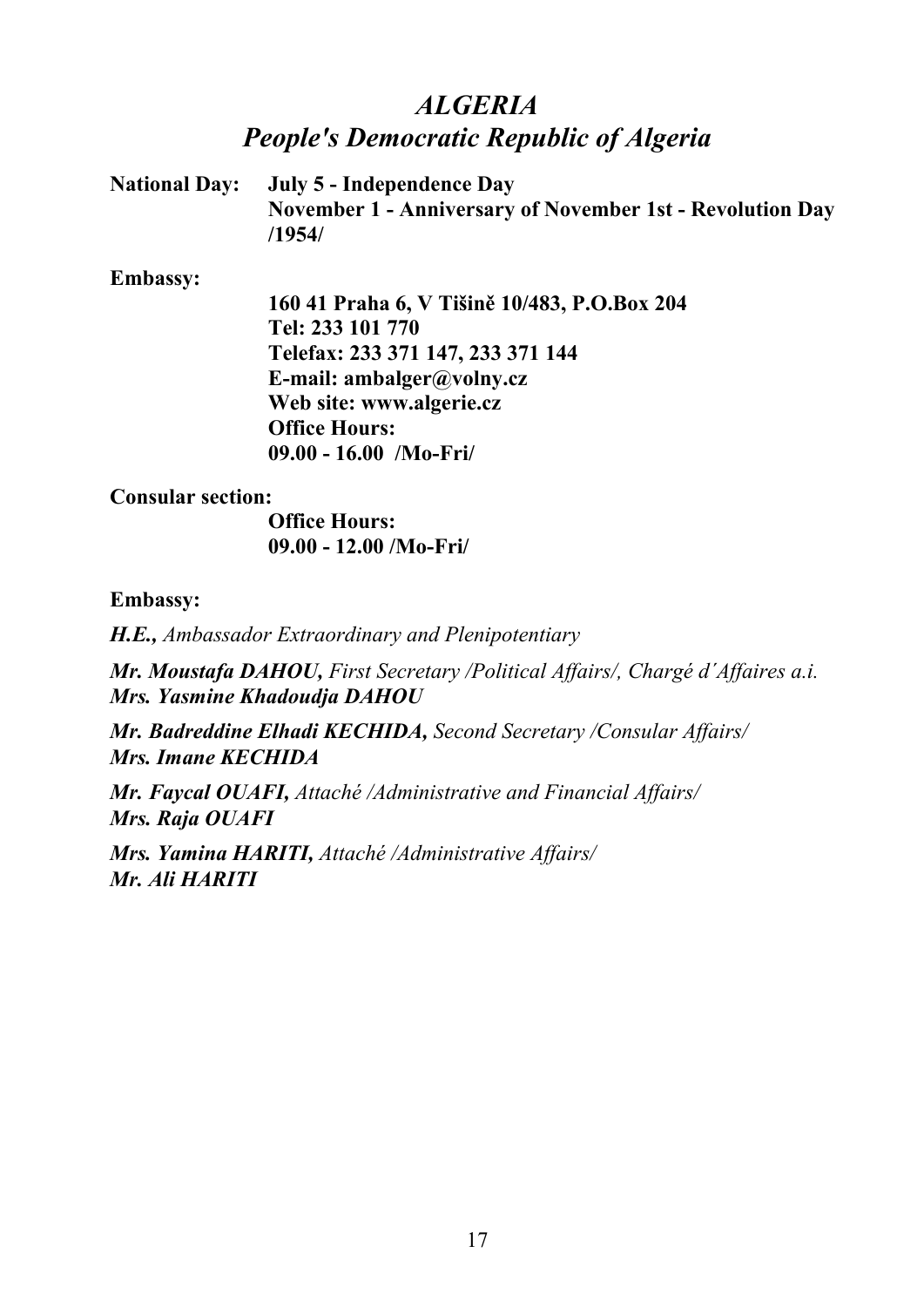# *ANDORRA Principality of Andorra*

### **National Day:** September 8 – Our Lady of Meritxell Day

### **Embassy:**

**Ministry of Foreign Affairs Andorra la Vella**

#### **Embassy:**

*H.E. Mr. Enric TARRADO VIVES, Ambassador Extraordinary and Plenipotentiary Credentials: August 17, 2021*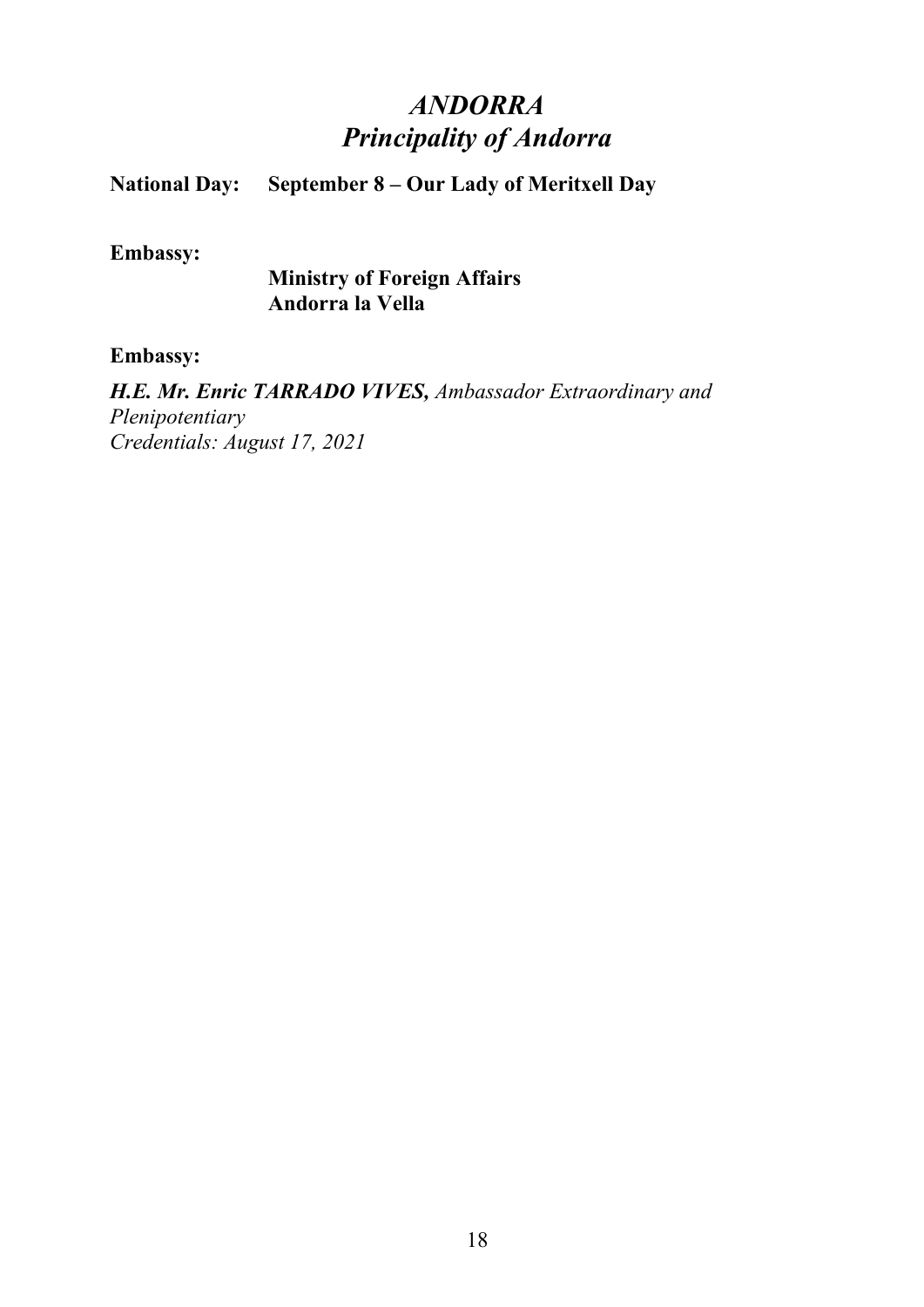## *ANGOLA Republic of Angola*

| <b>National Day:</b> | <b>November 11 - Independence Day</b> |  |  |
|----------------------|---------------------------------------|--|--|
|                      |                                       |  |  |

**Embassy:**

**10117 Berlin, Werderscher Markt 10 Tel: 004930-240 89 70 Telefax: 004930-2408 9712 E-mail: botschaft@botschaftangola.de Web site: www.botschaftangola.de Office Hours: 09.00 - 16.00 /Mo-Fri/ Consular Section: 09.00 - 12.00 /Mo-Fri/**

### **Embassy:**

*H.E. Mrs. Balbina MALHEIROS DIAS DA SILVA, Ambassador Extraordinary and Plenipotentiary Credentials: February 23, 2022*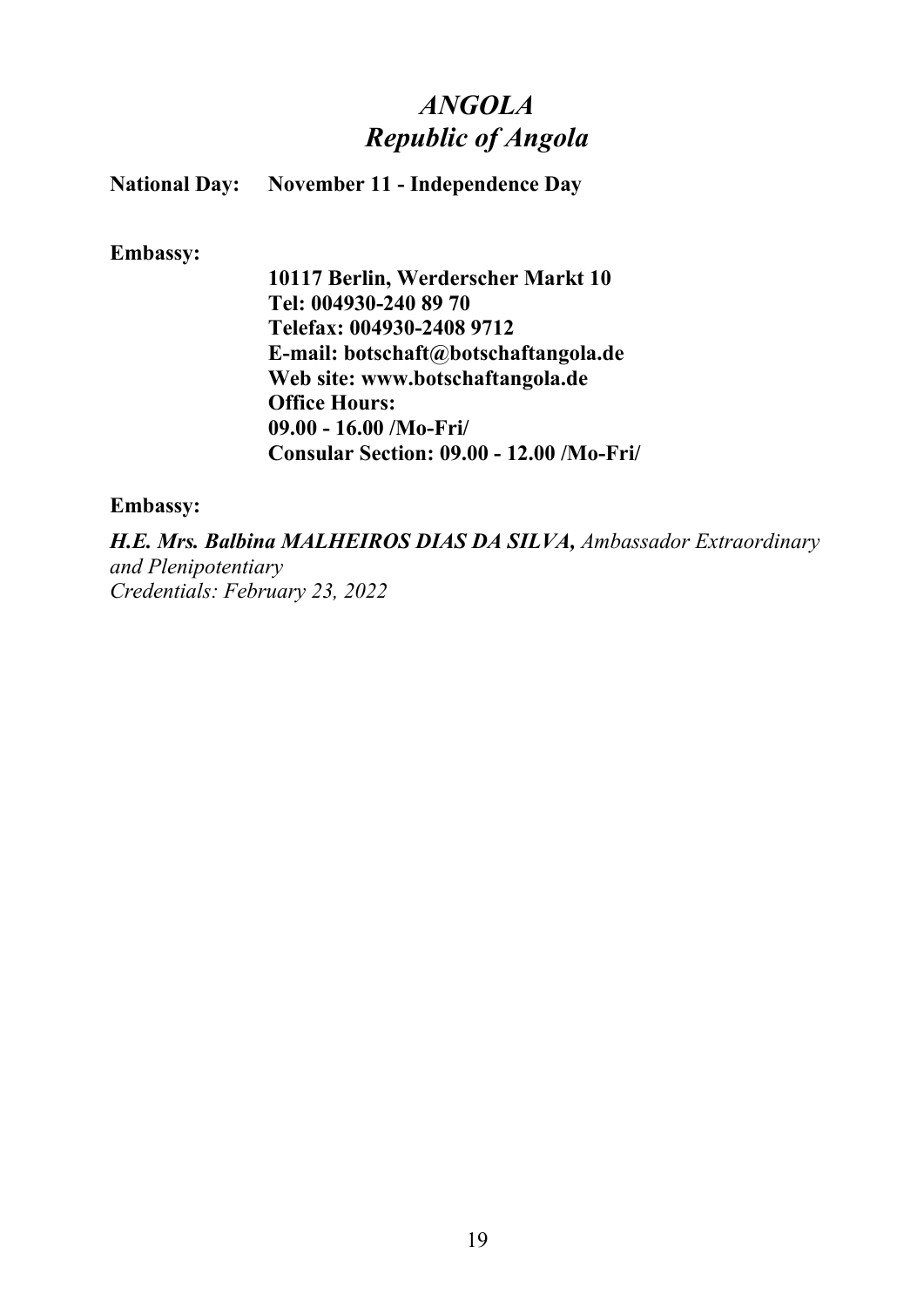## *ANTIGUA AND BARBUDA*

**Embassy:**

**Saint John´s Antigua and Barbuda**

**Embassy:**

*H.E. Mr. Arthur George BELPHESTER THOMAS, Ambassador Extraordinary and Plenipotentiary Credentials: June 21, 2016*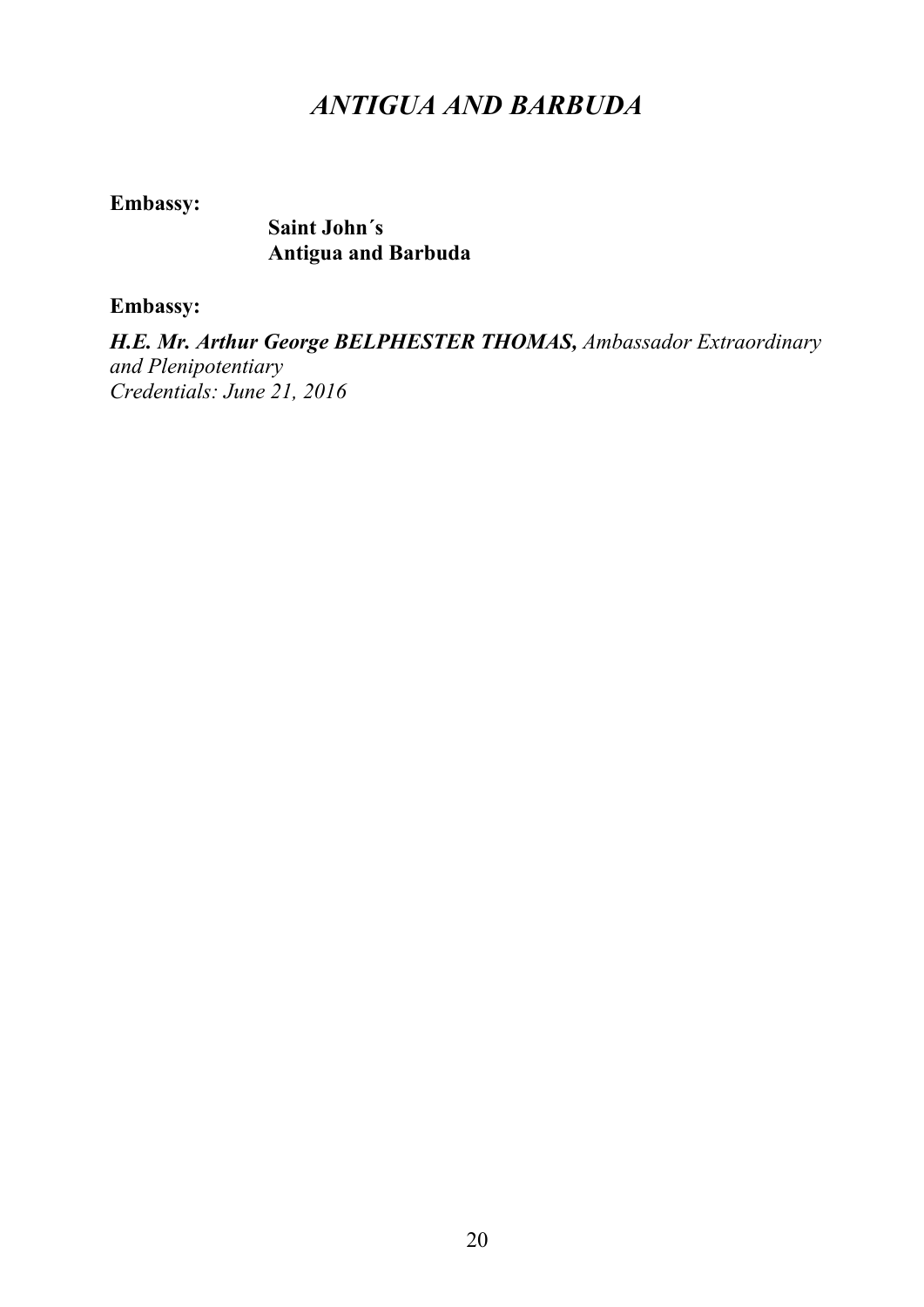## *ARGENTINA Argentine Republic*

**National Day: May 25 – National Day July 9 – Independence Day**

**Embassy:**

**110 00 Praha 1, Panská 6 Tel: 224 212 449 Telefax: 222 241 246 E-mail: eches@mrecic.gov.ar Web site: www.eches.mrecic.gov.ar Office Hours: 10.00 - 16.00 /Mo-Fri/**

### **Consular Section:**

**Tel: 224 227 248**

### **Embassy:**

*H.E. Mr. Roberto Alejandro SALAFIA, Ambassador Extraordinary and Plenipotentiary Credentials: July 18, 2018*

*Mr. Eduardo Raul CAVALLERO, Second Secretary /Economic and Commercial Affairs/, Deputy Head of Mission Mrs. Carolina Belen DEL CASTILLO*

*Mr. Facundo Dardo HERRERA, Second Secretary /Political Affairs, Human Rights and Cultural Affairs/ Mr. Ramiro Guillermo M´CANN*

*Ms. Laura Beatriz FRACASSA, Second Secretary /Consular Affairs/*

*Ms. Maria Veronica SKERIANZ, Attaché /Administrative Affairs/*

*Colonel Gabriel Rolando SENMARTIN, Defense, Military, Naval and Air Attaché Berlin*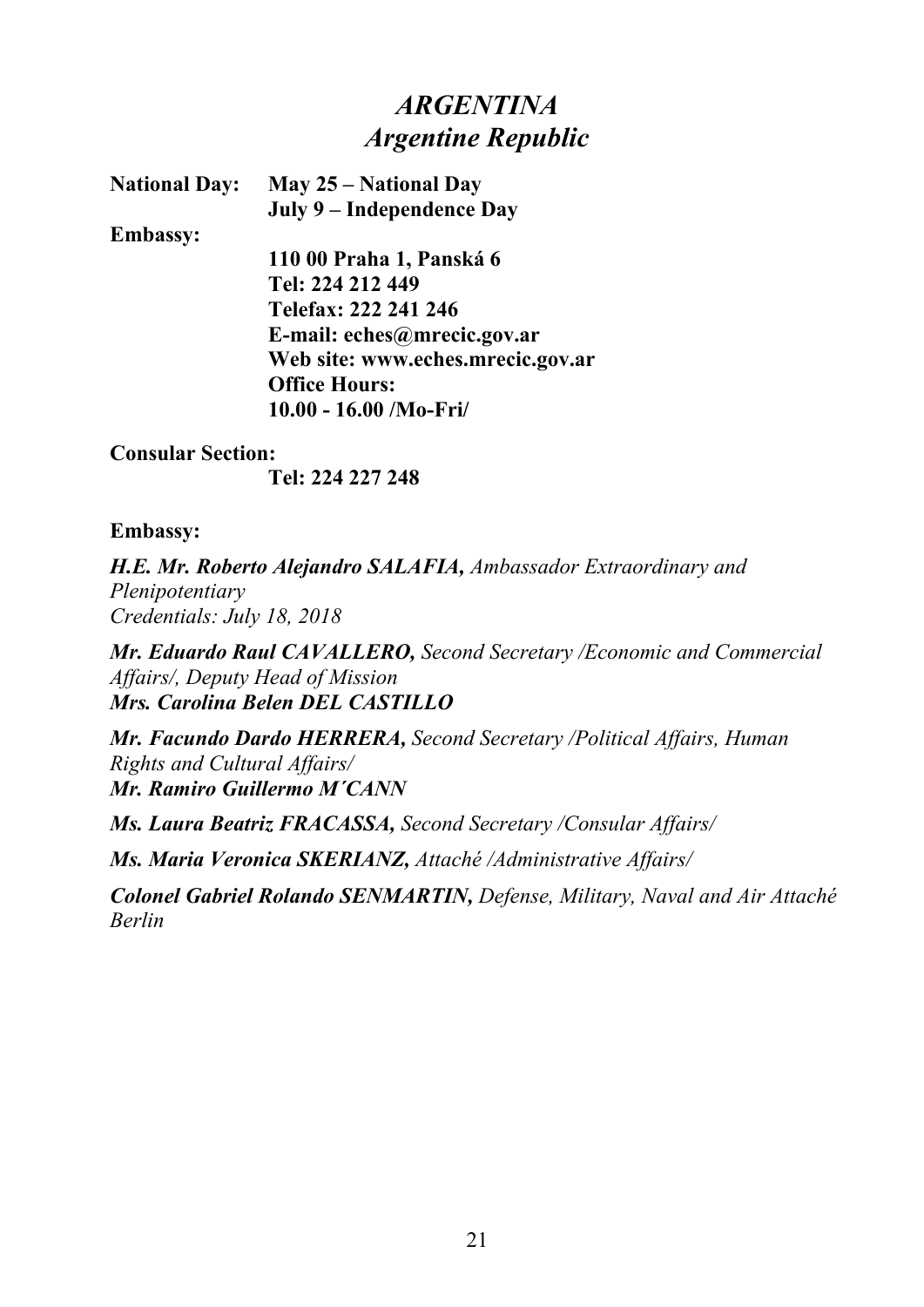## *ARMENIA Republic of Armenia*

### **National Day: September 21 - Independence Day**

#### **Embassy:**

**160 00 Praha 6 – Dejvice, Na Pískách 1411/95 Tel: 220 518 175 Telefax: 220 517 686 E-mail: armembassy.cz@mfa.am Office Hours: 09.00 - 17.00 /Mo-Fri/**

#### **Consular section:**

**160 00 Praha 6 – Dejvice, Na Pískách 1411/95 Tel: 220 562 476 Office Hours: 10.00 - 12.30 /Mo, Tue, Thur, Fri/**

#### **Embassy:**

*H.E. Mr. Ashot HOVAKIMIAN, Ambassador Extraordinary and Plenipotentiary Credentials: February 21, 2019 Mrs. Anahit HOVAKIMIAN*

*Mrs. Anahit KARAPETYAN, First Secretary /Political Affairs/ Mr. Hakob SARGSYAN*

*Mr. Manvel AVETISYAN, First Secretary /Consular Affairs/ Mrs. Anna OHANYAN*

*Mr. Hakob SARGSYAN, Second Secretary /Economic and Multilateral Cooperation/ Mrs. Anahit KARAPETYAN*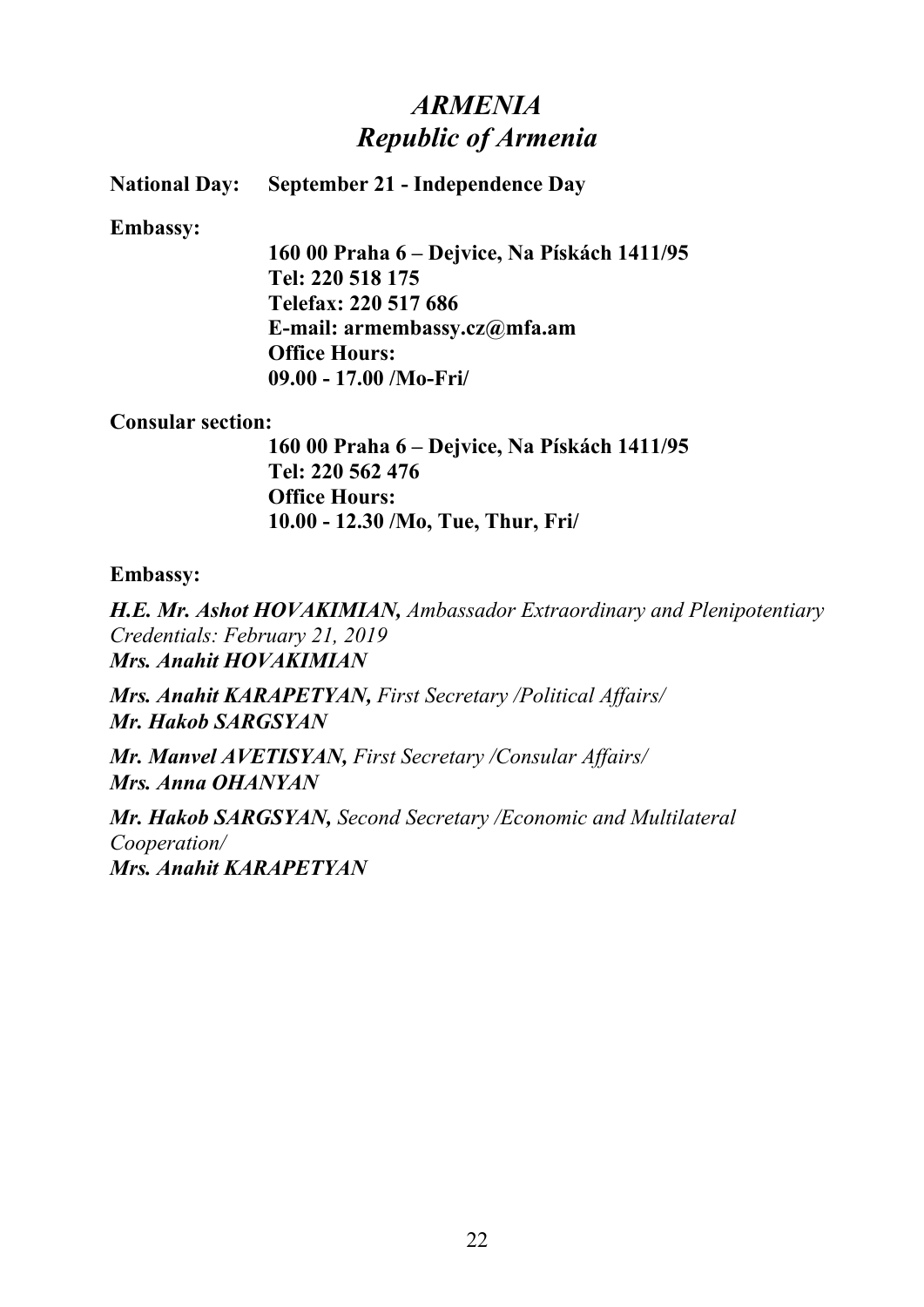### *AUSTRALIA Commonwealth of Australia*

**National Day: January 26 - Australia Day**

**Embassy:**

**00-513 Warsaw, ul. Nowogrodzka 11 Tel: 004822-521 34 44 Telefax: 004822-627 35 00 E-mail: ambasada.australia @dfat.gov.au Web site: www.australia.pl Office Hours: 09.00 - 16.30 /Mo-Fri/**

#### **Honorary Consulate:**

**110 00 Praha 1, Klimentská 10 Tel: 221 729 262 E-mail: prague@austrade.gov.au Office Hours: 09.00 - 12.00 /Mo, Tue, Thur/ 09.00 - 13.00 14.00 – 17.00 /Wed/**

**Embassy:**

*H.E. Mr. Lloyd David HARGREAVE BRODRICK, Ambassador Extraordinary and Plenipotentiary Credentials: December 11, 2019*

*Mrs. Nirmala KRISHNAKUMAR, First Secretary /Political Affairs/*

*Mr. Cameron Clive TANTAU, Second Secretary /Political Affairs/*

*Mr. Elias PETROPOULOS, Police Attaché Haag*

**Honorary Consulate:**

*Mrs. Jana KVASNICOVÁ, Honorary Consul*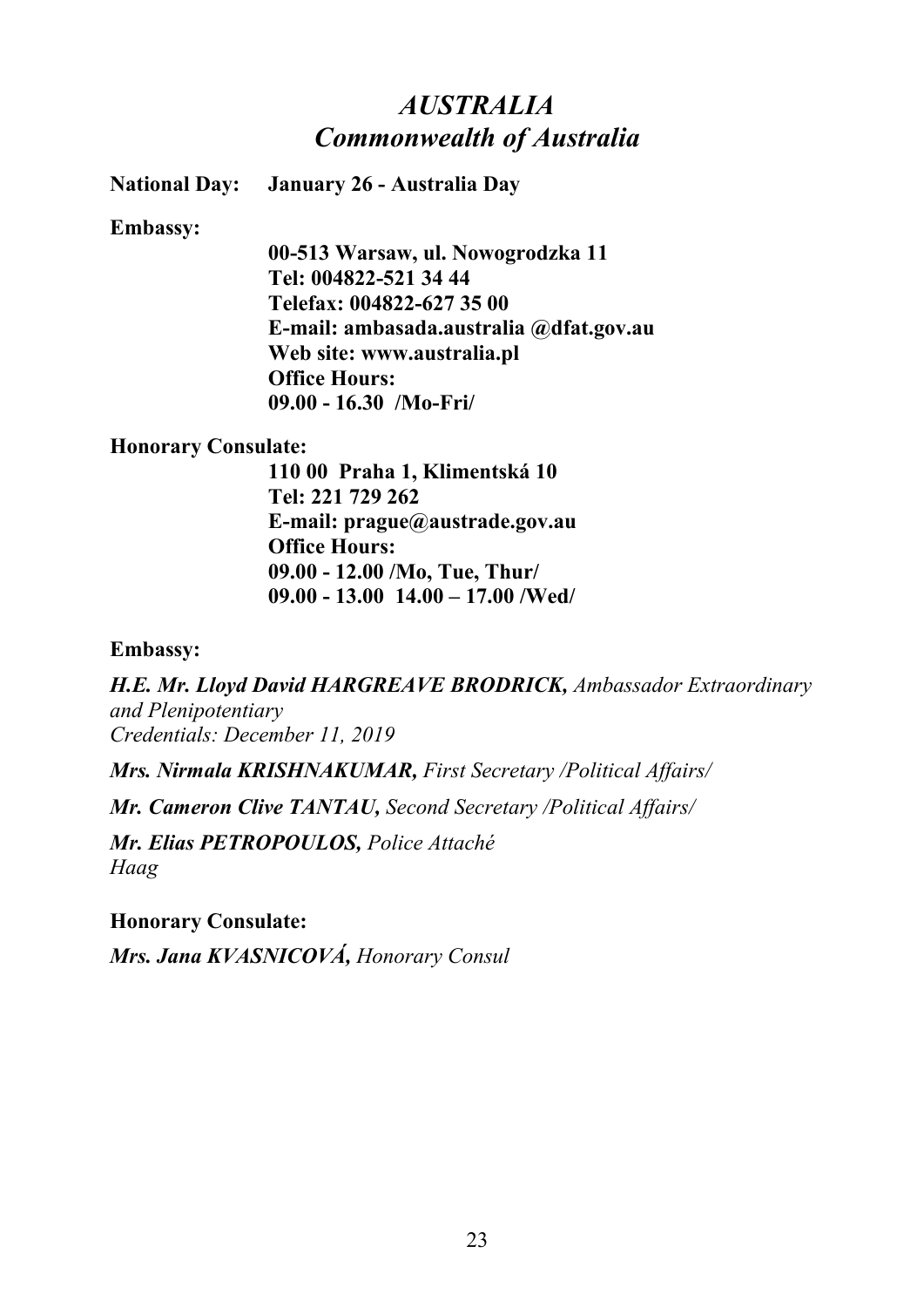### *AUSTRIA Republic of Austria*

**National Day: October 26 - /1955/**

#### **Embassy:**

**151 15 Praha 5 - Smíchov, Viktora Huga 10 Tel: 257 090 511 Telefax: 257 316 045 E-mail: prag-ob@bmeia.gv.at Web site: www.bmeia.gv.at/prag Office Hours: 08.30 - 16.30 /Mo-Fri/**

#### **Consular Section:**

**151 15 Praha 5 - Smíchov, Drtinova 4 Tel: 257 316 048, 257 090 542 Telefax: 257 316 045 Office Hours: 09.00 - 12.00 /Mo-Fri/**

#### **Cultural Section:**

**110 00 Praha 1, Jungmannovo nám. 18 Tel: 221 181 777 Telefax: 224 332 649 E-mail: prag-kf@bmeia.gv.at Office Hours: 08.30 - 16.30 /Mo-Fri/ Library: 10.00 - 13.00 14.00 - 16.00 /Mo-Fri/**

#### **Defence Section:**

**Vienna, Austria E-mail: ma.rov@bmlvs.gv.at**

#### **Commercial Section:**

**111 21 Praha 1, Krakovská 7 Tel: 222 210 255 Telefax: 222 211 286 E-mail: prag@wko.at Office Hours: 08.00 - 17.00 /Mo-Thur/ 08.00 - 14.30 /Fri/**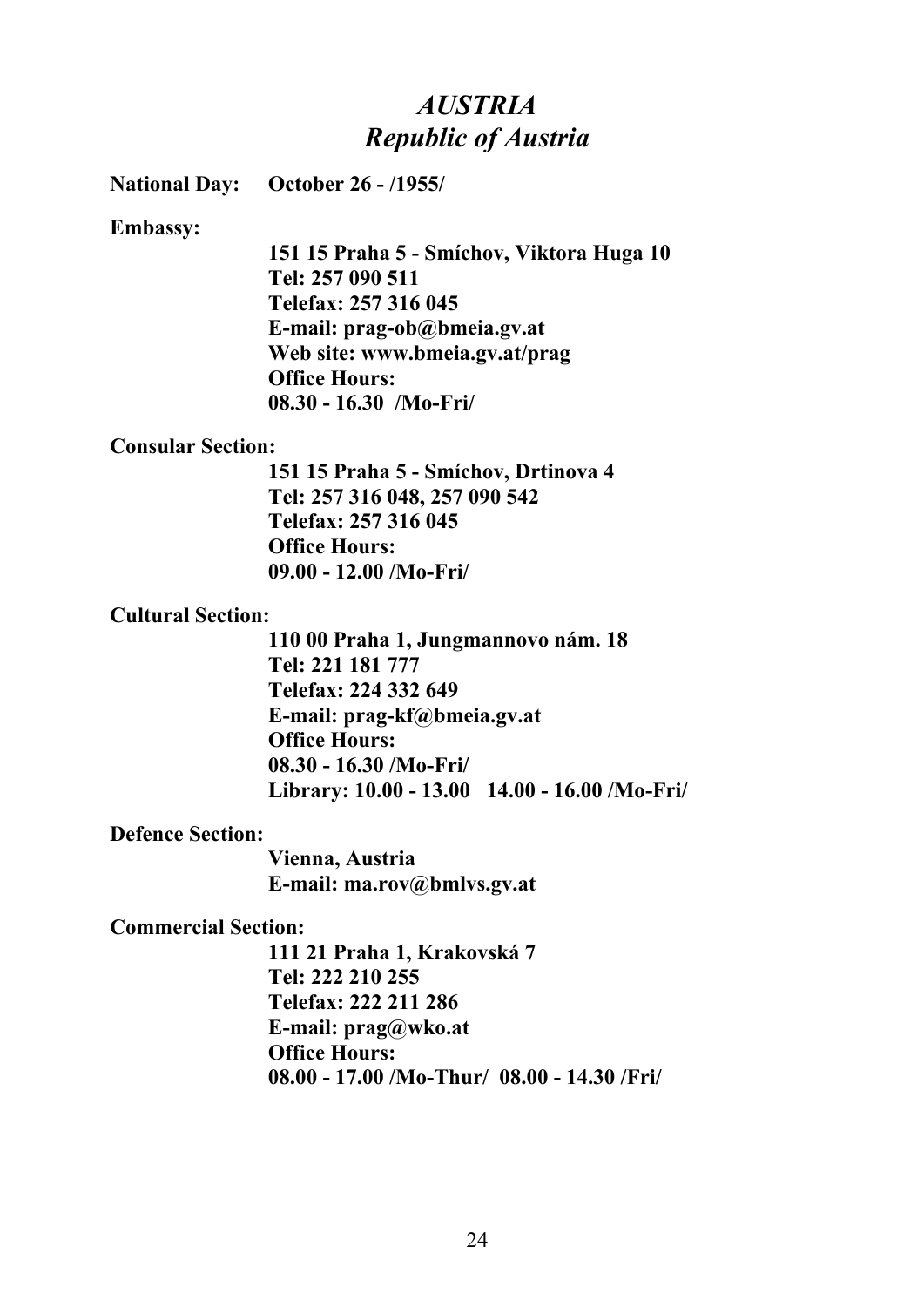## *AUSTRIA Republic of Austria*

#### **Security Affairs Section:**

**151 15 Praha 5 - Smíchov, Viktora Huga 10 Tel: 257 324 118, 257 327 240 Telefax: 257 314 897 E-mail: prag@bmi.gv.at**

### **Honorary Consulate:**

**370 63 České Budějovice, nám. Přemysla Otakara II 13, P.O.Box 183 Tel: 386 350 318 Telefax: 386 350 171 E-mail: info@konsulat-budweis.cz Web site: www.konsulat-budweis.cz Office Hours: 13.00 - 15.00 /Mo-Fri/**

### **Honorary Consulate:**

**602 00 Brno, Dominikánské nám. 656/2 Tel: 542 422 608 E-mail: oest.honkonsulat@bruenn.cz Office Hours: 09.00 - 12.00 /Mo-Thur/**

### **Embassy:**

*H.E. Mrs. Bettina KIRNBAUER, Ambassador Extraordinary and Plenipotentiary Credentials: October 21, 2020*

*Mr. Georg ZEHETNER, Minister Plenipotentiary, Deputy Head of Mission Mrs. Karina SERRANO VARGAS*

*Mrs. Maria Tara KRAJÁNEK-REBERNIK, First Secretary /Consular Affairs/ Mr. Wolfgang REBERNIK*

*Ms. Barbara REITERER, First Secretary /Administrative Affairs/*

*Mr. Andreas MARSCHALL, Assistant Attaché /Administrative Affairs/*

### **Cultural Section:**

*Mr. Andreas SCHMIDINGER, Minister Plenipotentiary /Cultural Affairs/*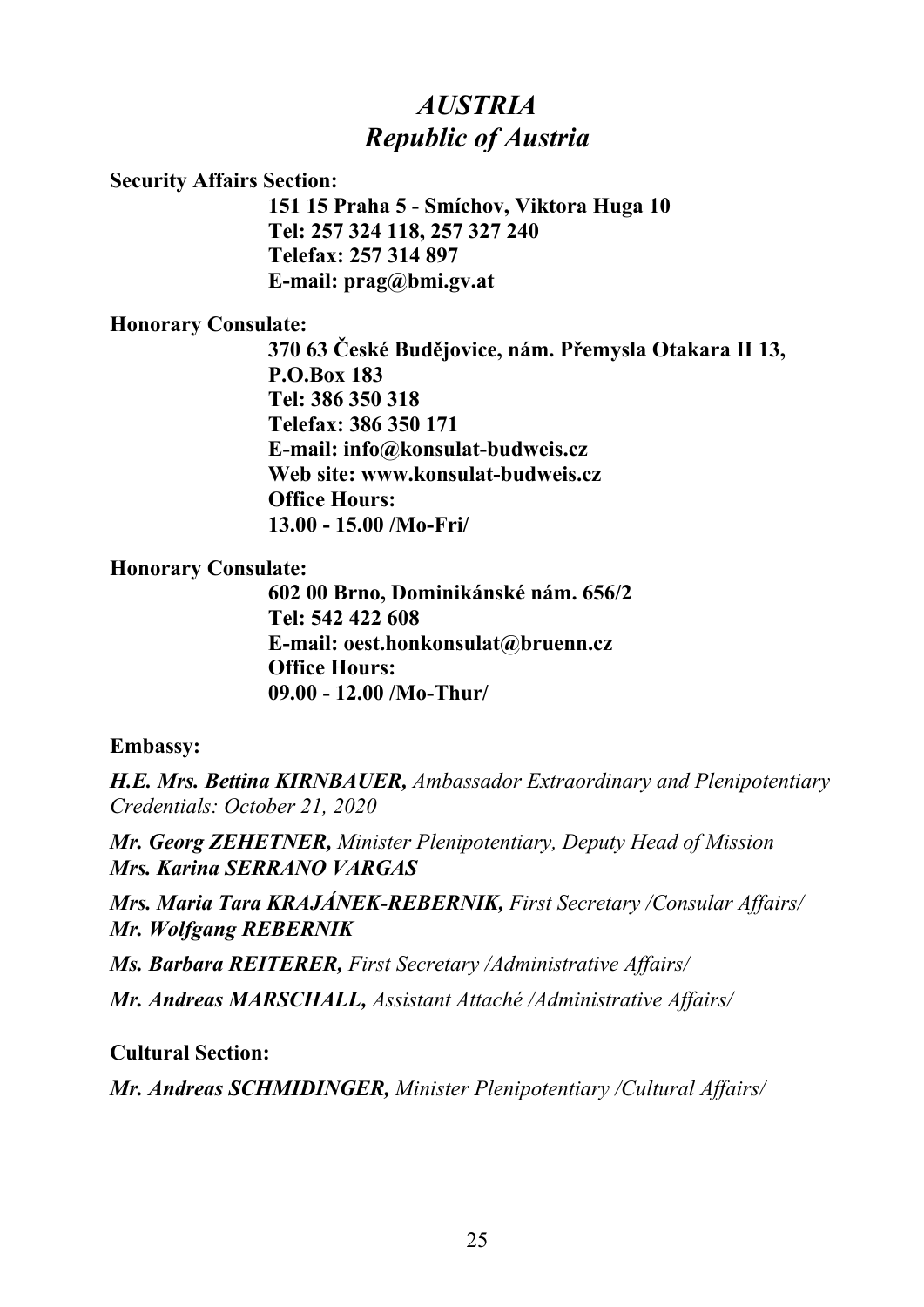## *AUSTRIA Republic of Austria*

**Defence Section:**

*Mr. Karl Josef FITSCH, Defence Attaché Vienna*

**Commercial Section:**

*Mr. Roman RAUCH, Counsellor /Commercial Affairs/ Mrs. Maria Elisabeth DERLER, Attaché /Commercial Affairs/*

**Security Affairs Section:** *Mr. Friedrich LENNKH, Attaché /Security Affairs/*

**Honorary Consulate in České Budějovice:** *Mr. Oliver Christoph JERNEY, Honorary Consul*

**Honorary Consulate in Brno:** *Mr. Georg STÖGER, Honorary Consul*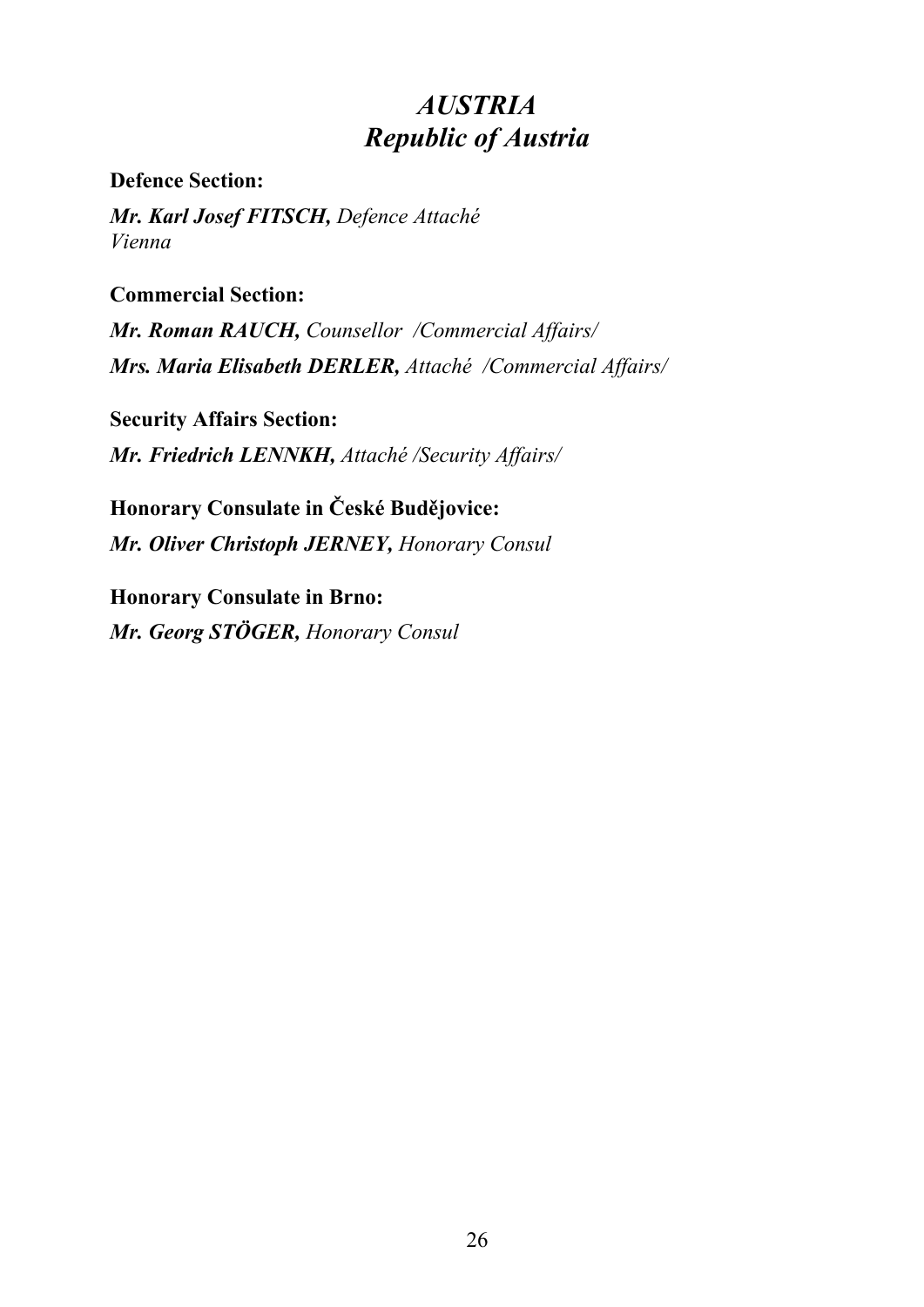## *AZERBAIJAN Republic of Azerbaijan*

**National Day: May 28 - Independence Day**

**Embassy:**

**160 00 Praha 6 – Bubeneč, Na Zátorce 783/17 Tel: 246 032 422 Telefax: 246 032 423 E-mail: prague@mission.mfa.gov.az Web site: www.azembassy.cz Office Hours: 09.00 – 13.00 14.00 – 18.00 /Mo-Fri/** 

#### **Consular Section:**

**Tel: 246 032 424 /15.00 – 18.00 only/ Telefax: 246 032 425 Office Hours: 10.00 - 12.30 /Tue, Wed, Thur/ 10.00 - 12.00 /Mo/ - documents pick-up**

#### **Honorary Consulate:**

**360 01 Březová u Karlových Varů, Hamerská 192/22 Tel: 777 800 884 E-mail: mirzoev@honorary-consul.eu Office Hours: 12.00 – 15.00 /Fri/**

#### **Embassy:**

*H.E. Mr. Adish MAMMADOV, Ambassador Extraordinary and Plenipotentiary Credentials: October 21, 2020 Mrs. Amanat PASHA-ZADA*

*Mr. Kamran MAMMADZADA, Counsellor /Administrative Affairs/ Mrs. Aydan KHANDAN*

*Mr. Nijat SAFAROV, Second Secretary /Political Affairs/*

*Mr. Farid ASHUROV, Second Secretary /Consular Affairs/ Mrs. Rana ASHUROVA*

*Ms. Jamila NAZAROVA, Third Secretary /Cultural Affairs/*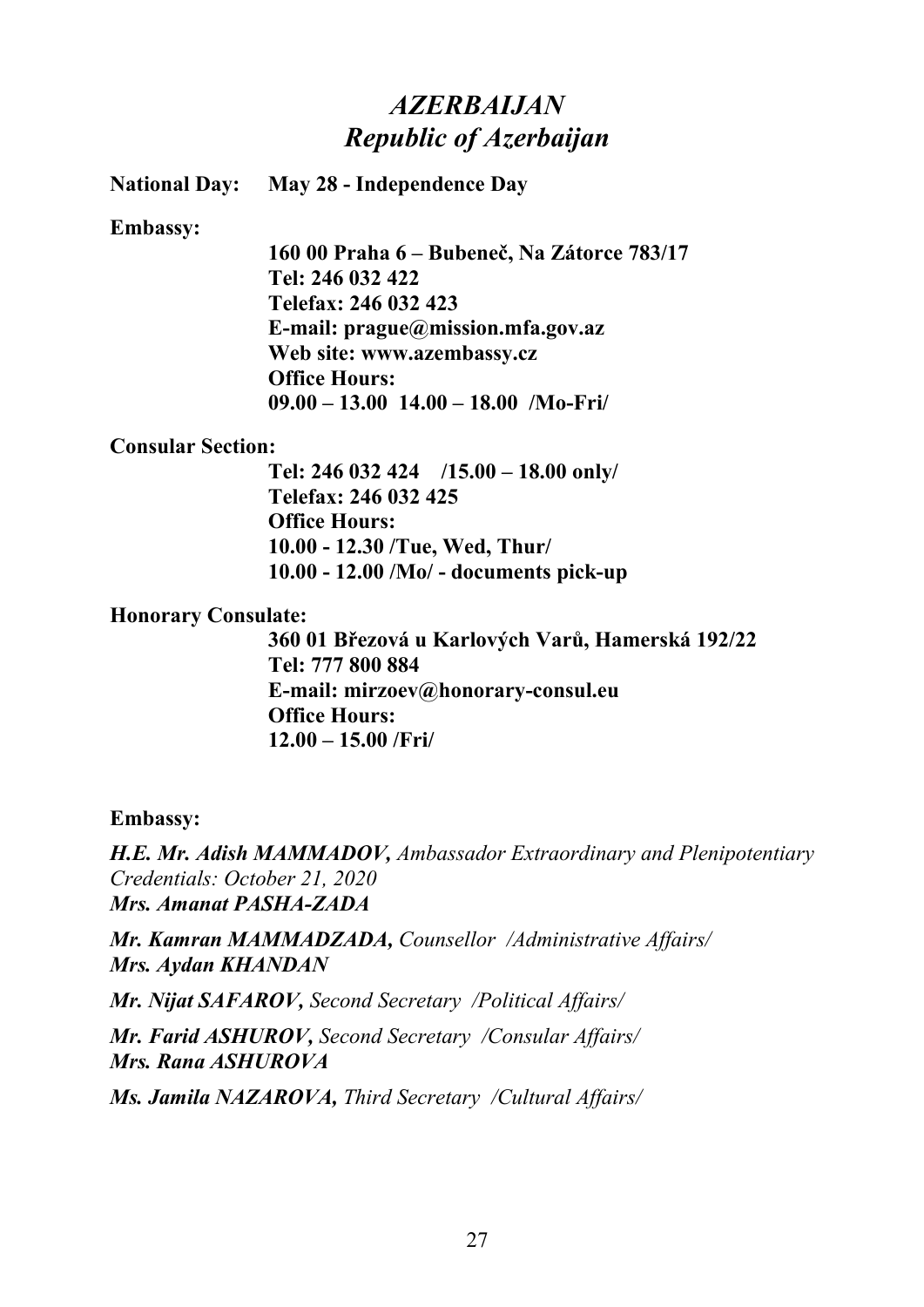# *AZERBAIJAN Republic of Azerbaijan*

**Honorary Consulate:**

*Mr. Fakhraddin MIRZOEV, Honorary Consul*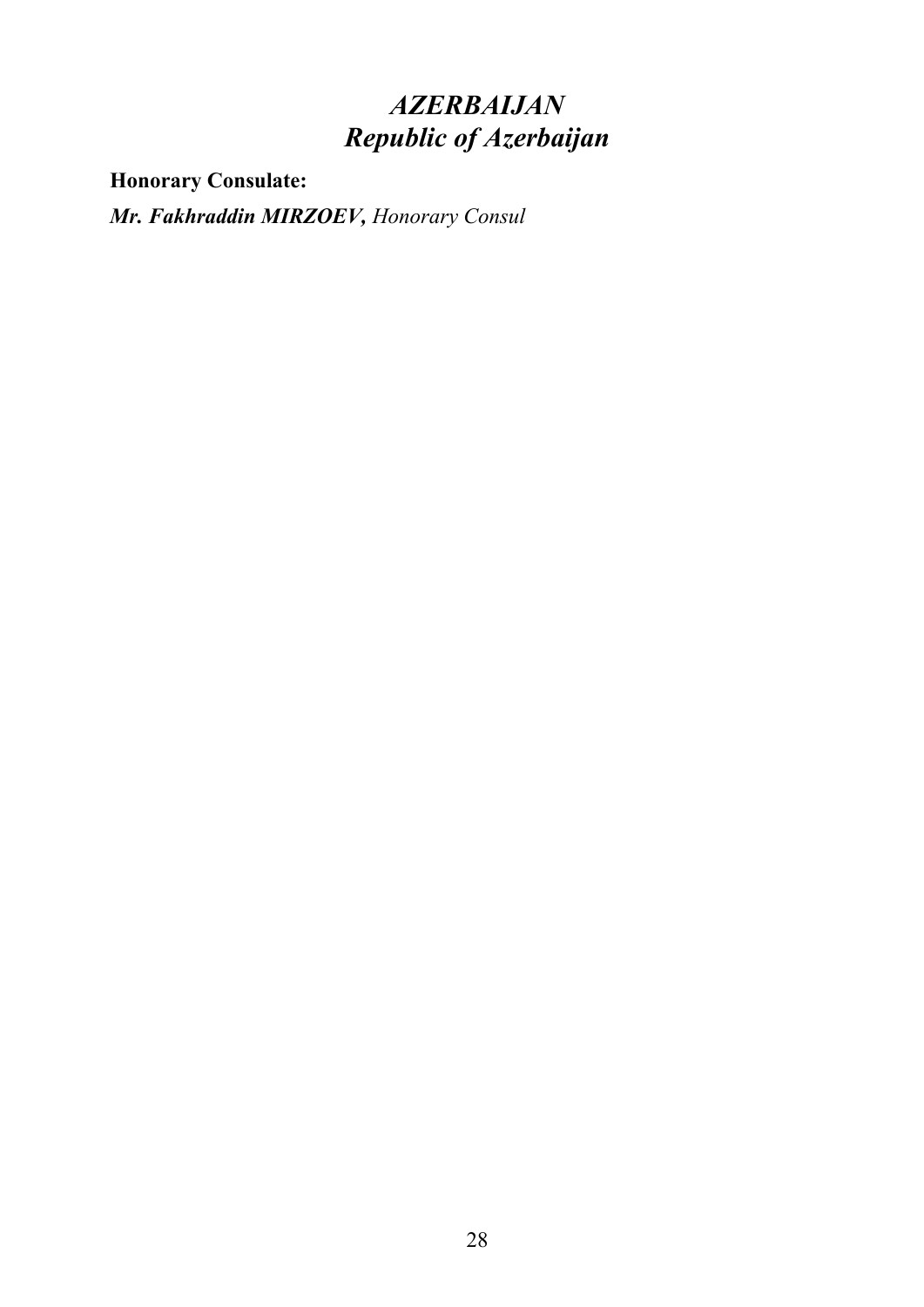## *BAHAMAS The Commonwealth of the Bahamas*

**Honorary Consulate:**

**101 00 Praha 10, Benešovská 1864/21 Tel: 602 270 944 E-mail: czechrepublichcmofa@bahamas.gov.bs**

**Honorary Consulate:**

*Mr. Martin PAŠTIKA, Honorary Consul*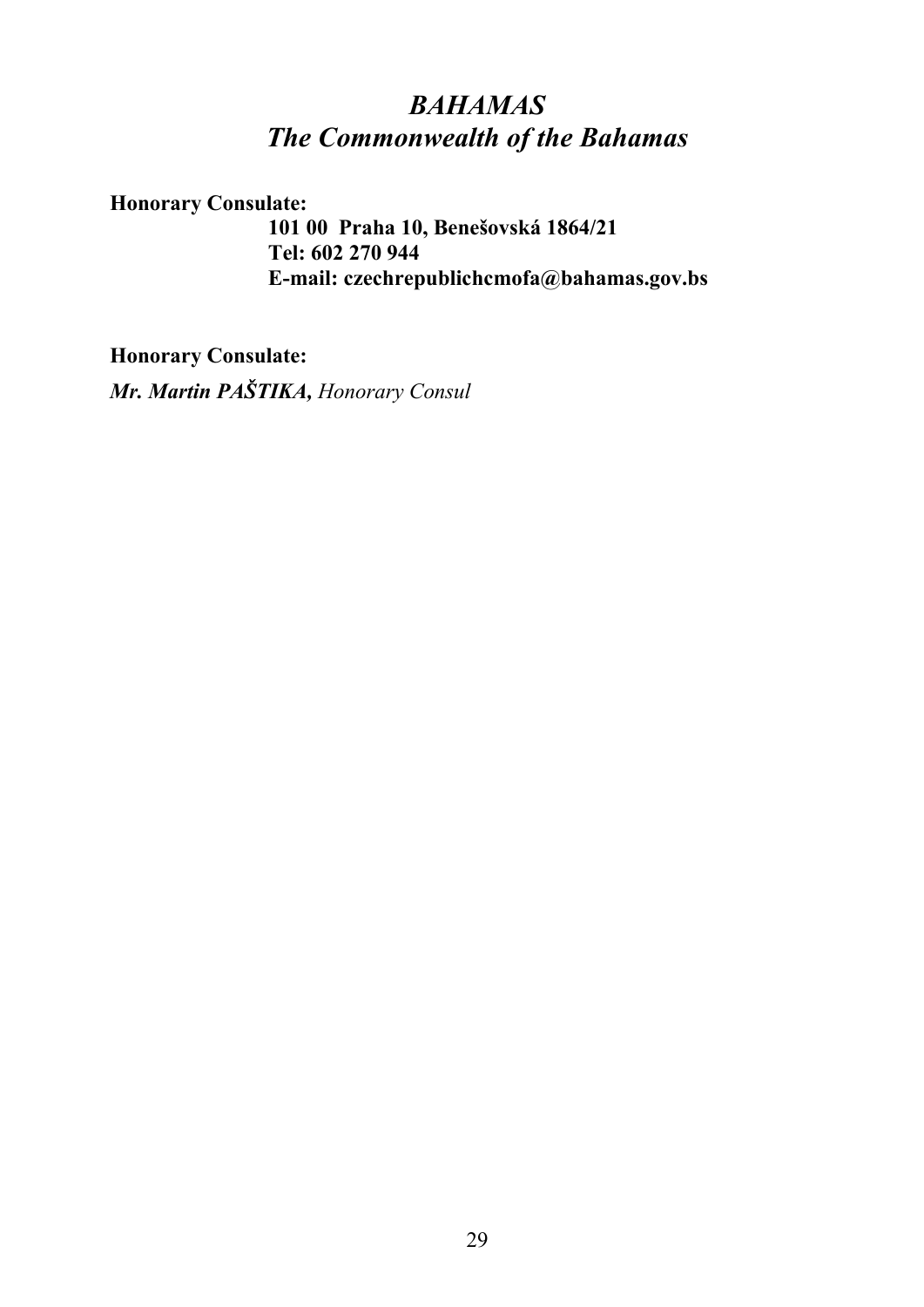## *BAHRAIN Kingdom of Bahrain*

**National Day: December 16**

**Embassy:**

**10785 Berlin, Klingelhöfer Strasse 7 Tel: 004930-8687 7777 Telefax: 004930-8687 7788 E-mail: info@bahrain-embassy.de Web site: https://www.mofa.gov.bh/Default.aspx?tabid=4330&language =en-US Office Hours: 09.00 – 15.00 /Mo-Fri/** 

### **Embassy:**

*H.E. Mr. Abdulla Abdullatif Abdulla ABDULLATIF, Ambassador Extraordinary and Plenipotentiary Credentials: May 7, 2019 Mrs. Hadeya Abdulhadi Yousef Mohamed ALSHEIKH*

*Mr. Ahmed Mohamed Ahmed ALMUHARRAQI, Counsellor /Consular Affairs/*

*Ms. Amina Abdulaziz Mohamed Hadi ALABBASI, Third Secretary /Political Affairs/*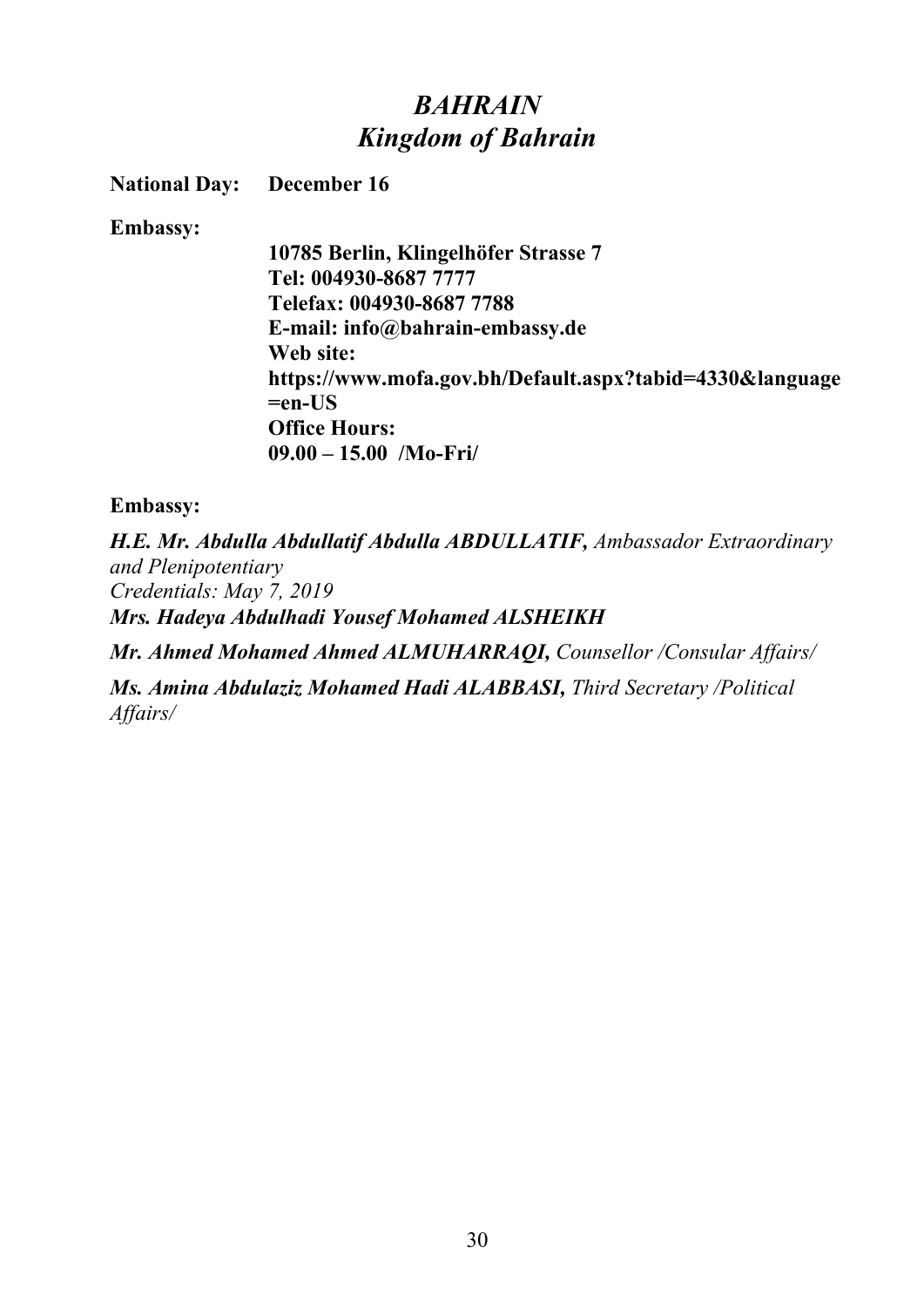## *BANGLADESH People's Republic of Bangladesh*

**National Day: March 26 - National and Independence Day**

**Embassy:**

**10553 Berlin, Kaiserin-Augusta-Allee 111 Tel: 004930-398 97 50 Telefax: 004930-3989 7510 E-mail: info.berlin@mofa.gov.bd Web site: www.bangladeshembassy.de Office Hours: 09.00 - 13.00 14.00 - 17.00 /Mo-Fri/**

#### **Embassy:**

*H.E. Mr. Mosharraf Hossain BHUIYAN, Ambassador Extraordinary and Plenipotentiary Credentials: August 17, 2021*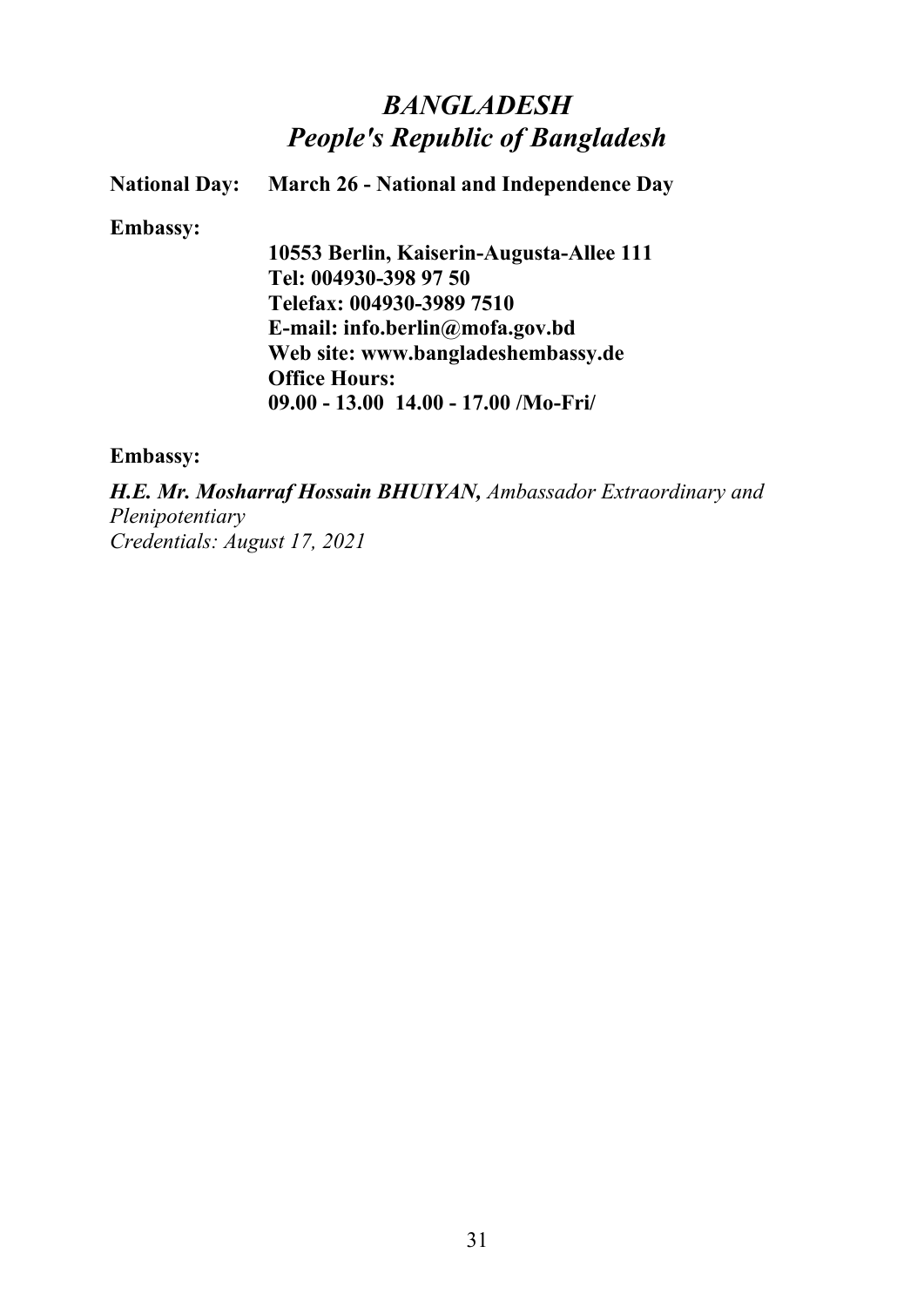## *BELARUS Republic of Belarus*

**National Day: July 3 - Independence Day**

**Embassy:**

**171 00 Praha 7, ul. Sádky 626 Tel: 233 540 899 Telefax: 233 540 925 E-mail: czech@mfa.gov.by Web site: www.czech.mfa.gov.by Office Hours: 08.00 - 12.00 13.00 - 17.00 /Mo-Fri/**

#### **Consular Section:**

**171 00 Praha 7, ul. Sádky 626 Tel: 233 541 011 Telefax: 233 540 925 Office Hours: 09.00 - 12.00 /Mo, Tue, Wed, Fri/**

#### **Trade and Economic Section:**

**171 00 Praha 7, ul. Sádky 626 Tel: 233 543 372 Telefax: 233 540 925**

### **Honorary Consulate:**

**360 01 Karlovy Vary, Slovenská 24 Tel: 212 248 690 E-mail: info@cbkomora.cz Office Hours: Visits only by Appointment**

**Embassy:**

*H.E., Ambassador Extraordinary and Plenipotentiary*

*Mrs. Olga FILIMONCHIK, Counsellor /Economic Affairs/, Chargé d´Affaires a.i. Mr. Andrei IVANOV*

*Mr. Vladimir AGEEV, Counsellor /Administrative Affairs/ Mrs. Tatyana AGEEVA*

*Mr. Dzmitry ZNACHONAK, First Secretary /Political and Consular Affairs/ Mrs. Kseniya ZNACHONAK*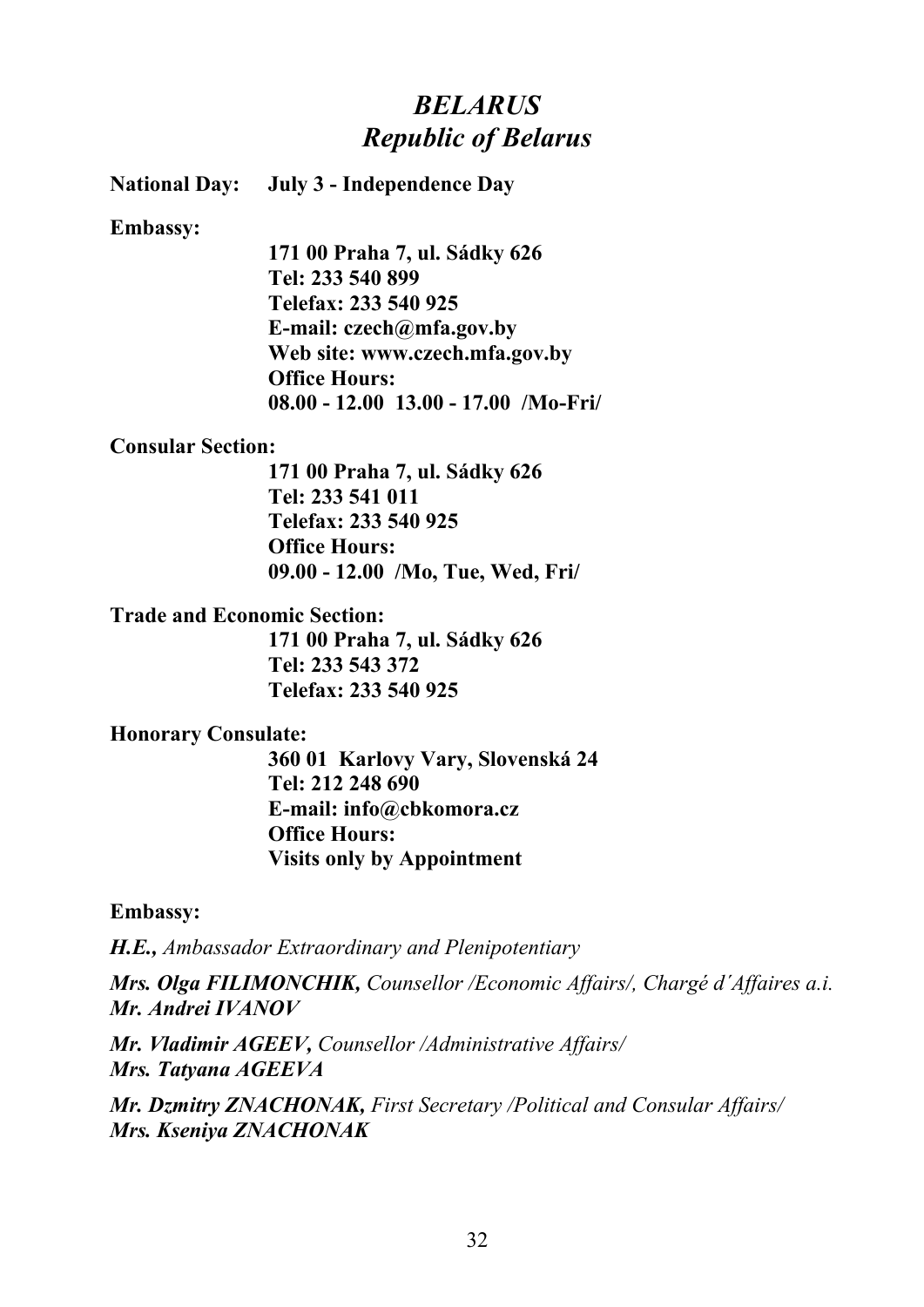# *BELARUS Republic of Belarus*

**Honorary Consulate:**

*Mr. Denis KARPOVICH, Honorary Consul*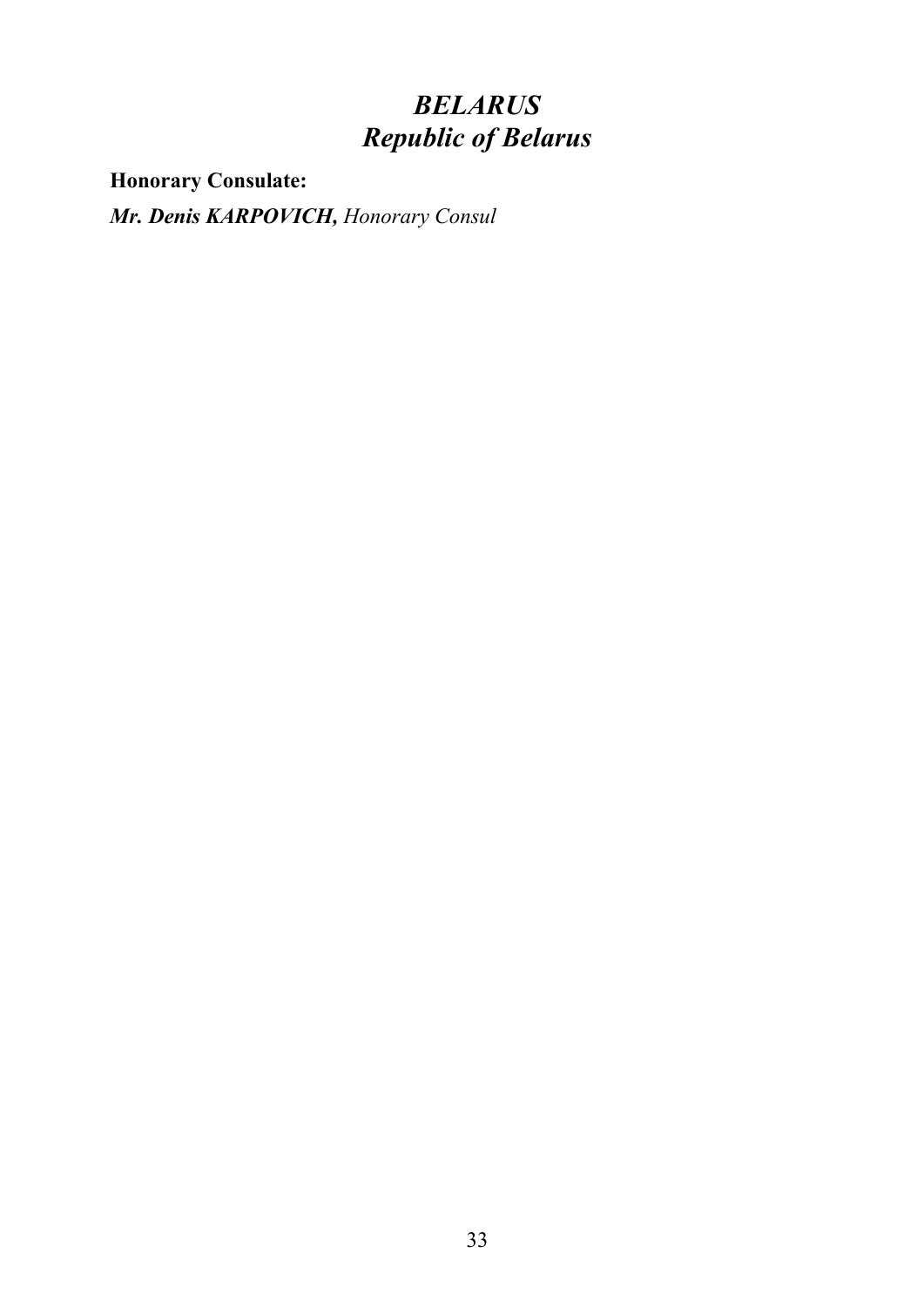## *BELGIUM Kingdom of Belgium*

**National Day: July 21 - Oath of King Leopold I /1831/**

**Embassy:**

**118 01 Praha 1 - Malá Strana, Valdštejnská 6 Tel: 257 533 525, 257 533 283 (Ambassador´s Secretary) Telefax: 257 533 750 E-mail: prague@diplobel.fed.be Web site: www.diplomatie.be/prague Office Hours: 08.30 - 12.30 14.00 - 17.00 /Mo-Fri/**

#### **Consular Section:**

**Tel: 257 533 524 Office Hours: 09.00 - 12.00 14.00 - 16.00 /Mo-Thu/ 09.00 - 12.00 14.00 - 15.00 /Fri/**

**Economic and Commercial Office of the Flemish Region** 

**118 01 Praha 1 - Malá Strana, Valdštejnská 6 Tel: 257 530 626 Telefax: 257 533 799 E-mail: prague@fitagency.com**

**Economic and Commercial Office of the Walloon and Brussels Region: 150 00 Praha 5, Klicperova 8 Tel: 224 934 570 E-mail: prague@awex-wallonia.com**

**Representation of the Flemish Community / Cultural Office: Vienna**

**Representation of the French Community and of the Walloon Region / Cultural Office:**

> **110 00 Praha 1 - Staré Město, Myslíkova 31 Tel: 224 934 574 Telefax: 224 934 575 E-mail: bureau@walbru.cz**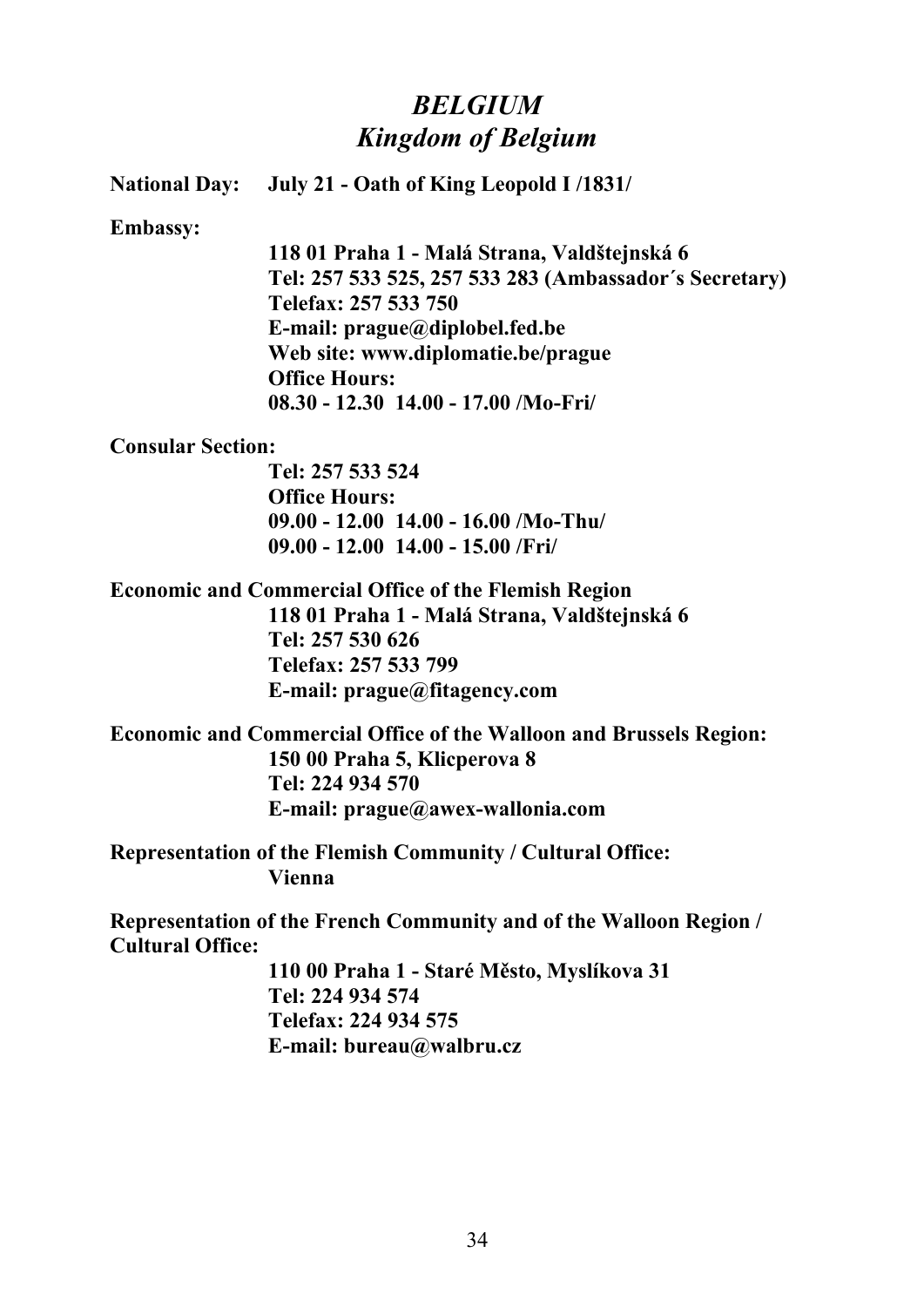# *BELGIUM Kingdom of Belgium*

**Embassy:**

*H.E. Mr. Grégoire Nicolas A. CUVELIER, Ambassador Extraordinary and Plenipotentiary Credentials: September 19, 2019 Mrs. Bernadette Marie H. VAN QUAETHOVEN*

*Mrs. Anneke Jozef A. MUSSCHE, Counsellor /Consular Affairs/ Mr. Jan Remi WAEGHE*

**Economic and Commercial Office of the Walloon and Brussels Region:**

*Mr. Frédéric André G. DELBART, Attaché Mrs. Martine Paule Marie BLOREC*

**Representation of the Flemish Community / Cultural Office:**

*Mr. Koenraad Georges A. HAVERBEKE, Counsellor Vienna*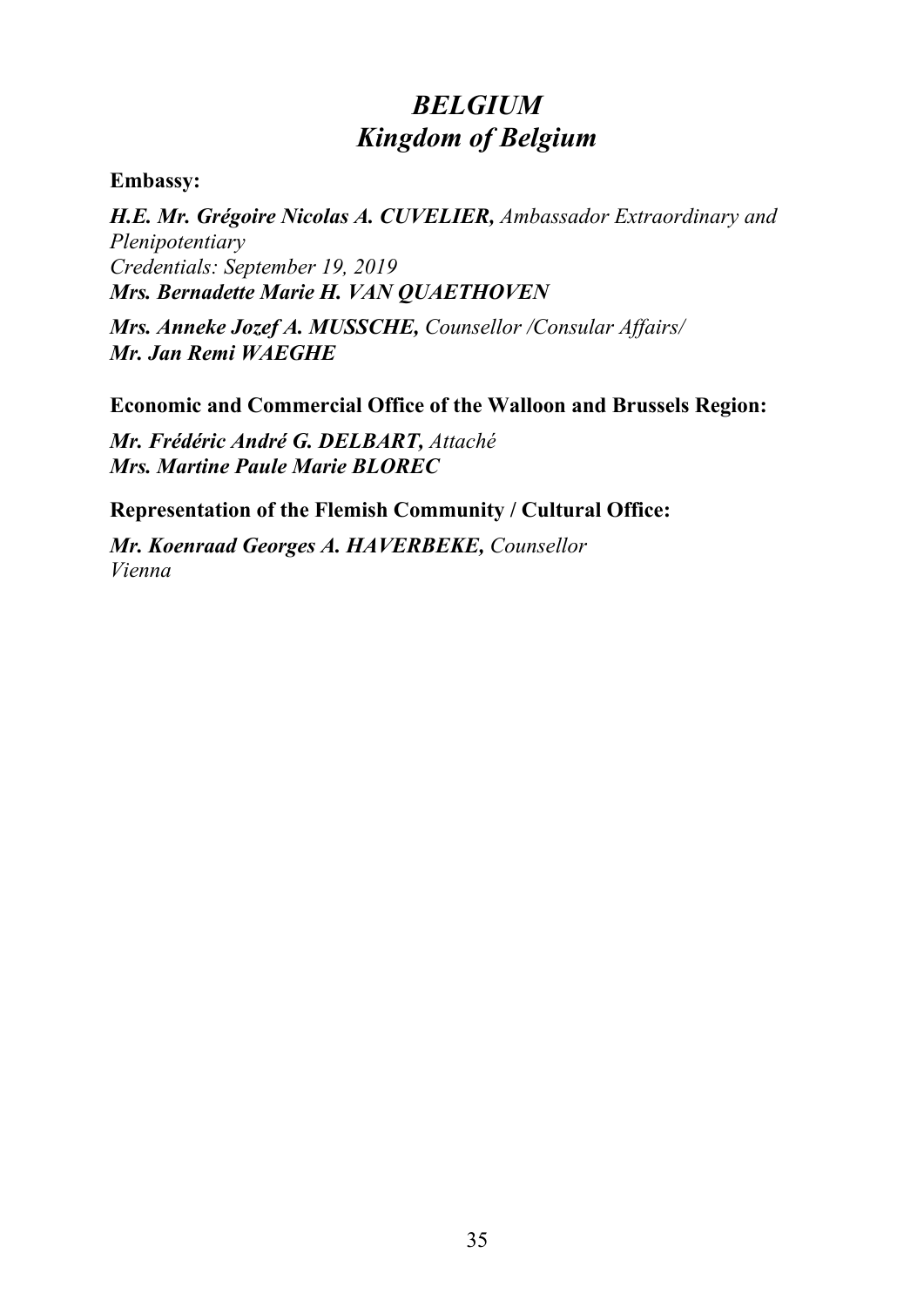## *BHUTAN Kingdom of Bhutan*

**Honorary Consulate:**

**160 00 Praha 6 – Bubeneč, dr. Zikmunda Wintra 383/9 Tel: 224 325 225 Telefax: 325 585 263 E-mail: jhubacekv@volny.cz Office Hours: 10.00 - 15.00 /Wed/**

**Honorary Consulate:**

*Mr. Jaroslav HUBÁČEK, Honorary Consul*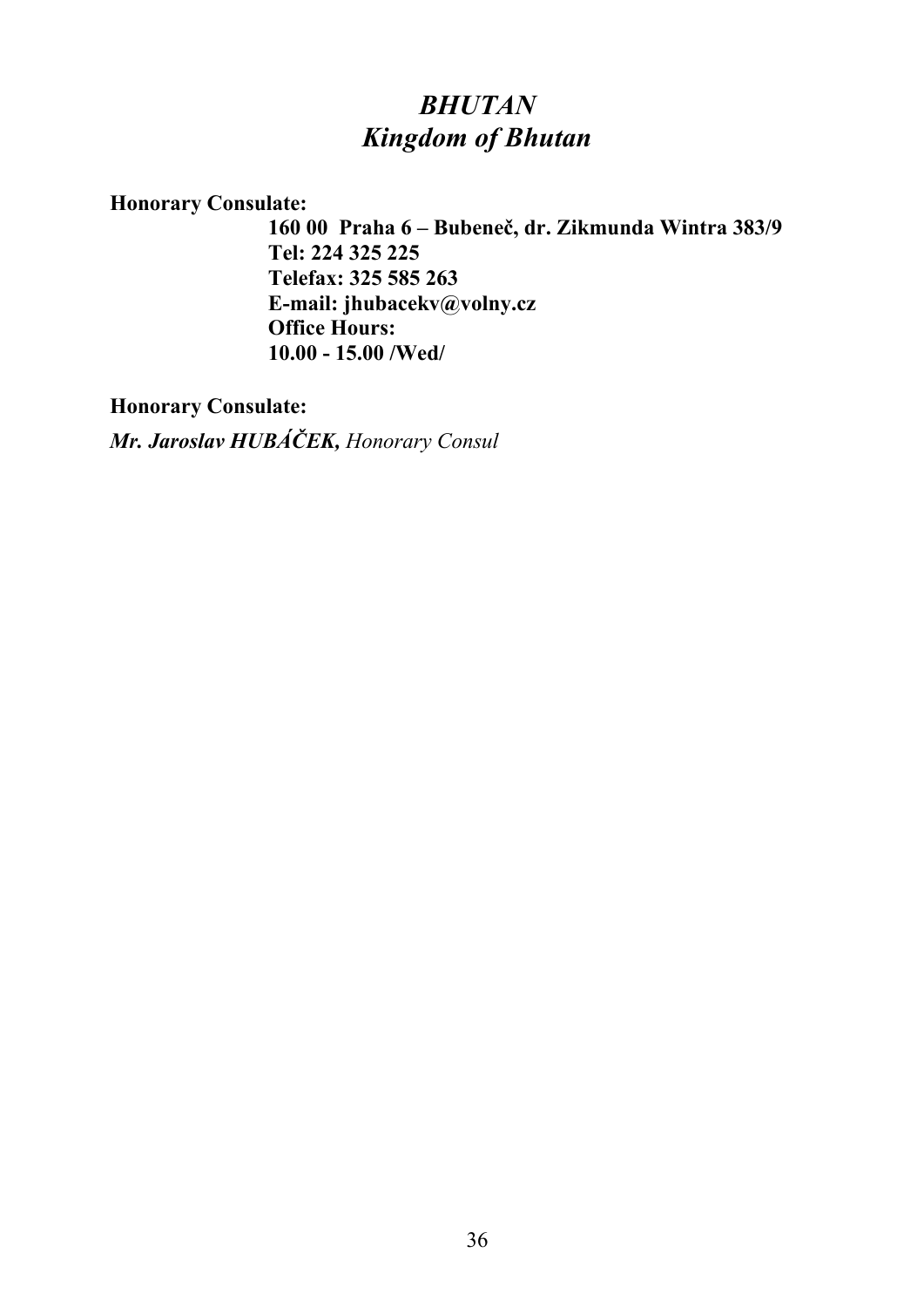## *BOLIVIA Plurinational State of Bolivia*

**National Day: August 6 - Anniversary of the Proclamation of Independence Embassy: 1040 Vienna, Prinz-Eugen-Strasse 18/1/10A Tel: 00431-587 46 75 Telefax: 00431-586 68 80 E-mail: embolaustria@embajada-bolivia.at Web site: www.embajada-bolivia.at Office Hours: 09.00 - 17.00 /Mo-Fri/**

**Embassy:**

*H.E. Mr., Ambassador Extraordinary and Plenipotentiary*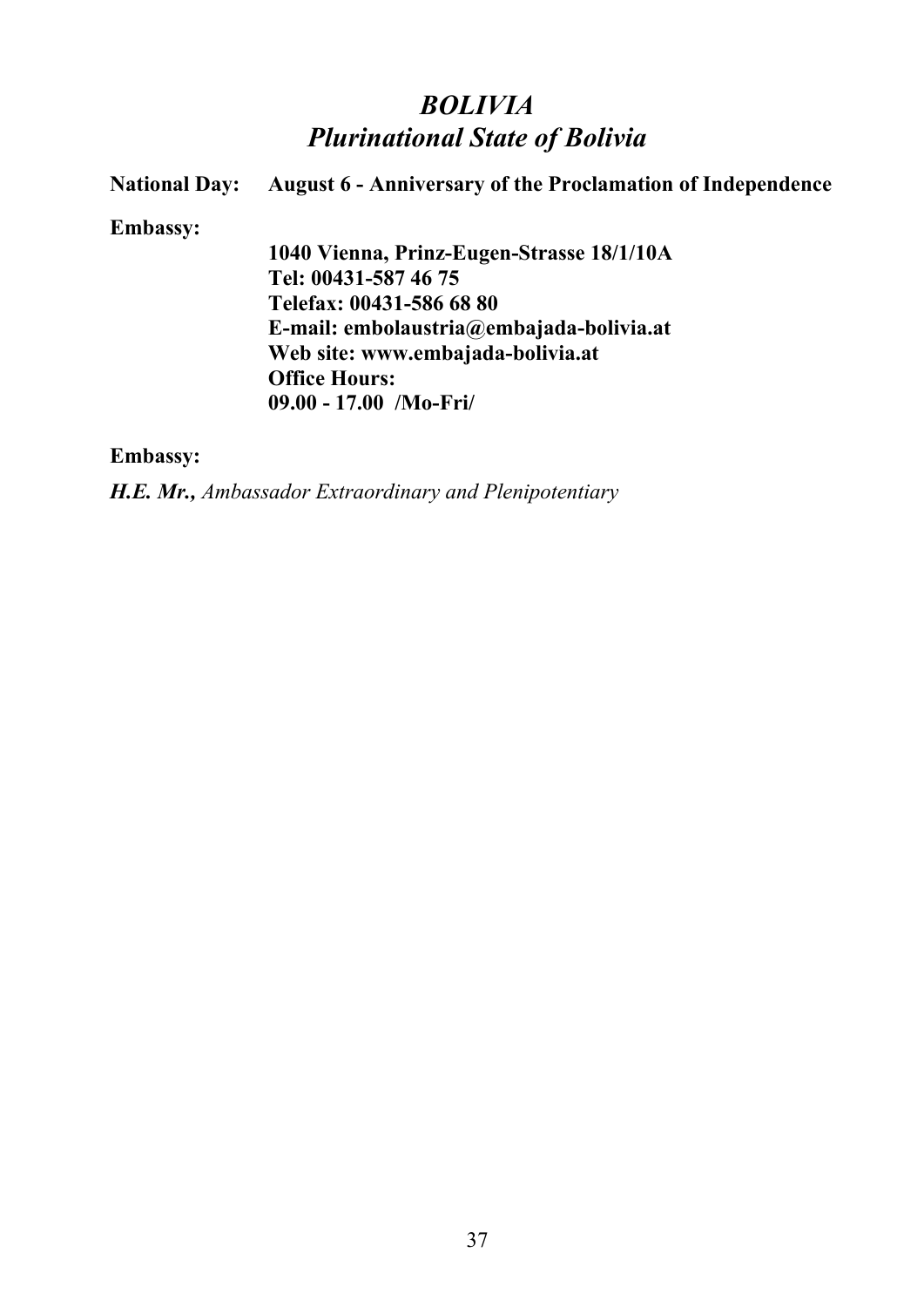## *BOSNIA AND HERZEGOVINA*

### **Embassy:**

**110 00 Praha 1, Opletalova 27 Tel: 224 422 510, 224 422 511 Telefax: 222 210 183 E-mail: embbh@iol.cz Office Hours: 09.00 - 17.00 /Mo-Fri/**

#### **Consular Section:**

**Tel: 224 422 515 Office Hours: 10.00 – 14.00 /Mo-Fri/** 

#### **Embassy:**

*H.E. Mrs. Martina MLINAREVIĆ, Ambassador Extraordinary and Plenipotentiary Credentials: October 21, 2020 Mr. Goran DIKOV*

*Ms. Rajka BERIBAKA, Counsellor /Political and Economic Affairs/*

*Mr. Amir STUPAC, First Secretary /Consular Affairs/ Mrs. Emina STUPAC*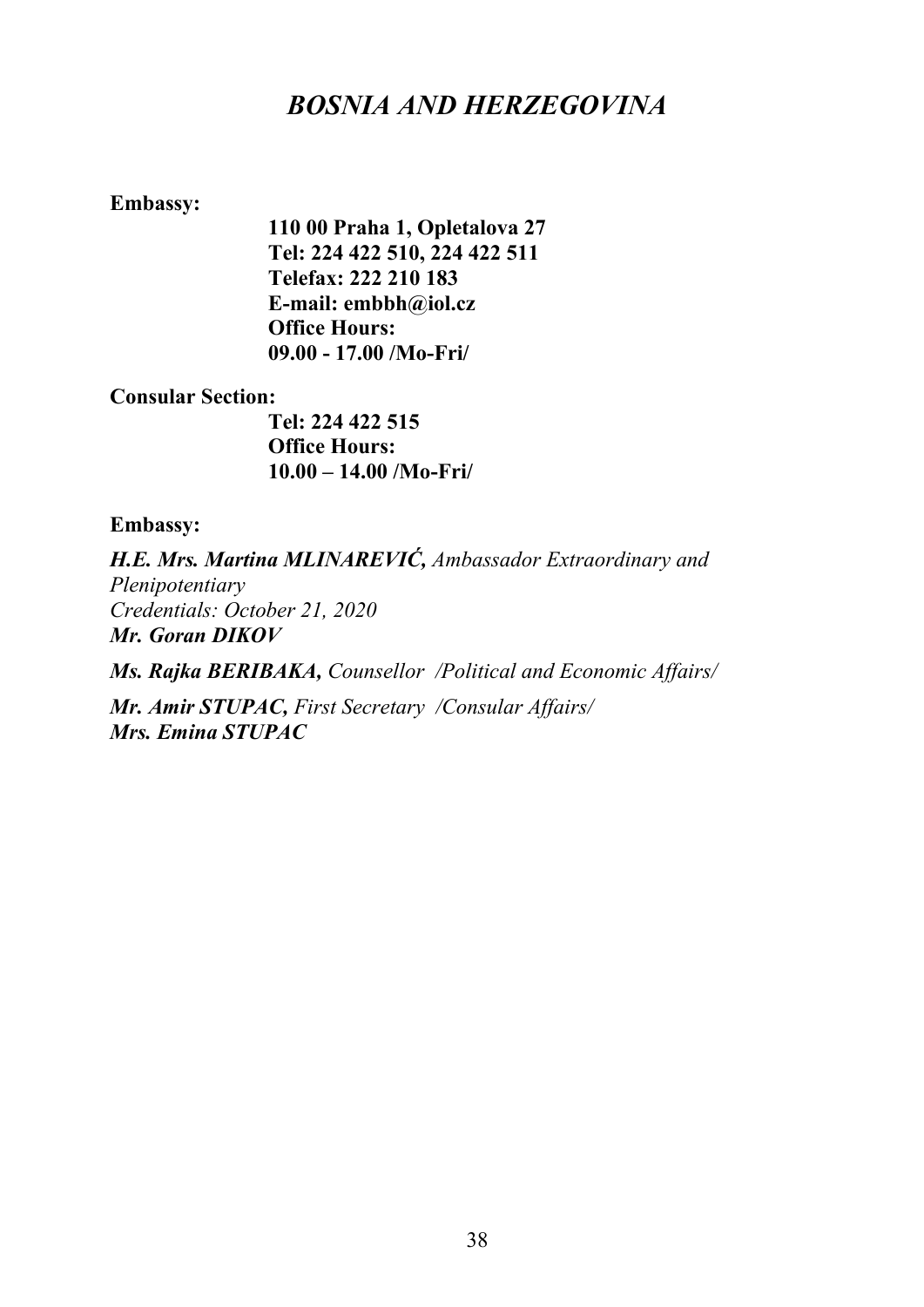## *BOTSWANA Republic of Botswana*

**National Day: September 30 - Botswana Day /1966/**

### **The High Commision:**

**W1C 1AY London, 6 Stratford Place Tel: 004420-7499 0031, 7647 1000 Telefax: 004420-7495 8595, 7409 7382 E-mail: bohico@govbw.com Office Hours: 09.00 - 17.00 /Mo - Fri/**

**The High Commision:**

*H.E. Mr. John Gosiamemang Ndebele SEAKGOSING, Ambassador Extraordinary and Plenipotentiary Credentials: February 19, 2020*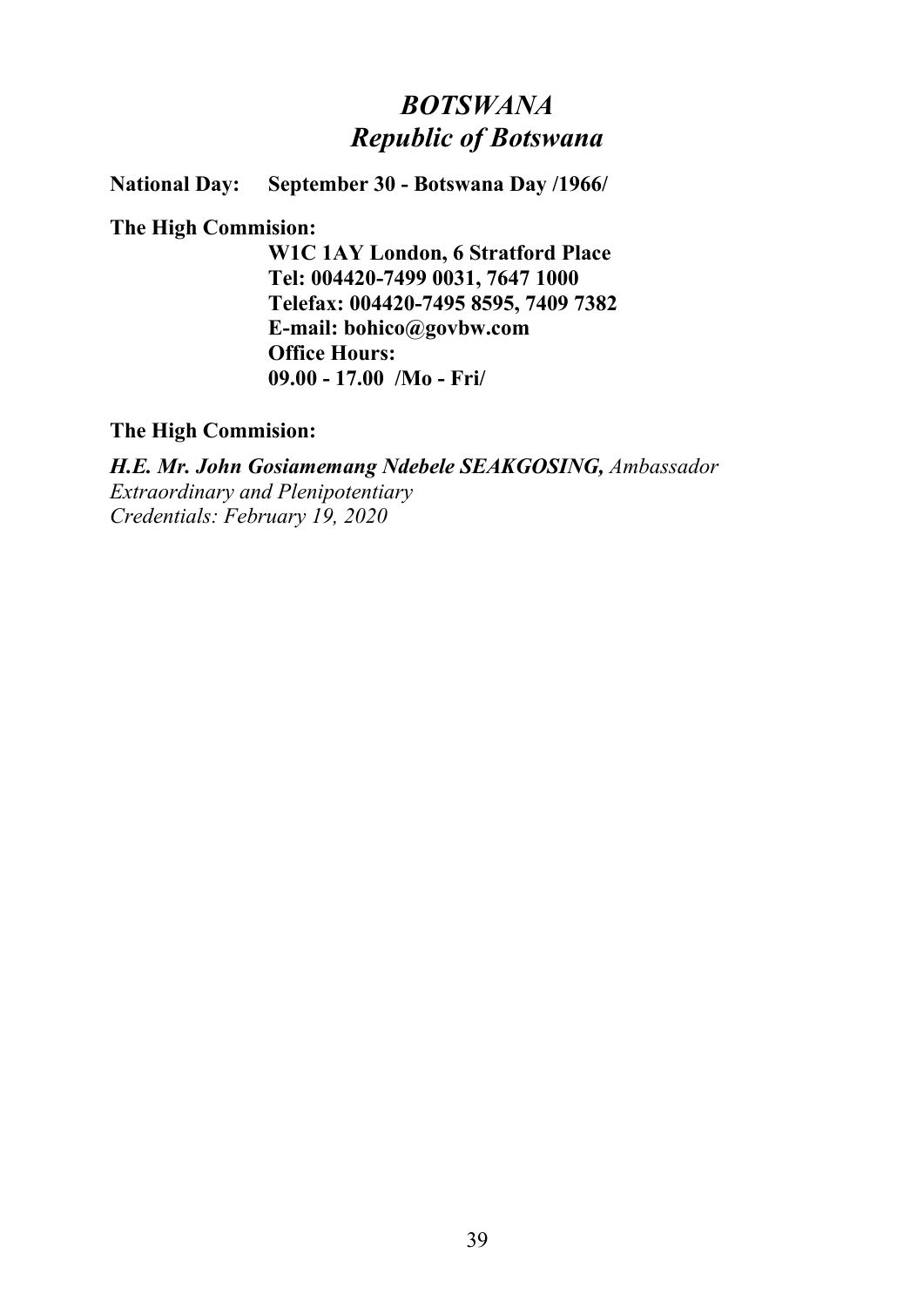## *BRAZIL Federative Republic of Brazil*

**National Day: September 7 - Independence in 1822**

**Embassy:**

**110 00 Praha 1, Panská 5 Tel: 224 490 111, 224 321 910 Telefax: 224 312 901 E-mail: brasemb.praga@itamaraty.gov.br, ambassador.praga@itamaraty.gov.br Web site: praga.itamaraty.gov.br Office Hours: 09.00 - 17.00 /Mo-Fri/**

**Consular Section:**

**Tel: 224 490 111 E-mail: consular.praga@itamaraty.gov.br Office Hours: 09.30 – 13.30** 

**Cultural Section:**

**Tel: 224 490 110 E-mail: cultural.praga@itamaraty.gov.br**

**Economic and Commercial Section: Tel: 224 490 111 E-mail: secom.praga@itamaraty.gov.br**

**Embassy:**

*H.E., Ambassador Extraordinary and Plenipotentiary*

*Mr. Albino Ernesto POLI JUNIOR, Minister-Counsellor, Chargé d´Affaires a.i.*

*Mr. Marcelo CID, Counsellor /Political Affairs/ Mrs. Anna Theresa HÖLLIG*

*Mr. Danilo ZIMBRES, Second Secretary /Commercial Affairs/ Mrs. Sofiia SALTYKOVA*

*Colonel Kazuhiko TODA, Defence Attaché Mrs. Amarilza Janaína SILVA E FREITAS TODA*

*Mr. Eduardo PAMPLONA BULHOES, Attaché /Administrative Affairs/ Mrs. Andréa Cristina DA SILVA BULHOES*

*Mr. Bernardo SÁ FORTES DE ARAÚJO, Attaché /Administrative Affairs/*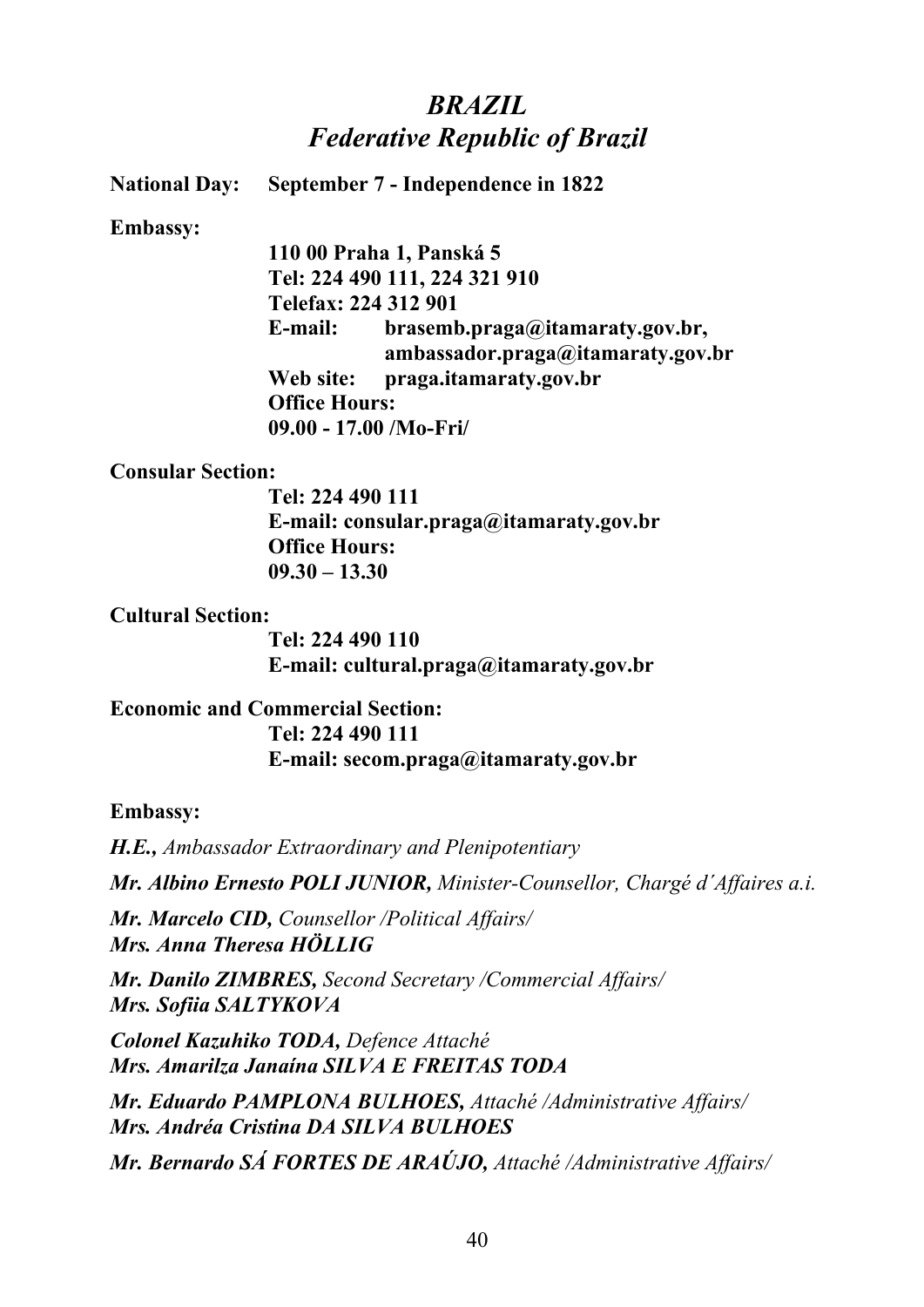## *BULGARIA Republic of Bulgaria*

**National Day: March 3 - Liberation Day**

**Embassy:**

**110 00 Praha 1, Krakovská 6 Tel: 222 211 258, 222 212 011, 222 211 259 /Secretary of the Ambassador/ Telefax: 222 211 728 E-mail: embassy.prague@mfa.bg, bulvelv@volny.cz Office Hours: 08.30 - 16.30 /Mo-Fri/**

#### **Consular Section:**

**110 00 Praha 1, Krakovská 6 Tel: 222 211 258, 222 212 011 Telefax: 222 210 229 E-mail: embassy.prague@mfa.bg, bulvelv@volny.cz Office Hours: 08.30 - 12.00 13.00 - 16.30 /Mo-Fri/ Open for the Public: 08.30 - 11.30 /Mo-Fri/**

**Economic and Commercial Section:**

**110 00 Praha 1, Krakovská 6 Tel: 222 211 258, 222 212 011 E-mail: obchodniradabg@seznam.cz Office Hours: 08.30 - 16.30 /Mo-Fri/**

**Office of the Military Attaché:**

**10117 Berlin, Mauerstrasse 11 Tel: 004930-206 478 95 Telefax: 004930-208 68 38 E-mail: military@botschaft-bulgarien.de Office Hours: 09.00 - 17.00 /Mo-Fri/**

**Embassy:**

*H.E. Mr. Jordan Parvanov PARVANOV, Ambassador Extraordinary and Plenipotentiary Credentials: March 28, 2019 Mrs. Irena Georgieva PARVANOVA*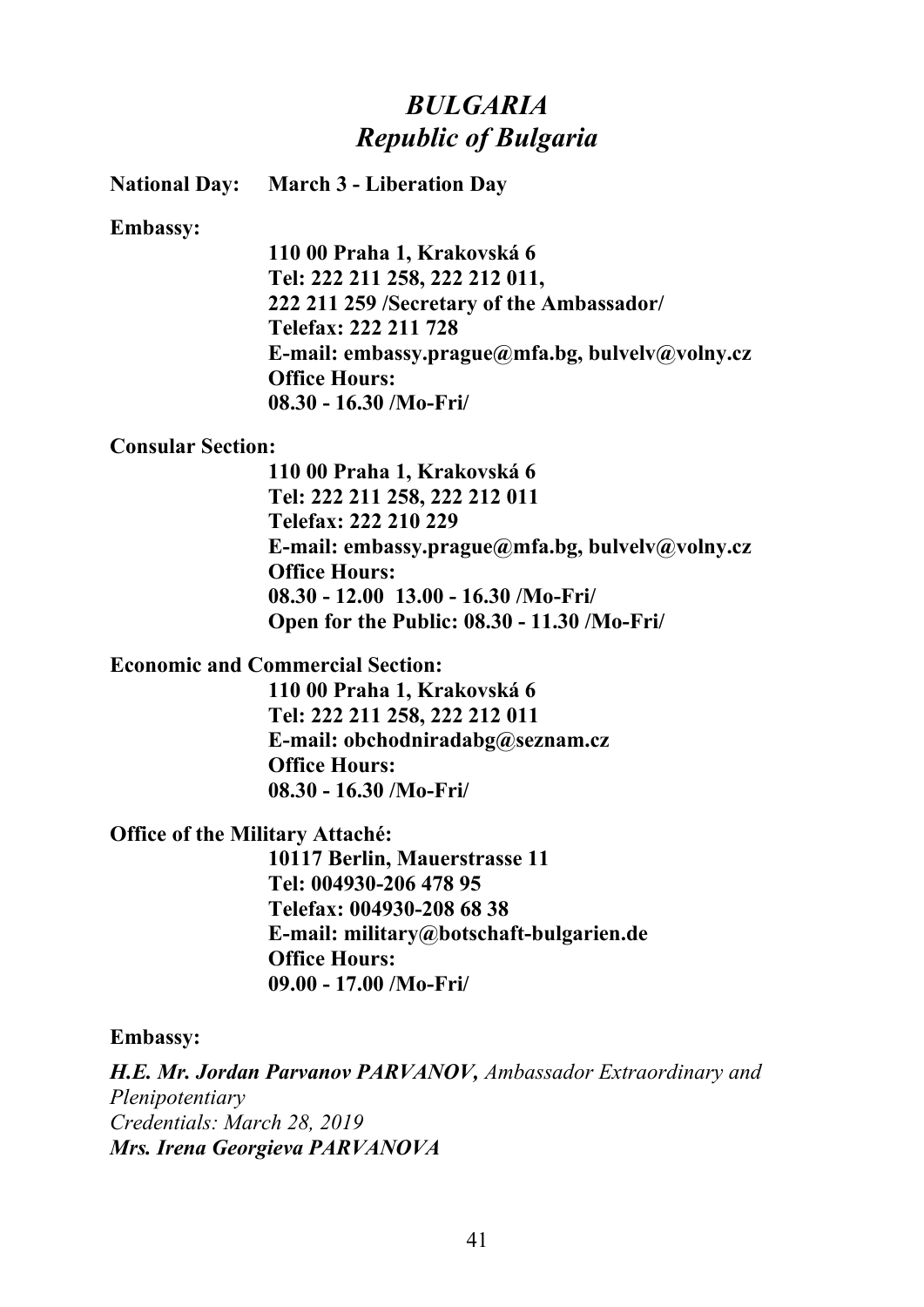## *BULGARIA Republic of Bulgaria*

*Mr. Hristo Marinov YOVCHEVSKI, Second Secretary /Political Affairs/, Deputy Head of Mission Mrs. Lyudmila Tasheva YOVCHEVSKA*

*Mr. Rossen Hristov GENCHEV, Counsellor, Head of Consular Section Mrs. Elena Raicheva GENCHEVA*

*Mr. Svetoslav Ivanov STOYNEV, Second Secretary /Commercial Affairs/*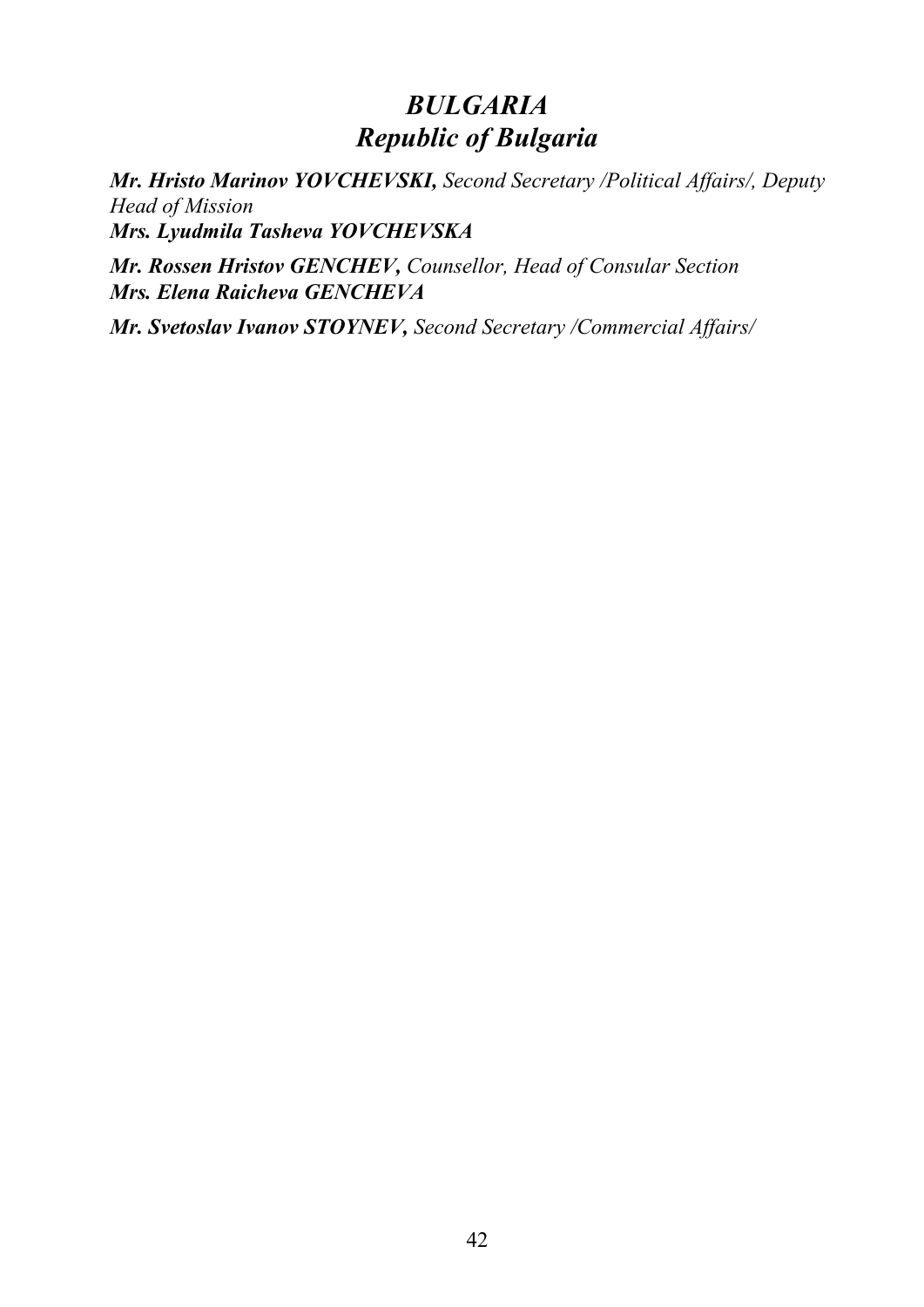## *BURKINA FASO*

### **National Day: December 11 - Proclamation of the Republic**

#### **Embassy:**

**1030 Vienna, Strohgasse 14c Tel: 00431-503 82 64 Telefax: 00431-503 82 64 20 E-mail: s.r@abfvienne.at, s.p@ abfvienne.at Web site: www.abfvienne.at Office Hours: 09.00 – 13.00 14.00 - 16.00 /Mo-Fri/**

### **Embassy:**

*H.E. Mr. Dieudonné KERE, Ambassador Extraordinary and Plenipotentiary Credentials: May 2, 2018*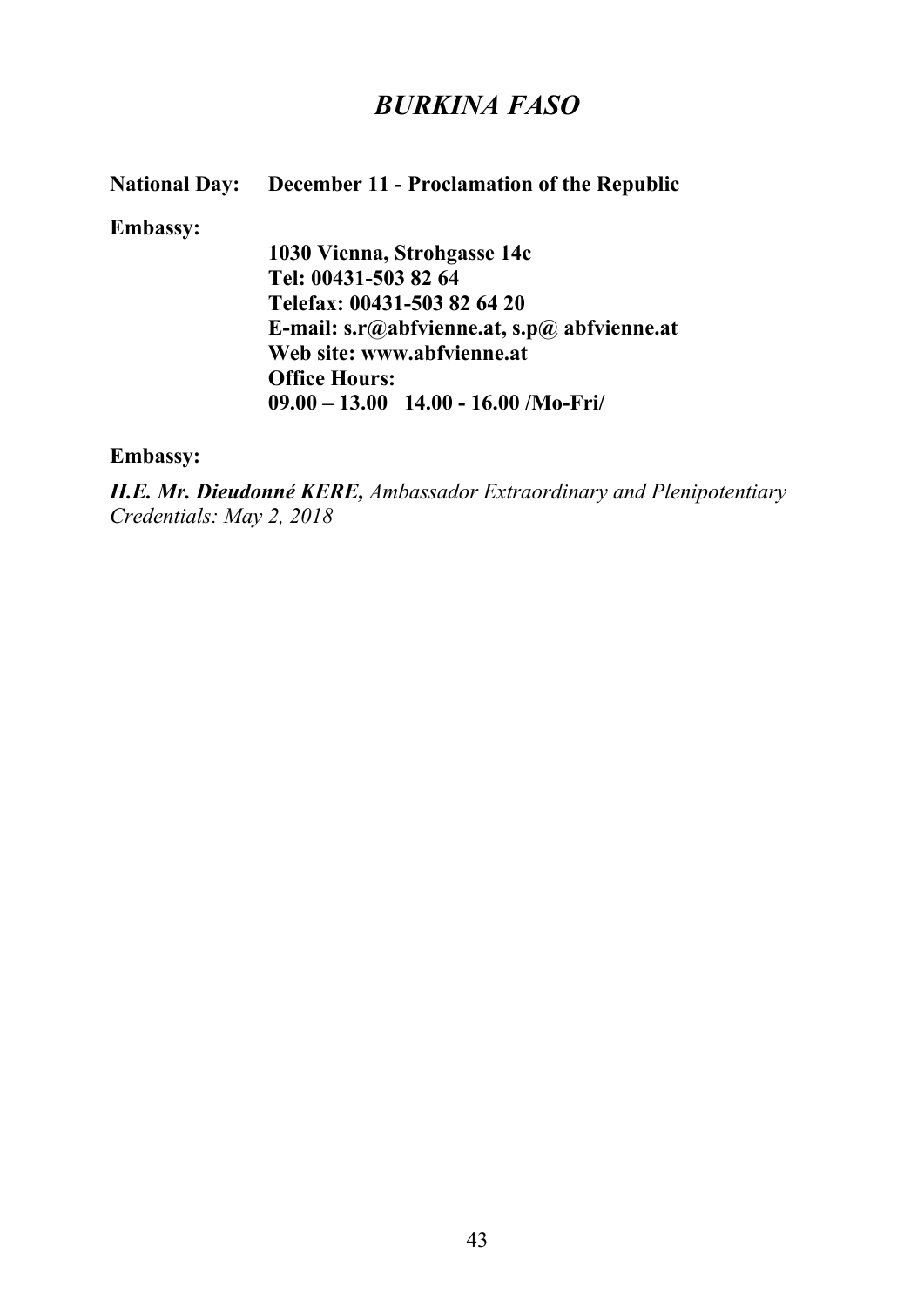## *BURUNDI Republic of Burundi*

### **National Day:** July 1 - Proclamation of Independence

#### **Embassy:**

**10715 Berlin, Berliner Strasse 36 Tel: 004930-234 56 70 Telefax: 004930-2345 6720 E-mail: info@burundi-embassy-berlin.com Web site: www.burundi-embassy-berlin.com**

### **Embassy:**

*H.E., Ambassador Extraordinary and Plenipotentiary*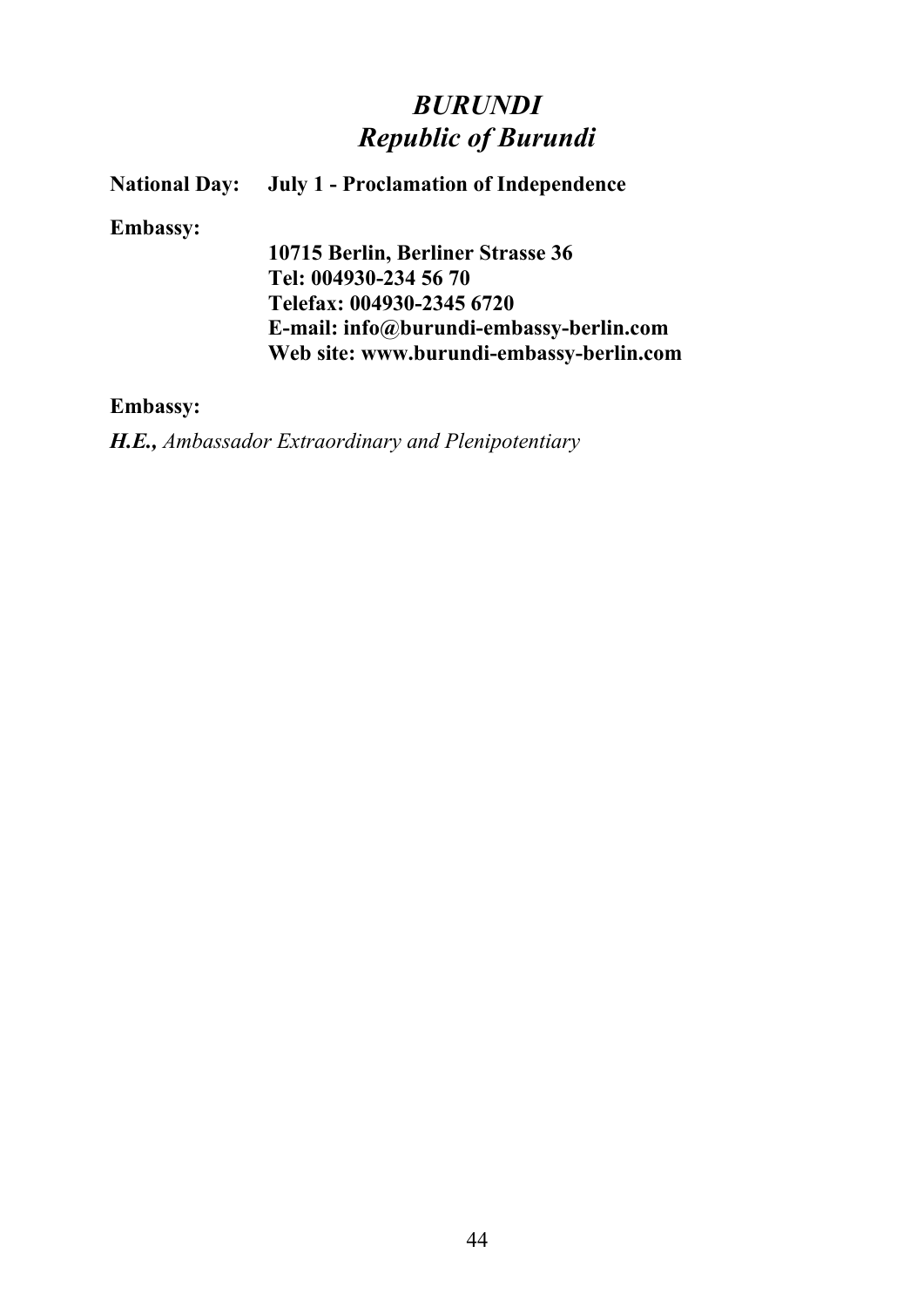## *CAMBODIA Kingdom of Cambodia*

**National Day: November 9 – Independence Day**

**Embassy:**

**13187 Berlin, Benjamin-Vogelsdorff-Strasse 2 Tel: 004930-4863 7901 Telefax: 004930-4863 7972 E-mail: REC-Berlin@t-online.de Web site: www.kambodscha-botschaft.de Office Hours: 08.30 - 12.00 13.30 - 16.30 /Mo-Fri/**

**Embassy:**

*H.E. Mrs. Savny PHEN, Ambassador Extraordinary and Plenipotentiary Credentials: December 9, 2020*

*Mr. Dypoly THENG, Second Secretary /Consular Affairs/*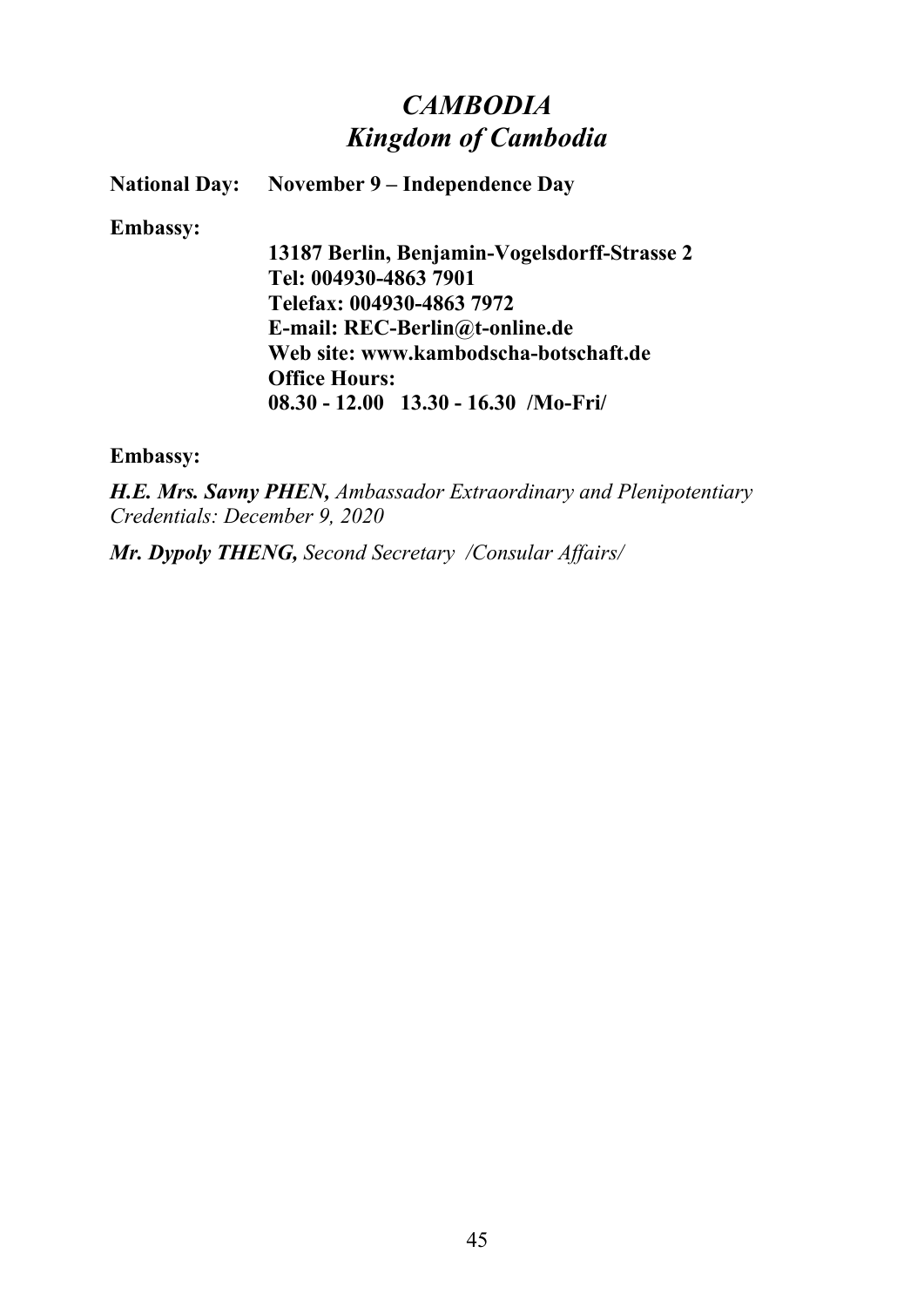# *CAMEROON Republic of Cameroon*

| <b>National Day:</b> | May 20 - Proclamation of the United Republic Day /1972/ |
|----------------------|---------------------------------------------------------|
| <b>Embassy:</b>      |                                                         |
|                      | 115127 Moscow, Ul. Bolshaya Ordynka 35                  |
|                      | Tel: 007495-951 33 03, 951 33 57                        |
|                      | Telefax: 007495-951 36 86                               |
|                      | E-mail: ambacamoscow@yahoo.fr                           |
|                      | Web site: www.ambacam.ru                                |
|                      | <b>Office Hours:</b>                                    |
|                      | 09.30 - 12.30 13.00 - 16.30 /Mo-Fri/ Winter             |
|                      | 09.30 - 12.30 13.30 - 17.00 /Mo-Fri/ Summer             |

**Embassy:**

*H.E. Mr., Ambassador Extraordinary and Plenipotentiary*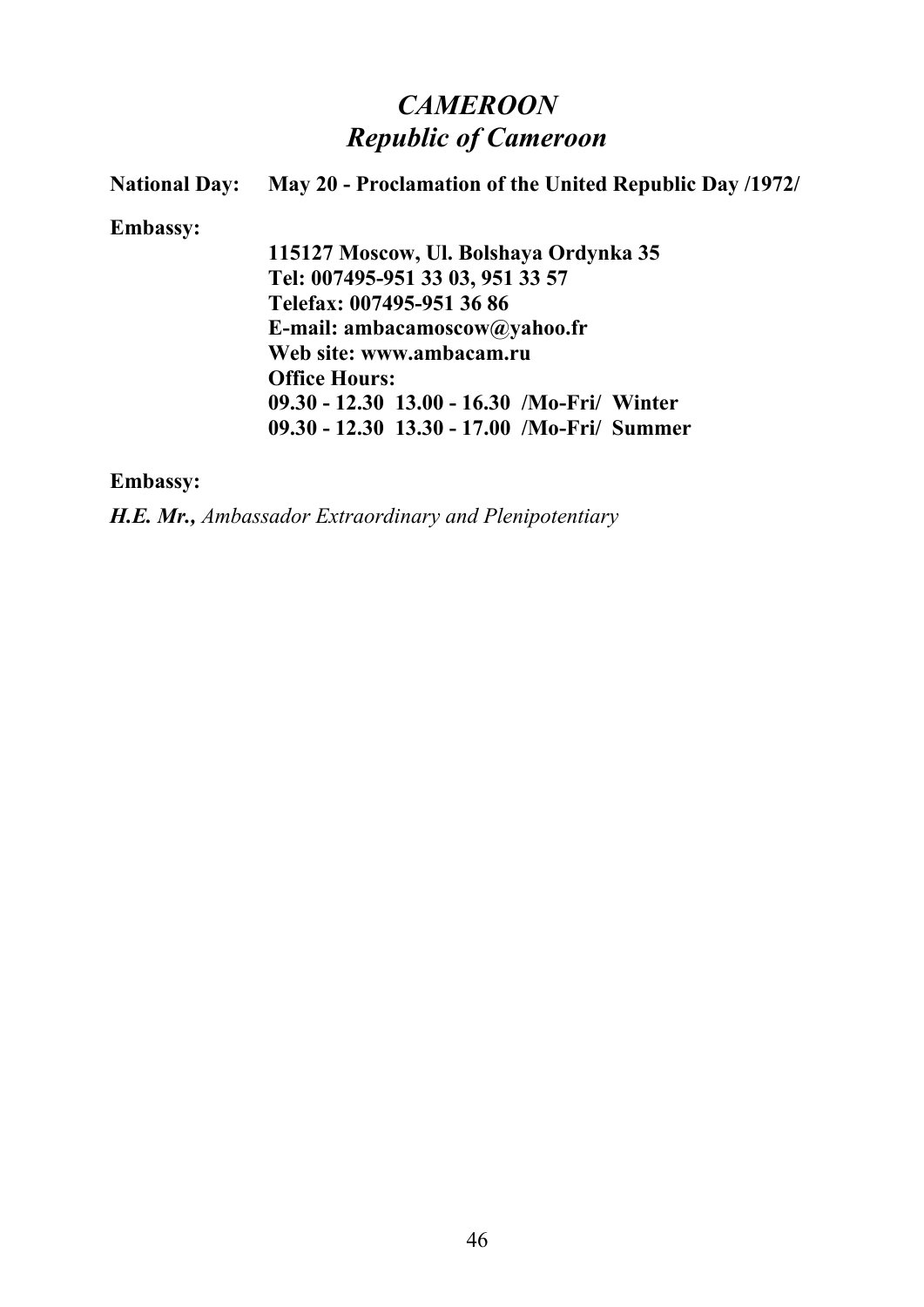## *CANADA*

**National Day: July 1 - Canada Day /1867/**

#### **Embassy:**

|                  | 160 00 Praha 6, Ve Struhách 95/2                |
|------------------|-------------------------------------------------|
| Tel: 272 101 800 |                                                 |
| <b>Telefax:</b>  | <b>General: 272 101 890</b>                     |
|                  | Political / Public Affairs / Trade: 272 101 894 |
| E-mail:          | canada@canada.cz                                |
|                  | visa: vienn-visa@international.gc.ca            |
| Web site:        | www.canada.cz                                   |
|                  | visa:                                           |
|                  | http://www.canadainternational.gc.ca/austria-   |
|                  | autriche/visas/enquiry-how demande-             |
|                  | comment.aspx?lang=eng                           |

**Office Hours: 08.30 - 12.30 13.30 - 16.30 /Mo-Fri/**

**Consular Service Hours: Mo-Thur: 09.00 - 12.00 (walk-in/drop-off/pick-up documents only) Afternoon: By appointment Fri: By appointment only**

#### **Embassy:**

*H.E. Mrs. Ayesha Patricia REKHI, Ambassador Extraordinary and Plenipotentiary Credentials: November 21, 2019 Mr. W. Cameron STAUCH*

*Mrs. Lori CORRIVEAU, Counsellor /Consular and Administrative Affairs/*

*Mrs. Kimberly Ann PHILLIPS, Counsellor /Political Affairs/*

*Navy Captain Ivan ALLAIN, Defence Attaché Mrs. Noor ALLAIN Warsaw* 

*LCdr. Shawn Edwin PERRY, Deputy Defence Attaché Mrs. Sarah Lynn PERRY Warsaw*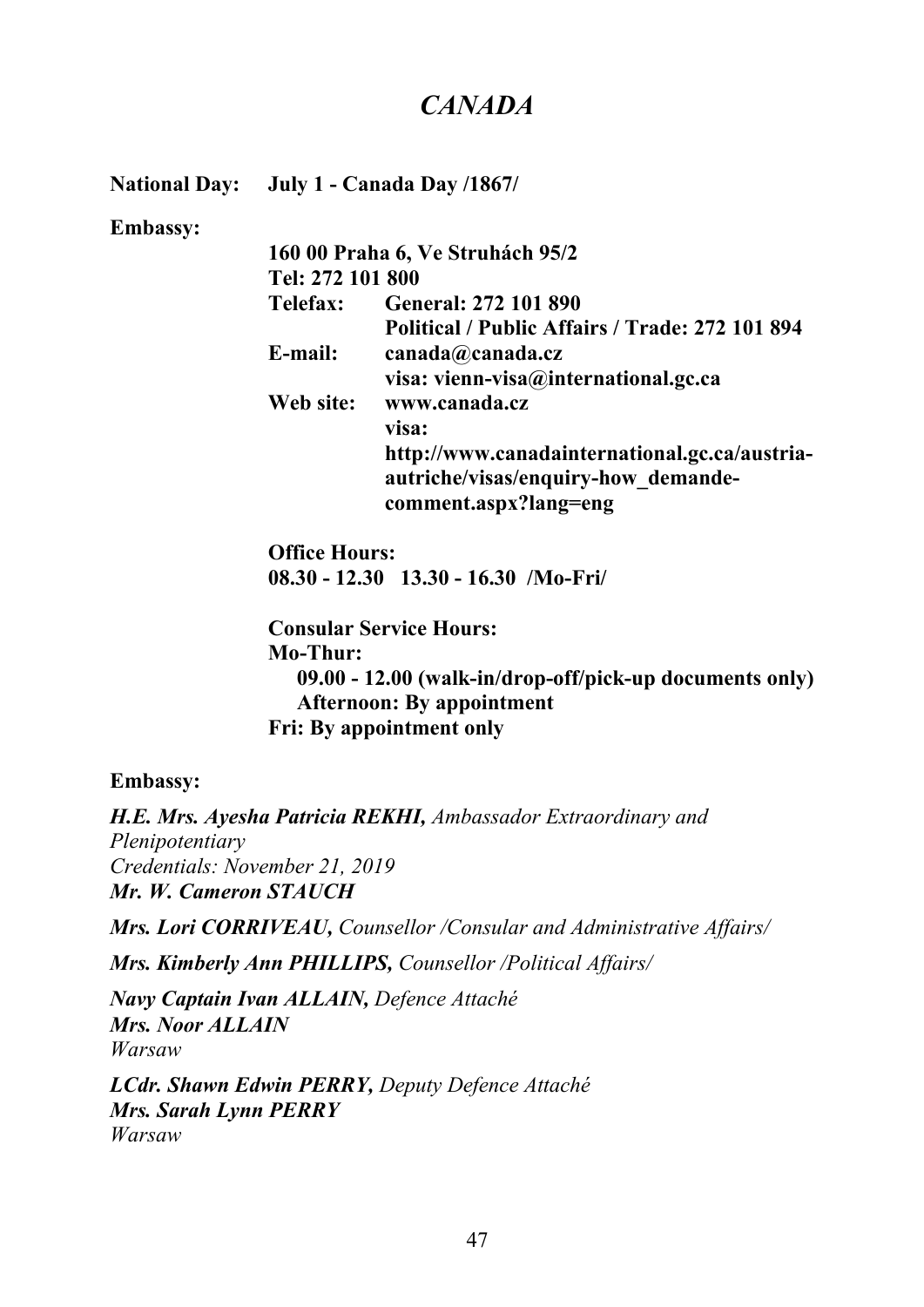# *CANADA*

*Mr. Glenn Scott PETERS, Counsellor /Immigration/ Berlin*

*Mr. Rohan Raj COELHO, First Secretary /Immigration, Customs/ Vienna* 

*Mr. David Blair HENRY, First Secretary /Immigration, Customs/ Vienna* 

*Mr. Darren TUCKER, Attaché /IT/ Vienna*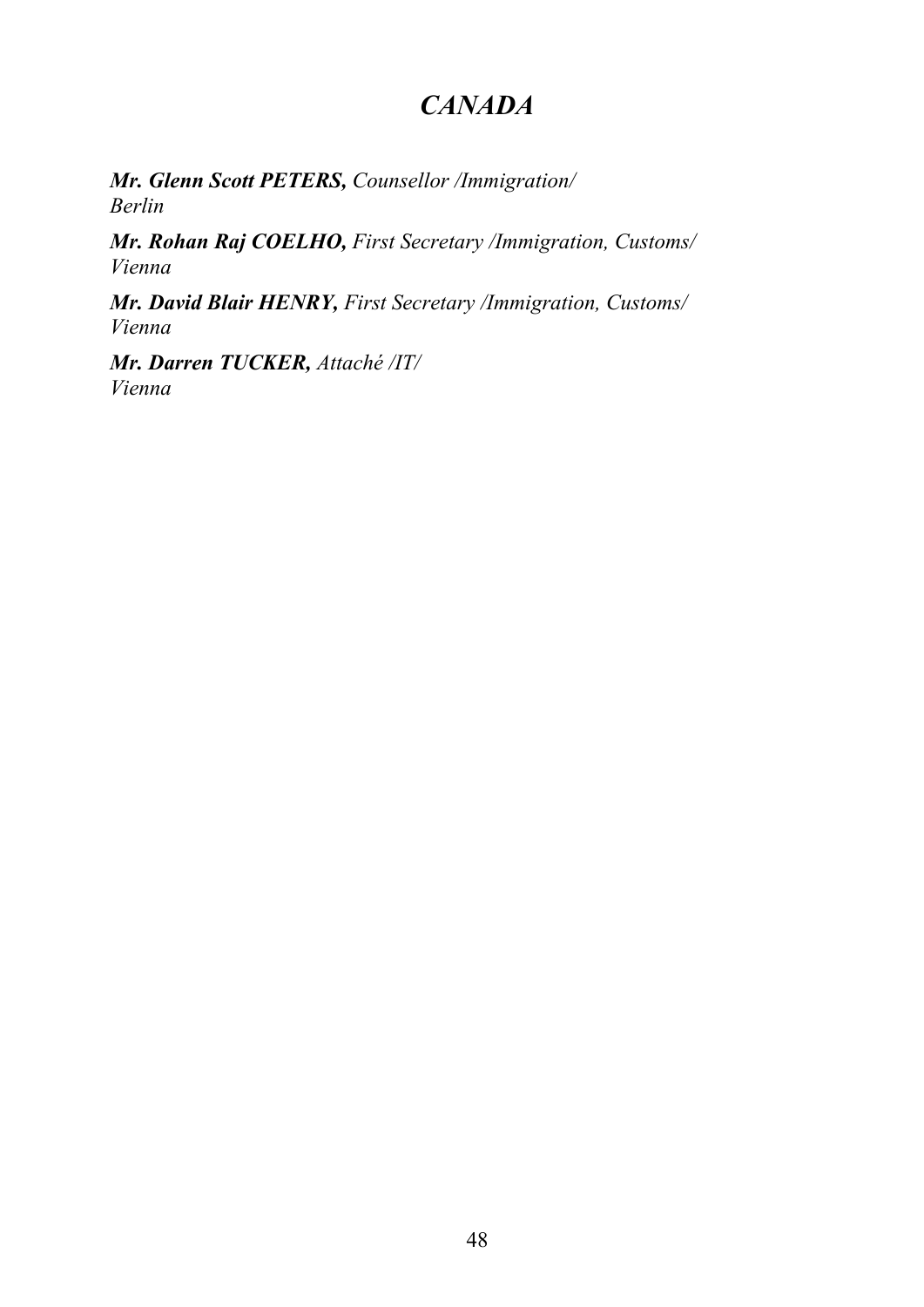## *CABO VERDE Republic of Cabo Verde*

### **National Day: July 5**

**Embassy:**

**10439 Berlin, Stavanger Strasse 16 Tel: 004930-2045 0955 Telefax: 004930-2045 0966 E-mail: info@embassy-capeverde.de Web site: www.embassy-capeverde.de Office Hours: 09.00 - 17.00 /Mo-Fri/**

#### **Honorary Consulate:**

**110 00 Praha 1, Šítkova 1 Tel: 224 916 205 Telefax: 224 916 205 E-mail: consulate-capeverde@hotmail.com Web site: www.cape-verde.cz Office Hours: 10.00 – 16.00 /Wed/**

**Embassy:**

*H.E. Mr., Ambassador Extraordinary and Plenipotentiary*

#### **Honorary Consulate:**

*Mr. Vladimír TRKAL, Honorary Consul*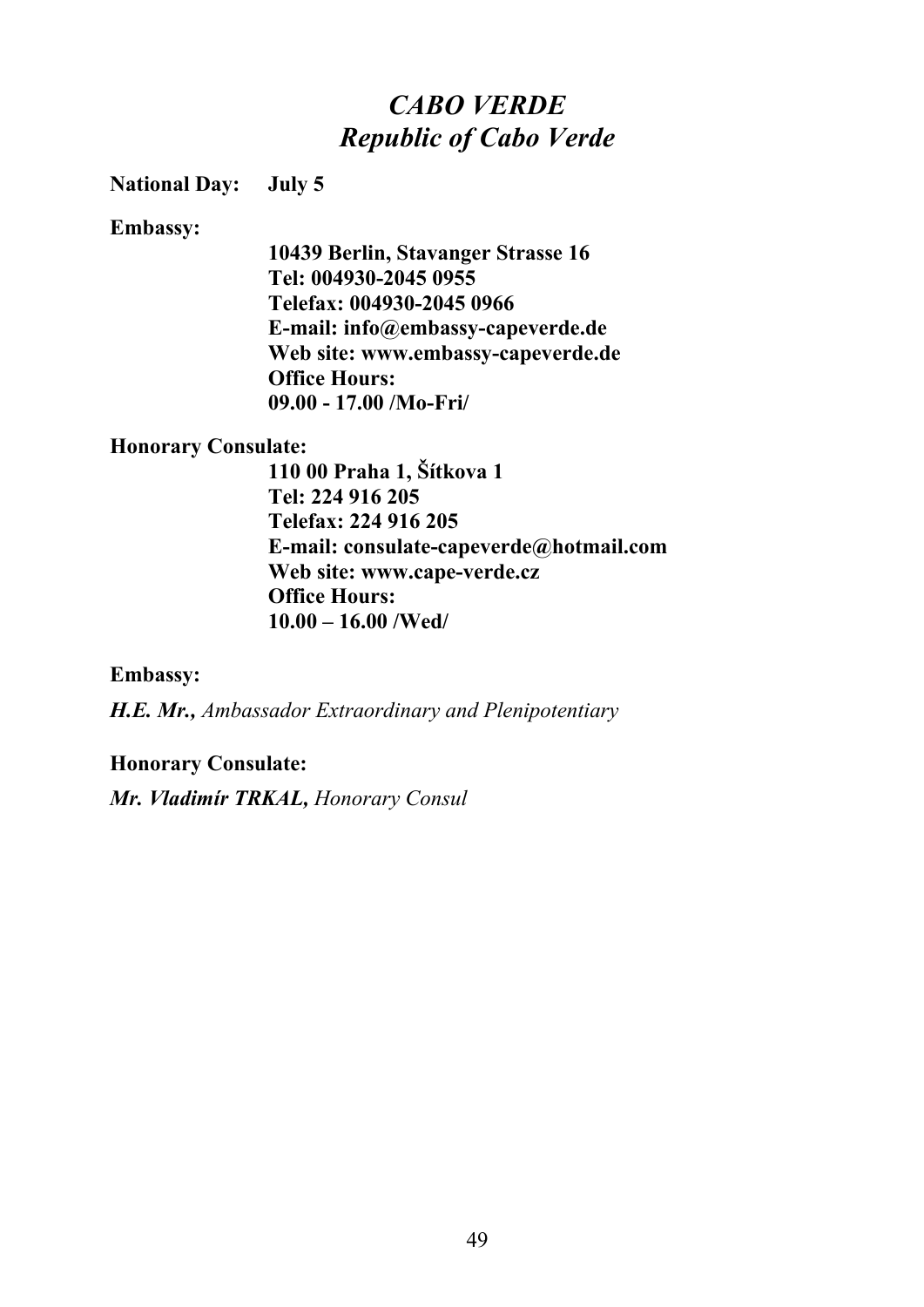# *CHAD Republic of Chad*

### **National Day: August 11 - Independence Day /1960/**

#### **Embassy:**

**12165 Berlin, Lepsiusstrasse 114 Tel: 004930-3199 1620 Telefax: 004930-319 916 220 E-mail: contact@ambatchadberlin.de Web site: www.ambatchadberlin.de**

### **Embassy:**

*H.E. Mrs. Mariam Ali MOUSSA, Ambassador Extraordinary and Plenipotentiary Credentials: February 19, 2020*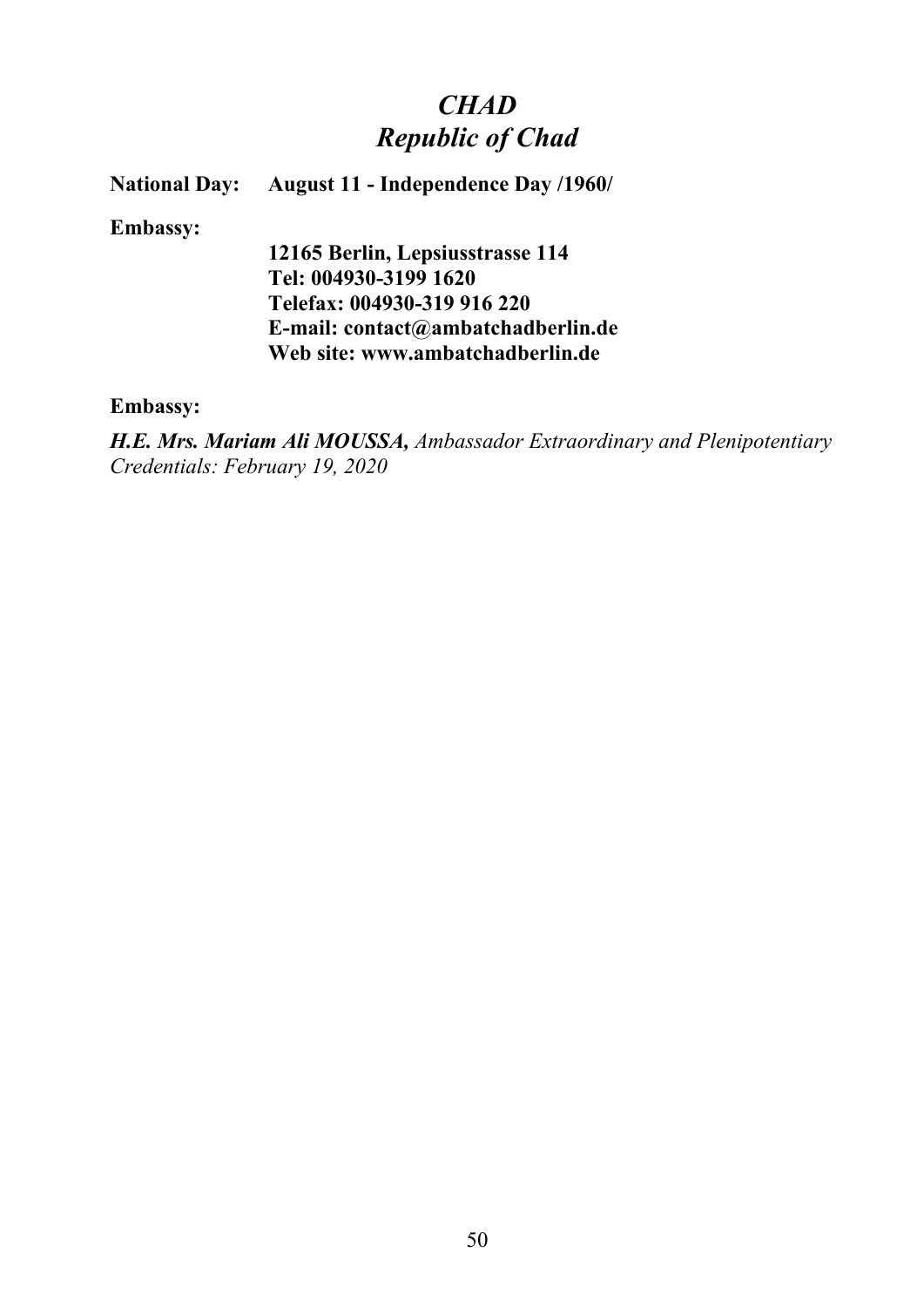## *CHILE Republic of Chile*

### **National Day: September 18 - National Independence Day**

#### **Embassy:**

**110 00 Praha 1, Václavské náměstí 1306/55 Tel: 224 315 064, 224 313 176 E-mail: repcheca@minrel.gob.cl Web site: https://chile.gob.cl/republica-checa/ Office Hours: 09.00 - 17.00**

#### **Consular Section:**

**110 00 Praha 1, Václavské náměstí 1306/55 Tel: 224 315 064, 224 313 176 E-mail: praga@consulado.gob.cl Office Hours: 09.00 - 14.00**

#### **Embassy:**

*H.E. Mr. Patricio UTRERAS, Ambassador Extraordinary and Plenipotentiary Credentials: December 11, 2019 Mrs. Brenda IRIARTE*

*Mr. Carlos Roberto GAJARDO GALLARDO, First Secretary /Consular Affairs/ Mrs. Natallia BYKHAUTSAVA*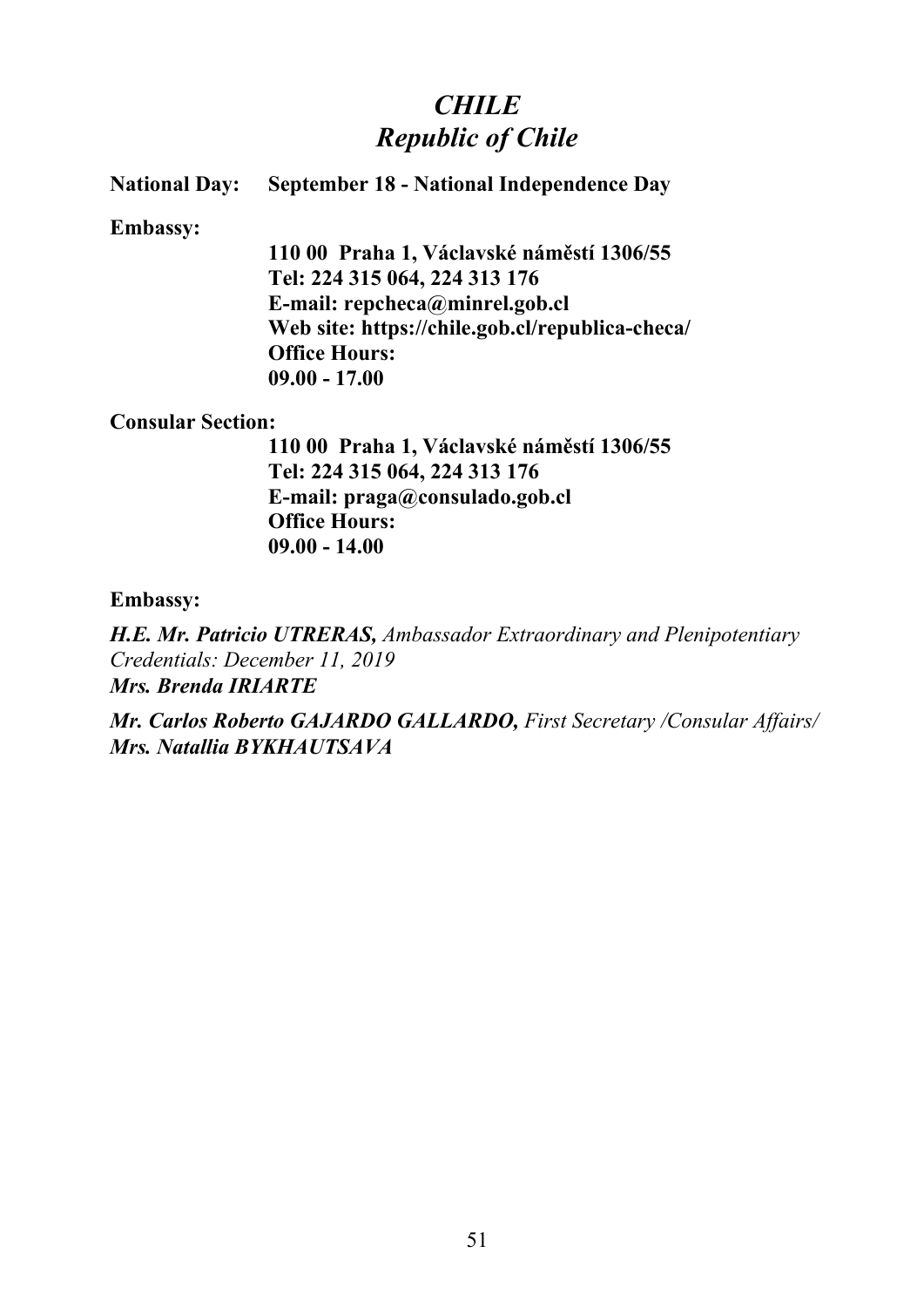# *CHINA People's Republic of China*

| <b>National Day:</b>      | <b>October 1 - Proclamation of the People's Republic of China</b><br>/1949/ |
|---------------------------|-----------------------------------------------------------------------------|
| <b>Embassy:</b>           |                                                                             |
|                           | 160 00 Praha 6 - Bubeneč, Pelléova 18                                       |
|                           | Tel: 233 028 800, 224 311 323                                               |
|                           | Telefax: 224 319 888                                                        |
|                           | E-mail: chinaembassy@seznam.cz                                              |
|                           | Web site: www.chinaembassy.cz                                               |
|                           | <b>Office Hours:</b>                                                        |
|                           | $08.00 - 12.00$ 13.30 - 16.30 /Mo-Fri/                                      |
| <b>Political Section:</b> |                                                                             |
|                           | 160 00 Praha 6 - Bubeneč, Pelléova 18                                       |
|                           | Tel: 224 313 859, 233 028 853                                               |
|                           | <b>Consular and Administrative Section:</b>                                 |
|                           | 160 00 Praha 6 - Bubeneč, Pelléova 18                                       |
|                           | Tel: 233 028 898, 233 028 850                                               |
|                           | Telefax: 233 028 845                                                        |
|                           | <b>Office Hours:</b>                                                        |
|                           | 08.30 - 11.30 /Mo, Wed, Thur/                                               |
|                           | <b>Office of the Military and Air Attaché:</b>                              |
|                           | 160 00 Praha 6 - Bubeneč, Pelléova 18                                       |
|                           | Tel: 233 028 878, 233 028 863                                               |
|                           | Telefax: 233 028 878                                                        |
|                           | <b>Economic and Commercial Section:</b>                                     |
|                           | 160 00 Praha 6 - Bubeneč, Pelléova 18                                       |
|                           | Tel: 233 028 872, 233 028 871                                               |
|                           | Telefax: 233 028 876                                                        |
|                           | <b>Cultural and Educational Section:</b>                                    |
|                           | 160 00 Praha 6 - Bubeneč, Pelléova 18                                       |
|                           | Tel: 233 028 875, 233 028 869                                               |
|                           | Telefax:<br>233 028 870 / Cultural Affairs                                  |
|                           | 233 028 868 / Educational Affairs                                           |
|                           |                                                                             |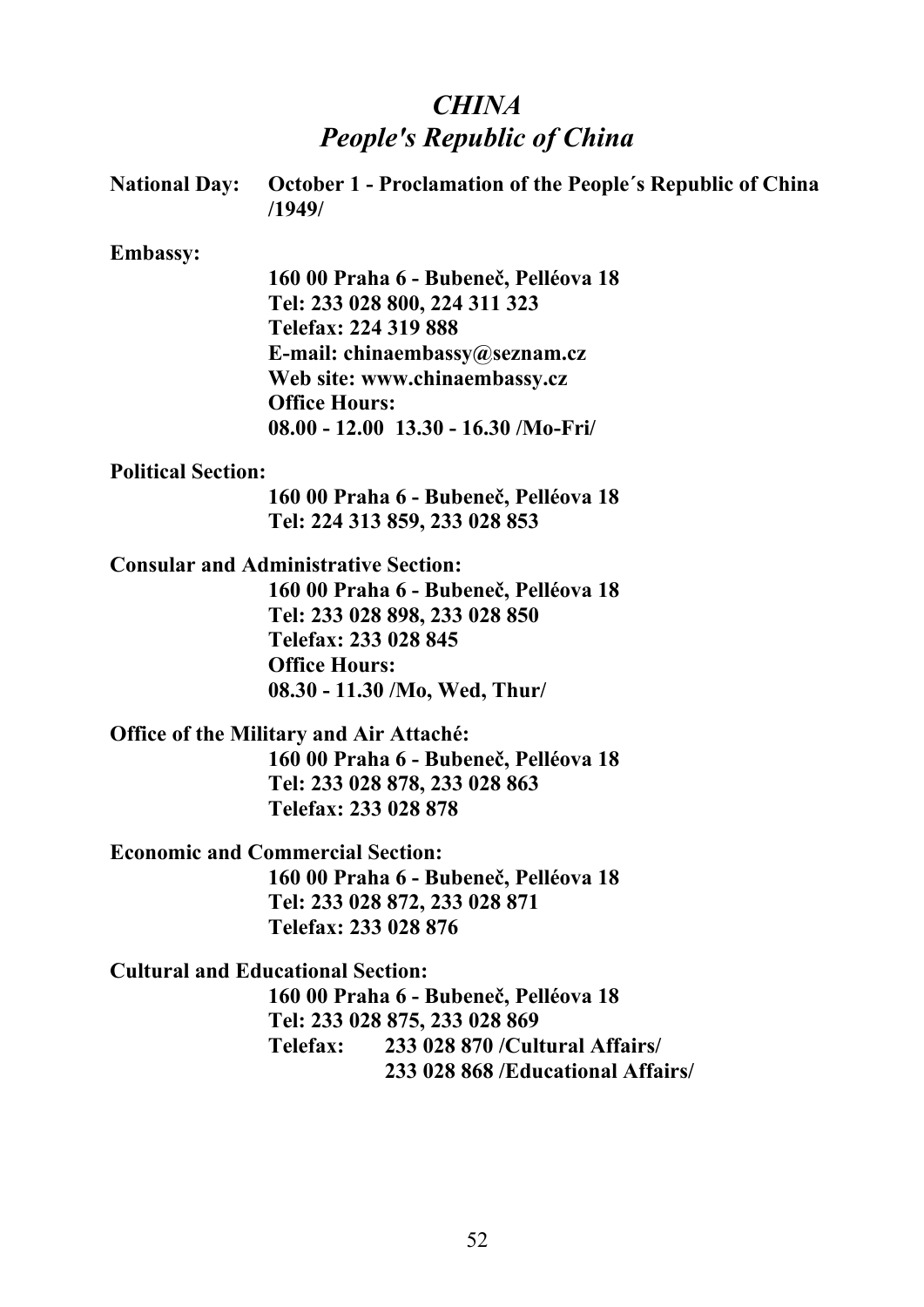## *CHINA People's Republic of China*

### **Science and Technology Section: 160 00 Praha 6 - Bubeneč, Pelléova 18 Tel: 233 028 866, 233 028 862 Telefax: 233 028 865**

### **Embassy:**

*H.E., Ambassador Extraordinary and Plenipotentiary Mr. ZHANG Maoming, Minister-Counsellor /Political Affairs/, Chargé d´Affaires a.i.*

*Mr. MAO Fangkai, Attaché /Administrative Affairs/*

### **Political Section:**

*Mr. PAN Haitao, Second Secretary Mrs. ZHOU Yina*

*Mr. LONG Hongzhou, Third Secretary Mrs. WU Jian*

*Mrs. JIANG Lixin, Attaché* 

*Ms. DUAN Ronghao, Attaché* 

*Mr. ZHANG Zheng, Attaché* 

*Mrs. LIU Yuxiao, Attaché* 

### **Consular and Administrative Section:**

*Mr. PENG Wei, First Secretary Mrs. MA Hong, Second Secretary Mr. LI Guojing Ms. ZHANG Ning, Attaché Ms. CUI Bohan, Attaché*

### **Office of the Military and Air Attaché:**

*Mr. MIAO Zhuang, Defence Attaché Mrs. WU Weihua Mr. XU Ze, Military and Air Attaché Assistant Mrs. LIU Jiajia*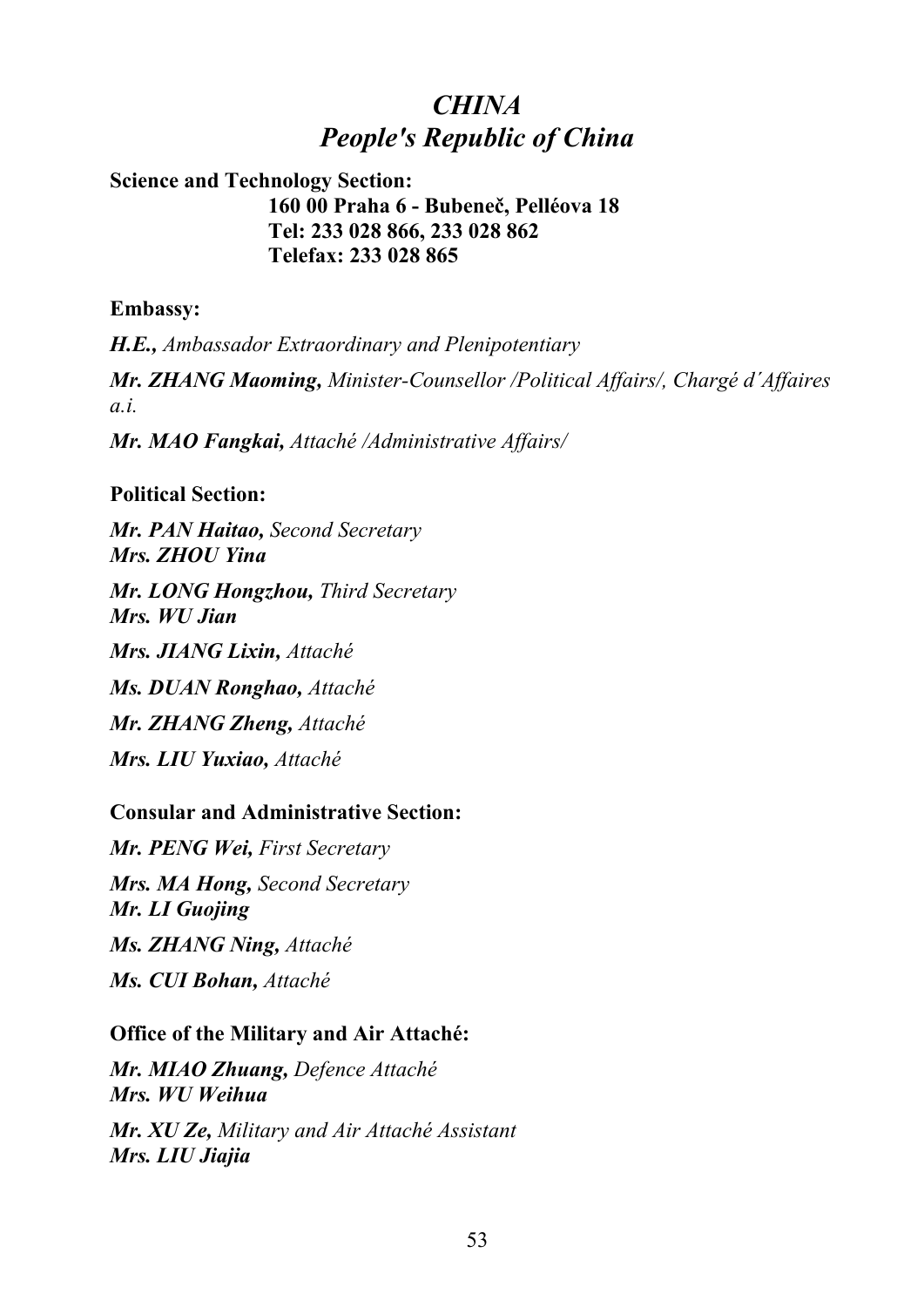## *CHINA People's Republic of China*

*Mr. SONG Yingcai, Defence Attaché Assistant Mrs. PEI Jin*

### **Economic and Commercial Section:**

*Mr. WANG Jinsong, Counsellor Mrs. CAO Xia, First Secretary Mrs. KONG Yafei, Second Secretary Mr. XIE Jilin Mrs. LI Jian, Second Secretary*

*Mr. TANG Qingnan, Attaché*

### **Cultural and Educational Section:**

*Mrs. HAO Hong, Counsellor Mr. JIANG Yupeng, Third Secretary Mrs. YANG Cuili Mr. WEI Jing, Third Secretary*

## **Science and Technology Section:**

*Mr. HAN Cangqiong, Counsellor Mr. ZHANG Yunfan, Third Secretary Mrs. SHEN Dan*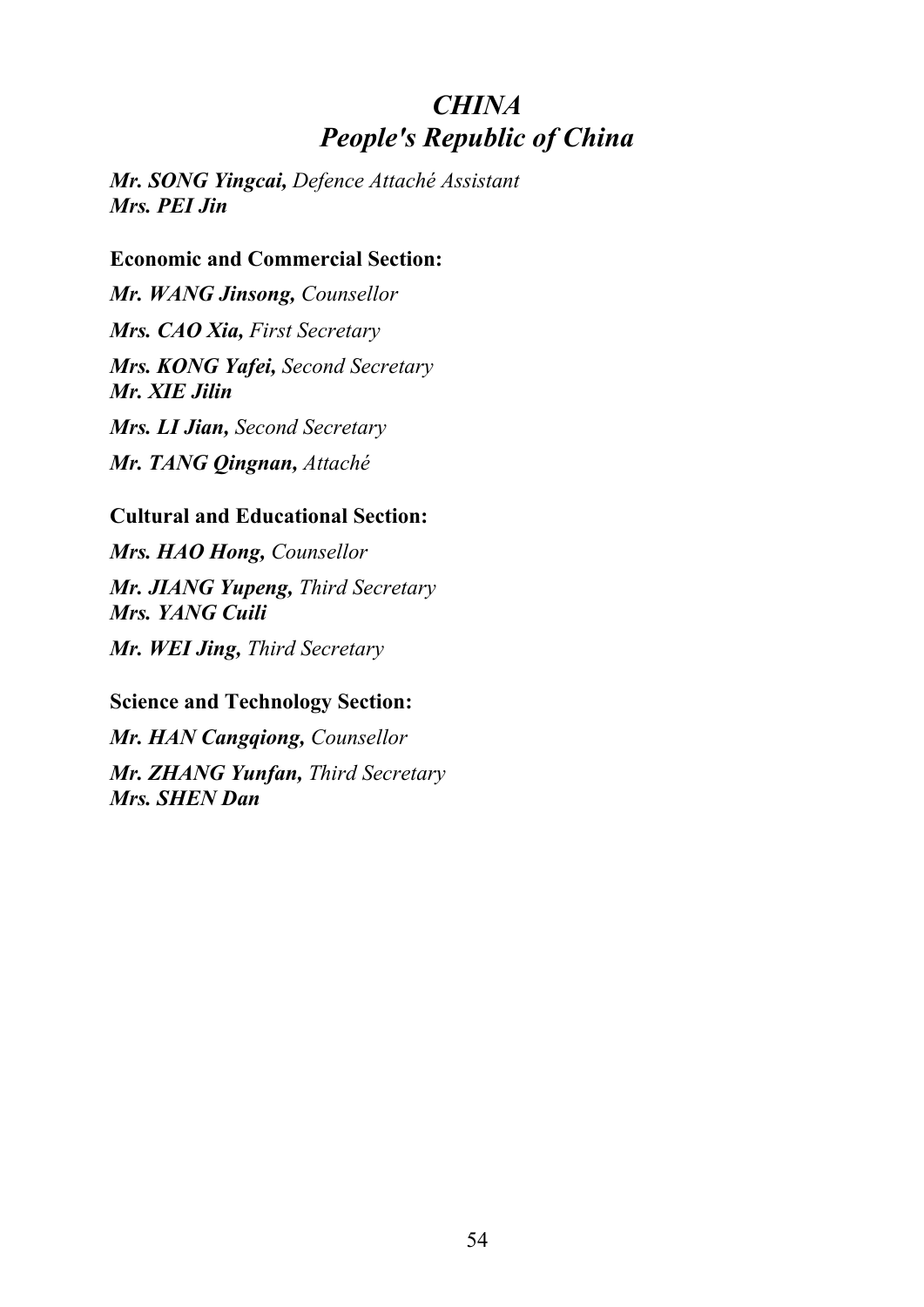## *COLOMBIA Republic of Colombia*

**National Day: July 20 - Independence Day**

### **Embassy:**

**A-1010 Vienna, Stadiongasse 6-8/15 Tel: 00431-405 42 49, 406 44 46 Telefax: 00431-408 83 03 E-mail: eaustria@cancilleria.gov.co**

### **Honorary Consulate:**

**110 00 Praha 1, Haštalská 760/27 Tel: 604 209 649 E-mail: chpraga@cancilleria.gov.co Office Hours: 13.00 – 18.00 /Tue/ 10.00 – 14.00 /Fri/**

### **Embassy:**

*H.E. Mr. Miguel Camilo RUIZ BLANCO, Ambassador Extraordinary and Plenipotentiary Credentials: September 19, 2019 Mrs. Maria Elena BOTERO OSPINA*

*Mr. German Andres CALDERON VELASQUEZ, Counsellor /Political Affairs/*

*Mr. John Alexander QUINTERO VALDERRAMA, Second Secretary /Consular Affairs/*

### **Honorary Consulate:**

*Mrs. Mabel Virginia RODRIGUEZ MANCHOLA, Honorary Consul*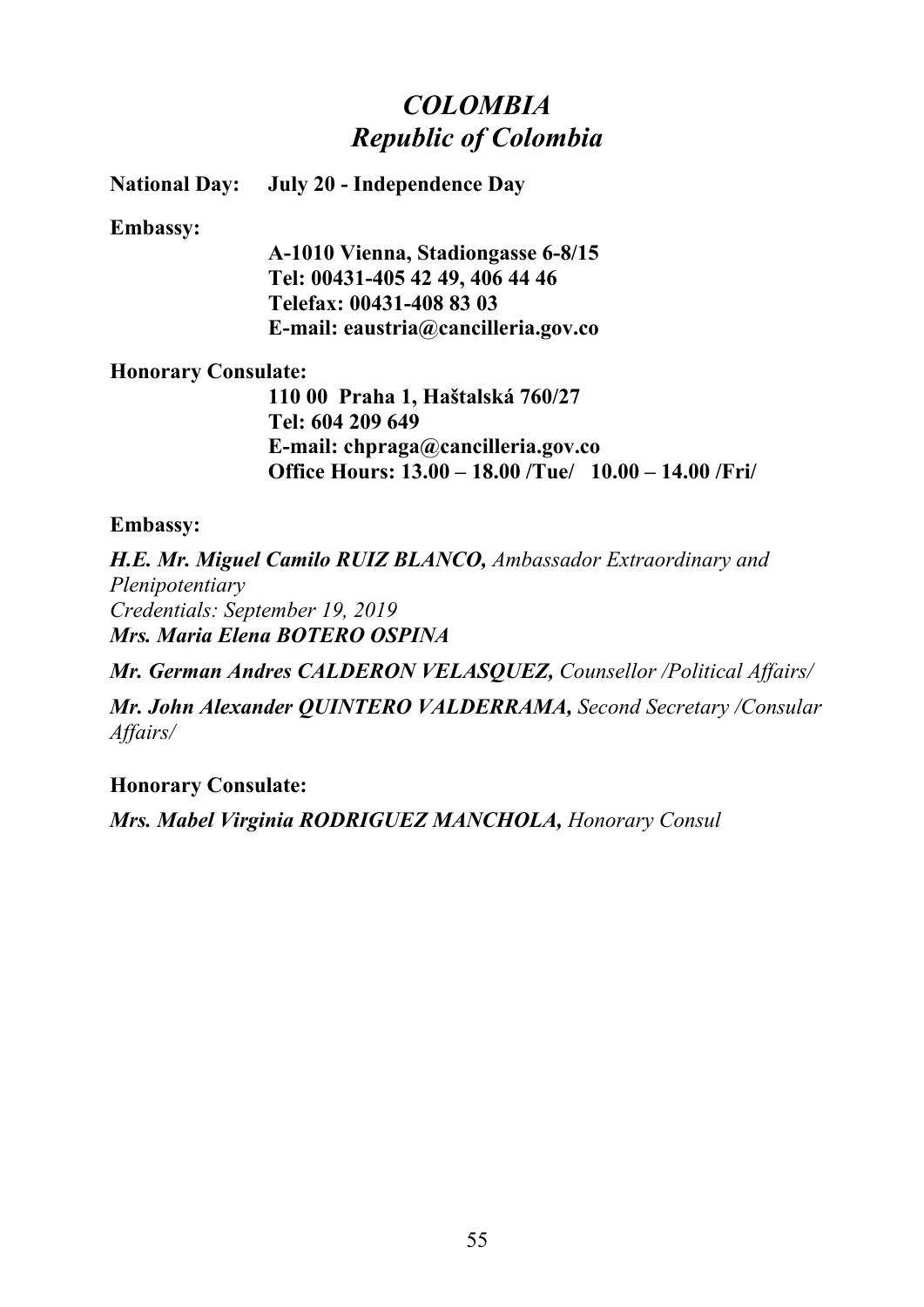# *THE COMOROS Union of Comoros*

**Union of Comoros National Day: July 6 - Independence Day**

**Embassy:**

**c/o Ministry of Foreign Affairs, Moroni, B.P. 860 Telefax: 00269-734 111**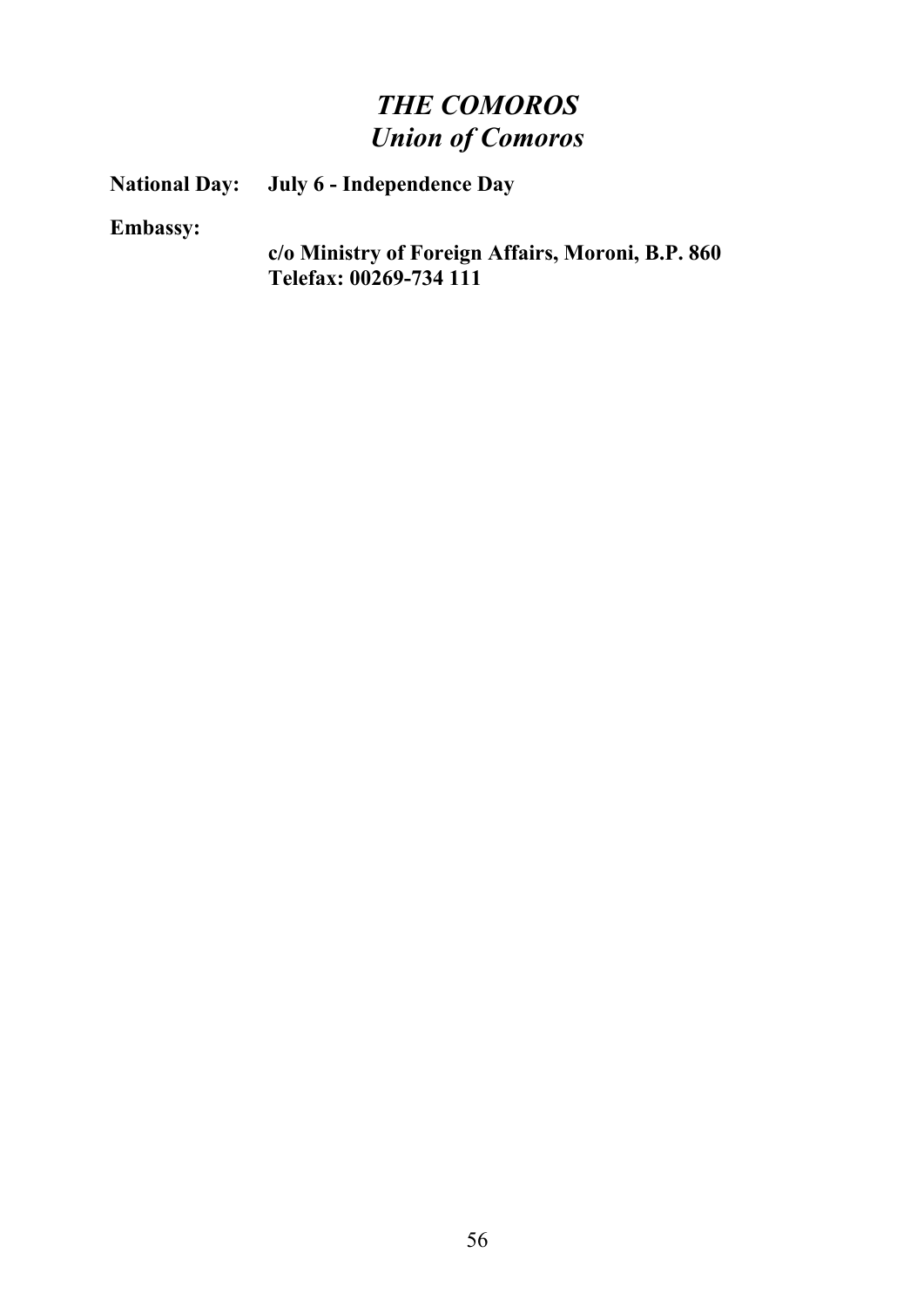## *CONGO Democratic Republic of the Congo*

**National Day: June 30 - Independence Day**

**Embassy:**

**110 00 Praha 1 – Nové Město, Růžová 1416/17 Tel: 222 316 762 Telefax: 222 312 218 E-mail: ambardcprague@yahoo.fr Web site: www.ambardcprague.com Office Hours: 09.00 - 12.00 13.00 - 16.00 /Mo-Fri/**

**Embassy:**

*Mr. Benoit-Labre Ngala-Mulume Wa Badidike MIBANGA, Chargé d´Affaires e.p. Mrs. Christine Kabina KAYEMBE*

*Mr. Isaac SUMAILI MWENEBATU, First Counsellor /Economic, Commercial, Administrative and Financial Affairs/*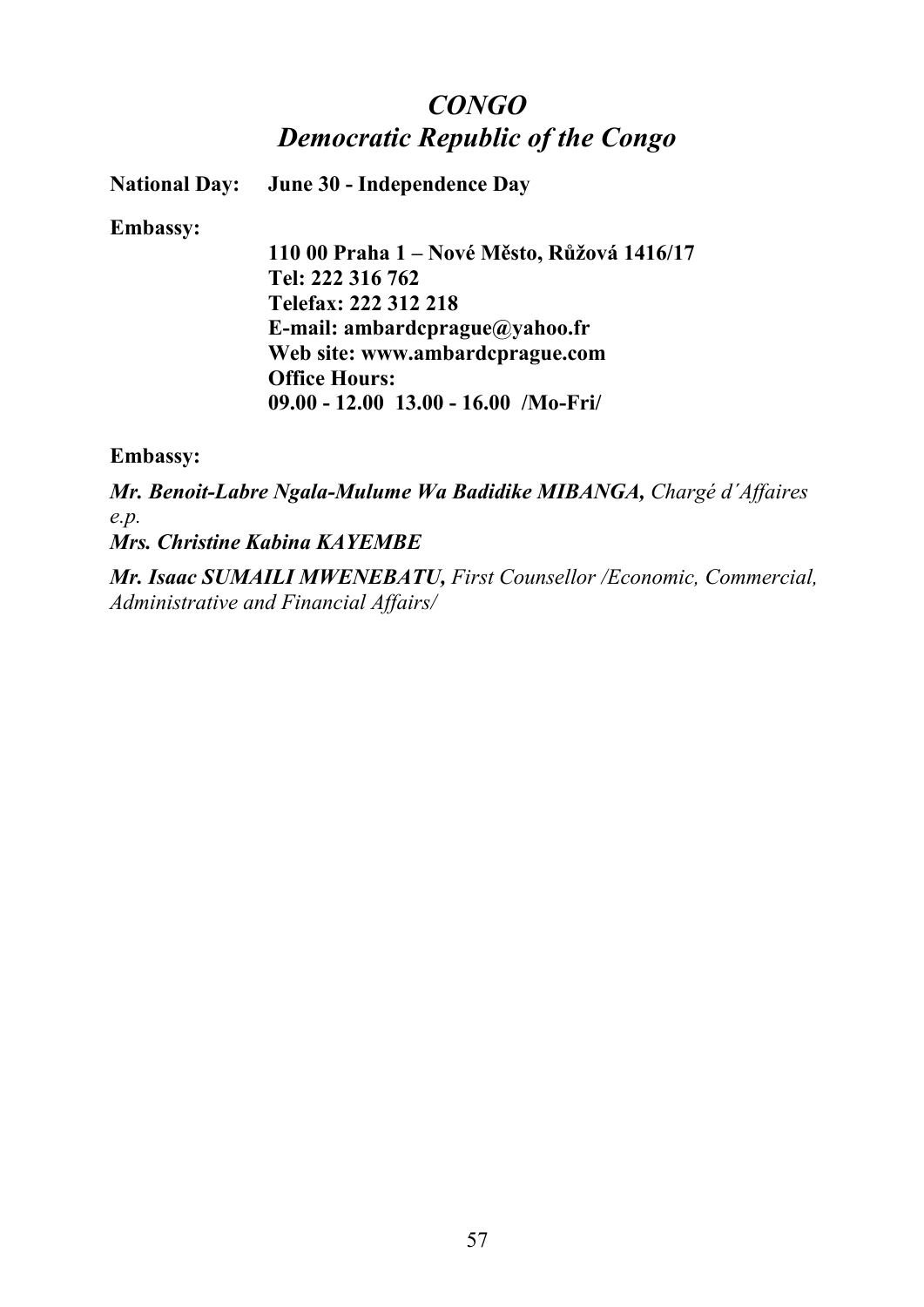# *CONGO. Republic of the Congo*

### **National Day: August 15 - Independence Day**

#### **Embassy:**

**10179 Berlin, Wallstrasse 69 Tel: 004930-4940 0753 Telefax: 004930-4847 9897 E-mail: botschaftkongobzv@hotmail.de Office Hours: 10.00 - 16.00 /Mo-Fri/**

### **Embassy:**

*H.E., Ambassador Extraordinary and Plenipotentiary*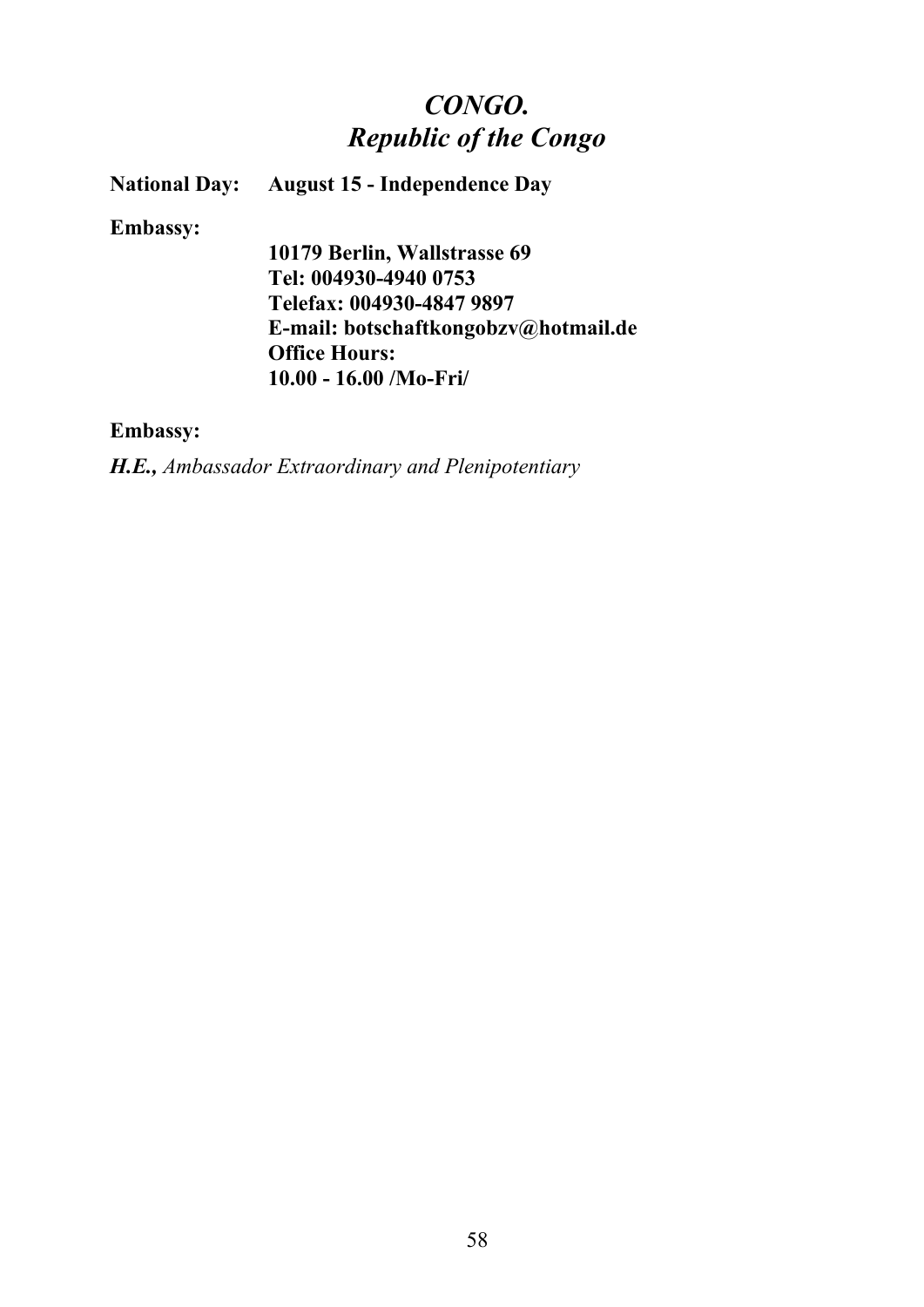## *COSTA RICA Republic of Costa Rica*

### **National Day: September 15 - Independence Day /1821/**

#### **Embassy:**

**10117 Berlin, Reinhardtstrasse 47 A Tel: 004930-2639 8990 Telefax: 004930-2655 7210 E-mail: emb@botschaft-costarica.de Web site: www.botschaft-costarica.de Office Hours: 09.00 - 16.00 /Mo-Thur/ 09.00 - 15.00 /Fri/**

#### **Honorary Consulate:**

**110 00 Praha 1, Jungmannova 28/17 Tel: 606 700 033, 731 101 741 E-mail: praga@consulado-costarica.cz Office Hours: 09.00 - 15.00 /Mo, Wed/**

#### **Embassy:**

*H.E., Ambassador Extraordinary and Plenipotentiary*

#### **Honorary Consulate:**

*Mr. Tomáš CHRENEK Jr., Honorary Consul*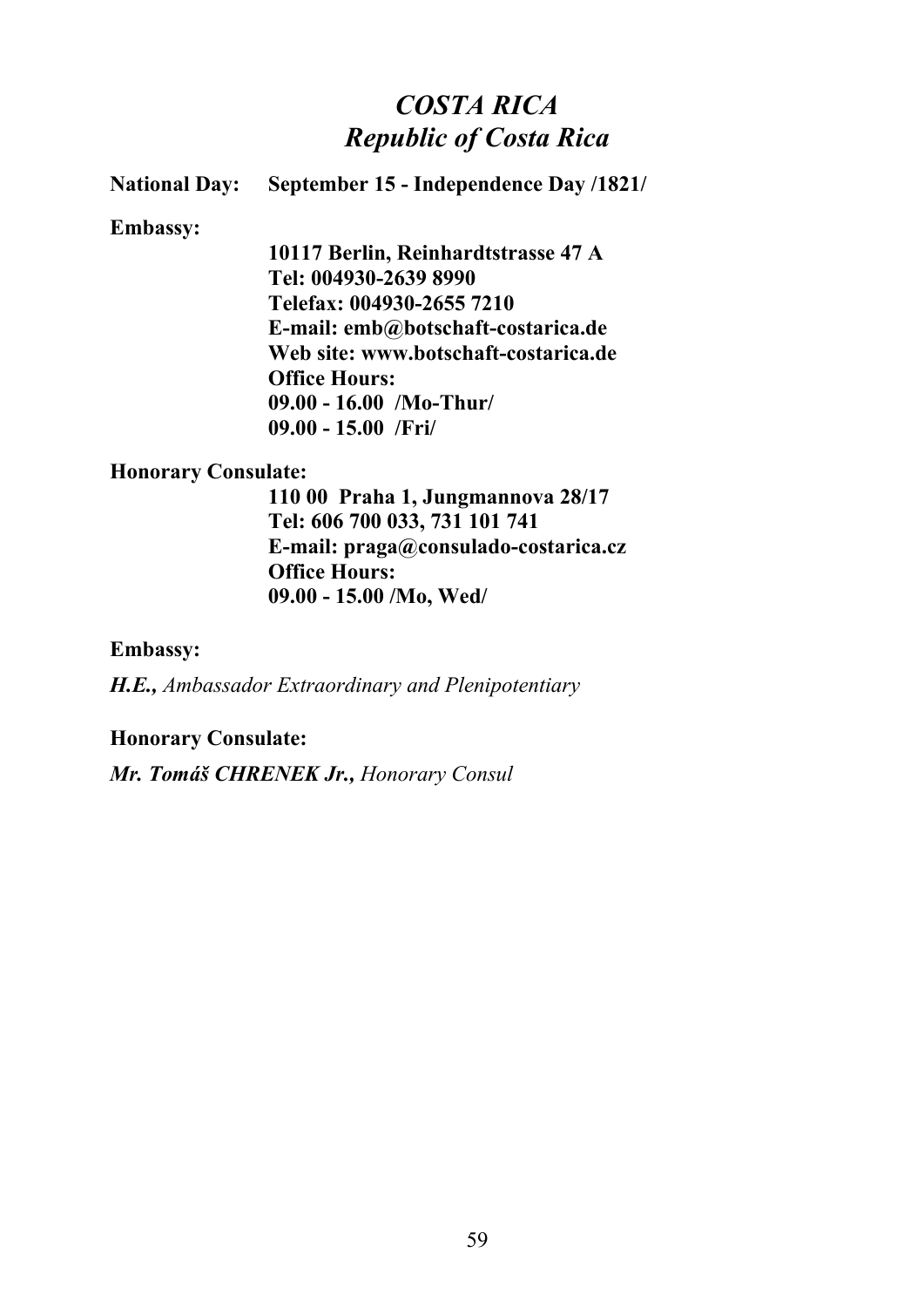# *CÔTE D'IVOIRE Republic of Côte d'Ivoire*

### **National Day: August 7**

#### **Embassy:**

**14193 Berlin, Schinkelstrasse 10 Tel: 004930-890 69 60 Telefax: 004930-890 696 206 E-mail: contact@ambaci.de Web site: www.ambaci.de**

### **Honorary Consulate:**

**110 00 Praha 1, Široká 117/22 Tel: 224 815 299 E-mail: dischaut@gmail.com Office Hours: 10.00 – 13.00 /Tue, Thur/ 13.00 – 16.00 /Wed/**

### **Embassy:**

*H.E., Ambassador Extraordinary and Plenipotentiary*

### **Honorary Consulate:**

*Mrs. Dita SCHAUTOVÁ, Honorary Consul*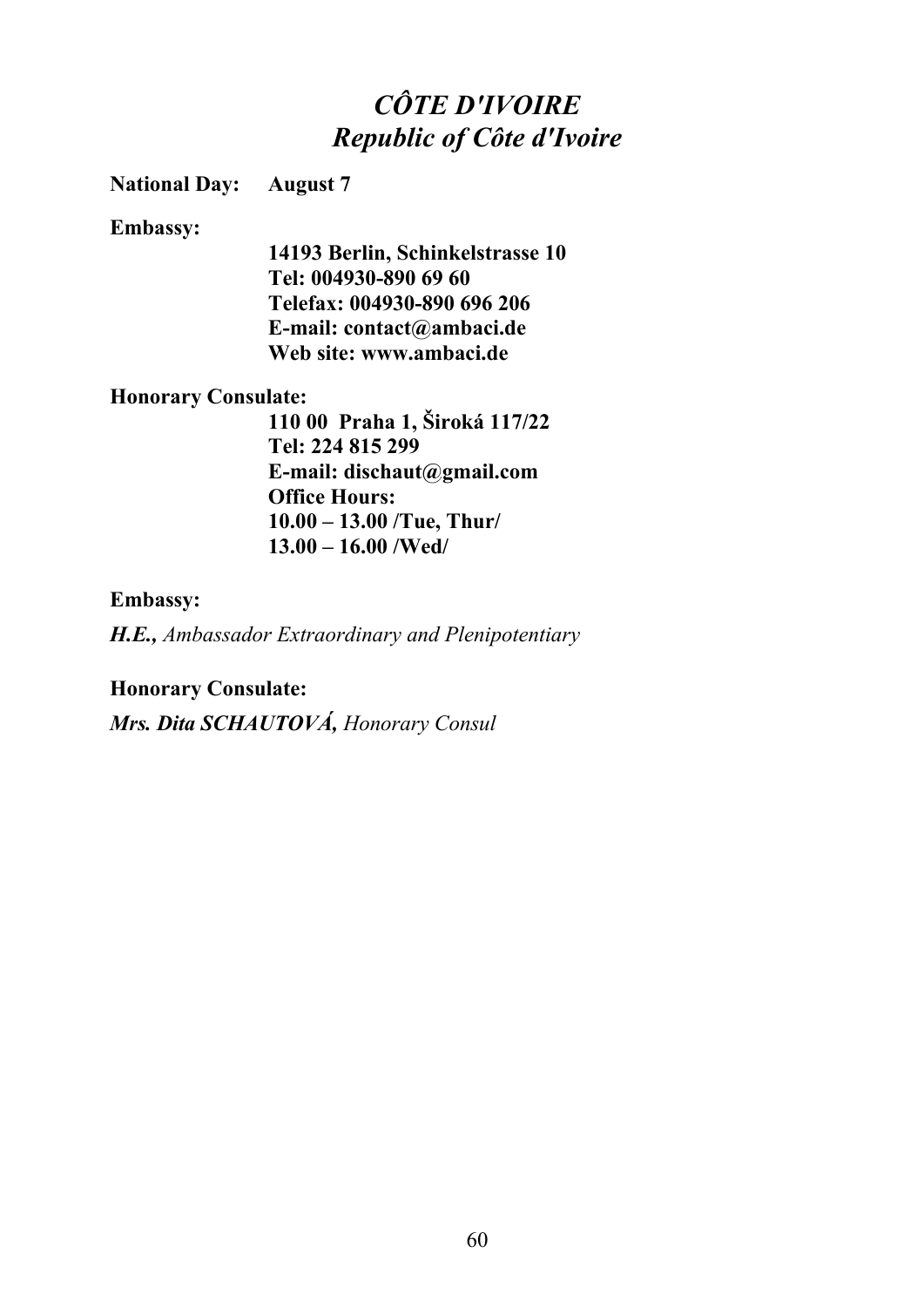## *CROATIA Republic of Croatia*

**National Day: May 30 - Day of Statehood /1991/**

**Embassy:**

**162 00 Praha 6, V Průhledu 9 Tel: 235 090 801, 235 090 800 Telefax: 233 343 464 E-mail: praha@mvep.hr, croemb.praha@mvp.hr Web site: http://cz.mvp.hr Office Hours: 08.00 - 16.00 /Mo-Fri/**

**Consular Section:**

**Office Hours: 09.00 - 12.00 /Mo-Fri/**

**Embassy:**

*H.E. Mrs. Ljiljana PANCIROV, Ambassador Extraordinary and Plenipotentiary Credentials: February 21, 2019*

*Mrs. Gordana POKUPEC, First Secretary /Political and Consular Affairs/*

*Colonel Zdravko BARBARIĆ, Military Attaché Berlin*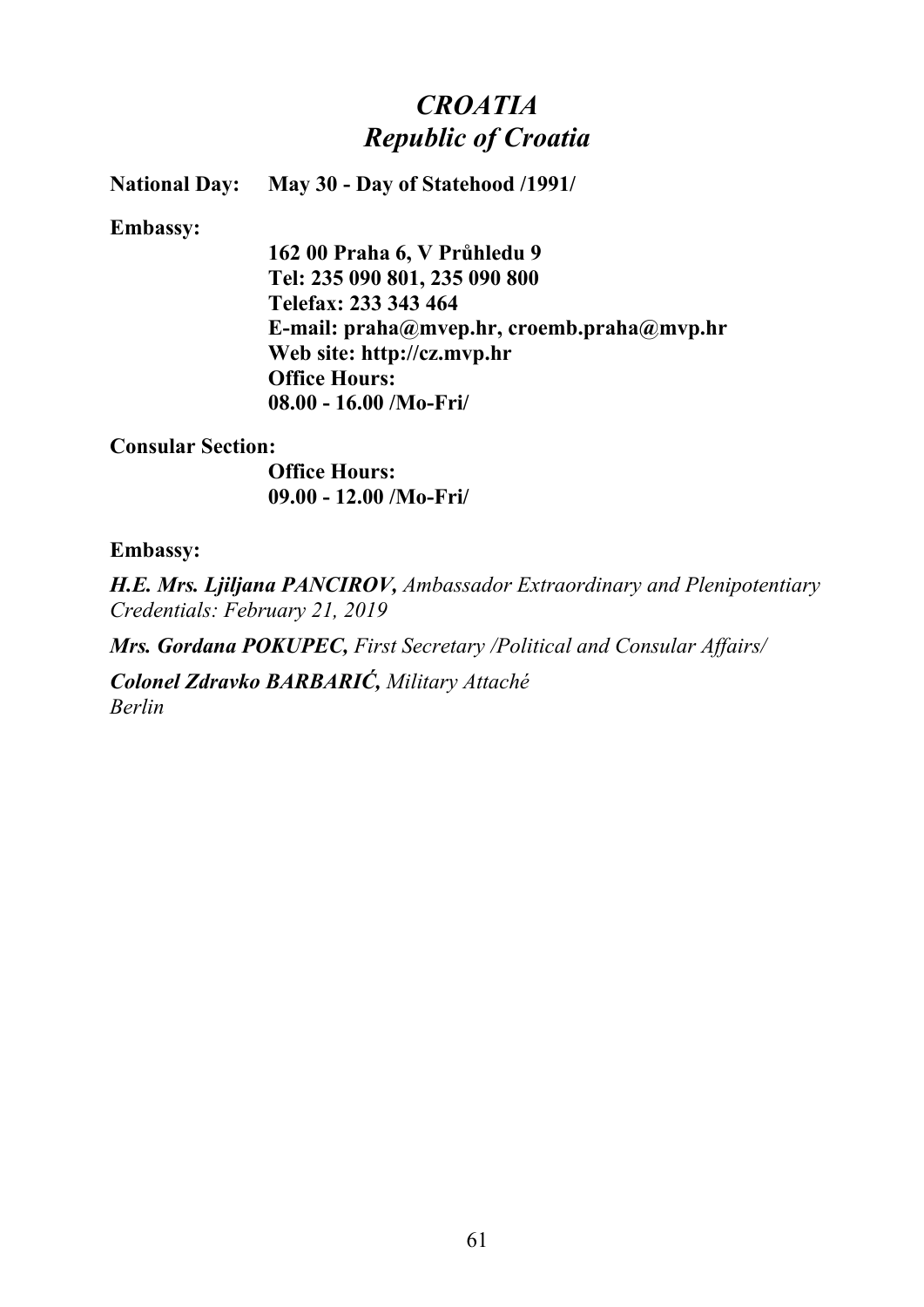## *CUBA Republic of Cuba*

**National Day: January 1 - Liberation Day /1959/**

**Embassy:**

**150 00 Praha 5 - Košíře, Jinonická 14 Tel: 224 311 253 Telefax: 233 341 029 E-mail: embajada@cz.embacuba.cu, consul@cz.embacuba.cu, secretaria@cz.embacuba.cu Web site: http://misiones.minrex.gob.cu/es/republicacheca/embajada-de-cuba-en-republica-checa Office Hours: 08.00 - 16.00**

**Consular Section:**

**Tel: 233 322 175 Office Hours: 08.30 - 11.30 /Tue-Fri/**

**Economic and Commercial Section: Tel: 224 311 253 Office Hours: 08.00 - 16.00**

### **Embassy:**

*H.E. Mr. Danilo Francisco ALONSO MEDEROS, Ambassador Extraordinary and Plenipotentiary Credentials: May 7, 2019 Mrs. Tamara ACOSTA EZCURRA*

*Mrs. Vanesa ORTEGA GUERRERO, First Secretary /Consular Affairs/ Mr. Aminadad CANABAL VAZQUEZ*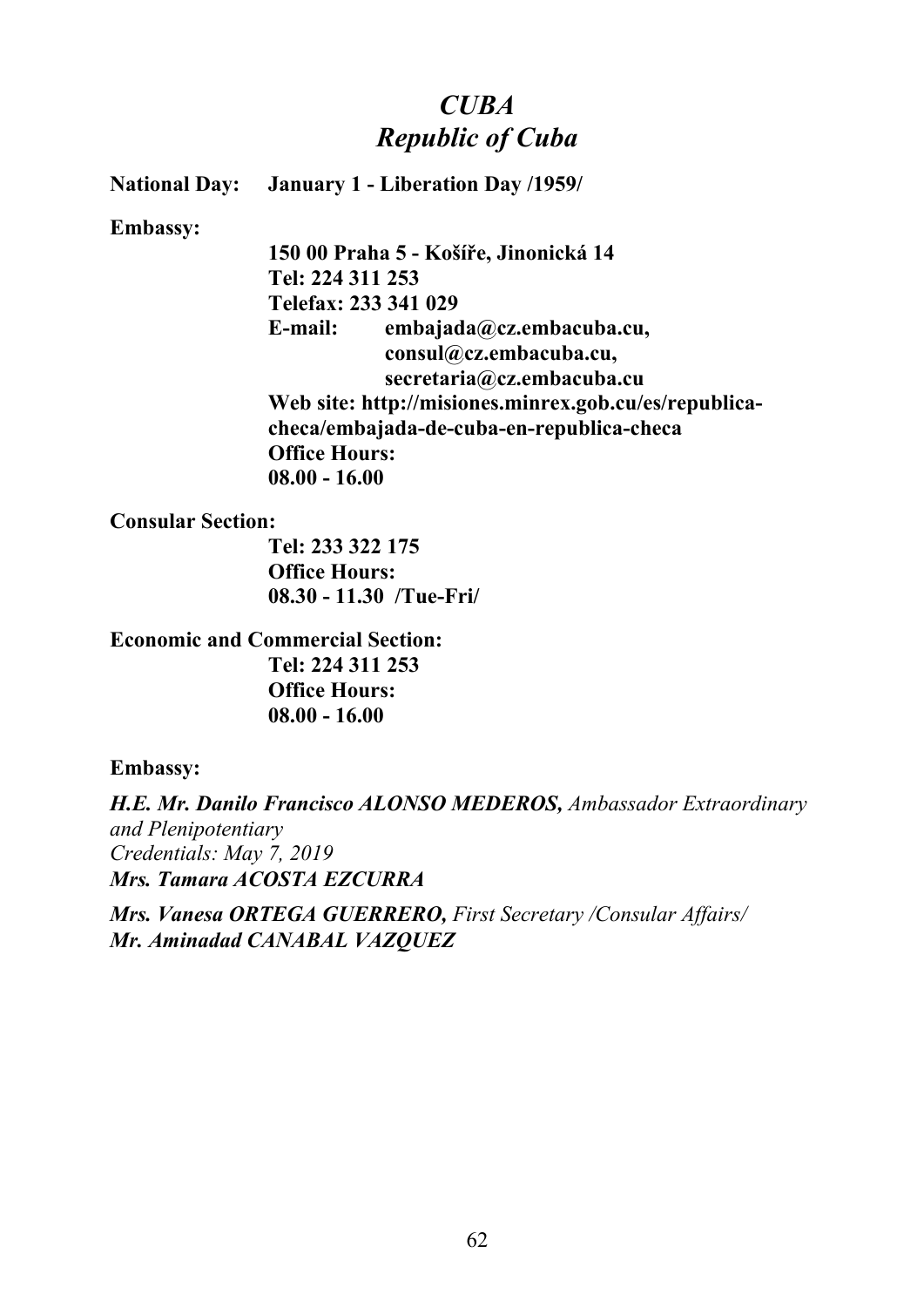# *CYPRUS Republic of Cyprus*

### **Embassy:**

**110 00 Praha 1, Václavské náměstí 51/1282 Tel: 266 711 563, 281 910 536 Telefax: 272 650 028 E-mail: pragueembassy@mfa.gov.cy Web site: www.mfa.gov.cy/embassyprague Facebook: https://www.facebook.com/Cyprusembassyprague1960/ Office Hours: 09.00 - 16.30 /Mo-Fri/** 

### **Embassy:**

*H.E. Mr. Antonios THEOCHAROUS, Ambassador Extraordinary and Plenipotentiary Credentials: September 26, 2017*

*Mr. Zacharias TRITEOS, Counsellor /Commercial Affairs/ Vienna*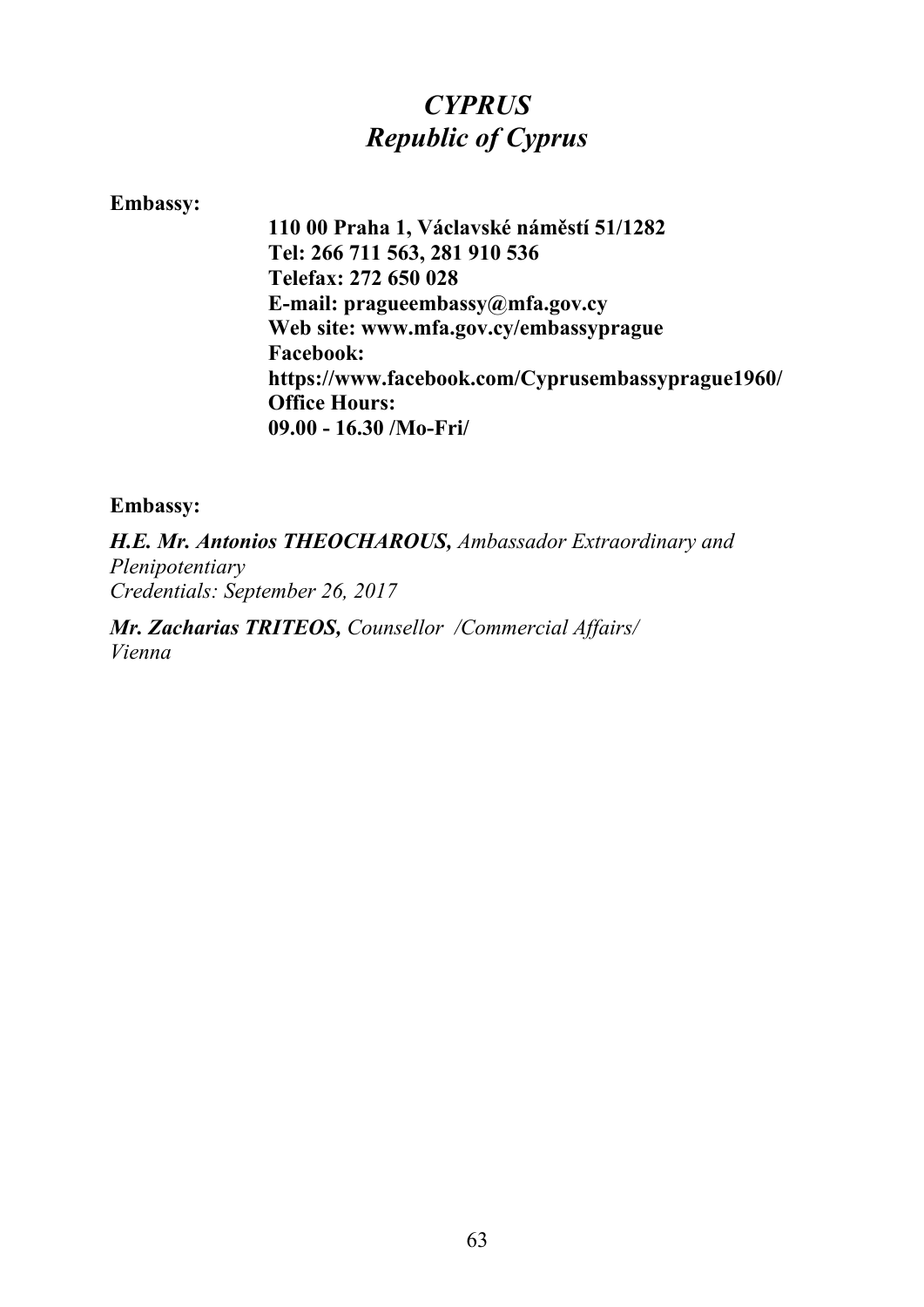## *DENMARK Kingdom of Denmark*

**National Day: June 5 - Constitution Day /1849/**

**Embassy:**

**118 01 Praha 1 - Malá Strana, Maltézské náměstí 5 Tel: 257 111 900 Telefax: 257 531 410 E-mail: prgamb@um.dk Web site: www.tjekkiet.um.dk Office Hours: 09.00 - 16.00 /Mo-Thur/ 09.00 – 15.30 /Fri/**

### **Consular Section:**

**Office Hours: 09.00 - 12.00 /Mo - Fri/**

### **Embassy:**

*H.E. Mr. Soren KELSTRUP, Ambassador Extraordinary and Plenipotentiary Credentials: December 20, 2021 Mrs. Helle KELSTRUP*

*Mr. Michael Bennett JENSEN, Minister-Counsellor /Political Affairs/, Deputy Head of Mission Mrs. Mayumi Naruko Bennett JENSEN*

*Mr. Konstantin BENGTSON, Counsellor /Commercial Affairs/*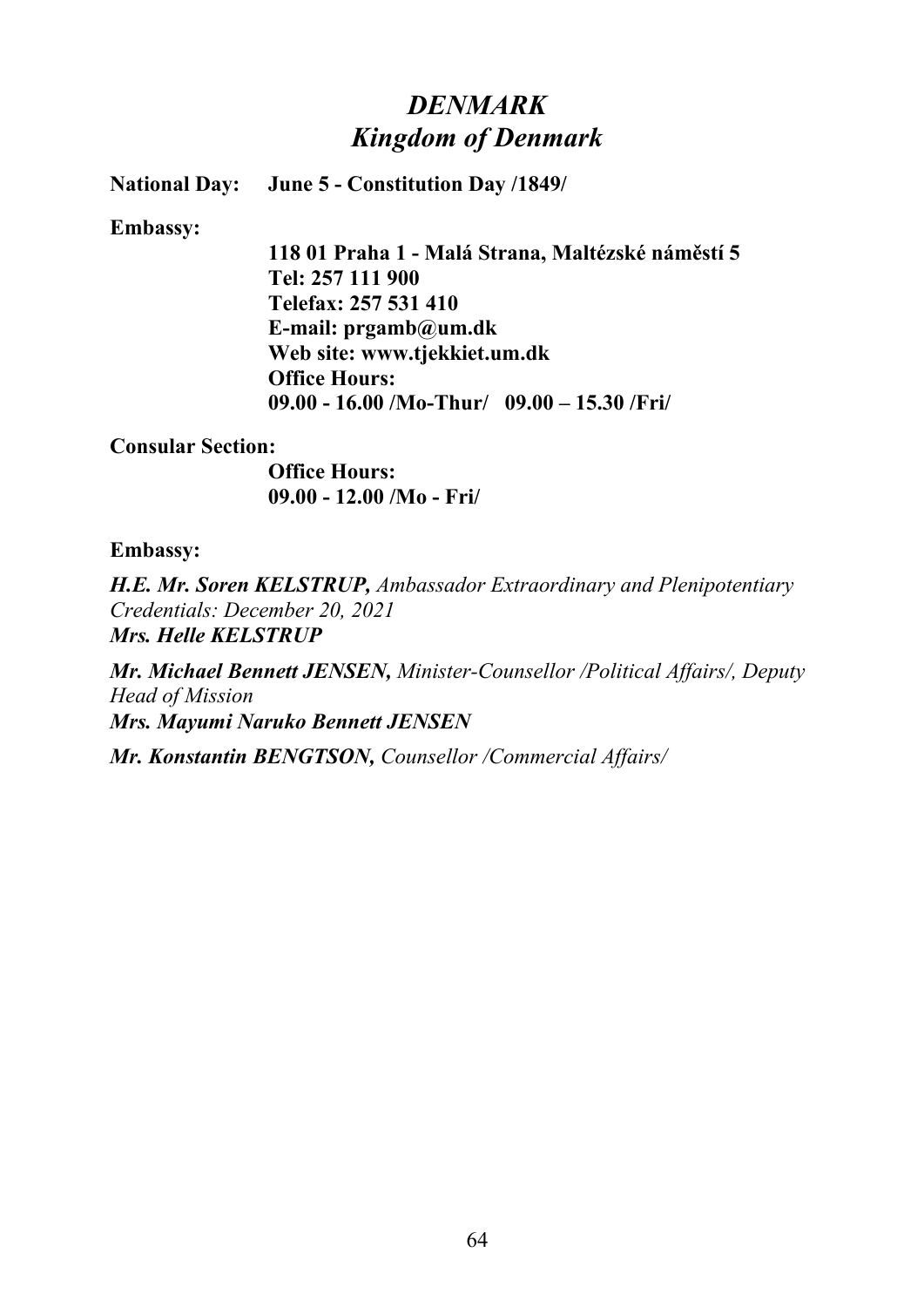# *DJIBOUTI Republic of Djibouti*

## **Embassy:**

**10787 Berlin, Kurfürstenstrasse 84 Tel: 004930-2639 0157 Telefax: 004930-2693 4165**

### **Embassy:**

*H.E., Ambassador Extraordinary and Plenipotentiary*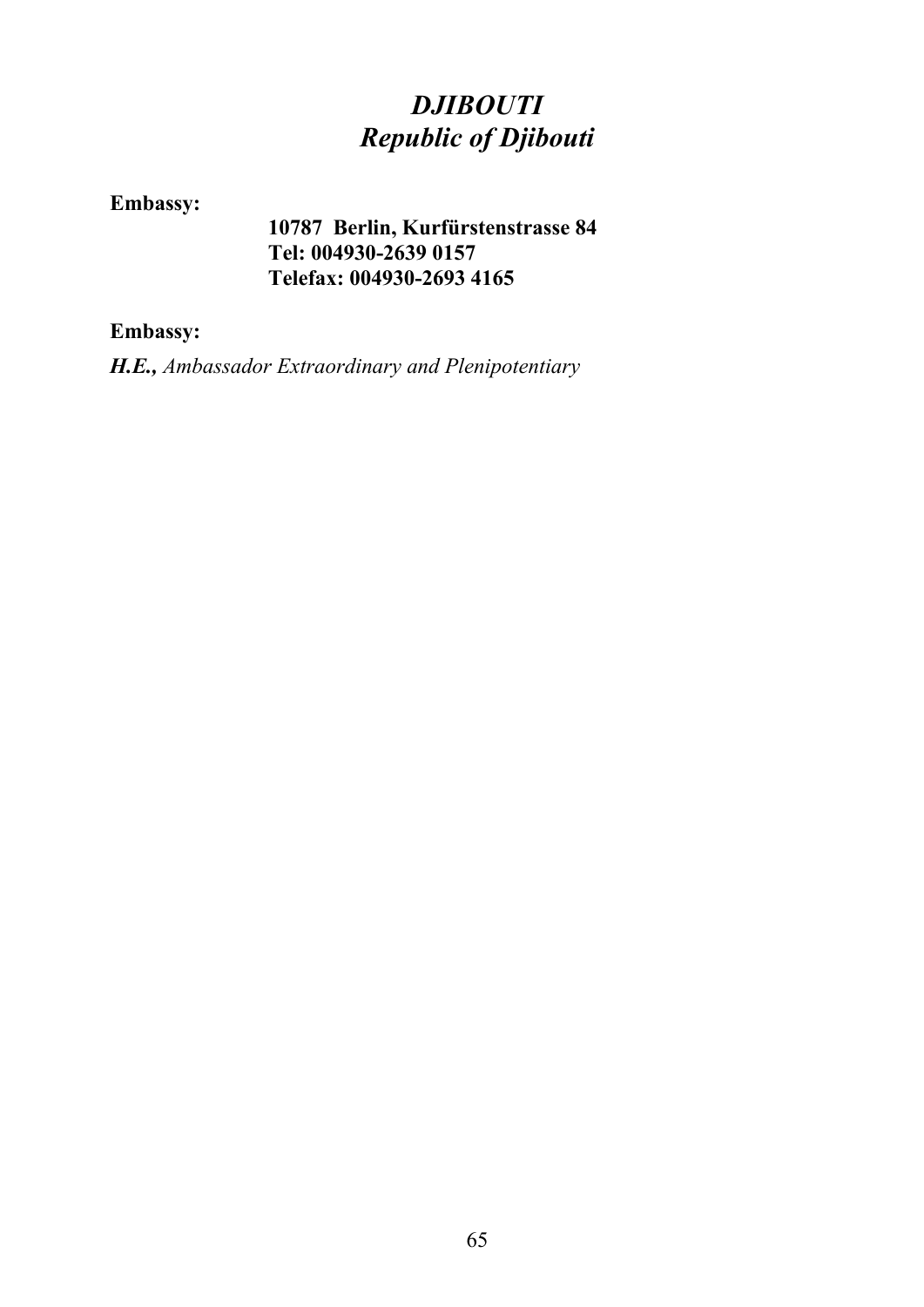## *DOMINICAN REPUBLIC*

### **National Day:** February 27 - Independence Day /1844/

#### **Embassy:**

**1040 Vienna, Prinz Eugen Strasse 18 Tel: 00431-505 85 55 Telefax: 00431-505 85 55 20 E-mail: embajada@embrepdom.at Office Hours: 09.00 - 13.00 /Mo - Fri/**

#### **Consulate General:**

**110 00 Praha 1, Štěpánská 17 Tel: 241 409 939 E-mail: consudompraga@mirex.gob.do**

#### **Embassy:**

*H.E., Ambassador Extraordinary and Plenipotentiary*

**Consulate General:**

*Mr. Juan Guillermo DIAZ SENA, Consul General*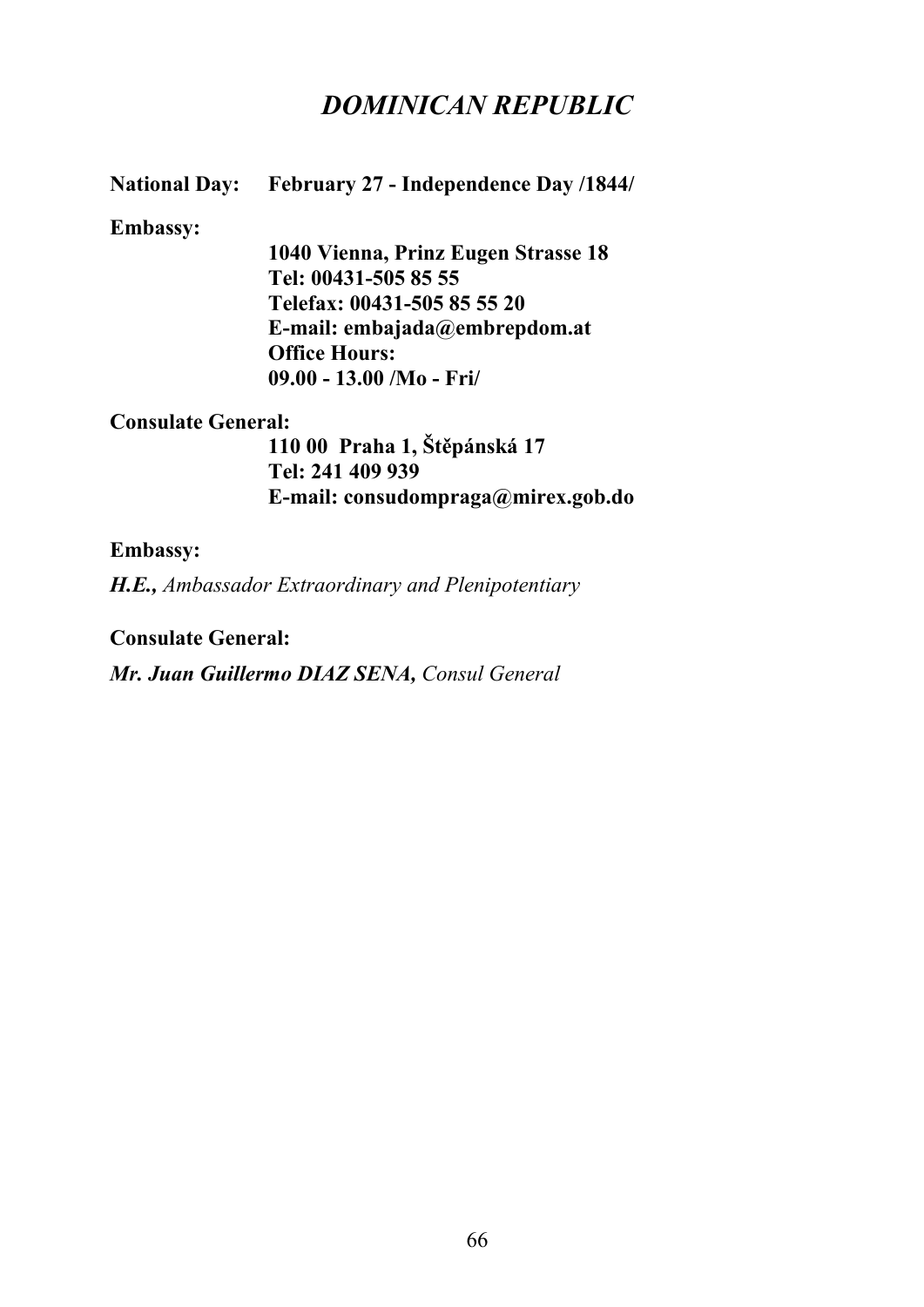## *ECUADOR Republic of Ecuador*

## **National Day: August 10 - Proclamation of Independence /1809/ Embassy: 10719 Berlin, Joachimstaler Strasse 10 - 12 Tel: 004930-800 96 95 Telefax: 004930-800 969 699 E-mail: info@ecuadorembassy.de Web site: www.ecuadorembassy.de Office Hours: 09.00 - 17.00 /Mo-Fri/ Honorary Consulate: 186 00 Praha 8, Peckova 280/9**

**Tel: 602 140 452 E-mail: consulado@cecupraga.cz Office Hours: 09.00 - 12.00 /Mo - Thur/ only after telephone agreement**

### **Embassy:**

*H.E., Ambassador Extraordinary and Plenipotentiary*

**Honorary Consulate:**

*Mr. Roberto BARTUŠ, Honorary Consul*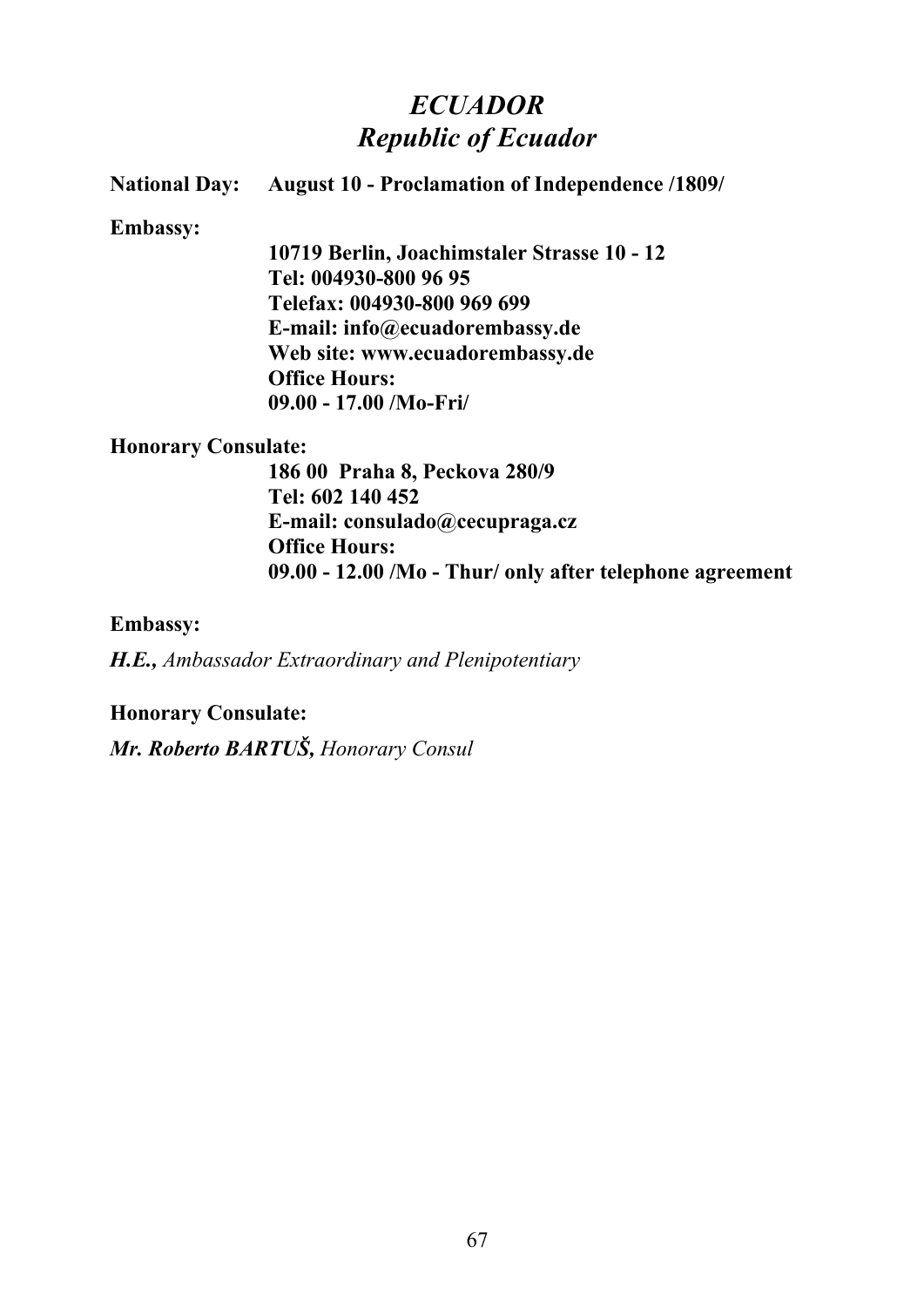# *EGYPT Arab Republic of Egypt*

**National Day: July 23 - Anniversary of Revolution /1952/**

**Embassy:**

**160 00 Praha 6 - Bubeneč, Pelléova 14 Tel: 224 311 506 Telefax: 224 311 157 E-mail: egembassy.prague@gmail.com Web site: www.mfa.gov.eg/english/embassies/egyptian\_embassy\_prague /pages/default.aspx Office Hours: 09.00 - 16.00**

**Office of the Defence Attaché:**

**160 00 Praha 6 - Bubeneč, Wolkerova 14a/1134 Tel: 224 210 236 Telefax: 224 210 237**

**Consular Section:**

**160 00 Praha 6 - Bubeneč, Pelléova 14 Office Hours: 09.00 - 17.00**

### **Embassy:**

*H.E. Mr. Said HINDAM, Ambassador Extraordinary and Plenipotentiary Credentials: January 23, 2019*

*Mr. Ahmed Ezzeldin Abdelgafar AZZAM, First Secretary /Consular Affairs/* 

*Mr. Saad Mohamed Serageldein Saad MAZROA, Second Secretary /Political Affairs/* 

*Mr. Reda Mohamed Aly Mohamed MOSTAFA, Attaché /Administrative and Financial Affairs/ Mrs. Amal Lotfy Taha ABDALLA*

*Mr. Hesham Ibrahim Hassan ALI, Attaché /Administrative and Financial Affairs/ Mrs. Esraa Ahmed Mohamed ELBAHY*

*Mr. Mohamed Salama Mohamed Mohamed ABDELGHANY, Attaché /Administrative and Financial Affairs/*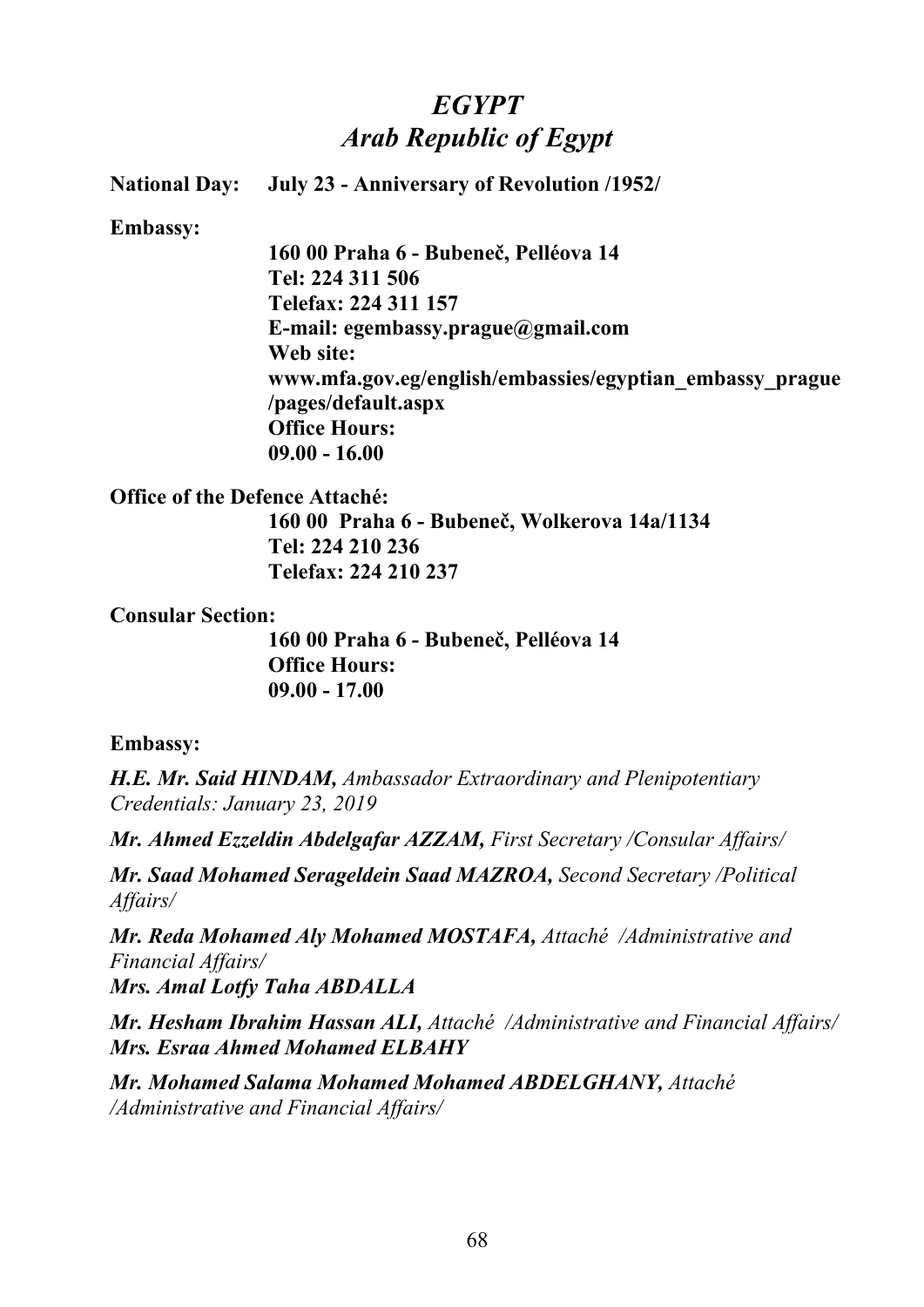## *EGYPT Arab Republic of Egypt*

**Office of the Defence Attaché:**

*Colonel Sherif Salah Eldin Moussa MOHAMED, Defence Attaché Mrs. Yasmin Hassan Aly HASSAN*

*Lt.Col. Amr Mamdouh Mangoud MOHAMMED, Assistant Defence Attaché Mrs. Heba Elsyed Omr AHMED*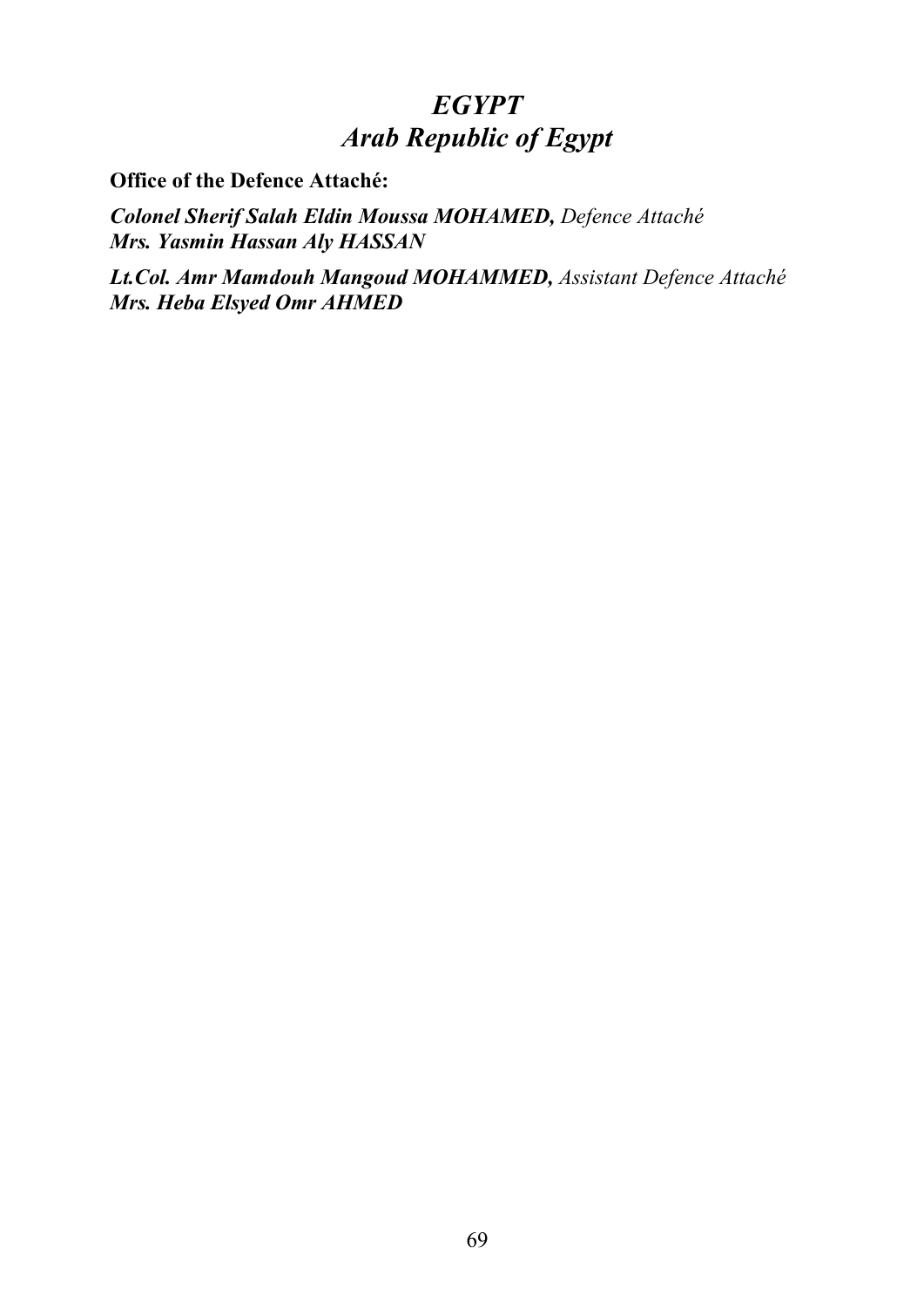## *EL SALVADOR Republic of El Salvador*

**National Day: September 15 - Independence Day**

**Embassy:**

**10115 Berlin, Hessische Strasse 11 Tel: 004930-20 64 66 13 E-mail: embajadaesalemania@gmail.com Office Hours: 09.00 - 17.00 /Mo-Fri/**

**Consular Section:**

**E-mail: consuladosvalemania@gmail.com Office Hours: 09.00 - 17.00 /Mo-Fri/**

### **Honorary Consulate:**

**613 00 Brno, Durďákova 5 Tel: 724 278 844 E-mail: info@consuladosalvacz.info Office Hours: 09.00 - 16.30 /Mo-Fri/**

### **Embassy:**

*H.E. Mrs. Florencia Eugenia VILANOVA DE VON OEHSEN, Ambassador Extraordinary and Plenipotentiary Credentials: August 22, 2018 Mr. Thomas VON OEHSEN*

*Mr. José Manuel RECINOS, Minister-Counsellor /Political and Economic Affairs/*

**Honorary Consulate:**

*Mr. Pavel BERG, Honorary Consul*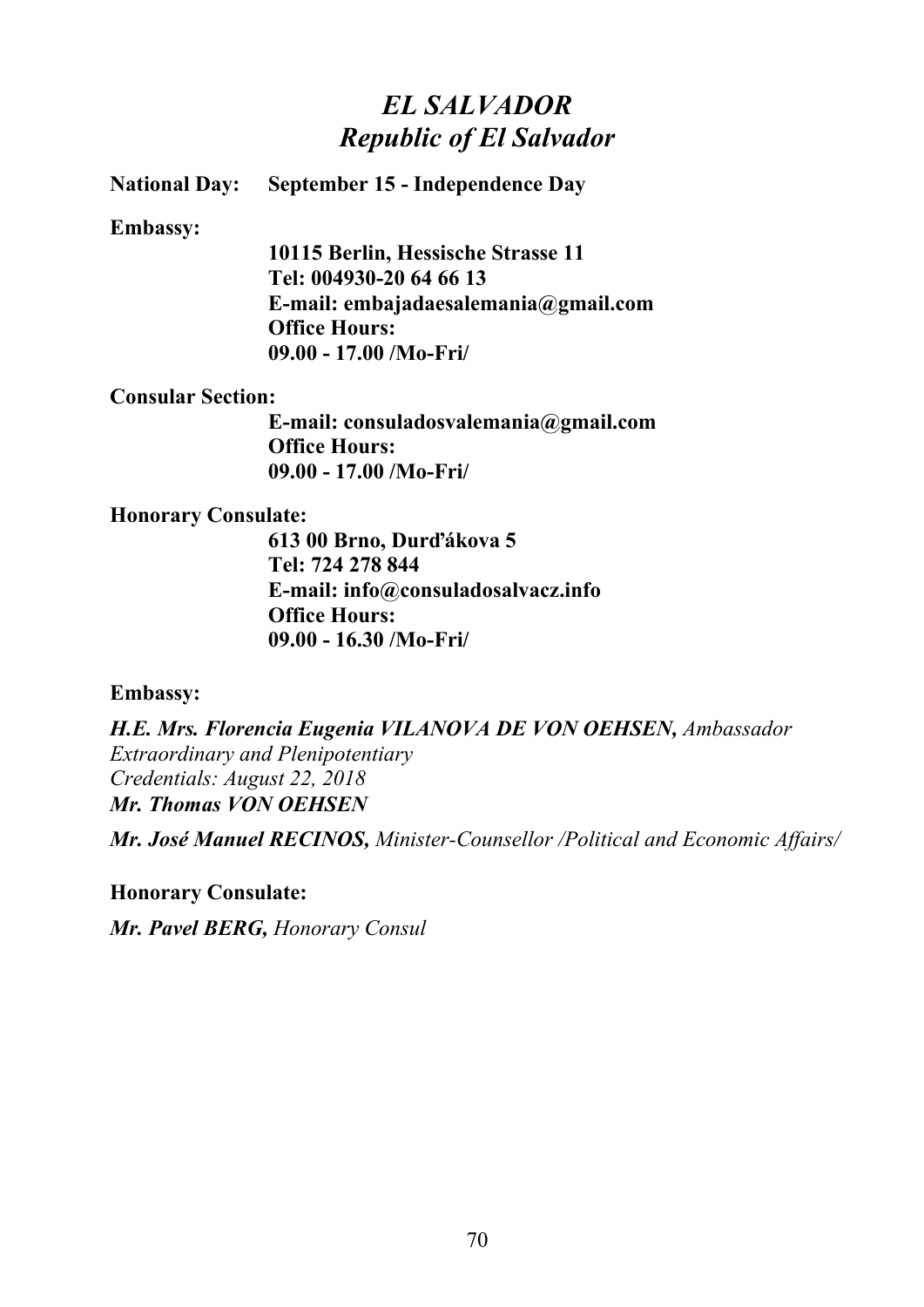# *EQUATORIAL GUINEA Republic of Equatorial Guinea*

**National Day: October 12**

**Embassy:**

**14195 Berlin, Rohlfsstrasse 17 - 19 Tel: 004930-8866 3877 Telefax: 004930-8866 3879 Office Hours: 09.00 - 16.00** 

### **Embassy:**

*H.E., Ambassador Extraordinary and Plenipotentiary*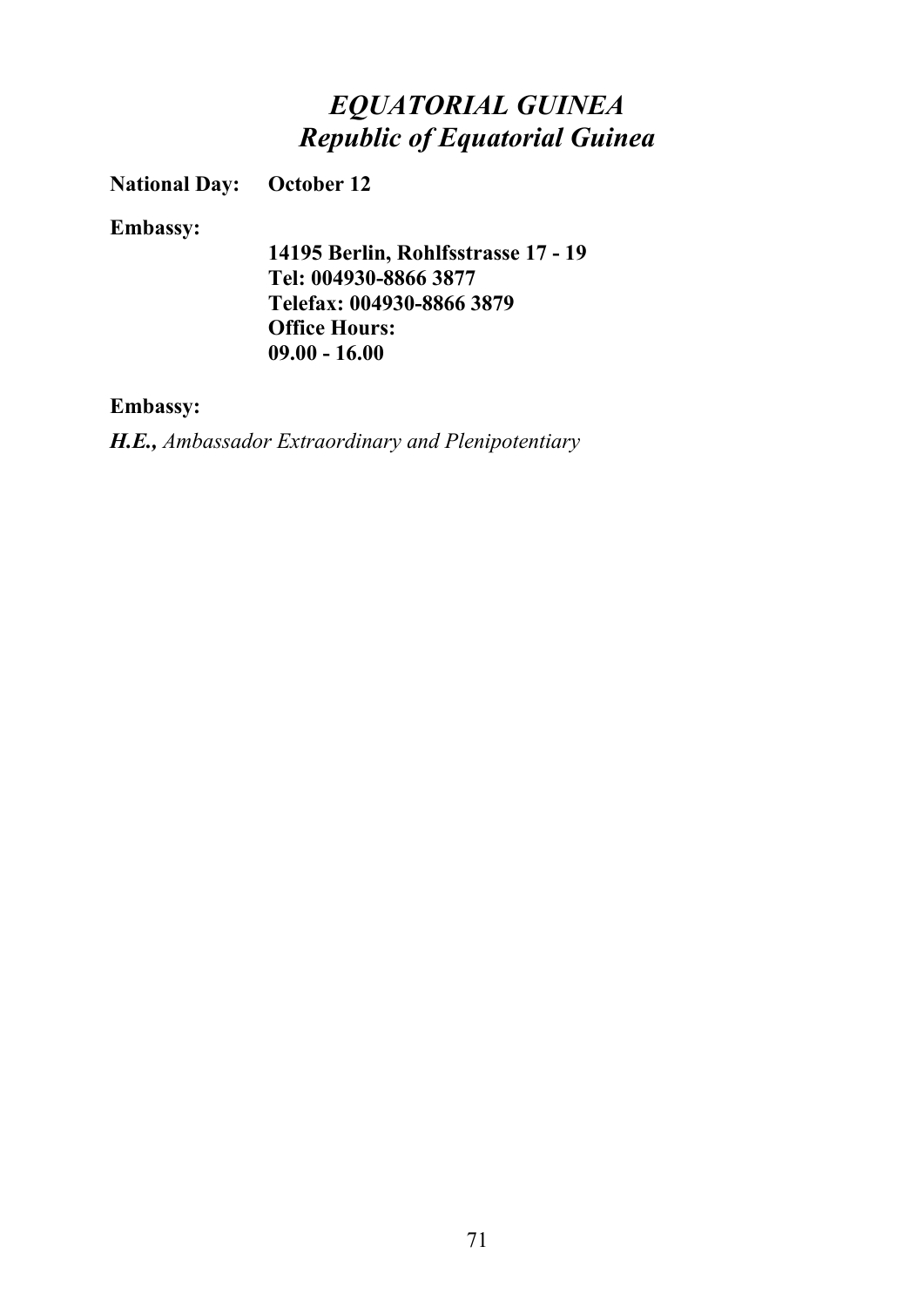# *ERITREA State of Eritrea*

**National Day: May 24 - Liberation Day**

**Embassy:**

**10439 Berlin, Stavangerstrasse 18 Tel: 004930-446 74 60 Telefax: 004930-4467 4621 E-mail: er.embassy@freenet.de Office Hours: 08.00 - 13.00 14.00 - 17.00 /Mo, Wed, Fri/**

**Embassy:**

*H.E. Mr., Ambassador Extraordinary and Plenipotentiary*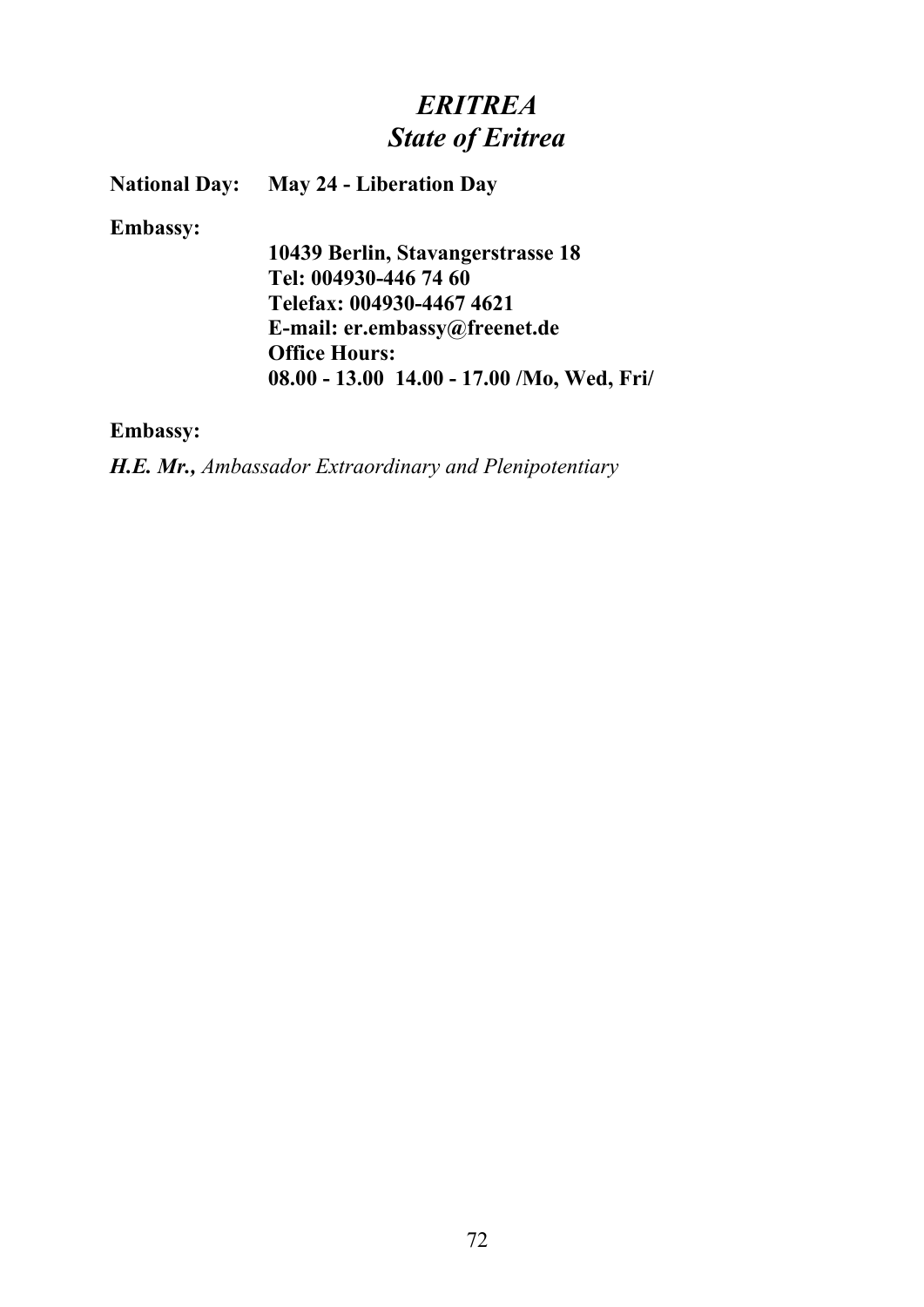# *ESTONIA Republic of Estonia*

### **National Day: February 24 - Independence Day /1918/**

**Embassy:**

**118 00 Praha 1, Na Kampě 1 Tel: 257 011 180 Telefax: 257 011 181 Web site: https://prague.mfa.ee/ E-mail: embassy.prague@mfa.ee Office Hours: 09.00 - 12.00 13.00 - 17.00 /Mo-Fri/**

#### **Consular section:**

**Office Hours: 10.00 - 12.00 /Mo, Tue, Thur, Fri/**

#### **Honorary Consulate:**

**616 00 Brno, Jana Nečase 1343/29 Tel: 542 215 109, 542 219 678 Telefax: 542 214 482 E-mail: bumama@bumama.cz Web site: www.bumama.cz**

### **Embassy:**

*H.E. Mrs. Gita KALMET, Ambassador Extraordinary and Plenipotentiary Credentials: August 17, 2021*

*Mrs. Katre SAI, Third Secretary /Consular, Political and Economic Affairs/*

**Honorary Consulate:**

*Mr. Vladimír BULINSKÝ, Honorary Consul*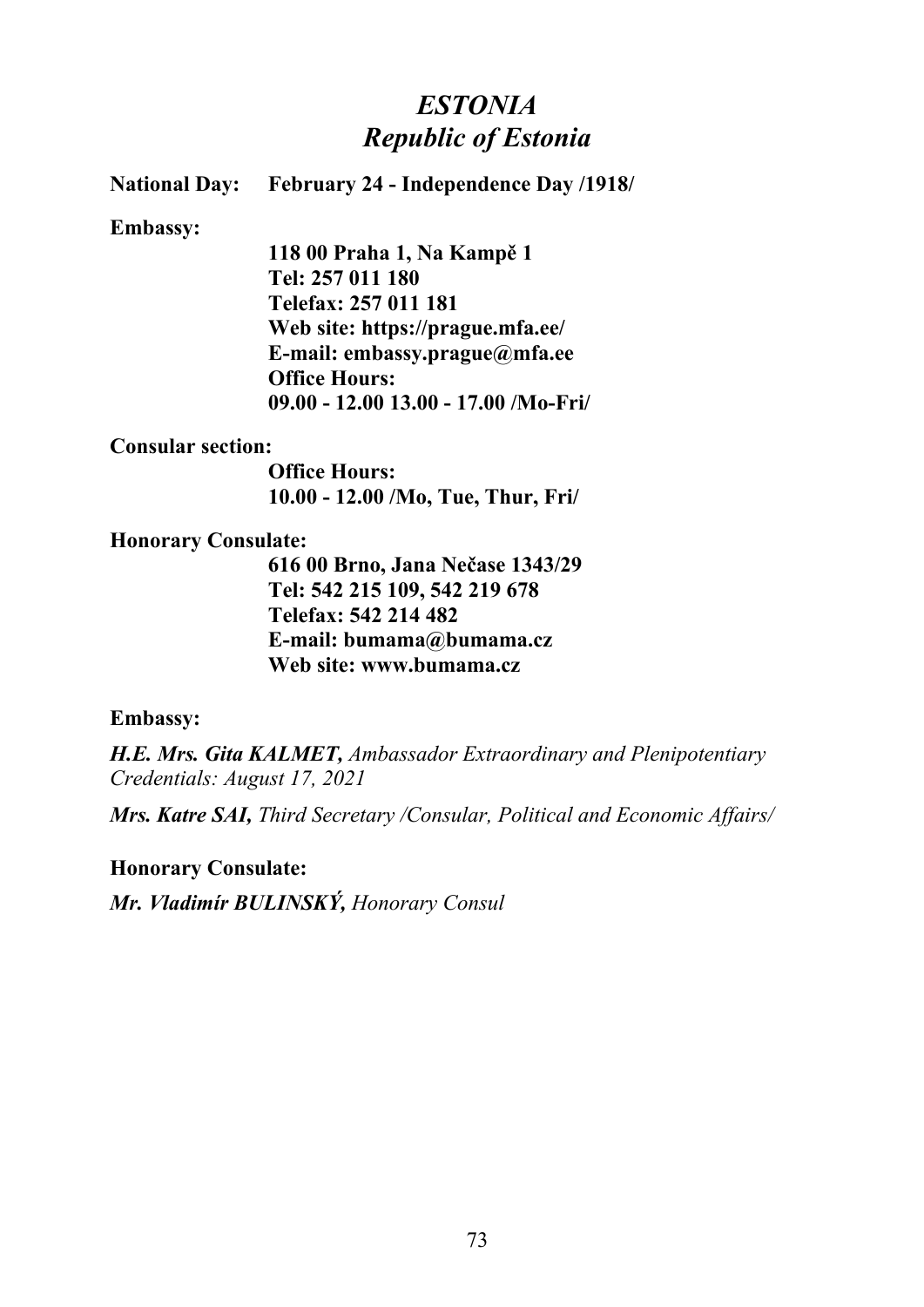# *ETHIOPIA Federal Democratic Republic of Ethiopia*

**National Day: May 28 - Victory Over Dictatorship /1991/**

### **Embassy:**

**D-12207 Berlin, Boothstrasse 20A Tel: 004930-772 060 Telefax: 004930-772 06 26 E-mail: emb.ethiopia@t-online.de Office Hours: 09.00 – 17.00 /Mo-Fri/**

### **Embassy:**

*H.E. Mrs. Mulu Solomon BUZUNEH , Ambassador Extraordinary and Plenipotentiary Credentials: February 19, 2020 Mrs. Atsede Kidanu ABRHA, Minister-Counsellor Mr. Yohannes Shode DIDAWA, Minister-Counsellor Mr. Zewdu Gebreweld YINADU, Minister-Counsellor Mr. Tilahun Gesessew NIGUSSIE, Second Counsellor Mr. Girma Demisse KEBEDE, Second Counsellor*

*Mr. Tesfaye Fissiha LEMMA, Second Secretary*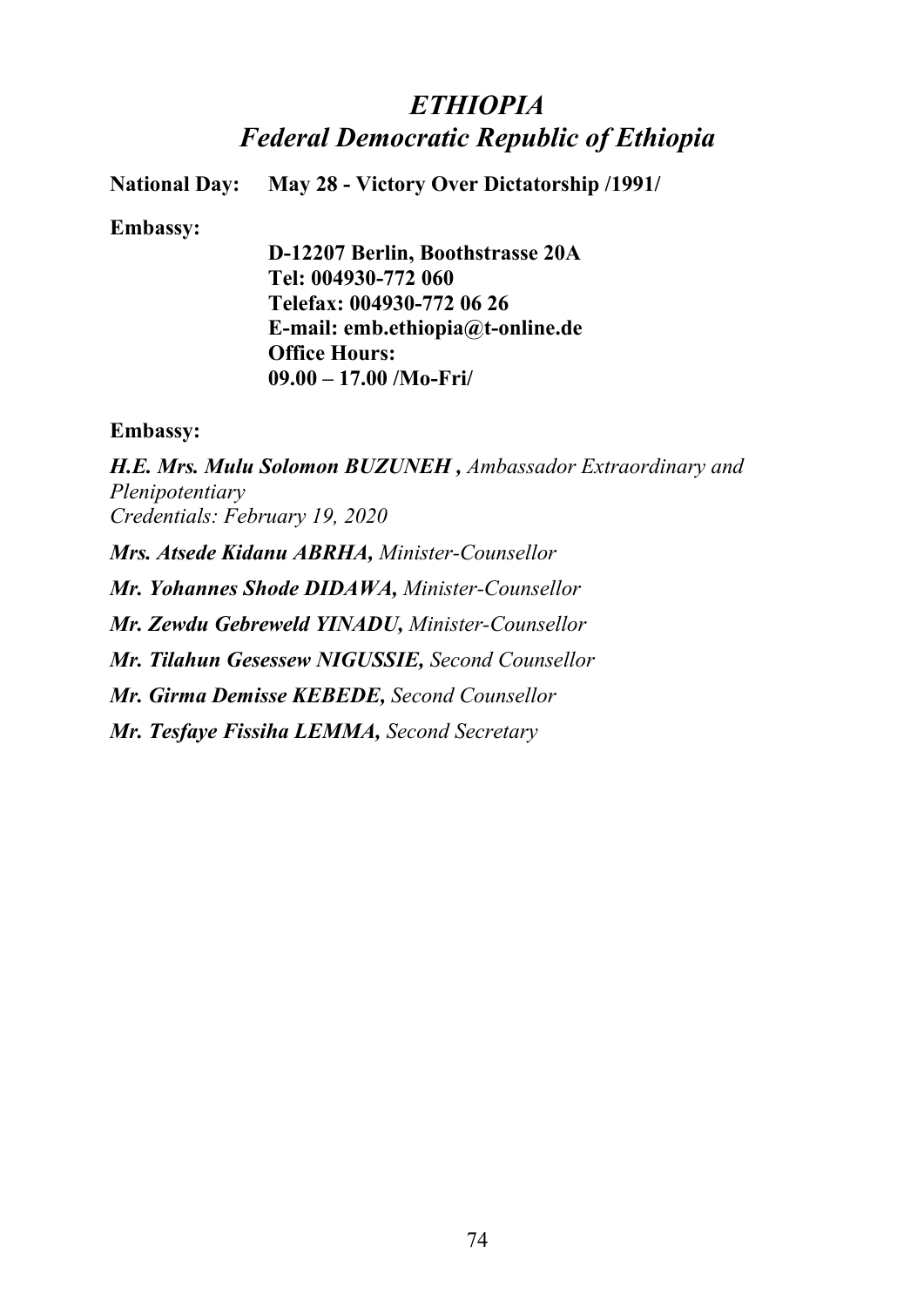# *FINLAND Republic of Finland*

|                            | National Day: December 6 - Anniversary of Proclamation of Independence<br>/1917/ |
|----------------------------|----------------------------------------------------------------------------------|
| <b>Embassy:</b>            |                                                                                  |
|                            | 118 00 Praha 1, Hellichova 1                                                     |
|                            | Tel: 251 177 251                                                                 |
|                            | Telefax: 251 177 241                                                             |
|                            | E-mail: sanomat.pra@formin.fi                                                    |
|                            | Web site: www.finland.cz                                                         |
|                            | <b>Office Hours:</b>                                                             |
|                            | $08.00 - 12.00$ 13.00 - 16.15 /Mo-Thur/                                          |
|                            | $08.00 - 12.00$ 13.00 - 15.15 /Fri/                                              |
|                            | Customer Service: 09.00 - 12.00 /Mo-Fri/                                         |
| <b>Honorary Consulate:</b> |                                                                                  |
|                            | 702 00 Ostrava, 28. října 3346/9                                                 |
|                            | Tel: 724 748 426                                                                 |
|                            | E-mail: petr.lukasik@tieto.com                                                   |
|                            | <b>Office Hours:</b>                                                             |
|                            | 09.00 - 12.00 /Mo - Fri/                                                         |

### **Honorary Consulate:**

**602 00 Brno, Botanická 834/56 Tel: 541 554 265 Telefax: 541 554 250 Office Hours: E-mail: Finsky.Konzulat@aquatis.cz Office Hours: 09.00 - 12.00 /Mo - Thur/** 

**Embassy:**

*H.E., Ambassador Extraordinary and Plenipotentiary*

*Mrs. Riikka Johanna SEPPÄLÄ, First Secretary /Economic and Commercial Affairs/, Chargé d´Affaires a.i. Mr. Rodrigo ÁLVAREZ GARCÍA*

*Mr. Mika Antero LAUTANALA, Counsellor /Commercial Affairs/*

*Mrs. Miia Marika NIEMI, Third Secretary /Administrative and Consular Affairs/ Mr. Kumarathevan MUTHUSAMY*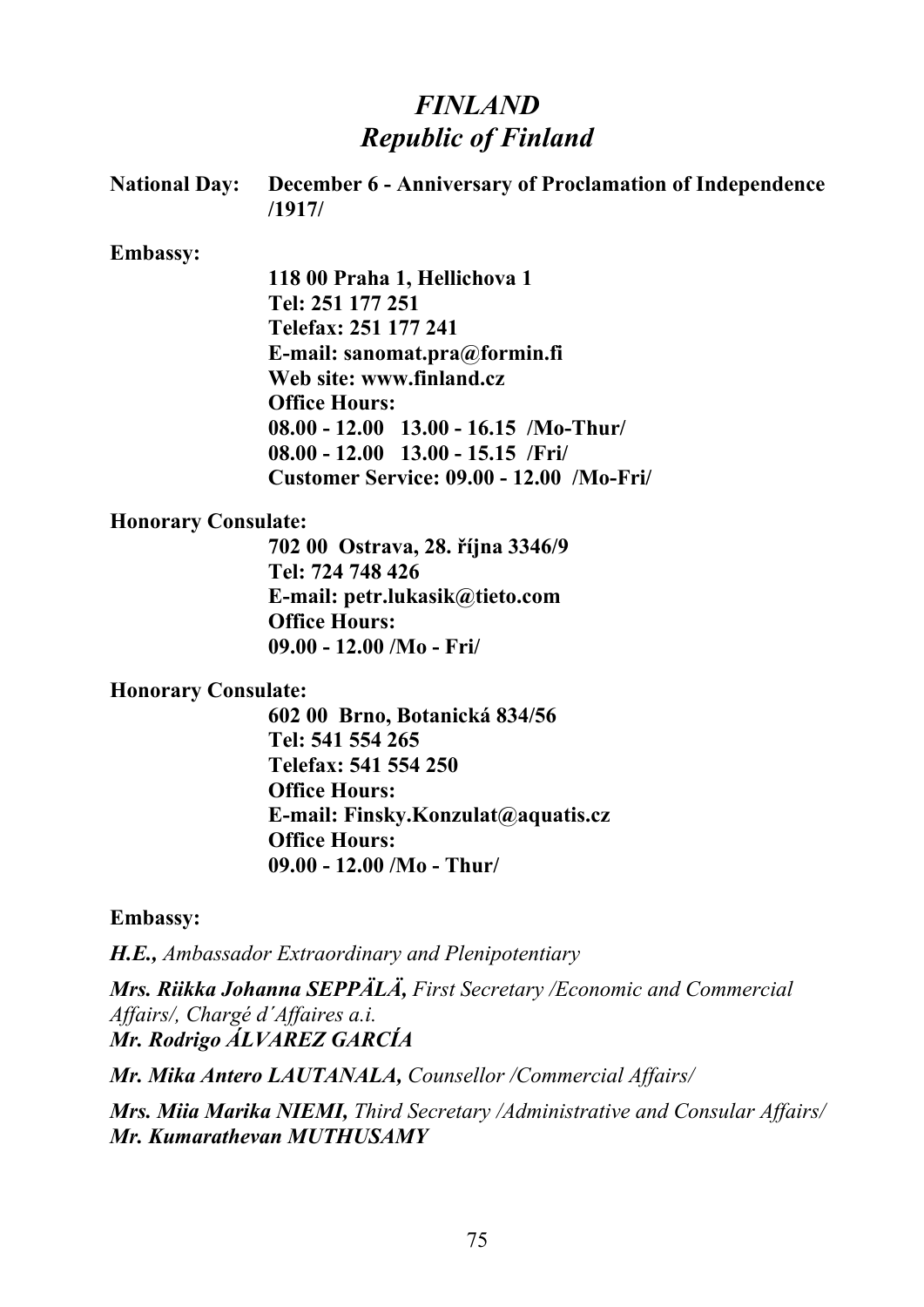# *FINLAND Republic of Finland*

**Honorary Consulate in Ostrava:** *Mr. Petr LUKASÍK, Honorary Consul*

**Honorary Consulate in Brno:** *Mr. Pavel KUTÁLEK, Honorary Consul*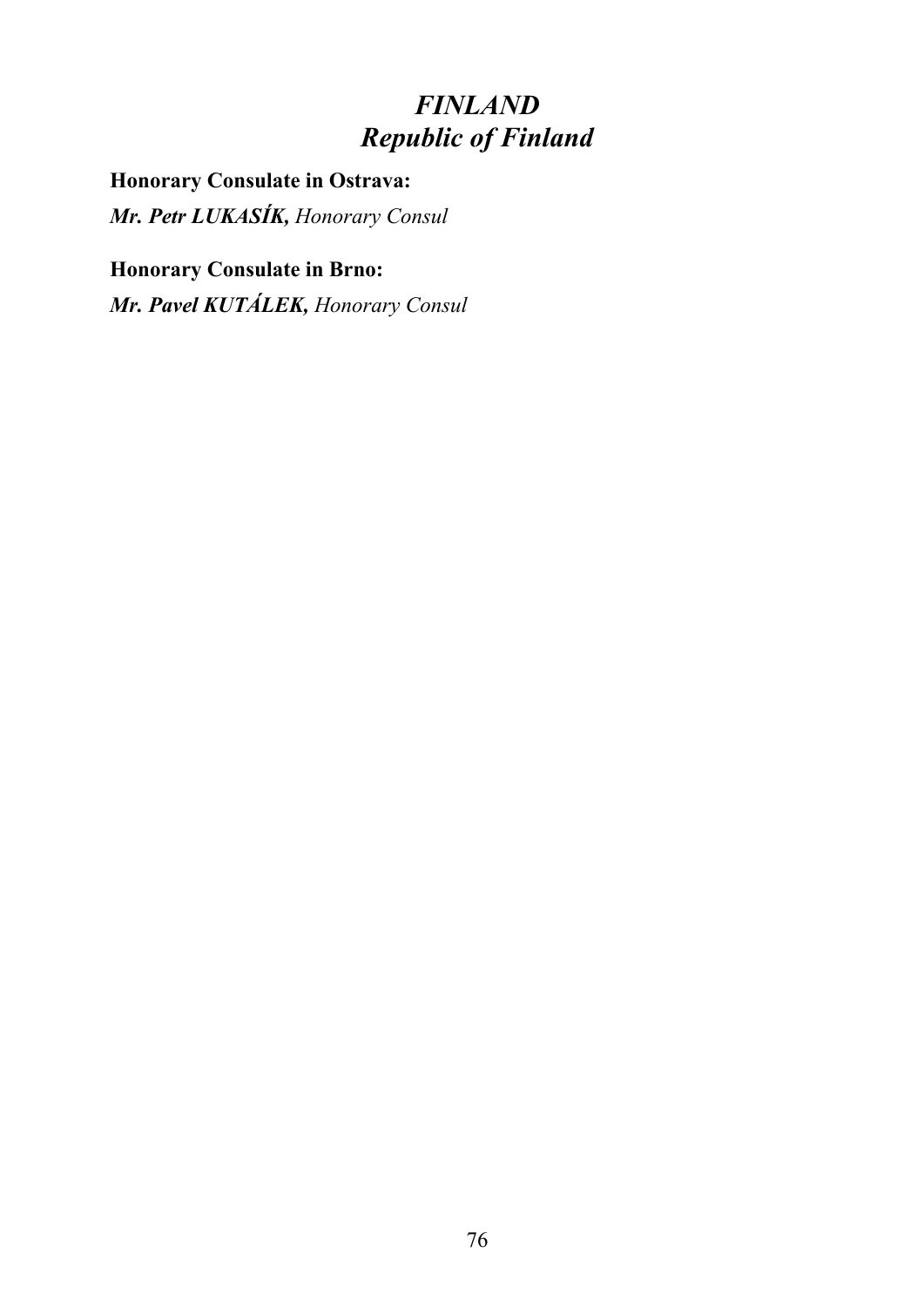# *FRANCE French Republic*

|                          | <b>National Day:</b> July 14 - Anniversary of the 1789 Revolution |
|--------------------------|-------------------------------------------------------------------|
| <b>Embassy:</b>          |                                                                   |
|                          | 11801 Praha 1, Velkopřevorské nám. 2                              |
|                          | Tel: 251 171 711                                                  |
|                          | E-mail: ambassade@france.cz, presse@france.cz                     |
|                          | Web site: www.france.cz                                           |
|                          | <b>Office Hours:</b>                                              |
|                          | $09.00 - 13.00$ 15.00 - 18.30                                     |
| <b>Consular Section:</b> |                                                                   |
|                          | 118 01 Praha 1, Velkopřevorské nám. 2                             |
|                          | Tel: 251 171 711                                                  |
|                          | Telefax: 251 171 740                                              |
|                          | E-mail: admin-francais.prague-amba@diplomatie.gouv.fr             |
|                          | <b>Office Hours:</b>                                              |
|                          | 09.00 - 12.00 $14.00 - 17.00$ /by appointment only/               |

### **Commercial Section:**

**118 01 Praha 1, Nosticova 10 Tel: 251 171 752 E-mail: prague@dgtresor.gouv.fr Office Hours: 08.30 - 13.00 14.00 - 17.00**

### **Embassy:**

*H.E. Mr. Alexis DUTERTRE, Ambassador Extraordinary and Plenipotentiary Credentials: October 21, 2020*

*Mr. Thomas Jonathan MACEK, Minister-Counsellor, Deputy Head of Mission*

*Mr. Thierry Bernard Albert SALMON, Counsellor Mrs. Christelle CATTIER*

*Mr. Arnaud Marie Bernard GUIGNE, Counsellor, Head of Economic Section*

*Mr. Stanislas Dante MROZEK, Counsellor, Director of the French Institute Mrs. Gudrun SCHMIDT*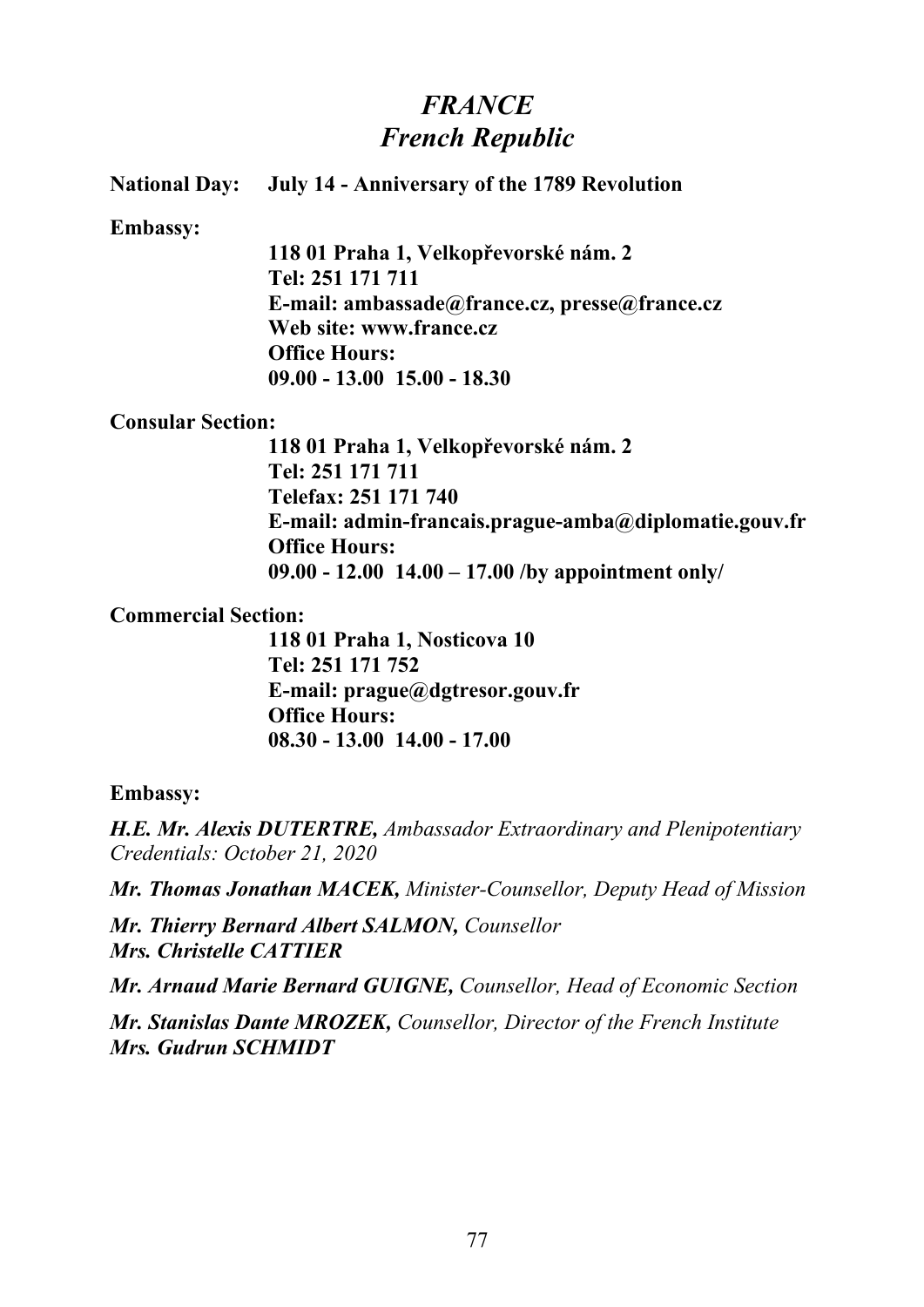# *FRANCE French Republic*

*Mr. Raphaël Julien NOIRAY, First Secretary /Political Affairs/*

*Ms. Sarah DOIGNON, First Secretary /Cultural Affairs/, Deputy Director of the French Institute*

*Mr. Thomas Jean Jacques BONDIGUEL, Second Secretary /Political Affairs/*

*Mr. Marc Pierre Jean LE ROY, Second Secretary /Consular Affairs/ Mrs. Chantal Anne BAZIRE*

*Mrs. Sylvie DELPLACE, Third Secretary /Cultural Affairs/*

*Mr. Jean-Charles PELTIER, Defence Attaché Mrs. Anne-Lise BELLENGER*

*Mr. Pierre-Charles Benjamin GROSSE, Attaché /Home Affairs/ Vienna*

**Commercial Section:**

*Mrs. Magali VOISIN, Counsellor Mr. Jean-Daniel Marc RAVIER*

*Mrs. Julie Charlotte MURO, Third Secretary Mr. Pablo Martin BELMONTE NIGRO*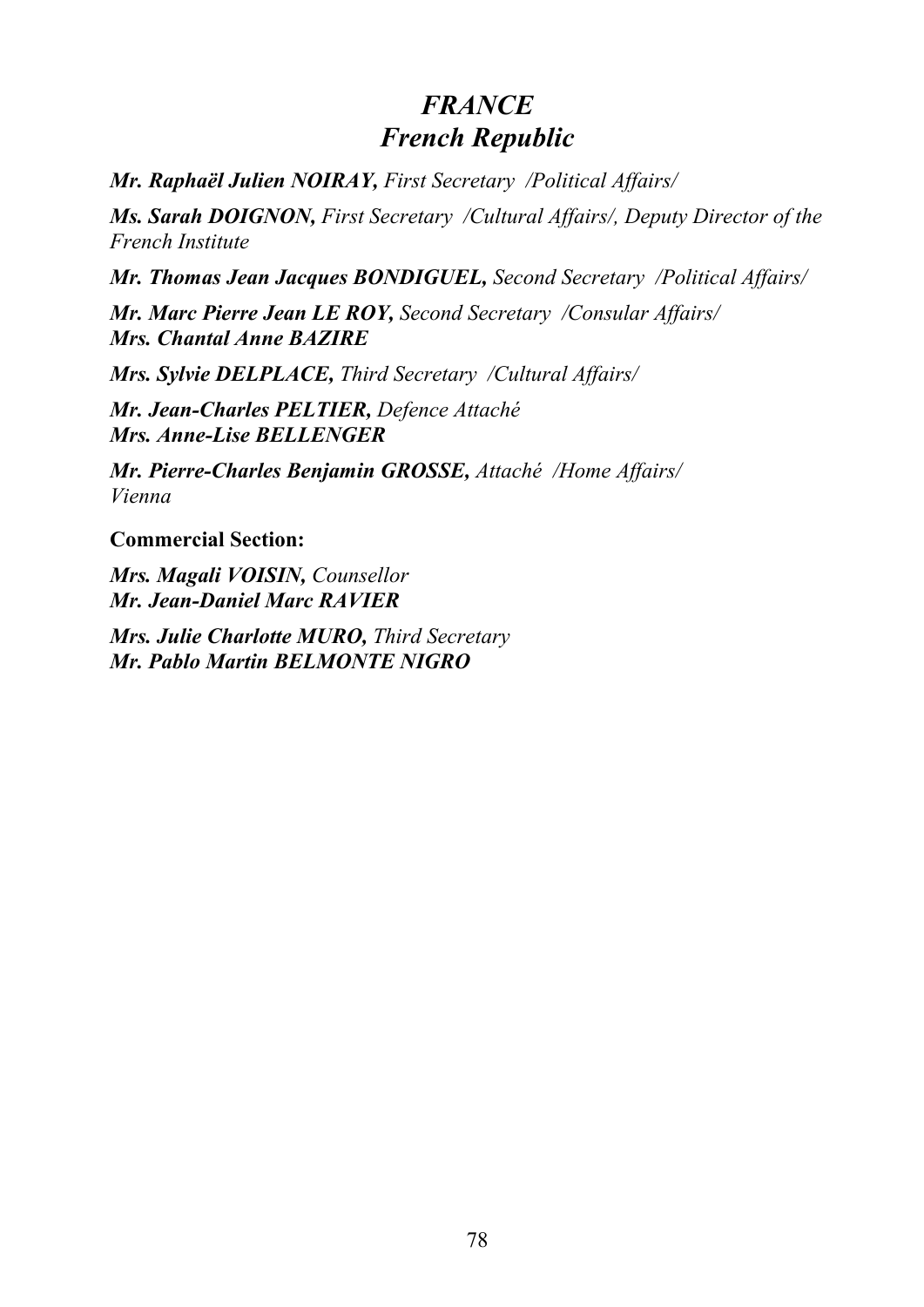# *GABON Gabonese Republic*

## **National Day:** August 17 - Proclamation of Independence /1960/

**Embassy:**

### **c/o Ministry of Foreign Affairs, Libreville, B.P. 2245 Tel: 00241-739 338, 739 467, 739 469**

### **Embassy:**

*H.E. Mr. Samuel-Lambert ONDO, Ambassador Extraordinary and Plenipotentiary Credentials: September 26, 1995*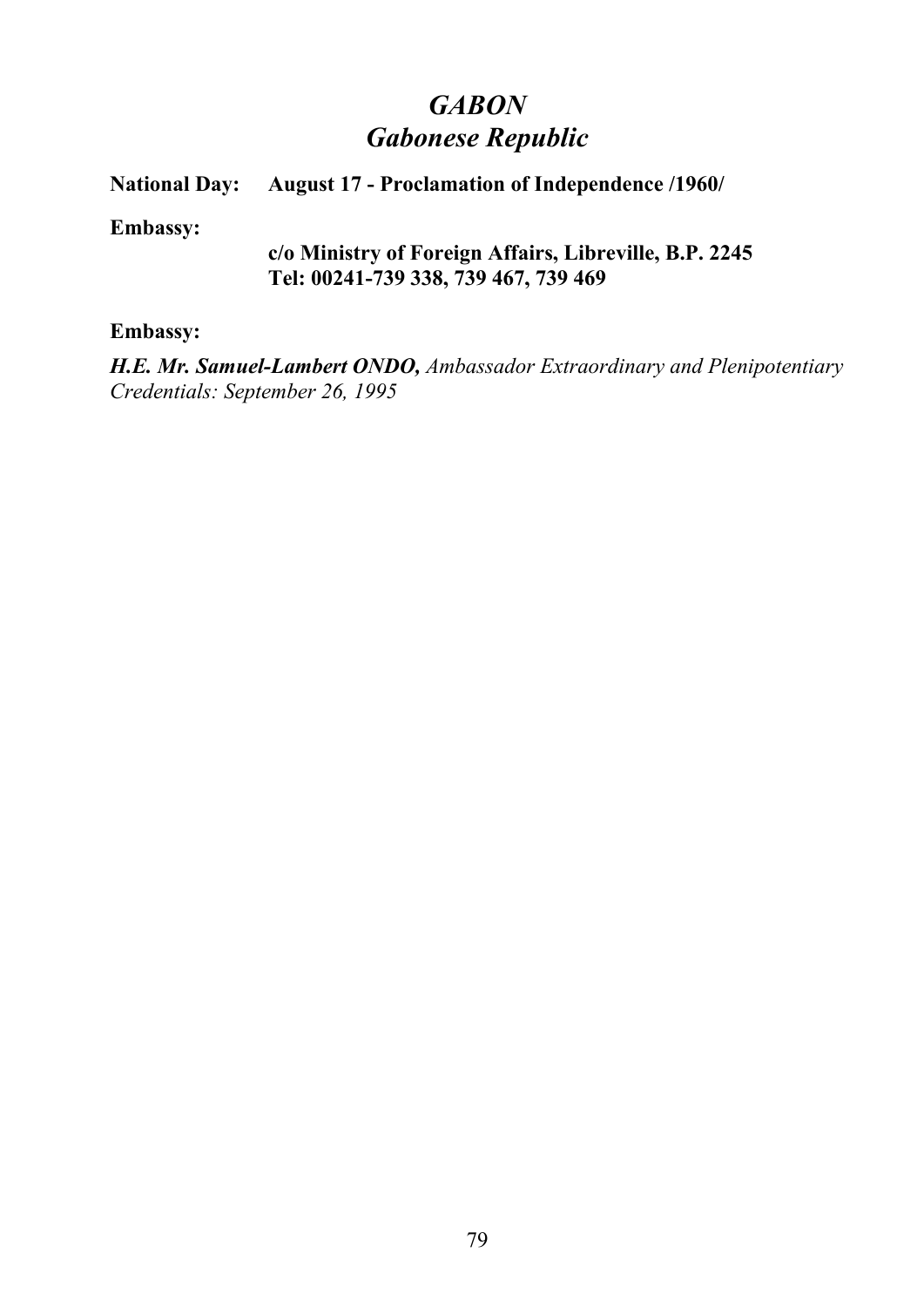# *THE GAMBIA Republic of The Gambia*

**National Day: February 18 - Independence Day**

**Embassy:**

**1050 Brussels, Avenue F.D. Roosevelt, 126 Tel: 00322-640 10 49 Telefax: 00322-646 32 77 E-mail: info@gambiaembassybrussels.be Office Hours: 09.30 - 16.30 /Mo-Thur/ 09.30 - 13.00 /Fri/** 

**Embassy:**

*H.E. Mrs. Teneng Mba JAITEH, Ambassador Extraordinary and Plenipotentiary Credentials: August 23, 2016*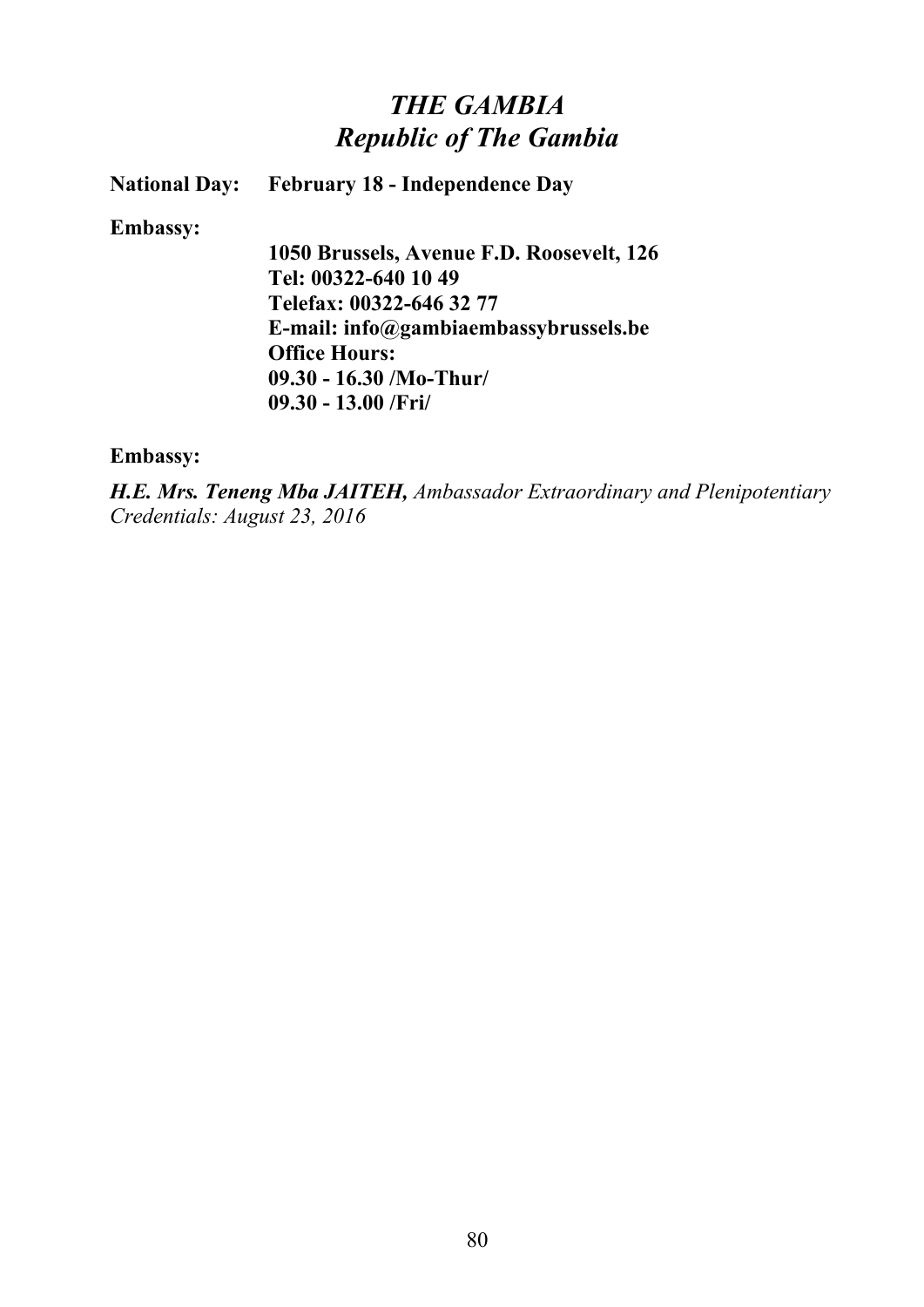# *GEORGIA*

### **National Day: May 26 – Independence Day of Georgia**

#### **Embassy:**

**160 00 Praha 6 - Bubeneč, Mlýnská 22/4 Tel: 233 311 749, 233 311 751 Telefax: 233 311 752 E-mail: prague.emb@mfa.gov.ge Web site: www.czech.mfa.gov.ge Office Hours: 09.00 – 17.00 /Mo-Fri/**

### **Consular Section:**

**Tel: 233 931 299 Telefax: 233 383 291 Office Hours: 10.00 - 16.00 /Mo-Thur/**

### **Honorary Consulate:**

**602 00 Brno, Panská 391/12 Tel: 739 179 249 E-mail: osvoboda@mfa.gov.ge Office Hours: 10.00 - 16.00 /Mo/**

### **Embassy:**

*H.E. Mrs. Mariam RAKVIASHVILI, Ambassador Extraordinary and Plenipotentiary Credentials: December 6, 2018 Ms. Julieta SVANIDZE, Counsellor /Consular Affairs/*

*Mrs. Nino KOCHORASHVILI, Counsellor*

*Ms. Mariam ORJONIKIDZE, First Secretary /Economic Affairs/*

**Honorary Consulate:** *Mr. Ondřej SVOBODA, Honorary Consul*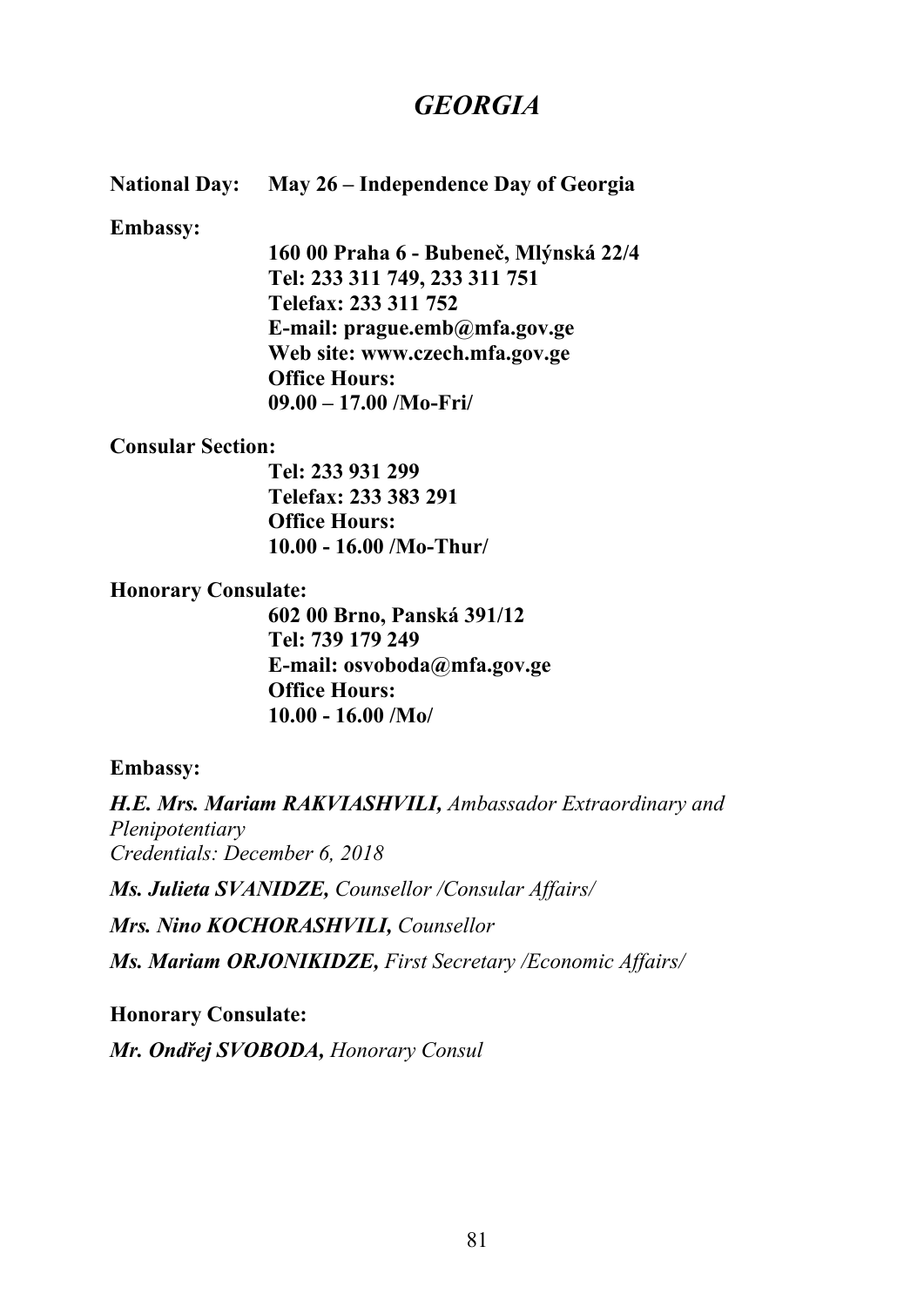# *GERMANY Federal Republic of Germany*

**National Day: October 3 - Day of German Unity**

**Embassy:**

**118 01 Praha 1, Vlašská 19 Tel: 257 113 111, 257 531 481 Telefax: 257 113 318 E-mail: zreg@prag.diplo.de Web site: www.prag.diplo.de Office Hours: 08.00 - 17.00 /Mo-Thur/ 08.00 - 15.00 /Fri/**

### **Consular Section:**

**Tel: 257 113 111 Telefax: 257 113 219 or 004930-1817 671 18 (Fax will be converted and sent to embassy by mail) E-mail: rk@prag.diplo.de Office Hours: 08.30 - 12.00 /Mo-Fri/** 

**Press Section:**

**Tel: 257 113 226 Telefax: 257 113 301**

**Protocol and Cultural Section: Tel: 257 113 279 Telefax: 257 531 486**

**Commercial and Military Section: Telefax: 257 113 286**

### **Embassy:**

*H.E. Mr. Andreas KÜNNE, Ambassador Extraordinary and Plenipotentiary Credentials: August 17, 2021*

*Mr. Hans-Peter Ernst HINRICHSEN, Minister, Deputy Head of Mission*

*Mr. Markus Gerhard KLINGER, Counsellor, Head of Cultural and Protocol Section Mrs. Hildegard EHRISMAN-KLINGER*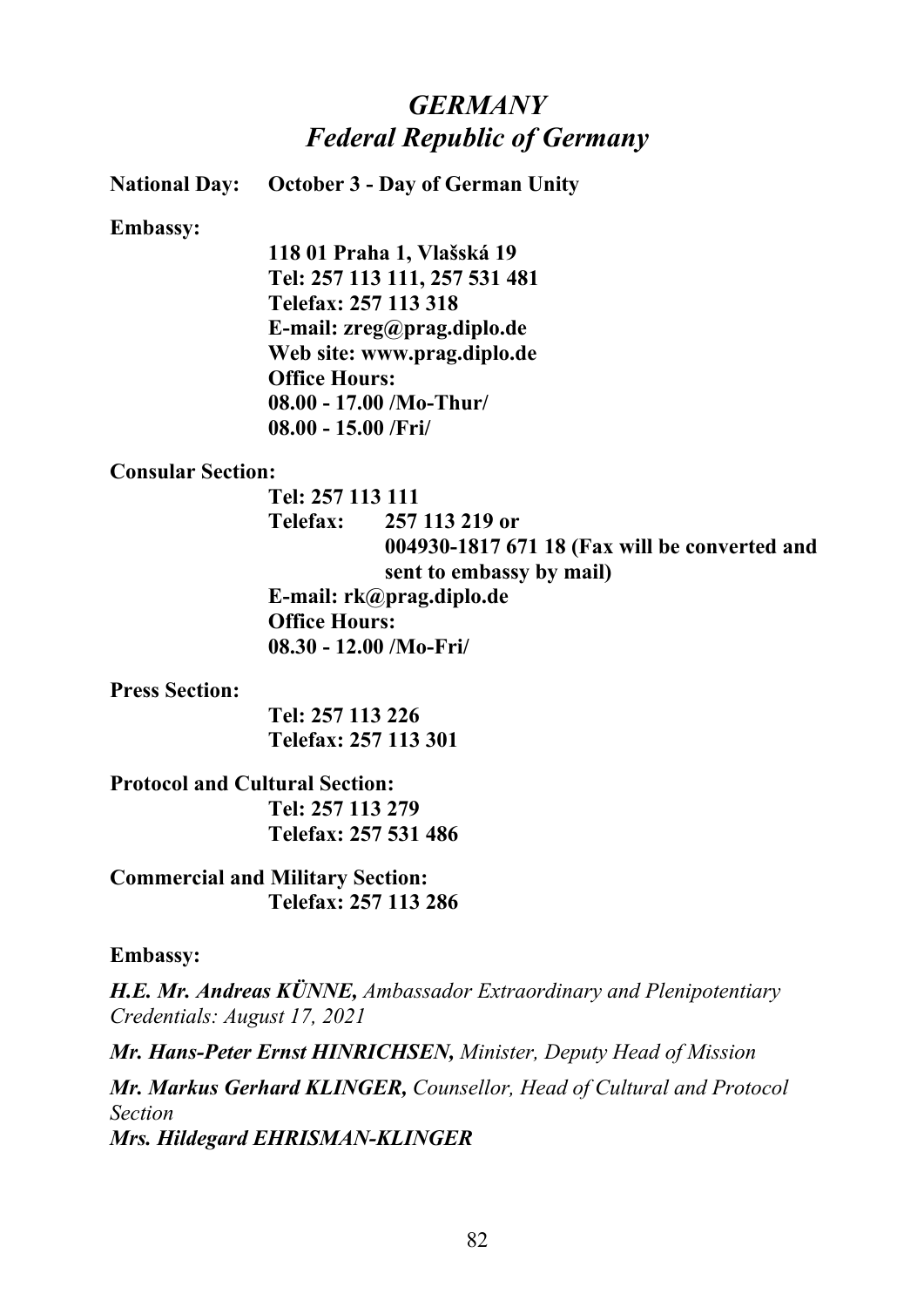# *GERMANY Federal Republic of Germany*

*Mr. Stefan BRESS, Counsellor /Political Affairs/ Vienna* 

*Mr. Karl Martin SIELMANN, Counsellor, Head of Press Section*

*Mr. Thomas KORTH, First Secretary, Head of Administrative Section*

*Mr. Alexander Paul Stephan PUK, First Secretary, Head of Economic Section Mrs. María del Valle LÓPEZ SÁNCHEZ*

*Mrs. Ulrike HERTLEIN, First Secretary, Head of Consular Section Mr. Frank Jürgen HELBIG*

*Mr. Andreas Ludwig WEISHAUPT, Second Secretary /Consular Affairs/ Mrs. Michaela Margareta WEISHAUPT*

*Mr. Uwe Walter GELZ, Second Secretary /Consular Affairs/*

*Mr. Siegfried WITTWER, Second Secretary /Consular Affairs/ Mrs. Cornelia SANDHOLZER*

*Mr. Christian Georg HOHL, Second Secretary /Political Affairs/*

*Mrs. Claudia GROSSENBACHER, Second Secretary /Cultural Affairs/ Mr. David GROSSENBACHER*

*Mrs. Andrea DAHMEN, Third Secretary /Cultural Affairs/ Mr. Jukka Mikko Antero PEIPONEN*

*Mrs. Susann SCHWERMER-MBAYE, Attaché /Political Affairs/*

*Mr. Maik HAHN, Attaché /Military Affairs/ Mrs. Anne Janine HAHN*

*Mr. Klaus Otto Heinrich KORNER, Attaché /Administrative Affairs/*

*Mr. Jan KUBAS, Attaché /Administrative Affairs/*

*Mr. Heiko PAYNS, Assistant Attaché /Administrative Affairs/ Mrs. Irmtraud Paula KLOS-PAYNS*

*Mr. Fabian WAGNER, Assistant Attaché /Administrative Affairs/*

*Mrs. Kerstin EHSER, Assistant Attaché /Administrative Affairs/ Mr. Oliver EHSER*

*Mr. Johann Lukas BEUTEL, Assistant Attaché /Administrative Affairs/ Mrs. Leonie Fatima Suriya BEUTEL*

*Mr. Mauro Ezequiel FIERRO, Assistant Attaché /Administrative Affairs/*

*Mr. Oliver Thomas KESTEL, Assistant Attaché /Administrative Affairs/*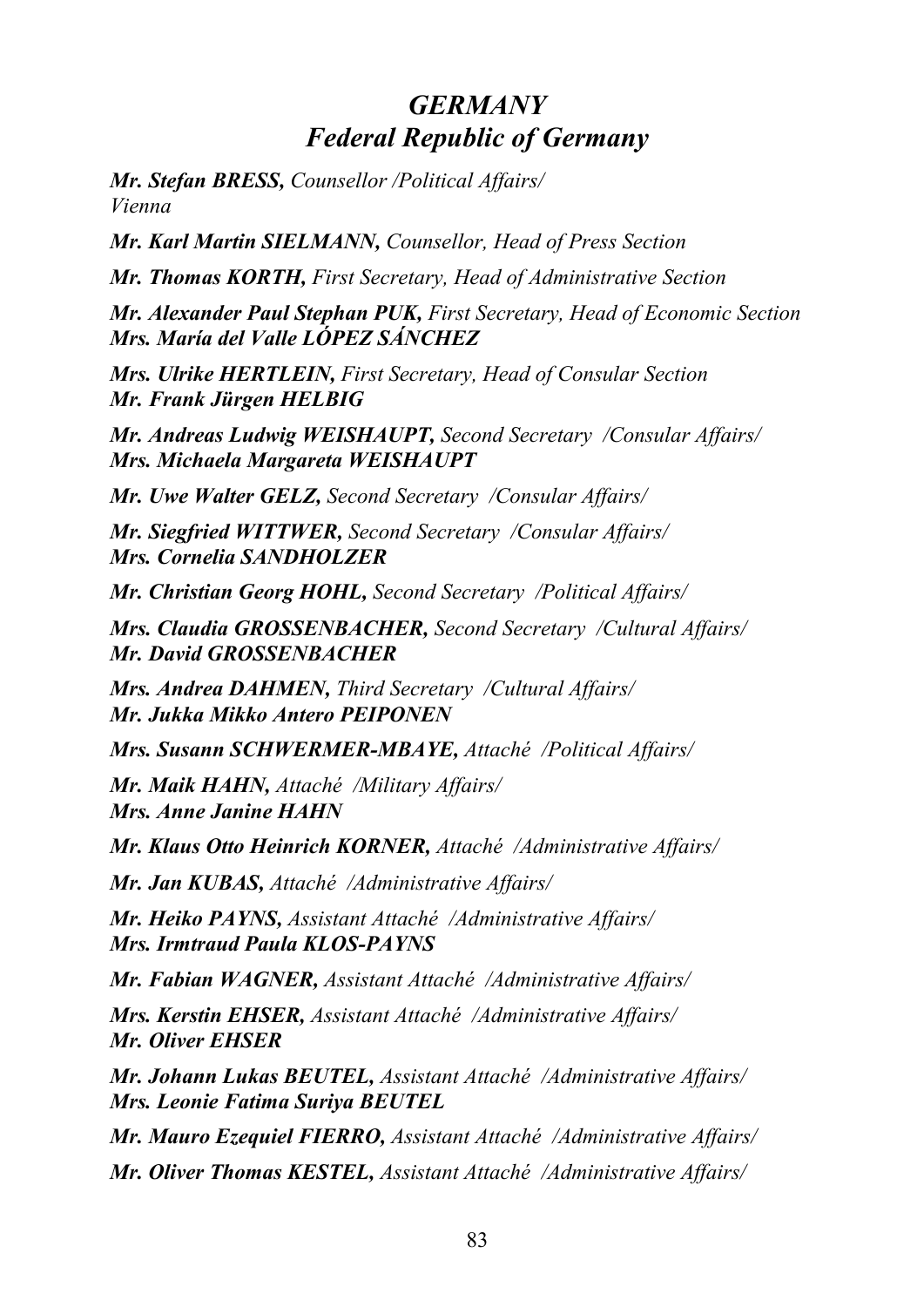# *GHANA Republic of Ghana*

| <b>National Day:</b> | March 6 - Independence Day /1957/ |
|----------------------|-----------------------------------|
|                      | July 1 - Republic Day             |

#### **Embassy:**

**160 00 Praha 6 - Bubeneč, Na Zátorce 89/6 Tel: 233 377 236 Telefax: 233 375 647 E-mail: prague@mfa.gov.gh Office Hours: 08.30 - 15.00 /Mo-Fri/**

### **Consular section:**

**160 00 Praha 6 - Bubeneč, Na Zátorce 89/6 Tel: 233 377 236 Telefax: 233 380 920 Office Hours: 08.30 - 15.00 /Tue,Fri/**

### **Embassy:**

*H.E. Mr. James Komla NYASEMBI, Ambassador Extraordinary and Plenipotentiary Credentials: December 20, 2021*

*Mr. Ahmed Tijani ABUBAKARI, Minister /Administrative, Economic, Political and Cultural Affairs/*

*Mrs. Sakrata Lamini IDDRISU, First Secretary /Administrative Affairs/ Mr. Abdul Majeed IDDRISU*

*Mrs. Stella Korama ASAMOAH, First Secretary /Conular Affairs/ Mr. Robert OSEI POKU*

*Mrs. Patricia Abena OPPONG, Second Secretary /Administrative Affairs/*

*Mrs. Eunice Mamle AHINSAH-WOBIL, Third Secretary /Administrative Affairs/ Mr. Isaac AHINSAH-WOBIL*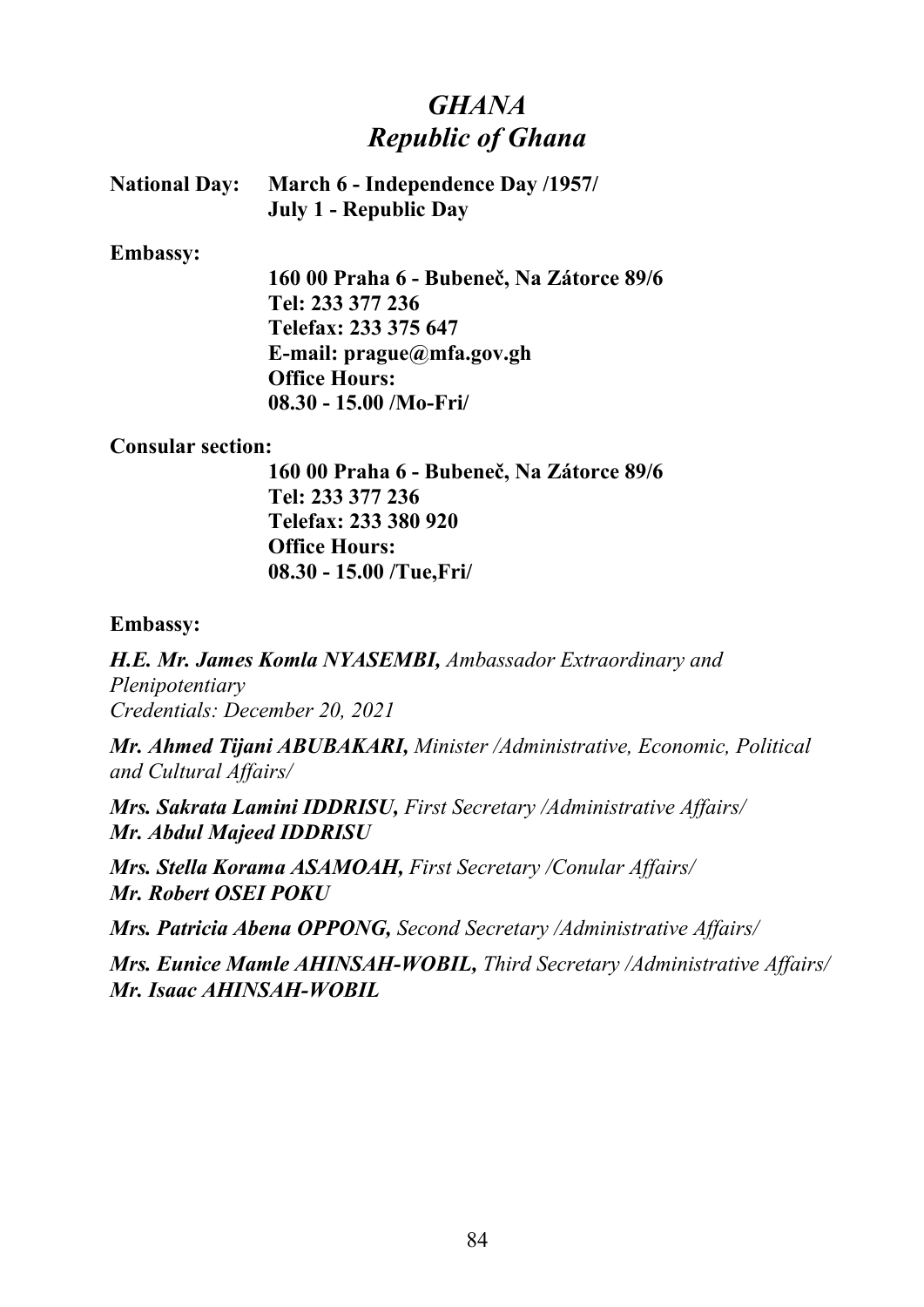# *GREECE Hellenic Republic*

| <b>National Day:</b> | <b>March 25 - Proclamation of Independence /1821/</b> |
|----------------------|-------------------------------------------------------|
| <b>Embassy:</b>      |                                                       |
|                      | 162 00 Praha 6 - Střešovice, Na Ořechovce 19          |
|                      | Tel: 222 250 943, 222 250 955                         |
|                      | Telefax: 222 253 686                                  |
|                      | E-mail: gremb.pra $@$ mfa.gr                          |
|                      | <b>Office Hours:</b>                                  |
|                      | $08.30 - 16.30$                                       |
|                      | <b>Economic and Commercial Section:</b>               |
|                      | 162 00 Praha 6 - Střešovice, Na Ořechovce 19          |
|                      | Tel: 222 251 260                                      |
|                      | Telefax: 222 253 686                                  |
|                      | E-mail: $ecocom\text{-}prague@mfa.gr$                 |
|                      | <b>Office Hours:</b>                                  |

# **Consular Section:**

**08.30 - 16.30**

**162 00 Praha 6 - Střešovice, Na Ořechovce 19 Tel: 222 254 259 Telefax: 222 253 686 E-mail: grcon.pra@mfa.gr Office Hours: 09.30 - 13.00**

### **Embassy:**

*H.E. Mr. Athanassios PARESSOGLOU, Ambassador Extraordinary and Plenipotentiary Credentials: December 9, 2020*

*Mr. Spyridon KRITIKOS, Counsellor, Deputy Head of Mission*

*Mrs. Dimitra CHRISTODOULOPOULOU, Counsellor /Economic and Commercial Affairs/ Mr. Georgios MEZOPOULOS*

*Mr. Athanasios NTOUSKOS, Attaché /Administrative Affairs/*

*Mr. Dimitrios GRIVAS, Attaché /Consular Affairs, IT/ Mrs. Paraskevi SANTORINAIOU*

*Mrs. Sophia CHRYSSANTHACOPOULOU, Attaché /Administrative Affairs/*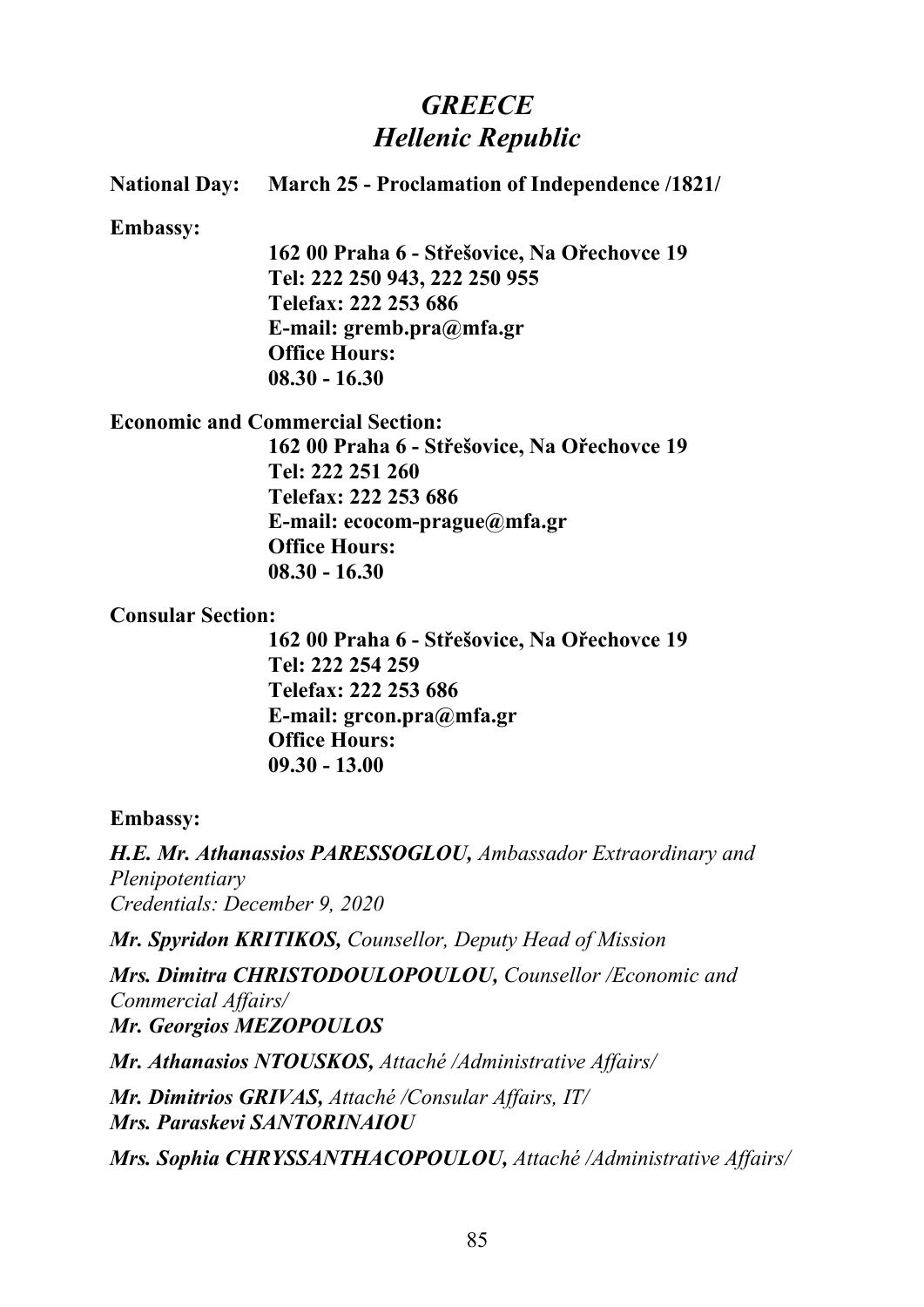# *GREECE Hellenic Republic*

*Colonel Evangelos KOLOVIS, Defense Attaché Berlin*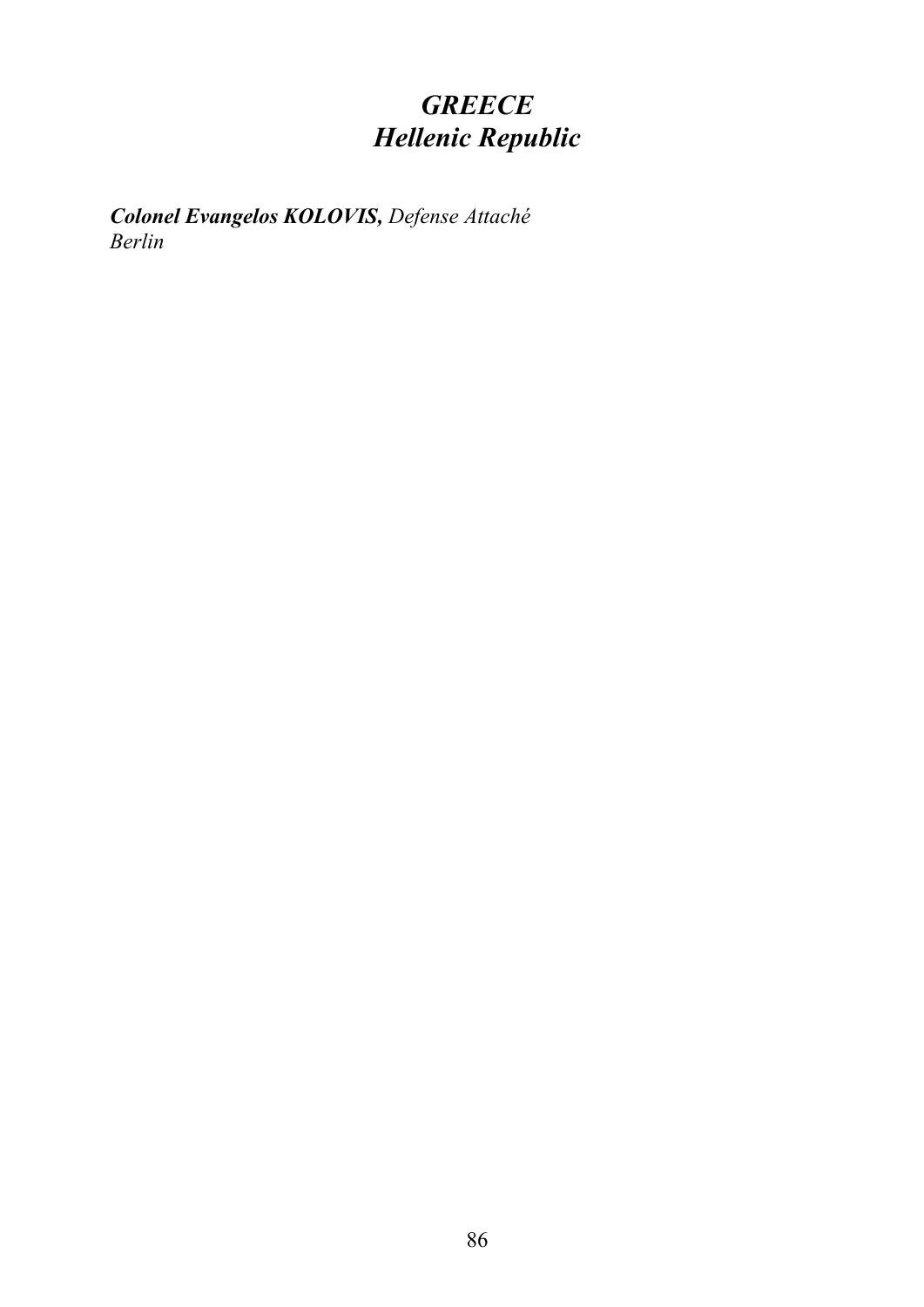# *GUATEMALA Republic of Guatemala*

**National Day: September 15 - Independence Day**

**Embassy:**

**A-1040 Vienna, Prinz Eugen Strasse 18/1/Top 7 Tel: 00431-714 35 70 Telefax: 00431-714 357 015 E-mail: embajada@embaguate.co.at Office Hours: 09.00 - 17.00 /Mo-Fri/**

**Embassy:**

*H.E. Mr. Manuel Estuardo ROLDÁN BARILLAS, Ambassador Extraordinary and Plenipotentiary Credentials: December 9, 2020*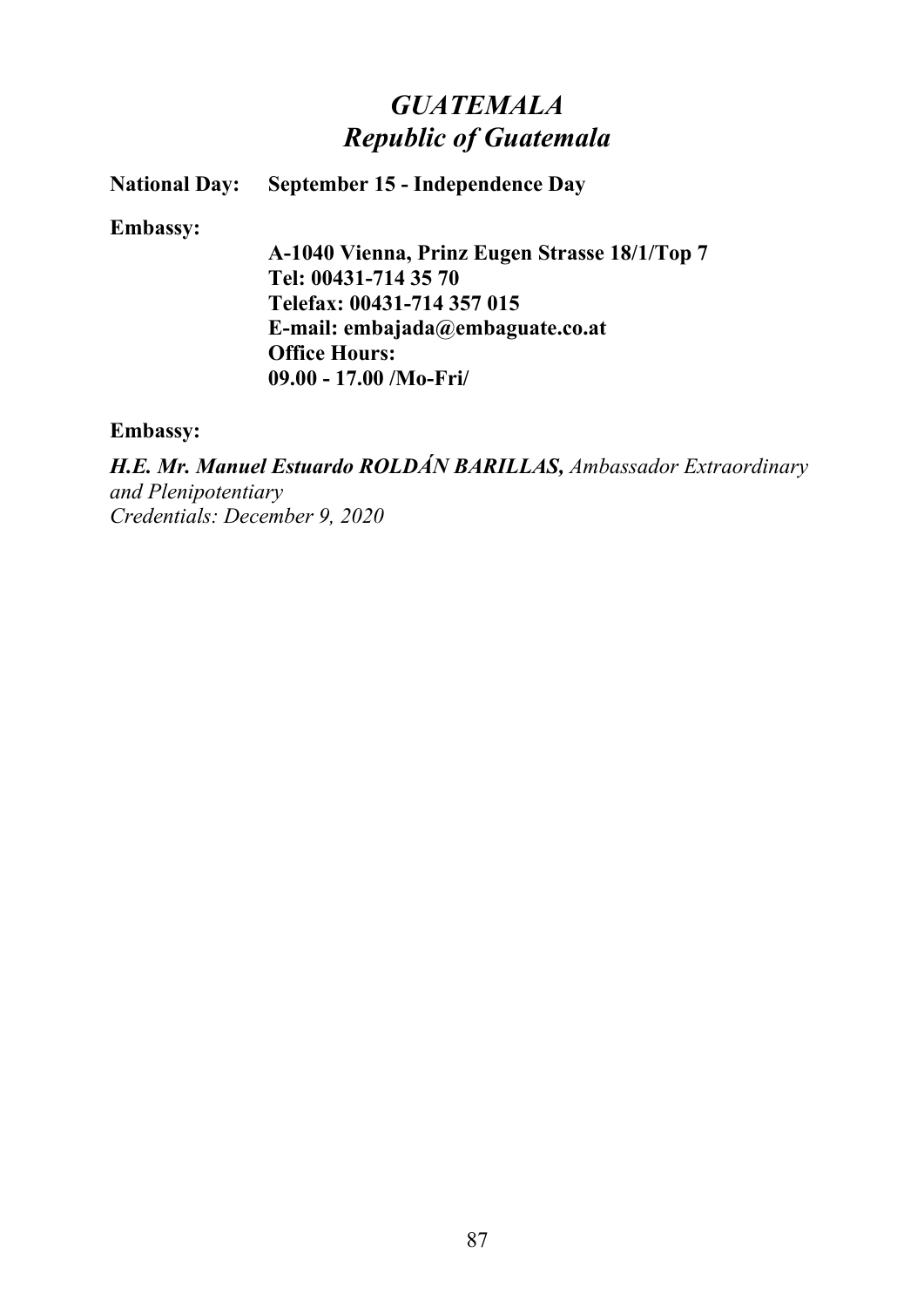# *GUINEA Republic of Guinea*

# **National Day:** October 2 - Proclamation of Independence /1958/

#### **Embassy:**

**D-10117 Berlin, Jägerstrasse 67-69 Tel: 004930-2007 4330 Telefax: 004930-200 743 333 E-mail: info@amba-guinee.de Web site: www.amba-guinee.de Office Hours: 09.00 - 15.00 /Mo-Fri/**

### **Embassy:**

*H.E. Mr., Ambassador Extraordinary and Plenipotentiary*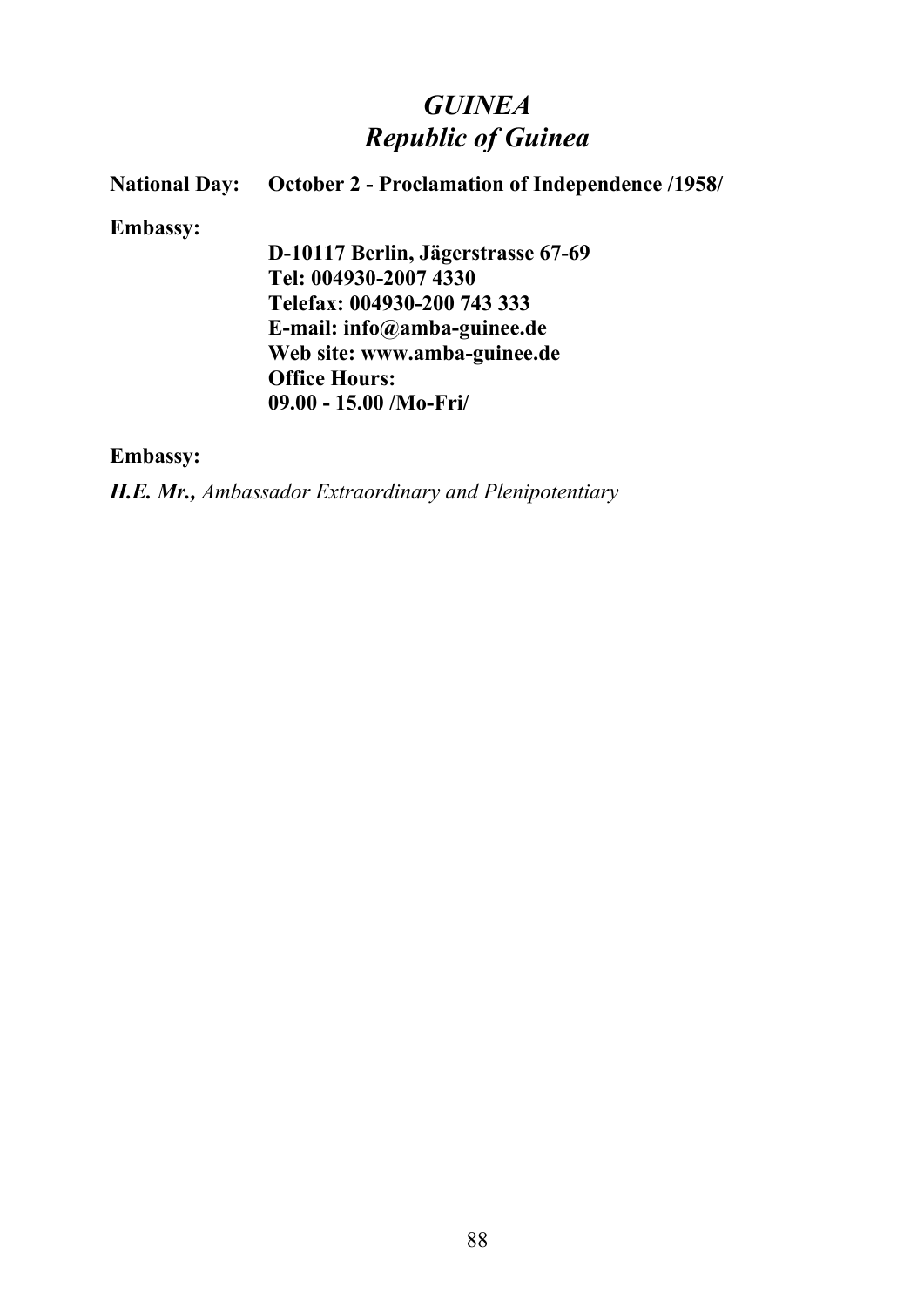# *GUINEA-BISSAU Republic of Guinea-Bissau*

### **Embassy:**

**1400-004 Lisbon, R. de Alcolena, 17-A Tel: 00351-213 009 080 E-mail: embaixadaguinebissau@gmail.com Office Hours: 09.00 - 16.00 /Mo-Fri/**

### **Embassy:**

*H.E. Mr. Hélder Jorge VAZ GOMES LOPES, Ambassador Extraordinary and Plenipotentiary Credentials: February 23, 2022*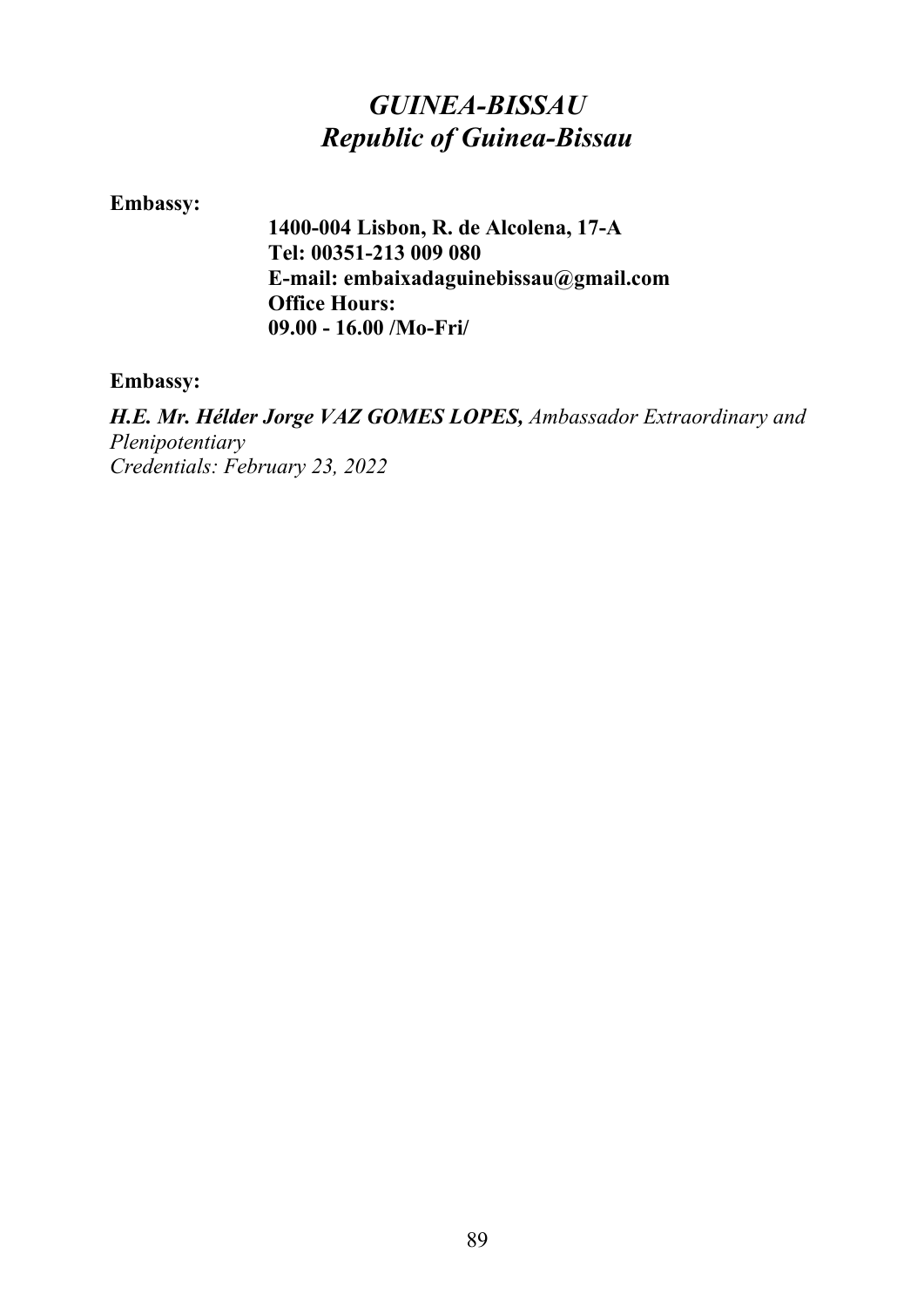# *GUYANA Co-operative Republic of Guyana*

**National Day: February 23**

### **Embassy:**

**W2 4LP London, 3 Palace Court, Bayswater Road Tel: 004420-7229 7684 Telefax: 004420-7727 9809 Office Hours: 09.30 - 17.30 /Mo-Fri/**

### **Embassy:**

*H.E., Ambassador Extraordinary and Plenipotentiary*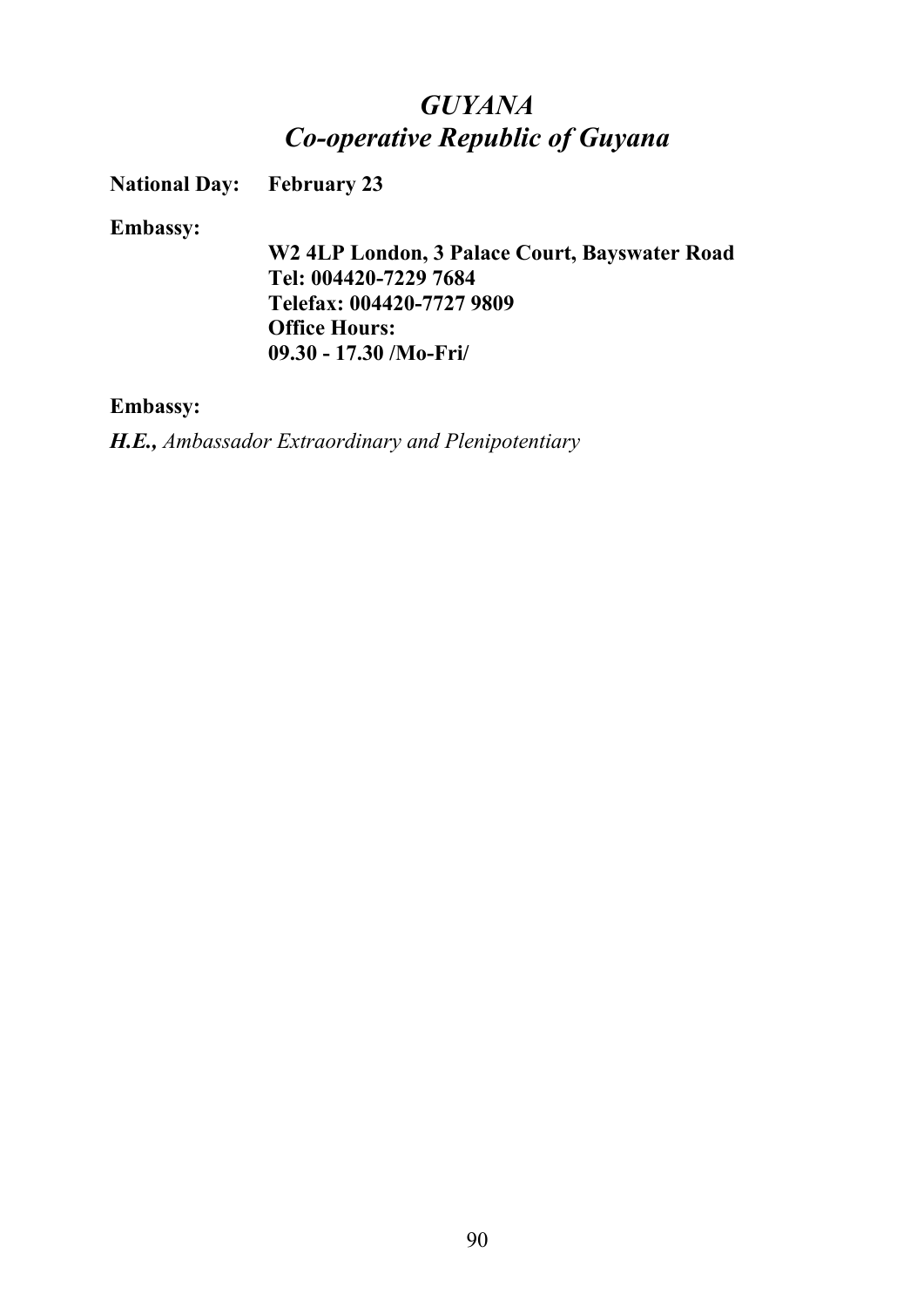## *HOLY SEE*

### **National Day: March 13 - Anniversary of the election to the Pontificate of His Holiness Pope Francis**

### **Apostolic Nunciature:**

**110 00 Praha 1, Voršilská 12 Tel: 224 999 811 Telefax: 224 999 833 E-mail: na.repceca@diplomat.va Office Hours: 09.00 - 12.00** 

**Apostolic Nunciature:**

*H.E., Apostolic Nuncio*

*Reverend Monsignor Giuseppe SILVESTRINI, Secretary, Chargé d´Affaires a.i.*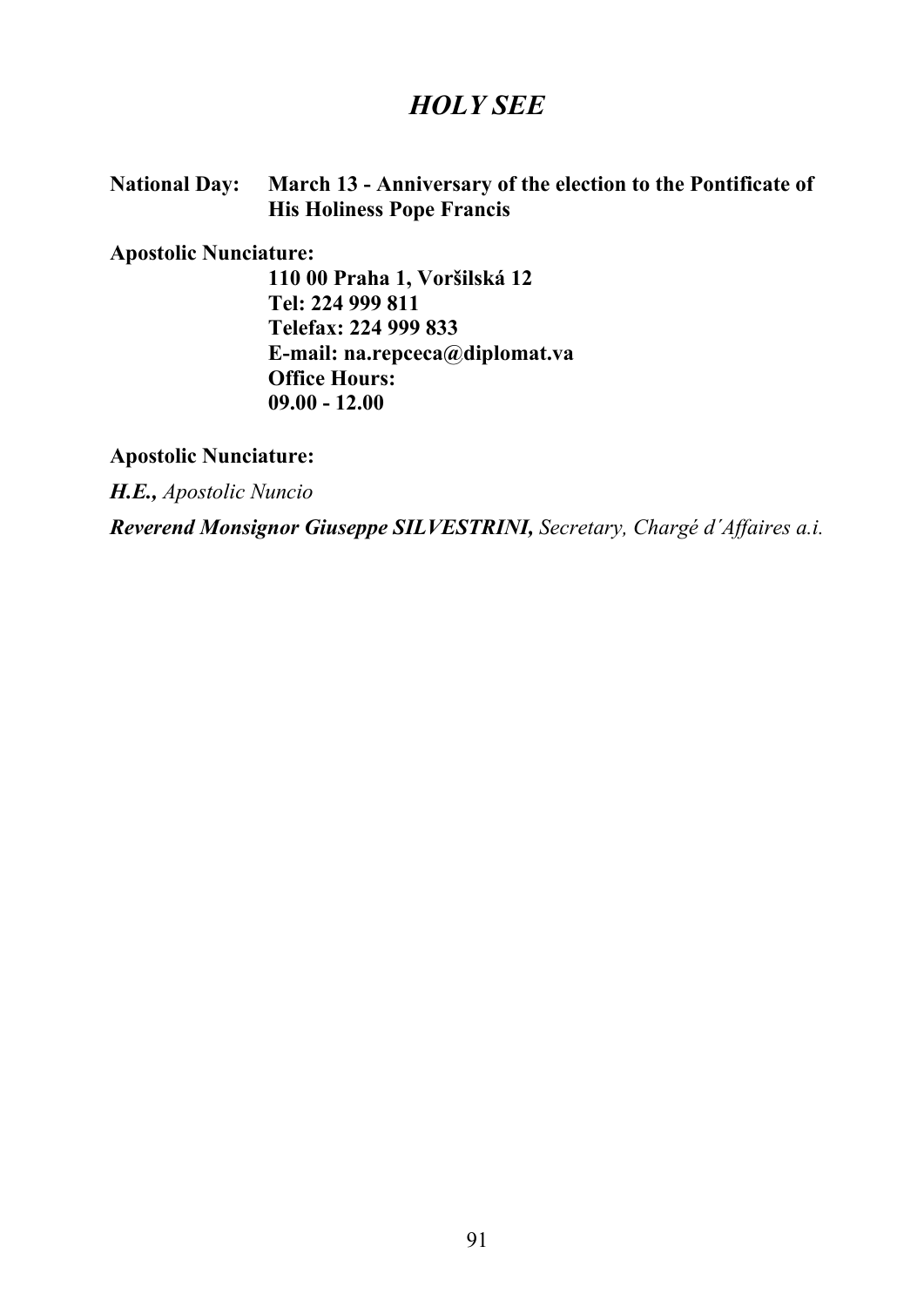# *HONDURAS Republic of Honduras*

**National Day: September 15 - Independence Day**

**Embassy:**

**10555 Berlin, Cuxhavenerstrasse 14 Tel: 004930-3974 9711 Telefax: 004930-3974 9712 E-mail: embajadahonduras.de@gmail.com Web site: www.sreci.gob.hn Office Hours: 09.30 - 16.00 /Mo-Fri/**

**Embassy:**

*H.E., Ambassador Extraordinary and Plenipotentiary Mr. Jose Pablo ANDINO RAMIREZ, Counsellor /Consular Affairs/*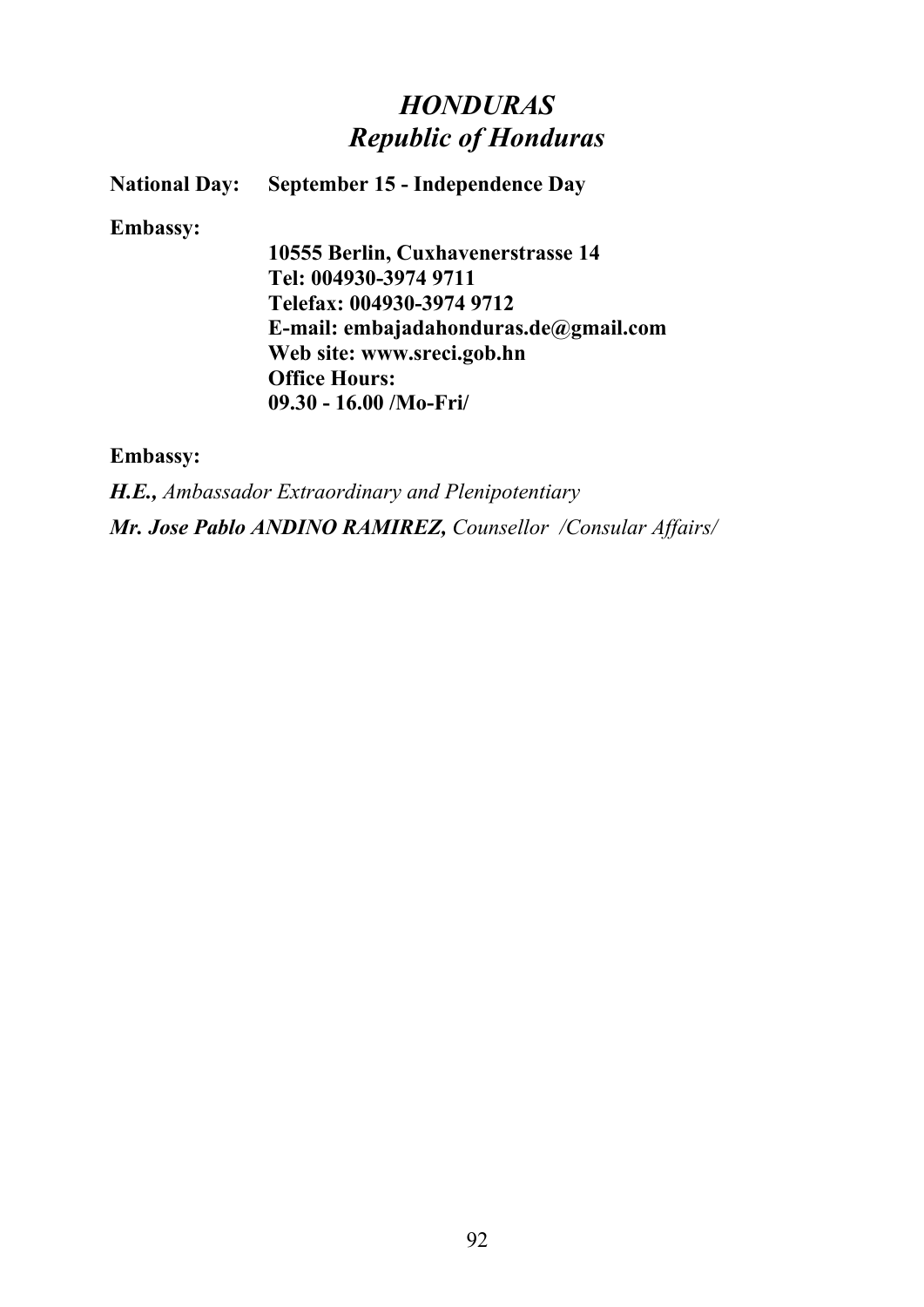# *HUNGARY*

**National Day: October 23**

**Embassy:**

**160 00 Praha 6 - Střešovice, Pod Hradbami 17 Tel: 220 317 200 Telefax: 233 322 104 E-mail: prague@mfa.gov.hu Web site: www.mfa.gov.hu/emb/prague Office Hours: 08.00 - 16.30 /Mo-Thur/ 08.00 - 14.00 /Fri/**

### **Consular Section:**

**160 00 Praha 6, Pod Hradbami 17 Tel: 220 317 231 Telefax: 233 322 103 E-mail: consulate.prg@mfa.gov.hu Office Hours: 09.00 - 12.00 /Mo-Wed, Fri/**

### **Economic and Commercial Section:**

**160 00 Praha 6, Pod Hradbami 17 Tel: 220 317 200 E-mail: trade.prg@mfa.gov.hu Office Hours: 08.00 - 16.30 /Mo-Thur/ 08.00 - 14.00 /Fri/**

**Embassy:**

*H.E. Mr. Miklós BOROS, Ambassador Extraordinary and Plenipotentiary Credentials: August 8, 2017*

*Mr. Gábor Andor CSITÁRI-RÁKÓCZY, Counsellor /Political Affairs/, Deputy Head of Mission* 

*Mrs. Gertrud KELEMEN, Counsellor /Cultural Affairs/*

*Mr. Zoltán SZÜCS, First Counsellor /Political Affairs/ Mrs. Gabriella VIZI*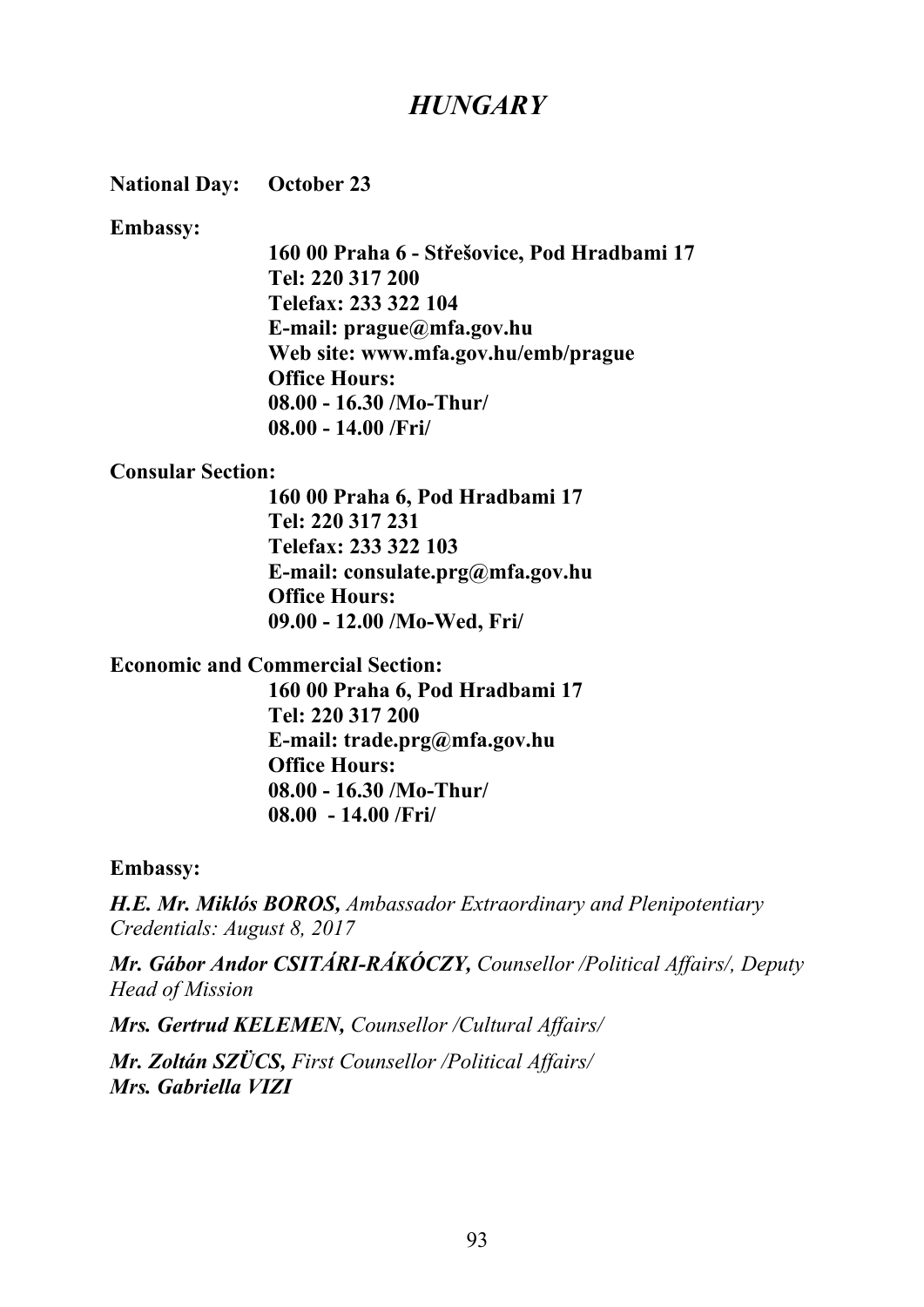## *HUNGARY*

*Mrs. Katalin ERTSEY, First Secretary /Political and Economic Affairs/ Mr. Bálint István BALÁZS, Second Secretary /Consular Affairs/ Mrs. Boglárka NAGY, Attaché /Administrative Affairs/ Mr. Péter FORGÁCS, Attaché /Economic Affairs/ Mrs. Judit Petra FORGÁCSNÉ BIRGÉS*

*Colonel Zsolt Antal ANNUS, Defence Attaché Mrs. Márta ANNUSNÉ LABANCZ*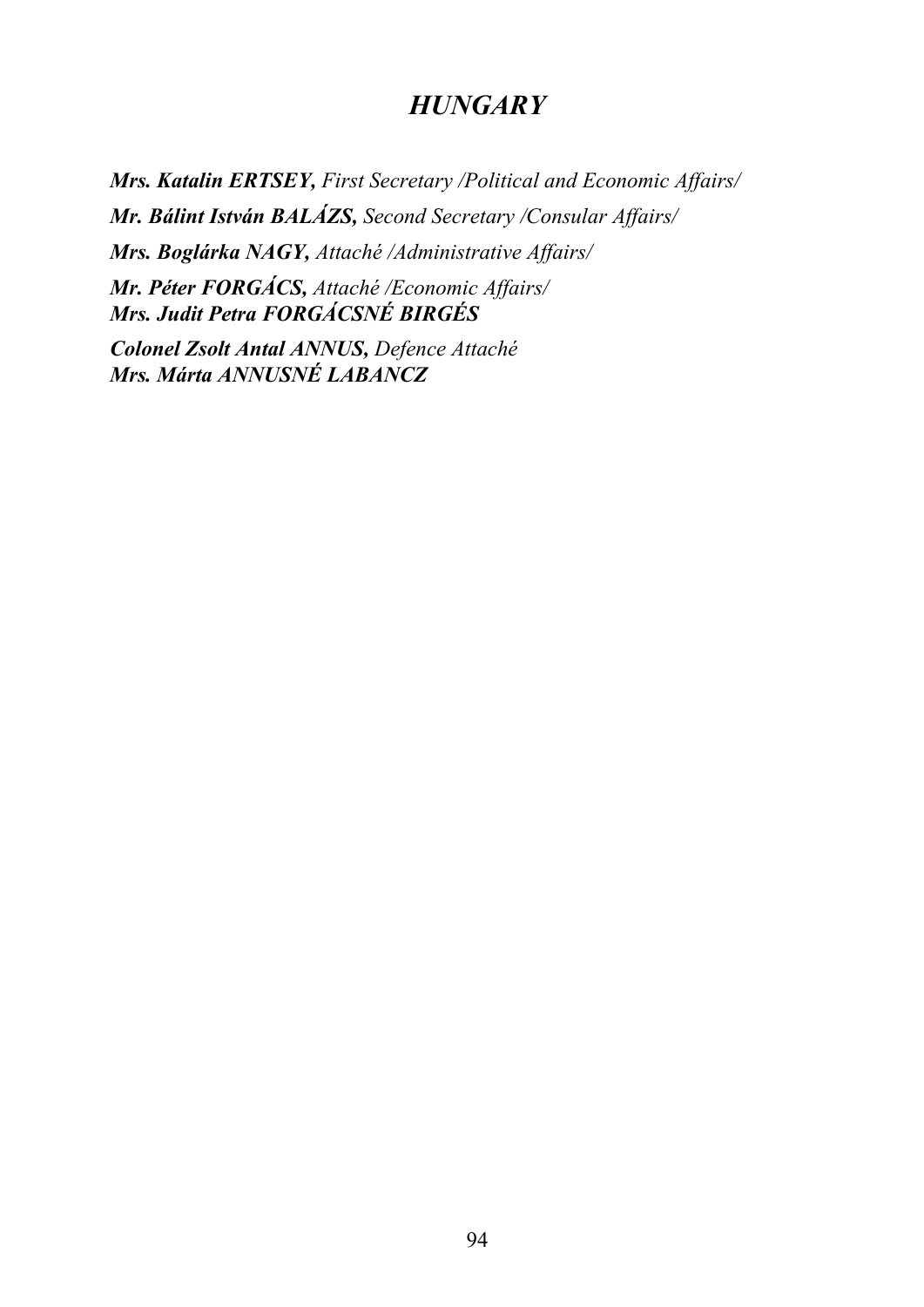# *ICELAND Republic of Iceland*

## **National Day: June 17 - Declaration of the Republic Day /1944/ Embassy: 105 Reykjavík, Rauðarárstígur 25 Tel: 00354-545 99 00 Telefax: 00354-562 23 73 E-mail: external@utn.stjr.is Web site: www.mfa.is Honorary Consulate: 186 00 Praha 8, Za Poříčskou bránou 21/365 Tel: 212 242 091 Telefax: 224 914 050 E-mail: klara.dvorakova@holubova.cz**

## **Embassy:**

*H.E. Mr. Thórir IBSEN, Ambassador Extraordinary and Plenipotentiary Credentials: February 21, 2019*

**Honorary Consulate:**

*Mrs. Klára DVOŘÁKOVÁ, Honorary Consul* 

**Office Hours:**

**09.00 - 16.00 /Mo-Fri/**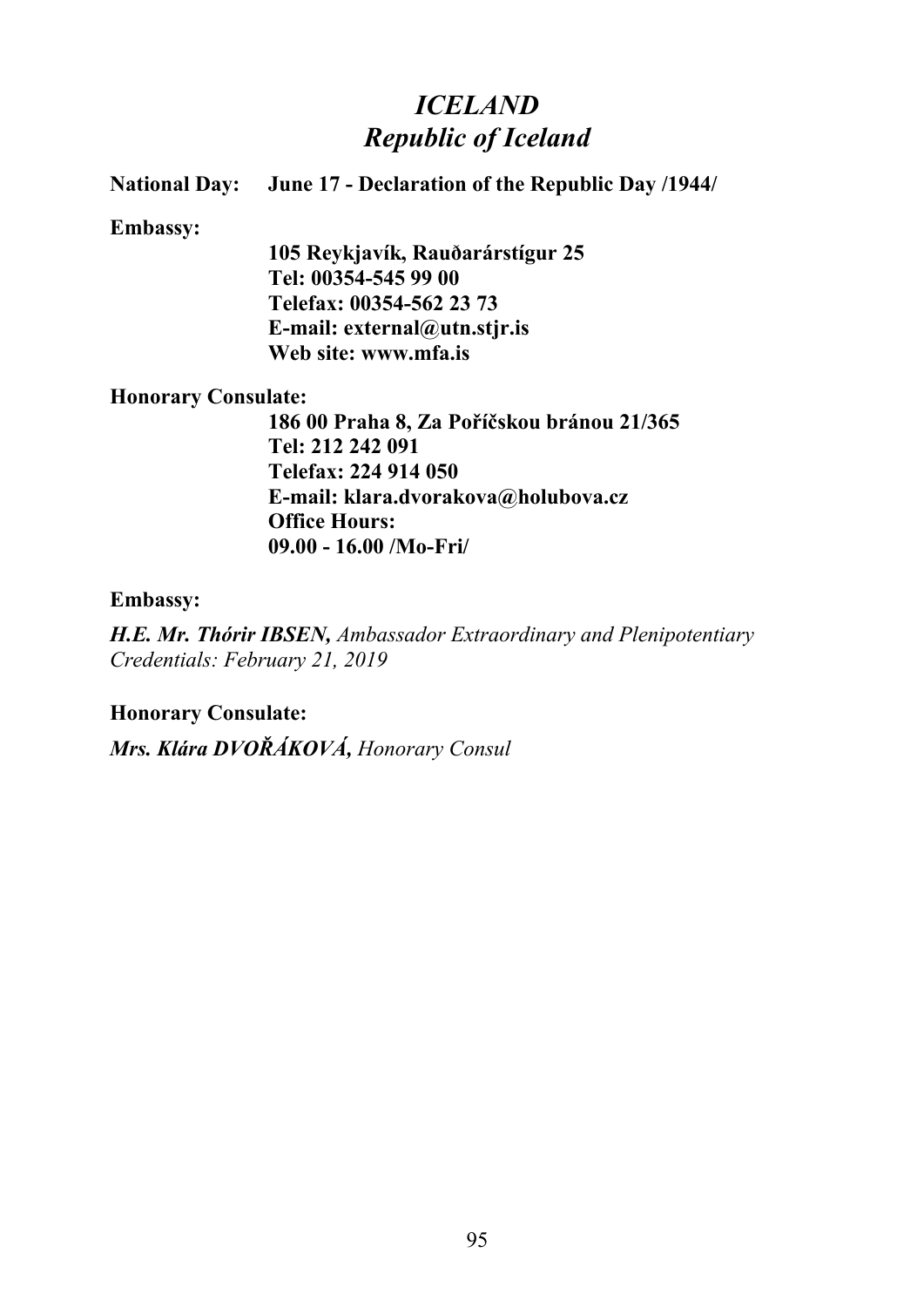# *INDIA Republic of India*

| <b>National Day:</b> January 26 - National Day |
|------------------------------------------------|
| <b>August 15 - Independence Day</b>            |

#### **Embassy:**

**170 00 Praha 7, Milady Horákové 60/93 Tel: 257 533 490 Telefax: 257 533 378, 257 533 285 E-mail: amb.prague@mea.gov.in, hoc.prague@mea.gov.in Web site: www. eoiprague.gov.in Office Hours: 09.00 - 13.00 13.30 - 17.30 /Mo-Fri/**

### **Consular Section:**

**E -mail: cons1.prague@mea.gov.in Office Hours: 09.30 - 12.00 /Mo-Fri/**

### **Embassy:**

*H.E. Mr. Hemant Harishchandra KOTALWAR, Ambassador Extraordinary and Plenipotentiary Credentials: October 21, 2020 Mrs. Seema KOTALWAR*

*Mr. Abhijit CHAKRABORTY, Counsellor /Consular Affairs/ Mrs. Semanti CHAKRABORTY* 

*Colonel Anupam ASHISH, Defence Attaché Mrs. Meghana Anupam SHRIVASTAVA*

*Mr. Devi Charan Dhuli DASS, Second Secretary /Administrative Affairs/*

*Mr. Rajnish KUMAR, Attaché /Administrative Affairs/ Mrs. Gargi SHEKHAR*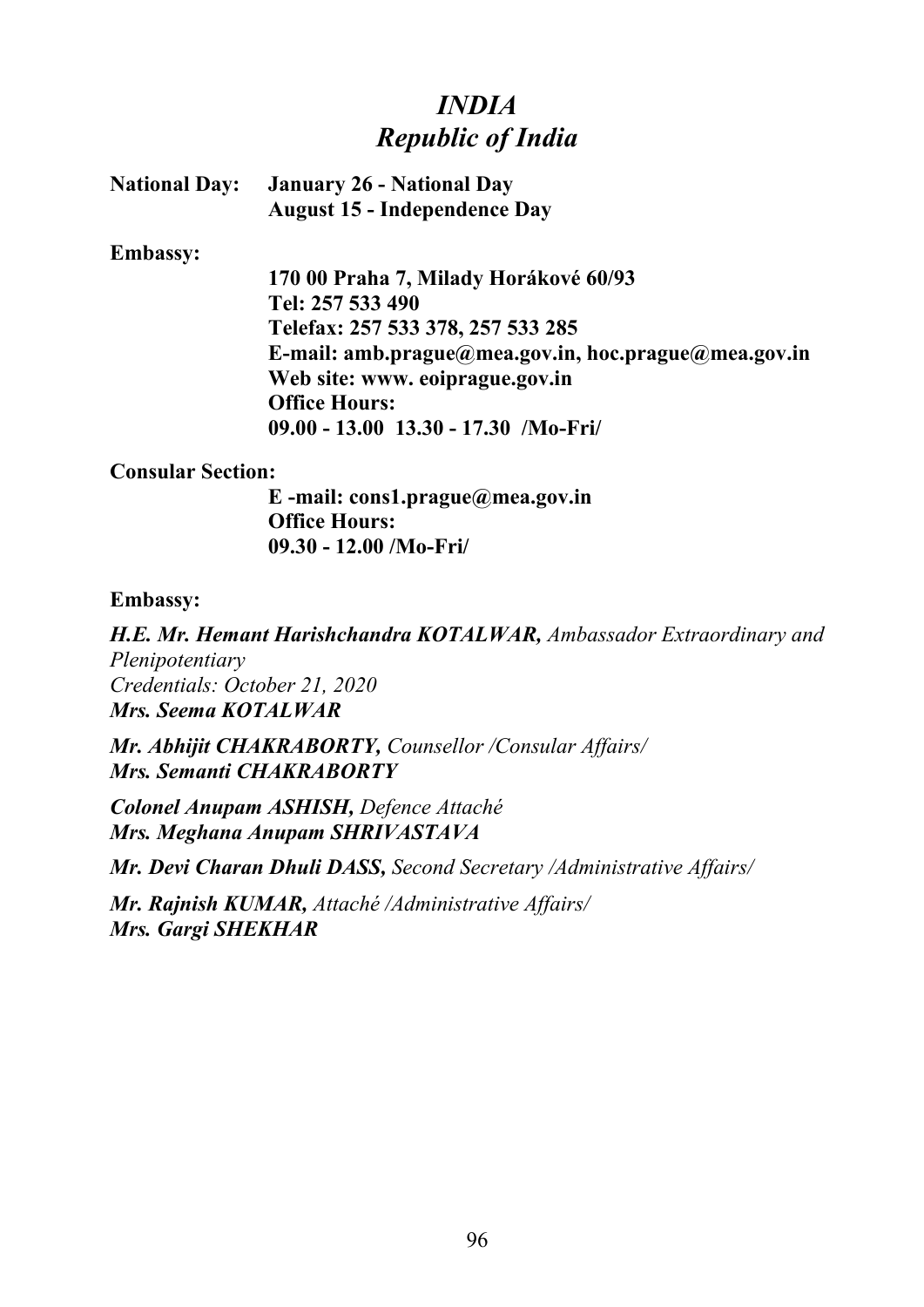# *INDONESIA Republic of Indonesia*

| National Day: August 17 - Anniversary of Proclamation of Independence |
|-----------------------------------------------------------------------|
| /1945/                                                                |

#### **Embassy:**

**150 21 Praha 5, Nad Buďánkami II/7 Tel: 257 214 388 Telefax: 257 212 105 E-mail: embassy@indonesia.cz Web site: www.indonesia.cz Office Hours: 08.30 - 12.00 13.00 - 16.30 /Mo-Fri/**

### **Consular Section:**

**Office Hours: Submission: 09.00 - 12.00 /Mo, Wed, Thur/ Collection: 13.00 - 15.00 /Mo, Wed, Thur/**

### **Embassy:**

*H.E. Mrs. Kenssy Dwi EKANINGSIH, Ambassador Extraordinary and Plenipotentiary Credentials: June 19, 2019 Mr. Lasmono HARJO*

*Ms. ERNAWATI, Minister-Counsellor /Economic Affairs/*

*Mrs. Prairie MAHARWATI, First Secretary /Cultural Affairs/ Mr. Husni FATAHILLAH*

*Mr. Muhammad Tiefryan FAHLENSYAH, First Secretary /Economic Affairs/* 

*Mr. Muhamad Hadi SUPARDI, Second Secretary /Political Affairs/ Mrs. Hera BARANA*

*Ms. Shirley Basauli AGUSTINA, Third Secretary /Political Affairs/*

*Mr. Tubagus Achmad SYAFARI, Attaché /Administrative Affairs/ Mrs. Riadhani SALIHAH*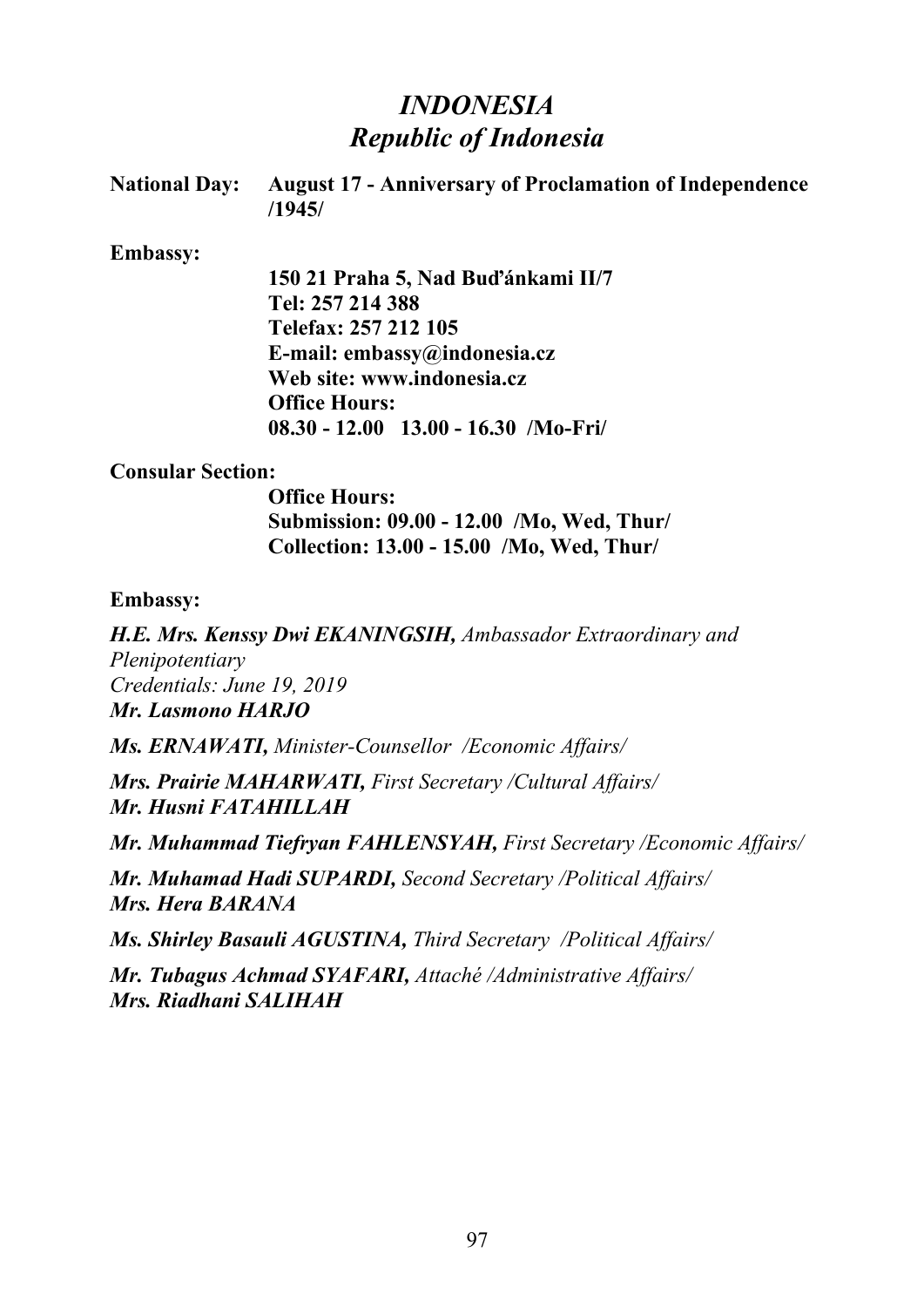# *IRAN Islamic Republic of Iran*

| <b>National Day:</b> | <b>February 11 - Victory of the Islamic Revolution of Iran</b> |
|----------------------|----------------------------------------------------------------|
| <b>Embassy:</b>      |                                                                |
|                      | 150 00 Praha 5, Na Hřebenkách 70                               |
|                      | Tel: 257 090 233, 257 090 252 / Consular Section/              |
|                      | Telefax: 257 090 257                                           |
|                      | E-mail: iranemb $sec(\vec{a})$ volny.cz                        |
|                      | Web site: www.prague.mfa.ir                                    |
|                      | <b>Office Hours:</b>                                           |
|                      | $08.30 - 16.30$ /Mo-Fri/                                       |
|                      | Consular Section: 11.00 - 13.00 /Mo-Fri/                       |
|                      |                                                                |
|                      |                                                                |

**Embassy:**

*H.E., Ambassador Extraordinary and Plenipotentiary* 

*Mr. Kioumars KAZEMI, First Counsellor /Political and Economic Affairs/, Chargé d´Affaires a.i. Mrs. Ashraf KAZEMI*

*Colonel Mohammad Reza POOR BASIRAT, Military Attaché Mrs. Zoherh POOR BASIRAT*

*Mrs. Fatemeh ENTEZARI, Attaché /Consular Affairs/*

*Mr. Mohammad KHODADAD ZARINI, Third Secretary /Financial Affairs/ Mrs. Elham KHODADAD ZARINI*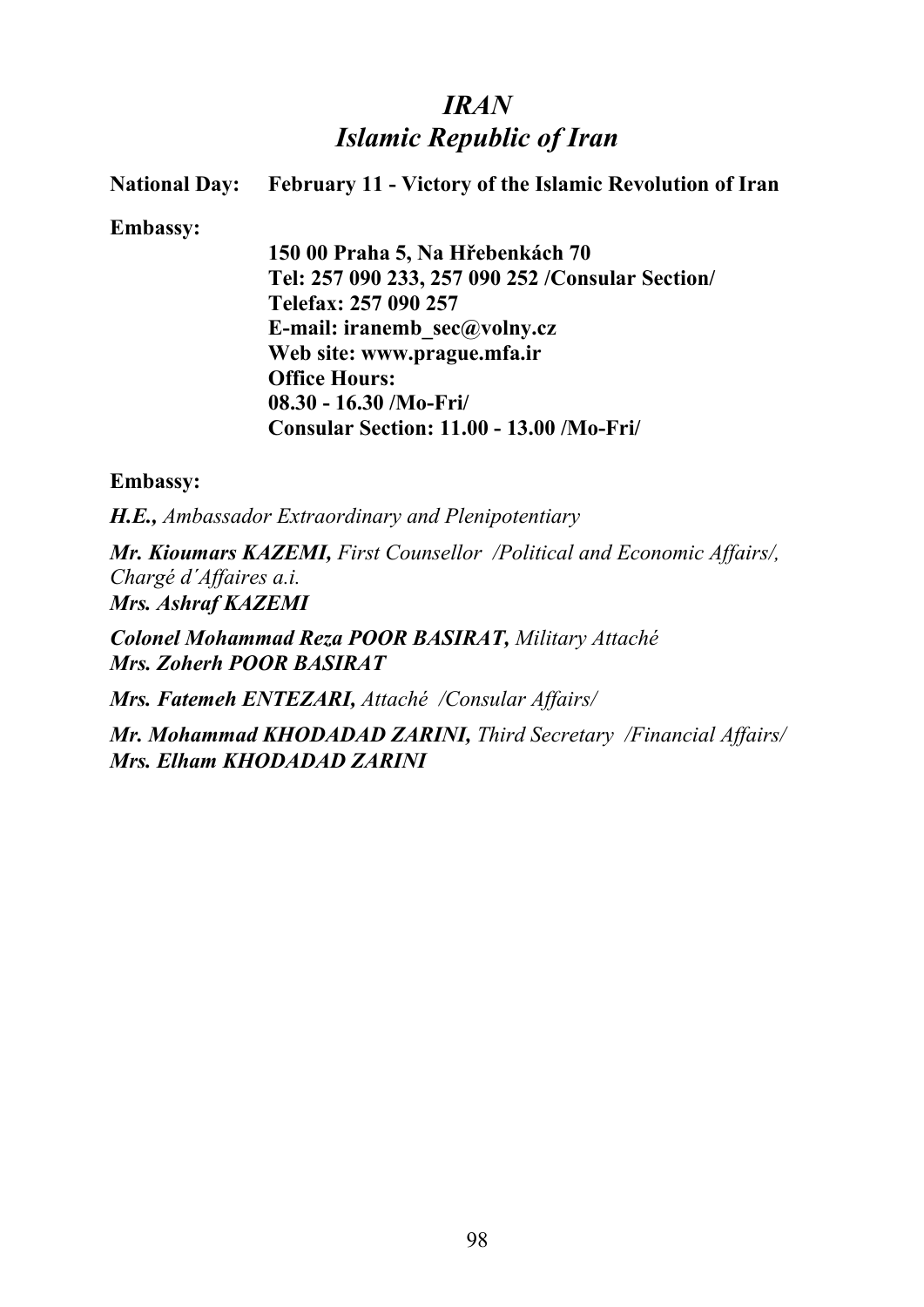# *IRAQ Republic of Iraq*

### **Embassy:**

**160 00 Praha 6 - Bubeneč, Na Marně 607/3a Tel: 224 326 976 Telefax: 224 326 975 E-mail: praemb@mofa.gov.iq, office.ambiq@gmail.com Office Hours: 09.00 - 15.00 /Mo-Fri/**

### **Consular section:**

**160 00 Praha 6 - Bubeneč, Mongolská 607/3 E-mail: praemb@mofa.gov.iq Office Hours: 09.00 - 15.00 /Mo-Fri/**

### **Embassy:**

*H.E. Mr. Falah Abdulhasan Abdulsada ABDULSADA, Ambassador Extraordinary and Plenipotentiary Credentials: December 20, 2021 Mrs. Mariam Mahdi Mohammed AL-FRAIDAWI*

*Mrs. Sina Mikhail Essa ESSA, First Secretary /Political Affairs/, Deputy Head of Mission*

*Mr. Hawzhen Kamal Khorshid KHORSHID, First Secretary /Political Affairs/*

*Mr. Hussein Abdulmutalib Ahmed AL-ORAIBI, Second Secretary /Political Affairs/*

*Mrs. Rasha Wisam Taqi AL-MUFTI*

*Mr. Mustafa Mohammed Jasim JASIM, Third Secretary /Political, Economic and Cultural Affairs/*

*Mrs. Zainab Qambar Khudhair KHUDHAIR*

*Mr. Ali Mousa Mohammed Jawad ABOALSAMON, Third Secretary /Political Affairs/*

*Mr. Ghassan Naji Mutar AL-ZUBAIDI, Attaché /Economic Affairs/ Mrs. Raghad Amjed Rashid RASHID*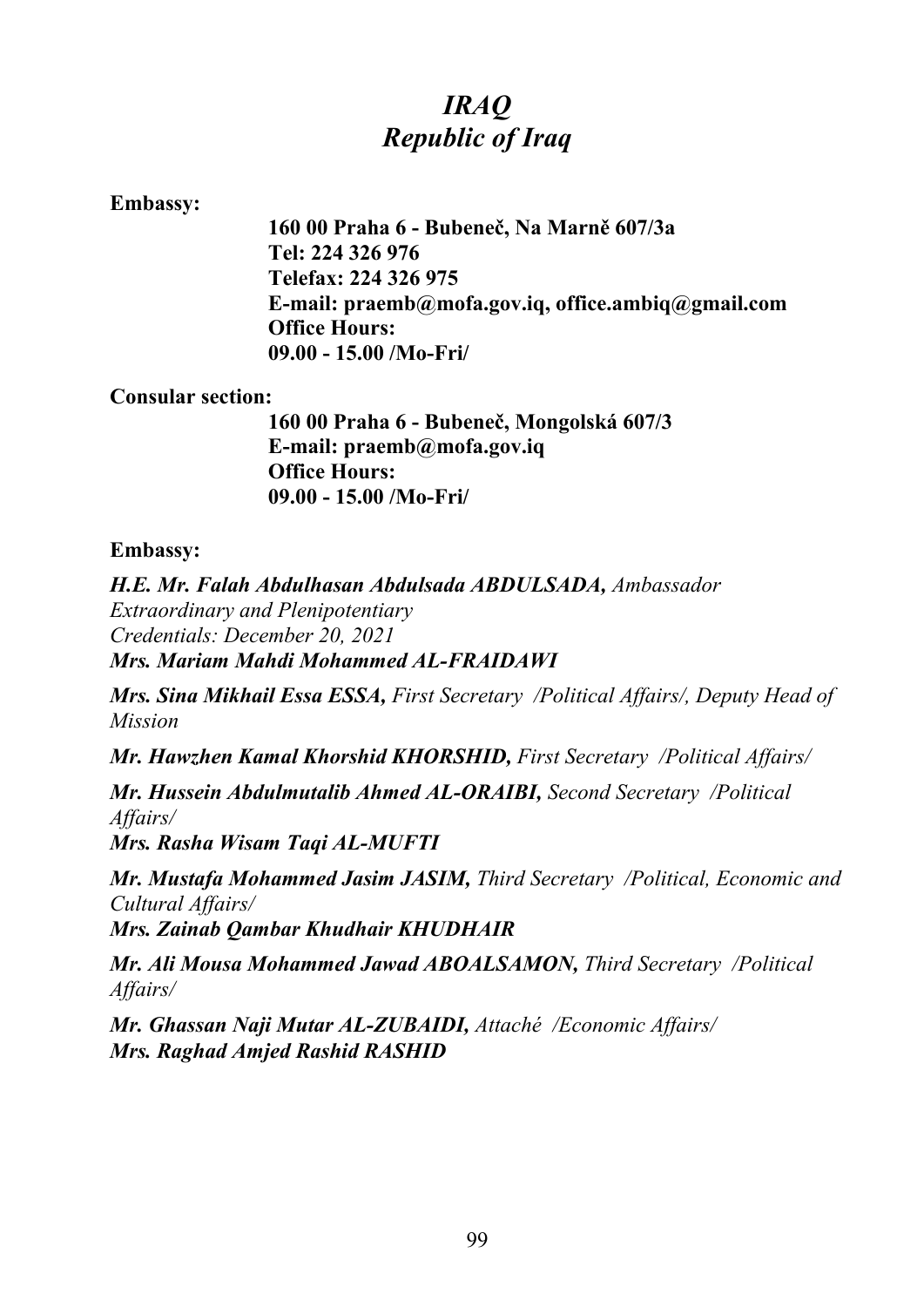# *IRAQ Republic of Iraq*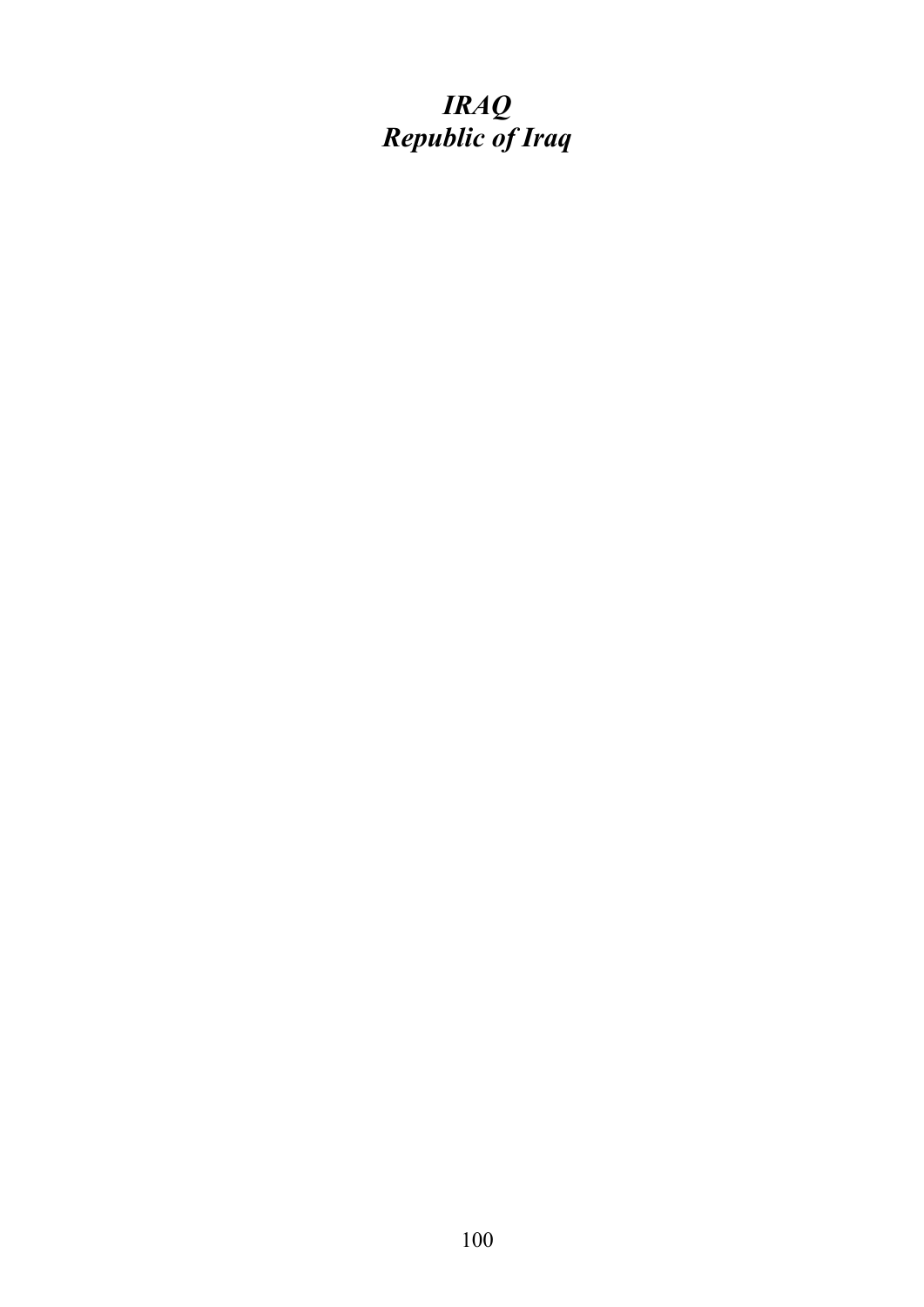## *IRELAND*

**National Day: March 17 - St. Patrick´s Day**

**Embassy:**

**118 00 Praha 1, Tržiště 13 Tel: 257 011 280 Telefax: 257 531 387 E-mail: pragueembassy@dfa.ie Web site: www.embassyofireland.cz Office Hours: 09.00 - 13.00 14.00 - 17.00**

#### **Consular Section:**

**118 00 Praha 1, Tržiště 13 Tel: 257 011 280 Telefax: 257 531 387 E-mail: pragueembassy@dfa.ie Office Hours: 09.30 - 12.30 14.30 - 16.30 /Mo, Wed/ 09.30 - 12.30 /Tue, Thur, Fri/**

#### **Commercial Section:**

**118 00 Praha 1, Tržiště 13 Tel: 257 199 621 Telefax: 257 532 224 E-mail: Ladislav.muller@enterprise-ireland.com Web site: www.enterprise-ireland.com Office Hours: 09.00 - 17.00**

#### **Embassy:**

*H.E. Mrs. Cliona MANAHAN, Ambassador Extraordinary and Plenipotentiary Credentials: November 21, 2019*

*Ms. Erin Mary SWAN, Second Secretary, Deputy Head of Mission*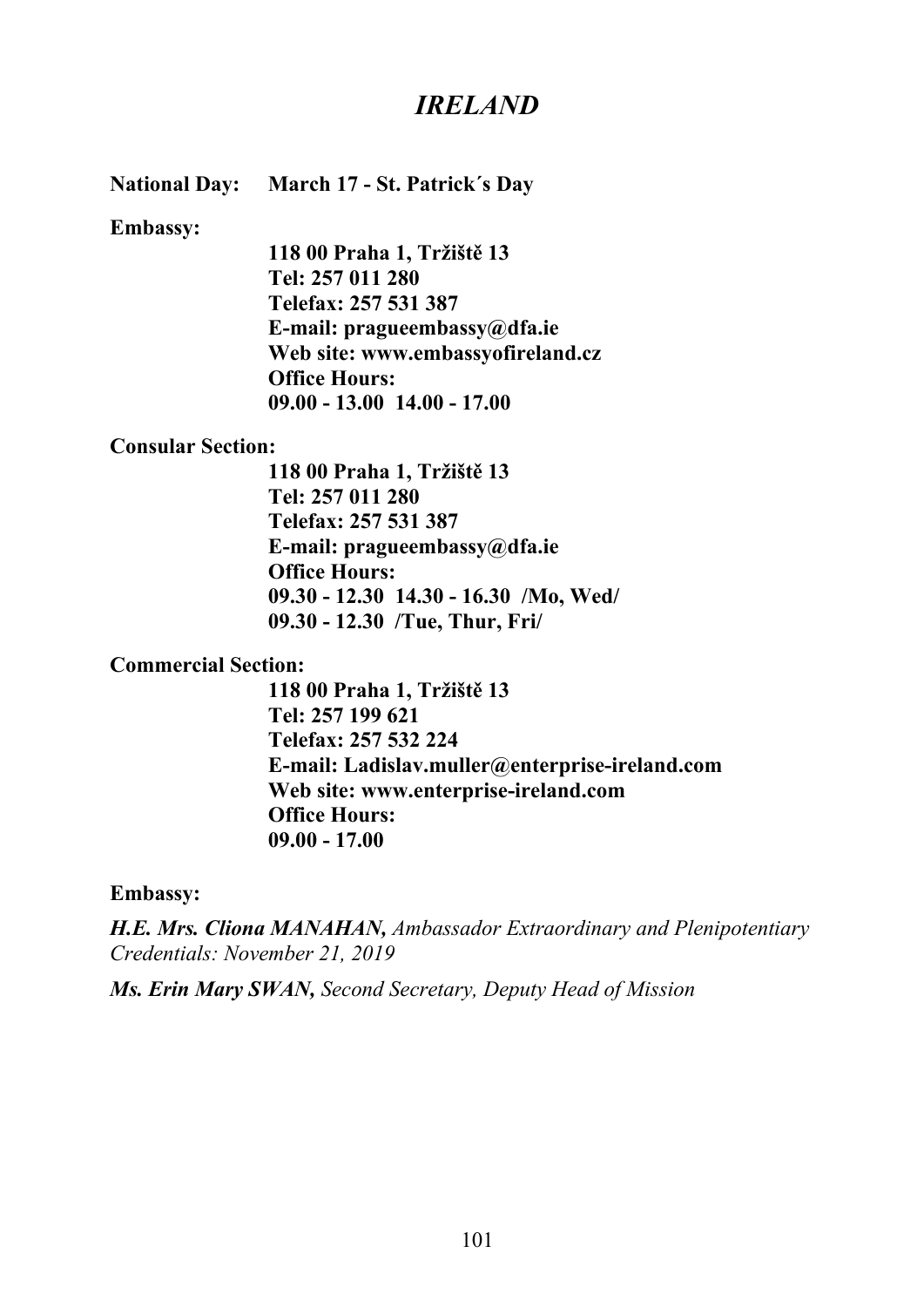# *ISRAEL State of Israel*

**National Day: May 5 - Independence Day /2022/**

#### **Embassy:**

**170 06 Praha 7, Badeniho 2 Tel: 233 097 500, 233 097 513, 233 097 515 Telefax: 233 097 519 E-mail: info@prague.mfa.gov.il Web site: http://embassies.gov.il/Praha Office Hours: 08.30 - 17.00 /Mo-Thur/ 08.30 - 14.30 /Fri/**

### **Consular Section:**

**Office Hours: 09.00 - 12.00 /Mo-Fri/**

### **Embassy:**

*H.E. Mrs. Anna AZARI, Ambassador Extraordinary and Plenipotentiary Credentials: August 17, 2021 Mr. Meir AZARI*

*Mrs. Roni ABRAMSON PILTZ, Counsellor, Deputy Head of Mission Mr. Dror PILTZ ABRAMSON*

*Mrs. Emmanuel AMAR, Minister-Counsellor /Consular Affairs/*

*Mr. Daniel Yuval ELAZAR, First Secretary /Commercial Affairs/ Mrs. Keren ELAZAR*

*Mr. Oded LAVI, First Secretary /Administrative Affairs/ Mrs. Efrat Ester LAVI*

*Mr. Yoav EFRATI, Second Secretary /Administrative Affairs/ Mrs. Keren EFRATI*

*Mr. Yaaqov TOBOUL, Second Secretary Mrs. Anna TOBOUL*

*Mr. Rotem LEVI, Attaché* 

*Mr. Haim Daniel AMSALEM, Attaché Mrs. Yasmin AMSALEM*

*Colonel Idan KATZ, Defence Attaché Warsaw*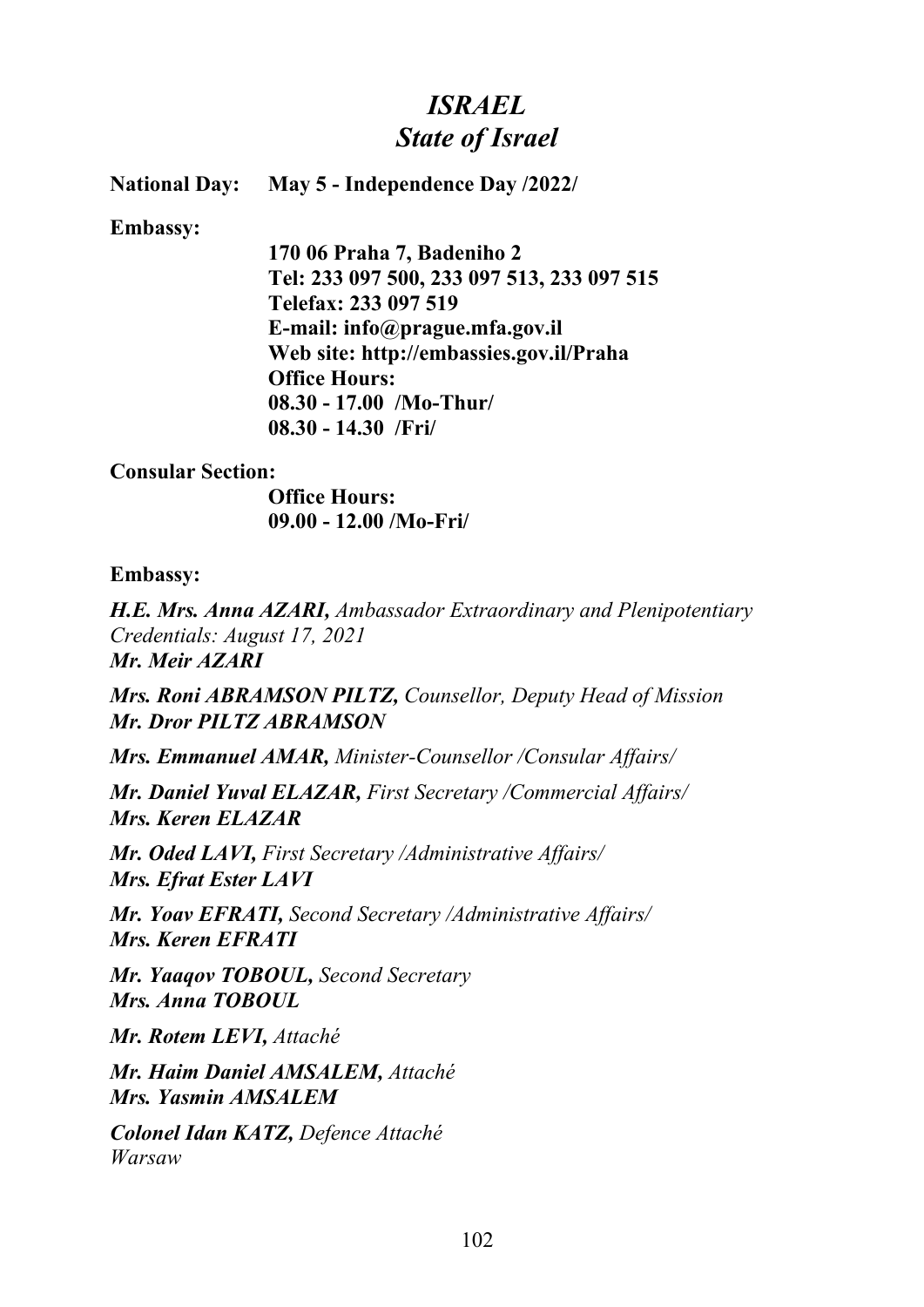# *ITALY Italian Republic*

| <b>National Day:</b>       | June 2 - Anniversary of the Foundation of the Italian<br>Republic /1946/    |
|----------------------------|-----------------------------------------------------------------------------|
| <b>Embassy:</b>            |                                                                             |
|                            | 118 00 Praha 1 - Malá Strana, Nerudova 20                                   |
|                            | Tel: 233 080 111                                                            |
|                            | Telefax: 257 531 522                                                        |
|                            | E-mail: ambasciata.praga@esteri.it                                          |
|                            | Web site: www.ambpraga.esteri.it                                            |
|                            | <b>Office Hours:</b>                                                        |
|                            | $08.30 - 13.30$ 14.30 - 17.00 /Mo-Fri/                                      |
| <b>Consular section:</b>   |                                                                             |
|                            | 118 00 Praha 1 - Malá Strana, Nerudova 20                                   |
|                            | Tel: 233 080 111                                                            |
|                            | E-mail: consolare.praga@esteri.it                                           |
|                            | <b>Office Hours:</b>                                                        |
|                            | 09.00 - 12.00 /Mo, Wed-Fri/                                                 |
|                            | $09.00 - 12.00$ 14.30 - 16.00 Tue                                           |
| <b>Commercial Section:</b> |                                                                             |
|                            | 118 00 Praha 1 - Malá Strana, Nerudova 20                                   |
|                            | Tel: 233 080 301                                                            |
|                            | E-mail: commerciale.praga@esteri.it                                         |
| <b>Cultural Section:</b>   |                                                                             |
|                            | 118 00 Praha 1 - Malá Strana, Šporkova 14                                   |
|                            | Tel: 257 090 681                                                            |
|                            | E-mail: info.iicpraga@esteri.it                                             |
| <b>Honorary Consulate:</b> |                                                                             |
|                            | 603 00 Brno, Výstaviště 1                                                   |
|                            | Tel: 548 136 340                                                            |
|                            | E-mail: info@consolatobrno.cz                                               |
|                            | <b>Office Hours:</b>                                                        |
|                            | $13.00 - 16.00$ /Mo, Wed/                                                   |
| <b>Embassy:</b>            |                                                                             |
|                            | <b>H.E. Mr. Mauro MARSILI, Ambassador Extraordinary and Plenipotentiary</b> |

*Credentials: December 20, 2021 Mrs. Carla PAPADIA*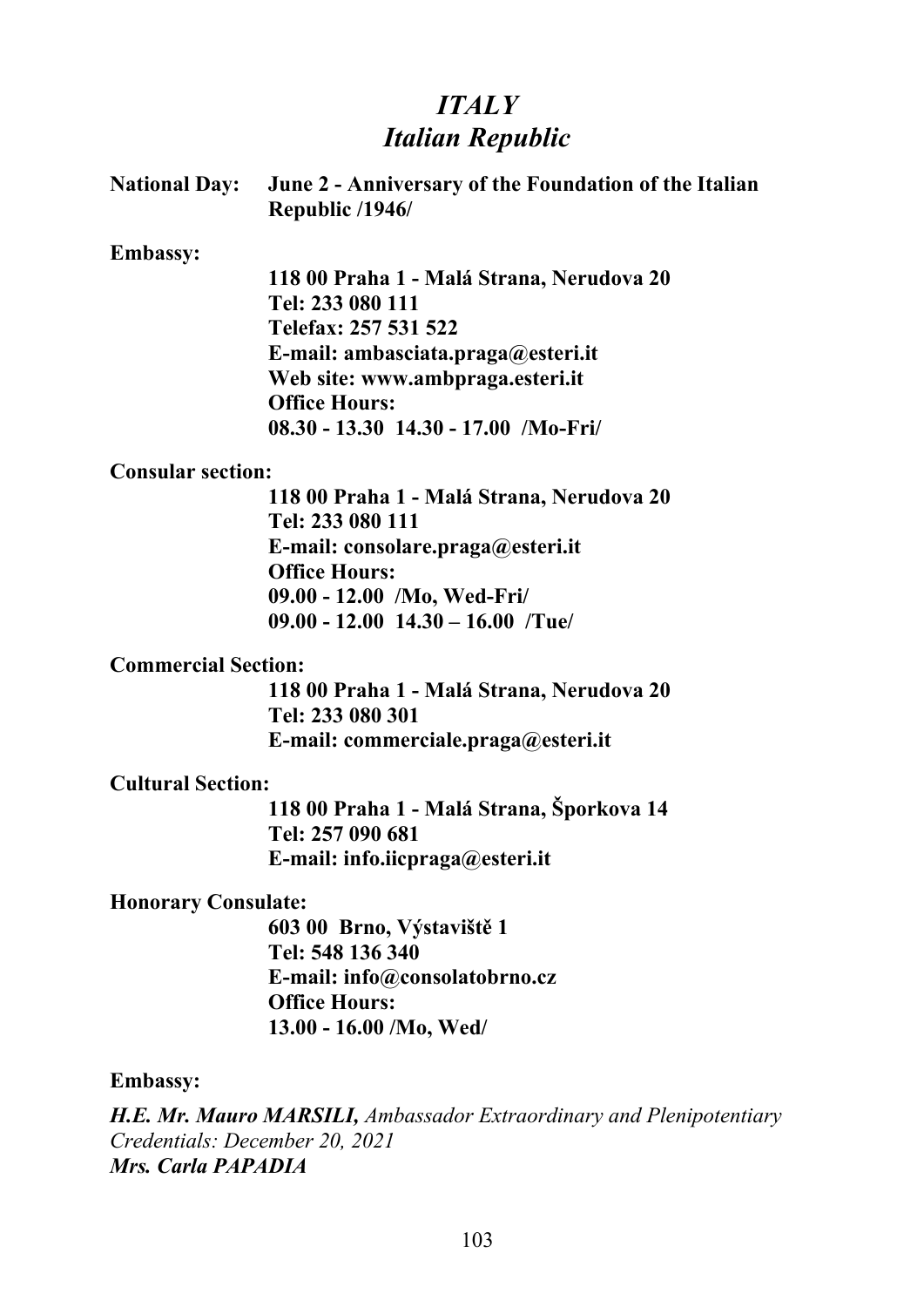# *ITALY Italian Republic*

*Mrs. Antonella FONTANA, Counsellor /Political Affairs/, Deputy Head of Mission*

*Mr. Andrea Enrico MAGGIO*

*Colonel Raffaele Vladimir FORGIONE, Defence, Military and Air Attaché Warsaw* 

*Mrs. Alberta LAI, Attaché /Cultural Affairs/ Mr. Carlo COSTA*

*Mr. Alessandro TARANTINO, Attaché /Administrative Affairs/*

*Mr. Alberto LATTAVO, Attaché /Administrative Affairs/ Mrs. Stefania CHECCHI*

*Mrs. Daniela MALASPINA, Attaché /Consular and Administrative Affairs/ Mr. Giovanni VIETRI, Attaché /Administrative Affairs/*

**Honorary Consulate:**

*Mr. Pavel ZEZULA, Honorary Consul*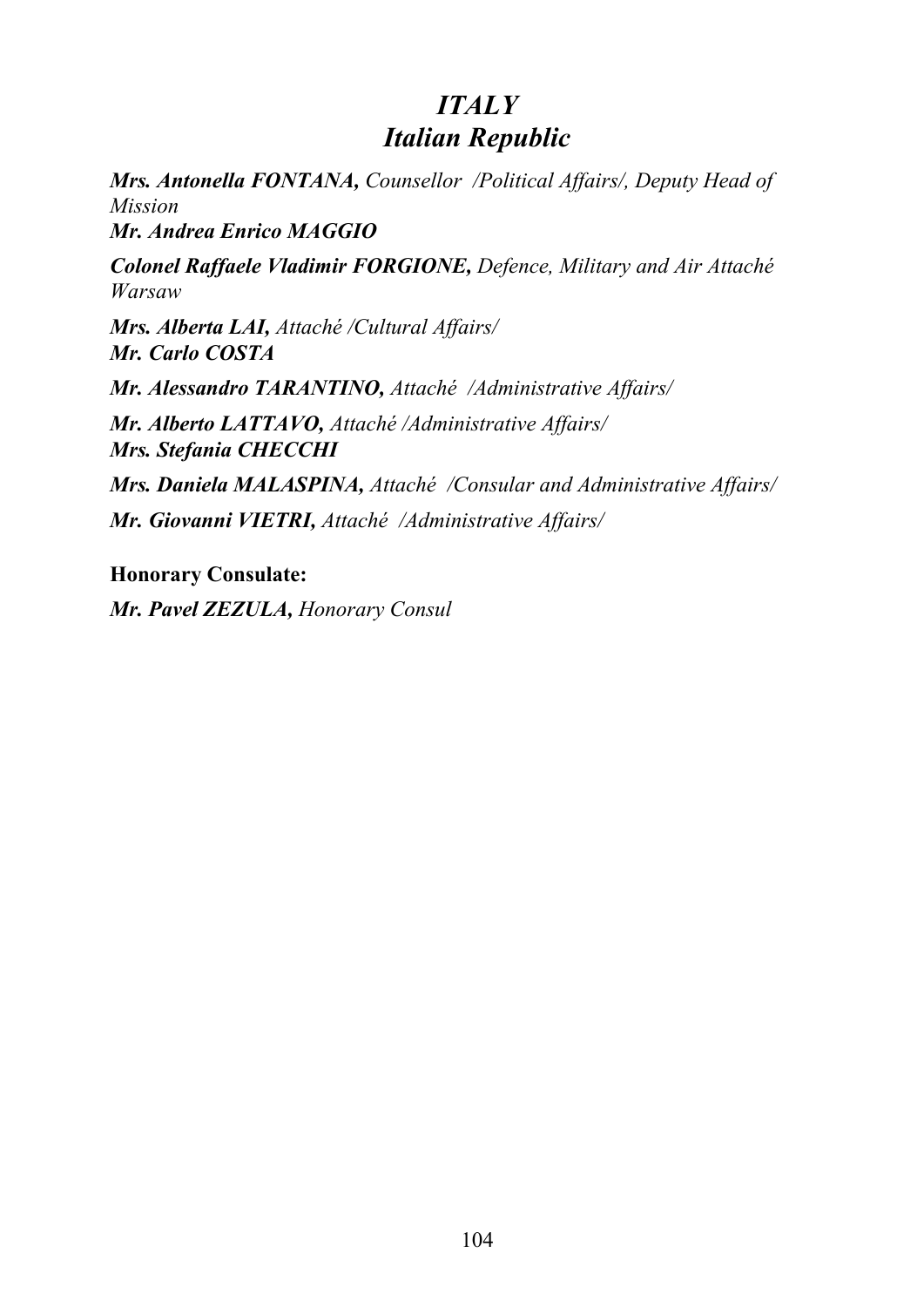## *JAMAICA*

**National Day: August 6 - Independence Day /1962/**

**Embassy:**

**12159 Berlin, Schmargendorfer Strasse 32 Tel: 004930-859 94 50 Telefax: 004930-8599 4540 E-mail: info@jamador.de Office Hours: 09.00 - 17.00 /Mo-Fri/ Opening Hours: 09.00 - 13.00 /Mo-Fri/**

**Embassy:**

*H.E., Ambassador Extraordinary and Plenipotentiary Mrs. Deniese Ava-Lou SEALEY, Minister, Chargé d´Affaires a.i.*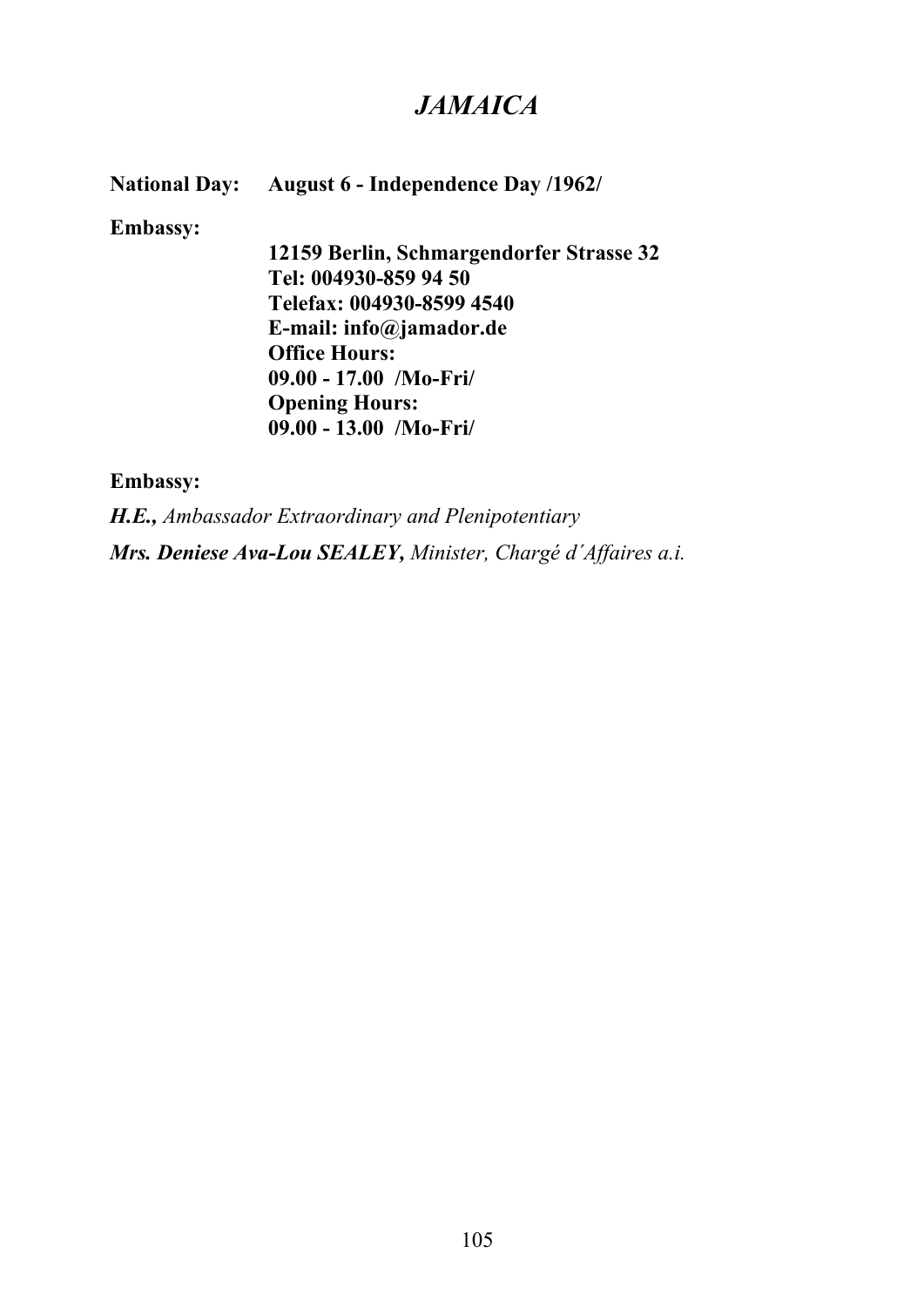## *JAPAN*

### **National Day: February 23 - Birthday of His Majesty the Emperor of Japan**

#### **Embassy:**

**118 01 Praha 1 - Malá Strana, Maltézské nám. 6 Tel: 257 533 546, 257 530 884, 257 011 011 Telefax: 257 532 377 E-mail: Protocol section: secretary@ph.mofa.go.jp Political section: political@ph.mofa.go.jp Economic section: economic@ph.mofa.go.jp Office Hours:**

**08.30 - 12.30 13.30 - 17.15 /Mo-Fri/**

#### **Consular Section:**

**118 01 Praha 1 - Malá Strana, Maltézské nám. 6 Tel: 257 533 546, 257 530 884, 257 011 011 Telefax: 257 011 055 E-mail: ryoji@ph.mofa.go.jp Office Hours: 09.00 - 12.30 13.30 - 16.30 /Mo-Fri/**

### **Cultural Section:**

**118 01 Praha 1 - Malá Strana, Hellichova 1 Tel: 257 328 937 Telefax: 257 327 720 E-mail: jicc@ph.mofa.go.jp Office Hours: 09.00 - 12.30 14.00 - 16.30 /Mo-Fri/**

### **Embassy:**

*H.E. Mr. Hideo SUZUKI, Ambassador Extraordinary and Plenipotentiary Credentials: December 9, 2020 Mrs. Atsuko SUZUKI*

*Mr. Ikuo SHOJI, Counsellor /Political Affairs/ Mrs. Kyoko SHOJI*

*Mr. Hideyuki YAMAUCHI, First Secretary /Consular Affairs/*

*Ms. Sachiko HOSHINO, First Secretary /Economic Affairs/*

*Ms. Akiko ISHIMARU, First Secretary /Economic Affairs/*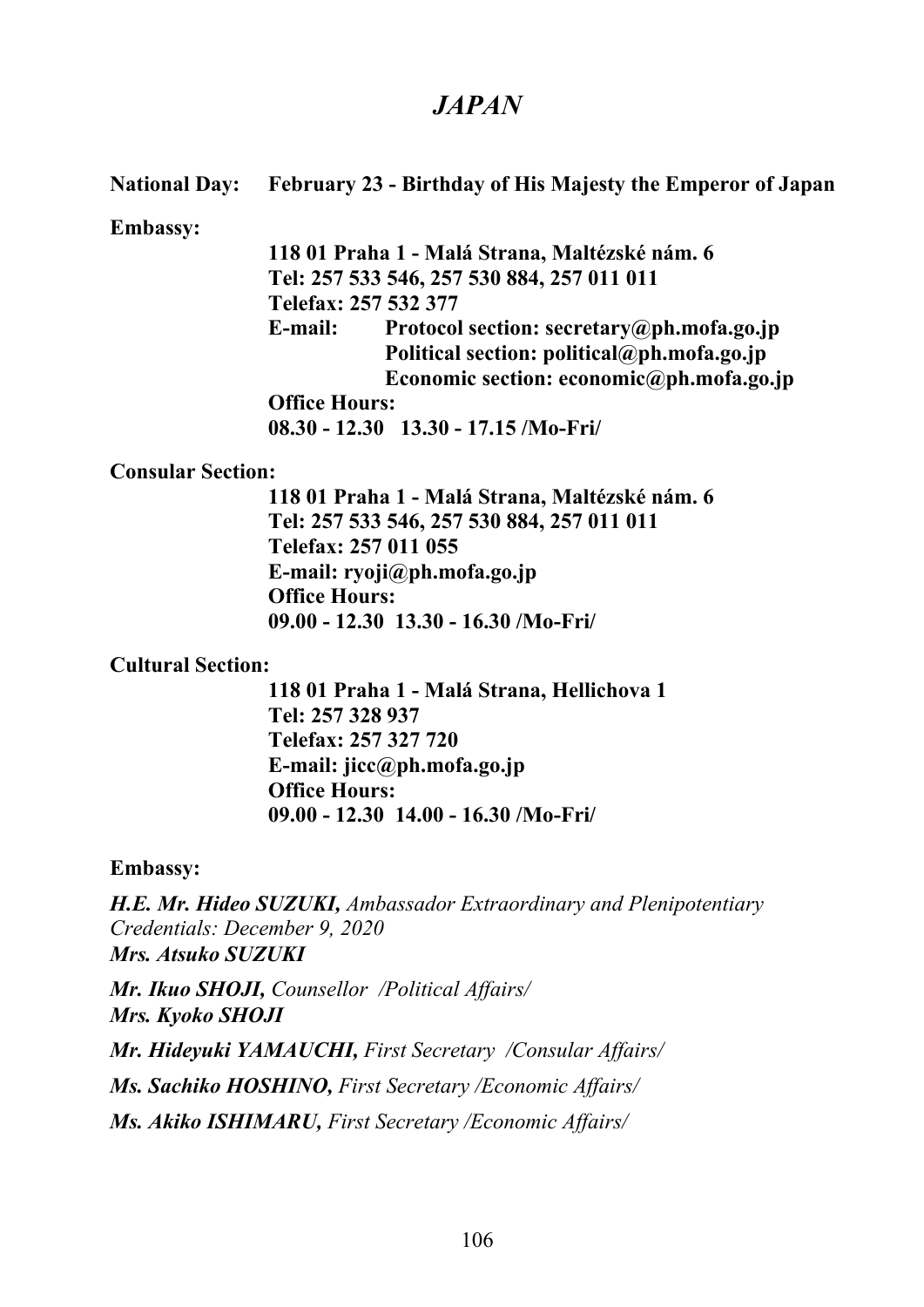## *JAPAN*

*Mrs. Kana OCHIAI, First Secretary /Political Affairs/*

*Mr. Hideki TOMEMORI, First Secretary /Consular Affairs/ Mrs. Marie TOMEMORI*

*Mr. Kohei IRIHAMA, First Secretary /General Affairs/*

*Mr. Takanobu NARITA, Second Secretary /Administrative Affairs/ Mr. Yurie NARITA*

*Mr. Naoyuki ITO, Third Secretary /Cultural Affairs/ Ms. Kazuho NAKATA, Attaché /Administrative Affairs/*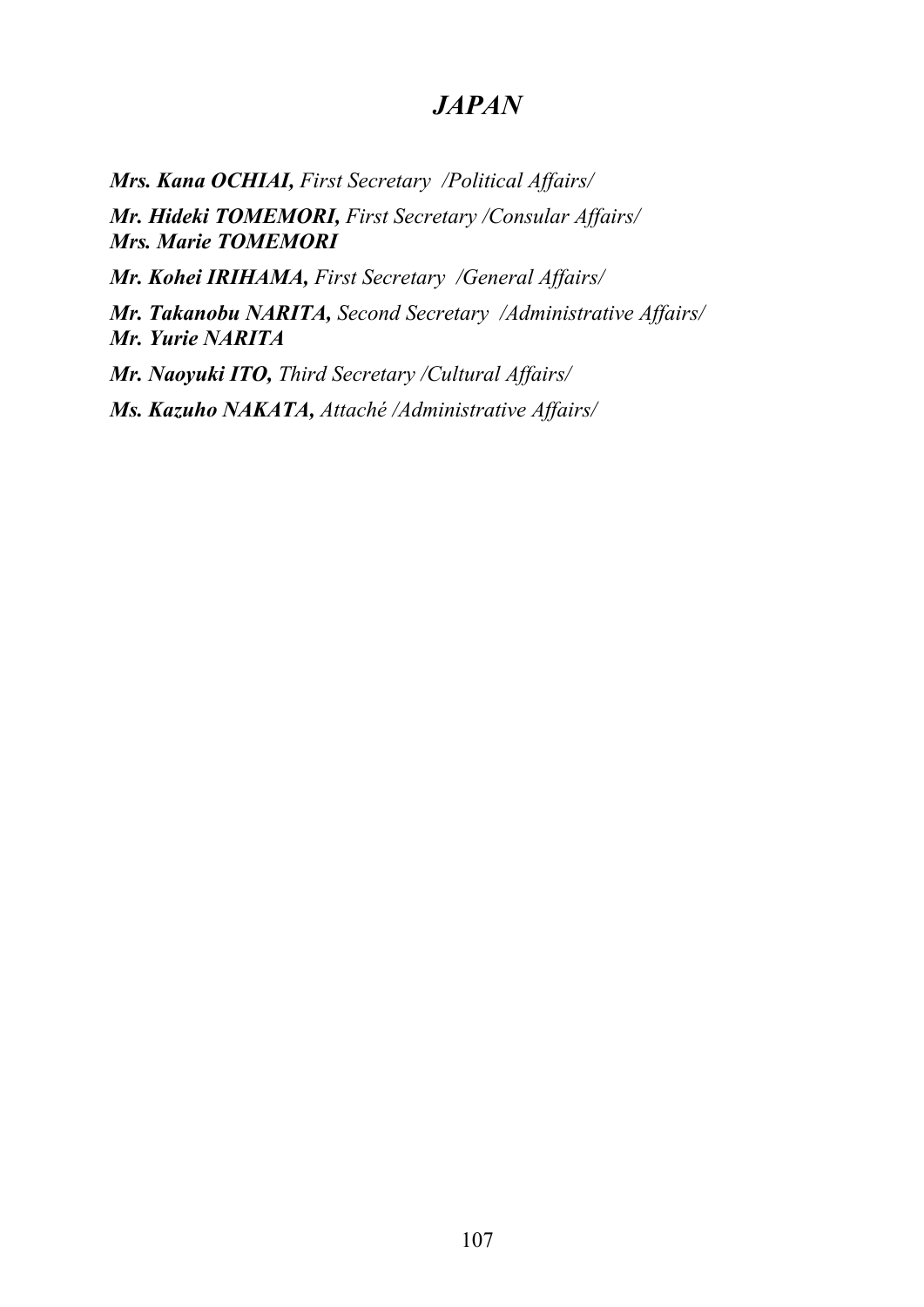# *JORDAN Hashemite Kingdom of Jordan*

| <b>National Day:</b> | May 25 - Day of Army and Anniversary of the Proclamation<br>of Independence /1946/ |
|----------------------|------------------------------------------------------------------------------------|
| <b>Embassy:</b>      |                                                                                    |
|                      | A-1030 Vienna, Rennweg 17/4                                                        |
|                      | Tel: 00431-405 10 25                                                               |
|                      | Telefax: 00431-405 10 31                                                           |
|                      | E-mail: $info@jordanembassy.at$                                                    |
|                      | Web site: www.jordanembassy.at                                                     |
|                      | <b>Office Hours:</b>                                                               |
|                      | $09.00 - 17.00$ /Mo-Fri/                                                           |

#### **Embassy:**

*H.E. Mrs. Leena Nayef Shaher AL-HADID, Ambassador Extraordinary and Plenipotentiary Credentials: June 19, 2019*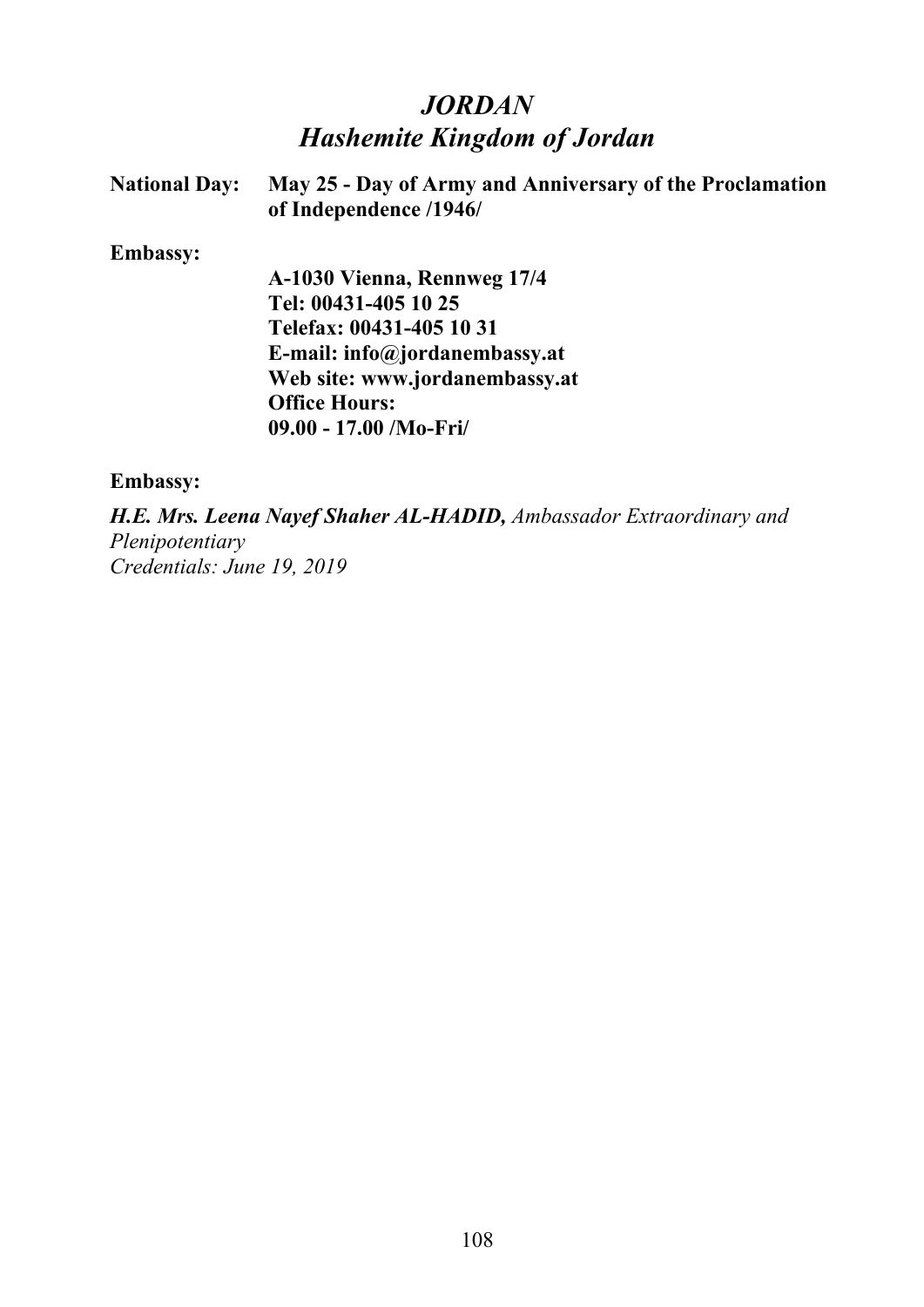# *KAZAKHSTAN Republic of Kazakhstan*

#### **National Day: December 16 - Independence Day**

#### **Embassy:**

**160 00 Praha 6 - Střešovice, Pod Hradbami 662/9 Tel: 233 375 642 Telefax: 233 371 019 E-mail: kzembas@gmail.com Web site: http://mfa.gov.kz/en/prague Office Hours: 09.00 - 13.00 14.00 - 18.00 /Mo-Fri/**

#### **Consular Section:**

**160 00 Praha 6 - Střešovice, Pod Hradbami 662/9 Tel: 233 375 643 Office Hours: 09.30 - 12.30 – applications /Mo, Tue, Thur, Fri/ 16.00 - 16.00 – documents pick-up /Mo, Tue, Thur, Fri/**

#### **Honorary Consulate:**

**500 03 Hradec Králové, V Kopečku 163/19 Tel: 602 175 449 Telefax: 491 810 180 E-mail: k.konzulat@centrum.cz Office Hours: Visits only by Appointment**

#### **Embassy:**

*H.E. Mr. Marat TAZHIN, Ambassador Extraordinary and Plenipotentiary Credentials: January 30, 2020 Mrs. Zhanar KURMANOVA*

*Mr. Birzhan KANESHEV, Minister-Counsellor /Political Affairs/ Mrs. Sholpan KANESHEVA*

*Mr. Kabdulmutalap MURZAKHMETOV, Counsellor /Economic Affairs/ Mrs. Sandugash MURZAKHMETOVA*

*Mr. Azamat ABSALIKOV, First Secretary /Cultural Affairs/ Mrs. Laura NURLAN*

*Mr. Dulat YESHMAGAMBETOV, Second Secretary /Economic Affairs/ Mrs. Adel YESHMAGAMBETOVA*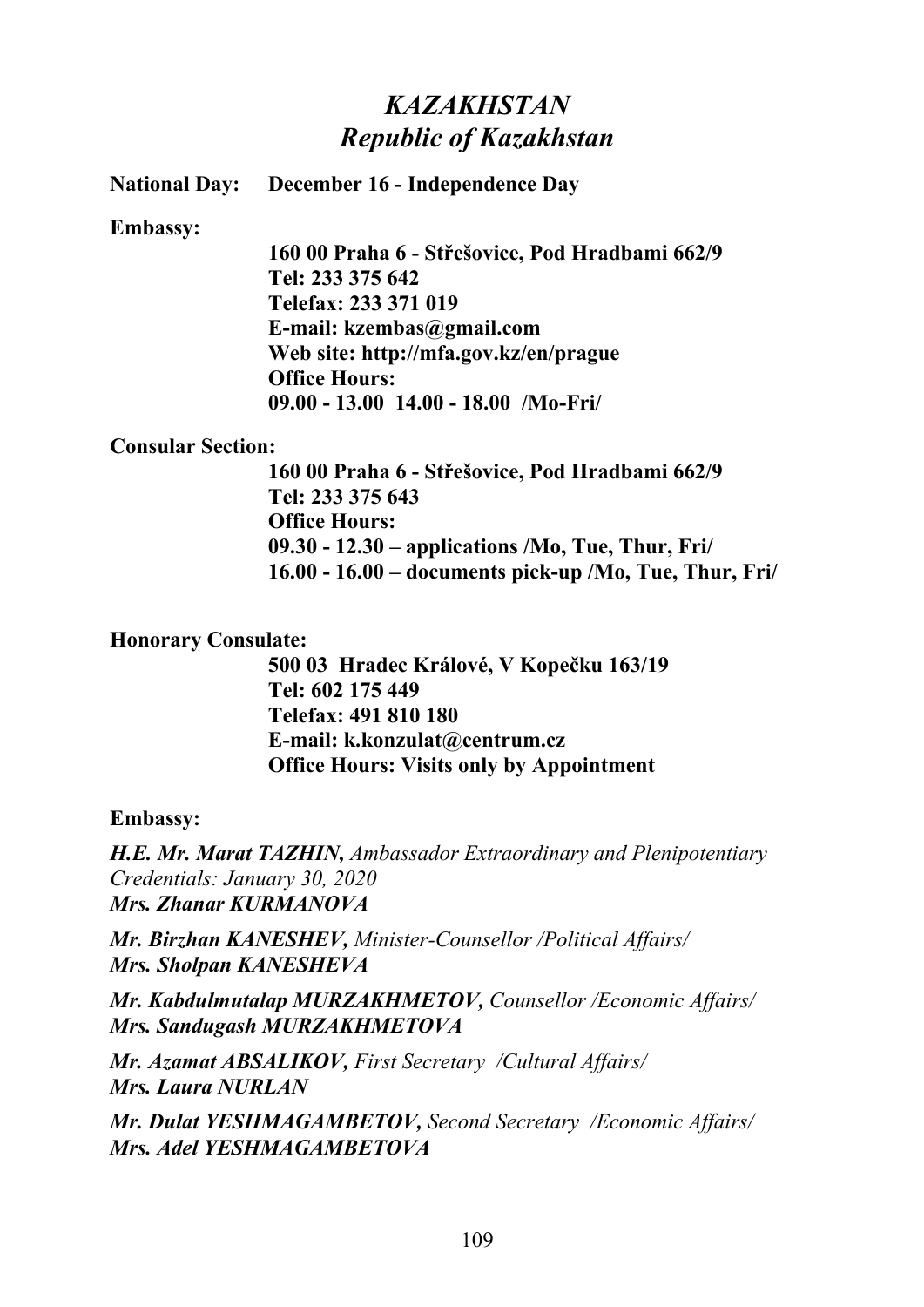# *KAZAKHSTAN Republic of Kazakhstan*

*Mr. Merey ALIYEV, Third Secretary /Consular Affairs/ Mrs. Indira ALIYEVA*

**Honorary Consulate:**

*Mr. Karel DOLEJŠÍ, Honorary Consul*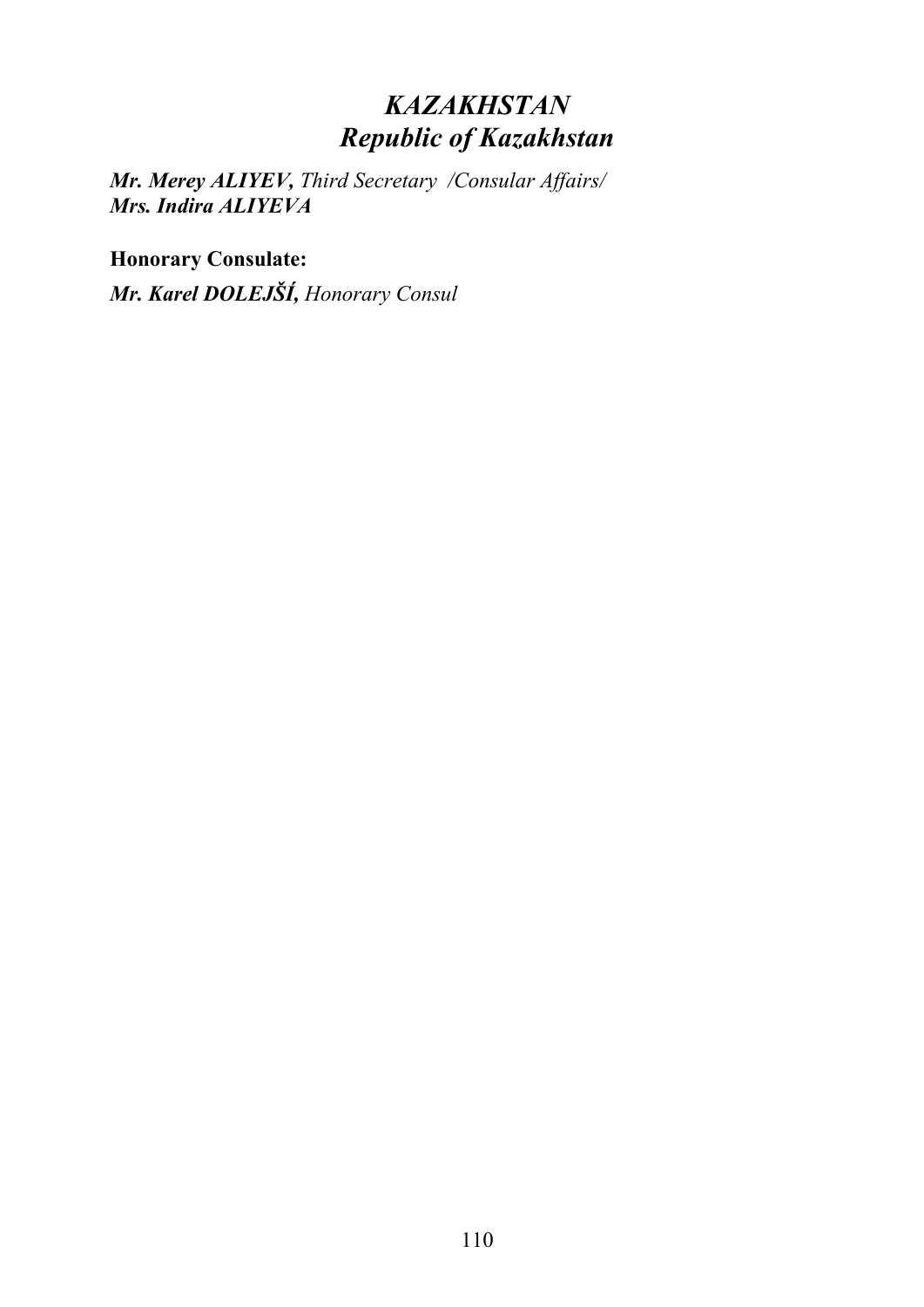# *KENYA Republic of Kenya*

# **National Day:** December 12 - Jamhuri Day /Independence Day/ /1963/ **Embassy: 2597 LA The Hague, Nieuwe Parklaan 21 Tel: 003170-350 42 15 Telefax: 003170-355 35 94 E-mail: info@kenyanembassy-nl.com Web site: www.kenyaembassy.nl Office Hours: 09.00 - 13.00 14.00 - 17.00 /Mo-Fri/**

### **Embassy:**

*H.E., Ambassador Extraordinary and Plenipotentiary*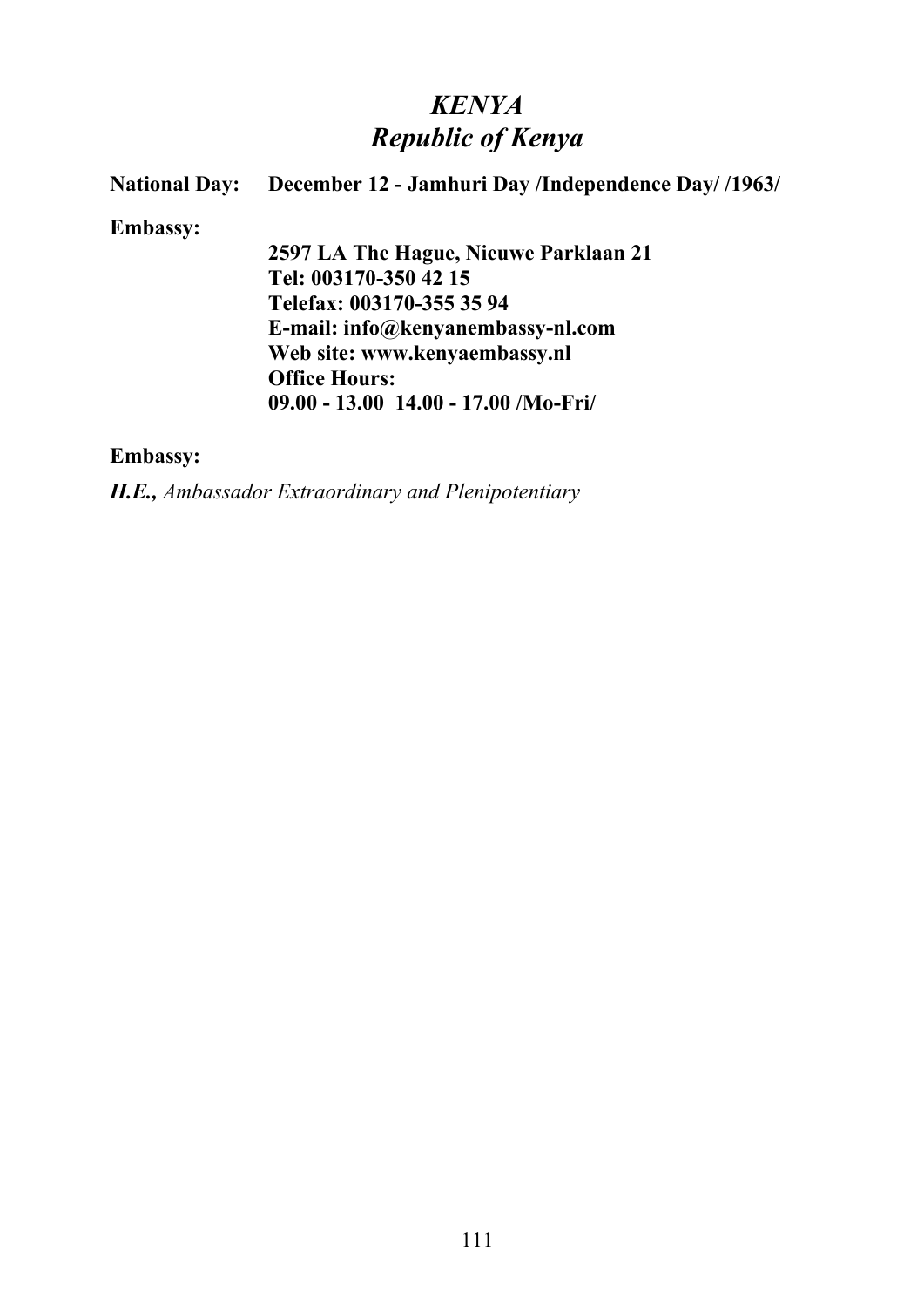## *KOREA Democratic People's Republic of Korea*

**National Day: September 9 - Day of Foundation of D.P.R.K. /1948/**

**Embassy:**

**162 00 Praha 6, Na Větru 395/18 Tel: 235 362 210 Telefax: 235 355 000 E-mail: vel.kldr@seznam.cz Office Hours: 08.00 - 12.00 13.00 - 18.00**

**Embassy:**

*H.E. Mr. Ju Won CHOL, Ambassador Extraordinary and Plenipotentiary Credentials: October 21, 2020 Mrs. Yong Sil KIM*

*Mr. Chon Se KIM, Counsellor /Political and Consular Affairs/ Mrs. Yong Ae KIM*

*Mr. Kwang Jong MUN, Second Secretary /Administrative Affairs/ Mrs. Jong Hwa JON*

*Mr. Kyong Son RI, Third Secretary /Political Affairs/ Mrs. Chong Mi CHOE*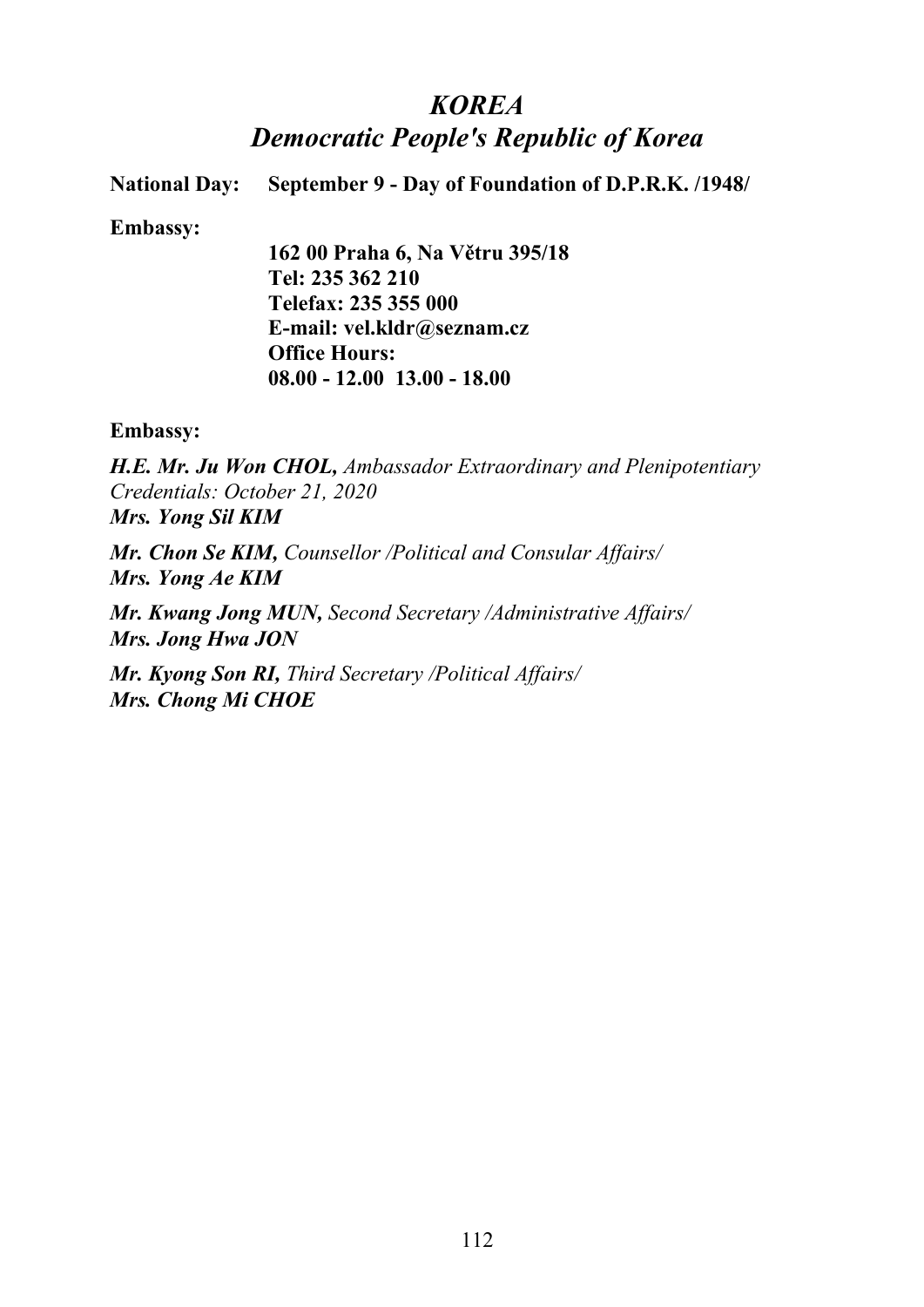# *KOREA. Republic of Korea*

#### **National Day: October 3 – National Foundation Day**

**Embassy:**

**160 00 Praha 6 - Bubeneč, Slavíčkova 5 Tel: 234 090 411 Telefax: 234 090 450 E-mail: czech@mofa.go.kr Web site: cze.mofa.go.kr Office Hours: 09.00 - 12.30 13.30 - 17.00 /Mo-Fri/**

**Embassy:**

*H.E. Mr. Taejin KIM, Ambassador Extraordinary and Plenipotentiary Credentials: January 30, 2020 Mrs. Suyeon KIM*

*Mrs. Jinhee OH, Minister-Counsellor /Political Affairs/, Deputy Head of Mission*

*Mr. Dongik KIM, Minister-Counsellor /Political Affairs/ Mrs. Mijeong CHOI*

*Mr. Won Sang MOON, First Secretary /Political Affairs/ Mrs. Mi Youn CHA*

*Mr. Bo Sun CHOI, First Secretary /Commercial Affairs/ Mrs. Eunsun IM*

*Mr. Heejo CHOI, Second Secretary /Political Affairs/ Mrs. Haejin YANG*

*Mr. Jungsuk LEE, Second Secretary /Political Affairs/ Mrs. Yun Kyeong HONG*

*Mr.Gilyoung KOO, Second Secretary /Political Affairs/ Mrs. Yoon Jung HA*

*Mr. Changgue LEE, Second Secretary /Consular Affairs/ Mrs. Junghwa CHOI*

*Mr. Taesoo KIM, Second Secretary /Consular and Cultural Affairs/ Mrs. Sookjae CHOI*

*Ms. Gaeun LEE, Second Secretary /Cultural Affairs/*

*Mr. Jinheung KIM, Third Secretary /Consular Affairs/ Mrs. Eunkyung RYU*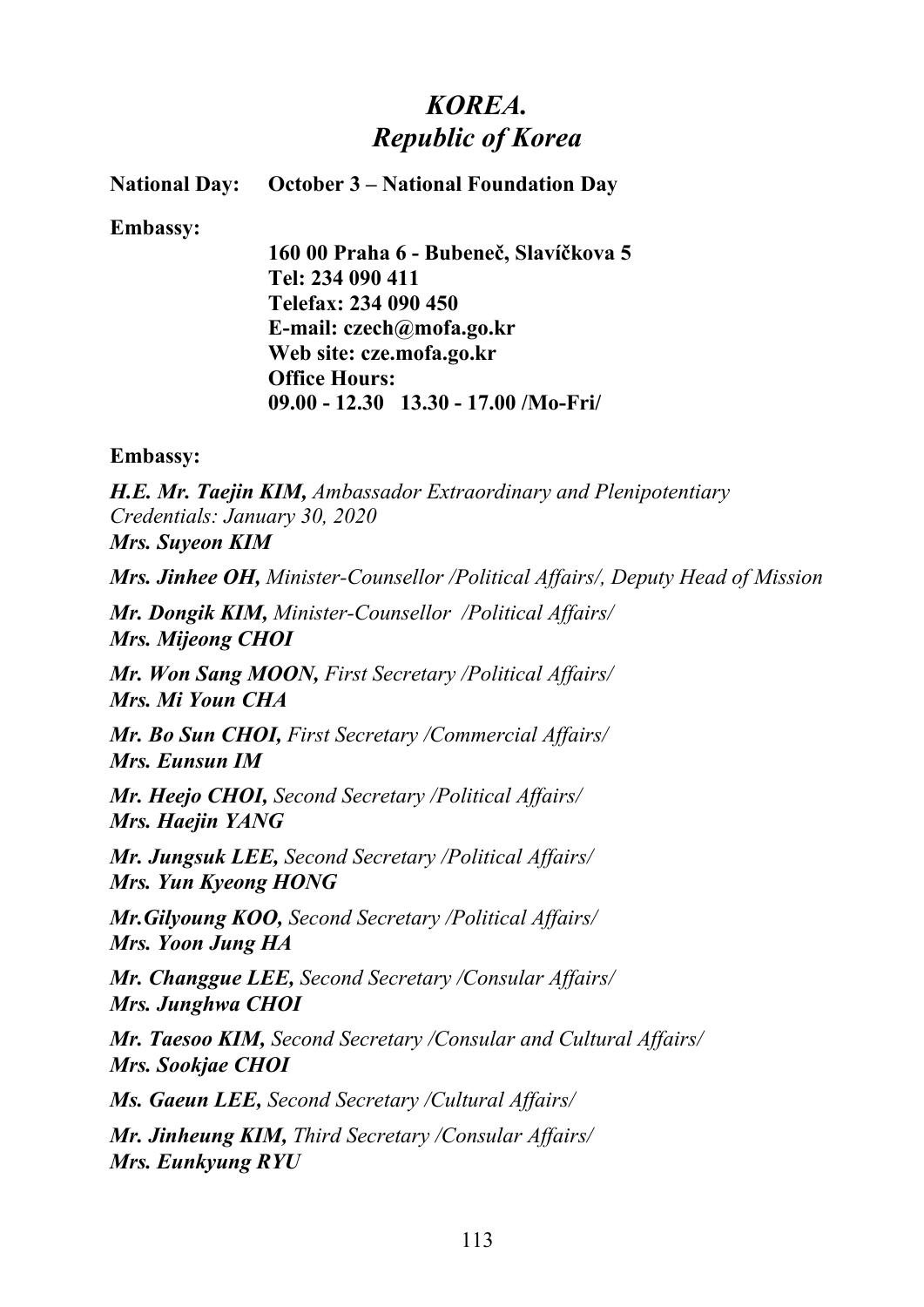# *KOSOVO Republic of Kosovo*

**National Day: February 17 - Independence Day**

**Embassy:**

**118 00 Praha 1, Tržiště 366/13 Tel: 257 217 775 Telefax: 257 310 229 E-mail: embassy.cz.republic@rks-gov.net**

**Embassy:**

*Mrs. Albesjana IBERHYSAJ KAPITAJ, Chargé d´Affaires e.p. Mr. Ahmet KAPITAJ*

*Mr. Adnan JAKUPI, Counsellor /Political Affairs/*

*Mr. Armend XHEMALI, Third Secretary /Economic Affairs/ Mrs. Doruntina MIFTARI XHEMALI*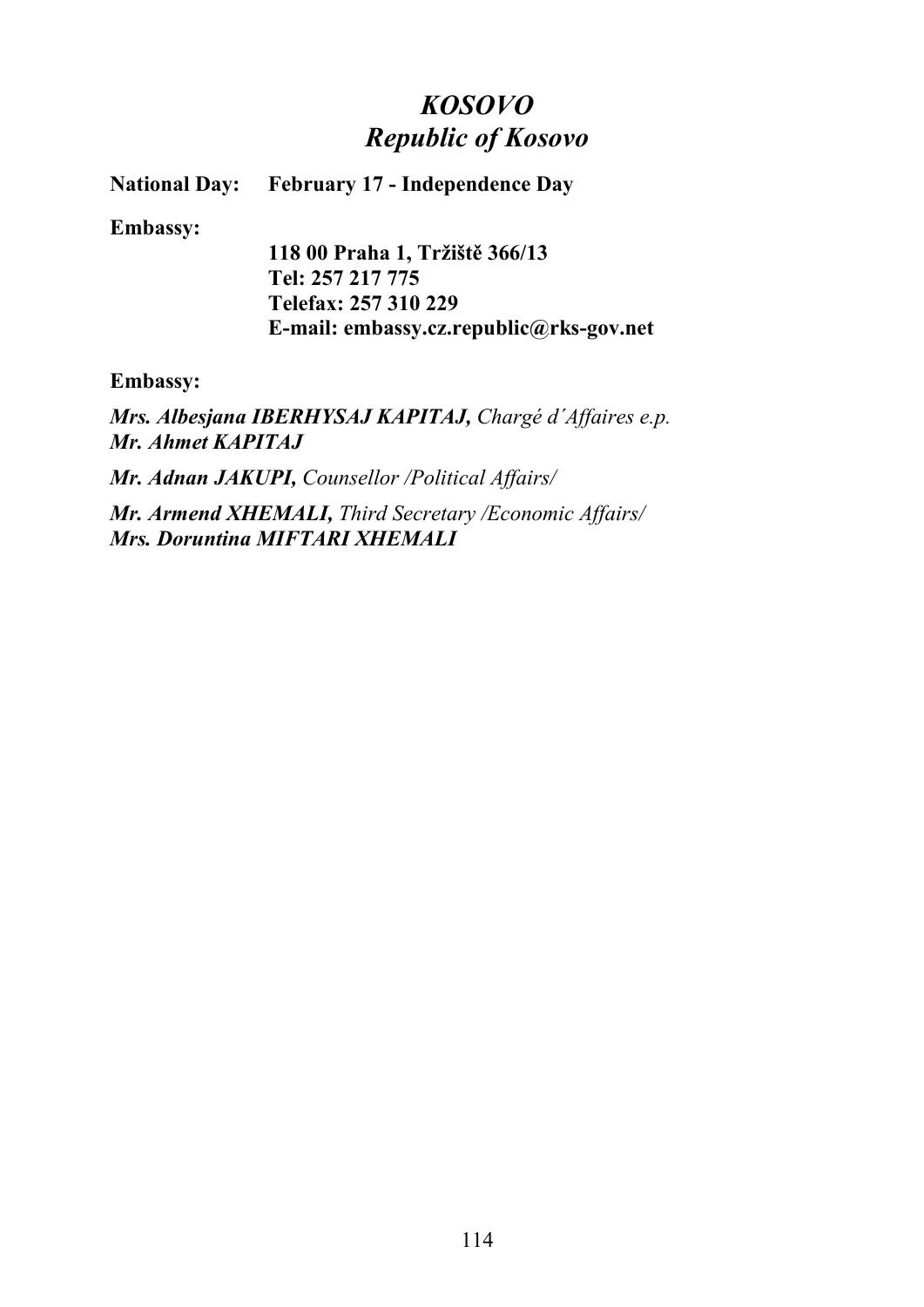# *KUWAIT State of Kuwait*

**National Day: February 25**

**Embassy:**

**160 00 Praha 6, Na Zátorce 26 Tel: 220 570 782, 220 570 783 Telefax: 220 570 787 E-mail: kuwaiti@volny.cz Office Hours: 09.00 - 15.00 /Mo-Fri/**

#### **Embassy:**

*H.E. Mr. Rashed Faleh ALHAJRI, Ambassador Extraordinary and Plenipotentiary Credentials: November 14, 2018 Mrs. Badreyah M A ALHAJRY*

*Mr. Fahad J. Sh. M. A. ALAZEMI, Third Secretary /Consular Affairs/ Mrs. Eman Saad S. J. ALAZEMI*

*Mr. Munawer Abdullateef A. S. R. ALOTAIBI, Third Secretary /Consular Affairs/ Mrs. Nourah F. A. Gh. A. ALOTAIBI*

*Mr. Faisal ALFOUZAN, Attaché* 

*Mr. Jaber ALRASHEEDE, Attaché /Administrative and Financial Affairs/ Mrs. Badreyah F A ALRASHIDI*

*Mr. Faisal Kh. E. E. A. DANBOUH, Attaché /Administrative Affairs/ Mrs. Sarah A. N. A. ALSABAR*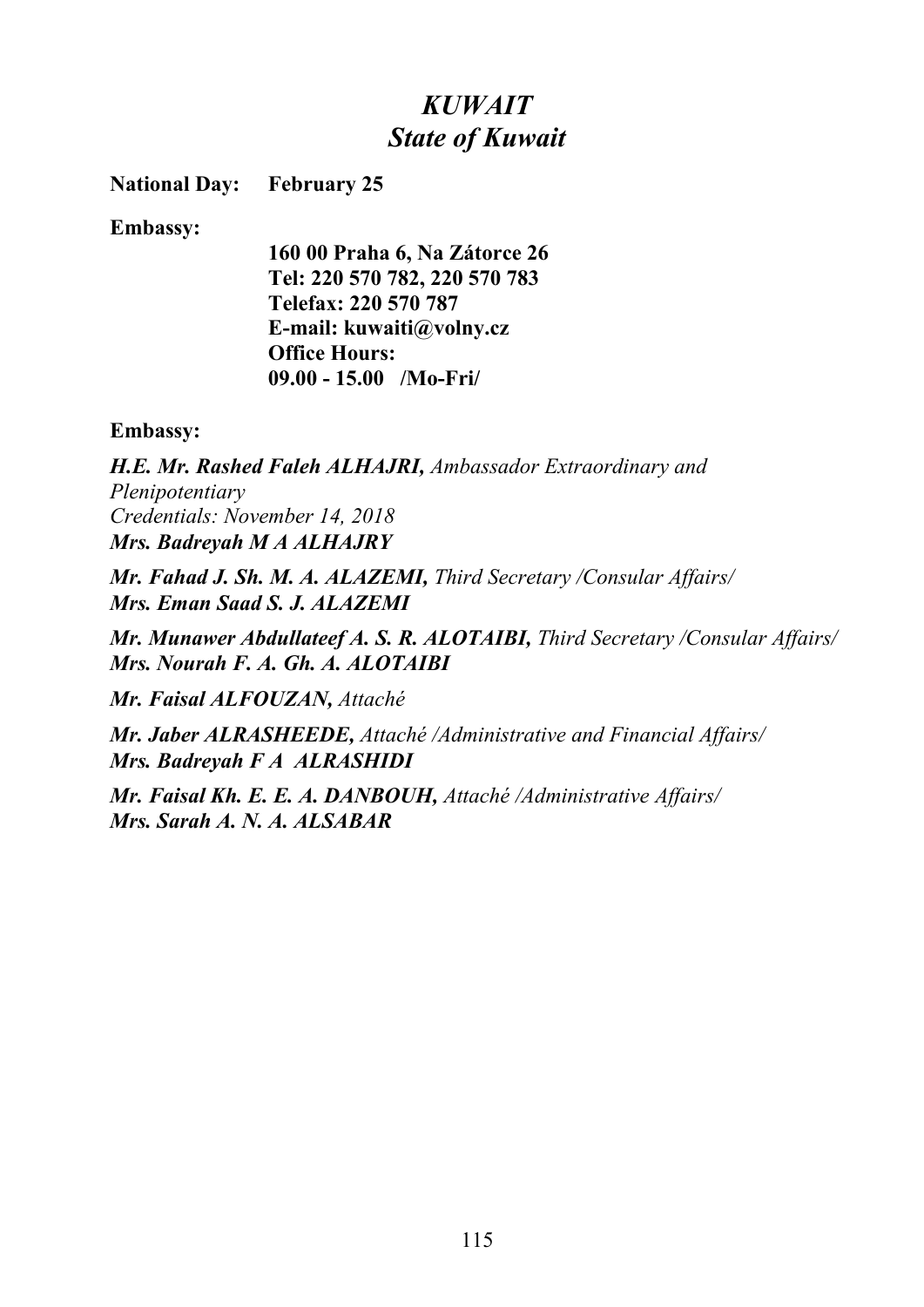# *KYRGYZSTAN Kyrgyz Republic*

### **National Day: August 31 - Independence Day**

#### **Embassy:**

**A-1030 Vienna, Invalidenstrasse 3/8 Tel: 00431-535 03 79 Telefax: 00431-535 03 79 13 E-mail: kgembassy.at@mfa.gov.kg Office Hours: 09.00 - 17.00 /Mo-Fri/**

#### **Embassy:**

*H.E., Ambassador Extraordinary and Plenipotentiary*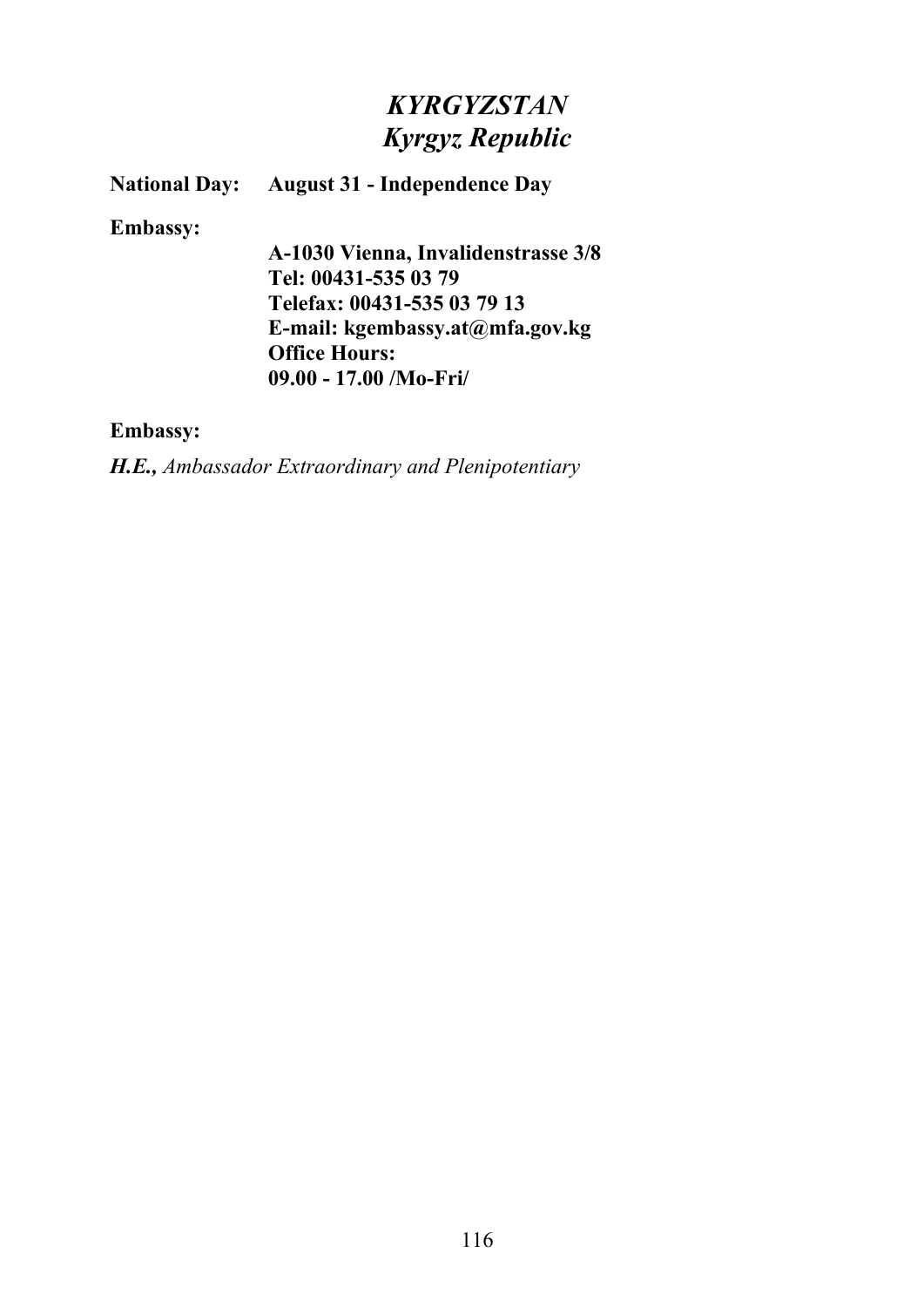## *LAO*

## *Lao People´s Democratic Republic*

| National Day: December 2 – Proclamation of the Lao People's Democratic |
|------------------------------------------------------------------------|
| <b>Republic</b>                                                        |

#### **Embassy:**

**14193 Berlin, Bismarckallee 2A Tel: 004930-8906 0647 Telefax: 004930-8906 0648 E-mail: info@laos-botschaft.de Web site: www.laos-botschaft.de**

#### **Honorary Consulate:**

**602 00 Brno, Tř. Kpt. Jaroše 29 Tel: 545 428 313 Telefax: 545 428 311 E-mail: info@konzulat-laos.cz Web site: www.konzulat-laos.cz Office Hours: 10.00 - 12.00 /Mo, Wed/**

#### **Embassy:**

*H.E. Mr. Phomma BOUTTHAVONG, Ambassador Extraordinary and Plenipotentiary Credentials: February 19, 2020*

#### **Honorary Consulate:**

*Mrs. Amphone NAMMAVONG-HOTOVÝ, Honorary Consul*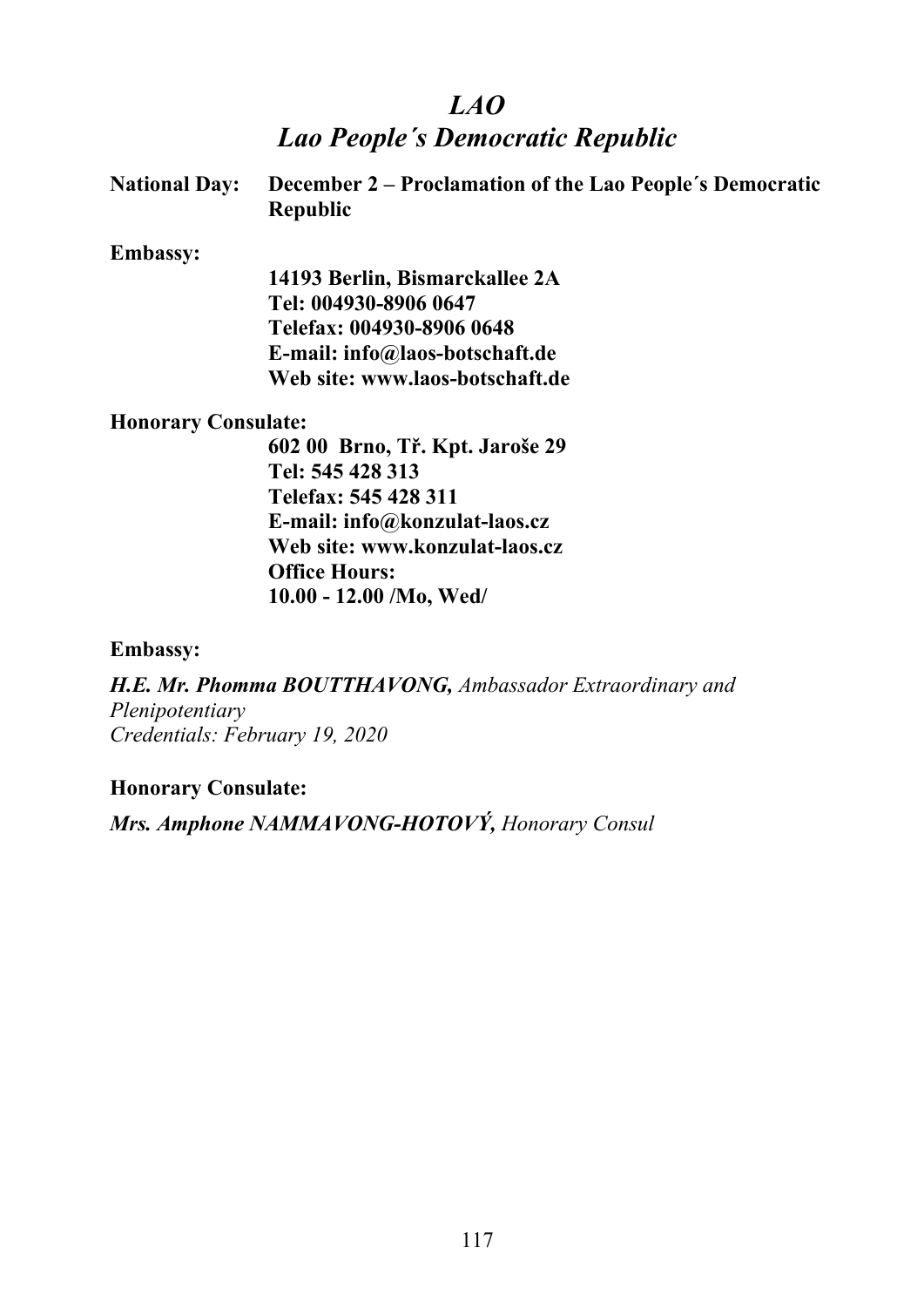# *LATVIA Republic of Latvia*

### **National Day: November 18 - Proclamation Day of the Republic of Latvia**

**Embassy:**

**101 00 Praha 10, Hradešínská 3 Tel: 255 700 881 Telefax: 255 700 880 E-mail: embassy.czech@mfa.gov.lv Web site: www.latvia.cz Office Hours: 08.30 - 17.00**

**Embassy:**

*H.E. Mrs. Gunta PASTORE, Ambassador Extraordinary and Plenipotentiary Credentials: December 6, 2018*

*Mrs. Diana EGLITE, Second Secretary, Deputy Head of Mission Mr. Artis EGLITIS*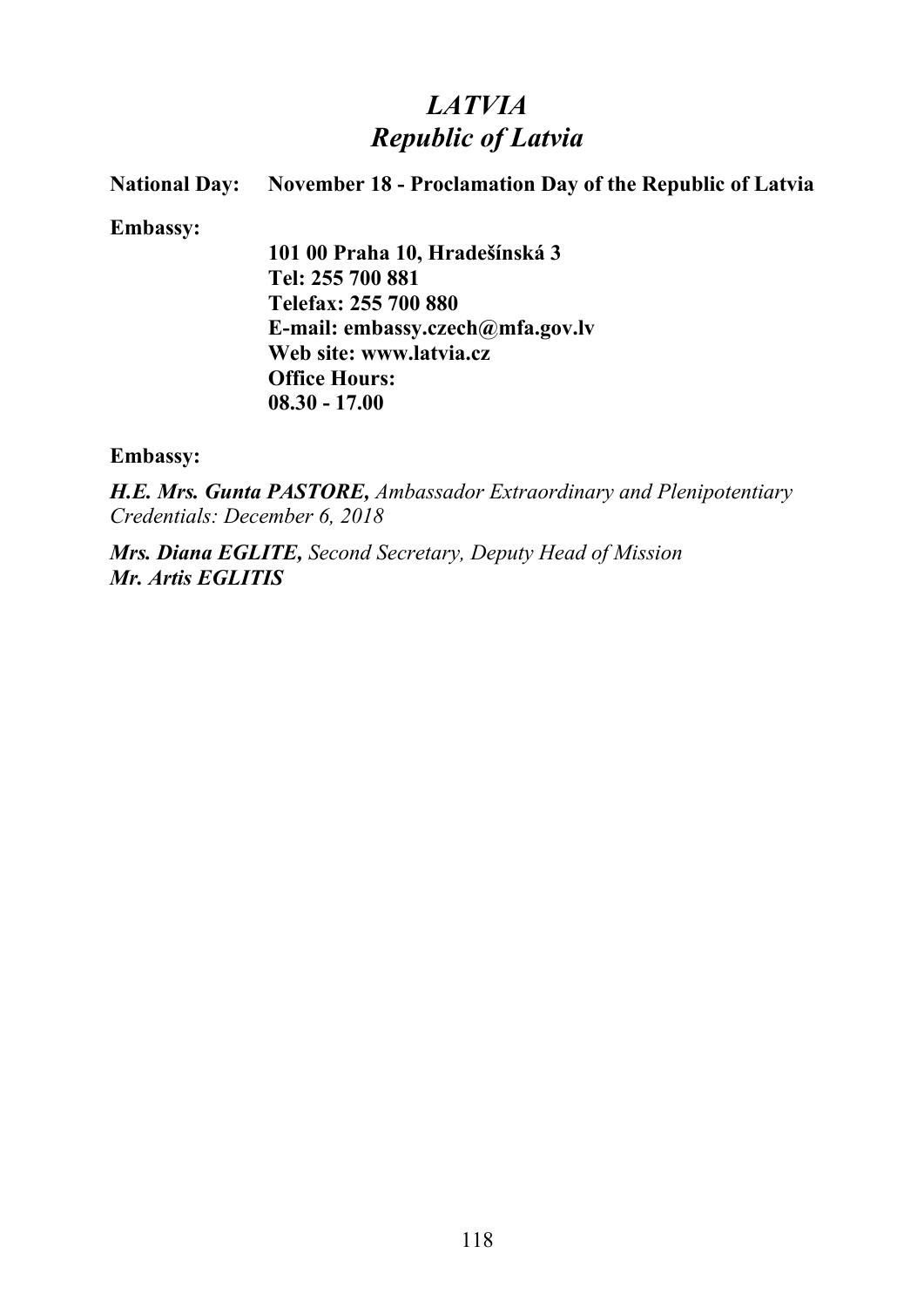# *LEBANON Republic of Lebanon*

### **National Day: November 22 - Independence Day /1943/**

#### **Embassy:**

**120 00 Praha 2, Lazarská 6 Tel: 224 934 656, 224 930 029 Telefax: 224 934 534 E-mail: prague.leb@gmail.com Office Hours: 08.00 - 15.00 /Mo-Fri/**

#### **Consular section:**

**120 00 Praha 2, Lazarská 6 Office Hours: 09.00 - 13.00 /Mo-Fri/**

#### **Embassy:**

*H.E. Mrs. Rola HAMDAN, Ambassador Extraordinary and Plenipotentiary Credentials: December 6, 2017*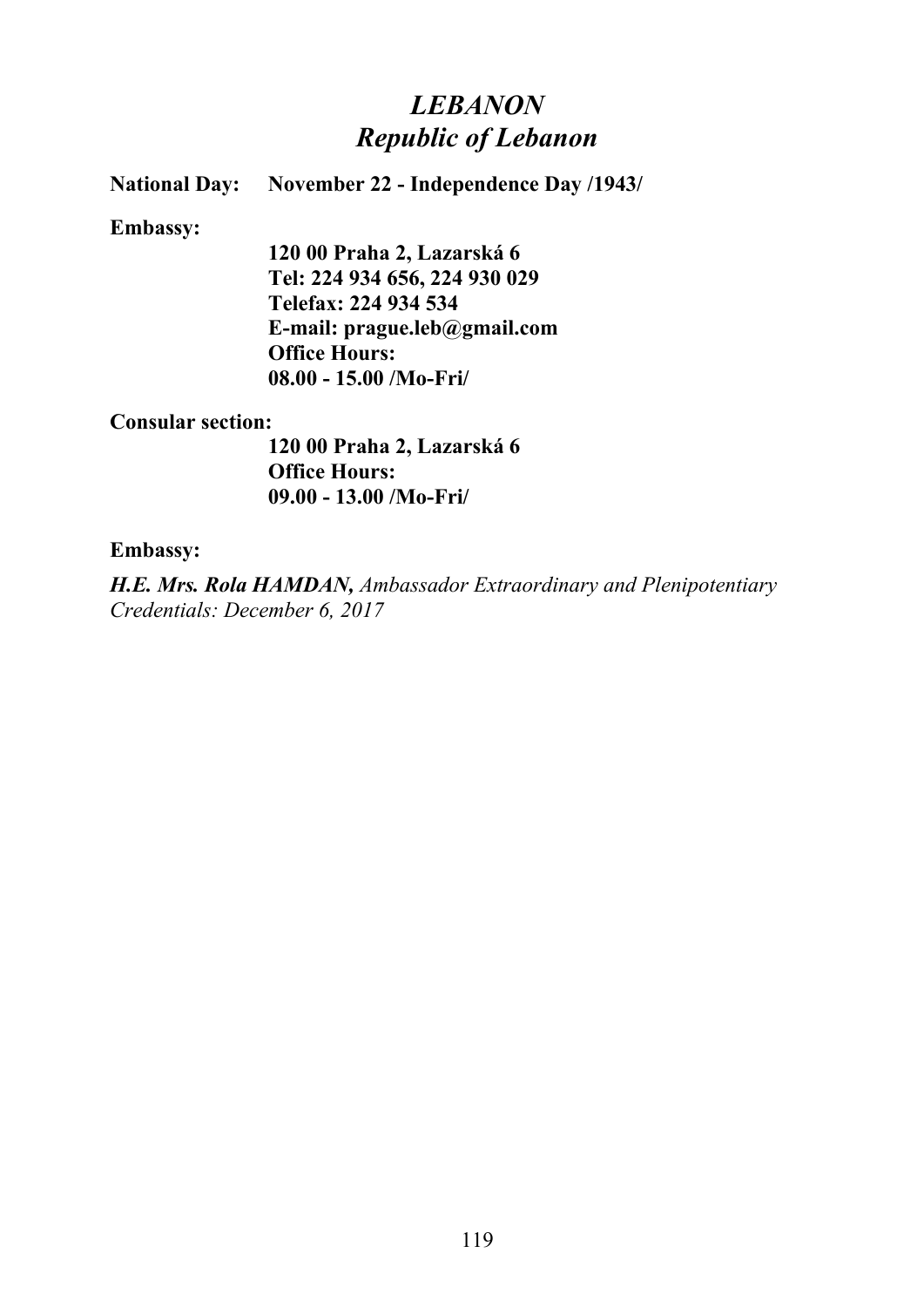# *LESOTHO Kingdom of Lesotho*

### **National Day:** October 4 - Independence Day /1966/

#### **Embassy:**

**00198 Rome, Via Serchio 8 Tel: 003906-854 24 96, 854 24 19 Telefax: 003906-854 25 27 E-mail: secretary@lesothoembassyrome.com reception@lesothoembassyrome.com Office Hours: 09 - 16.00 /Mo-Fri/**

### **Embassy:**

*H.E., Ambassador Extraordinary and Plenipotentiary*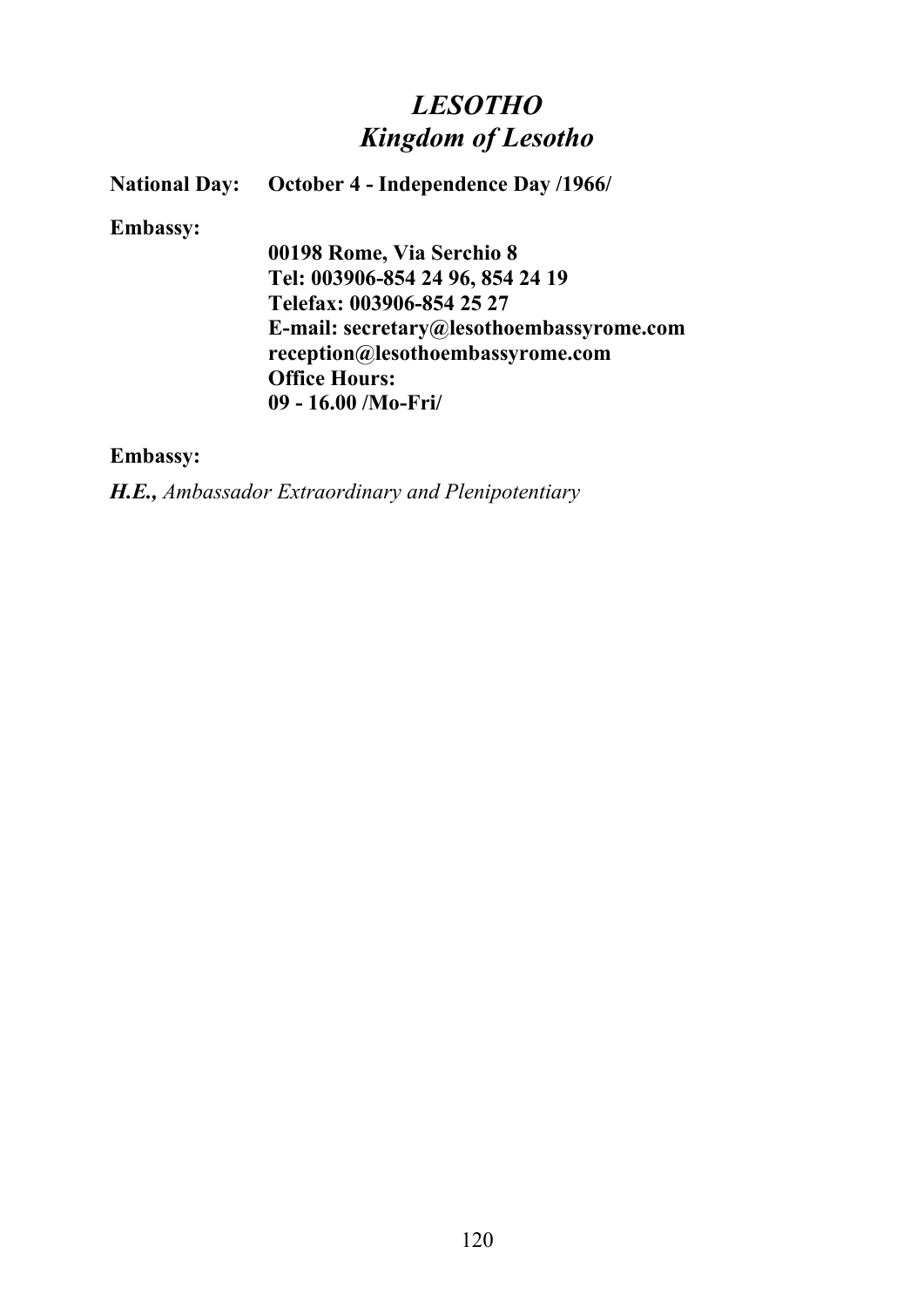# *LIBYA State of Libya*

### **Embassy:**

**160 00 Praha 6, Nad Šárkou 781/56 Tel: 220 515 978, 220 515 979, 220 515 838 Telefax: 220 515 974 E-mail: embassy@libyaprg.cz Office Hours: 08.30 – 15.30 /Mo-Thur/ 08.30 – 13.00 /Fri/ Consular Section: 09.00 – 12.00 /Mo-Thur/**

**Embassy:**

*H.E., Ambassador Extraordinary and Plenipotentiary*

*Mrs. Thuraya N M ELMISMARI, Counsellor /Administrative Affairs/, Chargé d´Affaires a.i. Mr. Ahmed A S SHWIHDI*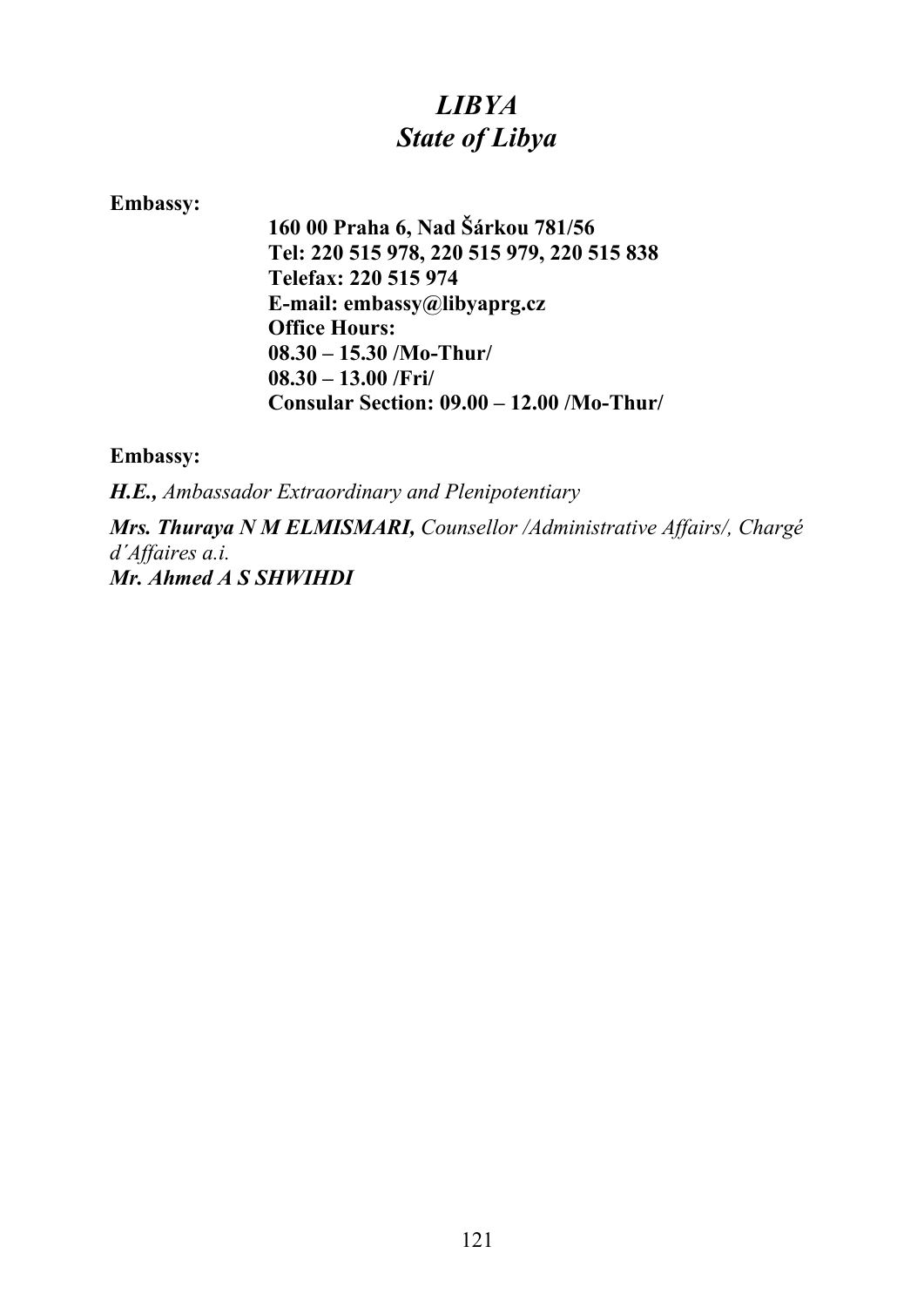# *LIECHTENSTEIN Principality of Liechtenstein*

**National Day: August 15 – Assumption Day**

#### **Embassy:**

**1010 Vienna, Löwelstrasse 8/7 Tel: 00431-535 92 11 Telefax: 00431-5359 2114 E-mail: vienna@llv.li Web site: www.liechtenstein.li**

#### **Honorary Consulate:**

**602 00 Brno, Dominikánské náměstí 656/2 Tel: 602 375 307 E-mail: brno@honoraryconsulate.li Office Hours: 10.00 – 13.00 /Wed/**

#### **Embassy:**

*H.S.H. Maria-Pia KOTHBAUER, Prinzessin von Liechtenstein, Ambassador Extraordinary and Plenipotentiary Credentials: April 11, 2011*

*Mr. Dominik MARXER, Minister-Counsellor, Deputy Head of Mission Mr. Dominic Markus SPRENGER, Second Secretary /Political Affairs/*

**Honorary Consulate:**

*Mr. Daniel HERMAN, Honorary Consul*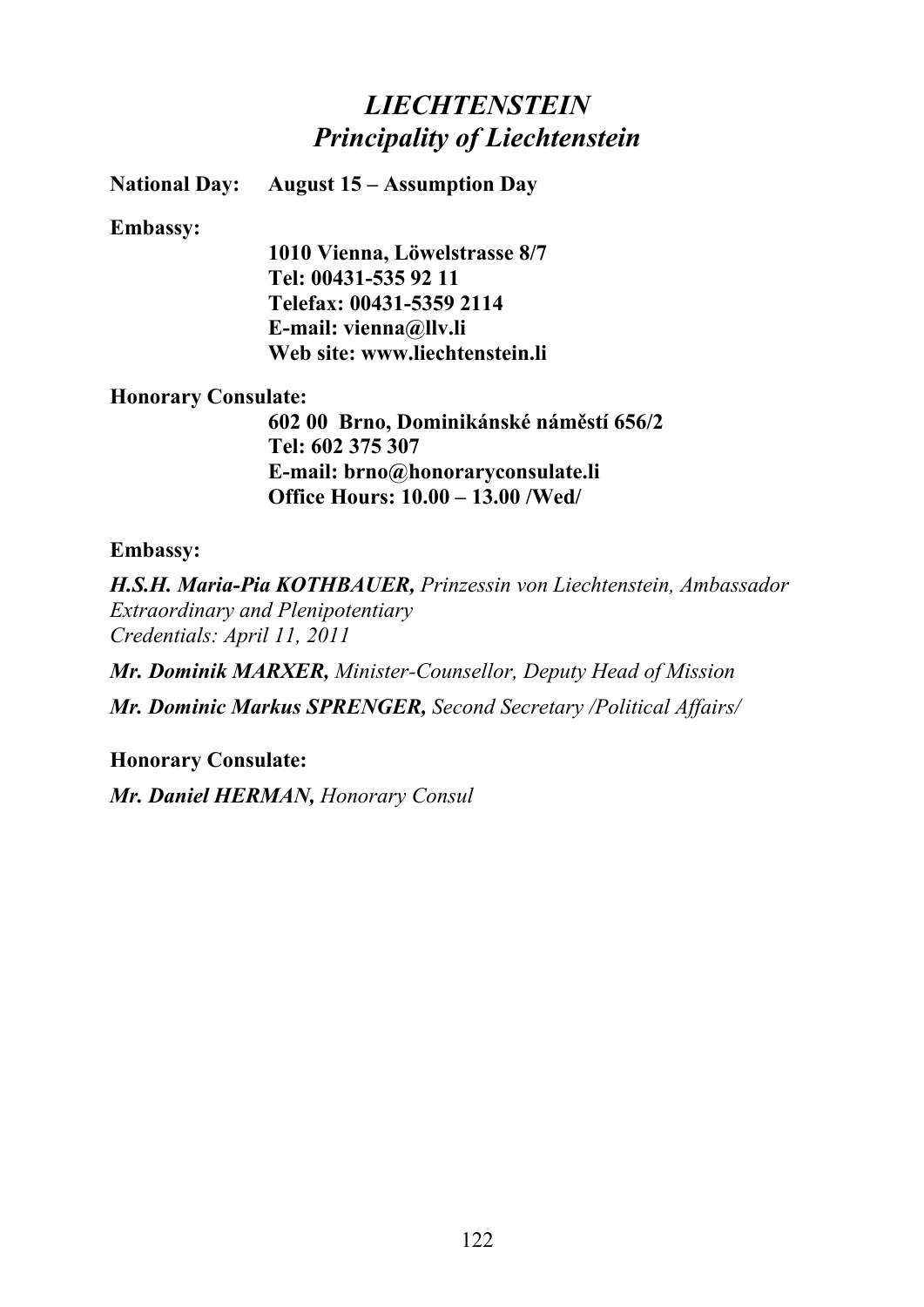## *LITHUANIA Republic of Lithuania*

**National Day: February 16 - Independence Day**

**Embassy:**

**150 00 Praha 5 - Smíchov, Pod Klikovkou 1916/2 Tel: 257 210 122 E-mail: amb.cz@urm.lt Web site: cz.mfa.lt Office Hours: 08.00 - 12.00 13.00 – 17.00 /Mo-Thur/ 08.00 - 12.00 13.00 – 15.45 /Fri/**

#### **Consular section:**

**150 00 Praha 5, Pod Klikovkou 1916/2 Tel: 257 210 123 Office Hours: 09.00 - 12.00 /Mo, Tue, Thur, Fri/**

#### **Honorary Consulate:**

**603 00 Brno-Pisárky, Hlinky 40/102 Tel: 543 244 145 Telefax: 543 244 146 E-mail: slacalap@seznam.cz Office Hours: 10.00 - 12.00 /Tue, Thur, Fri/**

### **Honorary Consulate:**

**460 01 Liberec, Nitranská 604/5 Tel: 485 115 024 Telefax: 485 100 332 E-mail: bazevicius@konzulatliberec.cz Office Hours: 09.00 - 11.00 /Mo-Thur/**

#### **Embassy:**

*H.E. Mr. Laimonas TALAT-KELPŠA, Ambassador Extraordinary and Plenipotentiary Credentials: October 21, 2020 Mrs. Alina TALUNTYTE*

*Ms. Kristina BAUBINAITE, Third Secretary /Political, Economic, Cultural and Consular Affairs/*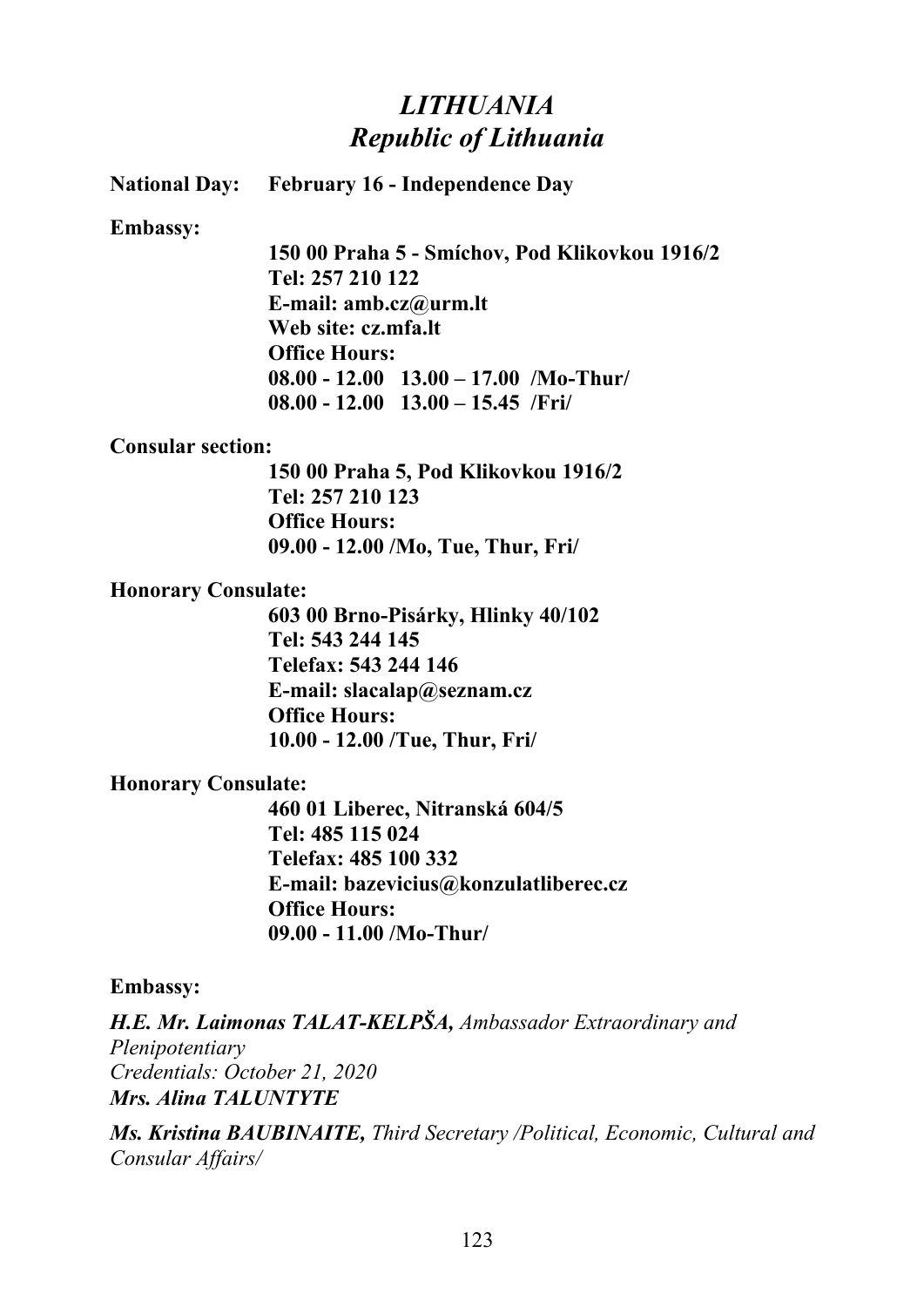# *LITHUANIA Republic of Lithuania*

**Honorary Consulate in Brno:** *Mr. Petr SLÁČALA, Honorary Consul*

**Honorary Consulate in Liberec:** *Mr. Saulius BAZEVIČIUS, Honorary Consul*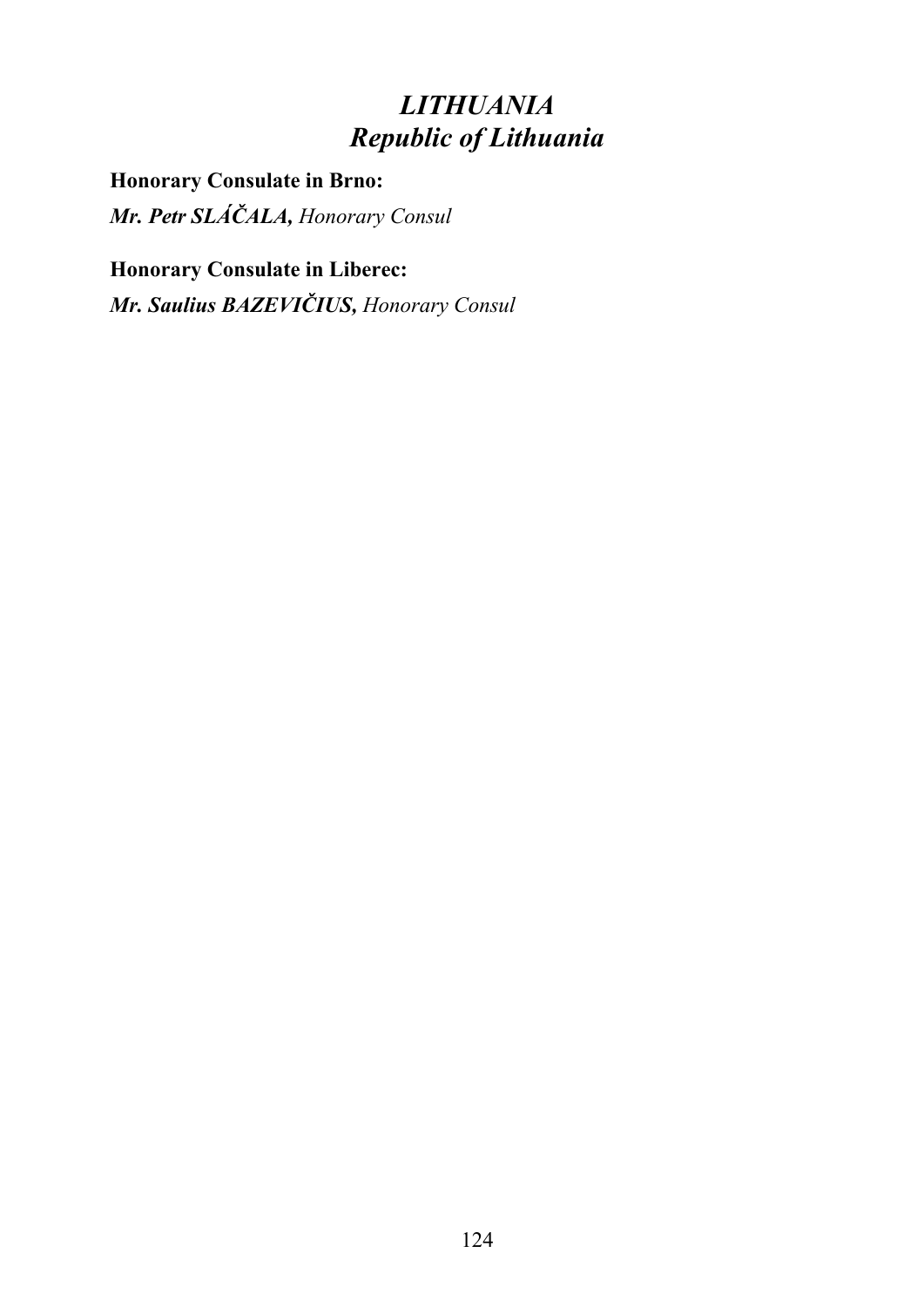# *LUXEMBOURG Grand Duchy of Luxembourg*

| <b>National Day:</b> | June 23 - Official celebration of the Birthday of His Royal<br><b>Highness the Grand-Duke</b> |
|----------------------|-----------------------------------------------------------------------------------------------|
| <b>Embassy:</b>      |                                                                                               |
|                      | 128 00 Praha 2, Apolinářská 439/9                                                             |
|                      | Tel: 257 534 534                                                                              |
|                      | Telefax: 257 532 537                                                                          |
|                      | E-mail: $prague.amb@mae. etat. lu$                                                            |
|                      | Web site: http://prague.mae.lu                                                                |
|                      | <b>Office Hours:</b>                                                                          |
|                      | $09.00 - 17.00$ /Mo-Fri/                                                                      |
| <b>Embassy:</b>      |                                                                                               |

*H.E. Mr. Ronald DOFING, Ambassador Extraordinary and Plenipotentiary Credentials: December 20, 2021*

*Mr. Max Benjamin Jérome GERTEN, First Secretary /Consular Affairs/, Deputy Head of Mission*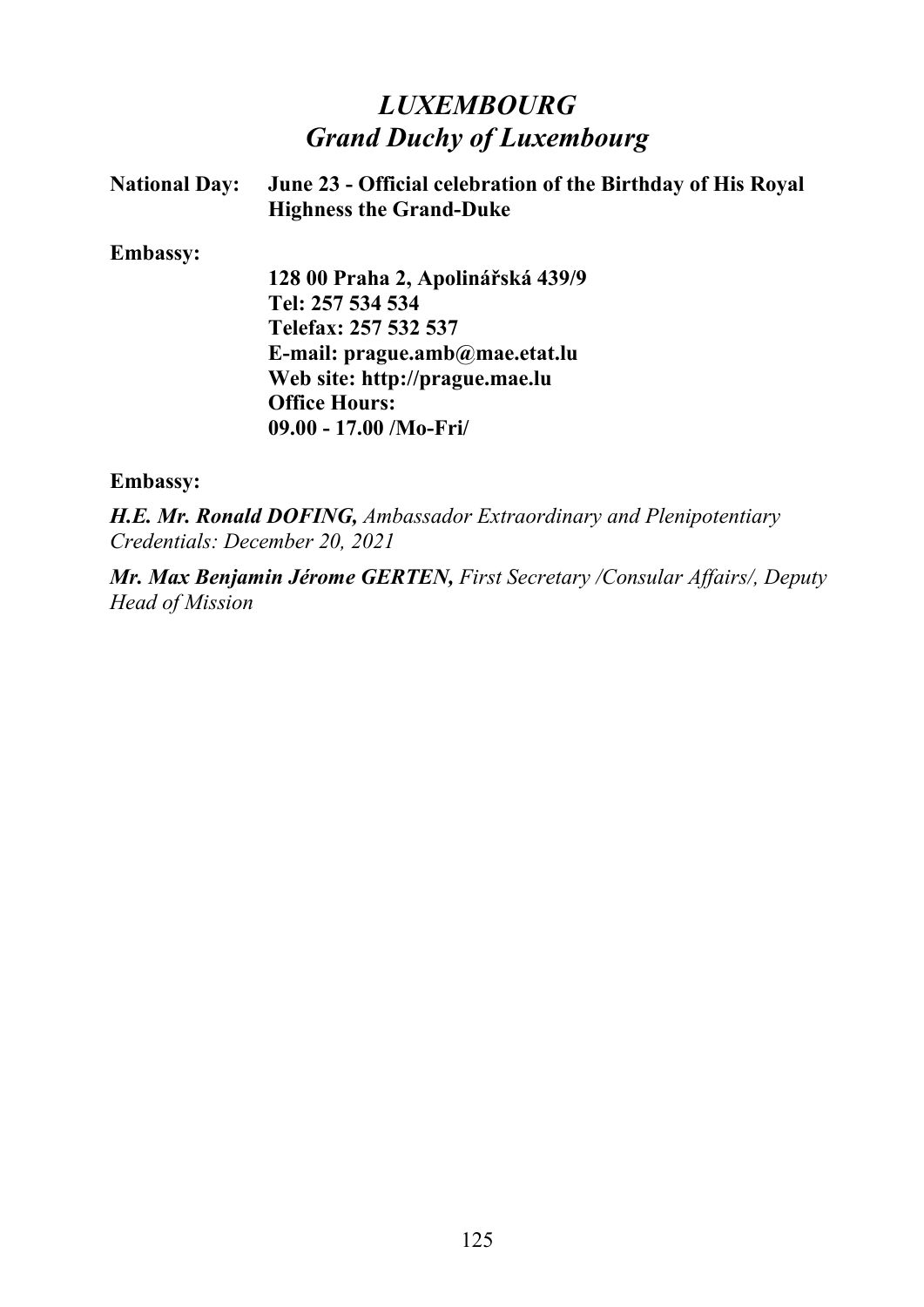# *MADAGASCAR Republic of Madagascar*

# **National Day:** June 26 - Proclamation of Independence /1960/ **Embassy: 14612 Falkensee (Germany), Seepromenade 92 Tel: 004933-222 31 40 E-mail: info@botschaft-madagaskar.de Web site: www.botschaft-madagaskar.de**

#### **Embassy:**

*H.E., Ambassador Extraordinary and Plenipotentiary*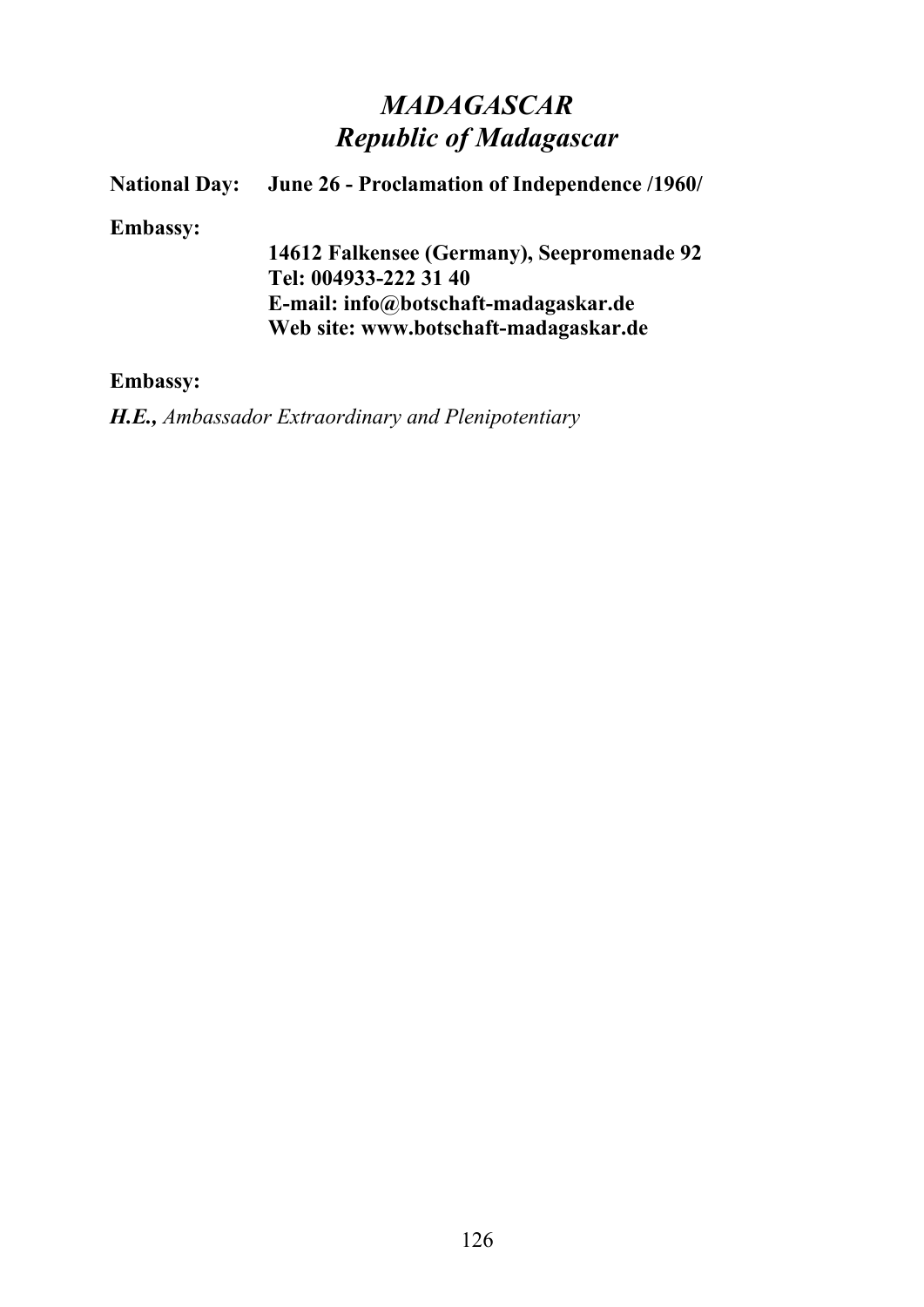# *MALAWI Republic of Malawi*

**National Day: July 6 - Republic Day**

#### **Embassy:**

**10709 Berlin, Westfälische Strasse 86 Tel: 004930-843 15 40 Telefax: 004930-8431 5430 E-mail: berlin@malawi-embassy.de Office Hours: 09.00 - 12.00 13.00 – 16.30 /Mo-Fri/**

#### **Honorary Consulate:**

**351 01 Františkovy Lázně, Francouzská 73/5 Tel: 602 255 279 E-mail: miroslav.sirs@seznam.cz Office Hours: 10.00 – 12.00 14.00 – 17.00 /Tue - Fri/**

#### **Embassy:**

*H.E., Ambassador Extraordinary and Plenipotentiary*

#### **Honorary Consulate:**

*Mr. Miroslav ŠIRŠ, Honorary Consul*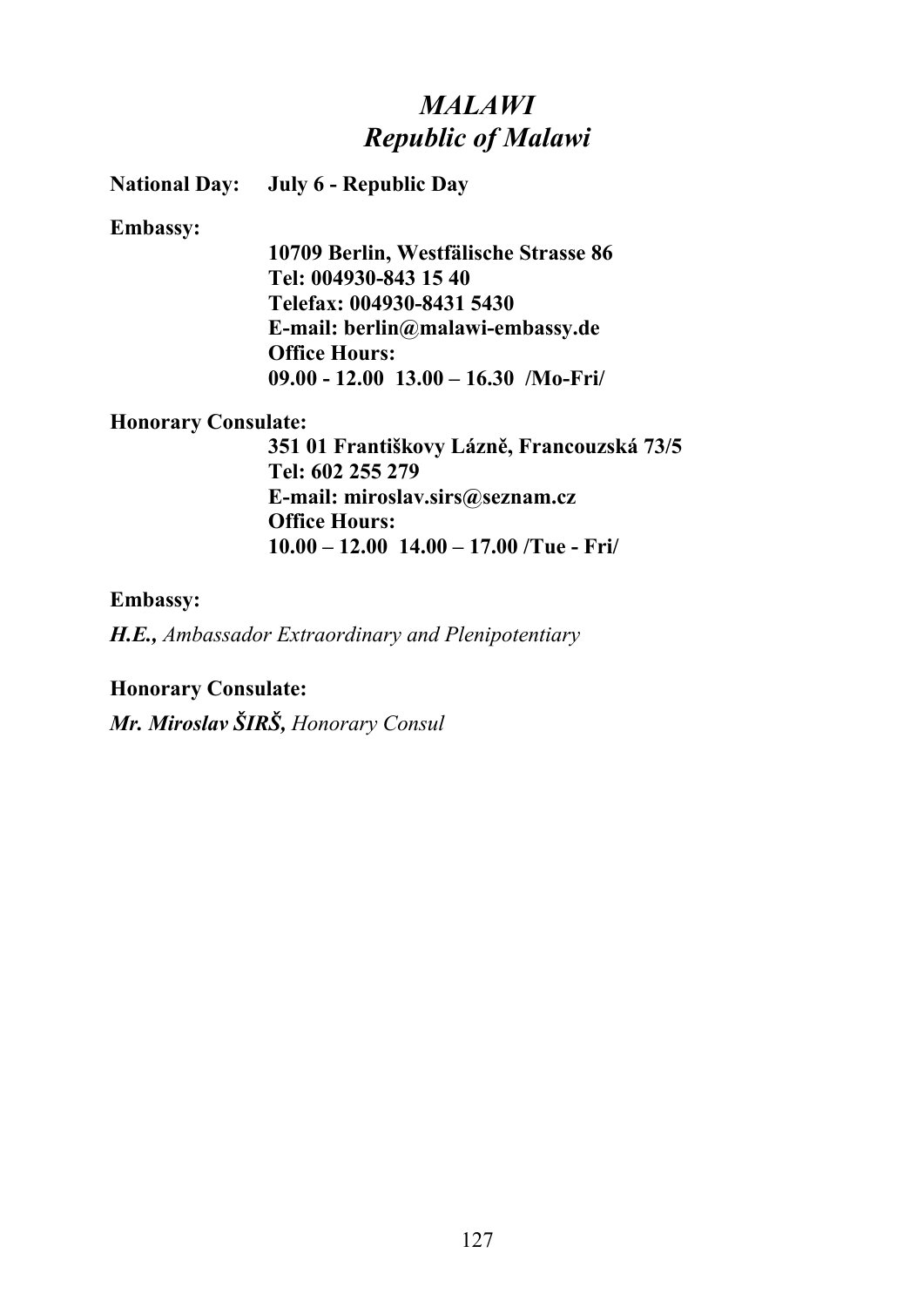## *MALAYSIA*

**National Day: August 31 - National Day**

**Embassy:**

**160 00 Praha 6, Komornická 1852/25 Tel: 234 706 611 Telefax: 296 326 192 E-mail: mwprague@kln.gov.my Web site: www.kln.gov.my/web/cze\_prague/home Office Hours: 09.30 - 15.30 /Mo-Fri/**

**Embassy:**

*H.E., Ambassador Extraordinary and Plenipotentiary*

*Mrs. Farashima Aini BINTI MOHD ALI, Counsellor /Political, Economic, Education and Cultural Affairs/, Chargé d´Affaires a.i. Mr. Mohd Faisal Syahni BIN SABARUDDIN*

*Mrs. SITI HAJAR BINTI MOHD ZAINUDDIN, Third Secretary /Administrative, Financial and Consular Affairs/ Mr. MUHAMAD FADIL BIN OTHMAN*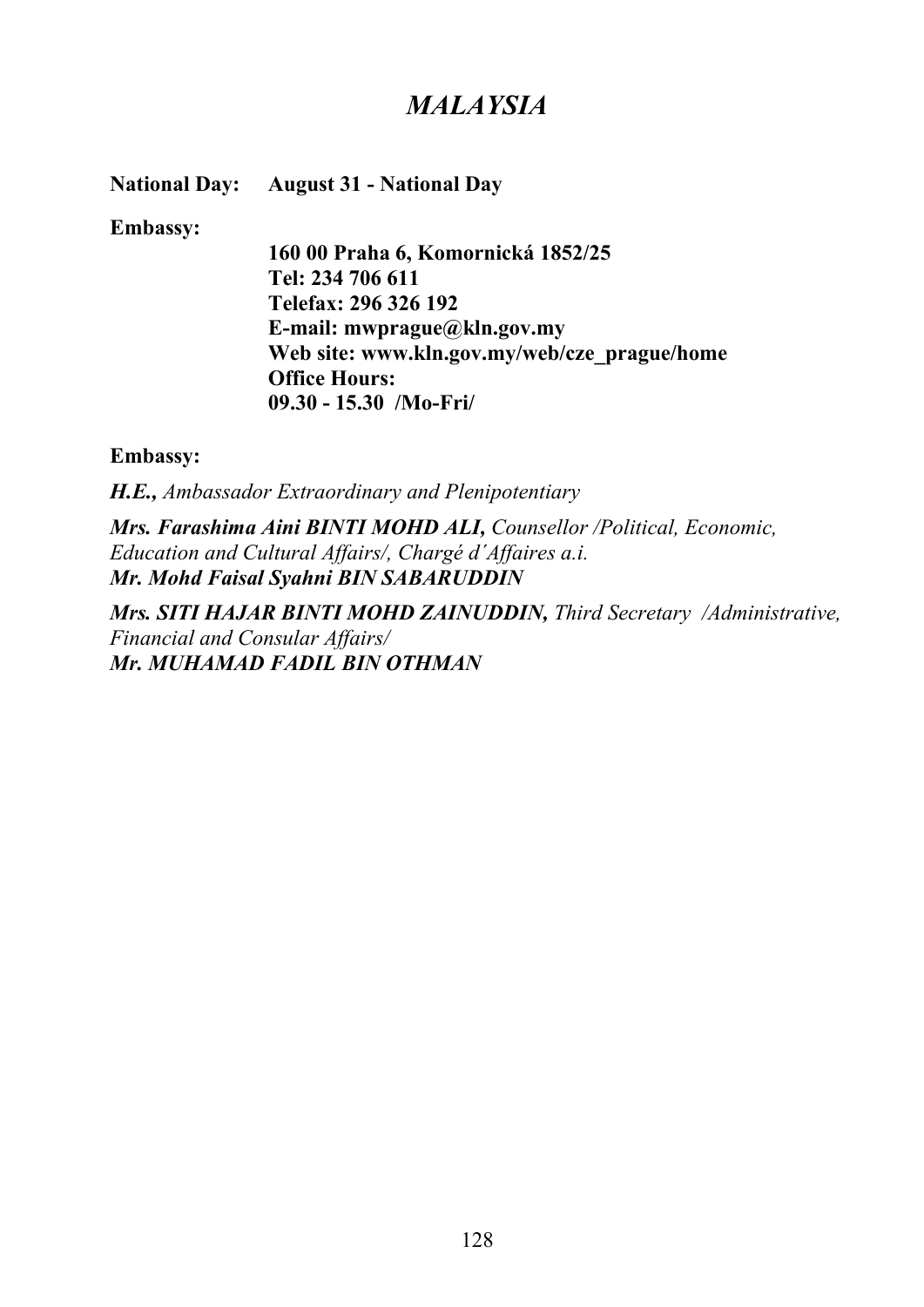# *MALDIVES Republic of Maldives*

### **Honorary Consulate:**

**120 00 Praha 2, Rašínovo nábřeží 1980/70 Tel: 212 247 586 E-mail: consulate@imaldives.cz Web site: www.imaldives.cz Office Hours: 10.00 - 16.00 / Wed/**

### **Honorary Consulate:**

*Mr. Jaromír KALČIC, Honorary Consul*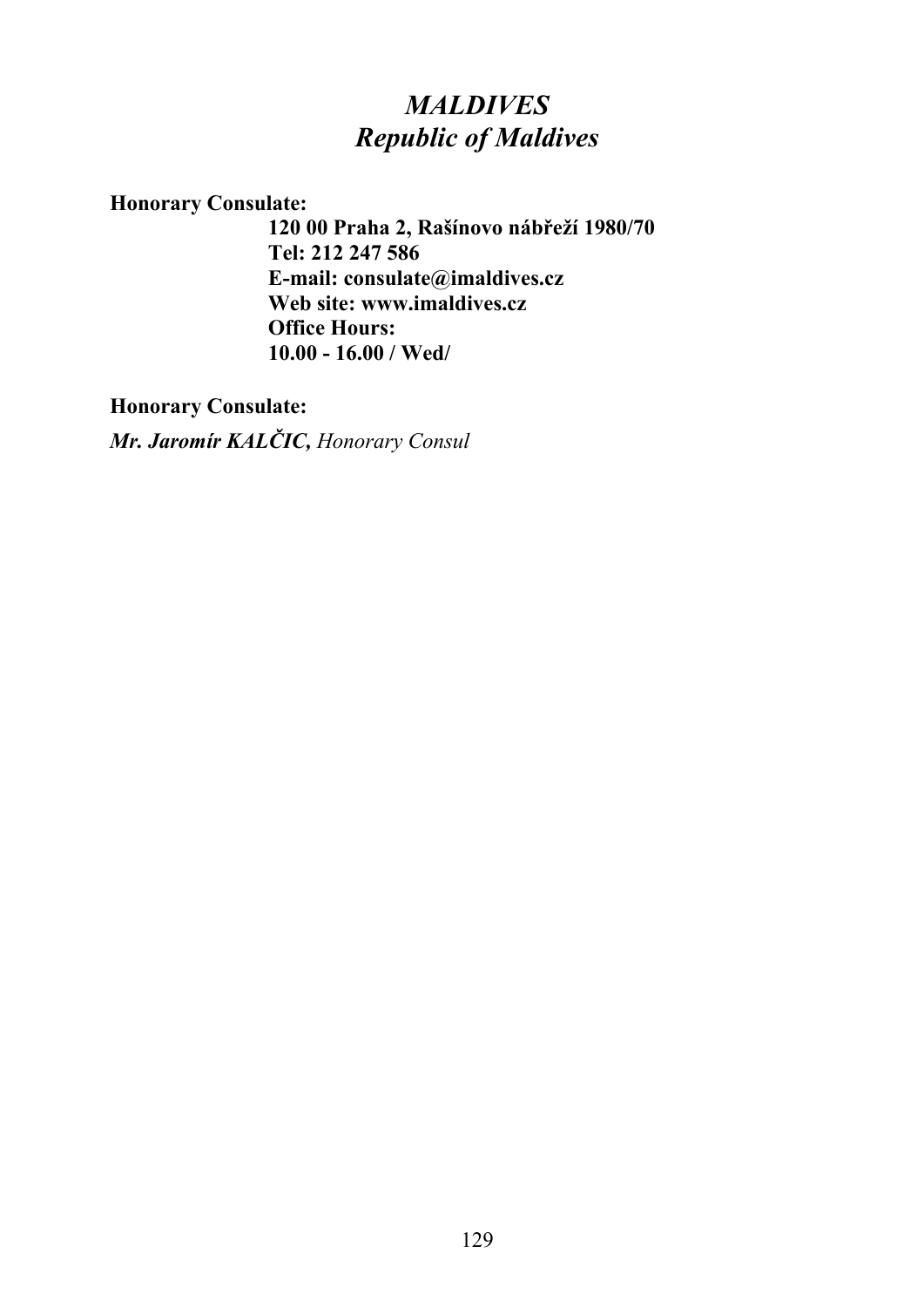# *MALI Republic of Mali*

#### **National Day: September 22 - Independence Day**

**Embassy:**

**00141 Rome, Via delle Cave Fiscali, 21 Tel: 003906-4425 4068 Telefax: 003906-4425 4029 E-mail: amb.malirome@tiscalinet.it**

#### **Embassy:**

*H.E. Mr. Aly COULIBALY, Ambassador Extraordinary and Plenipotentiary Credentials: February 19, 2020*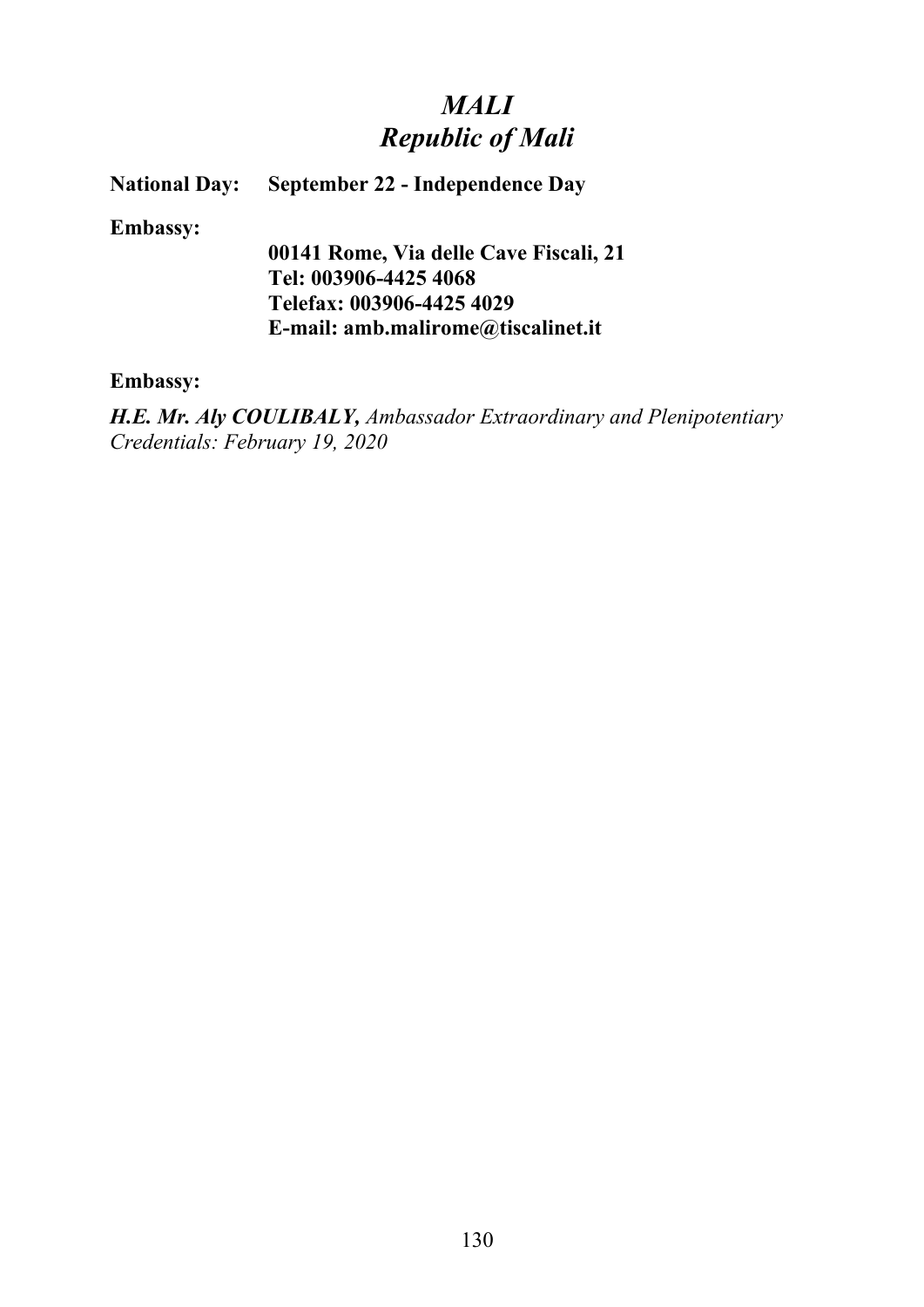# *MALTA Republic of Malta*

**National Day: September 21 - National Day**

#### **Embassy:**

**CMR 02, Valletta, Palazzo Parisio, Merchants Street Tel: 00356-2124 2191 Telefax: 00356-2123 5032 E-mail: info.mfa@gov.mt**

### **Honorary Consulate:**

**110 00 Praha 1, V Jámě 699/1 Tel: 224 815 378, 602 166 787 E-mail: maltaconsul.prague@gov.mt, svobodova@t-m-i.cz Office Hours: 10.00 - 16.00 /Mo-Fri/**

### **Embassy:**

*H.E. Mr. Godfrey A. PIROTTA, Ambassador Extraordinary and Plenipotentiary Credentials: March 28, 2014 Valletta*

### **Honorary Consulate:**

*Mrs. Karla SVOBODOVÁ, Honorary Consul*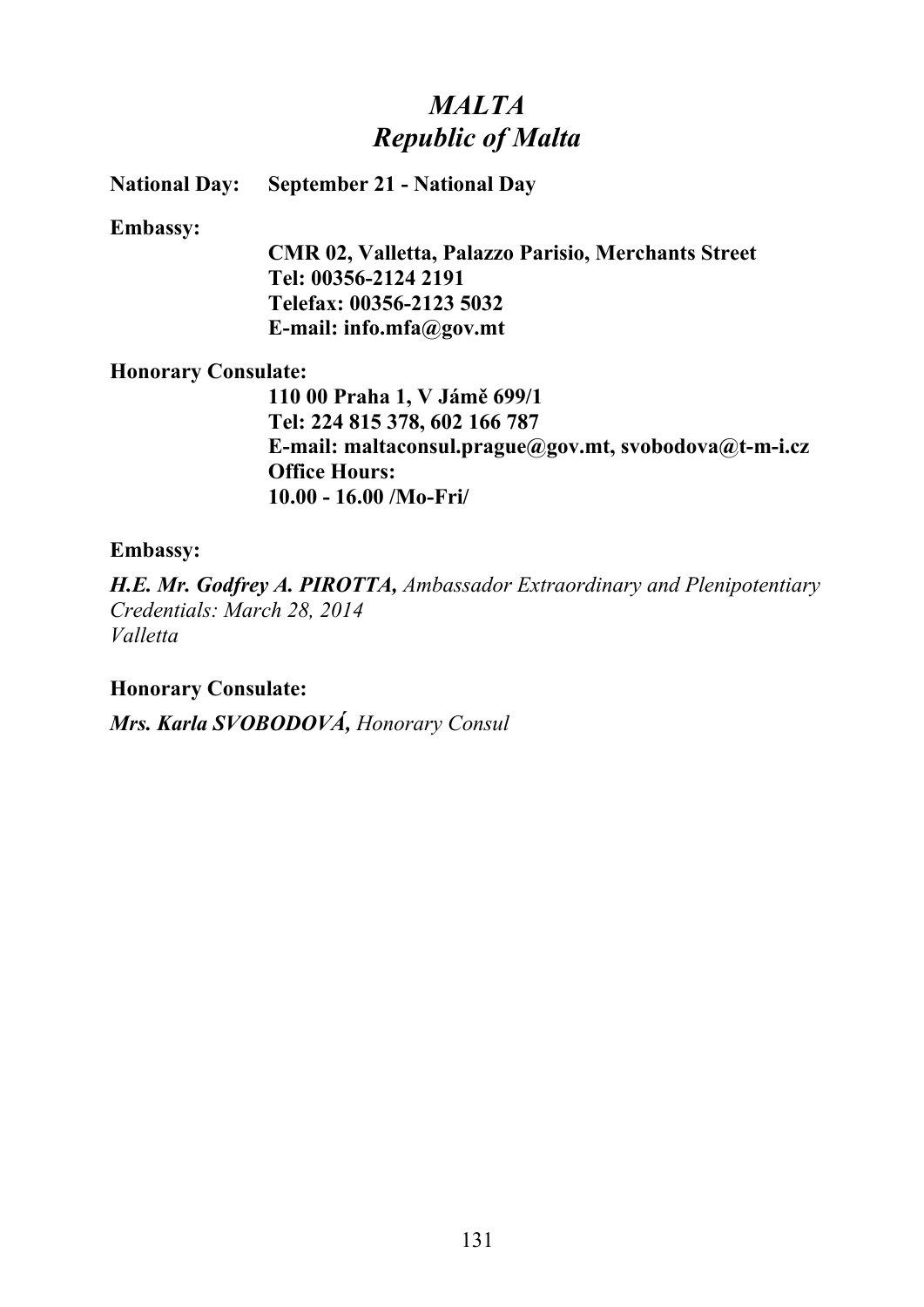## *MAURITANIA Islamic Republic of Mauritania*

**National Day: November 28 - Independence Day /1960/**

**Embassy:**

**14195 Berlin, Englerallee 42 Tel: 004930-206 58 83 E-mail: info@mauretanien-embassy.de Office Hours: 9.00 - 16.00 /Mo-Thur/ 9.00 – 12.30 /Fri/**

**Embassy:**

*H.E. Mr. Mohamed Mahmoud BRAHIM KHLIL, Ambassador Extraordinary and Plenipotentiary Credentials: January 21, 2016*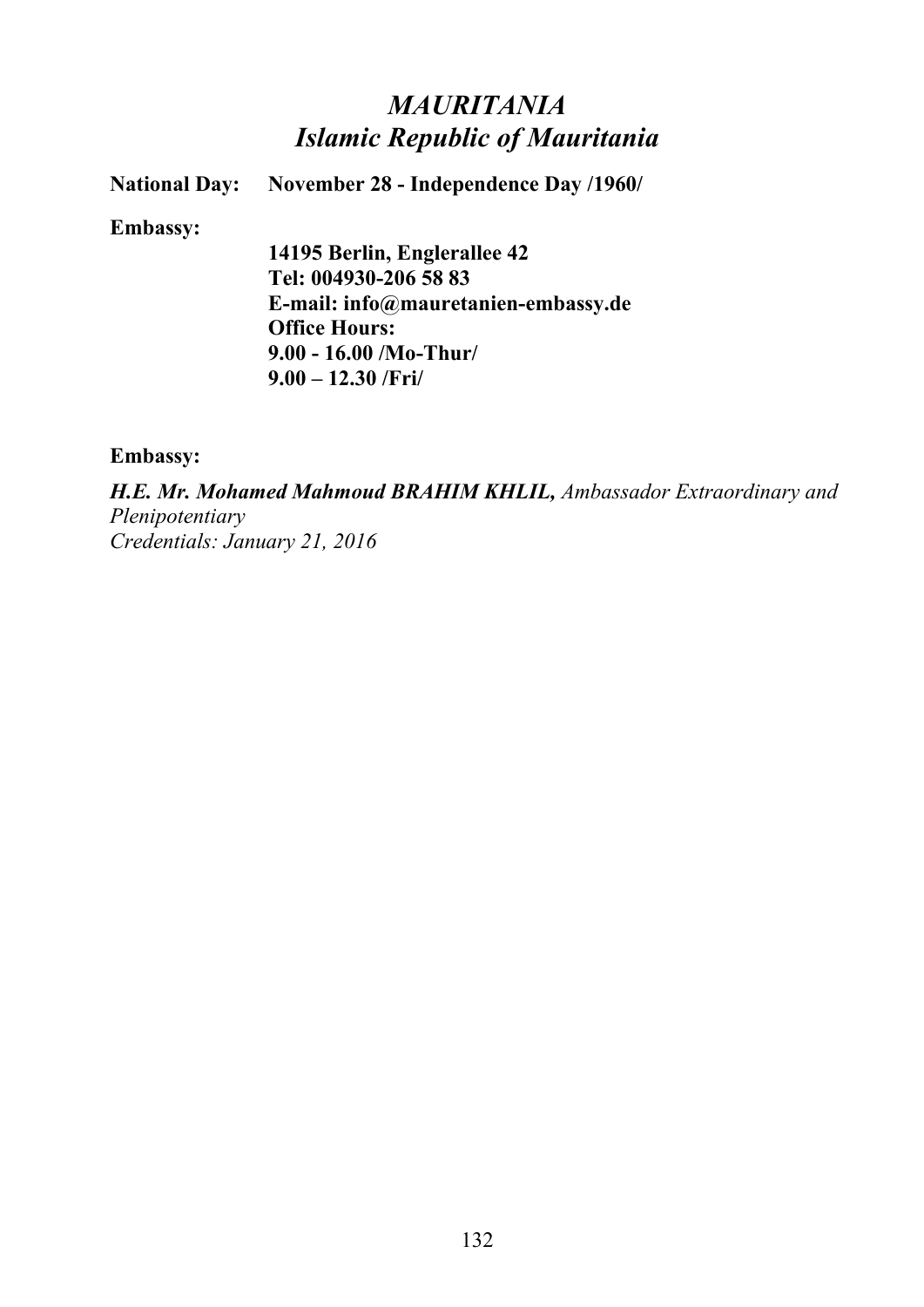## *MAURITIUS Republic of Mauritius*

**National Day: March 12 - Republic Day**

#### **Embassy:**

**10787 Berlin, Kurfürstenstrasse 84 Tel: 004930-263 93 60 Telefax: 004930-2655 8323 E-mail: berlin@mauritius-embassy.de Web site: http://berlin.mauritius.govmu.org Office Hours: 08.30 - 16.00 /Mo-Fri/**

#### **Honorary Consulate:**

**110 00 Praha 1 – Staré Město, Maiselova 25/4 Tel: 224 811 274, 224 816 346 Telefax: 222 325 420 E-mail: vladimir@dc-service.com**

#### **Embassy:**

*H.E., Ambassador Extraordinary and Plenipotentiary*

#### **Honorary Consulate:**

*Mr. Vladimír DOLEJŠ, Honorary Consul*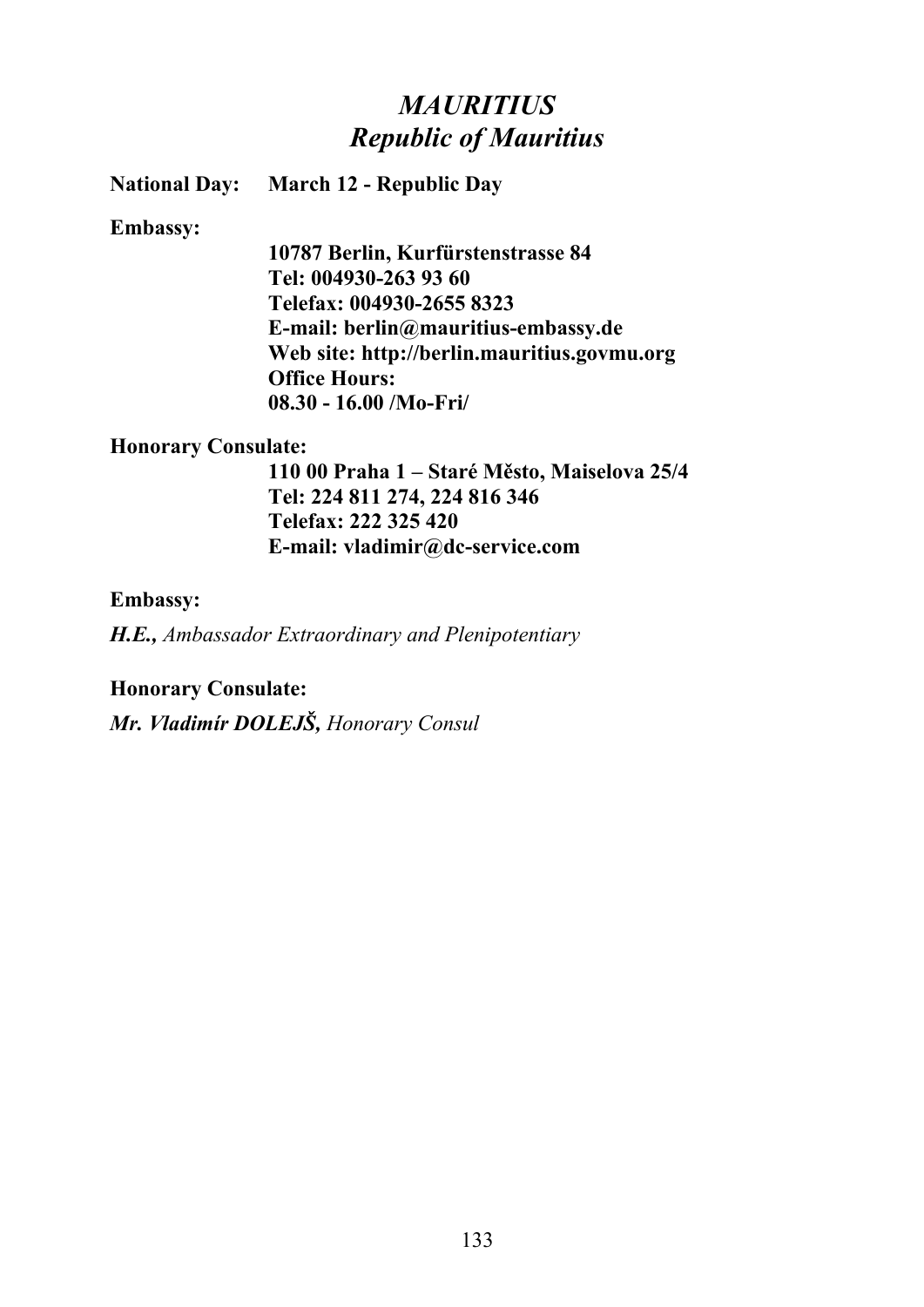# *MEXICO United Mexican States*

#### **National Day: September 16 - Anniversary of Independence /1810/**

**Embassy:**

**110 00 Praha 1, V Jirchářích 151/10 Tel: 283 061 530, 283 061 540, 283 061 537 /Ambassador´s Office/ Telefax: 233 550 477 E-mail: embamexche@sre.gob.mx Web site: http://embamex.sre.gob.mx/republicacheca/ Office Hours: 09.00 - 17.00**

#### **Consular Section:**

**110 00 Praha 1, V Jirchářích 151/10 Tel: 283 061 543 Telefax: 233 550 477 Office Hours: Open for the Public: 09.00 - 14.00**

#### **Embassy:**

*H.E. Mrs. Rosaura Leonora RUEDA GUTIERREZ, Ambassador Extraordinary and Plenipotentiary Credentials: August 8, 2017*

*Mr. Miguel Angel VILCHIS SALGADO, Minister /Political and Economic Affairs/, Deputy Head of Mission Mrs. Concetta Carmela APREA*

*Mr. Hugo JUAREZ CARRILLO, Minister /Commercial and Economic Affairs/ Mrs. Marbella MICHEL ARIAS, Third Secretary /Consular and Cultural Affairs/ Mr. Carlos Alberto QUIROZ LOPEZ, Third Secretary /Administrative Affairs/ Mr. Eric CERVANTES MARTINEZ, Third Secretary /IT/*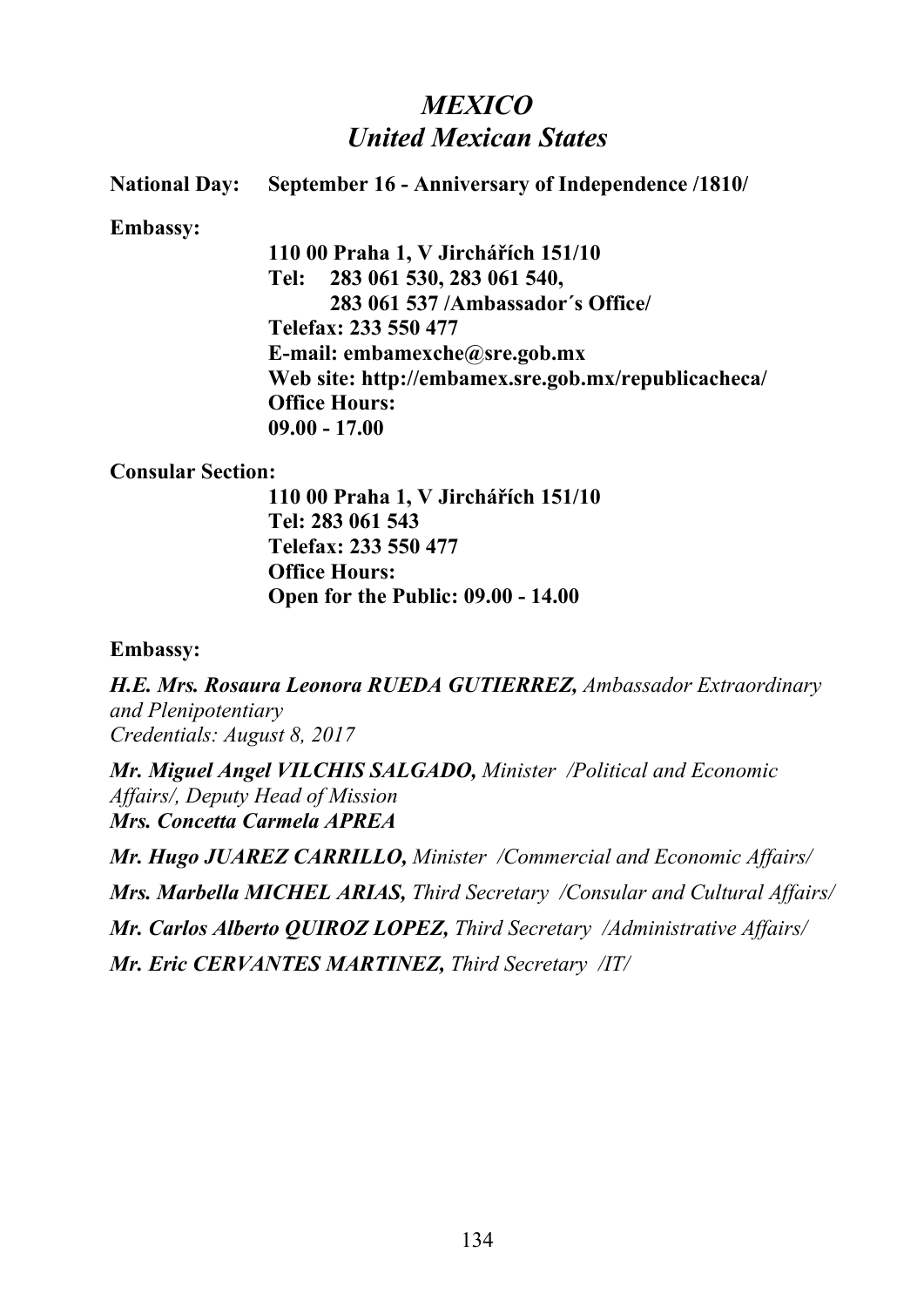# *MOLDOVA Republic of Moldova*

**National Day: August 27 – Republic Day /1991/**

**Embassy:**

**160 00 Praha 6 - Bubeneč, Juárezova 14 Tel: 233 323 762 Telefax: 233 323 765 E-mail: praga@mfa.gov.md Web site: www.cehia@mfa.md Office Hours: 08.00 - 12.00 13.00 – 17.00 /Mo-Fri/**

#### **Consular section:**

**160 00 Praha 6 - Bubeneč, Juárezova 14 Tel: 233 323 764 Telefax: 233 323 765 Office Hours: 08.00 - 12.00 13.00 – 17.00 /Mo-Fri/ Open for the Public: 08.30 - 12.00 /Tue-Fri/**

**Embassy:**

*H.E. Mr. Alexandru CODREANU, Ambassador Extraordinary and Plenipotentiary Credentials: October 21, 2020 Mrs. Svetlana CODREANU*

*Mr. Vasile CHITII, Counsellor /Political, Economic and Cultural Affairs/ Mrs. Tatiana CHITII*

*Mr. Andrei PALADUTA, First Secretary /Consular Affairs/ Mrs. Aliona MUSTEATA*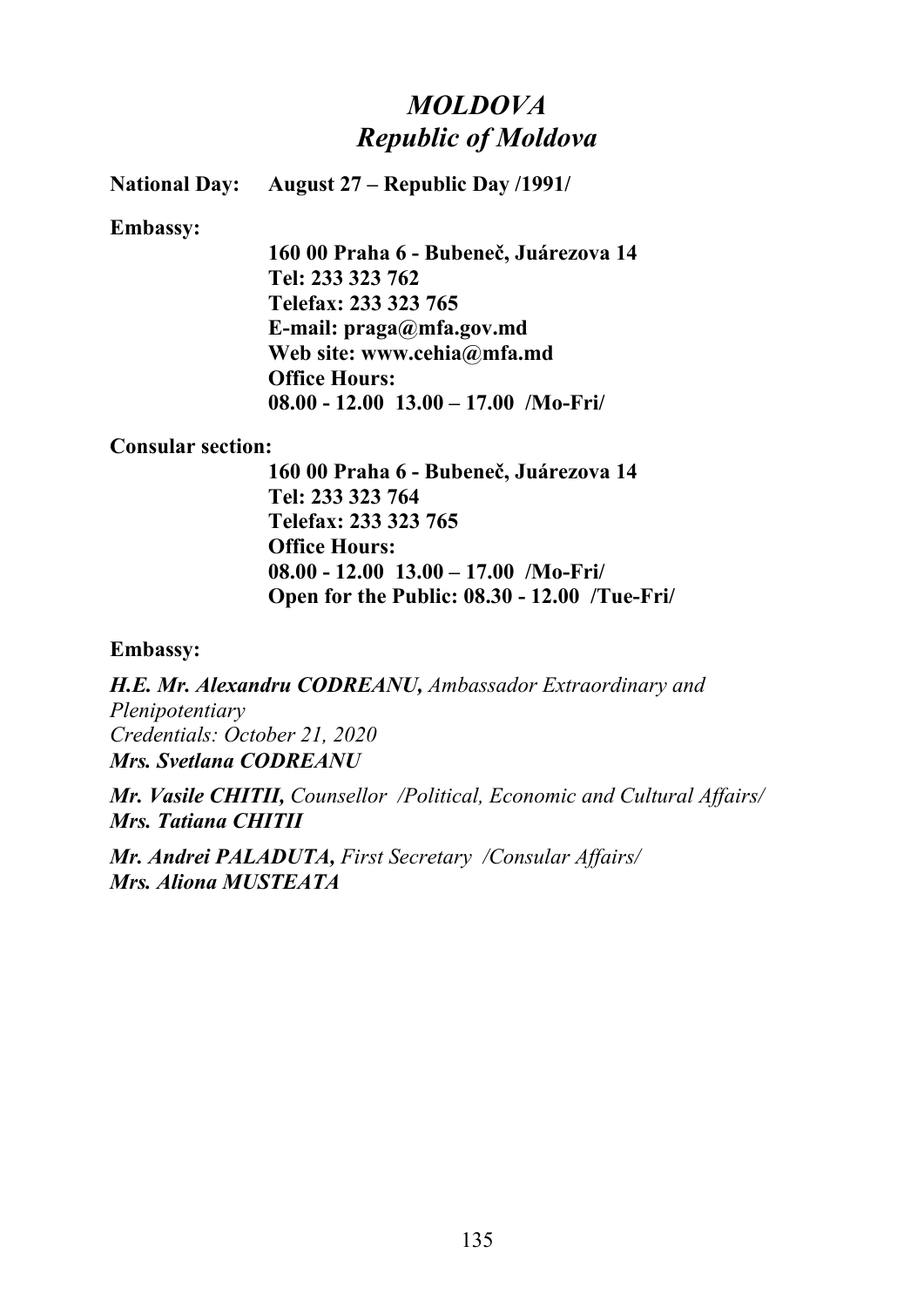# *MONACO Principality of Monaco*

#### **Embassy:**

**c/o Ministry of State, Department of External Affaires Place de la Visitation MC 98000 Monaco**

### **Honorary Consulate:**

**180 00 Praha 1 – Malá Strana, Sněmovní 7/174 Tel: 0031-653 163 495 Telefax: 257 532 368 E-mail: monaco.prague@yahoo.com**

**Embassy:**

*H.E. Mr., Ambassador Extraordinary and Plenipotentiary*

**Honorary Consulate:**

*Mr. Oldřich UTTENDORFSKÝ, Honorary Consul*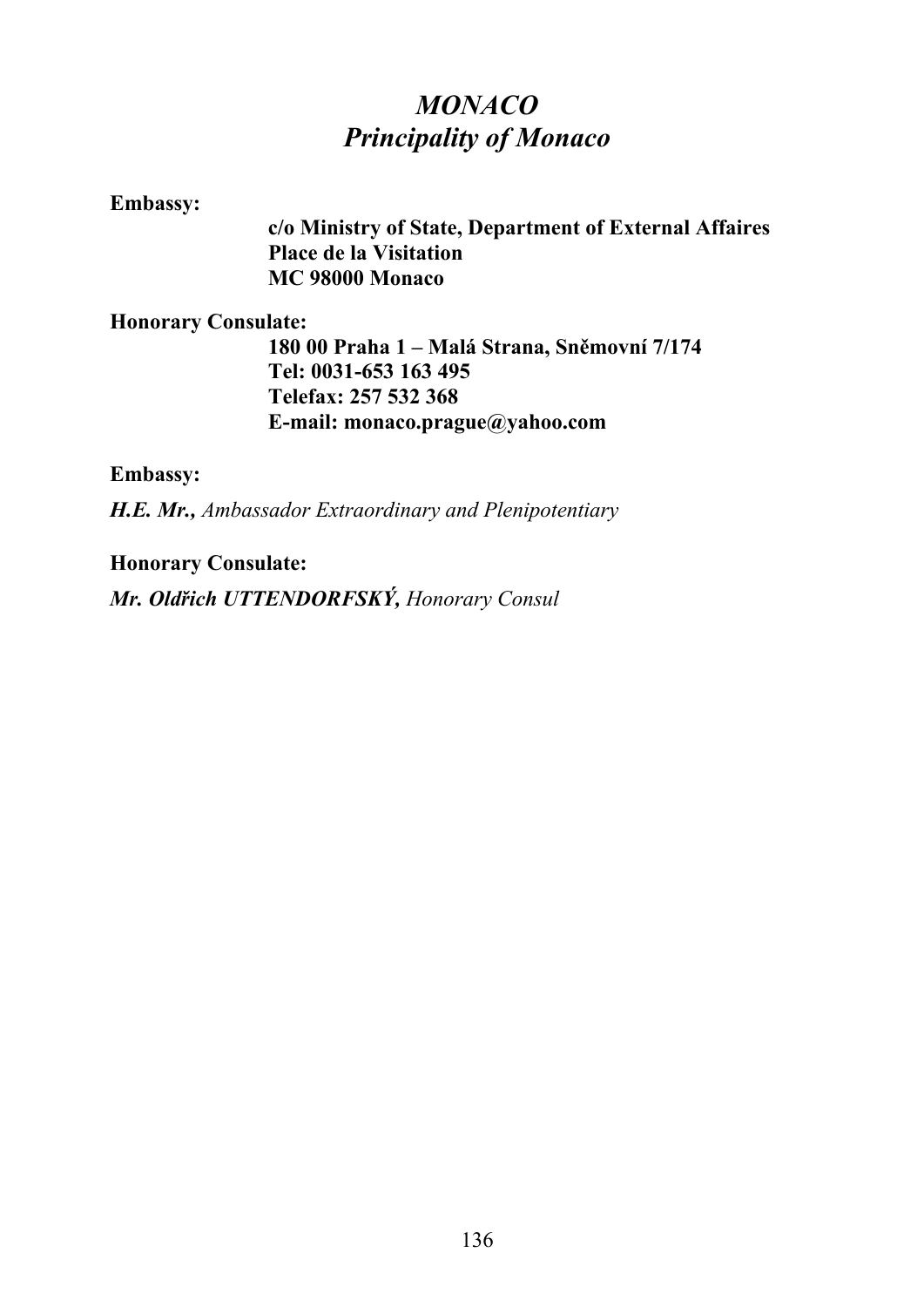## *MONGOLIA*

#### **National Day: July 11 - Anniversary of Independence /1921/**

#### **Embassy:**

**160 00 Praha 6, Na Marně 5 Tel: 224 311 198, 224 325 760 Telefax: 224 314 827 E-mail: prague@mfa.gov.mn Office Hours: 09.00 - 13.00 14.00 - 16 /Mo-Fri/**

#### **Consular section:**

**160 00 Praha 6, Na Marně 5 Tel: 224 311 198 Telefax: 224 314 827 Office Hours: 09.00 - 16.00 /Mo - Fri/**

#### **Honorary Consulate:**

**500 03 Hradec Králové 3, Eliščino nábřeží 302/29 Tel: 777 008 877, 602 562 197 E-mail: consul.hradec@emongolia.cz Office Hours: 08.00 - 15.00 /Mo, Fri/**

#### **Embassy:**

*H.E. Mr. Gansukh Khashkhan DAMDIN, Ambassador Extraordinary and Plenipotentiary Credentials: December 20, 2021 Mrs. Enkhtuvshin Nomgon MOLOM*

*Mr. Uuganbayar DAVAASAMBUU, Third Secretary /Political and Consular Affairs/ Mrs. Bolorsuvd BUDRAGCHAA*

*Mr. Pagva Shagdar BIRAA, Counsellor /Administrative Affairs/ Mrs. Dulam Dugersuren ARIUNBOLD*

**Honorary Consulate:** *Mr. Pavel REJCHRT, Honorary Consul*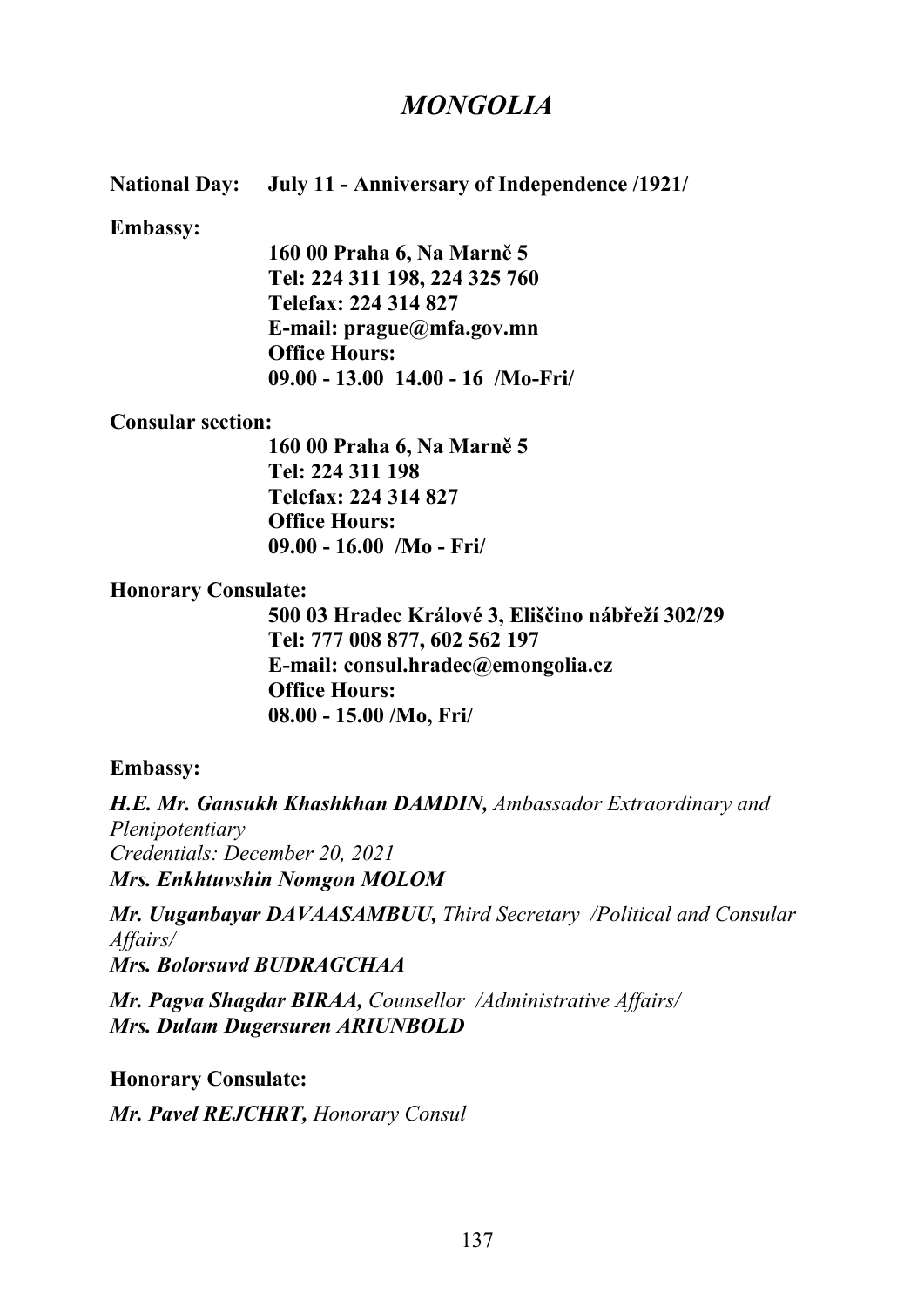## *MONTENEGRO*

## **National Day: July 13 – Day of Statehood /1878/**

**Embassy:**

**1030 Vienna, Lothringerstrasse 14-16, Top II/3 Tel: 00431-512 08 99 E-mail: austria@mfa.gov.me Web site: www.me-austria.eu**

#### **Embassy:**

*H.E., Ambassador Extraordinary and Plenipotentiary*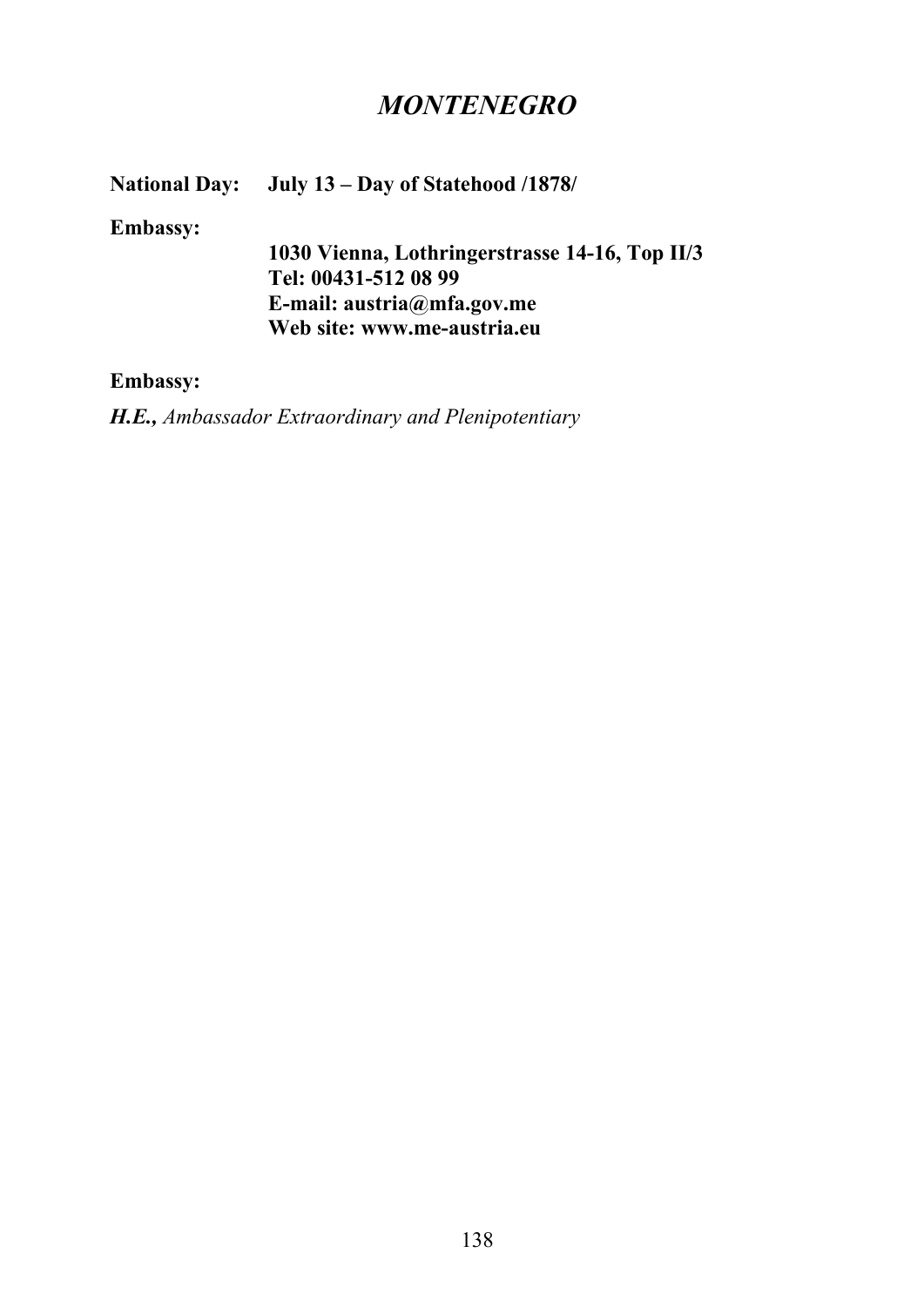# *MOROCCO Kingdom of Morocco*

| <b>National Day:</b>       | July 30 - Anniversary of the Accession of H.M. King<br><b>Mohammed VI</b> |
|----------------------------|---------------------------------------------------------------------------|
| <b>Embassy:</b>            |                                                                           |
|                            | 160 00 Praha 6 – Hradčany, Mickiewiczova 254/6                            |
|                            | Tel: 233 325 656                                                          |
|                            | Telefax: 233 322 634                                                      |
|                            | E-mail: sifamapragu@iol.cz                                                |
|                            | <b>Office Hours:</b>                                                      |
|                            | $09.00 - 15.00$ /Mo-Fri                                                   |
| <b>Honorary Consulate:</b> |                                                                           |
|                            | 602 00 Brno-město, Dominikánské nám. 656/2                                |
|                            | Tel: 541 425 560                                                          |
|                            |                                                                           |

**Telefax: 541 215 561 E-mail: info@brno.consulatdumaroc.cz Web site: www.brno.consulatdumaroc.cz Office Hours: 15.00 - 17.00 /Thur/**

#### **Honorary Consulate:**

**702 00 Ostrava, Masarykovo nám. 14 Tel: 596 121 662 E-mail: martinaorsulikova@seznam.cz Office Hours: 10.00 - 12.00 13.00 – 15.00**

#### **Embassy:**

*H.E. Mrs. Hanane SAADI, Ambassador Extraordinary and Plenipotentiary Credentials: July 18, 2018*

*Mr. Abdesselam MANSOURI, Minister-Counsellor, Deputy Head of Mission*

*Mrs. Ghofran SALAH, Counsellor /Consular Affairs/ Mr. Hicham KALALI*

*Mr. Adil AL JATTARI, Counsellor /Economic Affairs/*

*Mr. Youness NASSER, Counsellor /Cultural Affairs/ Mrs. Salma BIJOU*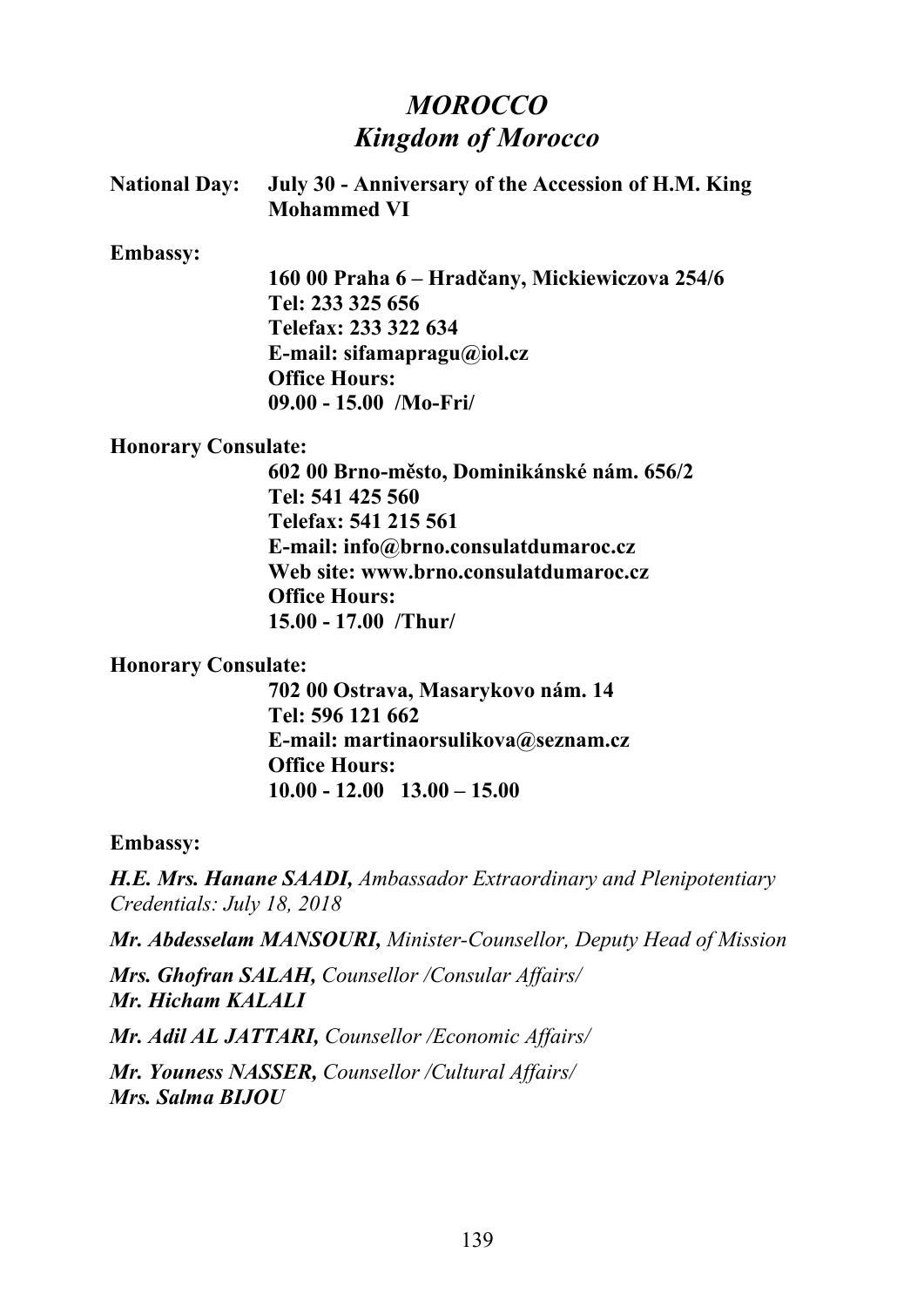# *MOROCCO Kingdom of Morocco*

**Honorary Consulate in Brno:** *Mr. Milan VAŠÍČEK, Honorary Consul*

# **Honorary Consulate in Ostrava:**

*Mrs. Jarmila MESSARI, Honorary Consul*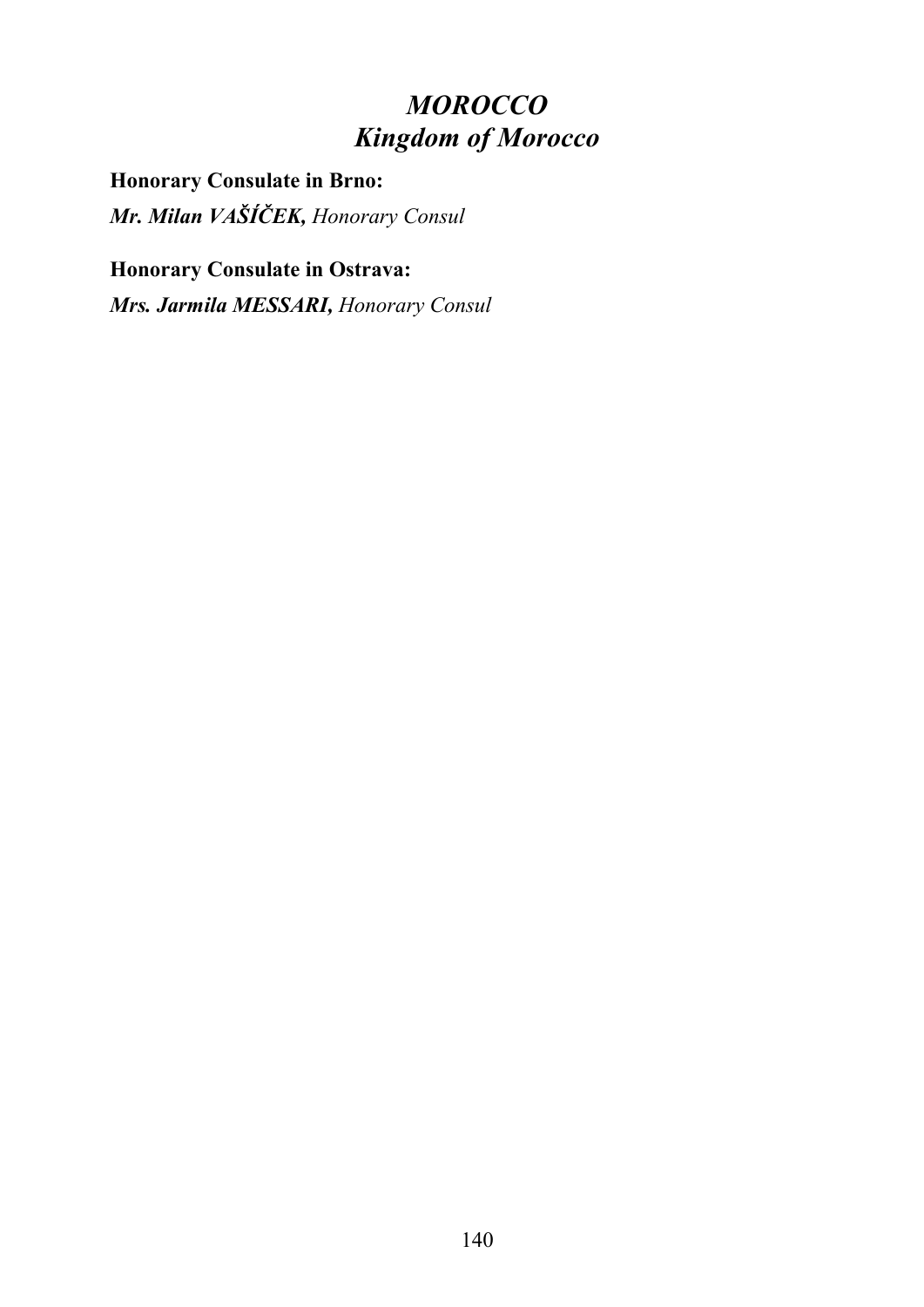# *MOZAMBIQUE Republic of Mozambique*

**National Day: June 25 - Independence Day**

**Embassy:**

**10551 Berlin, Stromstrasse 47 Tel: 004930-3987 6500 Telefax: 004930-3987 6503 E-mail: emoza@aol.com**

#### **Embassy:**

*H.E. Mr. Sérgio NATHÚ CABÁ, Ambassador Extraordinary and Plenipotentiary Credentials: February 23, 2022*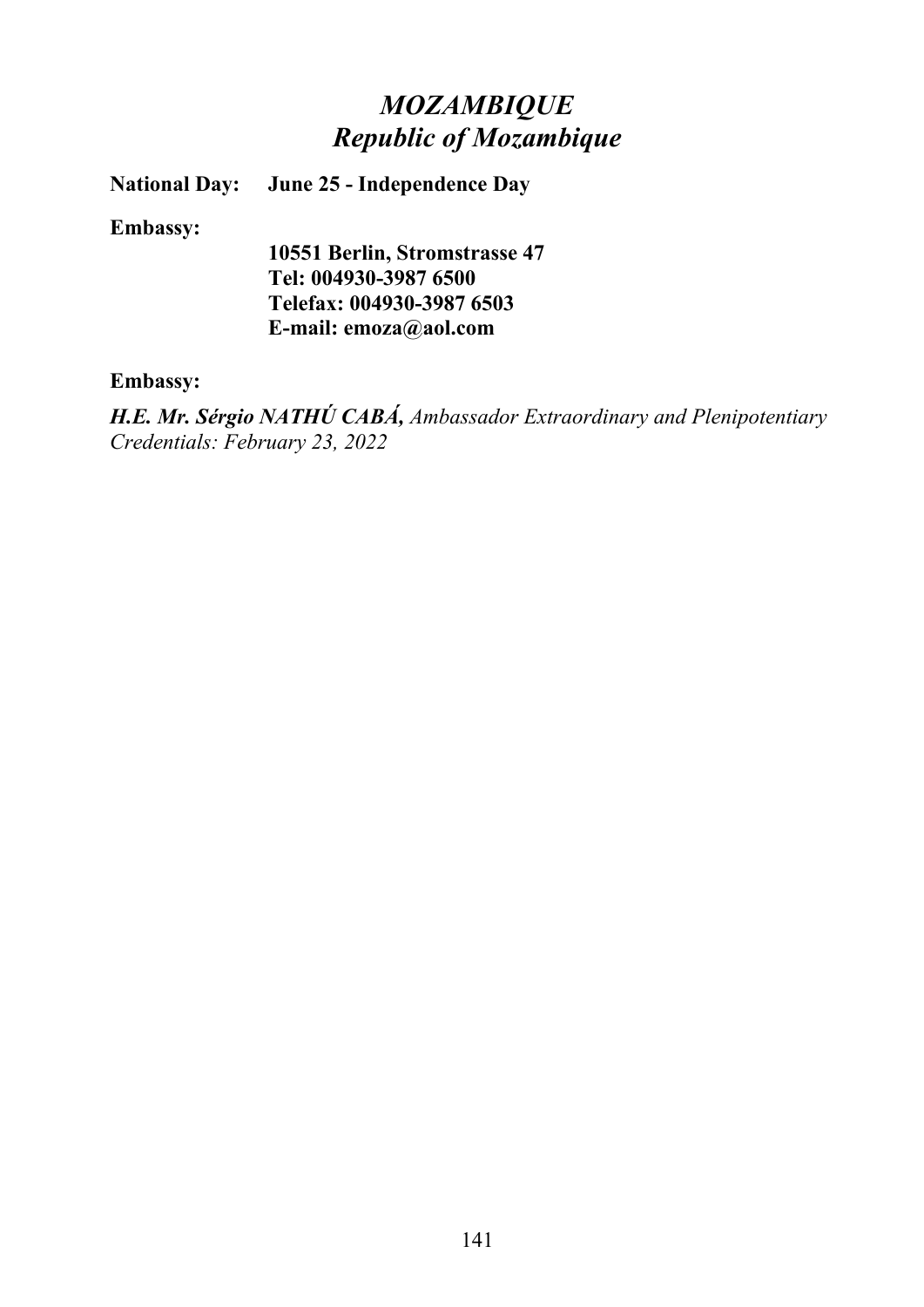# *MYANMAR Republic of the Union of Myanmar*

**National Day: January 4 - Independence Day**

**Embassy:**

**110 00 Praha 1 – Nové Město, Václavské náměstí 1282/51 Tel: 233 331 577 Telefax: 233 330 203 E-mail: meprague@email.cz, prague-embassy@mofa.gov.mm Office Hours: 09.30 – 13.00 14.00-16.30 /Mo-Fri/**

**Embassy:**

*H.E., Ambassador Extraordinary and Plenipotentiary*

*Mr. PHONE LIN KYAING, Counsellor /Political and Economic Affairs/, Chargé d´Affaires a.i. Mrs. MYAT SU MON*

*Mr. KYAW TUN MYINT, Third Secretary /Administrative and Financial Affairs/ Mrs. KHIN THANDA HTWE*

*Mrs. MYINT MYINT YI, Attaché /Administrative and Consular Affairs/*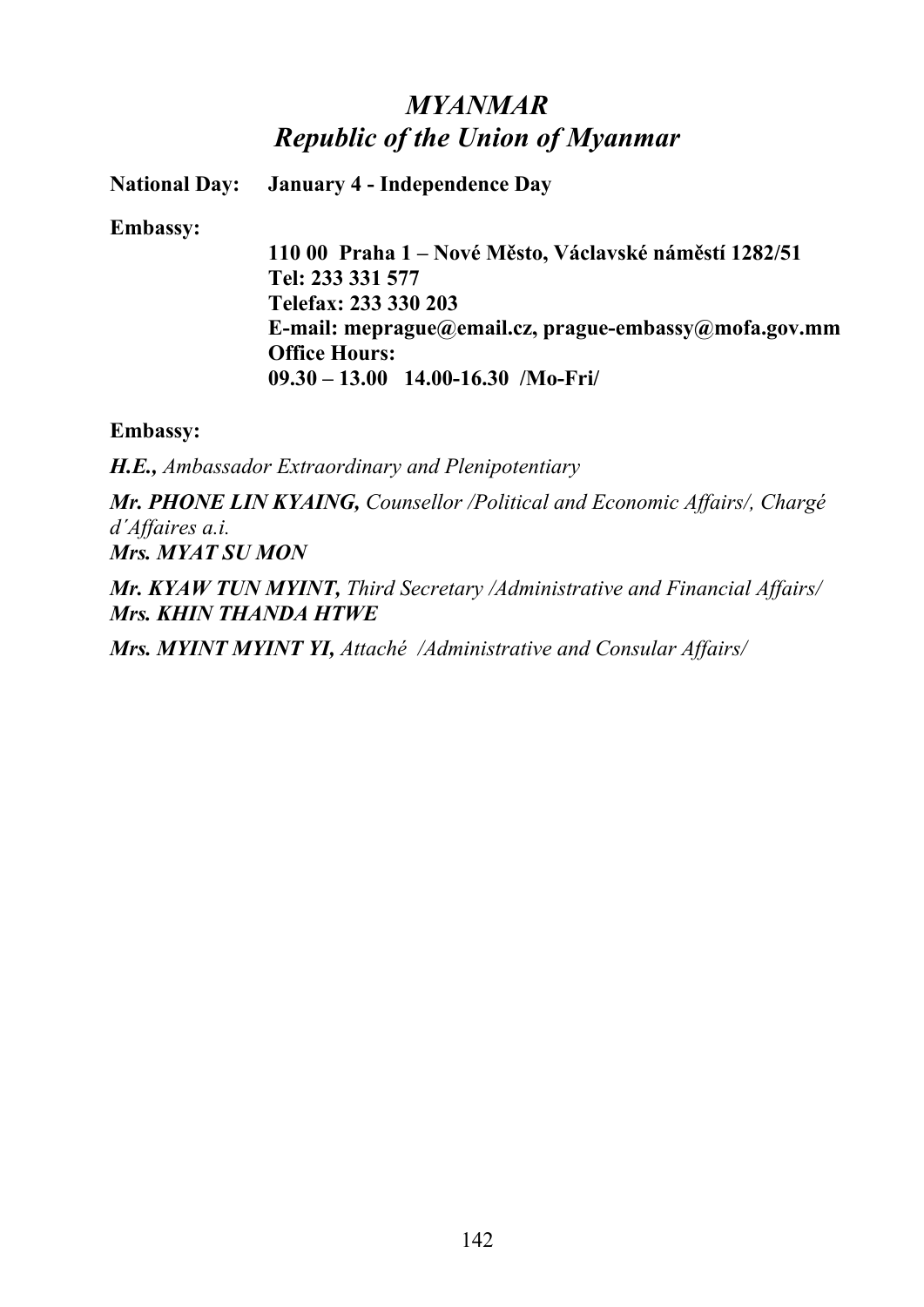## *NAMIBIA Republic of Namibia*

**National Day: March 21 - Independence Day**

**Embassy:**

**14052 Berlin, Reichsstrasse 17 Tel: 004930-254 09 50 Telefax: 004930-2540 9555 E-mail: info@namibia-botschaft.de Web site: www.namibia-botschaft.de Office Hours: 09.00 – 13.00 /Mo-Fri/**

### **Honorary Consulate:**

**110 00 Praha 1, Palackého 715/15, 2nd floor, No. 2 Tel: 734 581 627, 739 583 561 E-mail: honorary-consulate@csnk.cz, petrasek@akpes.cz Web site: http://csnk.cz/honorarni-konzulat Office Hours: 09.00 - 12.00 /Mon-Thur/**

**Embassy:**

*H.E. Mr. Martin ANDJABA, Ambassador Extraordinary and Plenipotentiary Credentials: February 23, 2022*

### **Honorary Consulate:**

*Mr. Marcel PETRÁSEK, Honorary Consul*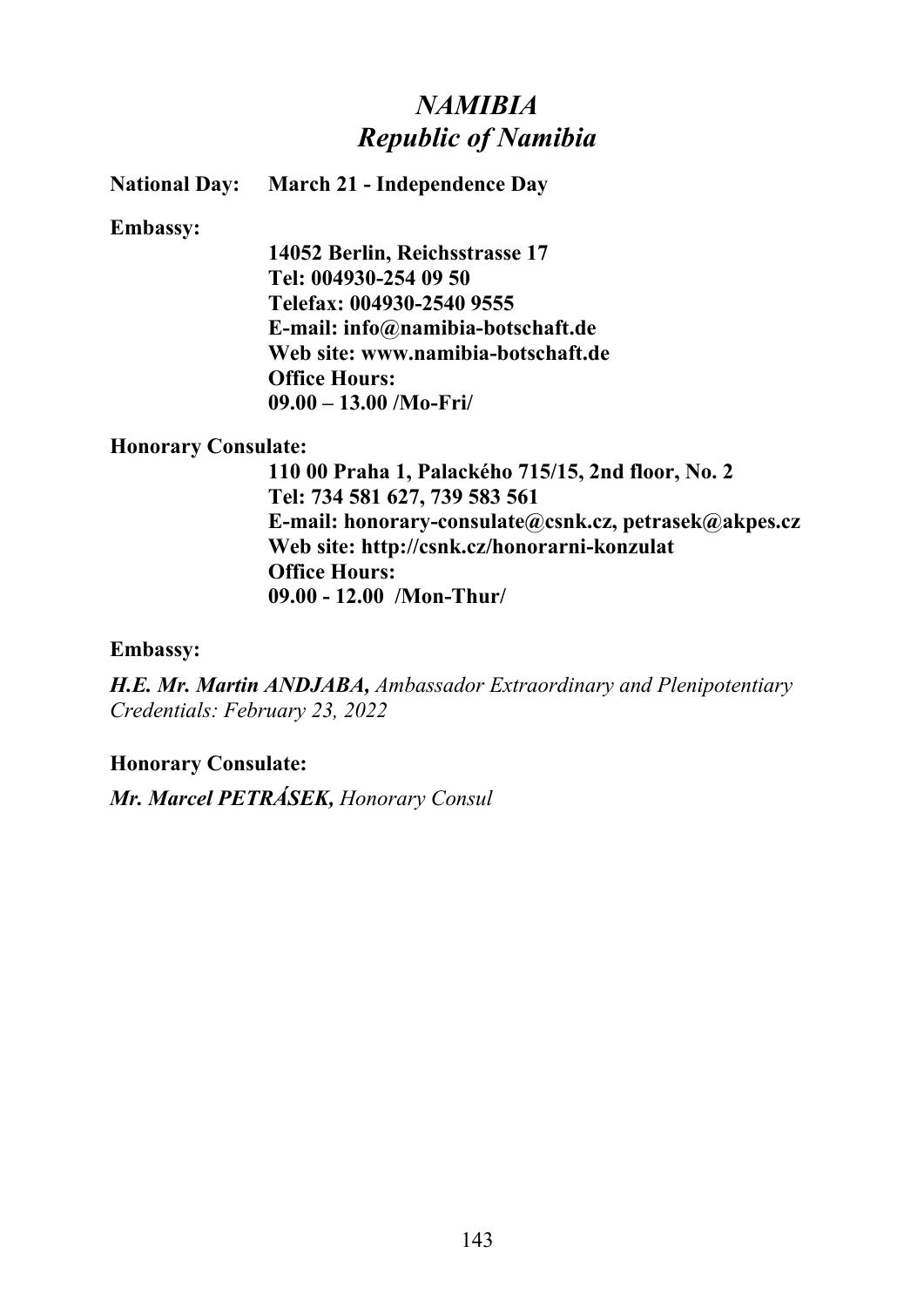## *NEPAL Federal Democratic Republic of Nepal*

**National Day: September 20 - National Day**

#### **Embassy:**

**10587 Berlin - Charlottenburg, Guerickestrasse 27 Tel: 004930-3435 9920, 3435 9921, 3435 9922 Telefax: 004930-3435 9906 E-mail: neberlin@t-online.de Web site: www.nepalembassy-germany.de www.nepalembassy-germany.com Office Hours: 09.00 - 13.00 14.00 – 17.00 /Mo-Fri/ Consular Section: 09.30 - 13.00 /Mo-Fri/** 

### **Embassy:**

*H.E., Ambassador Extraordinary and Plenipotentiary*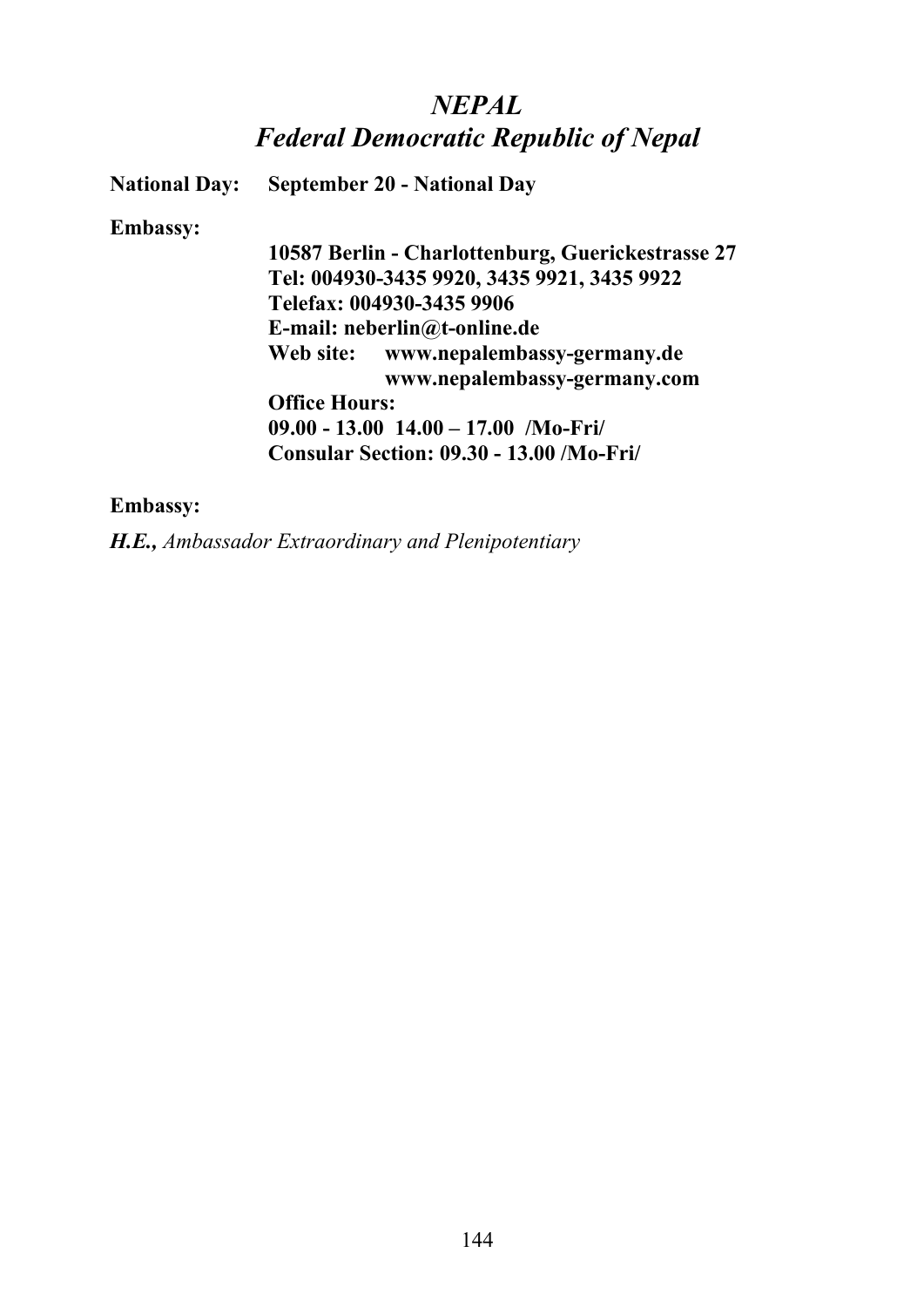## *THE NETHERLANDS Kingdom of the Netherlands*

**National Day: April 28 – King´s Day**

**Embassy:**

**160 00 Praha 6 - Bubeneč, Gotthardská 6/27 Tel: 233 015 200 Telefax: 233 015 256 E-mail: pra@minbuza.nl Office Hours: 09.00 - 13.00 14.00 – 17.00**

**Ambassador´s Office:**

**Tel: 233 015 202 Telefax: 233 015 255 E-mail: pra-cdp@minbuza.nl Office Hours: 09.00 - 13.00 14.00 – 17.00**

**Consular and Administrative Section:**

**Tel: 233 015 200 Telefax: 233 015 256 E-mail: pra-ca@minbuza.nl, pra-az@minbuza.nl Office Hours: 09.00 - 12.00 /Tue, Thur/ or by telephone appointment**

### **Embassy:**

*H.E. Mr. Daan Feddo HUISINGA, Ambassador Extraordinary and Plenipotentiary Credentials: August 17, 2021 Mrs. Anne Francoise Daniéle PARET*

*Mr. Casper David RÖLING, Counsellor, Deputy Head of Mission Mrs. Daniëlle Ottilie KEILHOLZ*

*LtCol. Siegmund André VAN IWAARDEN, Military Attaché Warsaw*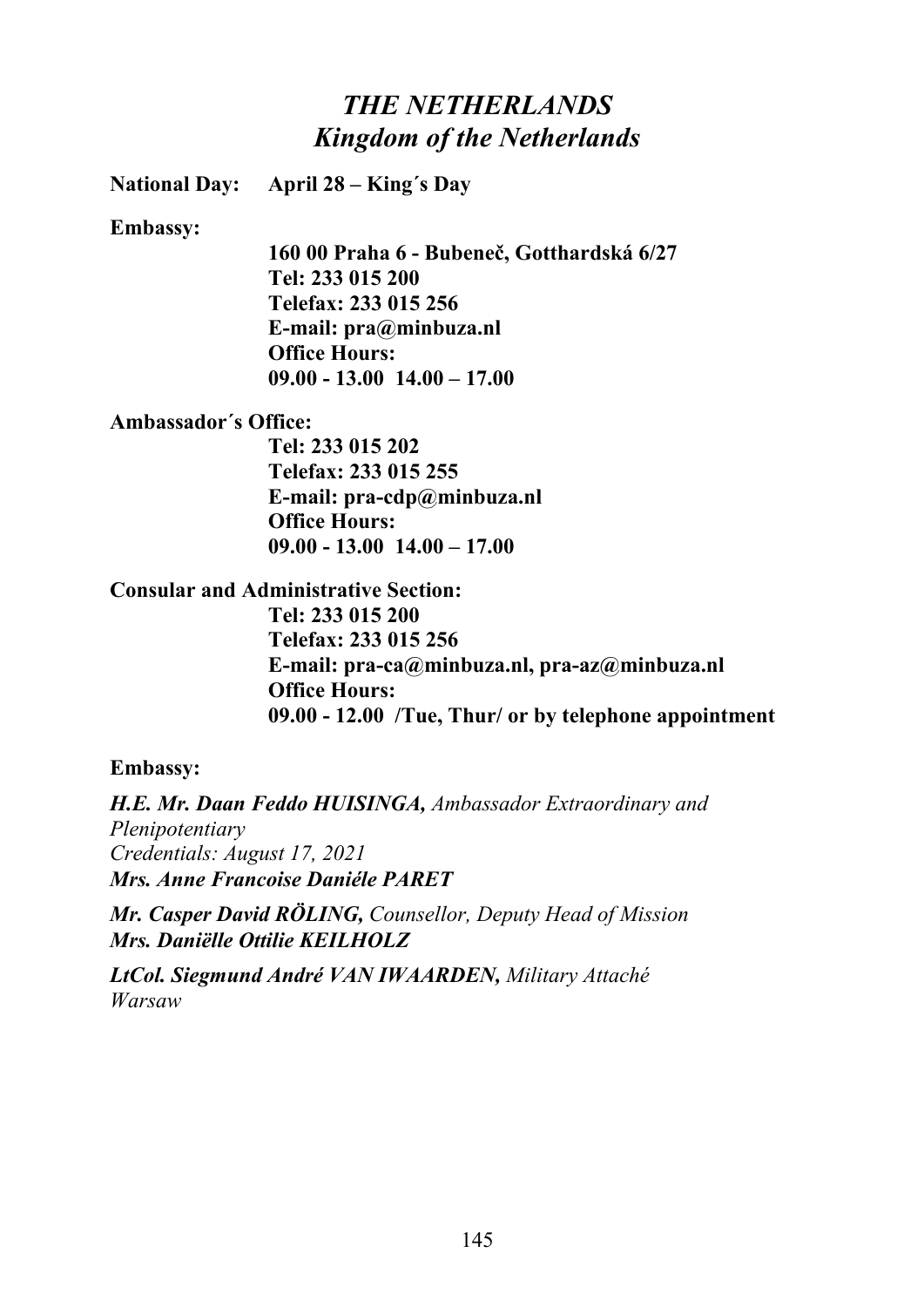## *NEW ZEALAND*

**National Day: February 6 - Waitangi Day**

#### **Embassy:**

**10117 Berlin, Friedrichstrasse 60 Tel: 004930-20 62 10, 2065 3900 /Visa Section/ Telefax: 004930-2062 1114 E-mail: nzembber@infoem.org Web site: www.nzembassy.com/germany Office Hours: 09.00 - 13.00 14.00 - 17.30 /Mo-Thur/ 09.00 - 13.00 14.00 - 16.30 /Fri/ Visa Section: 09.00 - 12.00 /Mo-Fri/** 

#### **Honorary Consulate:**

**110 00 Praha 1 Václavské nám. 838/9 Tel: 234 784 777 Telefax: 234 784 445 E-mail: david@nzconsul.cz Office Hours: Visits by Appointment**

#### **Embassy:**

*H.E., Ambassador Extraordinary and Plenipotentiary*

#### **Honorary Consulate:**

*Mr. David CHIRNSIDE, Honorary Consul*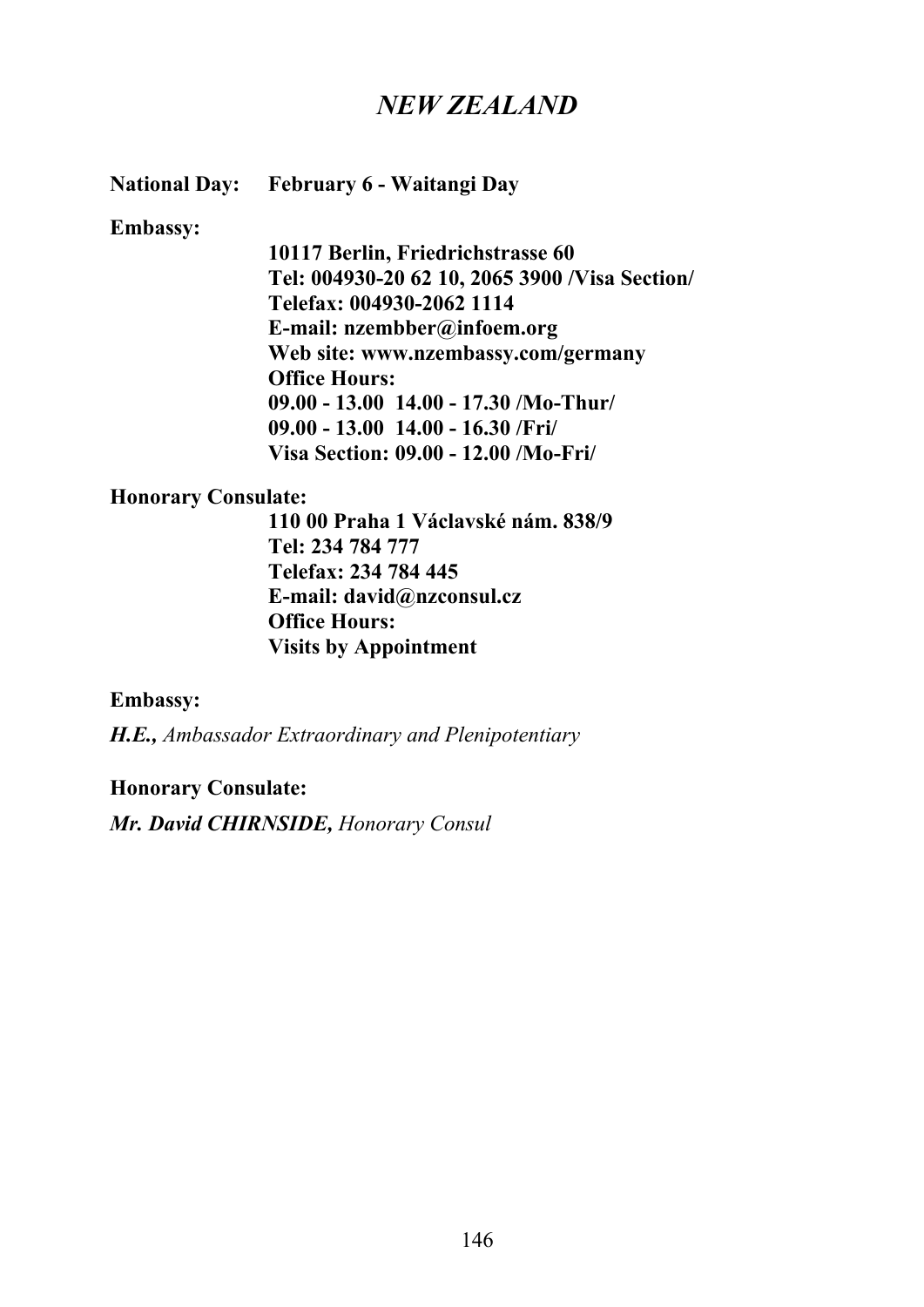## *NICARAGUA Republic of Nicaragua*

### **National Day: September 15 - Independence Day /1821/**

#### **Embassy:**

**1010 Vienna, Ebendorferstrasse 10/3/12 Tel: 00431-403 18 38 Telefax: 00431-403 27 52 E-mail: embanicviena@chello-at**

#### **Honorary Consulate:**

**110 00 Praha 1, Jungmannova 28/17 Tel: 606 762 792 E-mail: drdenis@grbox.cz**

### **Embassy:**

*H.E. Mr. Alvaro Jose ROBELO GONZALEZ, Ambassador Extraordinary and Plenipotentiary Credentials: June 18, 2015 Mrs. Lucia RAFFONE CALENDA*

### **Honorary Consulate:**

*Mr. Zdeněk DLESK, Honorary Consul*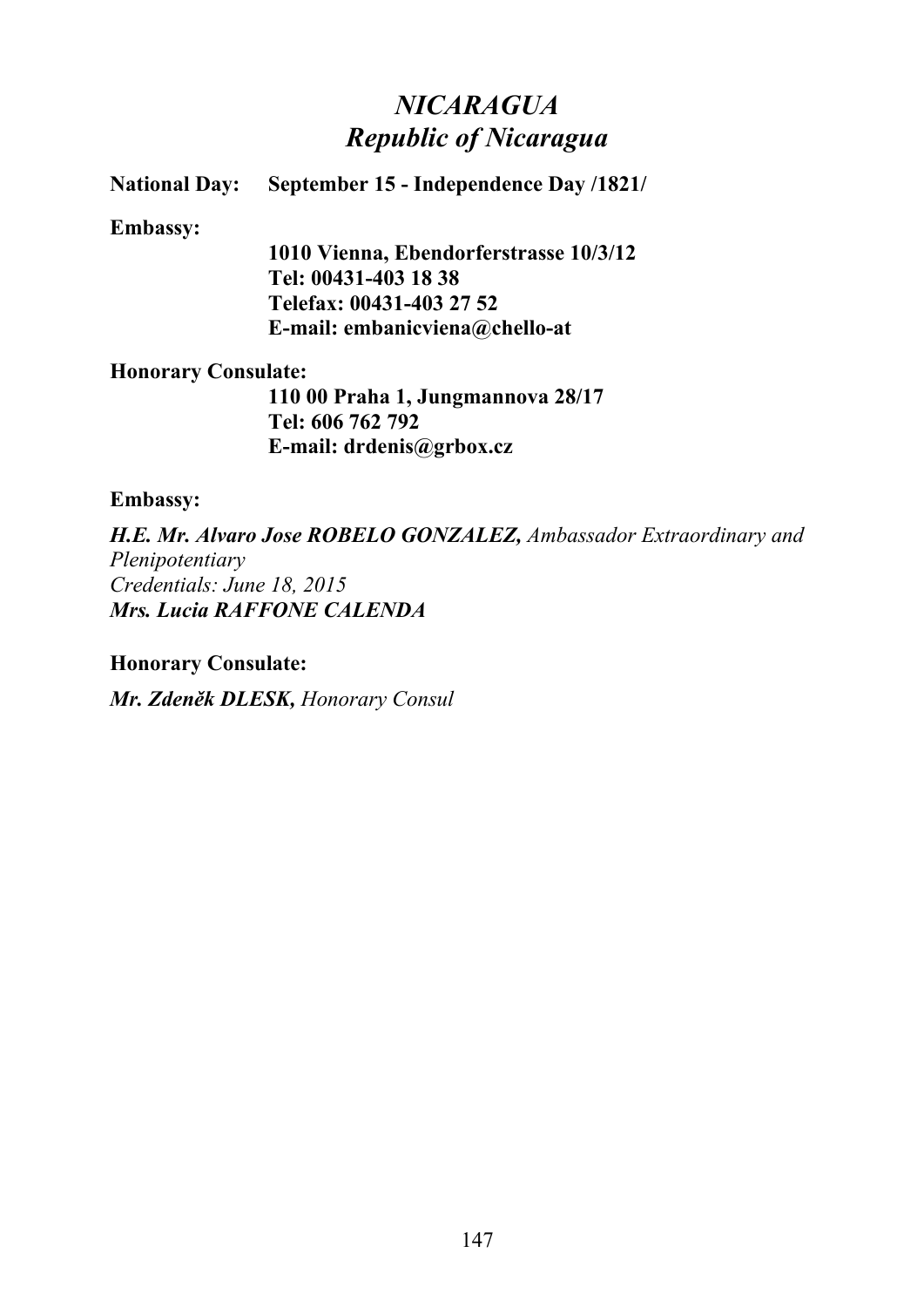# *NIGER Republic of the Niger*

## **Republic of the Niger National Day: December 18 - Proclamation of the Republic /1958/**

**Embassy:**

**14165 Berlin, Machnowerstrasse 24 Tel: 004930-8058 9660, 8058 9661 Telefax: 004930-8058 9662 E-mail: ambaniger@online.de**

### **Embassy:**

*H.E., Ambassador Extraordinary and Plenipotentiary*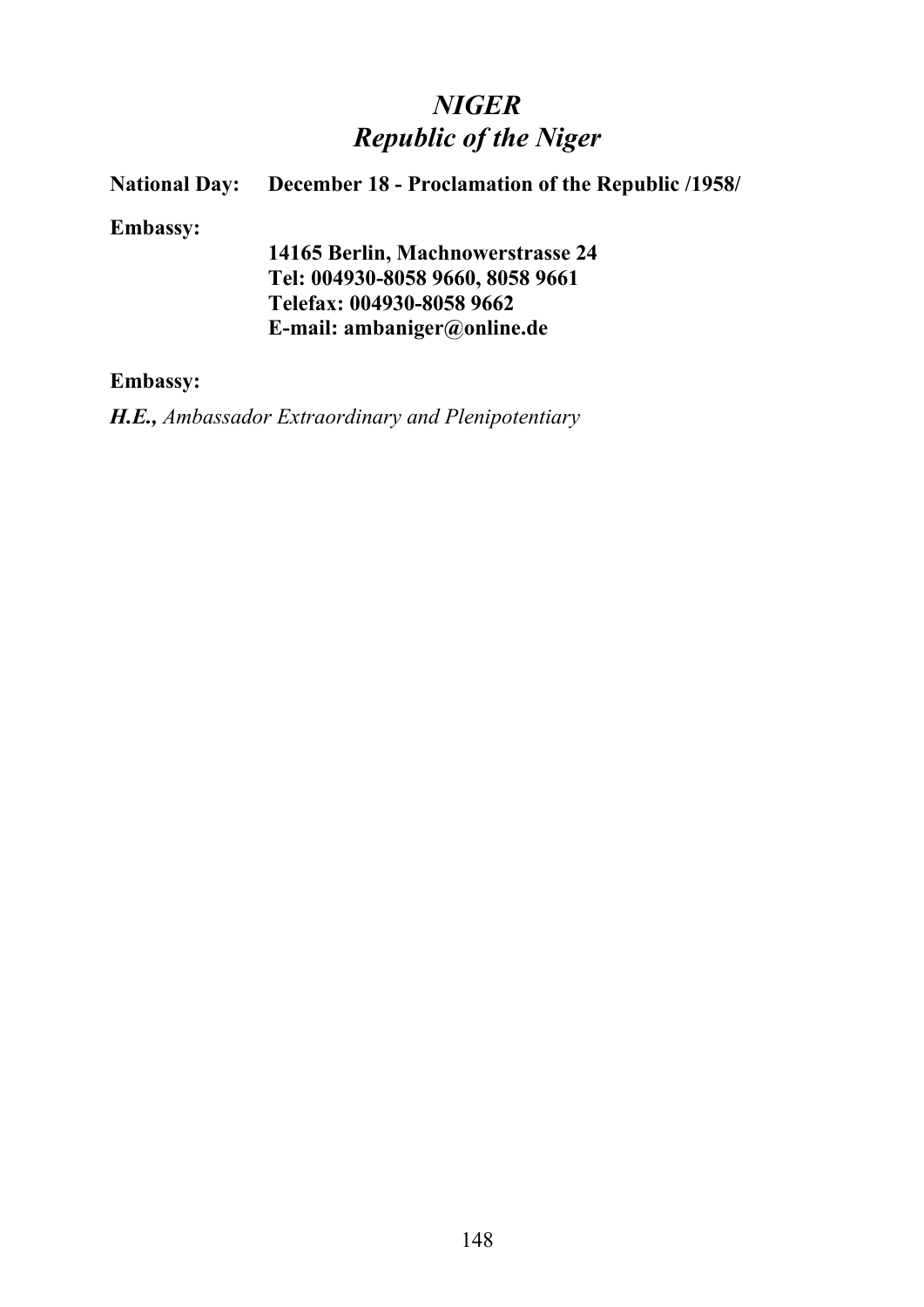# *NIGERIA Federal Republic of Nigeria*

**National Day: October 1 - Independence Day /1960/**

#### **Embassy:**

**164 00 Praha 6, Na Čihadle 917/32 Tel: 220 561 165 E-mail: nigeria.prague@gmail.com**

### **Consular Section:**

**Office Hours: 09.00 - 17.00 /Mo-Fri/ Visa Submission: 09.00 - 12.00 /Mo-Wed/ Visa Collection: 09.00 - 14.00 /Thur-Fri/**

### **Embassy:**

*H.E. Mr. Kevin PETER, Ambassador Extraordinary and Plenipotentiary Credentials: August 17, 2021 Mrs. Mary Peter KEVIN*

*Mrs. Blessing Chinyere IBE-TORTI, Minister Plenipotentiary /Political and Economic Affairs/*

*Mr. Ehi Hilary IYINBOR, Counsellor /Consular Affairs/ Mrs. Marietta Eita IYINBOR*

*Mr. Yelwa Ahmed AZARE, First Secretary /Administrative Affairs/ Mrs. Zinat MOHAMMED*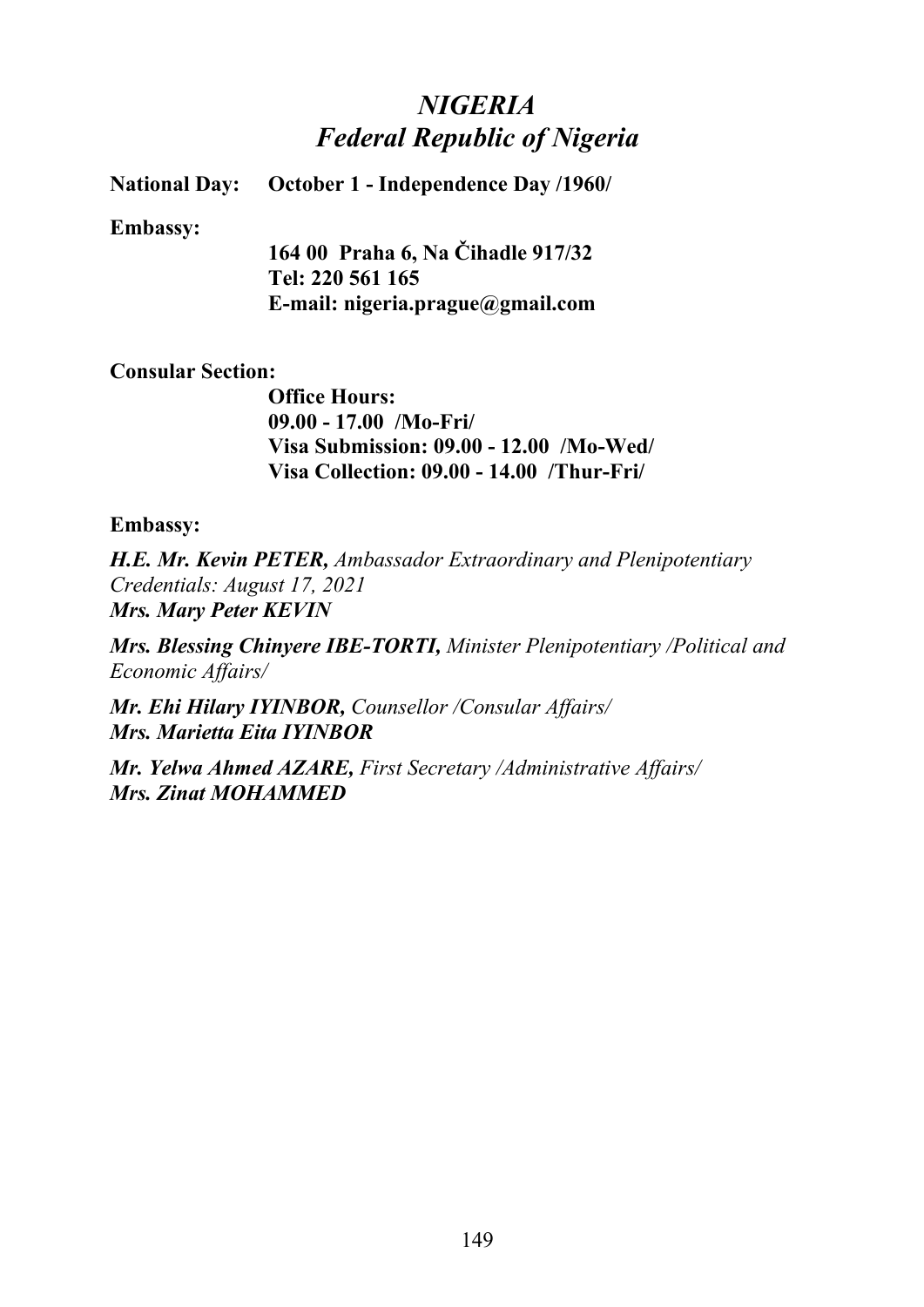## *NORTH MACEDONIA Republic of North Macedonia*

| <b>National Day:</b> | September 8 – Independence Day               |
|----------------------|----------------------------------------------|
|                      | <b>August 2 - "Ilinden" National Holiday</b> |

#### **Embassy:**

**162 00 Praha 6, Na Větru 4 Tel: 222 521 093 Telefax: 222 521 108 E-mail: prague@mfa.gov.mk Web site: www.mfa.gov.mk/prague/index.php/en/**

### **Consular Section:**

**162 00 Praha 6, Na Větru 4 Tel: 222 521 093 Telefax: 222 521 108 E-mail: prague@mfa.gov.mk Office Hours: 09.00 - 12.00 /Mo-Fri/**

### **Embassy:**

*H.E. Mr. Sashko TODOROVSKI, Ambassador Extraordinary and Plenipotentiary Credentials: May 12, 2021 Mrs. Mirjana NAJCHEVSKA*

*Mr. Majkl SIBINOVSKI, Counsellor /Political and Economic Affairs/ Mrs. Ohridija SIBINOVSKA*

*Mr. Ilija PSALTIROV, Attaché /Economic Affairs/ Warsaw*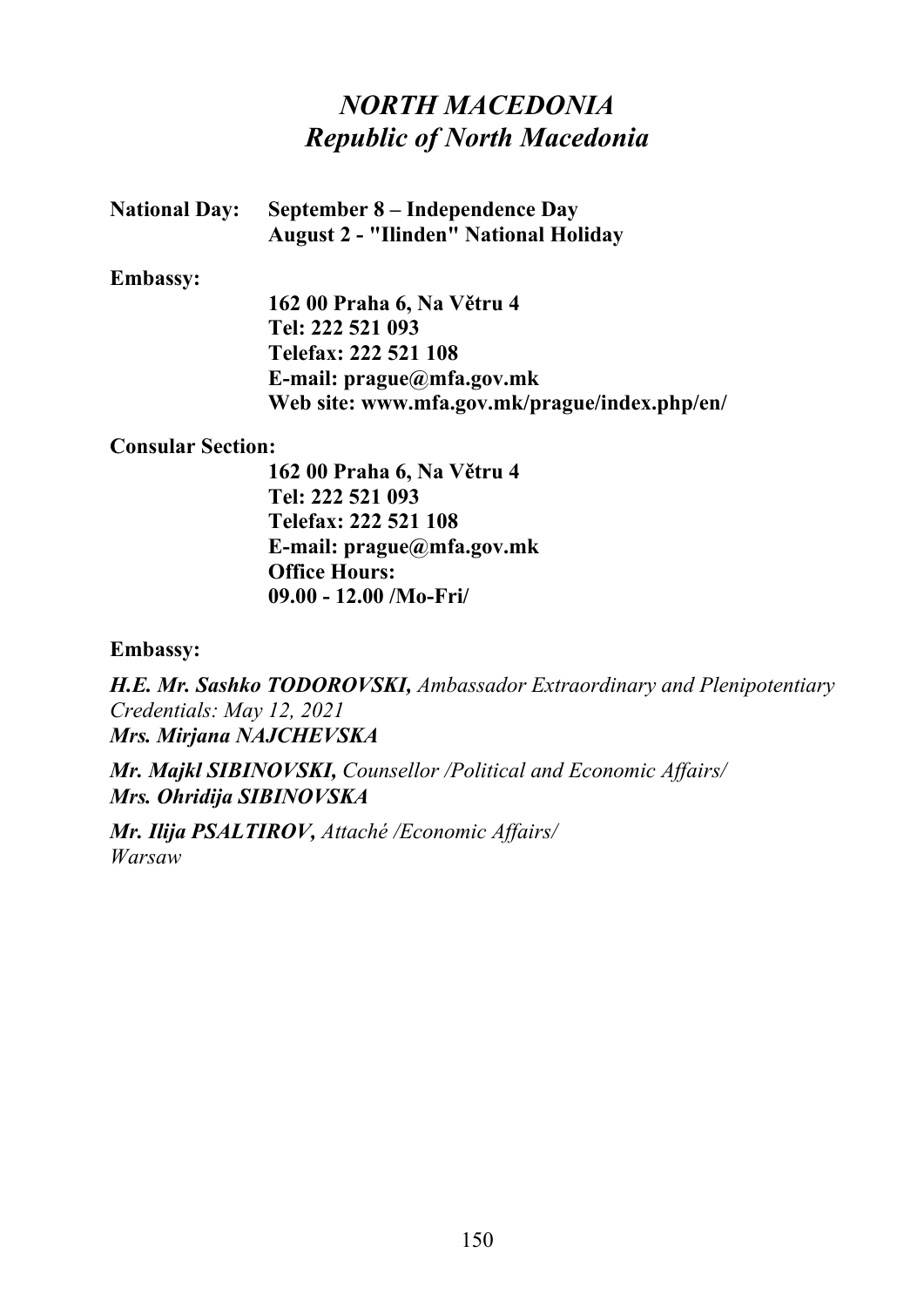## *NORWAY Kingdom of Norway*

**National Day: May 17 - Constitution Day**

**Embassy:**

**118 00 Praha 1 - Malá Strana, Hellichova 1/458 Tel: 257 111 500 E-mail: emb.prague@mfa.no Web site: www.norway.no/cs/Czech-republic/ Office Hours: 08.30 - 15.30**

**Embassy:**

*H.E. Mr. Robert KVILE, Ambassador Extraordinary and Plenipotentiary Credentials: September 13, 2018 Mrs. Erna Alice STORKSON*

*Mr. Geir BEKKEVOLD, Counsellor, Deputy Head of Mission*

*Mrs. Anita Karin OPSVIK, First Secretary /Administrative and Consular Affairs/ Mr. Joao FERREIRA DE SOUSA*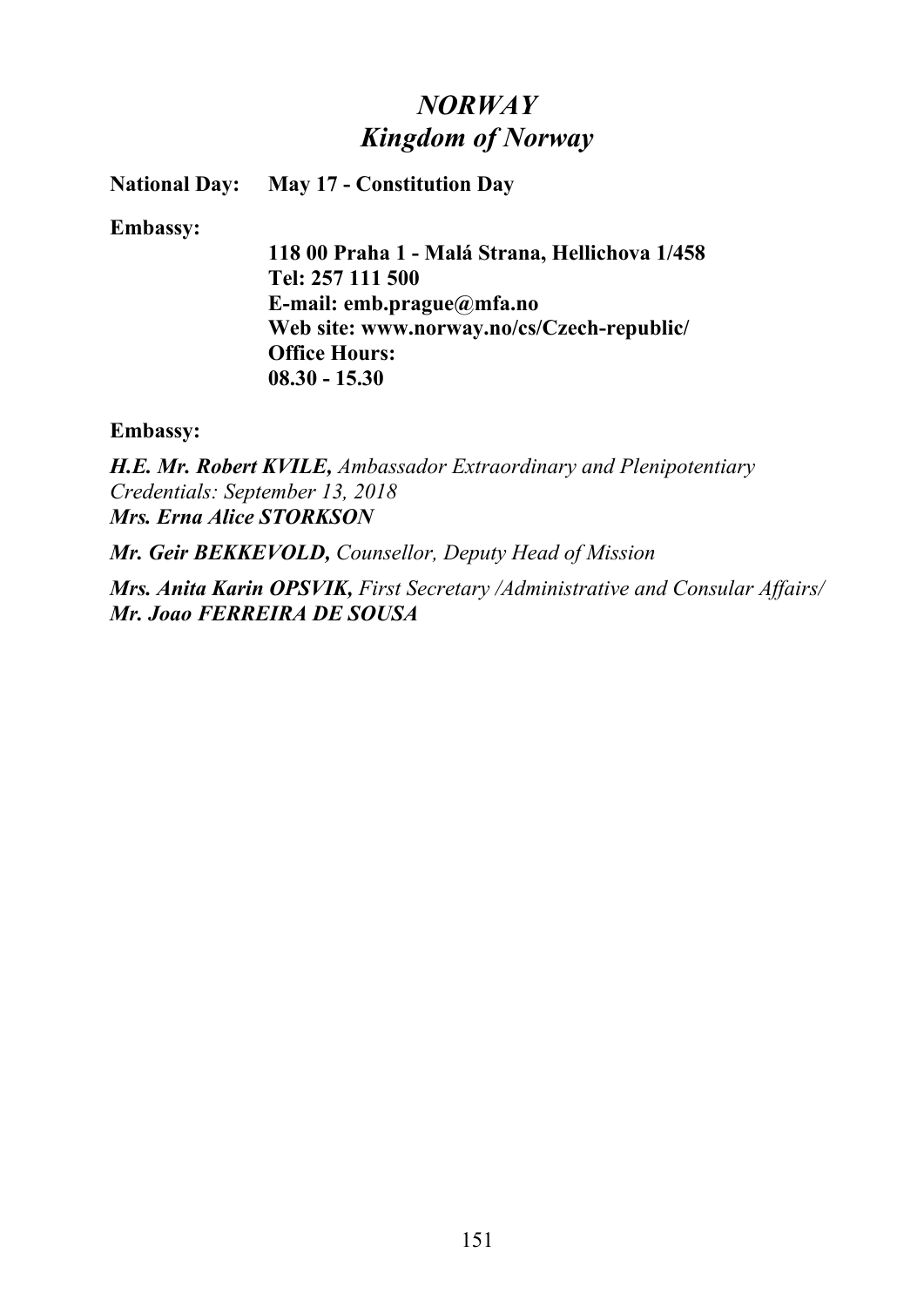## *OMAN Sultanate of Oman*

**National Day: January 11**

**Embassy:**

**A-1090 Vienna, Währinger Strasse 2-4/24 Tel: 00431-310 86 43 Telefax: 00431-310 72 68 E-mail: vienna@omanembassy.at**

### **Honorary Consulate:**

**120 00 Praha 2 – Nové Město, Legerova 1854/22 Tel: 602 725 033, 602 630 566 Telefax: 296 181 299 E-mail: Prague@sultanatoman.cz Web site: www.embassyoman.com/category/czech-republic Office Hours: 09.00 - 15.00 /Mo-Fri/ - appointment requested**

### **Embassy:**

*H.E. Mr. Yousuf Ahmed Hamed ALJABRI, Ambassador Extraordinary and Plenipotentiary Credentials: December 9, 2020*

*Mr. Said Harith Hamdan AL BRASHDI, Minister Plenipotentiary*

## **Honorary Consulate:**

*Mr. Ivo VANĚK, Honorary Consul*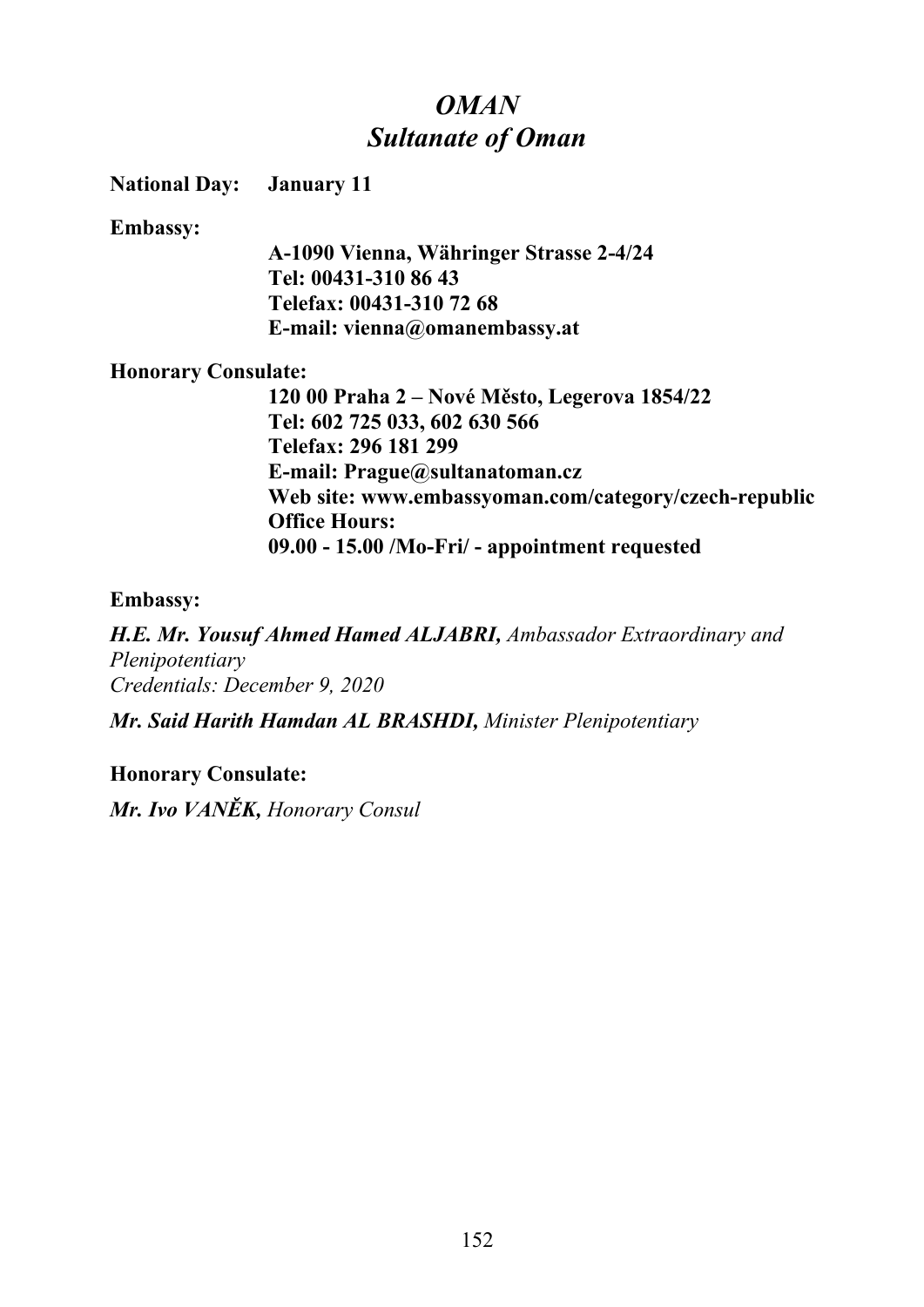# *PAKISTAN Islamic Republic of Pakistan*

| <b>National Day:</b> | <b>March 23 - Pakistan Day</b>      |
|----------------------|-------------------------------------|
|                      | <b>August 14 - Independence Day</b> |

#### **Embassy:**

**162 00 Praha 6 - Střešovice, Střešovická 56/854 Tel: 233 312 868 Telefax: 233 312 885 E-mail: parepprague1@outlook.com Web site: www.mofa.gov.pk/czechrepublic Office Hours: 09.00 - 17.00 /Mo-Fri/**

#### **Consular Section:**

**Office Hours: 09.00 – 12.00 /Mo-Fri/** 

### **Embassy:**

*H.E. Mr. Muhammad Khalid JAMALI, Ambassador Extraordinary and Plenipotentiary Credentials: November 21, 2019 Mrs. Zahra AHMED*

*Mr. Kamran Ahmed MALIK, Third Secretary /Political Affairs/ Mrs. Saira KAMRAN*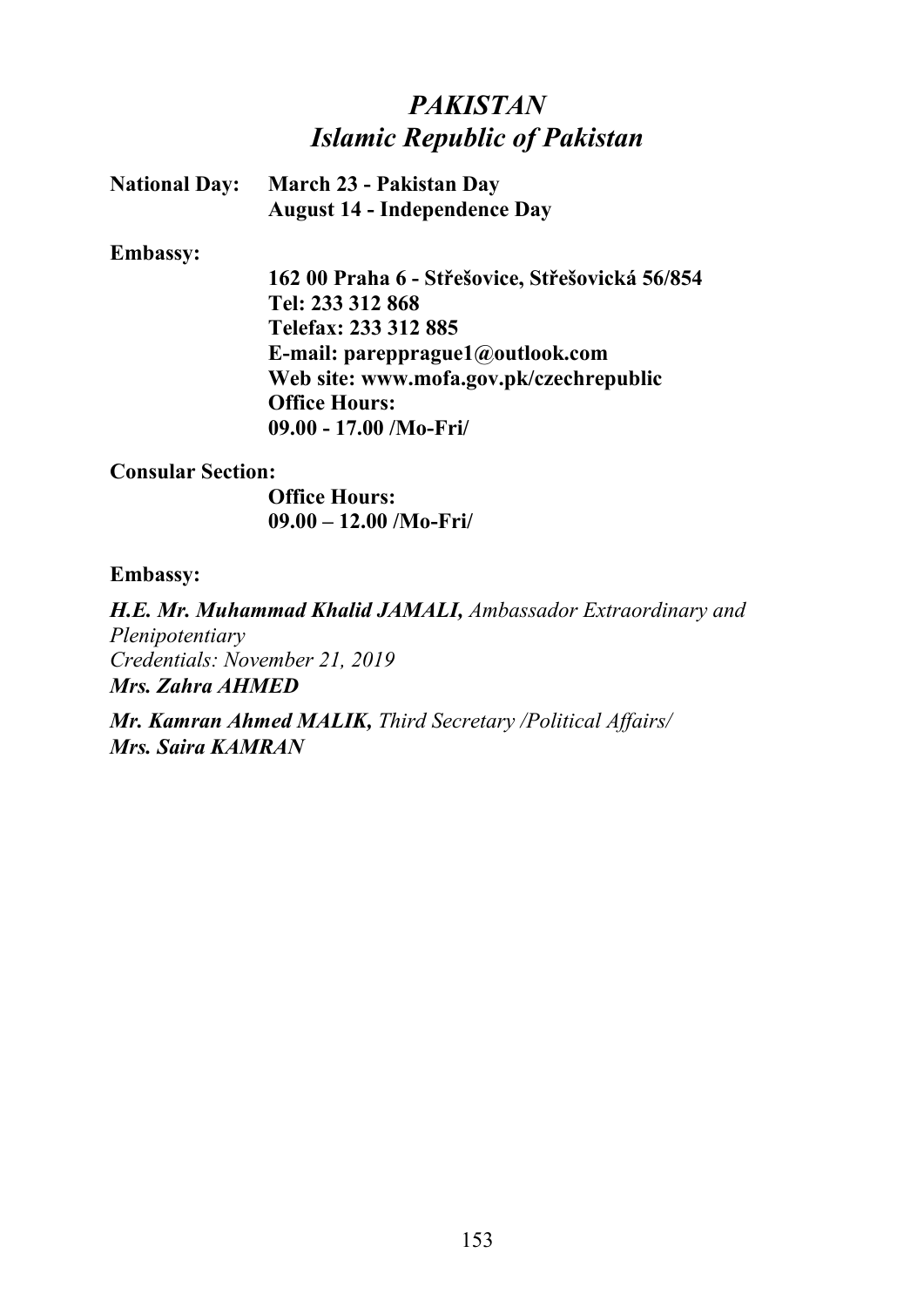## *PALESTINE State of Palestine*

| <b>National Day:</b> | November 15 - Proclamation of the Independent State of<br>Palestine /1988/ |
|----------------------|----------------------------------------------------------------------------|
| <b>Embassy:</b>      |                                                                            |
|                      | 165 00 Praha 6 - Suchdol, Internacionální 1307/12                          |
|                      | Tel: 233 544 224, 233 552 448                                              |
|                      | Telefax: 233 552 449                                                       |
|                      | E-mail: $info(\mathbf{a})$ palestine.cz                                    |
|                      | Web site: www.palestine.cz                                                 |
|                      | <b>Office Hours:</b>                                                       |
|                      | $09.00 - 15.00$ /Mo-Fri/                                                   |
| <b>Embassy:</b>      |                                                                            |

*H.E. Mr. Khaled ALATTRASH, Ambassador Extraordinary and Plenipotentiary Credentials: September 30, 2014 Mrs. Amna ALATTRASH*

*Ms. Mariam B. M. ABUSAMAAN, Counsellor*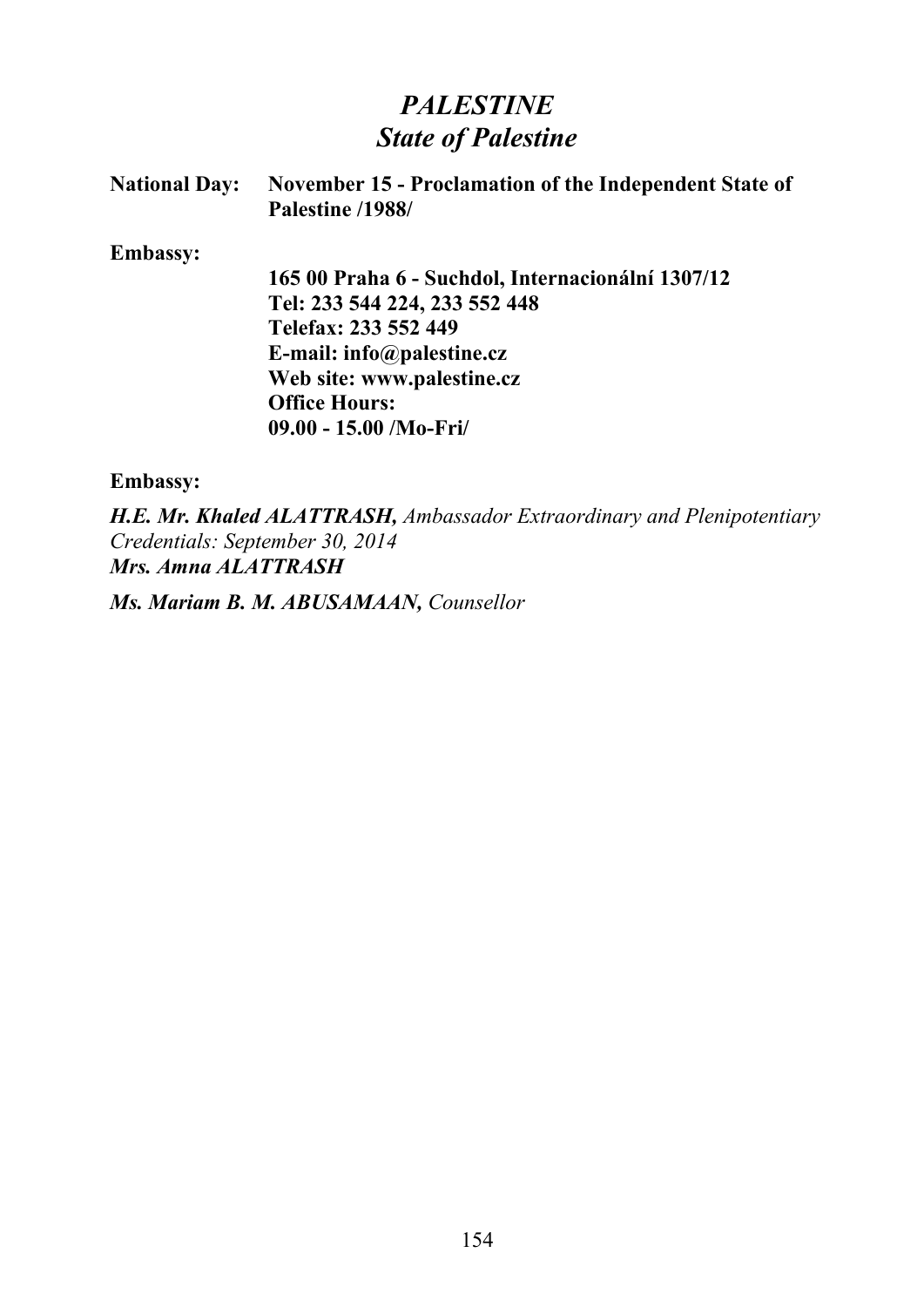## *PANAMA Republic of Panama*

### **National Day: November 3 - Independence Day /1903/**

#### **Embassy:**

**D-10787 Berlin, Lützow-Center, Wichmannstrasse 6 Tel: 004930-2260 5811 Telefax: 004930-2260 5812 E-mail: info@botschaft-panama.de Web site: www.botschaft-panama.de**

#### **Embassy:**

*H.E. Mr. Enrique Alberto THAYER HAUSZ, Ambassador Extraordinary and Plenipotentiary Credentials: February 23, 2022*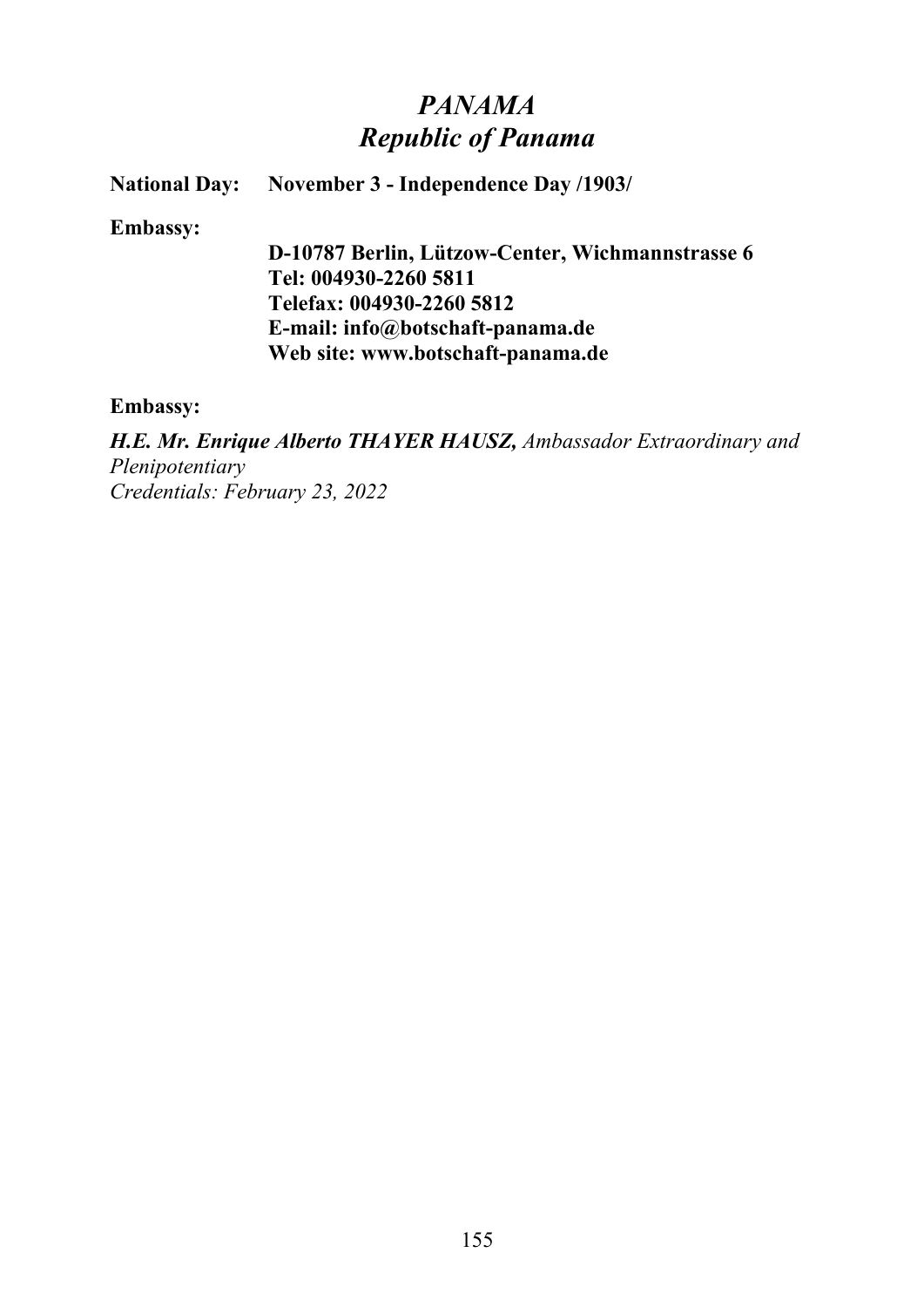# *PARAGUAY Republic of Paraguay*

### **National Day: May 15**

#### **Embassy:**

**A-1040 Vienna, Prinz Eugen Strasse 18/1/3a Tel: 00431-505 46 74 Telefax: 00431-941 98 98 E-mail: embaparaustria@mre.gov.py Office Hours: 09.00 - 17.00 /Mo-Fri/**

#### **Honorary Consulate:**

**186 00 Praha 8, Sokolovská 22 Tel: 774 099 725 E-mail: consulado@paraguay.cz Web site: www.paraguay.cz Office Hours: 09.00 - 15.00 /Tue, Wed, Thur/**

#### **Embassy:**

*H.E. Mr. Juan Francisco FACETTI, Ambassador Extraordinary and Plenipotentiary Credentials: February 23, 2022*

### **Honorary Consulate:**

*Mr. Jindřich PROUZA, Honorary Consul*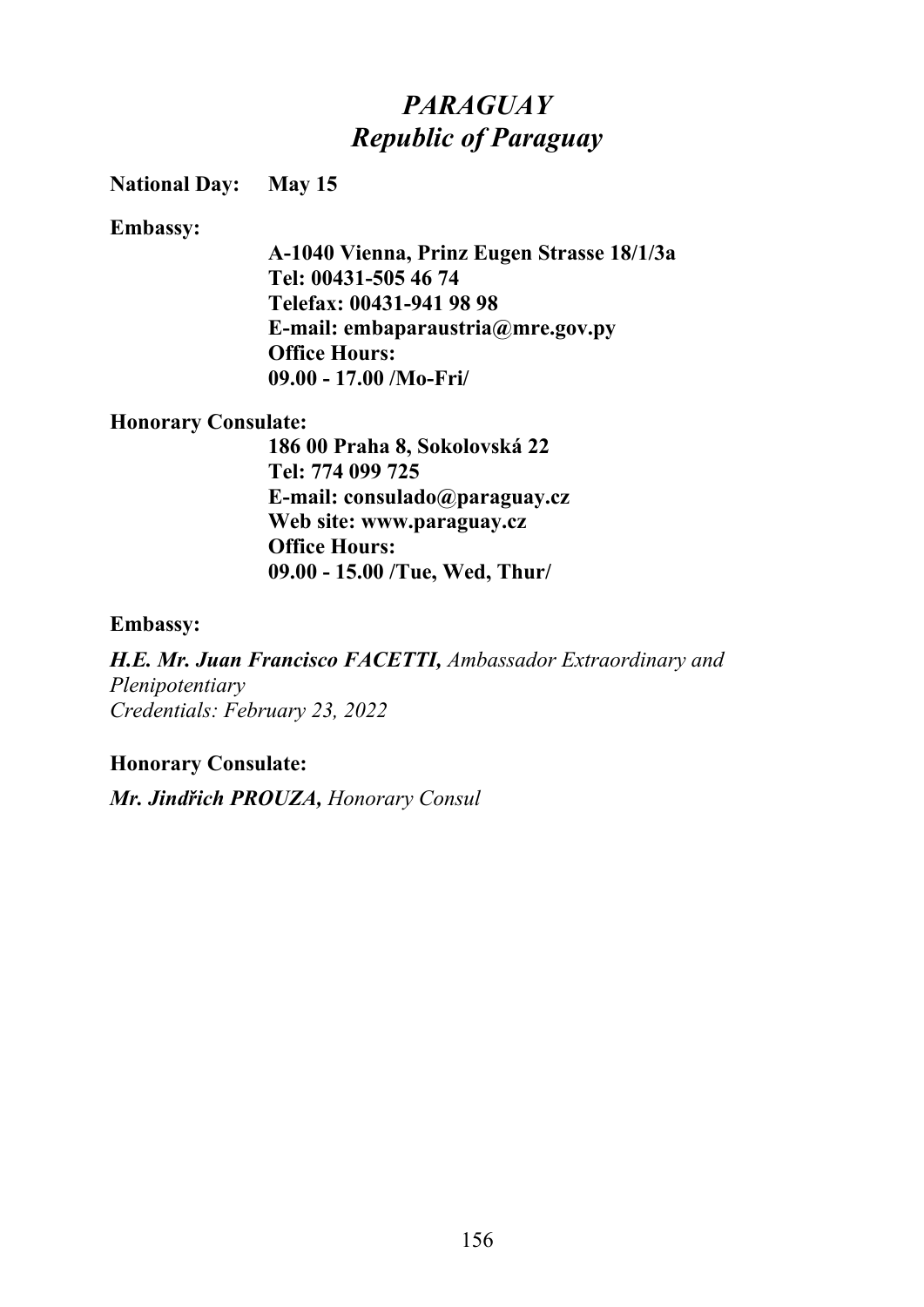## *PERU Republic of Peru*

### **National Day: July 28 - National Independence /1821/**

#### **Embassy:**

**160 00 Praha 6 - Dejvice, Muchova 9 Tel: 224 316 210, 224 315 741 Telefax: 224 314 749 E-mail: secretaria1@peru-embajada.cz secretaria2@peru-embajada.cz consul@peru-embajada.cz comercial@peru-embajada.cz Web site: www.peru-embajada.cz Office Hours: 09.00 - 17.00 /Mo-Fri/**

**Consular Section:**

**Office Hours: 09.00 - 14.00 /Mo-Fri/**

#### **Embassy:**

*H.E. Mr. Nestor Francisco POPOLIZIO BARDALES, Ambassador Extraordinary and Plenipotentiary Credentials: December 20, 2021 Mrs. Irma Elena RIOS GARATE DE POPOLIZIO*

*Mr. Eduardo Vicente RIVOLDI NICOLINI, Minister, Deputy Head of Mission Mrs. Carmen Maria CHOCANO BURGA DE RIVOLDI*

*Mr. Carlos Enrique WIEGERING VALCARCEL, Third Secretary /Consular and Commercial Affairs/*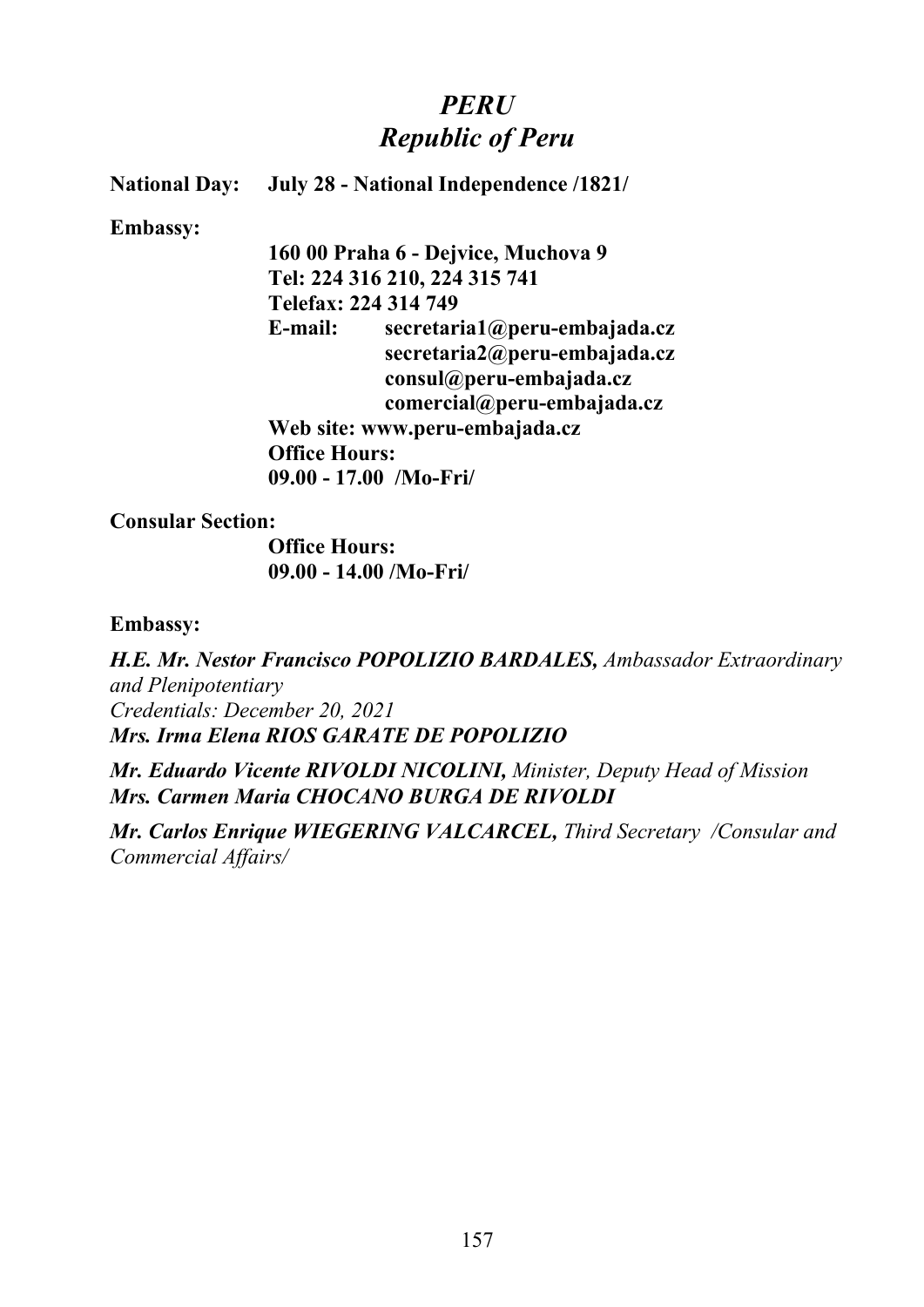## *THE PHILIPPINES Republic of the Philippines*

**National Day: June 12 – Independence Day /1898/**

**Embassy:**

**110 00 Praha 1, Senovážné náměstí 8 Tel: 224 216 397, 224 216 385 Telefax: 224 216 390 E-mail: prague.pe@dfa.gov.ph Web site: www.praguepe.dfa.gov.ph Office Hours: 09.00 - 18.00 /Mo-Fri/**

#### **Consular Section:**

**Office Hours: 09.00 - 17.00 /Mo-Fri/**

#### **Honorary Consulate General:**

**602 00 Brno, Traubova 1546/6 Tel: 773 789 263, 602 453 273 Telefax: 545 216 784 E-mail: philcongen.brno@gmail.com Office Hours: 10.00 - 12.00 /Mo, Wed/**

#### **Embassy:**

*H.E. Mr. Ombra JAINAL, Ambassador Extraordinary and Plenipotentiary Credentials: August 22, 2018 Mrs. Elsie JAINAL*

*Ms. Indhira BANARES, Minister /Political and Consular Affairs/*

*Ms. Glea SAUNAR, Attaché /Administrative Affairs/*

*Ms. Layda PAGUITAL, Attaché /Cultural and Consular Affairs/*

*Mr. Manuel Jr. GASCON, Attaché /Protocol Affairs/*

*Ms. Lina CATBAGAN, Attaché /Financial Affairs/*

*Mrs. Llewelyn PEREZ, Attaché /Labour Affairs/ Mr. Eugene PEREZ*

**Honorary Consulate General:** *Mr. Břetislav SKÁCEL, Honorary Consul General*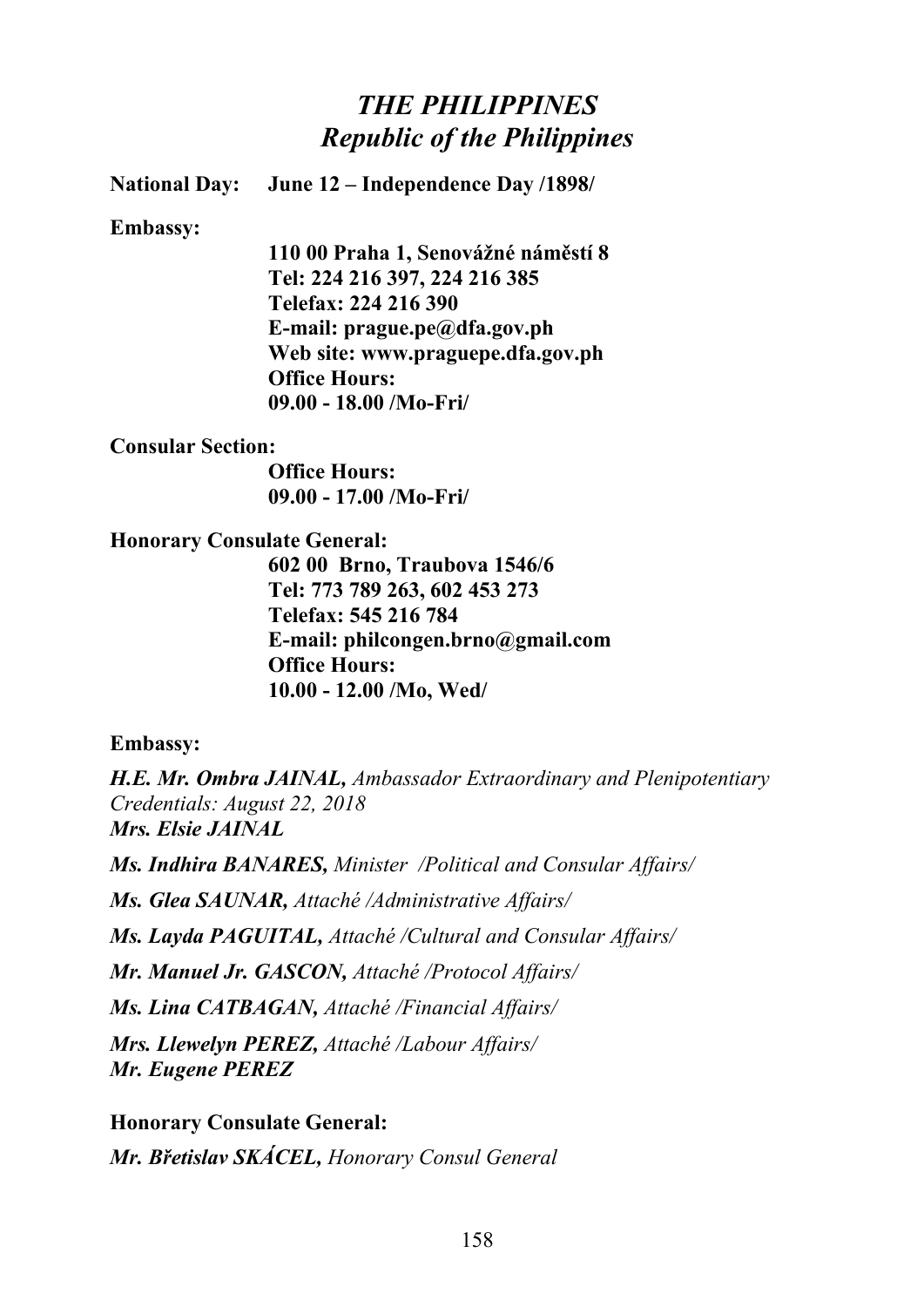## *POLAND Republic of Poland*

**National Day: May 3 - Constitution Day**

**Embassy:**

**118 01 Praha 1, Valdštejnská 8 Tel: 257 099 500, 257 099 523, 257 099 524 Telefax: 257 530 399 E-mail: praga.amb.sekretariat@msz.gov.pl Web site: www.praga.msz.gov.pl Office Hours: 08.30 - 16.30**

#### **Consular Section:**

**110 00 Praha 1, Truhlářská 13 - 15 Tel: 220 400 120 Telefax: 224 227 320 E-mail: praga.amb.wk@msz.gov.pl Office Hours: 08.30 - 16.30 Reception Hours: 09.00 - 13.00 /Mo, Tue, Thur, Fri/**

### **Office of the Defence, Military and Air Attaché:**

**118 01 Praha 1, Valdštejnská 8 Tel: 257 099 526, 257 099 527 Telefax: 257 530 396 E-mail: ataszatpraha@seznam.cz Office Hours: 08.30 - 16.30**

#### **Consulate General:**

**701 00 Ostrava 1, Blahoslavova 4 Tel: 596 118 074, 596 118 076 Telefax: 596 118 073 E-mail: ostrawa.kg.sekretariat@msz.gov.pl Web site: www.ostrawakg.polemb.net Office Hours: 08.30 - 12.00 /Mo-Fri/**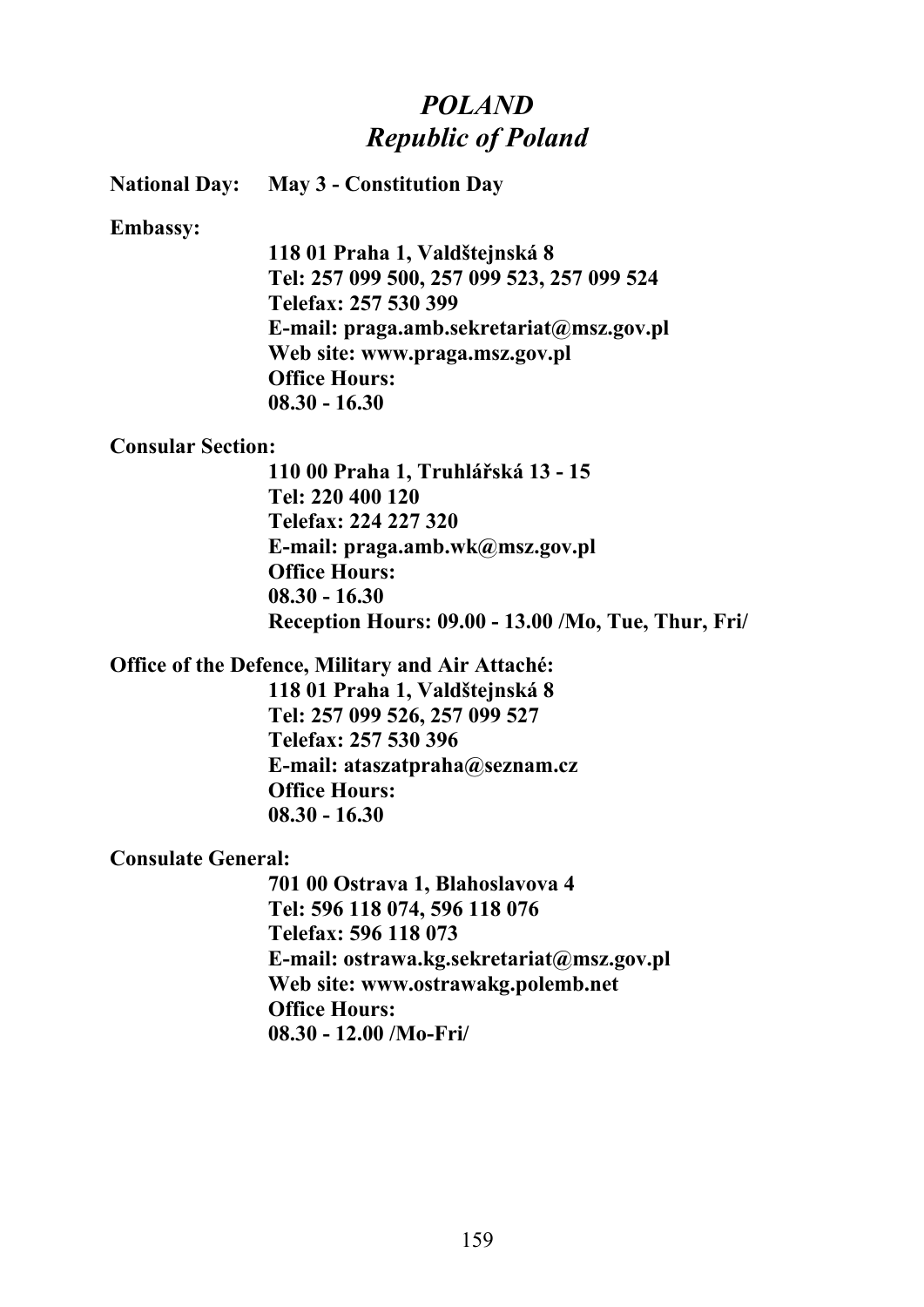## *POLAND Republic of Poland*

**Honorary Consulate:**

**612 00 Brno, Hudcova 78 Tel: 545 534 268 Telefax: 545 534 268 E-mail: petr.mrkyvka@law.muni.cz Office Hours: 14.00 - 16.00 /Wed/ No Passport and visa authority.**

**Embassy:**

*H.E., Ambassador Extraordinary and Plenipotentiary*

*Mr. Antoni Jerzy WREGA, First Counsellor, Chargé d´Affaires a.i. Mrs. Magdalena Elzbieta WREGA*

*Mrs. Magdalena MORYKSIEWICZ, First Counsellor /Political Affairs/ Mr. Konrad Dariusz PISKALA*

*Mr. Artur LUKIAŃCZUK, Counsellor /Consular Affairs/ Mrs. Renata LUKIAŃCZUK*

*Mr. Piotr Grzegorz WARDAK, Counsellor /Financial, Administrative and Consular Affairs/ Mrs. Simona WARDAK*

*Mr. Maciej RUCZAJ, Counsellor, Director of the Polish Institute*

*Mr. Maciej Mikolaj BORAL, First Secretary /Political and Economic Affairs/ Mrs. Anna Izabela BORAL*

*Mr. Daniel PIEKARSKI, Second Secretary /Economic Affairs/ Mrs. Anna Maria PIEKARSKA*

*Mrs. Katarzyna Joanna RYTKO-BEDNAREK, Second Secretary /Consular Affairs/*

*Mr. Wojciech Piotr BEDNAREK, Second Secretary /Cultural Affairs/*

*Mr. Pawel PIOTROWSKI, Third Secretary /Political Affairs/ Mrs. Ewa Barbara ANDRUSZCZYSZYN*

**Office of the Defence, Military and Air Attaché:** *Colonel Adam KRZYZANOWSKI, Defence, Military and Air Attaché*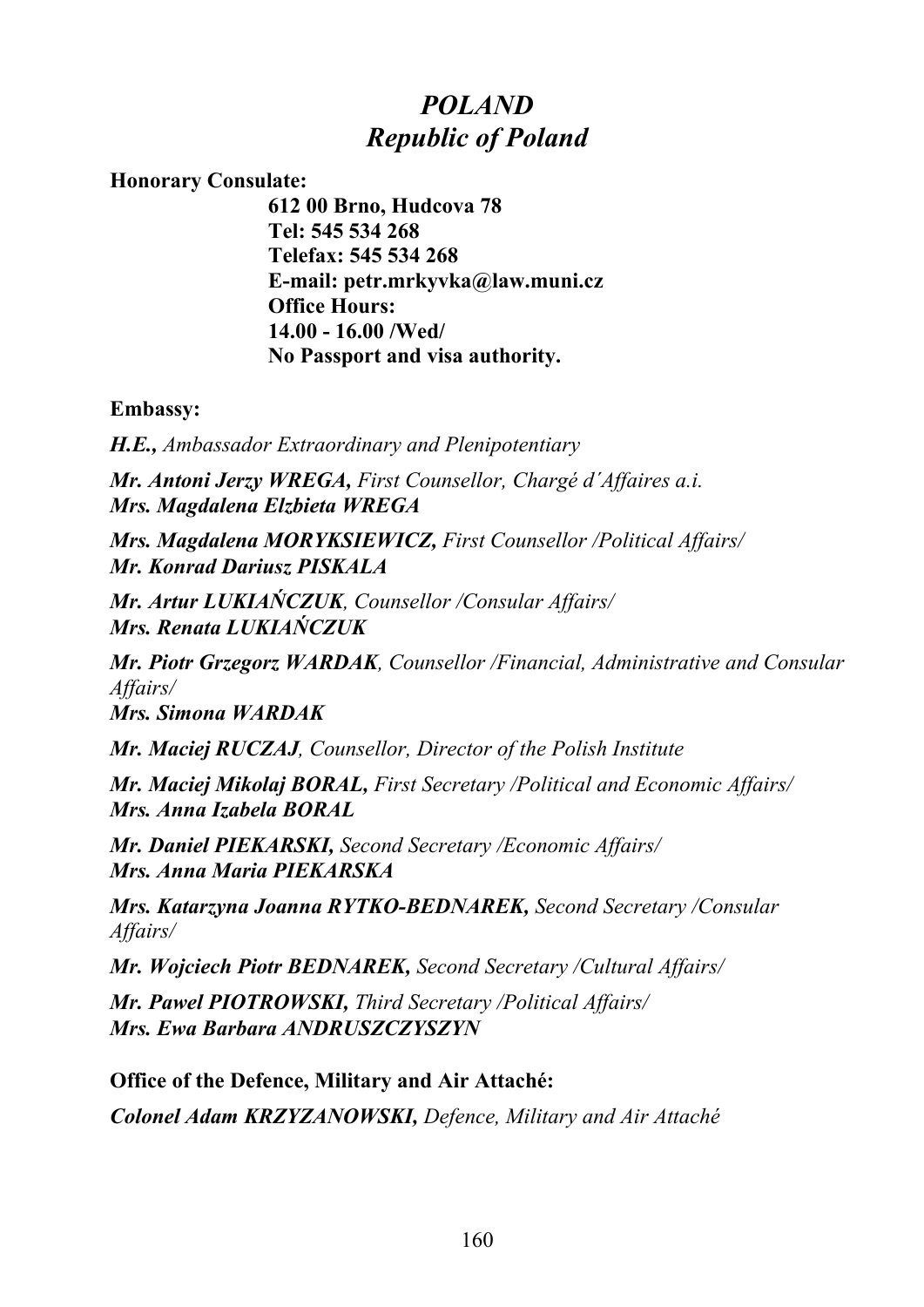# *POLAND Republic of Poland*

**Consulate General in Ostrava:**

*Mrs. Izabella Lucyna WOLLEJKO-CHWASTOWICZ, Consul General* 

*Mrs. Edyta Malgorzata WODZYNSKA-ANDREEVA, Consul Mr. Georgi ANDREEV*

**Honorary Consulate in Brno:** *Mr. Petr MRKÝVKA, Honorary Consul*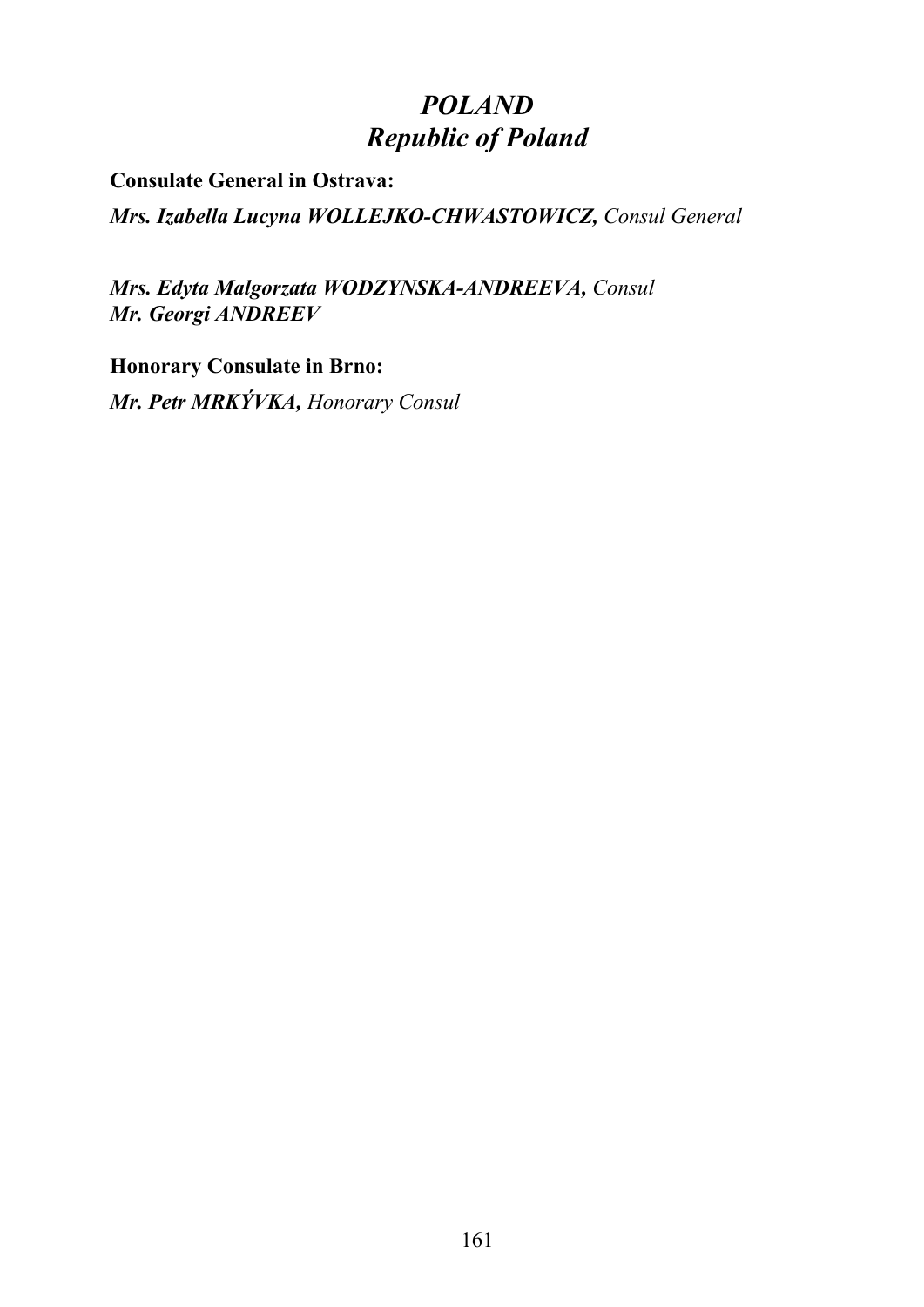## *PORTUGAL Portuguese Republic*

**National Day: June 10 - Day of Portugal**

**Embassy:**

**160 00 Praha 6 - Bubeneč, Na Zátorce 10 Tel: 257 311 230, 257 311 231 Telefax: 257 311 234 E-mail: praga.embassy@mne.pt Web site: www.praga.embaixadaportugal.mne.pt/ Office Hours: 09.00 - 17.00 /Mo-Fri/** 

### **Commercial Section:**

**160 00 Praha 6 - Bubeneč, Na Zátorce 10 Tel: 251 091 751, 251 091 761 E-mail: aicep.prague@portugalglobal.pt**

#### **Consular section:**

**160 00 Praha 6 - Bubeneč, Na Zátorce 10 Tel: 251 311 230, 257 311 231 Telefax: 257 311 234 Office Hours: 09.00 - 18.00 /Mo/ 09.00 - 16.00 /Tue, Wed/ 09.00 - 12.00 /Thur, Fri/**

#### **Embassy:**

*H.E. Mr. Luís DE ALMEIDA SAMPAIO, Ambassador Extraordinary and Plenipotentiary Credentials: January 30, 2020 Mrs. Salomé DE ALMEIDA SAMPAIO*

*Mr. Eduardo Nuno DA SILVA RAFAEL, First Secretary /Political Affairs/, Deputy Head of Mission*

*Mr. Pedro Miguel MACEDO LEAO FERREIRA DA SILVA, Counsellor /Economic and Commercial Affairs/ Warsaw*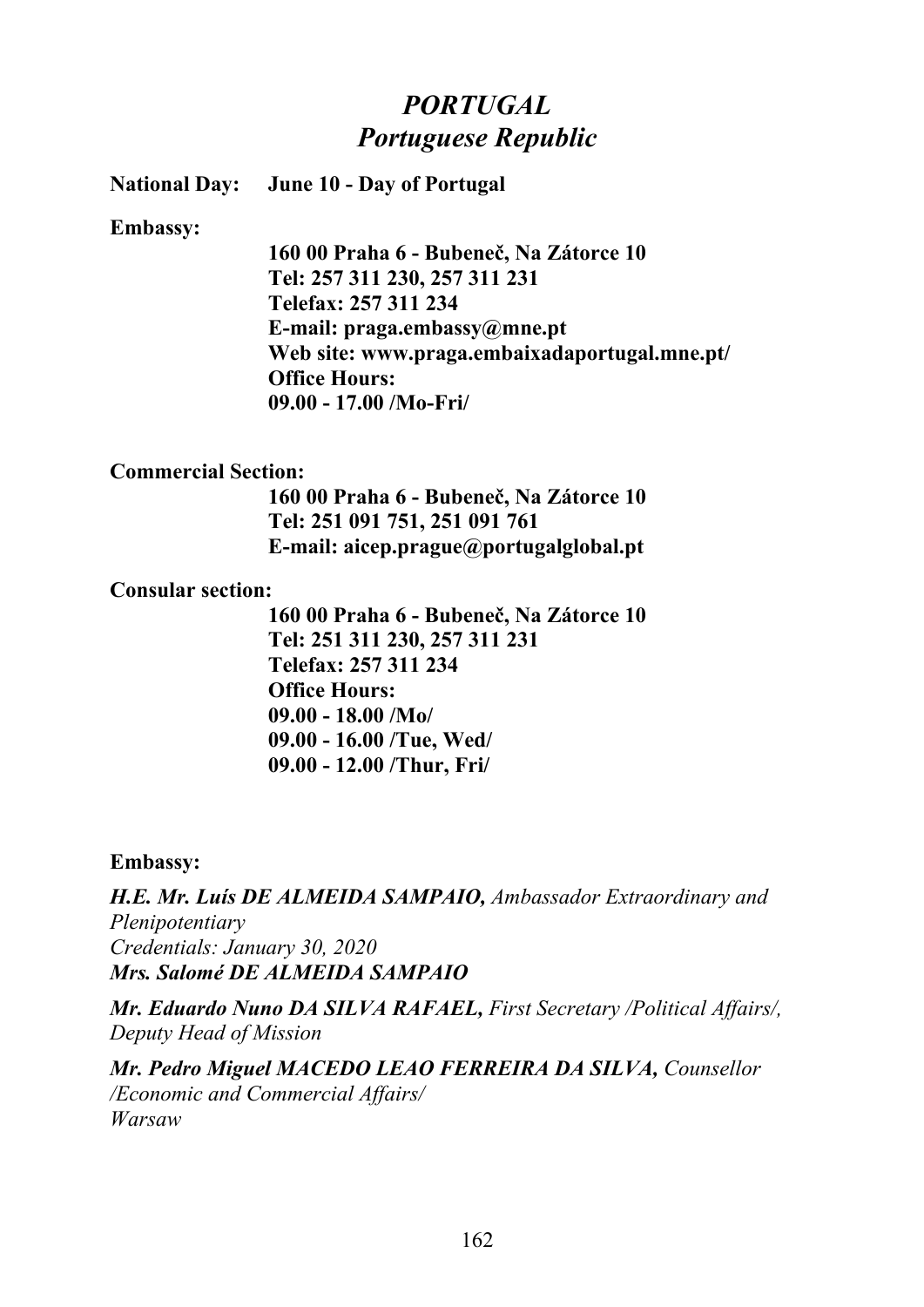# *QATAR State of Qatar*

**National Day: December 18** 

**Embassy:**

**14193 Berlin, Hagenstrasse 56 Tel: 004930-86 20 60 Telefax: 004930-8620 6150 E-mail: berlin@mofa.gov.qa Web site: http://berlin.embassy.qa/ Office Hours: 10.00 - 16.00 /Mo-Fri/**

**Embassy:**

*H.E. Mr. Abdulla Mohammed S. A. AL-THANI, Ambassador Extraordinary and Plenipotentiary Credentials: August 17, 2021*

*Mr. Mohammed Yaaqob Y. M. AL-MADADI, Counsellor /Political Affairs/*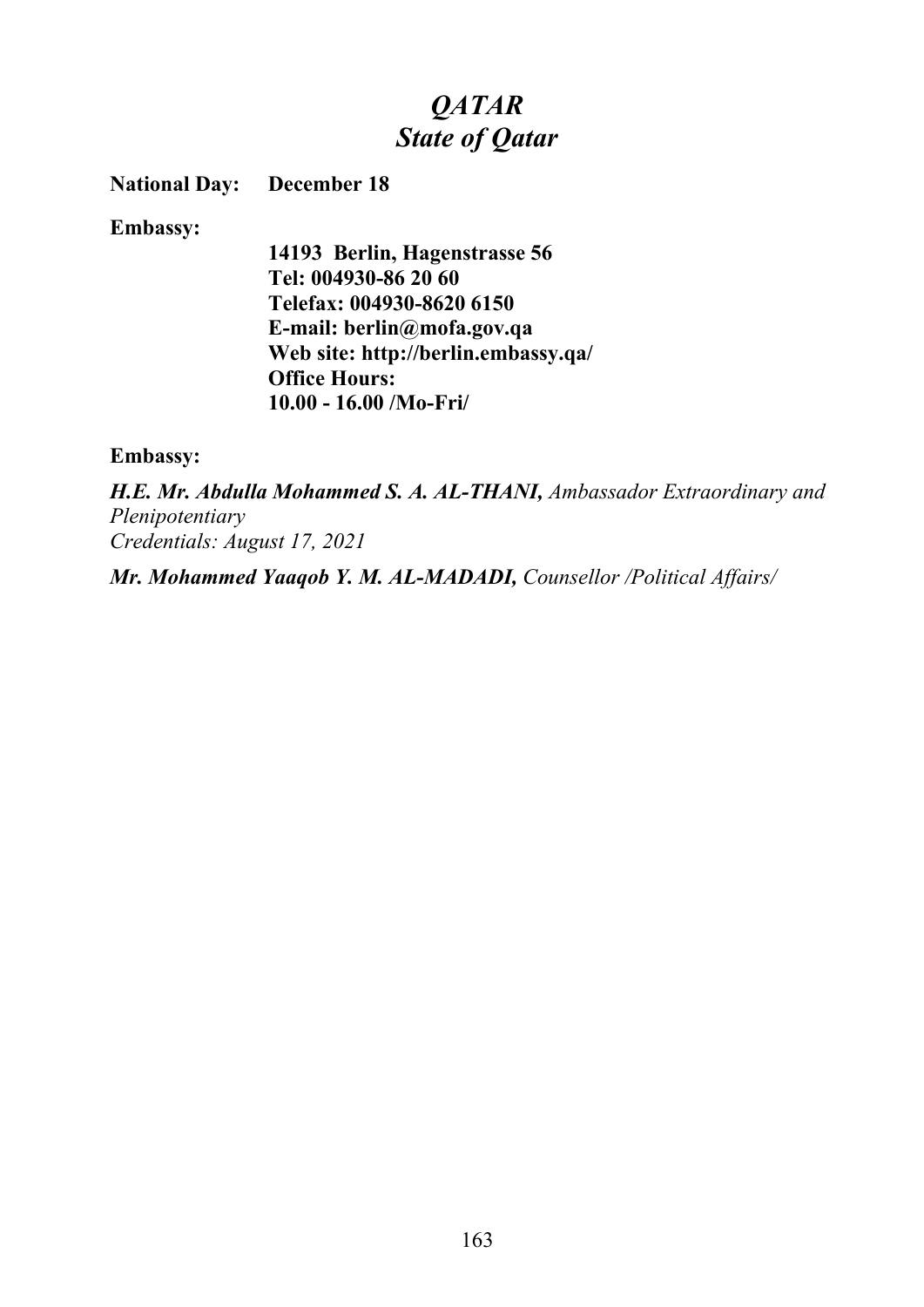## *ROMANIA*

**National Day: December 1 - /1918/**

**Embassy:**

**118 01 Praha 1, Nerudova 5, P.O.Box 87 Tel: 257 534 210 Telefax: 257 531 017 E-mail: praga@mae.ro Web site: http://praga.mae.ro Office Hours: 08.30 – 13.00 14.00 - 17.30 /Mo-Fri/**

#### **Consular Section:**

**Tel: 257 532 090, 257 534 210 Telefax: 257 531 017 Office Hours: 08.30 – 13.00 14.00 - 17.30 /Mo-Fri/ Open for the Public: 09.00 - 13.00 14.00 – 16.00 /Mo, Tue, Thur, Fri/**

**Economic and Commercial Section:**

**Tel: 257 533 966, 257 534 210 Telefax: 257 531 017 Office Hours: 08.30 – 13.00 14.00 - 17.30 /Mo-Fri/**

#### **Military Section:**

**1040 Vienna, Prinz Eugen Strasse 60 Tel: 00431-504 39 33 Telefax: 00431-504 39 33 E-mail: def\_office@ambrom.at**

### **Home-Affairs Section:**

**1040 Vienna, Prinz Eugen Strasse 60 Tel: 00431-505 32 27-240 Telefax: 00431-504 14 62 E-mail: aaicehia@mai.gov.ro**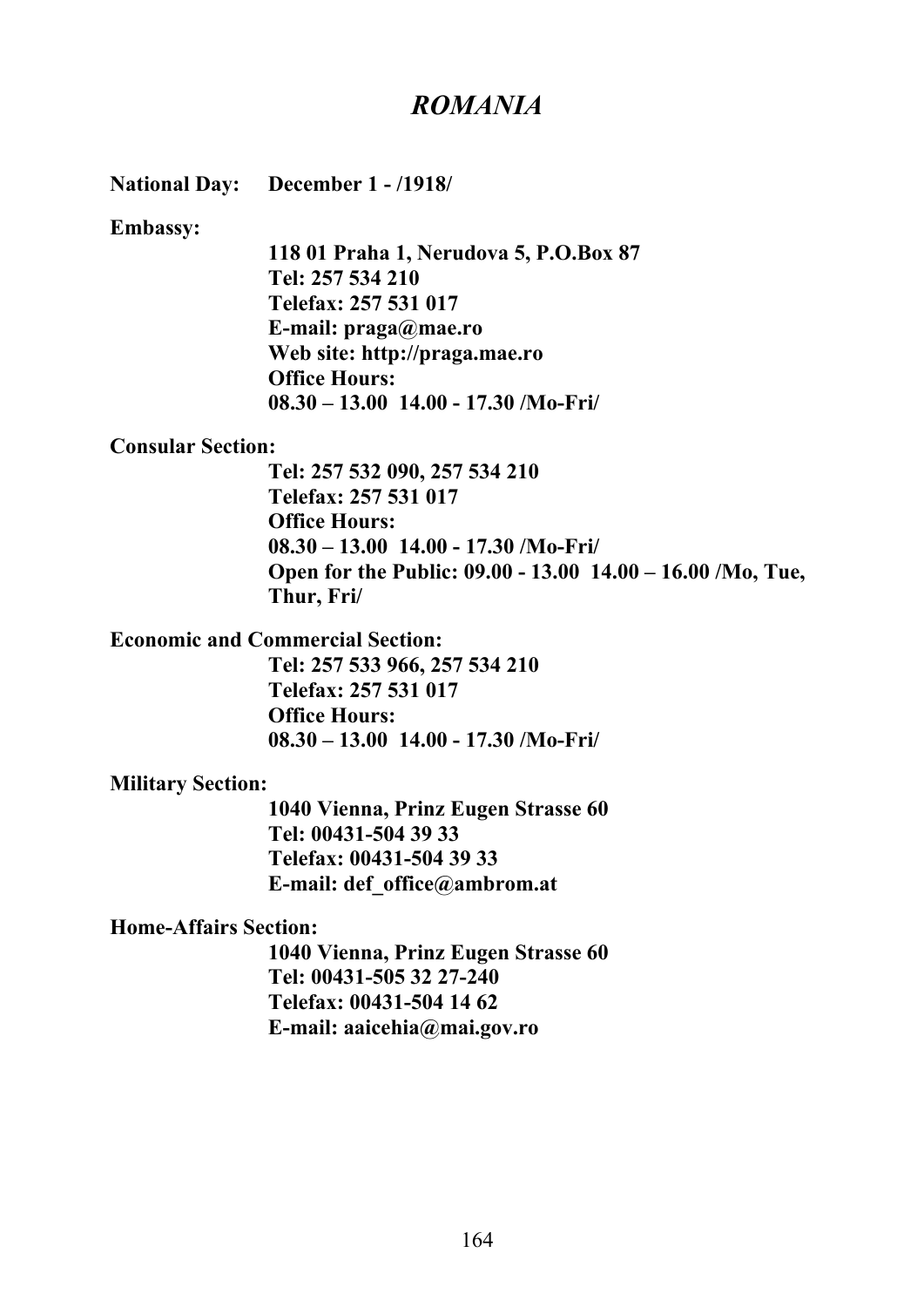## *ROMANIA*

### **Embassy:**

*H.E. Mrs. Maria-Antoaneta BARTA, Ambassador Extraordinary and Plenipotentiary Credentials: May 12, 2021 Mr. Cristian-Bogdan BARTA*

*Mr. Andrei HATEGANU, Minister Plenipotentiary, Deputy Head of Mission Mrs. Marilena NICOLAE*

*Mr. Valerica BOJIAN, Minister-Counsellor /Political Affairs/ Mrs. Maria BOJIAN*

*Mr. Ionut-Petre MUNTEANU, Minister-Counsellor /Cultural Affairs/ Mrs. Mirela-Florentina MUNTEANU*

*Mr. Cristian ALEXANDRU, Minister-Counsellor, Head of Consular Section Mrs. Nicoleta Doina ALEXANDRU*

*Ms. Ana-Maria POPEIA, Counsellor /Political Affairs/*

**Economic and Commercial Section:** *Mr. Botond-Levente KÖVESSI, Minister-Counsellor Mrs. Elena KÖVESSI*

**Home-Affairs Section:** *Mr. Flavius-Cristian IONUS, Attaché Vienna*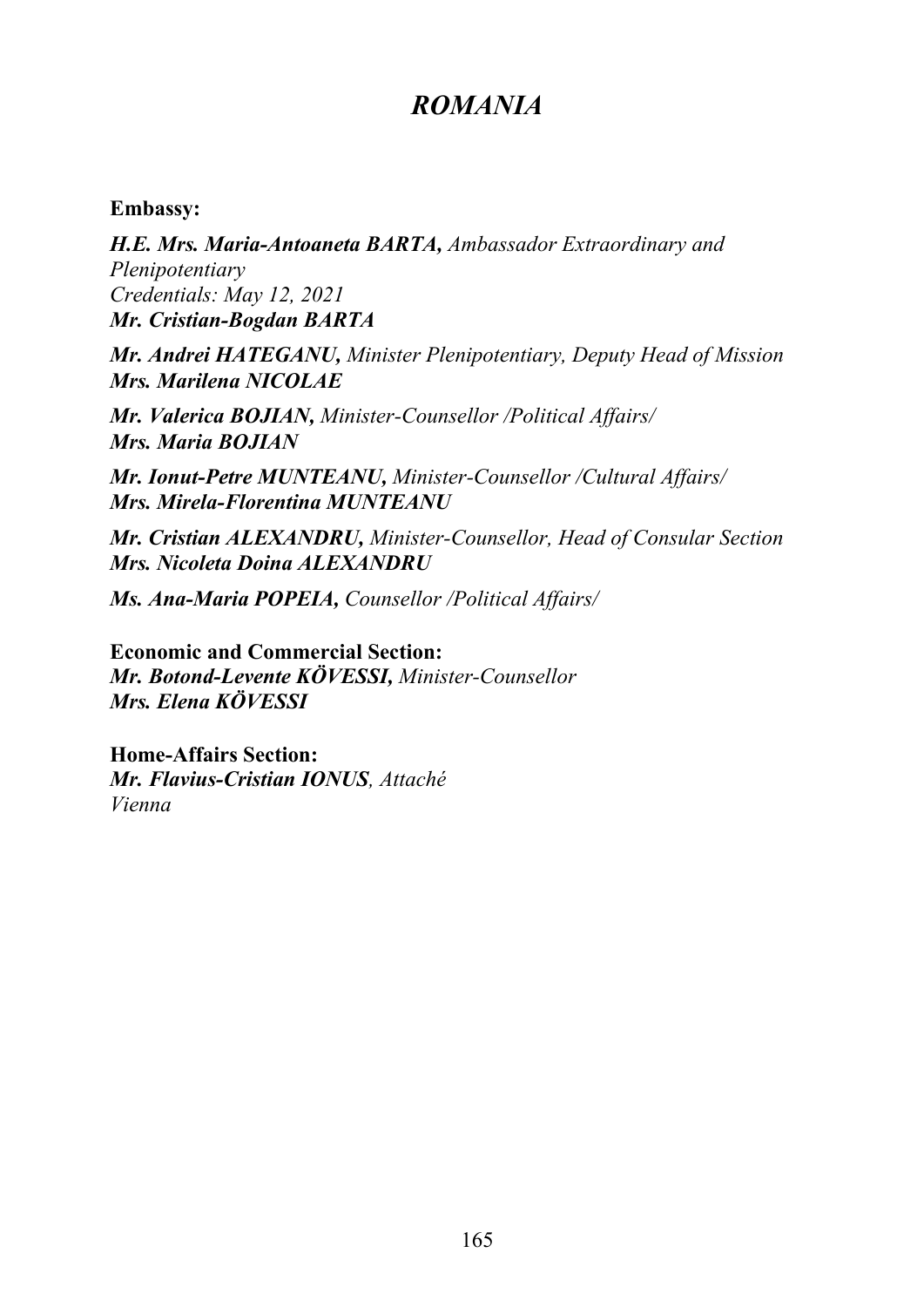# *RUSSIA Russian Federation*

|                          | National Day: June 12 - Declaration of State Sovereignity of the Russian<br><b>Federation</b> |
|--------------------------|-----------------------------------------------------------------------------------------------|
| <b>Embassy:</b>          |                                                                                               |
|                          | 160 00 Praha 6 - Bubeneč, Ukrajinských hrdinů 6                                               |
|                          | Tel: 233 374 100, 233 375 358 /Protocol/,                                                     |
|                          | 233 371 548, 233 371 549                                                                      |
|                          | Telefax: 233 377 235                                                                          |
|                          | E-mail: embruscz@mid.ru                                                                       |
|                          | Web site: www.czech.mid.ru                                                                    |
|                          | <b>Office Hours:</b>                                                                          |
|                          | $09.00 - 13.00$ 14.15 - 18.30 /Mo-Thur/                                                       |
|                          | $09.00 - 13.00$ 14.15 - 17.15 /Fri                                                            |
| <b>Consular Section:</b> |                                                                                               |
|                          | 160 00 Praha 6 - Bubeneč, Ukrajinských hrdinů 4                                               |
|                          | Tel: 233 375 650, 233 379 473                                                                 |
|                          | Telefax: 233 371 492                                                                          |
|                          | <b>Office Hours:</b>                                                                          |
|                          | $09.00 - 12.00$ /Mo-Fri/                                                                      |
|                          | <b>Office of the Military and Air Attaché:</b>                                                |
|                          | 160 00 Praha 6 - Bubeneč, Ukrajinských hrdinů 6                                               |
|                          | Tel: 233 376 463                                                                              |
|                          | Telefax: 233 377 235                                                                          |
|                          | <b>Office Hours:</b>                                                                          |
|                          | 08.00 - 13.00 14.00 - 17.00 /Mo-Fri/                                                          |
|                          | <b>Office of the Commercial Representative:</b>                                               |
|                          | 160 00 Praha 6 - Bubeneč, Sibiřské nám. 1027                                                  |
|                          | Tel: 233 323 705, 224 311 267                                                                 |
|                          | Telefax: 224 311 543                                                                          |
|                          | E-mail: rustrade@mail.cz                                                                      |
|                          | <b>Office Hours:</b>                                                                          |
|                          | $08.00 - 12.00$ 13.00 - 17.00 /Mo-Fri/                                                        |
| <b>Embassy:</b>          |                                                                                               |
| and Plenipotentiary      | <b>H.E. Mr. Alexander Vladimirovich ZMEYEVSKIY, Ambassador Extraordinary</b>                  |

*Credentials: March 22, 2016*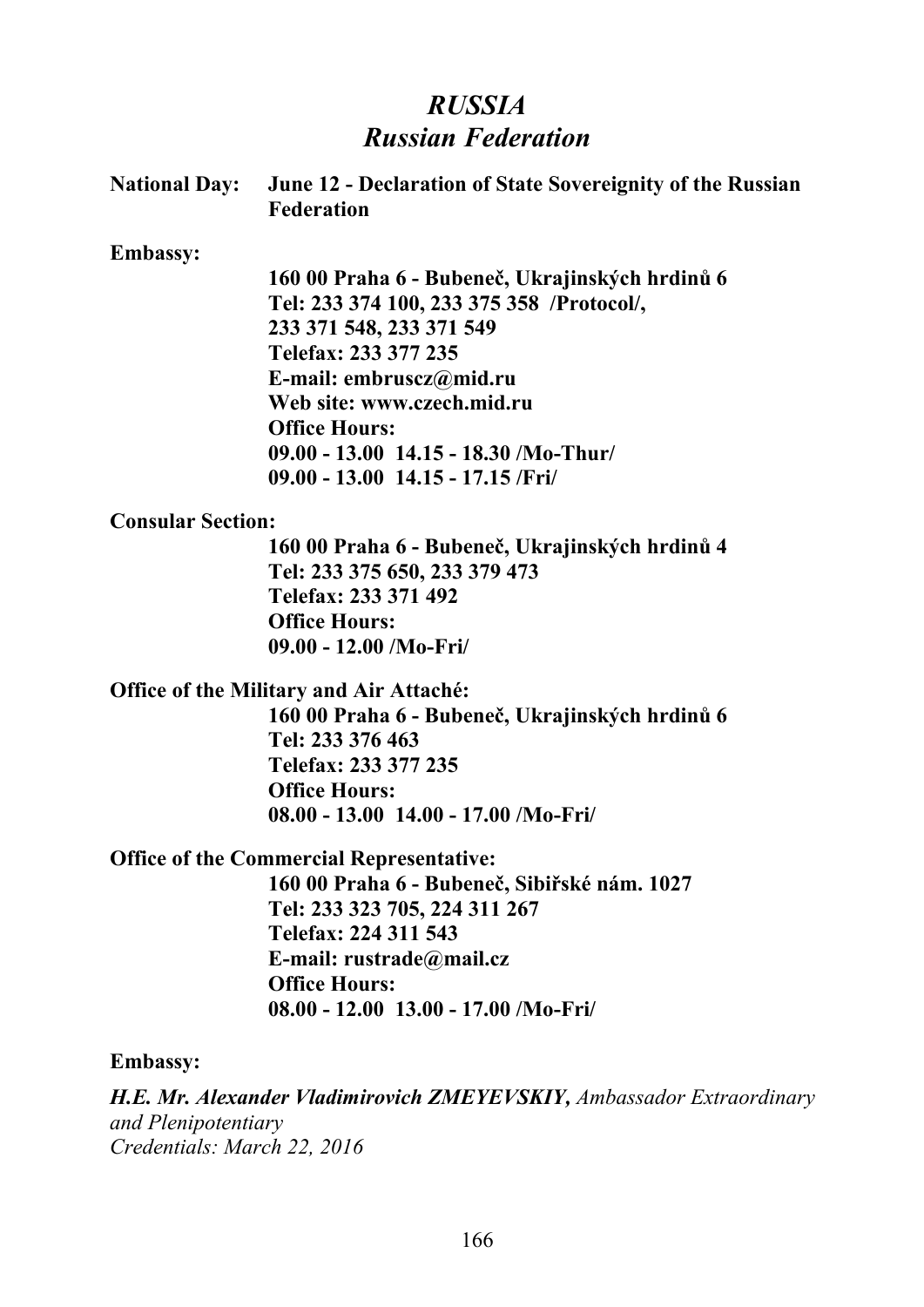## *RUSSIA Russian Federation*

*Mr. Nikolay Georgievich BRYAKIN, First Secretary /Political Affairs/ Mrs. Veronika Rostislavovna BASOVA*

*Mr. Stanislav Viacheslavovich AGEEV, Second Secretary /Political Affairs/*

*Ms. Mariia Alekseevna SEMENOVA, Second Secretary /Consular Affairs/*

*Mr. Dmitry Alekseevich KOCHETKOV, Attaché /Administrative Affairs/ Mrs. Alexandra Viktorovna KOCHETKOVA*

*Mr. Sergey Evgenievich KOCHIN, Attaché /Political Affairs/ Mrs. Yulia Nikolaevna KOCHINA*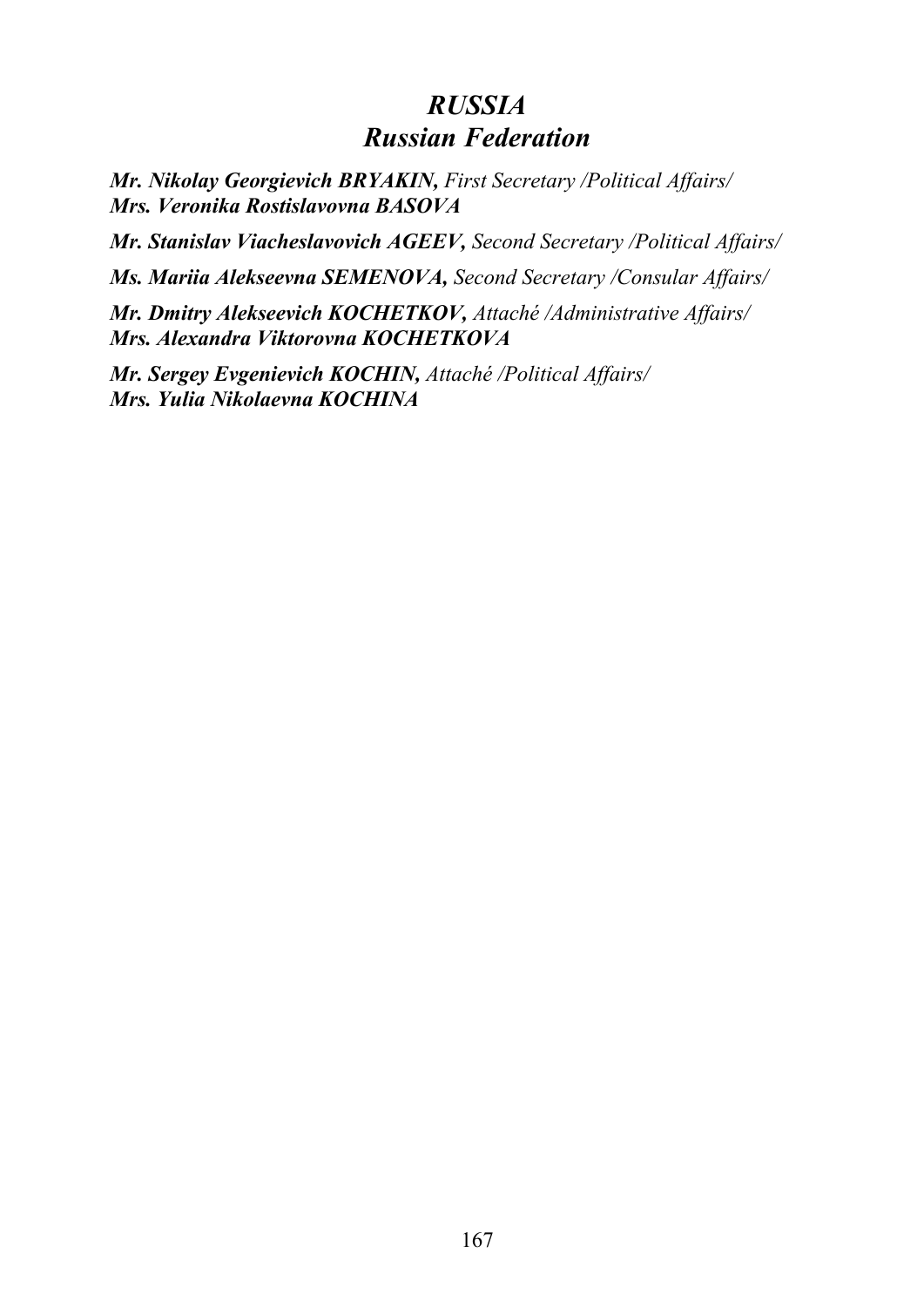## *RWANDA Republic of Rwanda*

**National Day: July 1 - Independence Day /1962/**

#### **Embassy:**

**10117 Berlin, Jägerstrasse 67-69 Tel: 004930-2091 6590 Telefax: 004930-209 165 959 E-mail: info@rwanda-botschaft.de Web site: www.rwanda-botschaft.de**

### **Embassy:**

*H.E. Mr. Igor Cesar, Ambassador Extraordinary and Plenipotentiary Credentials: June 19, 2019*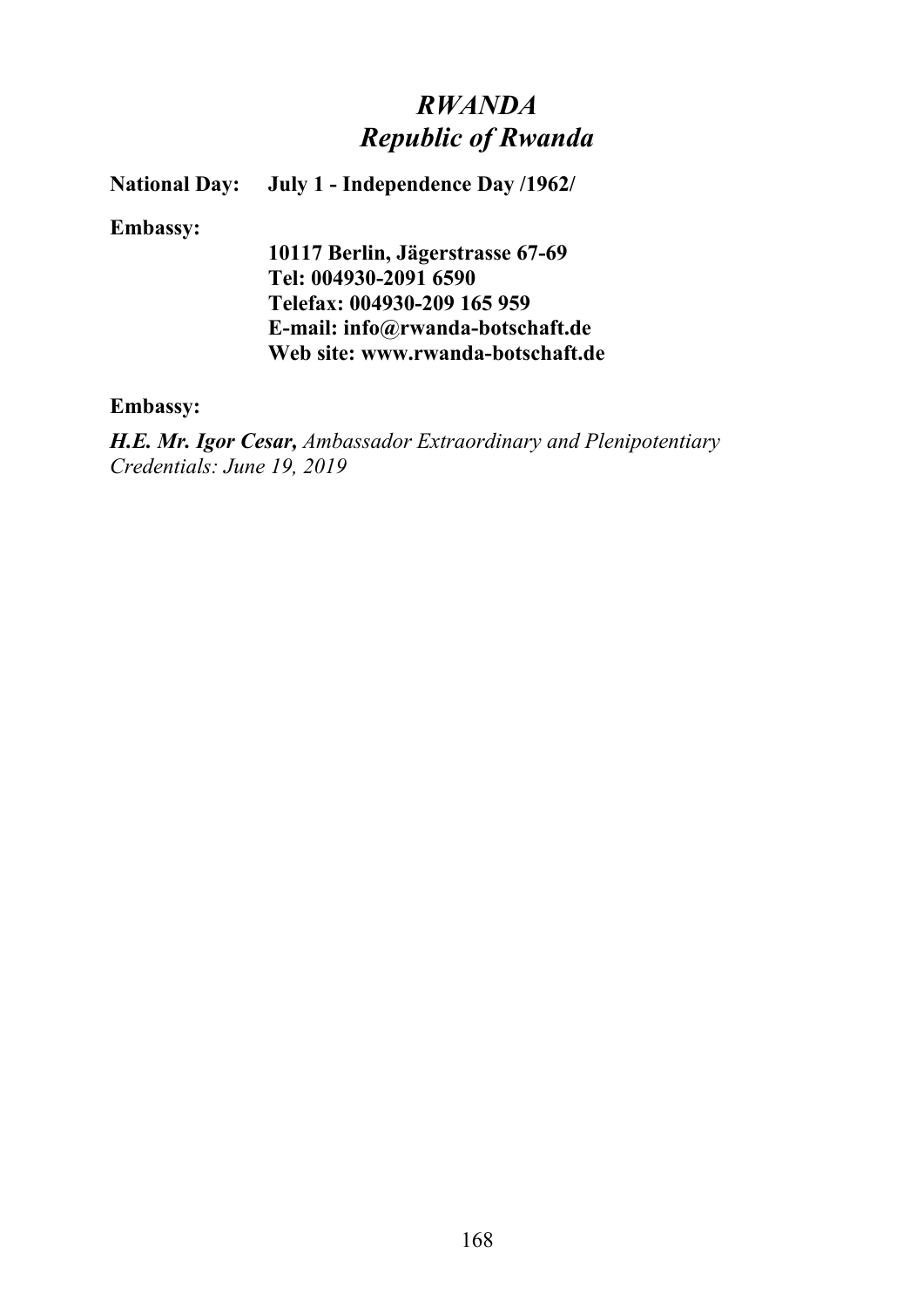# *SAMOA Independent State of Samoa*

## **Embassy:**

**1040 Brussels, Avenue Commandant Lothaire, 1 Tel: 00322-660 84 54 Telefax: 00322-675 03 36 E-mail: samoaembassy@skynet.be**

## **Embassy:**

*H.E., Ambassador Extraordinary and Plenipotentiary*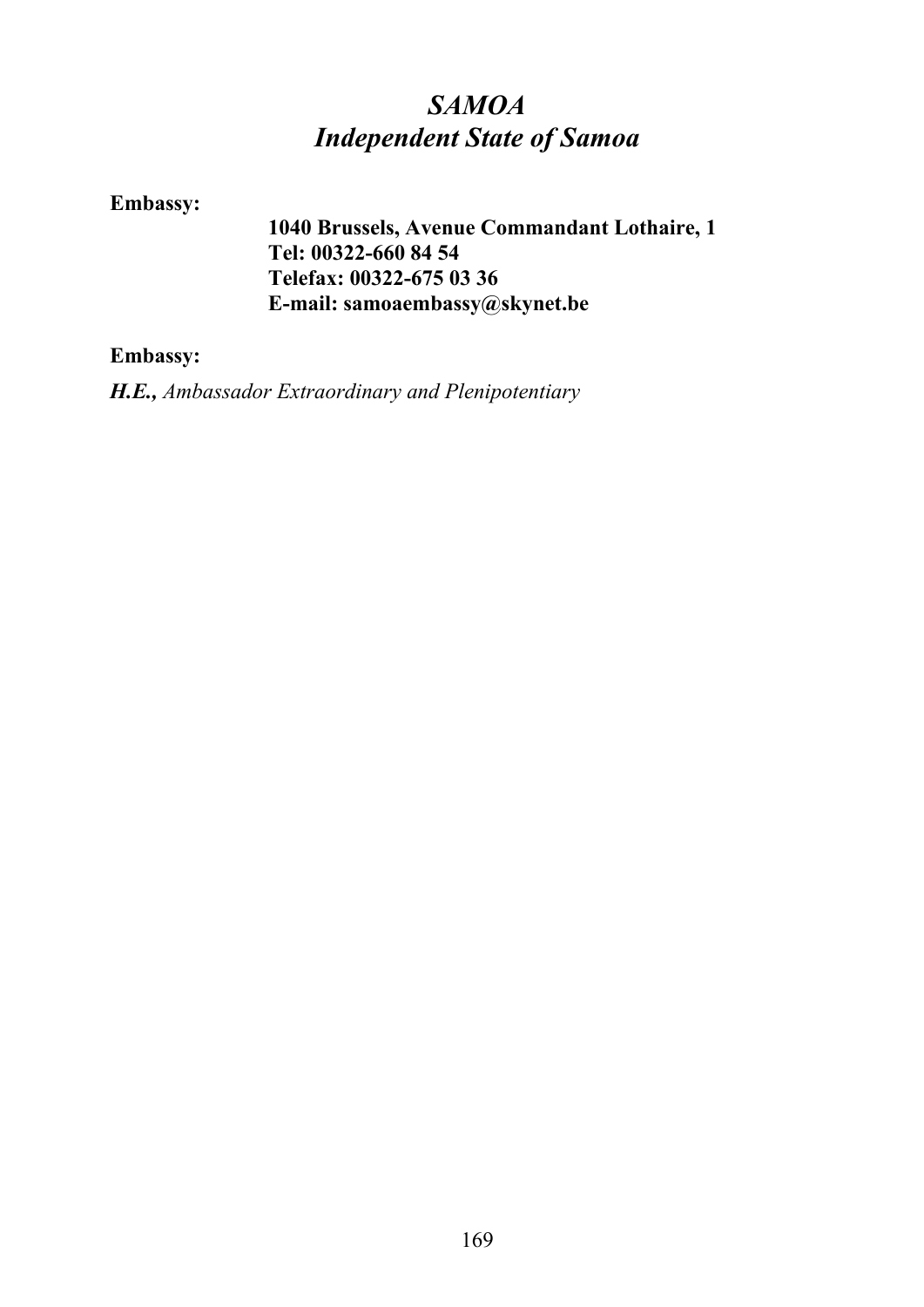## *SAN MARINO Republic of San Marino*

## **National Day: September 3 - Anniversary of the Foundation of the Republic Embassy: c/o Ministry of Foreign Affairs San Marino, Palazzo Begni, Contrada Omerelli, 31 Tel: 00378-0549-88 22 01, 88 22 47 Telefax: 00378-0549-99 20 18**

**Office Hours: 08.15 - 14.15 /Mo-Fri/ 15.00 - 18.00 /Mo, Thur/**

**Honorary Consulate General: 118 00 Praha 1, Thunovská 19 Tel: 257 535 681**

**Embassy:**

*H.E. Mr. Pietro GIACOMINI, Ambassador Extraordinary and Plenipotentiary Credentials: November 28, 1995 Mrs. Jana GIACOMINI*

**Honorary Consulate General:**

*Mr. Guido RESCA, Honorary Consul General*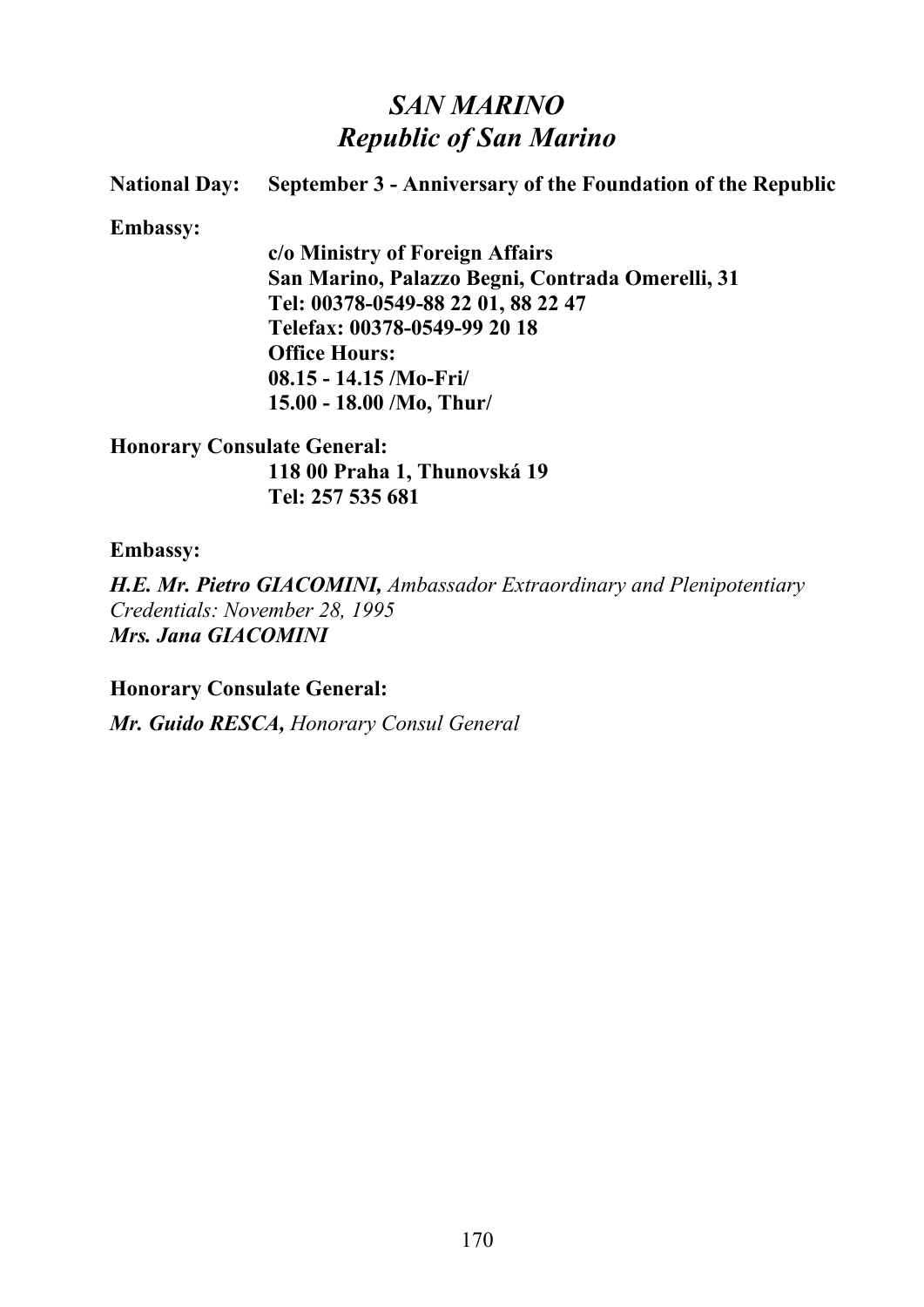## *SAUDI ARABIA Kingdom of Saudi Arabia*

| <b>National Day:</b> February 22 – Founding Day |
|-------------------------------------------------|
| <b>September 23 – National Day</b>              |

#### **Embassy:**

**160 00 Praha 6 - Bubeneč, Na Zátorce 622/32 Tel: 257 316 606 Telefax: 257 316 593 E-mail: czemb@mofa.gov.sa Office Hours: 09.00 – 16.00 /Mo-Fri/**

#### **Consular section:**

**Tel: 257 316 606 Telefax: 246 004 102 E-mail: Con.czemb@mofa.gov.sa Office Hours: 10.00 - 15.00 /Mo-Thur/**

#### **Embassy:**

*H.E. Mr. Abdullah Muteb A. ALRASHEED, Ambassador Extraordinary and Plenipotentiary Credentials: August 17, 2021 Mrs. Maha Mohammed S. ALRASHEED*

*Mr. Essam Abdullah S. ALHUSSAIN, First Secretary /Consular Affairs/ Mrs. Tahani Mohammed A. AL QARAWI*

*Mr. Ibrahim A. F. AL AHMARI, First Secretary /Administrative Affairs/ Mrs. Halemah Mohamad A. ASERE*

*Mr. Makki Mohammed Abdullah AL ABD, Attaché /Financial Affairs/ Mrs. Abeer Ali Ahmed SHARAHILI*

*Mr. Abdulrahman Abdullah A. AL DOUSARY, Attaché /Administrative Affairs/*

*Mr. Fawzi Saad A. ALBADNAH, Attaché /Administrative Affairs/ Mrs. Mounirah Fahad A. ALDAHMASH*

*Mr. Mufarah Mushref M. ALSHEHRI, Attaché /Administrative Affairs/ Mrs. Halema Abdullah S. ALAMRI*

*Mr. Hassan Saeed Z. ALAMRI, Attaché /Administrative Affairs/ Mrs. Fatimah Ali A. ALSHEHRI*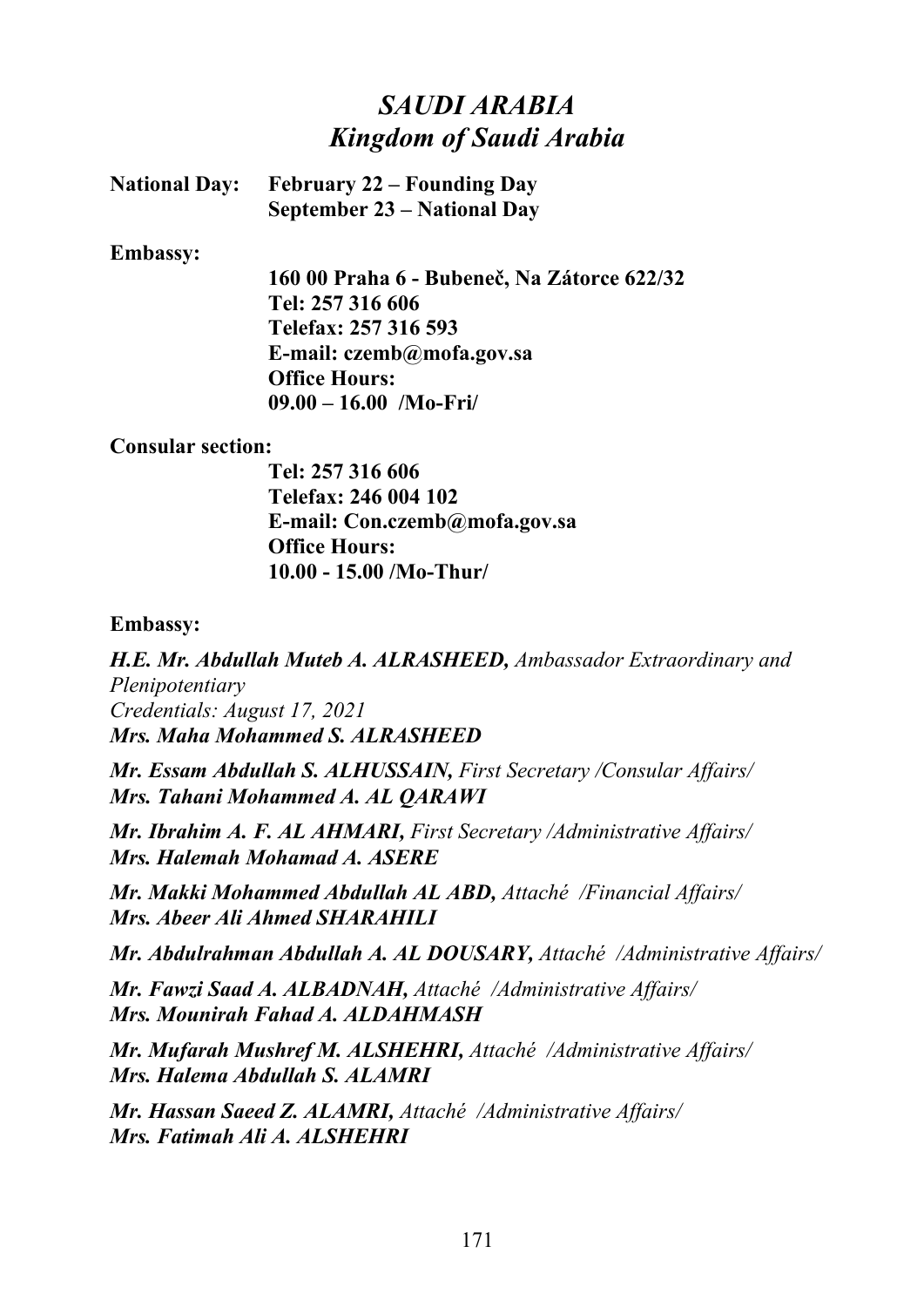## *SAUDI ARABIA Kingdom of Saudi Arabia*

*Mr. Riyadh Ali M. ALASIRI, Attaché /Administrative Affairs/ Mrs. Fatimah Abdullah M. ALASIRI*

*Mr. Sheddi Ghayib D. ALMUTAIRI, Attaché /Administrative Affairs/ Mrs. Maali Sayer A. ALMUTAIRI*

*Mr. Sami Ahmed S. ALANAZI, Attaché /Administrative Affairs/ Mrs. Hanan Mathel A. ALANAZI*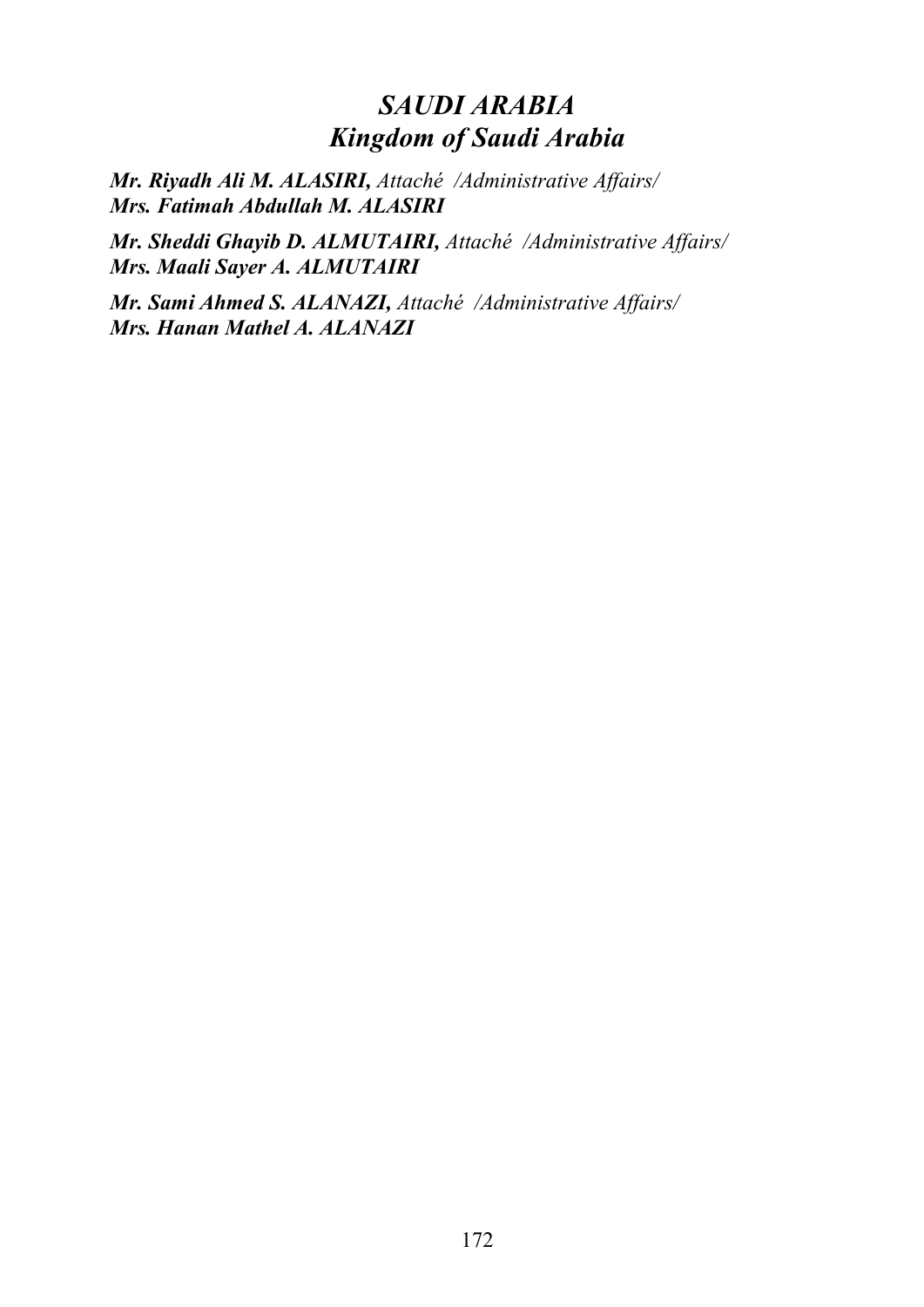# *SENEGAL Republic of Senegal*

**National Day:** April 4 - Independence Day /1960/

**Embassy:**

**02-959 Warsaw, ul. Biedronki 63 Tel: 004822-651 60 36 Telefax: 004822-651 56 17 Office Hours: 09.00 - 16.00 /Mo-Fri/**

### **Embassy:**

*H.E., Ambassador Extraordinary and Plenipotentiary*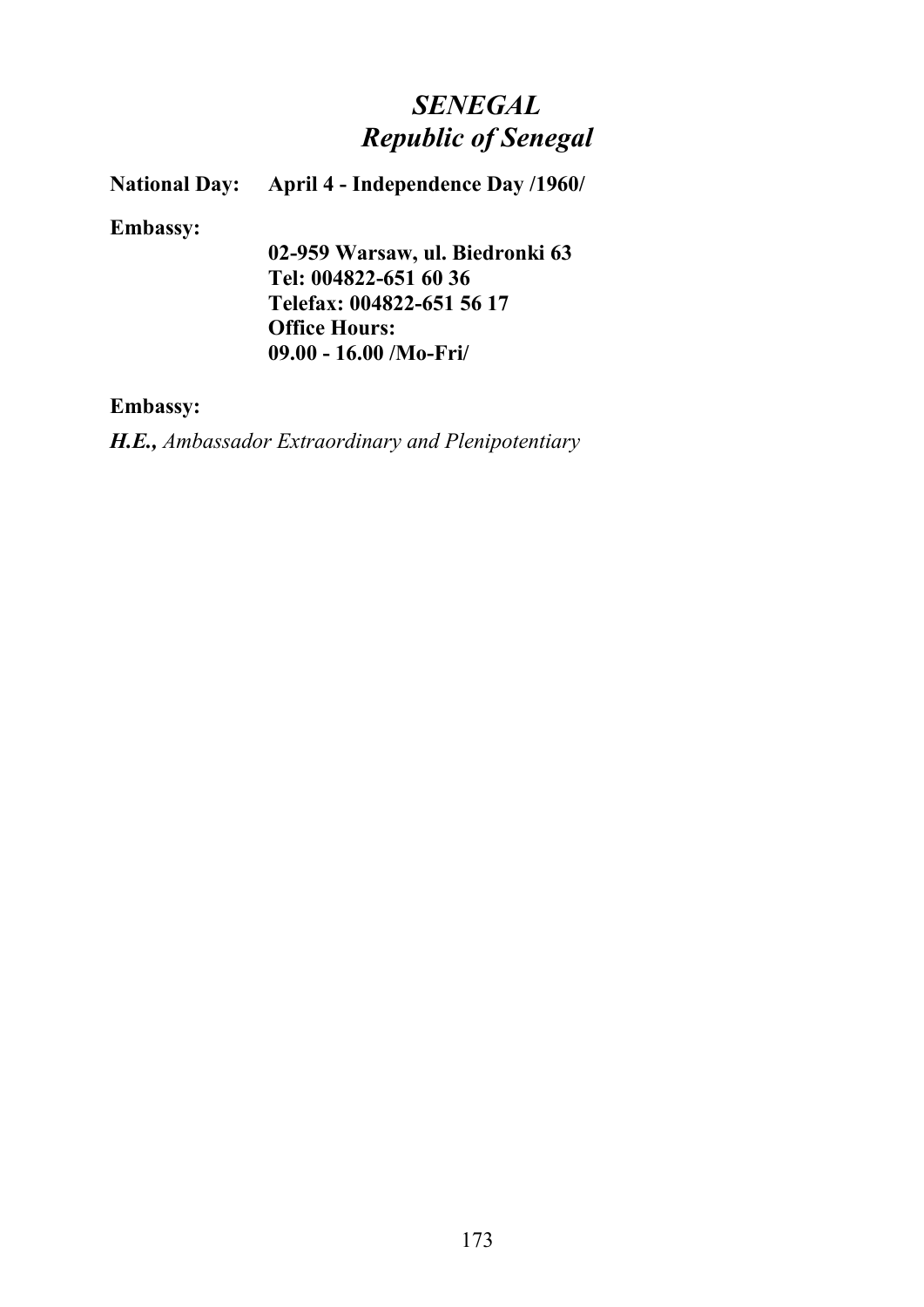## *SERBIA Republic of Serbia*

**National Day: February 15 – Statehood Day**

**Embassy:**

**118 00 Praha 1, Mostecká 15 Tel: 257 532 075, 257 531 582 /Ambassador´s Secretary/ Telefax: 257 533 948 E-mail: embassy.prague@mfa.rs Office Hours: 08.30 - 16.30 /Mo-Fri/**

#### **Consular Section:**

**118 00 Praha 1, Mostecká 15 Tel: 257 533 949 E-mail: konzularno.prag@mfa.rs Office Hours: 09.00 - 12.00 /Mo-Fri/**

#### **Embassy:**

*H.E. Mr. Berislav VEKIĆ, Ambassador Extraordinary and Plenipotentiary Credentials: May 12, 2021 Mrs. Sandra VEKIĆ*

*Mrs. Lepša ŠTULIĆ, Minister-Counsellor /Political Affairs/ Mr. Edvard ŠTULIĆ*

*Mrs. Aleksandra JOVANOVIĆ, First Counsellor /Consular Affairs/ Mr. Milovan JOVANOVIĆ*

*Mr. Saša PETROVIĆ, Attaché /Financial Affairs/ Mrs. Žaklina PETROVIĆ*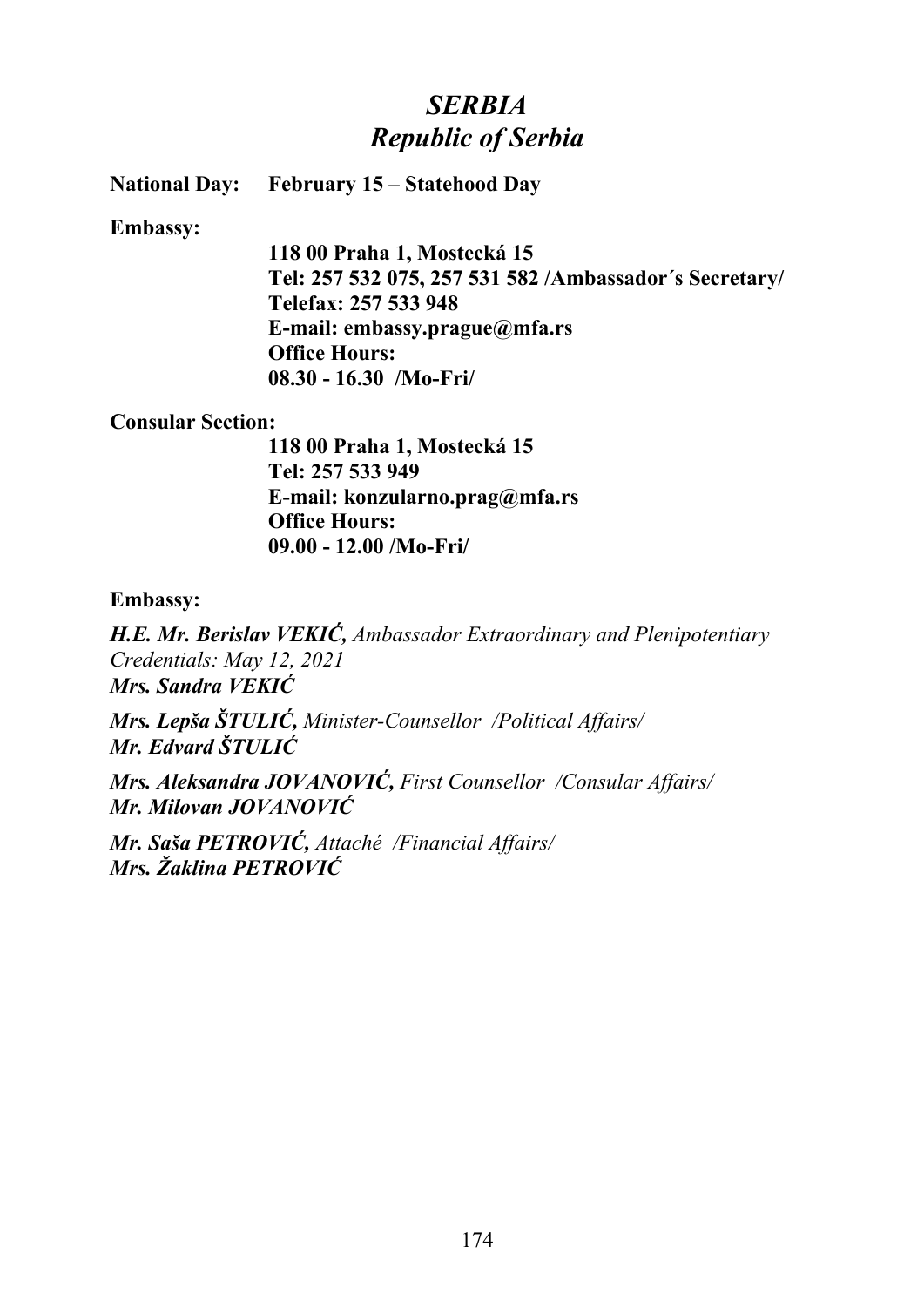## *SEYCHELLES Republic of Seychelles*

**National Day: June 29 – Independence Day**

#### **Embassy:**

**1040 Brussels, Boulevard Saint Michel 28 box 23 Tel: 00322-733 60 55 Telefax: 00322-732 60 22 E-mail: brussels@seychellesgov.com Web site: www.mfa.gov.sc**

### **Honorary Consulate:**

**118 00 Praha 1, Gogolova 228/8 Tel: 246 058 058, 603 954 433 E-mail: info@consulateseychelles.cz Web site: www.consulateseychelles.cz Office Hours: 10.00 - 15.00 /Mo, Wed/**

### **Embassy:**

*H.E., Ambassador Extraordinary and Plenipotentiary*

**Honorary Consulate:**

*Mrs. Jana ŠTEFÁNKOVÁ, Honorary Consul*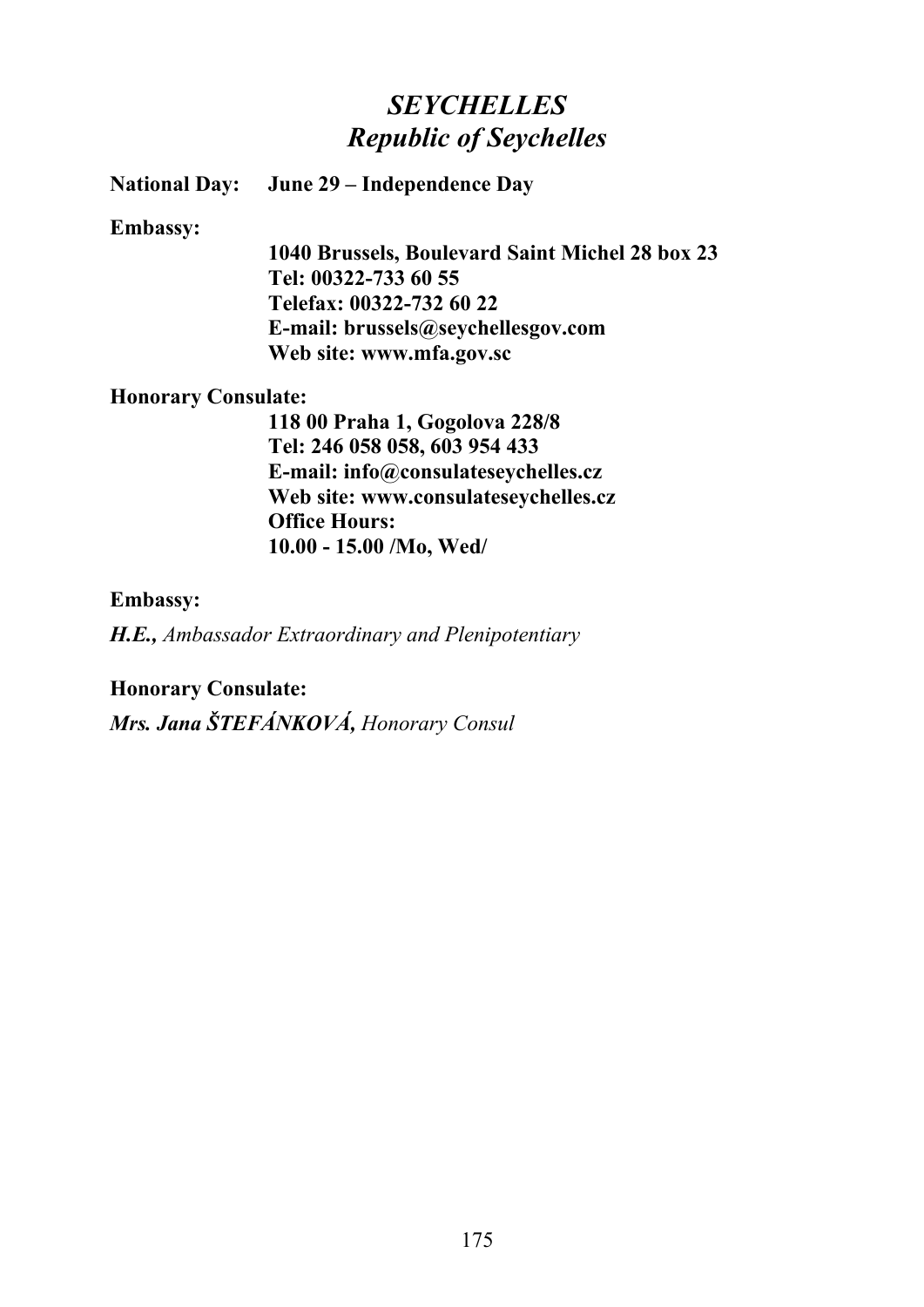## *SIERRA LEONE Republic of Sierra Leone*

**National Day: April 27 - Independence Day /1961/**

#### **Embassy:**

**121615 Moscow, Rublyovskoye chaussee 26, kopr.1, Flats 58-59 Tel: 007495-415 41 66, 415 41 24 Telefax: 007495-415 29 85 E-mail: slembmoscow@yahoo.com Office Hours: 09.30 - 16.00 /Mo-Fri/ Winter 09.30 - 17.00 /Mo-Fri/ Summer**

#### **Embassy:**

*H.E., Ambassador Extraordinary and Plenipotentiary*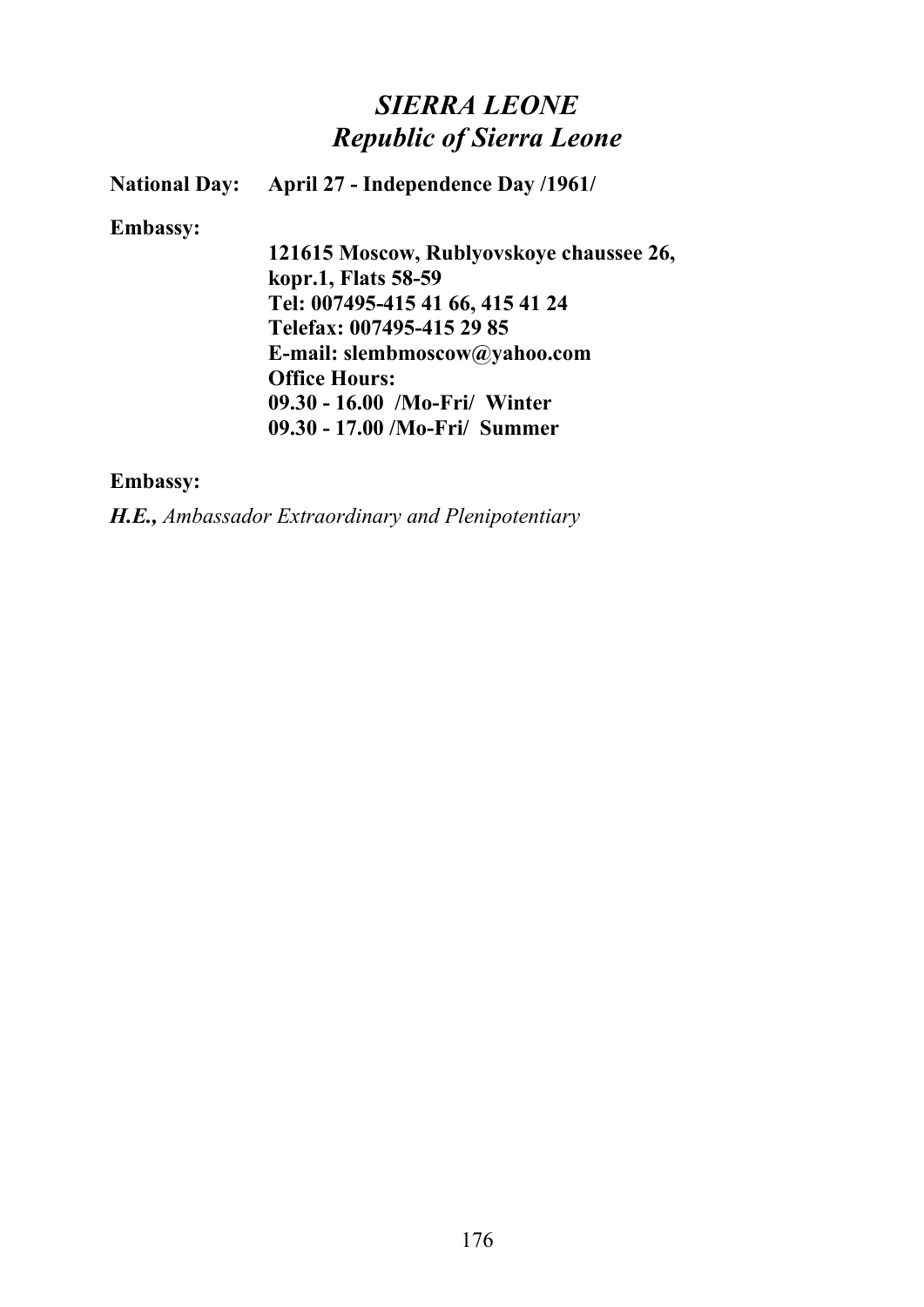# *SINGAPORE Republic of Singapore*

### **National Day: August 9**

### **Embassy:**

**c/o Ministry of Foreign Affairs, Europe Directorate Tanglin, Singapore 248163 Tel: 0065-6747 8888 Telefax: 0065-6379 8555**

### **Honorary Consulate General:**

**110 00 Praha 1, Opletalova 27 Tel: 224 091 385, 224 091 388 Telefax: 224 091 386 E-mail: singapore@honoraryconsul.cz Office Hours: 09.00 - 12.00 /Tue, Thur/**

### **Embassy:**

*H.E. Mr. Tan Soo KHOON, Ambassador Extraordinary and Plenipotentiary Credentials: October 23, 2007*

### **Honorary Consulate General:**

*Mr. Martin PLACHÝ, Honorary Consul General*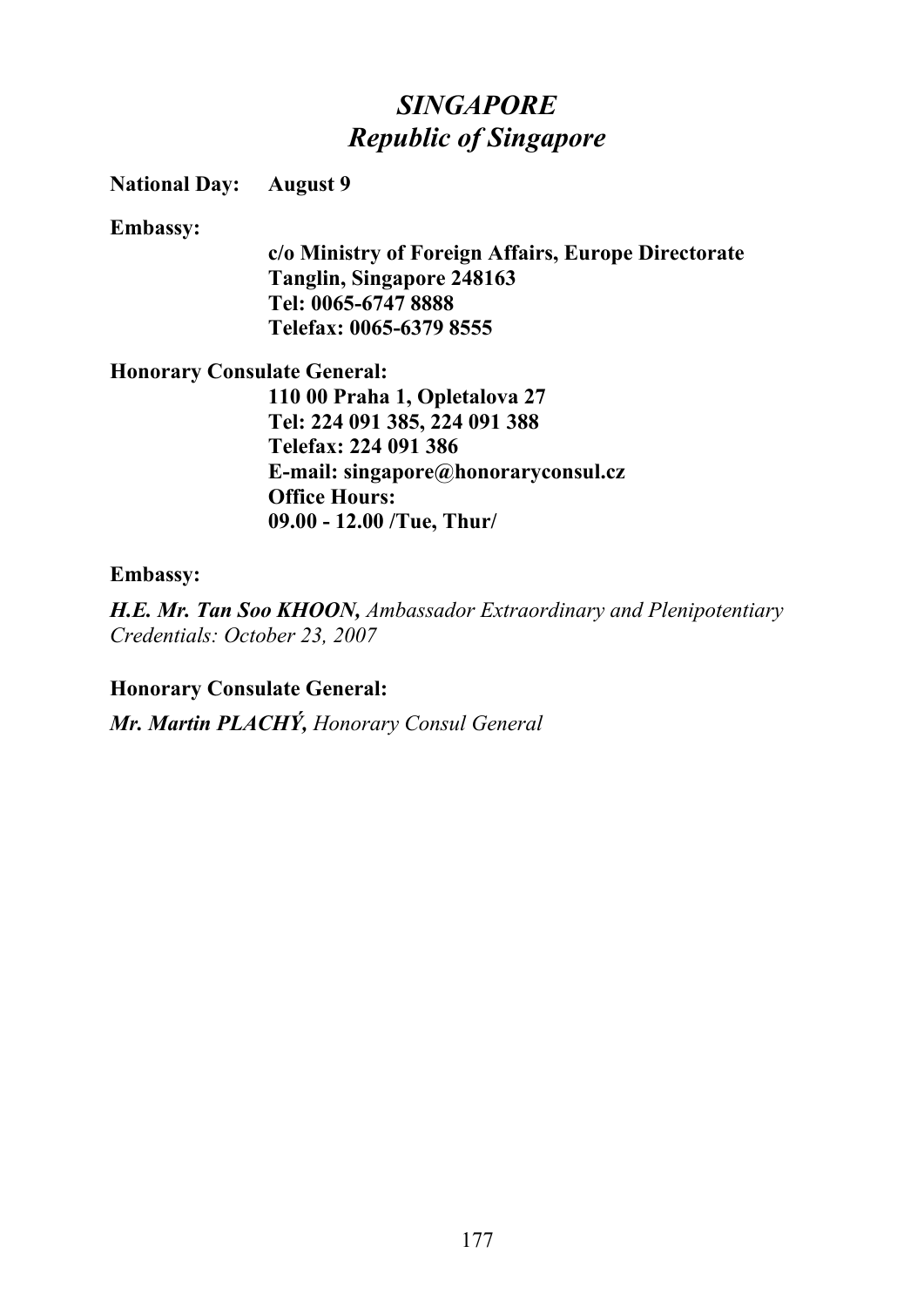## *SLOVAKIA Slovak Republic*

**National Day: January 1 - Day of Proclamation of the Slovak Republic July 5 - St. Constantine and Methodius Day August 29 - Slovak National Uprising Commemoration Day September 1 - Slovak Republic Constitution Day**

**Embassy:**

**160 00 Praha 6, Pelléova 87/12 Tel: 233 113 051 Telefax: 233 113 054 E-mail: emb.prague@mzv.sk Web site: www.mzv.sk/praha Office Hours: 08.00 - 12.00 13.00 - 16.00**

### **Consular section:**

**160 00 Praha 6, Pelléova 87/12 Tel: 233 113 060 E-mail: cons.prague@mzv.sk Office Hours: 08.30 - 12.00 /Mo-Fri/**

## **Honorary Consulate:**

**602 00 Brno, IBC, Příkop 4 Tel: 511 440 079, 734 287 623 E-mail: info@konzulat.eu Office Hours: 09.00 - 12.00 /Mo, Wed/**

### **Embassy:**

*H.E. Mr. Rastislav KÁČER, Ambassador Extraordinary and Plenipotentiary Credentials: October 21, 2020*

*Mrs. Soňa BUDAYOVÁ, Counsellor /Political Affairs/, Deputy Head of Mission*

*Genmjr. Miroslav KOCIAN, Defence Attaché Mrs. Kamila KOCIANOVÁ*

*Mr. Štefan JANKOVIČ, First Secretary /Political Affairs/ Mrs. Gabriela JANKOVIČOVÁ*

*Mr. Peter KRAJÍČEK, First Secretary /Political Affairs/ Mrs. Soňa KRAJÍČKOVÁ*

*Mrs. Jana ŠVECOVÁ, First Secretary /Consular Affairs/*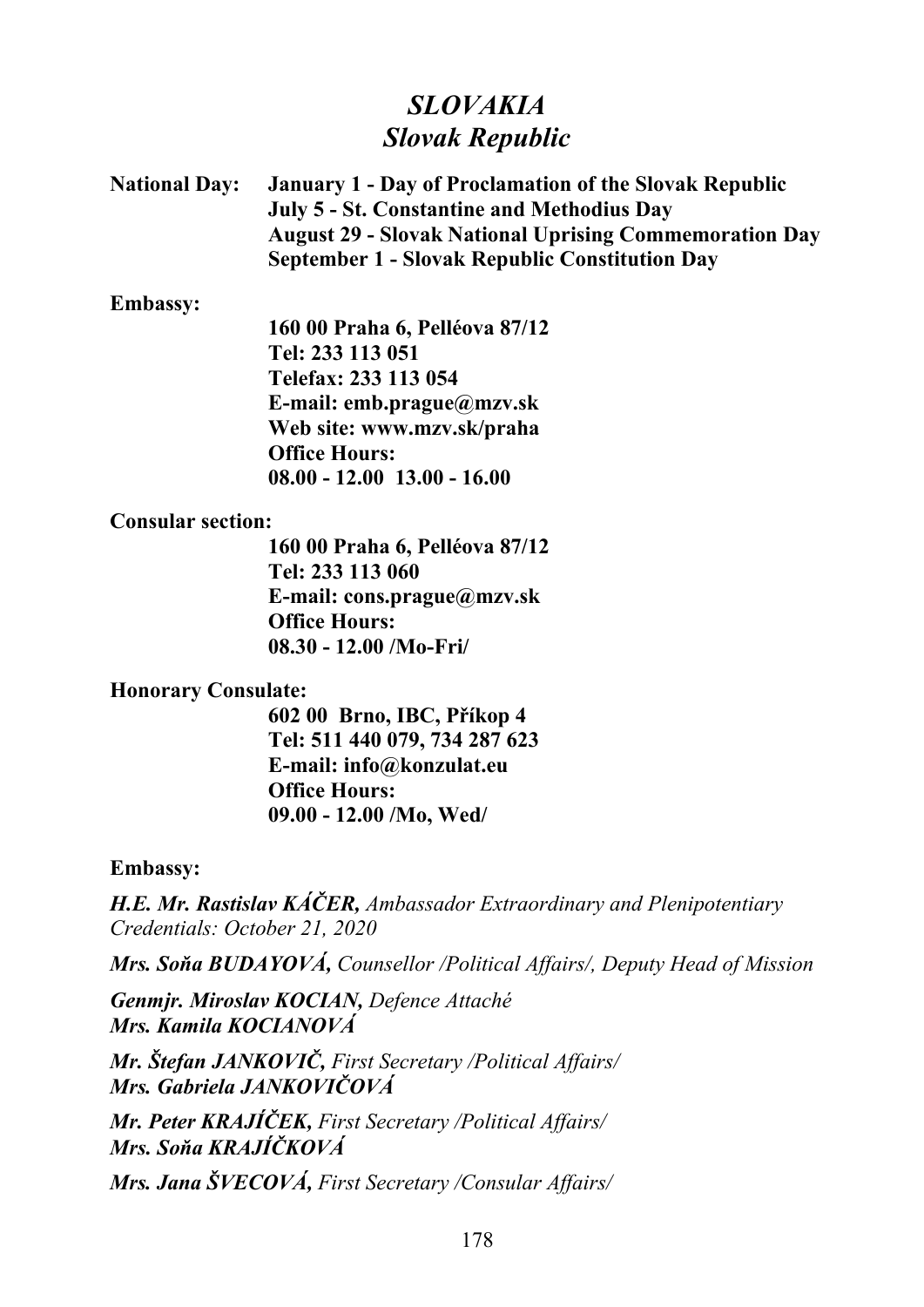# *SLOVAKIA Slovak Republic*

*Mr. Vladimír ŠVEC*

*Mrs. Vanesa VAJCÍKOVÁ, First Secretary /Consular Affairs/ Mr. Vladimír ULIČNÝ*

*Mr. Ivan MÁNIK, First Secretary /Economic and Commercial Affairs/ Mrs. Jana MÁNIKOVÁ*

*Mrs. Ľubica KRÉNOVÁ, First Secretary /Cultural Affairs/, Director of the Slovak Institute Mr. Matej KRÉN*

*Mrs. Dominika GÁLOVÁ, Third Secretary /Political Affairs/*

*Mrs. Katarína ONDERKOVÁ, Attaché /Financial Affairs/*

**Honorary Consulate:**

*Mr. Jaroslav WEIGL, Honora ry Consul*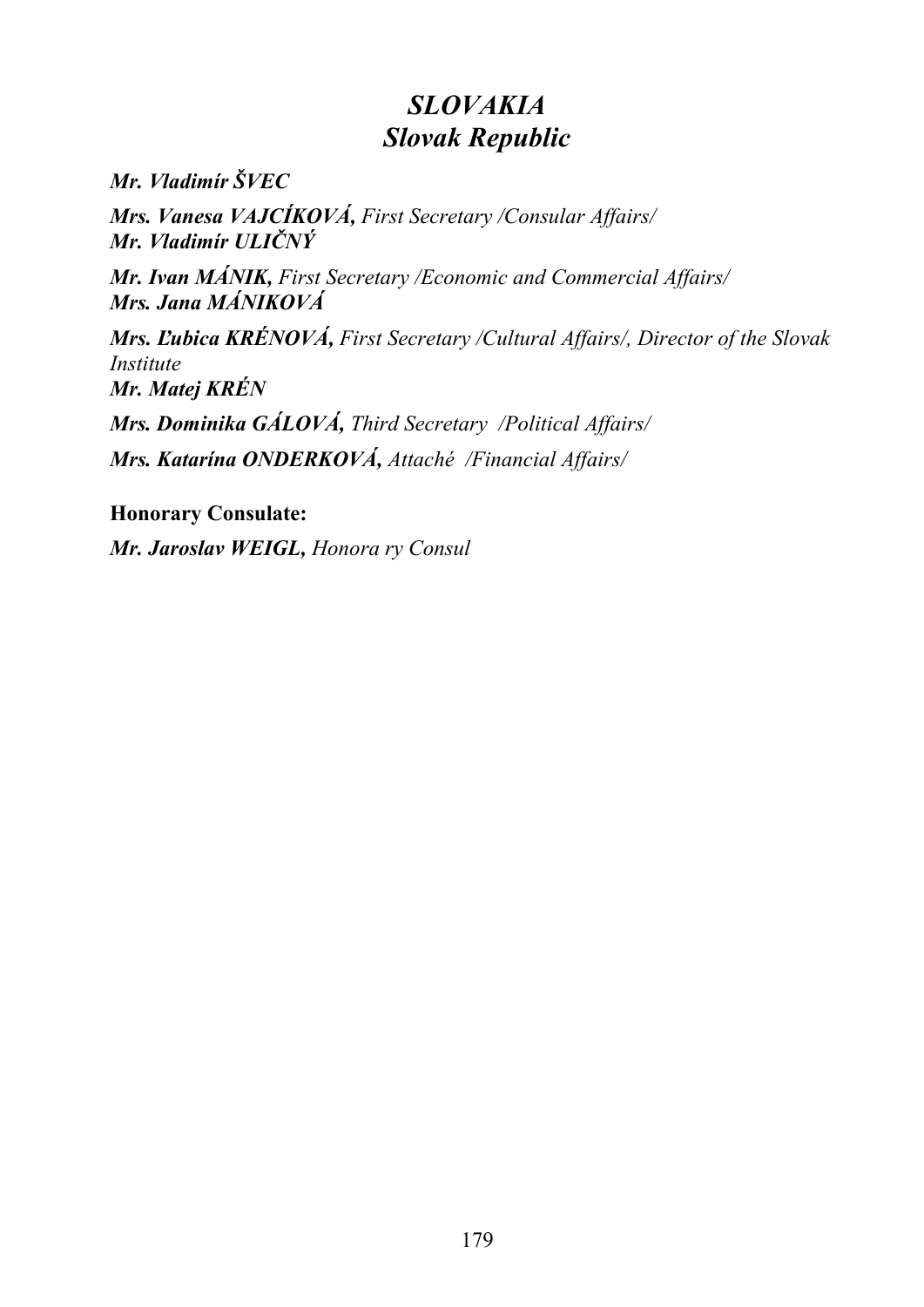# *SLOVENIA Republic of Slovenia*

# **National Day: June 25 - Proclamation of Independence /1991/ Embassy:**

**160 41 Praha 6, Pod Hradbami 15 Tel: 233 081 211 Telefax: 224 314 106 E-mail: sloembassy.prague@gov.si Web site: praga.veleposlanistvo.si Office Hours: 08.30 - 16.30 /Mo-Thur/ 08.30 - 15.00 /Fri/**

## **Consular Section:**

**Tel: 233 081 214 Office Hours: 09.00 - 12.00 /Mo, Wed, Fri/**

## **Honorary Consulate:**

**619 00 Brno, Vídeňská 184/100a Tel: 731 180 058 E-mail: sloconsul@seznam.cz Office Hours: Visits only by Appointment**

## **Embassy:**

*H.E. Mrs. Tanja STRNIŠA, Ambassador Extraordinary and Plenipotentiary Credentials: November 21, 2019 Mr. Anton STRNIŠA*

*Mrs. Nika ROTAR, Minister-Counsellor, Deputy Head of Mission Mr. Samo OREHEK*

*Mrs. Jasmina ADEM GRUJIČ, Minister-Counsellor /Economic Affairs/ Mr. Aleksander GRUJIČ*

**Honorary Consulate:** *Mrs. Andrea UNGEROVÁ, Honorary Consul*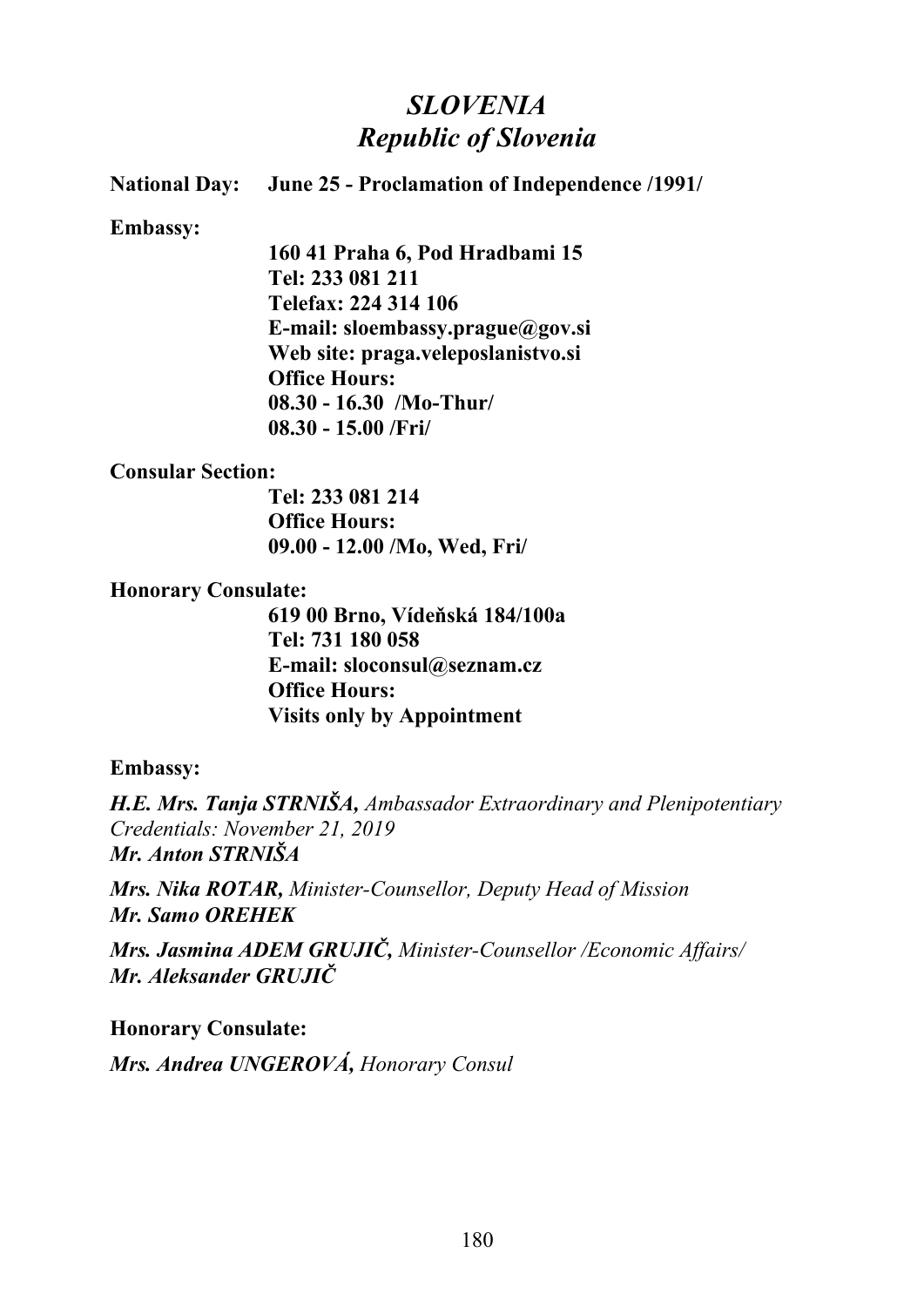## *SOLOMON ISLANDS*

**National Day: July 7**

**Embassy:**

**1040 Brussels, Avenue Edouard Lacomble 17 Tel: 00322-732 70 85, 732 72 86 Telefax: 00322-732 68 85 E-mail: 106255.2155@compuserve.com**

### **Embassy:**

*H.E. Mr., Ambassador Extraordinary and Plenipotentiary*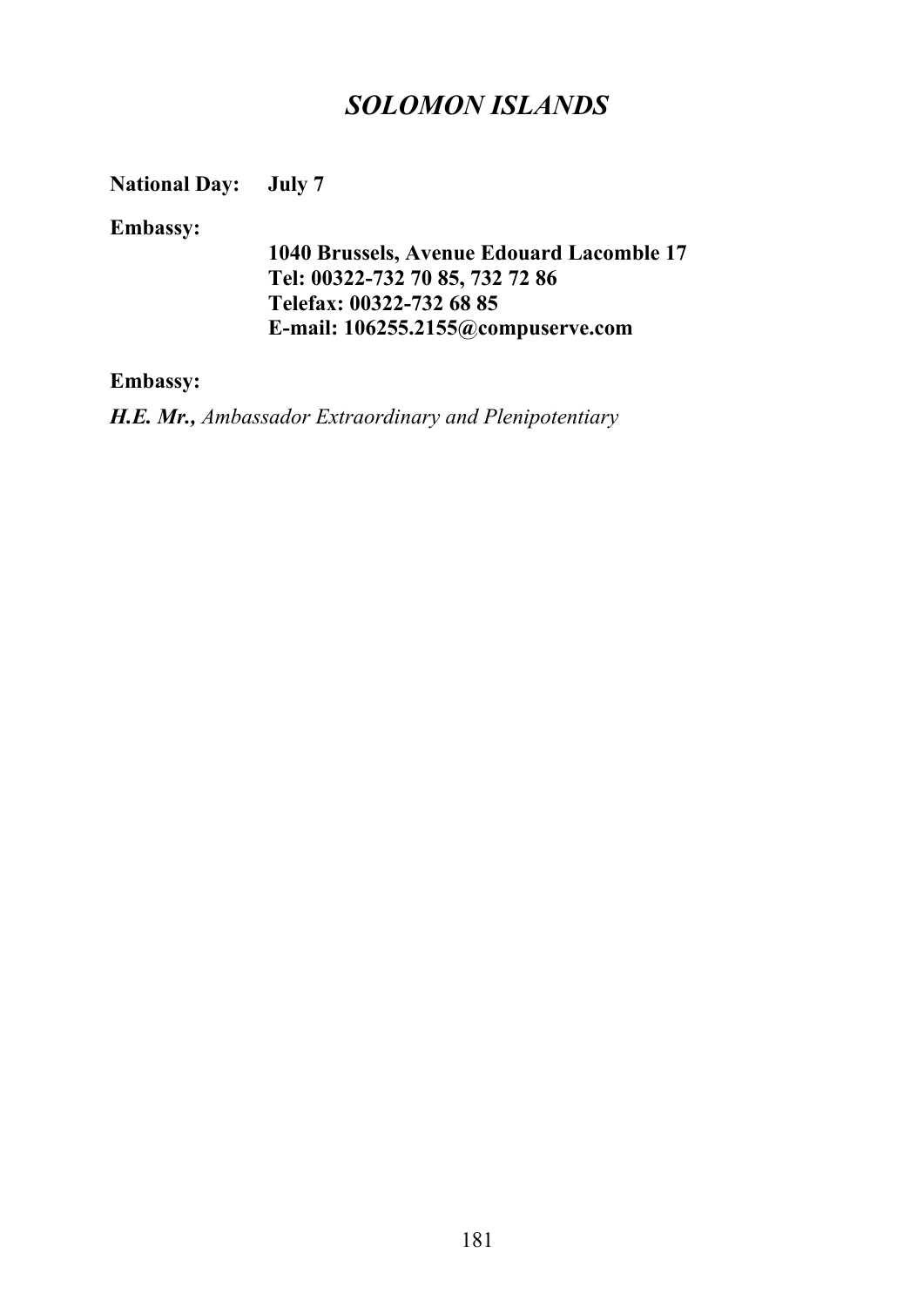# *SOMALIA Somali Republic*

| <b>National Day:</b> | July 1 - Day of Independence and Reconciliation of Somalia<br>/1960/ |
|----------------------|----------------------------------------------------------------------|
| <b>Embassy:</b>      |                                                                      |
|                      | 117556 Moscow, Simferopolsky Bulvar 7a-145                           |
|                      | Tel: 007495-317 15 72                                                |
|                      | Telefax: 007495-317 06 22                                            |
|                      | E-mail: moscowembassy@mfa.gov.so                                     |
|                      | <b>Office Hours:</b>                                                 |
|                      | $10.00 - 15.00$ /Mo-Fri/                                             |
|                      |                                                                      |

## **Embassy:**

*H.E. Mr., Ambassador Extraordinary and Plenipotentiary*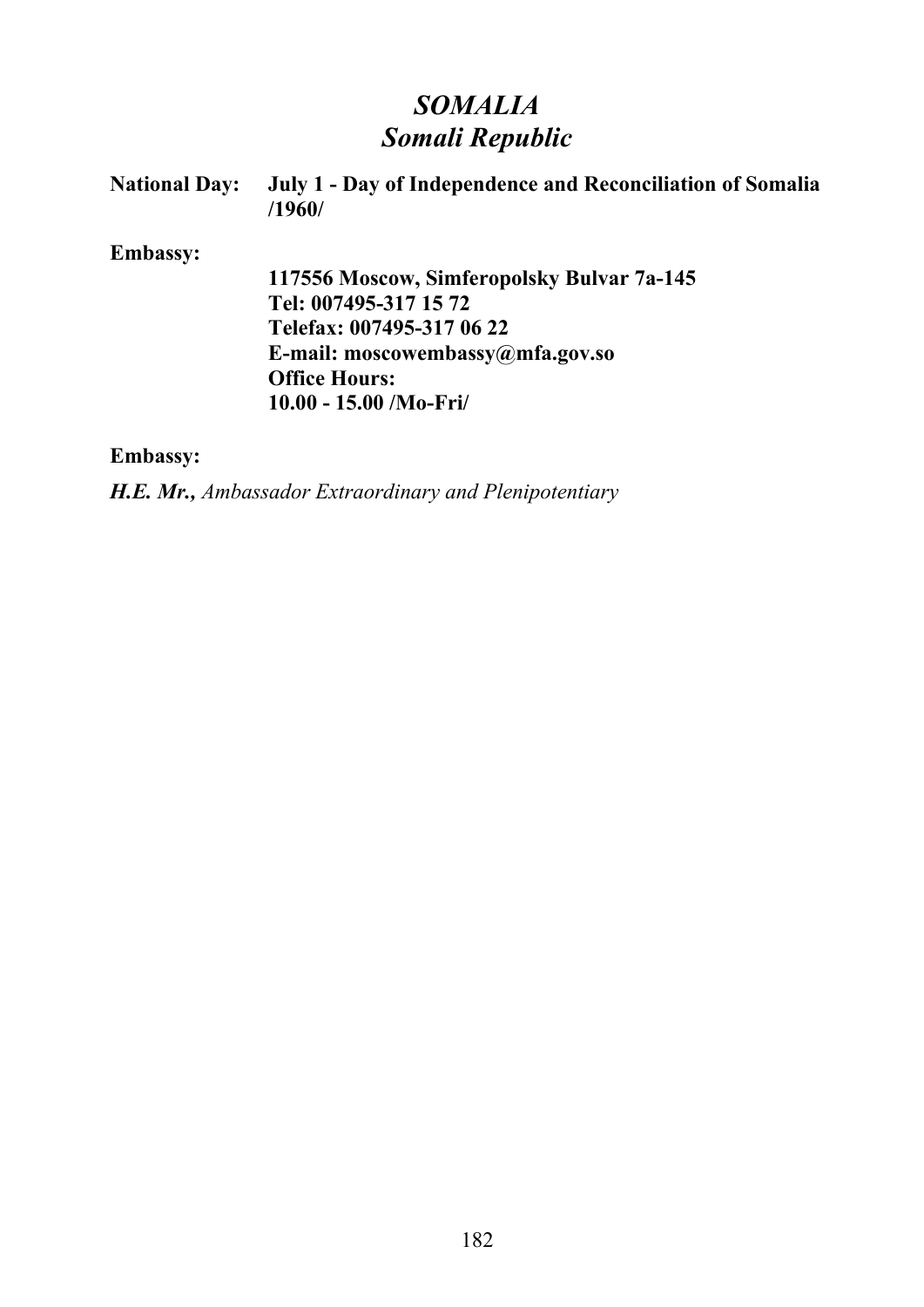# *SOUTH AFRICA Republic of South Africa*

**National Day: April 27 - Freedom Day**

**Embassy:**

**100 00 Praha 10 - Vršovice, Ruská 65, P.O.Box 133 Tel: 267 311 114, 272 088 831 E-mail: prague.ambassador@dirco.gov.za prague.admin@ dirco.gov.za prague.consular@ dirco.gov.za prague.political-culture@ dirco.gov.za Office Hours: 08.30 - 16.30 /Mo-Thur/ 08.30 - 14.00 /Fri/**

**Consular section:**

**Office Hours: 09.00 - 12.00 /Mo - Fri/**

**Embassy:**

*H.E., Ambassador Extraordinary and Plenipotentiary*

*Mrs. Namhla Neliswa GIGABA, Counsellor /Political Affairs/, Chargé d´Affaires a.i.*

*Mr. Henry Quentin WAGNER, First Secretary /Administrative and Consular Affairs/*

*Mrs. Lianie WAGNER*

*Mrs. Busisiwe Precious Trudy MASHILOANE, Third Secretary /Administrative and Consular Affairs/*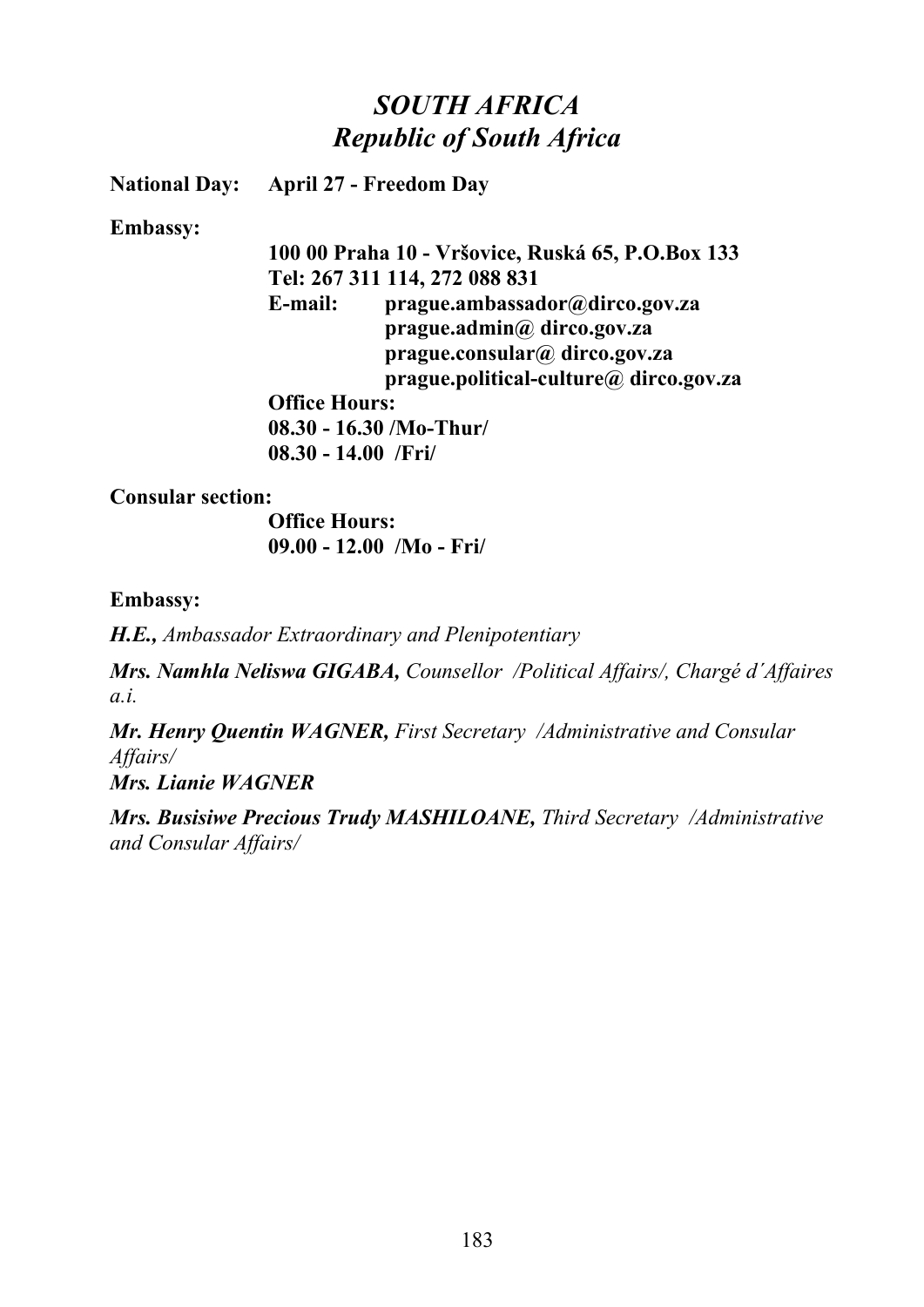# *SOUTH SUDAN Republic of South Sudan*

## **Embassy:**

**10117 Berlin, Leipziger Platz 8 Tel: 004930-206 445 90 Telefax: 004930-206 445 919 E-mail: info@embassy-southsudan.de Web site: www.embassy-southsudan.de**

## **Embassy:**

*H.E., Ambassador Extraordinary and Plenipotentiary*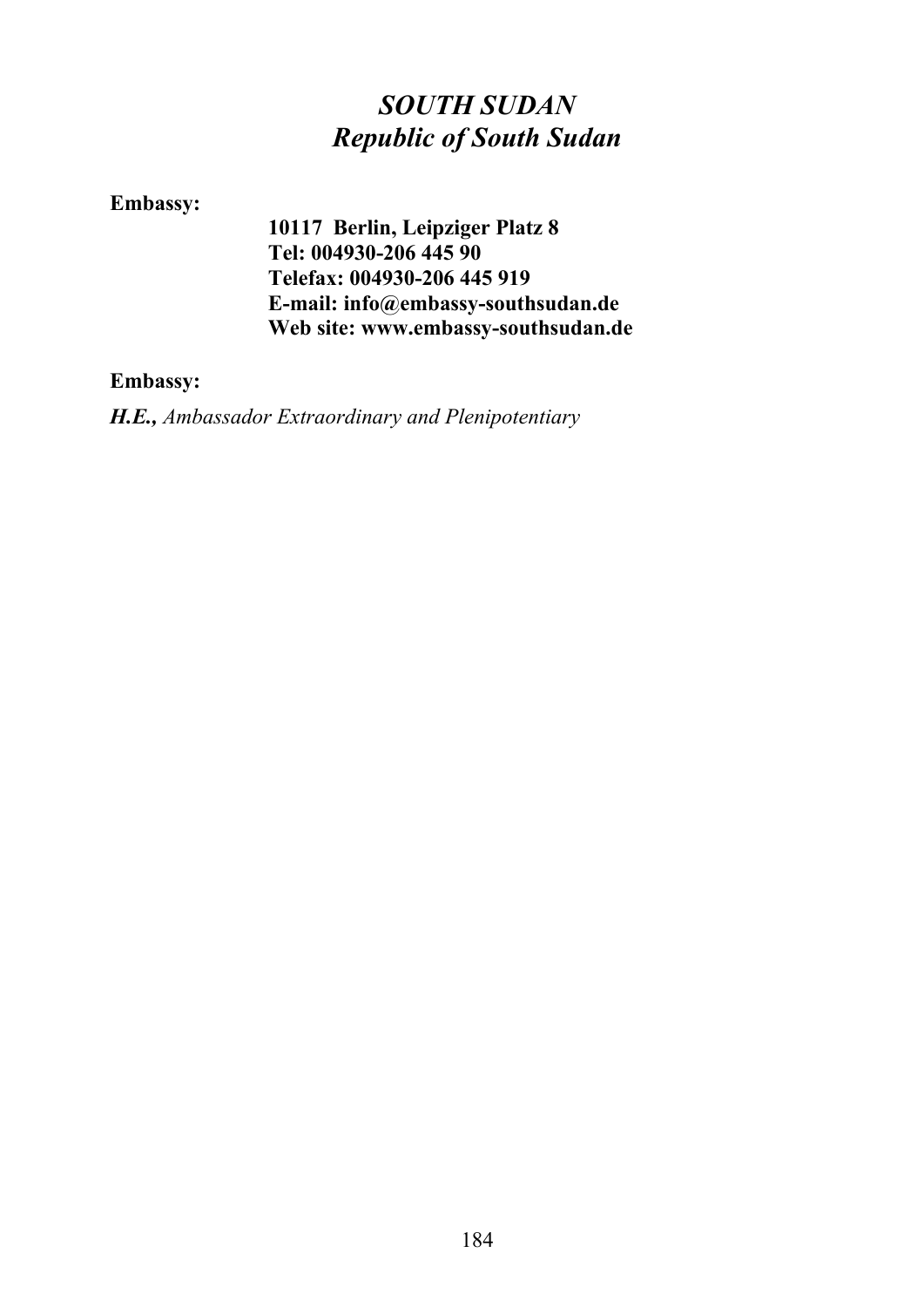# *SOVEREIGN ORDER OF MALTA Sovereign Military Hospitaller Order of St. John of Jerusalem of Rhodes and of Malta*

**National Day: June 24 - Birth of St. John the Baptist, Patron of the Order**

**Embassy:**

**118 00 Praha 1 - Malá Strana, Velkopřevorské nám. 4 Tel: 257 531 874 Telefax: 257 530 968 E-mail: czechrepublicembassy@orderofmalta.int Office Hours: 10.00 - 14.00 /Mo-Fri/**

## **Embassy:**

*H.E. Mr. Wenceslas DE LOBKOWICZ, Ambassador Extraordinary and Plenipotentiary Credentials: February 16, 2016 Mrs. Armelle DE LOBKOWICZ*

*Mr. Vladimír LOBKOWICZ, First Secretary*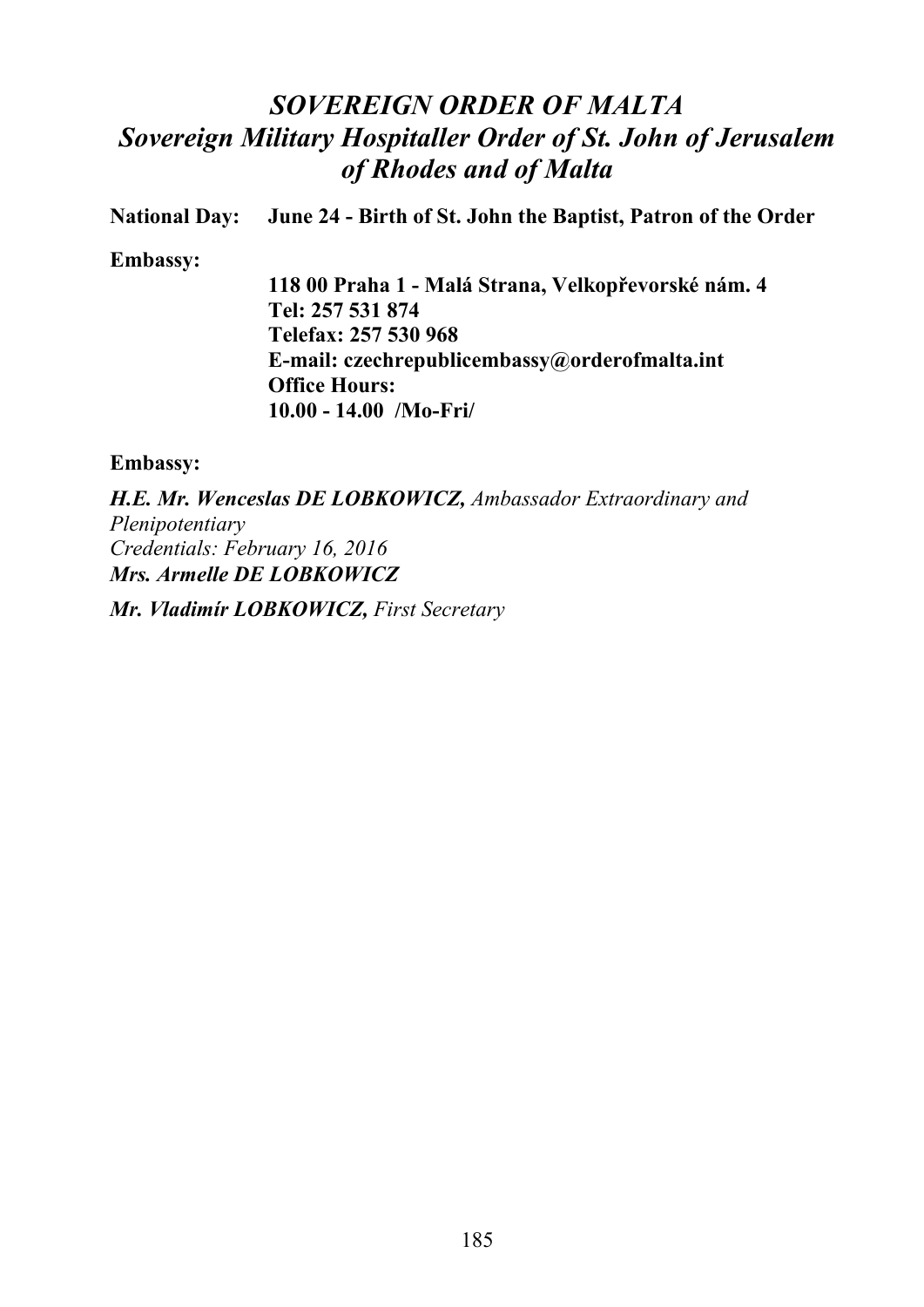## *SPAIN*

### **National Day: October 12**

#### **Embassy:**

**170 00 Praha 7, Badeniho 401/4 Tel: 233 097 211, 606 623 060 /urgent case/ Telefax: 233 341 770, 233 340 813 /Consular Section/ E-mail: emb.praga@maec.es emb.praga.info@maec.es /Consular Section/ emb.praga.ofc@maec.es /Cultural Section/ Web site: www.exteriores.gob.es/embajadas/Praga Office Hours: 08.30 - 16.30 /Mo-Thur/ 08.30 - 14.00 /Fri/ Visa Hours: 09.00 - 12.00 /Mo-Fri/**

### **Education Office:**

**170 00 Praha 7, Badeniho 401/4 Tel: 224 311 227 Telefax: 224 311 227 E-mail: agregaduria.cz@mecd.es Web site: www.mecd.gob.es/republicacheca/**

### **Economic and Commercial Office:**

**110 00 Praha 1, Klimentská 46 Tel: 224 941 255 - 260 Telefax: 224 941 115 E-mail: praga@comercio.mineco.es**

#### **Tourism Office:**

**A-1010 Vienna, Walfischgasse 8-14 Tel: 00431-512 95 80 Telefax: 00431-512 95 81 E-mail: viena@tourspain.es**

#### **Embassy:**

*H.E. Mr. Angel LOSSADA TORRES QUEVEDO, Ambassador Extraordinary and Plenipotentiary Credentials: November 14, 2018*

*Mr. Bernardo LOPEZ LOPEZ-RIOS, Counsellor /Political and Administrative Affairs/, Deputy Head of Mission*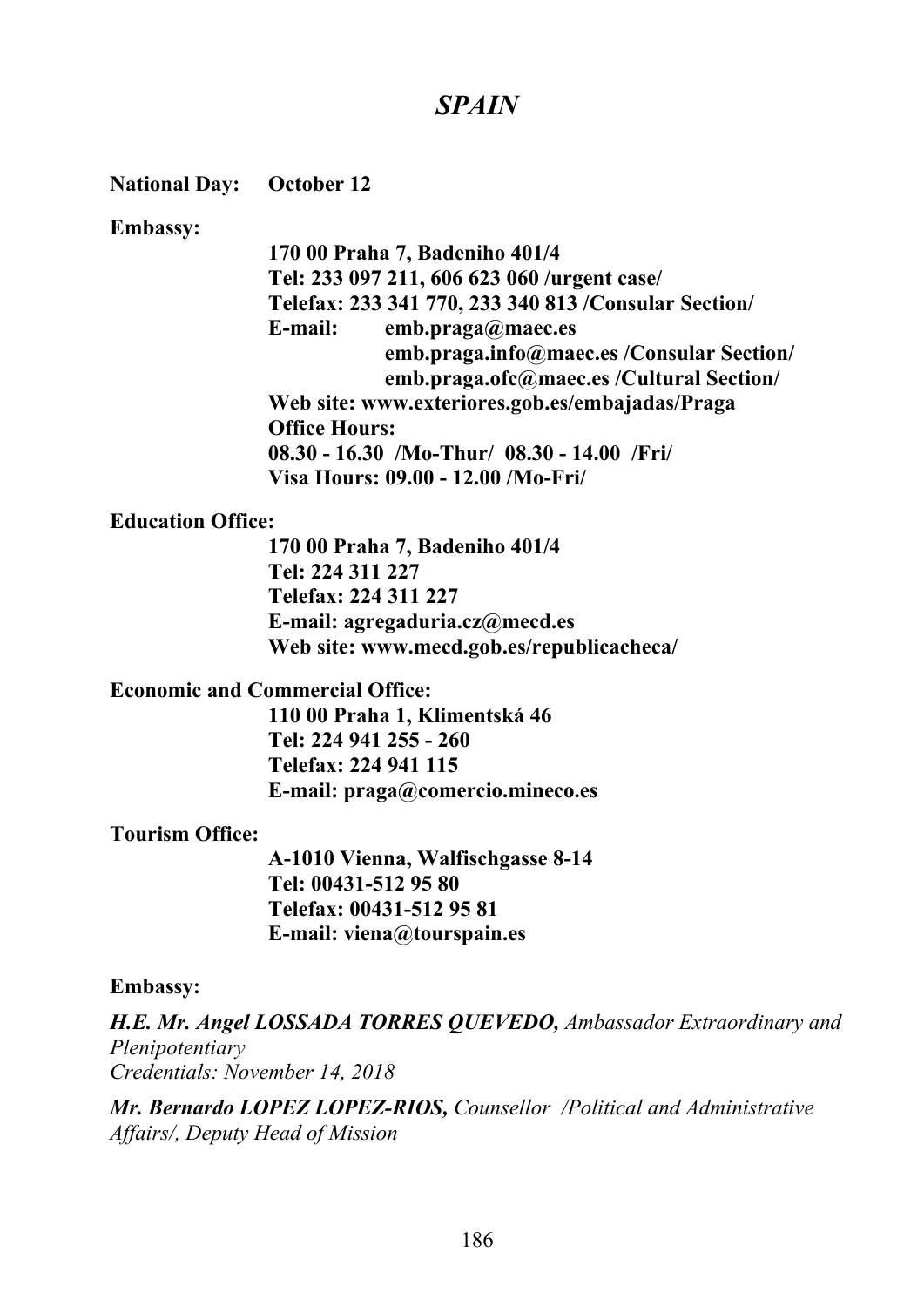## *SPAIN*

*Mr. José Manuel REVUELTA LAPIQUE, Counsellor /Economic and Commercial Affairs/ Mrs. Maria Lourdes GONZALEZ CANTERO*

*Mr. Joaquin MANRIQUE ESCUDERO, Counsellor /Consular and Cultural Affairs/*

*Mr. Pedro DIAZ CHAVERO, Attaché /Administrative Affairs/ Mrs. Anna Leonidovna LEMASOVA*

*Mrs. Amaya CAL LINARES, Attaché /Education Affairs/ Mr. Julian SANCHEZ ZAMORA*

*Ms. Maria Angeles GUTIERREZ GARCIA, Counsellor /Political Affairs/ Vienna*

*Mr. Jose Manuel ASOREY TORRES, Attaché /Political Affairs/ Vienna*

*Colonel Jose Carlos DE ANTONIO ALCAZAR, Defence, Military, Naval and Air Attaché Berlin*

*Ms. Isabel GARCIA-ARROBA MANCHENO, Attaché /Home Affairs/ Warsaw*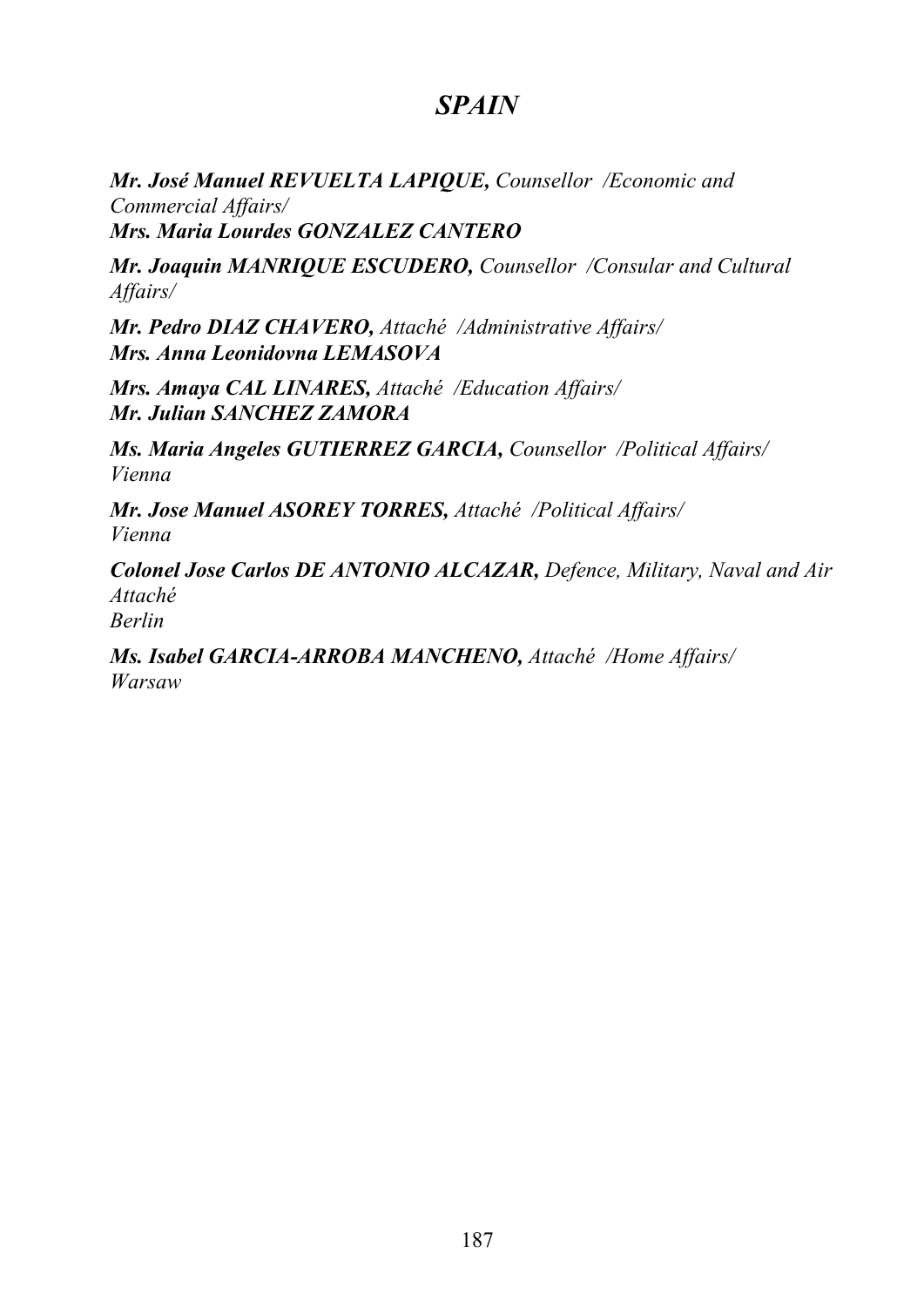# *SRI LANKA Democratic Socialist Republic of Sri Lanka*

**National Day: February 4 - Independence Day**

### **Embassy:**

**1040 Vienna, Weyringergasse 33-35 Tel: 00431-503 79 88 Telefax: 00431-503 79 93 E-mail: embassy@srilankaembassy.at Office Hours: 09.00 - 17.00 /Mo-Fri/**

## **Honorary Consulate:**

**110 00 Praha 1, Dlouhá 705/16 Tel: 602 324 403 E-mail: srilanka@consulate.cz Office Hours: 09.00 - 13.00 /Mo, Thur/**

### **Embassy:**

*H.E. Mr. Majintha Joseph Priye JAYESINGHE, Ambassador Extraordinary and Plenipotentiary Credentials: February 23, 2022*

## **Honorary Consulate:**

*Mr. Marek NĚMEC, Honorary Consul*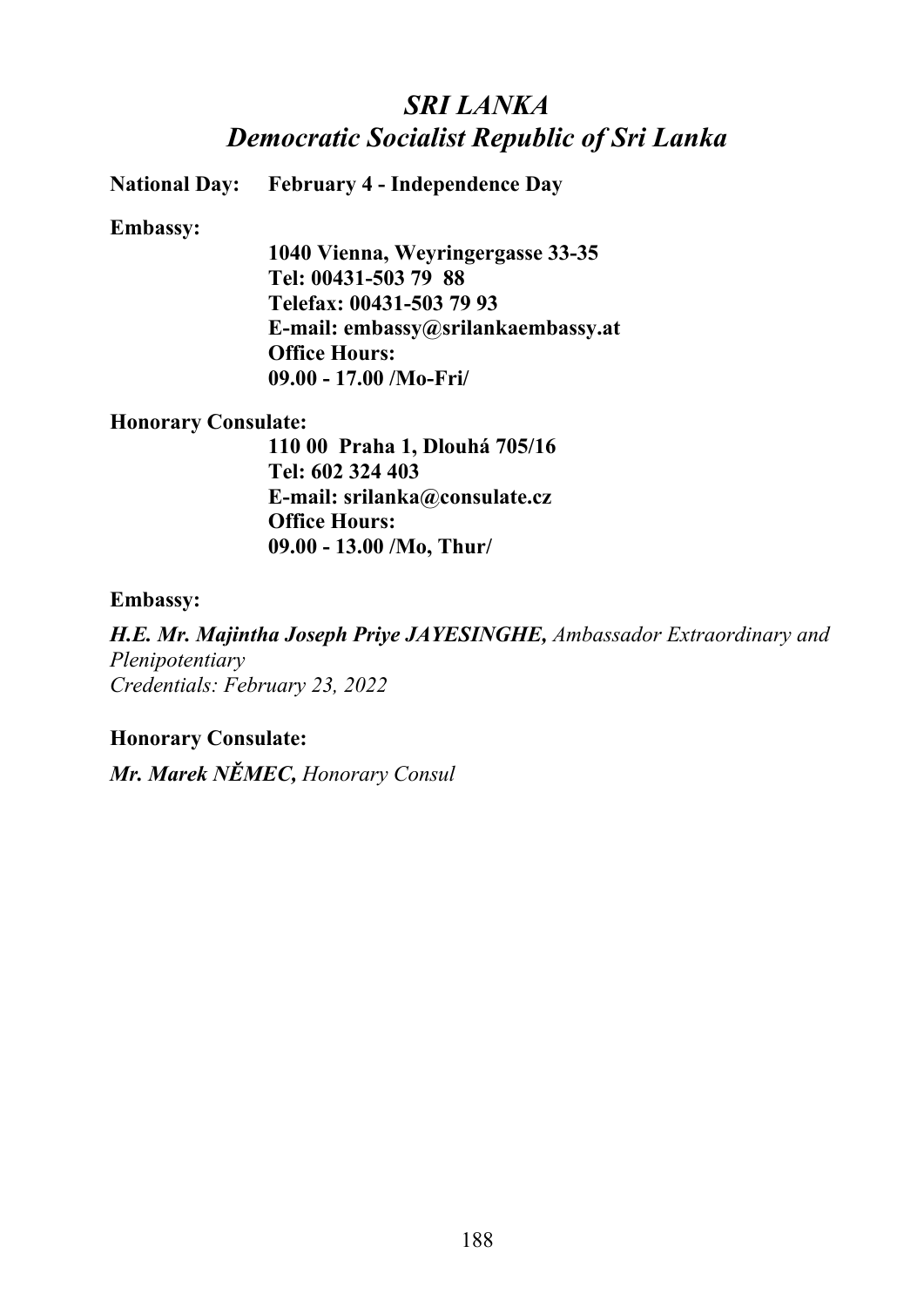# *SWAZILAND Kingdom of Swaziland*

**National Day:** September 6 - Independence Day

**Embassy:**

**B-1180 Brussels, Avenue Winston Churchill 188 Tel: 00322-347 57 25 Telefax: 00322-347 46 23**

**Embassy:**

*H.E. Mr., Ambassador Extraordinary and Plenipotentiary*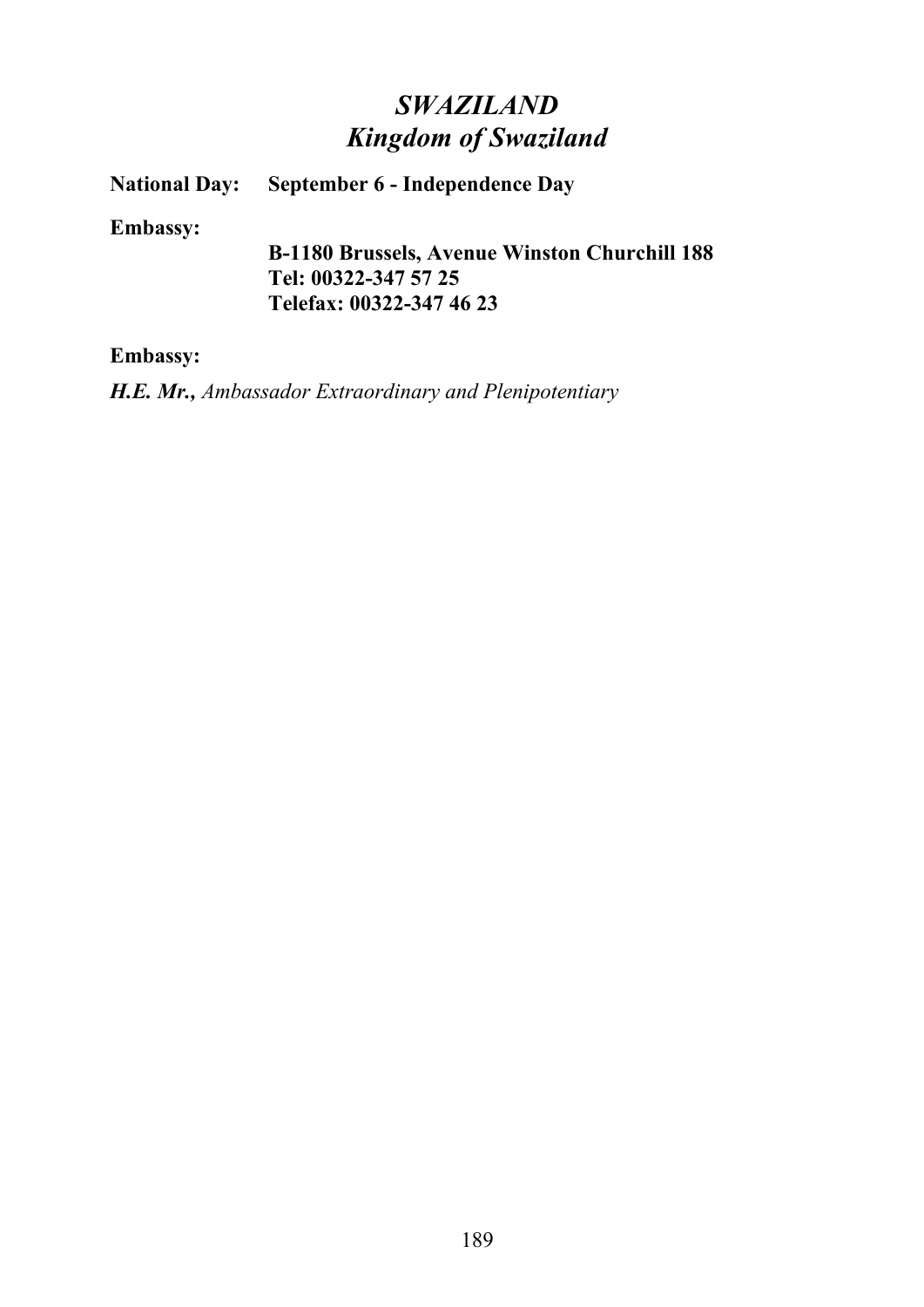## *SWEDEN*

## **National Day: June 6 - Day of the Swedish Flag**

**Embassy:**

**160 12 Praha 612, Úvoz 13, P.O. Box 35 Tel: 220 313 200 Telefax: 220 313 240 E-mail: ambassaden.prag@gov.se Web site: www.swedenabroad.com/prag Office Hours: 08.30 - 12.30 13.30 – 17.00 Open to the Public: 10.00 - 12.00**

**Consular Section:**

**Office Hours: 10.00 - 12.00**

## **Embassy:**

*H.E. Mr. Fredrik JÖRGENSEN, Ambassador Extraordinary and Plenipotentiary Credentials: October 21, 2020 Mrs. Elsa Marianne JÖRGENSEN*

*Mr. Anders Oskar LINDGREN, Counsellor /Political and Economic Affairs/, Deputy Head of Mission Mrs. Linda Sofi HAIDIC LINDGREN*

*Lt.Col. Per Jörgen MARQVARDSEN, Military and Air Attaché Mrs. Eva Margareta MARQVARDSEN*

*Mr. Nikki Göran BRANDT, Counsellor /Commercial Affairs/ Mrs. Eva BRANDT*

*Mr. Robin Olov ERSSON, Second Secretary /Administrative and Consular Affairs/ Mrs. Mai DUONG*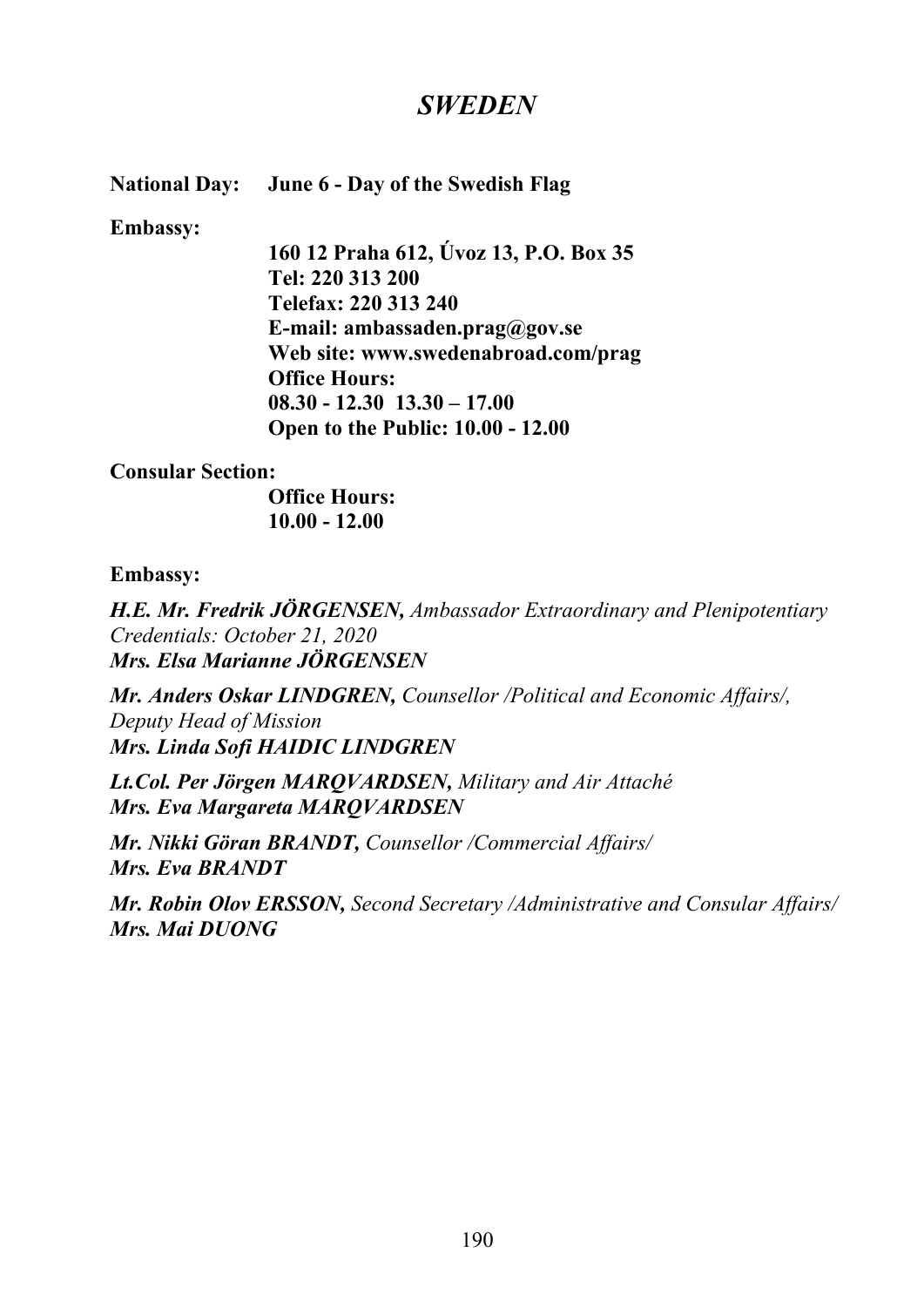## *SWITZERLAND Swiss Confederation*

|                 | <b>National Day:</b> August 1 - Foundation of the Swiss Confederation /1291/ |
|-----------------|------------------------------------------------------------------------------|
| <b>Embassy:</b> |                                                                              |
|                 | 162 01 Praha 6 - Střešovice, Pevnostní 588/7, P.O.Box 84                     |
|                 | (Entrance: Dělostřelecká Street)                                             |
|                 | Tel: 220 400 611                                                             |
|                 | E-mail: $prague@eda.addmin.ch$                                               |
|                 | Web site: www.eda.admin.ch/prag                                              |
|                 | Twitter account: @SwissEmbassyCZ                                             |
|                 | <b>Office Hours:</b>                                                         |
|                 | $09.00 - 12.00$ 14.00 - 16.30 /Mo-Thur/                                      |
|                 | $09.00 - 13.00 / Fri/$                                                       |
|                 | <b>Visitors by appointment only</b>                                          |
|                 | <b>Consular Section – Regional Consular Centre:</b>                          |
|                 | A-1030 Vienna, Prinz Eugen Strasse 9a                                        |
|                 | Tel: 00431-795 05                                                            |
|                 | Telefax: 00431-795 05 21                                                     |
|                 | E-mail: wien.cc@eda.admin.ch                                                 |
|                 | Web site: www.eda.admin.ch/rkcwien                                           |
|                 | <b>Office Hours:</b>                                                         |
|                 | $09.00 - 12.00$ 14.00 - 16.00 /Mo-Thur/                                      |
|                 | $09.00 - 12.00$ /Fri/                                                        |

**Embassy:**

*H.E. Mr. Philippe Gérald GUEX, Ambassador Extraordinary and Plenipotentiary Credentials: October 21, 2020 Mrs. Francoise EMMENEGGER PITTET*

*Mrs. Lorenza FÄSSLER PASCUZZO, Counsellor /Political Affairs/, Deputy Head of Mission Mr. Pablo Martin PASCUZZO* 

*Mr. Niculin MOSCA, Second Secretary Warsaw*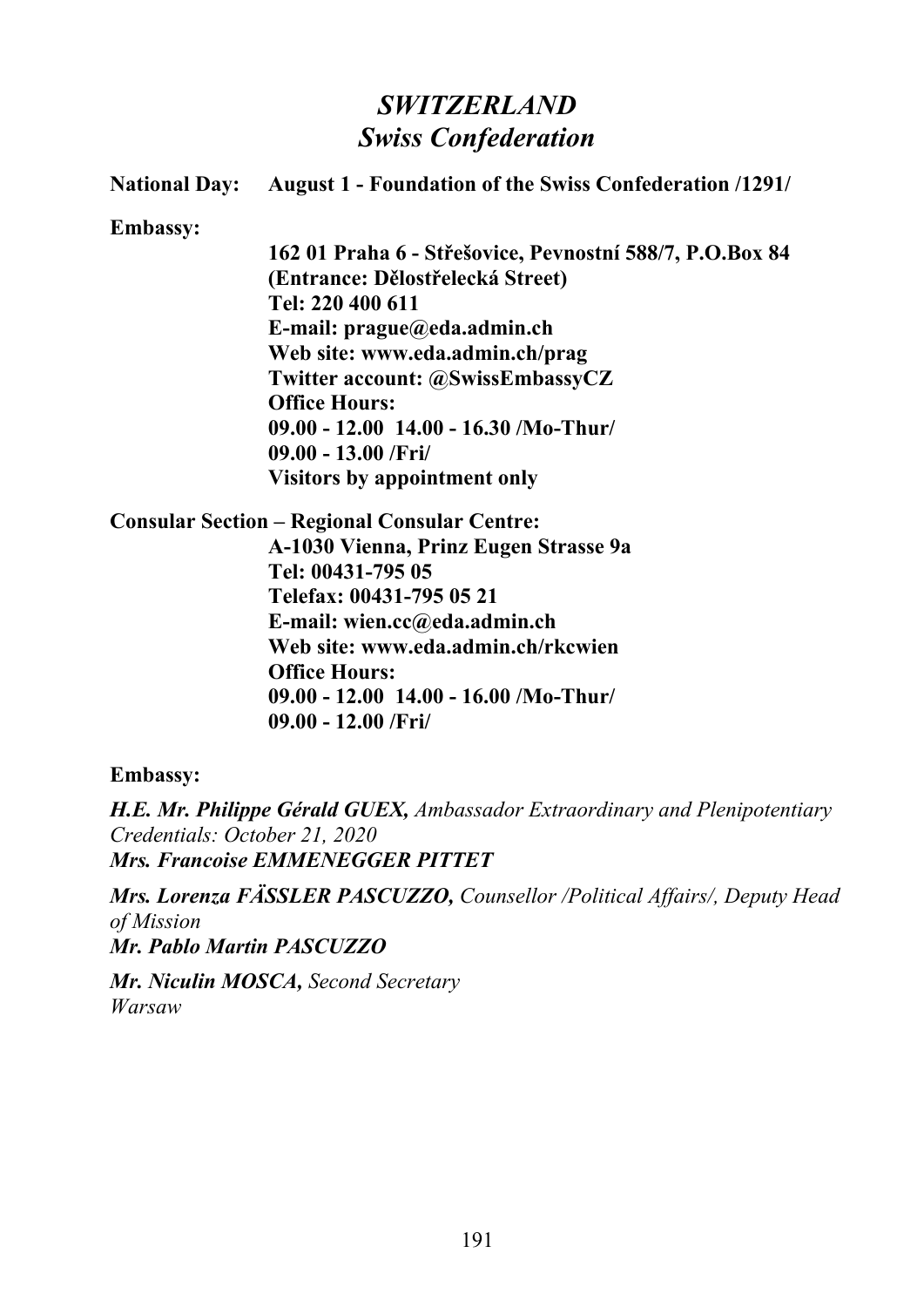# *SWITZERLAND Swiss Confederation*

**Consular Section – Regional Consular Centre in Vienna:** *Mrs. Beatrice JÄGER LOUIS, First Secretary, Head of Section Mrs. Marina Luura BONTA, Attaché Mrs. Barbara Maximova, Secretary*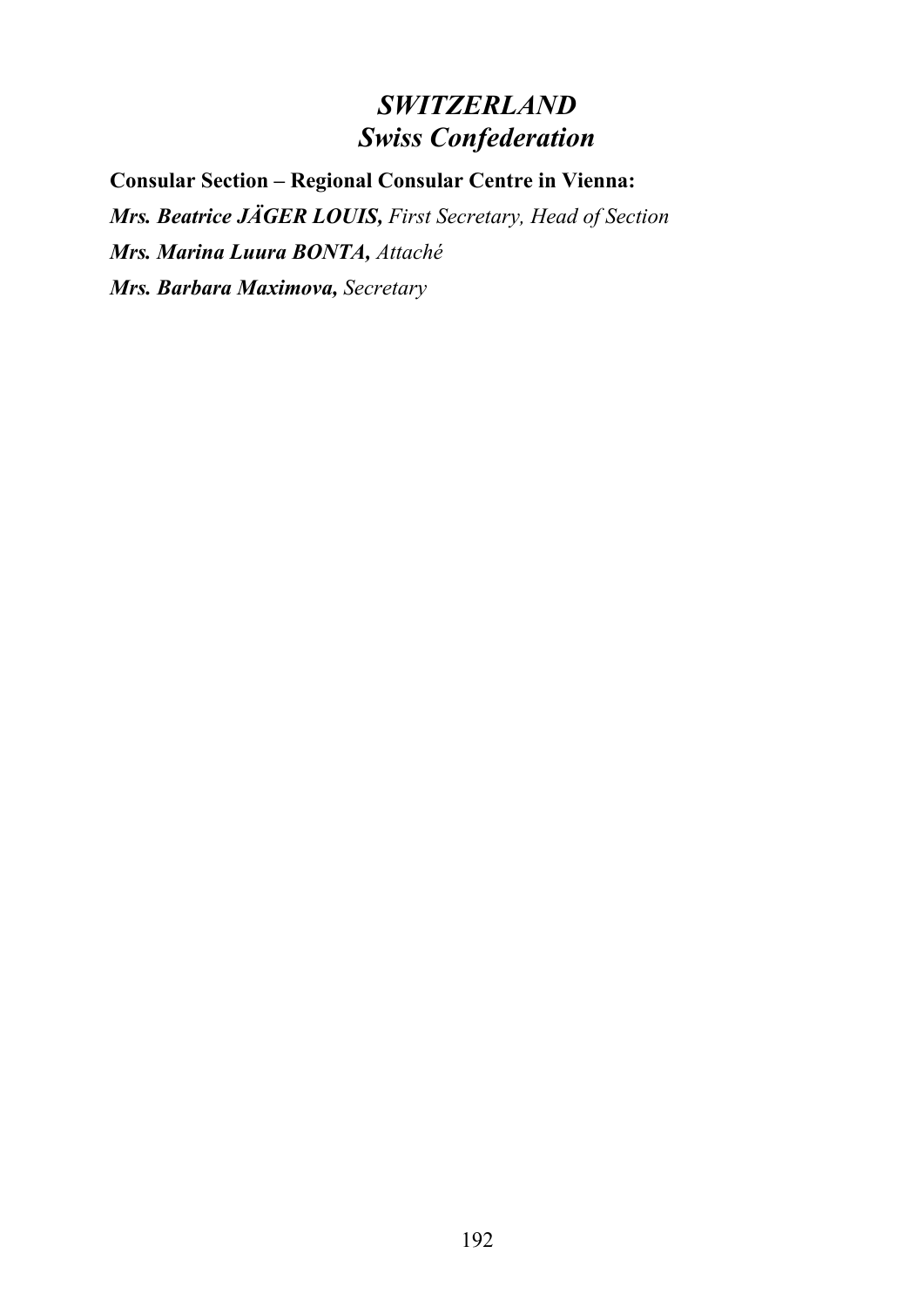## *SYRIA Syrian Arab Republic*

**National Day: April 17 - Independence Day**

#### **Embassy:**

**160 00 Praha 6, Českomalínská 20/7 Tel: 224 310 952, 224 311 171 Telefax: 224 317 911 E-mail: souria@volny.cz Web site: www.syrianembassy.cz Office Hours: 09.00 - 15.00**

### **Consular Section:**

### **Entrance: Heineho 10**

### **Embassy:**

*H.E., Ambassador Extraordinary and Plenipotentiary Ms. Amira KARAWANI, Minister-Counsellor, Chargé d´Affaires a.i. Mr. Abdul Latif SABBAGH, Attaché /Administrative Affairs/ Mrs. Suzan TAFESH*

*Ms. Zeina ALI, Attaché /Consular Affairs/*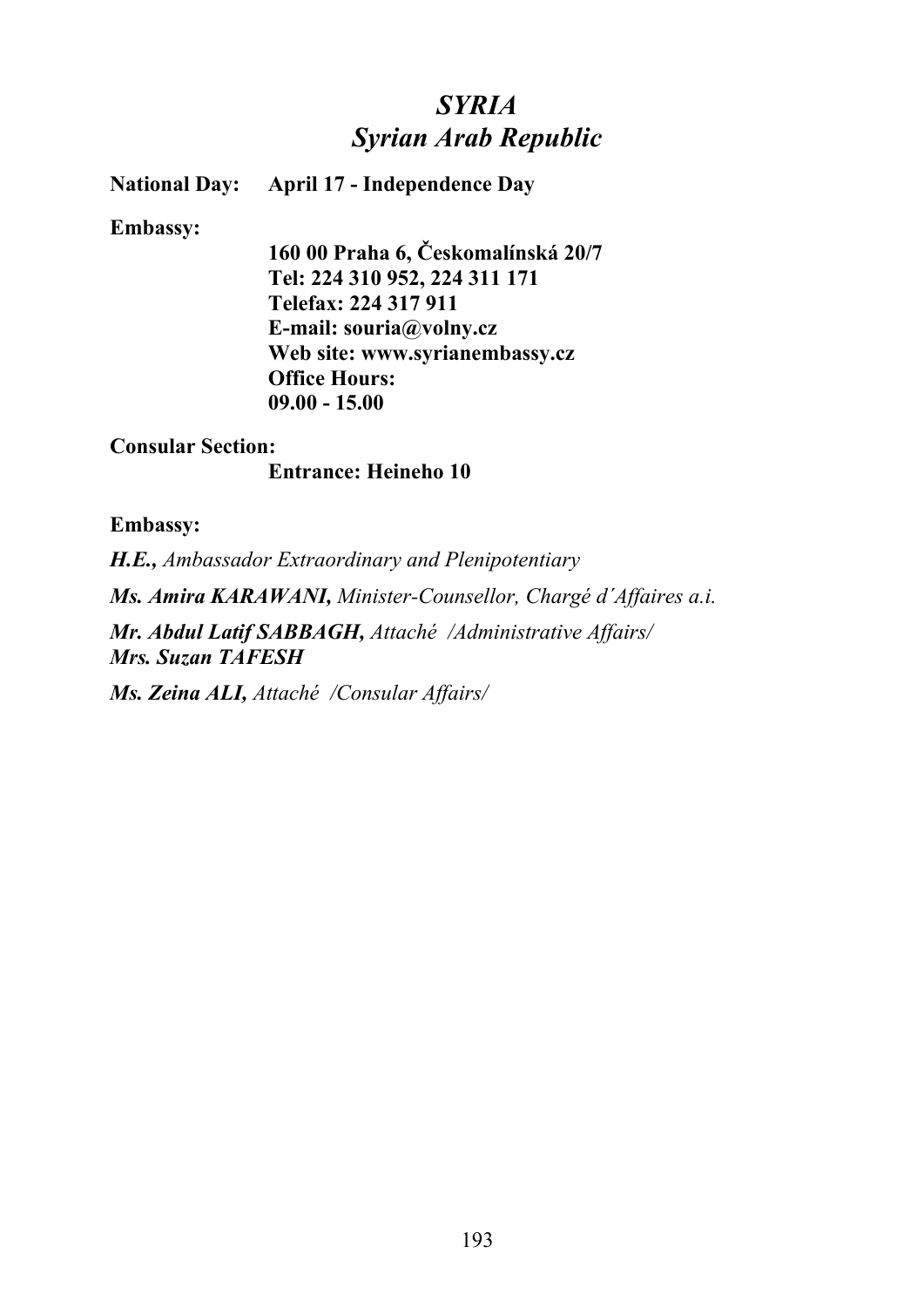# *TAJIKISTAN Republic of Tajikistan*

**National Day: September 9 - National Day**

**Embassy:**

**10559 Berlin, Perlebergerstrasse 43 Tel: 004930-347 93 00 Telefax: 004930-3479 3029 E-mail: info@botschaft-tadschikistan.de Web site: www. botschaft-tadschikistan.de Office Hours: 09.00 - 18.00 /Mo-Fri/**

### **Consular Section:**

**Office Hours: 09.00 - 13.00 /Mo-Fri/**

### **Embassy:**

*H.E., Ambassador Extraordinary and Plenipotentiary*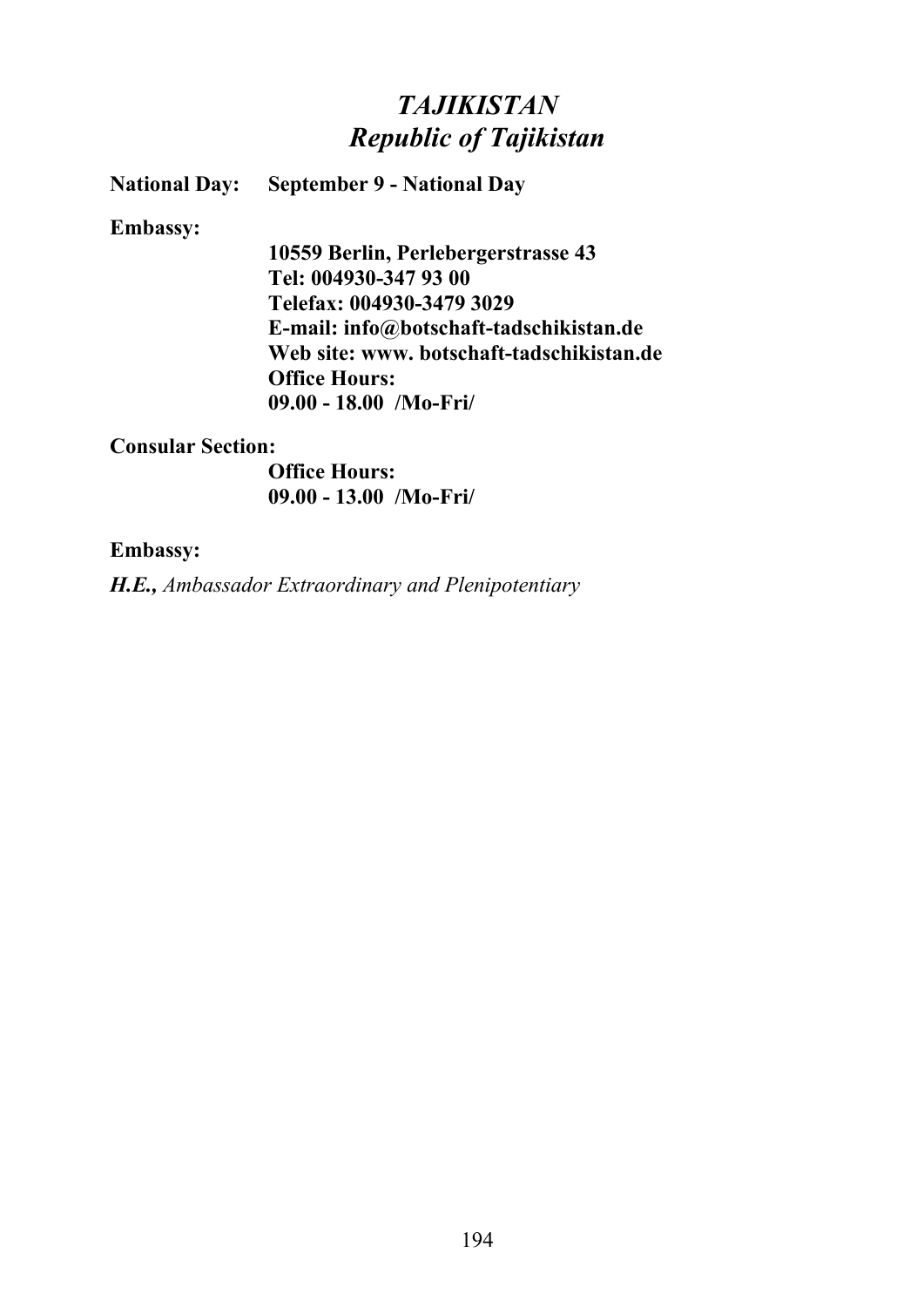## *TANZANIA United Republic of Tanzania*

**National Day: April 26 - Union Day**

### **Embassy:**

**14050 Berlin, Eschenallee 11 Tel: 004930-303 08 00 Telefax: 004930-3030 8020 E-mail: berlin@tzembassy.go.tz Web site: https://de.tzembassy.go.tz Office Hours: 09.00 - 16.30 /Mo-Fri/ Visa hours: 10.00 - 13.00 /Mo-Fri/**

### **Honorary Consulate:**

**603 00 Brno, Křížová 18 Tel: 739 395 624 E-mail: hc@grolig.cz Office Hours: 13.00 - 15.00 /Tue/**

### **Embassy:**

*H.E. Mr. Abdallah Saleh POSSI , Ambassador Extraordinary and Plenipotentiary Credentials: May 7, 2019*

## **Honorary Consulate:**

*Mr. Roman GROLIG, Honorary Consul*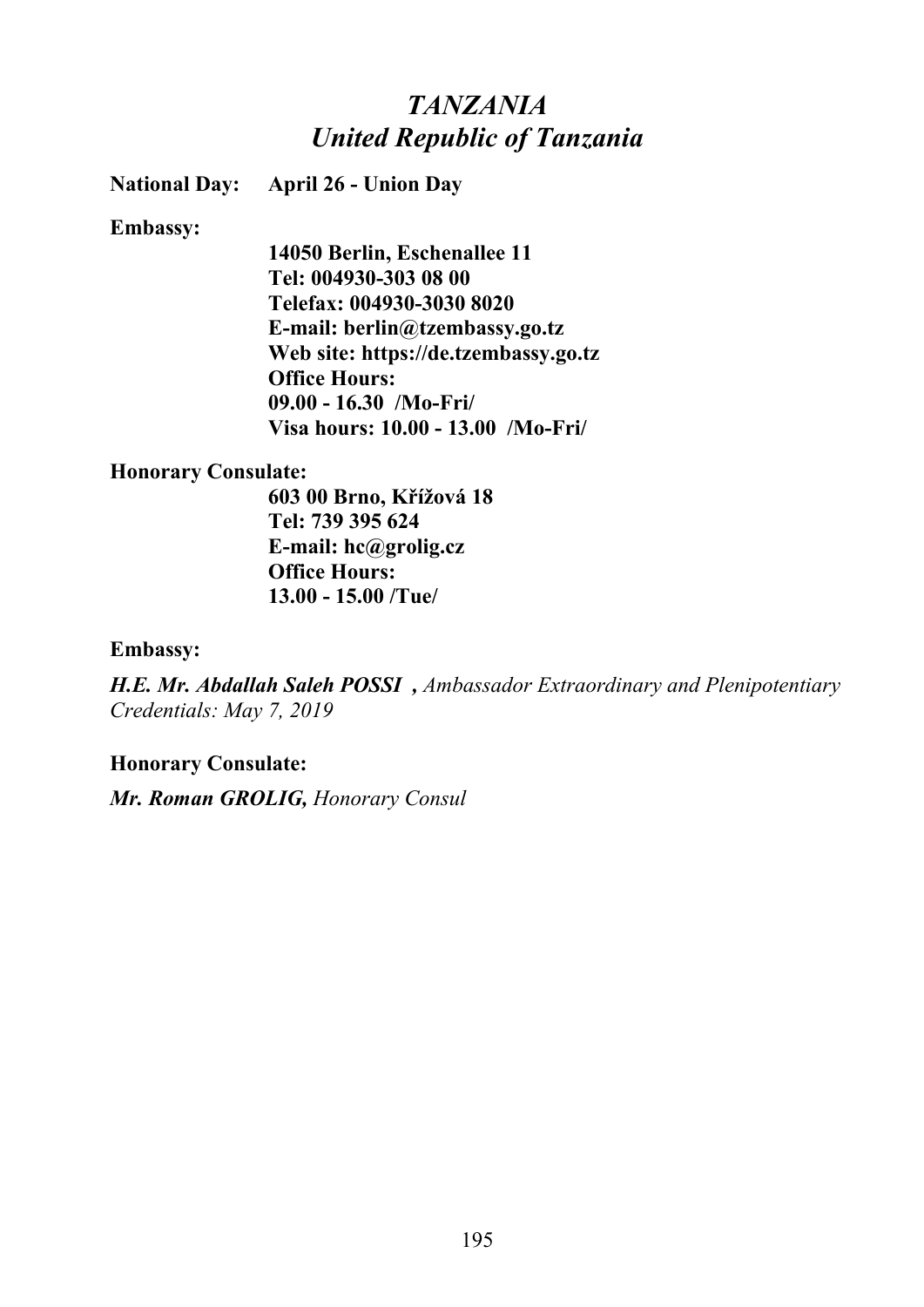## *THAILAND Kingdom of Thailand*

**National Day: December 5 – National Day**

**Embassy:**

**160 00 Praha 6 - Bubeneč, Romaina Rollanda 3 Tel: 220 571 435, 220 570 055 Telefax: 220 570 049 E-mail: info@thaiembassy.cz, thaisecretariat@seznam.cz (Secretary to Ambassador) Web site: www.thaiembassy.cz Office Hours: 09.00 - 12.30 14.00 - 17.00 /Mo-Fri/**

**Consular section:**

**160 00 Praha 6 - Bubeneč, Romaina Rollanda 3 Tel: 220 571 435, 220 570 055 Telefax: 220 570 049 E-mail: consular@thaiembassy.cz, thai@thaiembassy.cz Office Hours: 09.00 - 12.00 /Mo-Fri/**

### **Commercial Section:**

**150 95 Praha 5 - Smíchov, Holečkova 29 Tel: 257 323 030, 257 325 867 Telefax: 257 327 555 E-mail: thaicom@iol.cz, thaitcprague@depthai.go.th Office Hours: 08.30 - 12.30 13.30 - 16.30**

#### **Embassy:**

*H.E. Ms. Phasporn SANGASUBANA, Ambassador Extraordinary and Plenipotentiary Credentials: May 12, 2021*

*Mr. Natthaphon SAPSINSOONTHON, Minister-Counsellor /Political Affairs/*

*Ms. Wipawee WANAPONGS, Minister-Counsellor /Commercial Affairs/* 

*Ms. Orawan PERMPOON, Counsellor /Political and Cultural Affairs/* 

*Ms. Supara PENGSRITONG, Counsellor /Economic Affairs/* 

*Ms. Chintana RUANGJARIYASILP, Second Secretary /Financial Affairs/*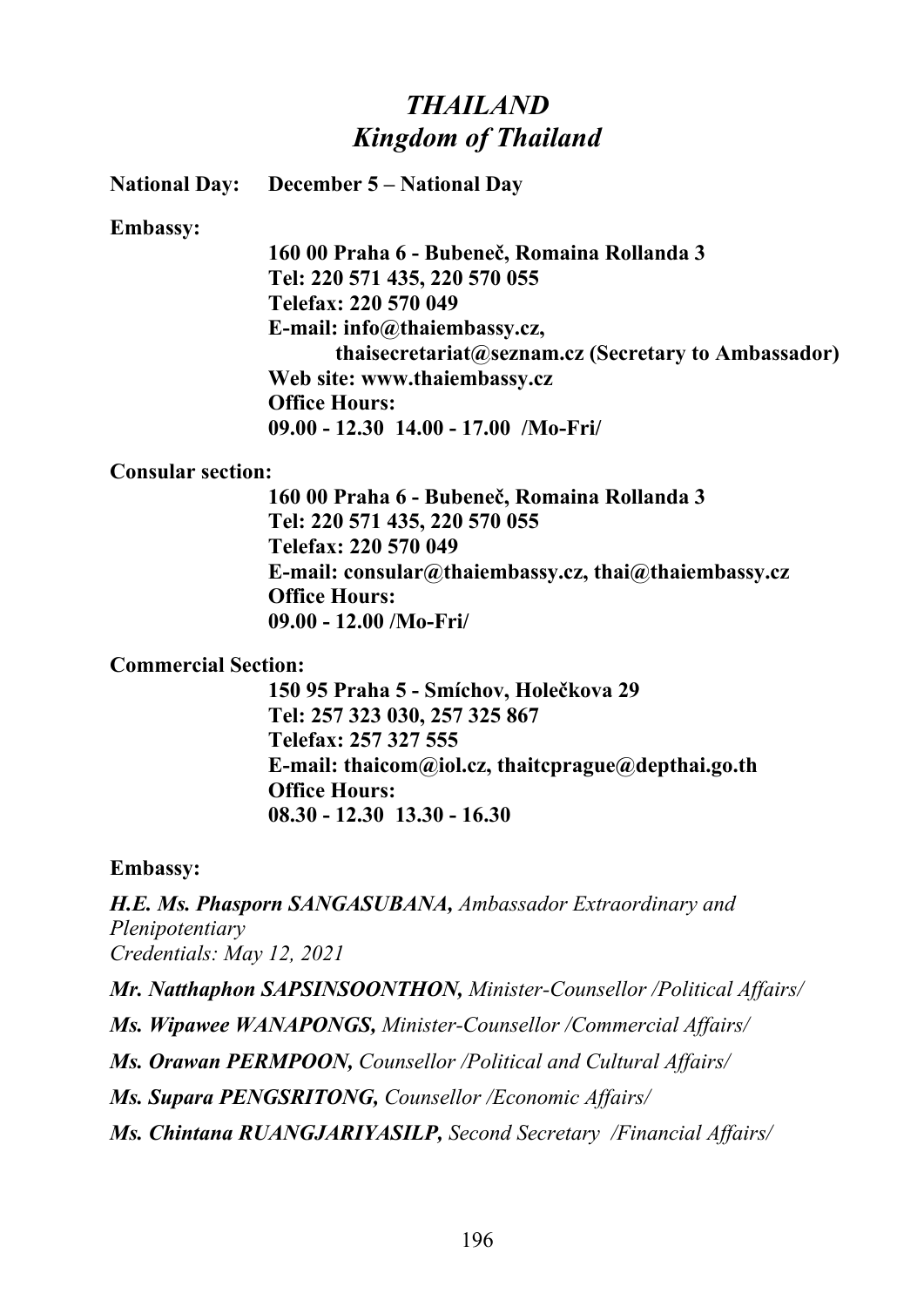# *TOGO Togolese Republic*

**National Day: April 27 - Independence Day**

### **Embassy:**

**13156 Berlin, Grabbeallee 43 Tel: 004930-4990 8968 Telefax: 004930-4990 8967 E-mail: allemagne@diplomatie.gouv.tg Web site: www.ambatogoberlin.de Office Hours: 09.00 - 16.00 /Mo-Fri/**

## **Embassy:**

*H.E., Ambassador Extraordinary and Plenipotentiary*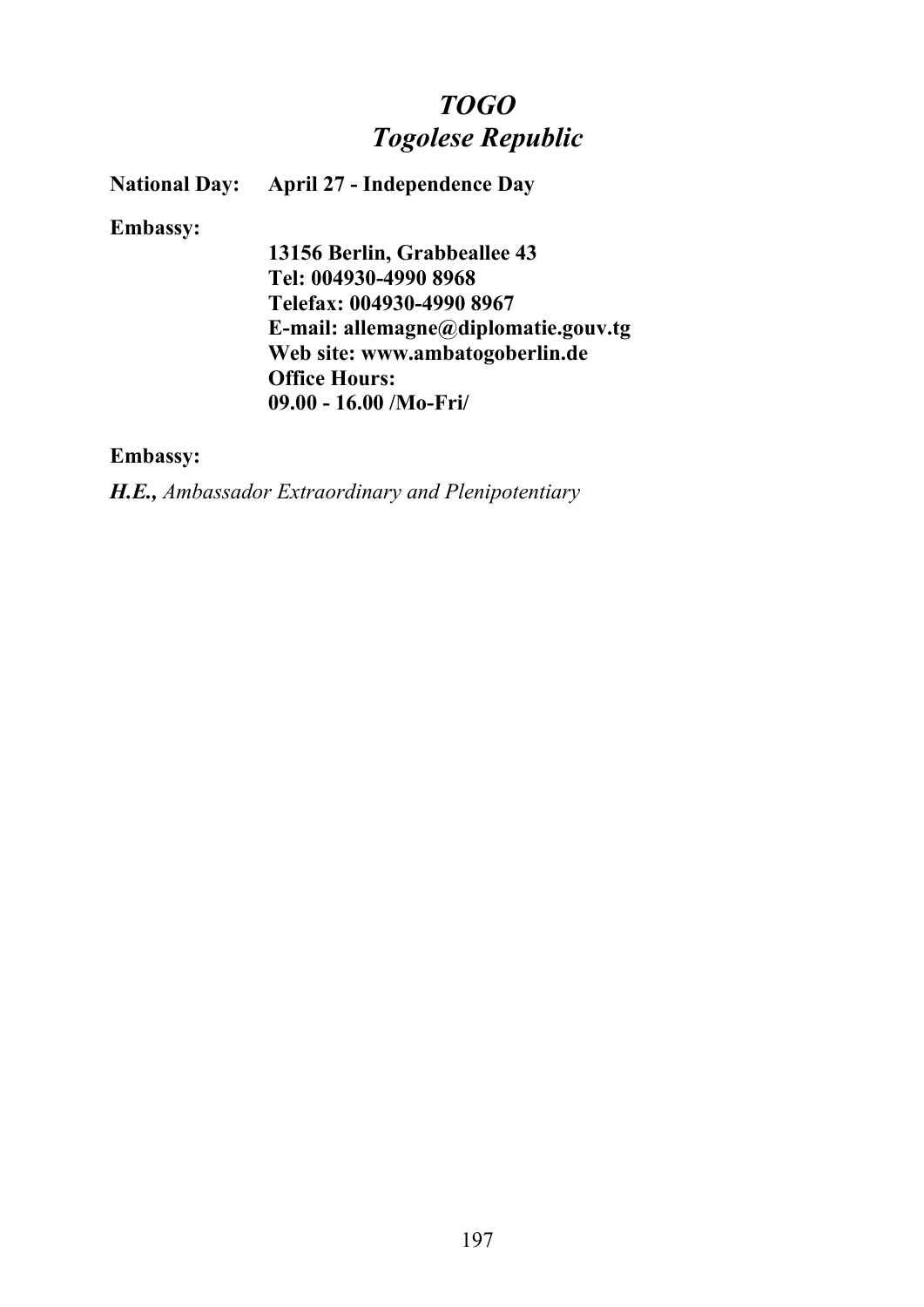# *TUNISIA Republic of Tunisia*

**National Day: March 20 - Independence Day**

**Embassy:**

**150 00 Praha 5 - Smíchov, Nad Výšinkou 1325/7 Tel: 244 460 652 /Consular Section – Visa/ 244 460 653 /Secretary of the Ambassador/ Telefax: 244 460 825 E-mail: at.prague@diplomatie.gov.tn Office Hours: Consular Section – visa: 09.00 - 12.00 Administration: 08.30 - 15.30**

**Embassy:**

*H.E. Mrs. Yosra SOUIDEN, Ambassador Extraordinary and Plenipotentiary Credentials: January 30, 2020*

*Mrs. Chiraz BEN ABDALLAH, First Counsellor Mr. Morched BOURADA*

*Mrs. Hind GHARBI, First Secretary /Consular Affairs/*

*Mr. Najeh MSALMI, Attaché /Financial and Administrative Affairs/ Mrs. Nadia MSALMI*

*Mr. Tahar RIAHI, Attaché /Consular Affairs/ Mrs. Sabah KHEZAMI*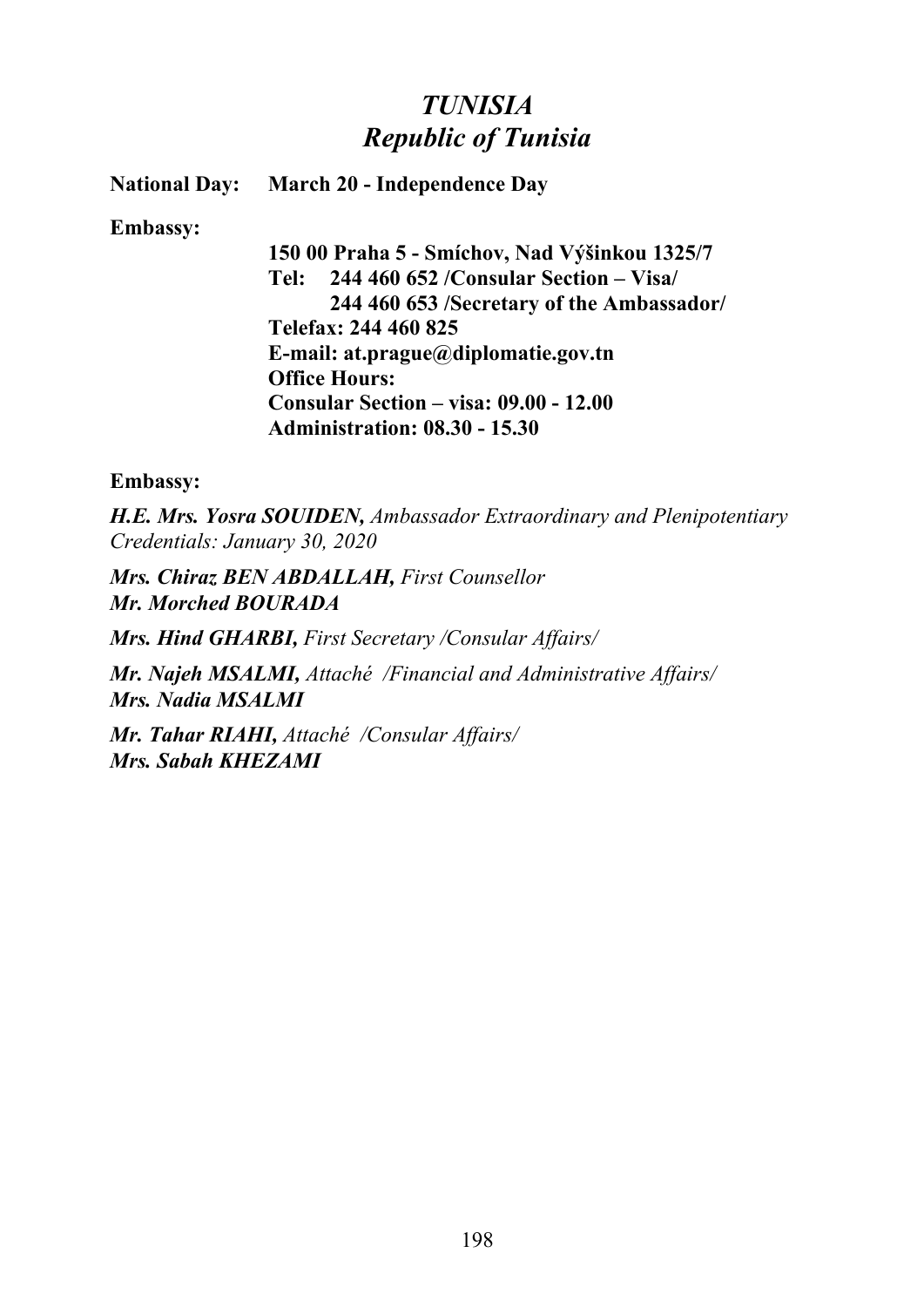# *TURKEY Republic of Turkey*

|                                        | <b>National Day:</b> October 29 - Proclamation of the Republic /1923/ |
|----------------------------------------|-----------------------------------------------------------------------|
| <b>Embassy:</b>                        |                                                                       |
|                                        | 162 00 Praha 616, Na Ořechovce 69                                     |
|                                        | Tel: 224 311 402, 224 311 938                                         |
|                                        | Telefax: 224 311 279                                                  |
|                                        | E-mail: embassy.prague@mfa.gov.tr                                     |
|                                        | <b>Office Hours:</b>                                                  |
|                                        | $09.00 - 12.30$ 14.00 - 17.30                                         |
| <b>Consular Section:</b>               |                                                                       |
|                                        | 162 00 Praha 616, Na Ořechovce 69                                     |
|                                        | Tel: 224 311 402, 224 311 403                                         |
|                                        | Telefax: 224 311 279                                                  |
|                                        | E-mail: consulate.prague@mfa.gov.tr                                   |
|                                        | <b>Office Hours:</b>                                                  |
|                                        | $09.00 - 12.30$ /Mo-Fri/                                              |
| <b>Office of the Military Attaché:</b> |                                                                       |
|                                        | 162 00 Praha 616, Na Ořechovce 69                                     |
|                                        | Tel: 224 311 939                                                      |
|                                        | Telefax: 224 311 939                                                  |
|                                        | E-mail: $asat.prag@tsk.mil.tr$                                        |
|                                        | <b>Office Hours:</b>                                                  |
|                                        | $09.00 - 12.30$ 14.00 - 17.30                                         |
| <b>Commercial Section:</b>             |                                                                       |
|                                        | 162 00 Praha 616, Na Ořechovce 69                                     |
|                                        | Tel: 224 311 944                                                      |
|                                        | Telefax: 224 311 943                                                  |
|                                        | E-mail: dtpra@iex.cz                                                  |
|                                        | <b>Office Hours:</b>                                                  |
|                                        | $09.00 - 12.30$ 14.00 - 17.30                                         |
| <b>Honorary Consulate:</b>             |                                                                       |
|                                        | 603 00 Brno, ul. Hlinky 118                                           |
|                                        | Tel: 532 196 635, 604 522 069                                         |
|                                        | $T_{c1}, f_{c2}, f22, 106, 612$                                       |

**Telefax: 532 196 612 E-mail: honorary-consulate@psg.cz, martin.cernousek@mfa.gov.tr Office Hours: 13.00 – 15.00 /Wed/**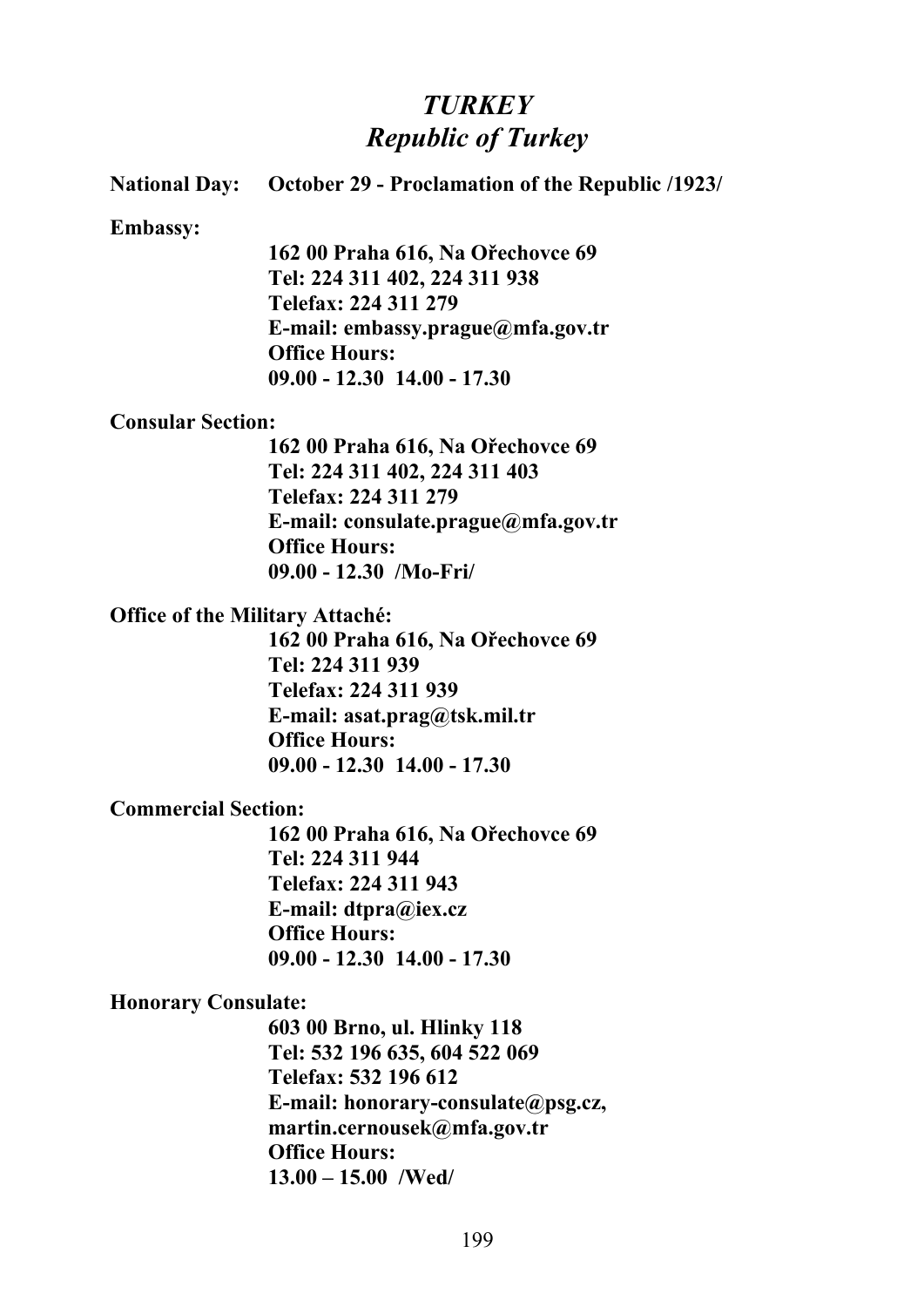# *TURKEY Republic of Turkey*

**Honorary Consulate:**

**738 01 Frýdek-Místek, 8. pěšího pluku 2380 Tel: 602 448 011 E-mail: martin.pecina@mfa.gov.tr**

**Embassy:**

*H.E. Mr. Egemen BAGIS, Ambassador Extraordinary and Plenipotentiary Credentials: December 11, 2019 Mrs. Beyhan Nilser BAGIS*

*Mr. Behic HATIPOGLU, Minister-Counsellor /Political Affairs/, Deputy Head of Mission Mrs. Tuba HATIPOGLU*

*Mrs. Isil GÜRLER, First Counsellor /Political Affairs/*

*Lt.Col. Cem TEKIN, Military Attaché Mrs. Ceyda Nur TEKIN*

*Mrs. Berat DEMIRCI CÖRÜT, Counsellor /Commercial Affairs/ Mr. Soner CÖRÜT*

*Mr. Ahmet CELIK, First Secretary /Administrative Affairs/ Mrs. Tugce CELIK*

*Ms. Süreyya GÜLVER, Second Secretary /Political Affairs/*

*Mrs. Nazh Sinem ASLAN, Second Secretary /Political Affairs/*

*Mr. Cagatay CAKMAKCI, Attaché /Consular Affairs/ Mrs. Nermin Burcin BALCI CAKMAKCI*

*Mr. Onur TAS, Attaché /Administrative Affairs/*

*Mr. Ali Osman SERHATOGLU, Attaché /Administrative Affairs/*

*Mr. Metin SÜZENER, Attaché /Administrative Affairs/*

*Mr. Mehmet Emin CETINKAYA, Attaché /Administrative Affairs/ Mrs. Pinar CETINKAYA*

**Honorary Consulate:**

*Mr. Martin ČERNOUŠEK, Honorary Consul*

**Honorary Consulate:** *Mr. Martin PECINA, Honorary Consul*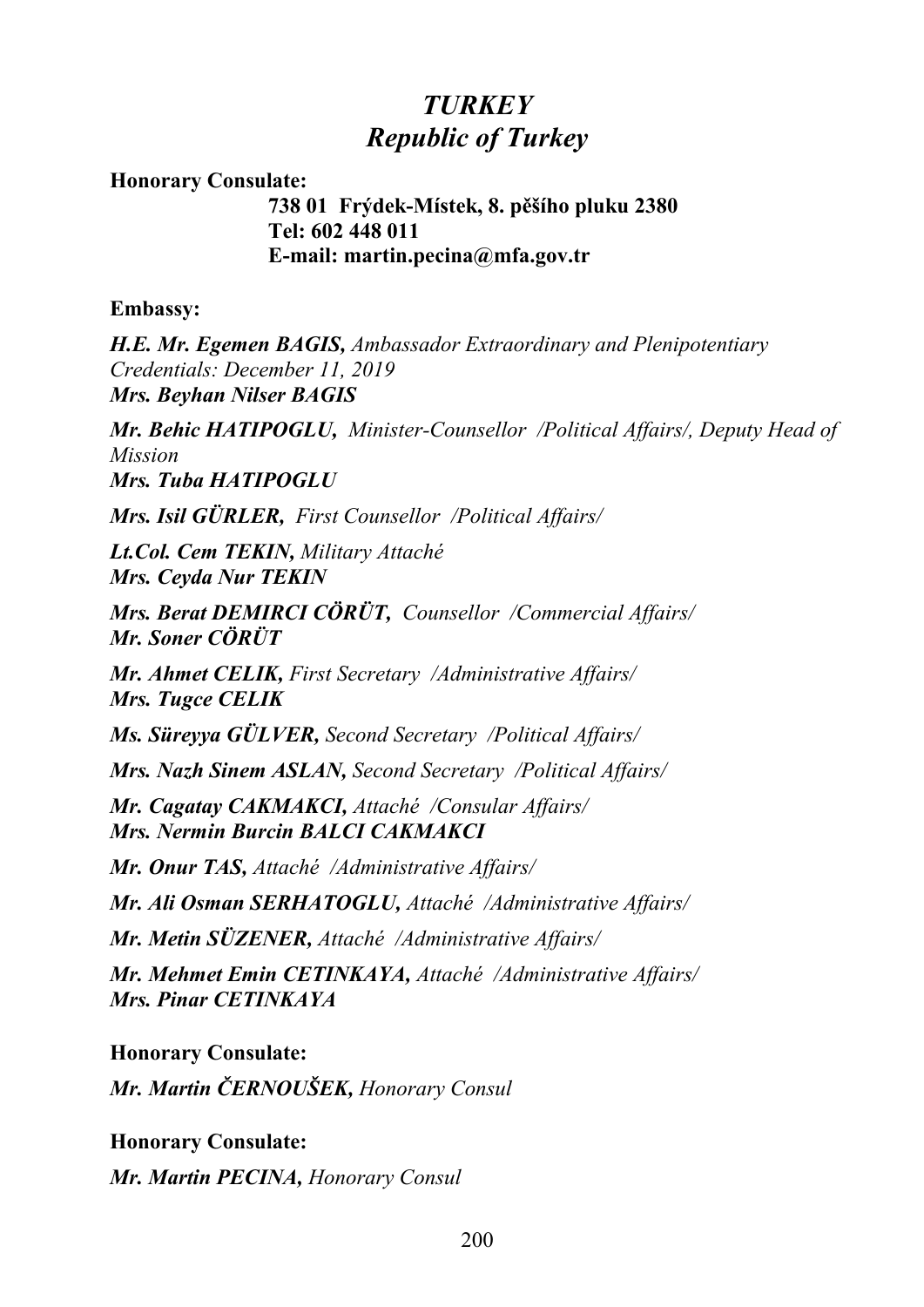## *TURKMENISTAN*

## **National Day: September 27 - Independence Day**

#### **Embassy:**

**A-1040 Vienna, Argentinierstrasse 22/II/EG Tel: 00431-503 64 70, 503 64 71, 503 64 72 Telefax: 00431-503 64 73 Office Hours: 09.00 - 17.00 /Mo - Fri/**

### **Embassy:**

*H.E. Mr. Silapberdy NURBERDYJEV, Ambassador Extraordinary and Plenipotentiary Credentials: February 5, 2013*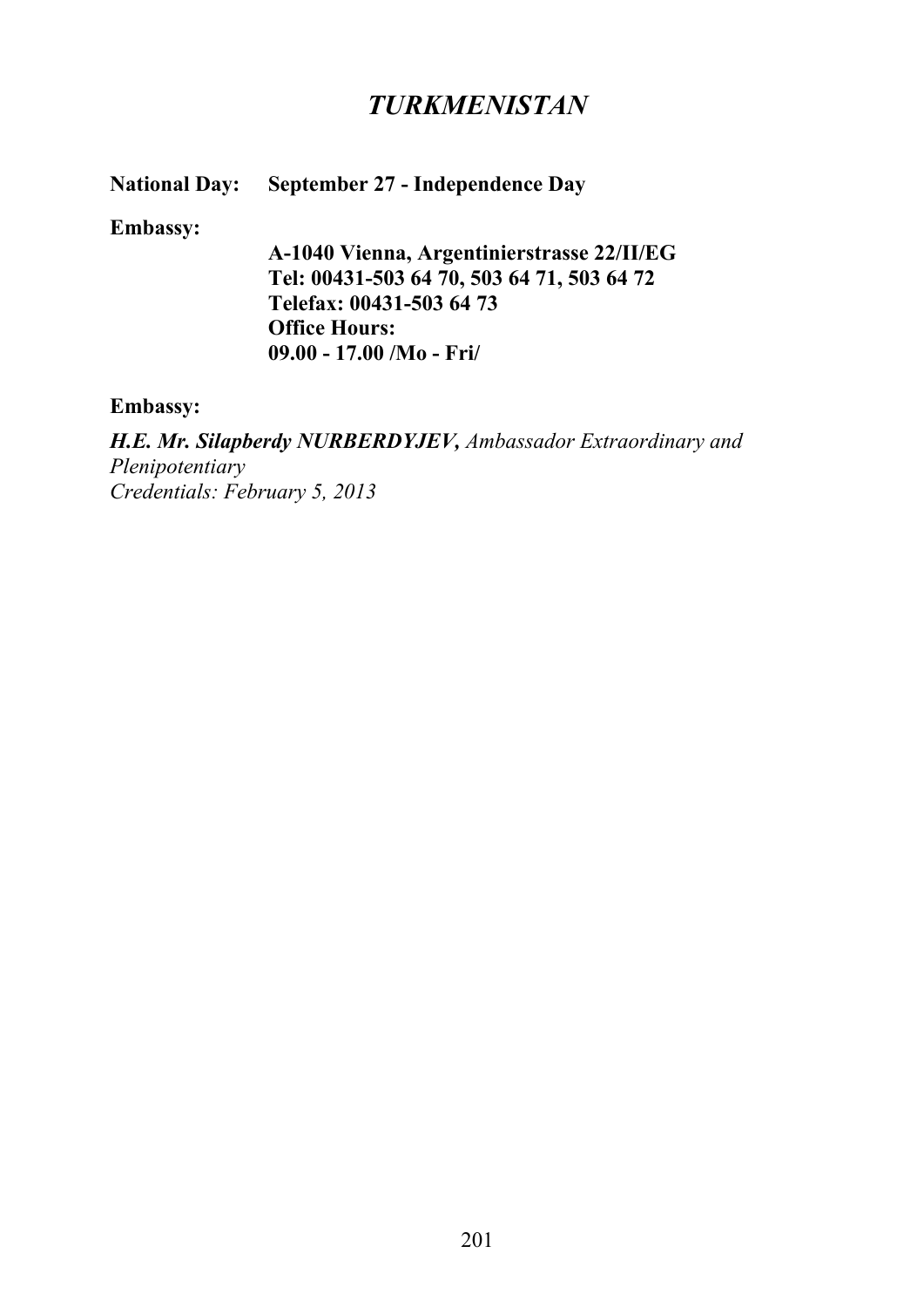# *UGANDA Republic of Uganda*

**National Day:** October 9 - Independence Day /1962/

**Embassy:**

**10117 Berlin, Axel-Springer-Strasse 54a Tel: 004930-2404 7556 Telefax: 004930-2404 7557 E-mail: ugembassy@yahoo.de Office Hours: 09.00 - 13.00 14.00 - 16.00 /Mo-Thur/ 09.00 - 14.00 /Fri/**

**Embassy:**

*H.E. Mr. Marcel Robert TIBALEKA, Ambassador Extraordinary and Plenipotentiary Credentials: June 20, 2017*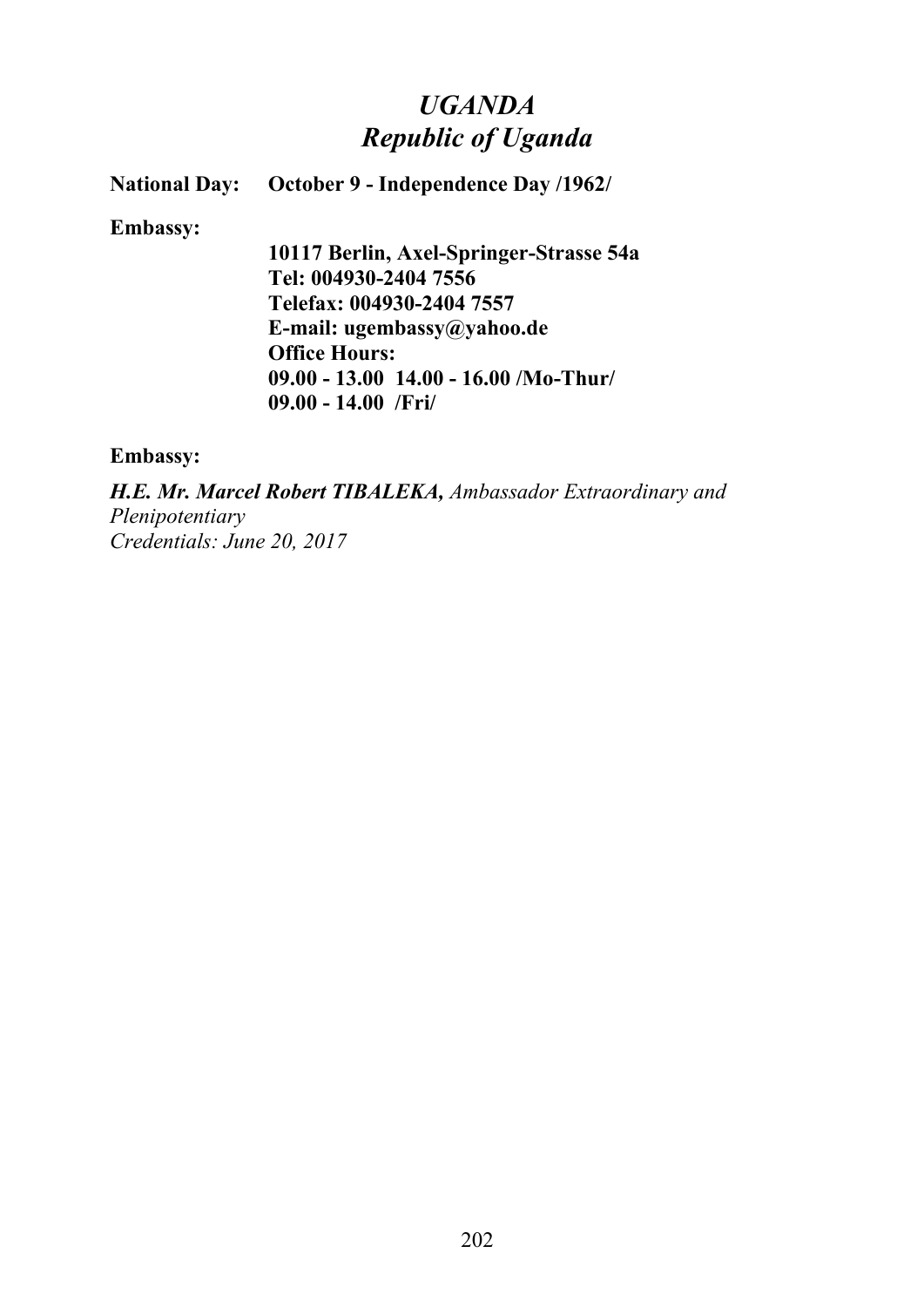## *UKRAINE*

### **National Day: August 24 - Independence Day /1991/**

#### **Embassy:**

**160 00 Praha 6, Charlese de Gaulla 916/29 Tel: 227 020 200 E-mail: emb\_cz@mfa.gov.ua Web site: http://czechia.mfa.gov.ua Office Hours: 08.00 - 12.00 13.00 - 17.00 /Mo-Fri/**

#### **Consular Section:**

**160 00 Praha 6, Charlese de Gaulla 915/27 Tel: 227 020 212, 602 224 938 E-mail: konzulat@volny.cz Office Hours: 08.00 - 17.00 /Mo- Fri/**

#### **Economic Section:**

**160 00 Praha 6, Charlese de Gaulla 916/29 Tel: 235 358 139 Office Hours: 08.00 - 12.00 13.00 - 17.00 /Mo-Fri/**

#### **Defence Office:**

**160 00 Praha 6, Charlese de Gaulla 916/29 Tel: 222 995 120 E-mail: ukr\_defat@volny.cz Office Hours: 08.00 - 12.00 13.00 - 17.00 /Mo-Fri/**

#### **Consulate:**

**602 00 Brno, Barvičova 56 Tel: 541 216 973, 774 898 569 /urgent case/ Telefax: 541 216 972 E-mail: ua\_consulate@volny.cz Web site: www.ukrkonzulat.cz Office Hours: 08.00 - 12.00 13.00 – 17.00 /Mo, Wed, Fri/**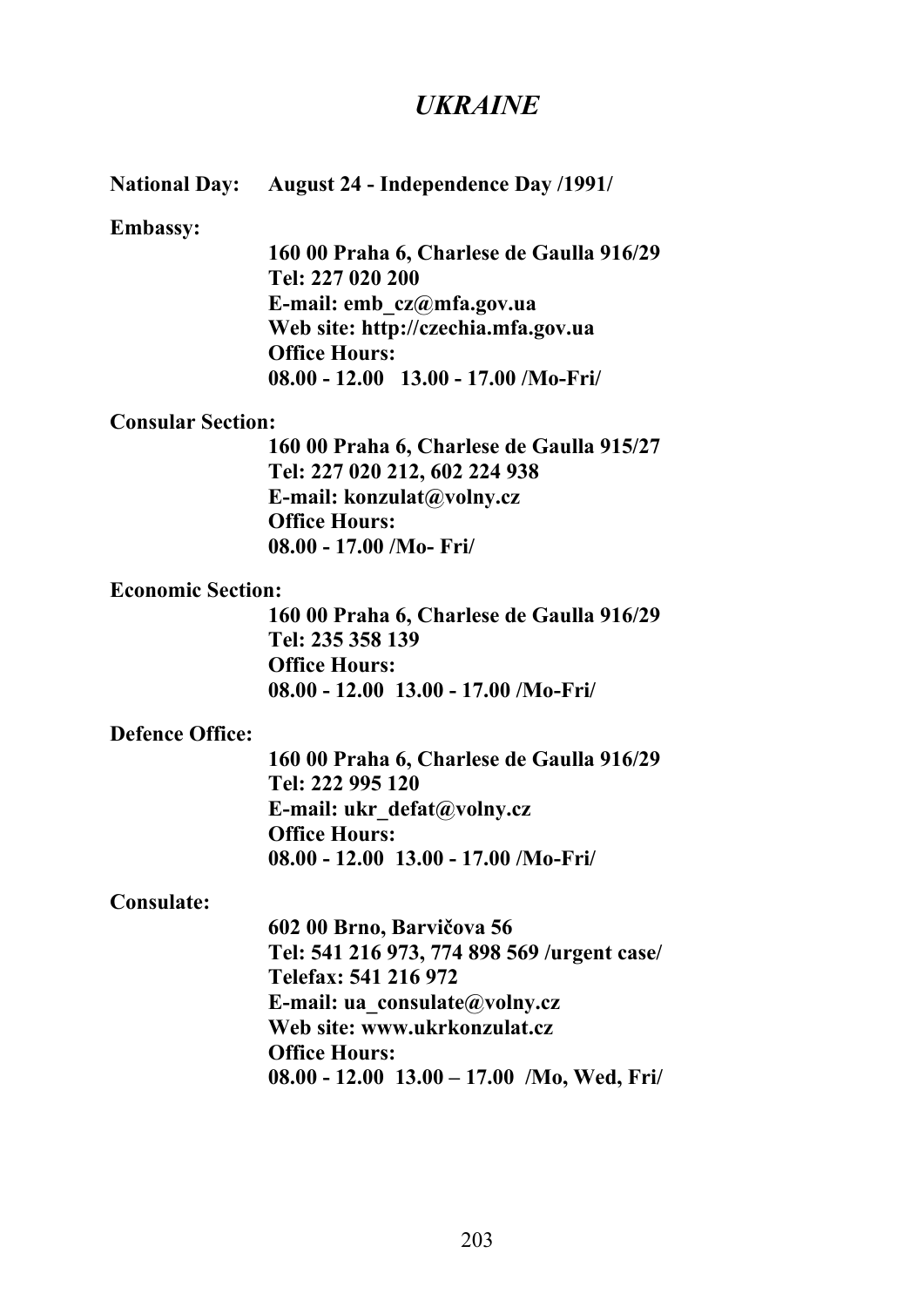## *UKRAINE*

**Embassy:**

*H.E. Mr. Yevhen PEREBYINIS, Ambassador Extraordinary and Plenipotentiary Credentials: March 15, 2017 Mrs. Olha PEREBYINIS*

*Mr. Yevhen KULESHA, Counsellor /Political Affairs/, Deputy Head of Mission Mrs. Alla KULESHA*

*Mr. Vitalii USATYI, Minister-Counsellor /Political Affairs/*

*Mr. Valerii DEMIANETS, Counsellor /Political Affairs/ Mrs. Svitlana DEMIANETS*

*Mr. Ostap LUKIANCHUK, First Secretary /Political Affairs/ Mrs. Kateryna LUKIANCHUK*

*Mr. Oleksandr ORLYK, First Secretary /Political and Economic Affairs/ Mrs. Mariia ORLYK*

*Mr. Volodymyr KALABERDA, First Secretary /Consular Affairs/*

*Ms. Tetiana OKOPNA, First Secretary /Cultural and Press Affairs/*

*Mr. Andrii KOLESNICHENKO, First Secretary /Economic Affairs/ Mrs. Dariia KOLESNICHENKO*

*Mr. Oleksii SICHYOKNO, Second Secretary /Political and Economic Affairs/ Mrs. Tetiana SICHYOKNO*

*Mrs. Nataliya KUSHNIR, Second Secretary /Consular Affairs/*

*Mr. Sergii KONOPKA, Second Secretary /Consular Affairs/ Mrs. Halyna VZHESYNSKA*

*Ms. Nadiia MALOVANA, Second Secretary /Cultural and Educational Affairs/*

*Mrs. Nataliia KIZIM, Third Secretary /Consular Affairs/*

## **Defence Office:**

*Colonel Oleksii NAHORIANSKYI, Military Attaché Mrs. Olha NAHORIANSKA*

*Colonel Oleksandr KULYK, Military Attaché Mrs. Larysa KULYK*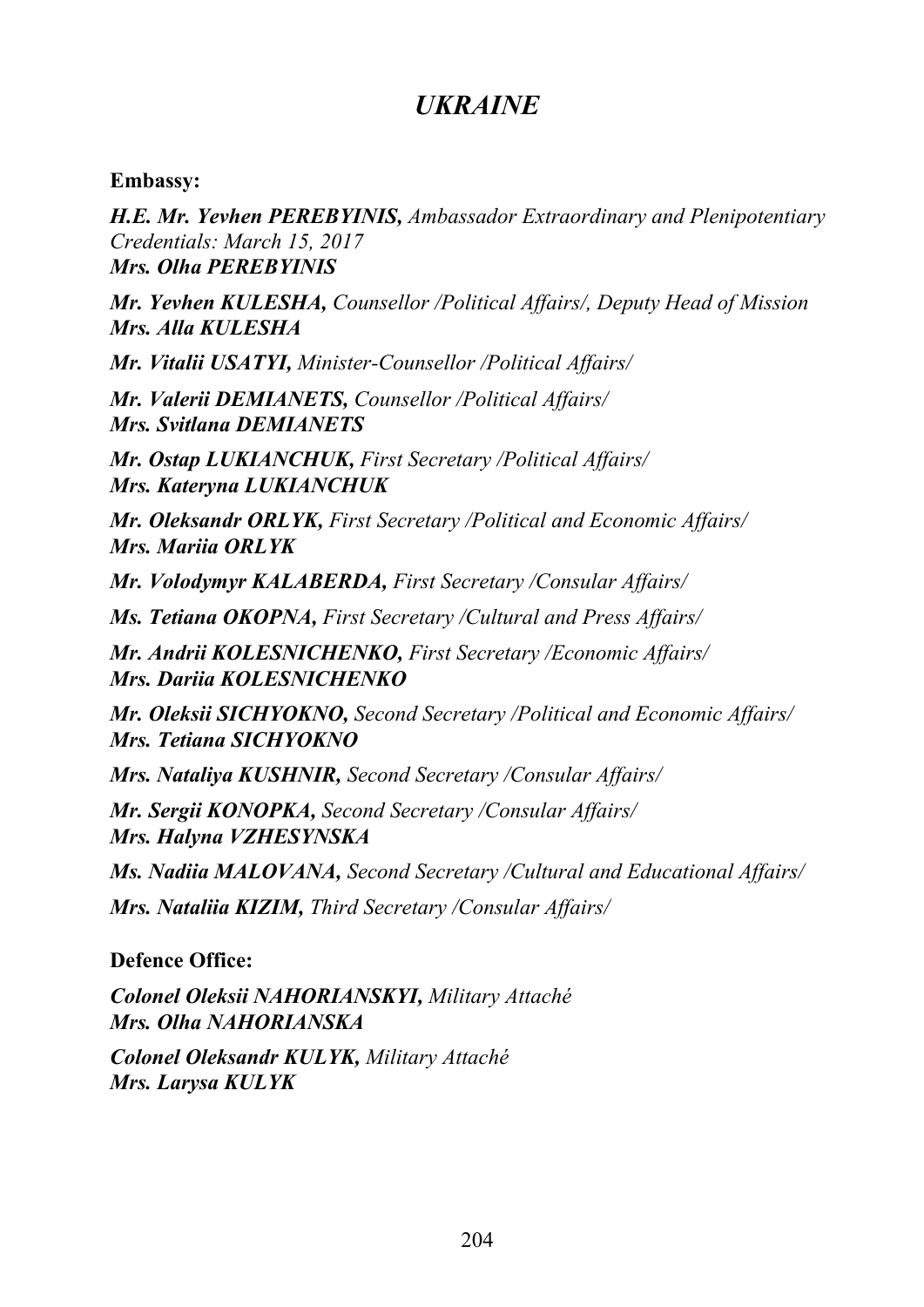# *UKRAINE*

**Consulate in Brno:**

*Mrs. Hanna PROSHKO, Consul Mr. Stanislav PROSHKO*

*Mr. Volodymyr MARKIV, Consul Mrs. Svitlana MARKIV*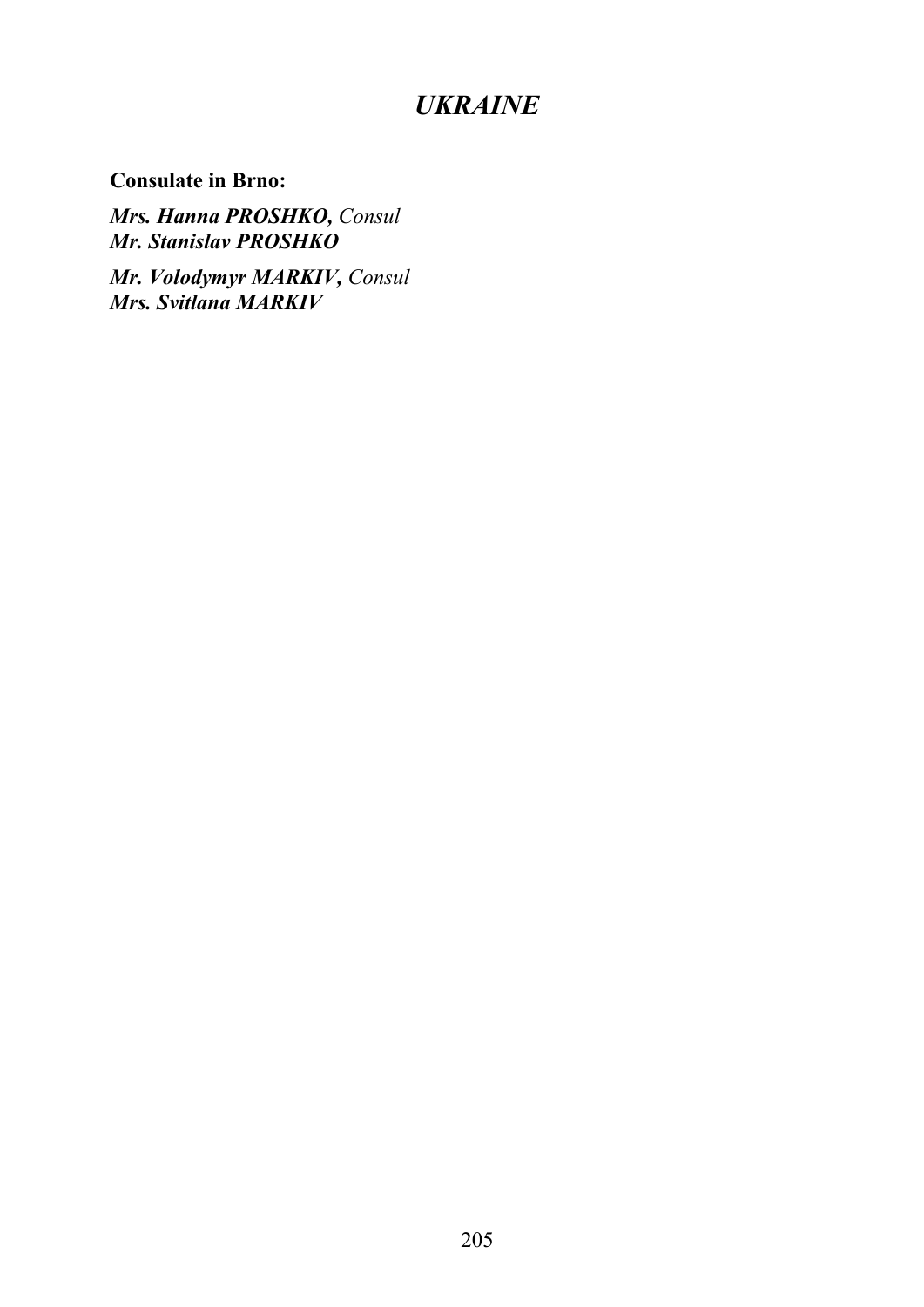# *UNITED KINGDOM United Kingdom of Great Britain and Northern Ireland*

| National Day: June 20 - Official celebration of the Birthday of H. M. Queen |
|-----------------------------------------------------------------------------|
| <b>Elizabeth II</b>                                                         |

### **Embassy:**

**118 00 Praha 1, Thunovská 180/14 Tel: 257 402 111 E-mail: ukinczechrepublic@fco.gov.uk Office Hours: 08.30 - 12.30 13.30 - 17.00**

### **Embassy:**

*H.E. Mr. Nicholas Stewart ARCHER, Ambassador Extraordinary and Plenipotentiary Credentials: March 13, 2018 Mrs. Erica Margaret ARCHER*

*Mrs. Lucy Alice HUGHES, Counsellor, Deputy Head of Mission Mr. Steven David TOWELL*

*Colonel David Alan CATMUR, Defence Attaché Mrs. Natalia Maud Elizabeth CATMUR*

*Mrs. Lucy Jane Jones MAIZELS, First Secretary /Political Affairs/ Mr. Peter TREŠČÁK*

*Mr. Tomas SOPER, First Secretary /Political Affairs/ Mrs. Victoria Holly CHALLACOMBE*

*Mr. David Lindsay RING, First Secretary /Political Affairs/ Mrs. Laura Jane Yee-May TAN*

*Mr. James Benjamin BEESON, Second Secretary /Political Affairs/ Mrs. Hannah Jane CHMIELEWSKA*

*Mr. Christopher Stephen FREESTONE, Second Secretary /Political Affairs/*

*Mr. Christian James MARGETTS, Second Secretary /Political Affairs/ Mrs. Ciara MARGETTS*

*Mrs. Alexandra Jane NEEDHAM, Second Secretary /Political Affairs/ Mr. Denis Jean Albert Henri LEJEUNE*

*Mr. Alexander LEE-HURST, Third Secretary /Political Affairs/ Mrs. Elizabeth Catherina LYLE*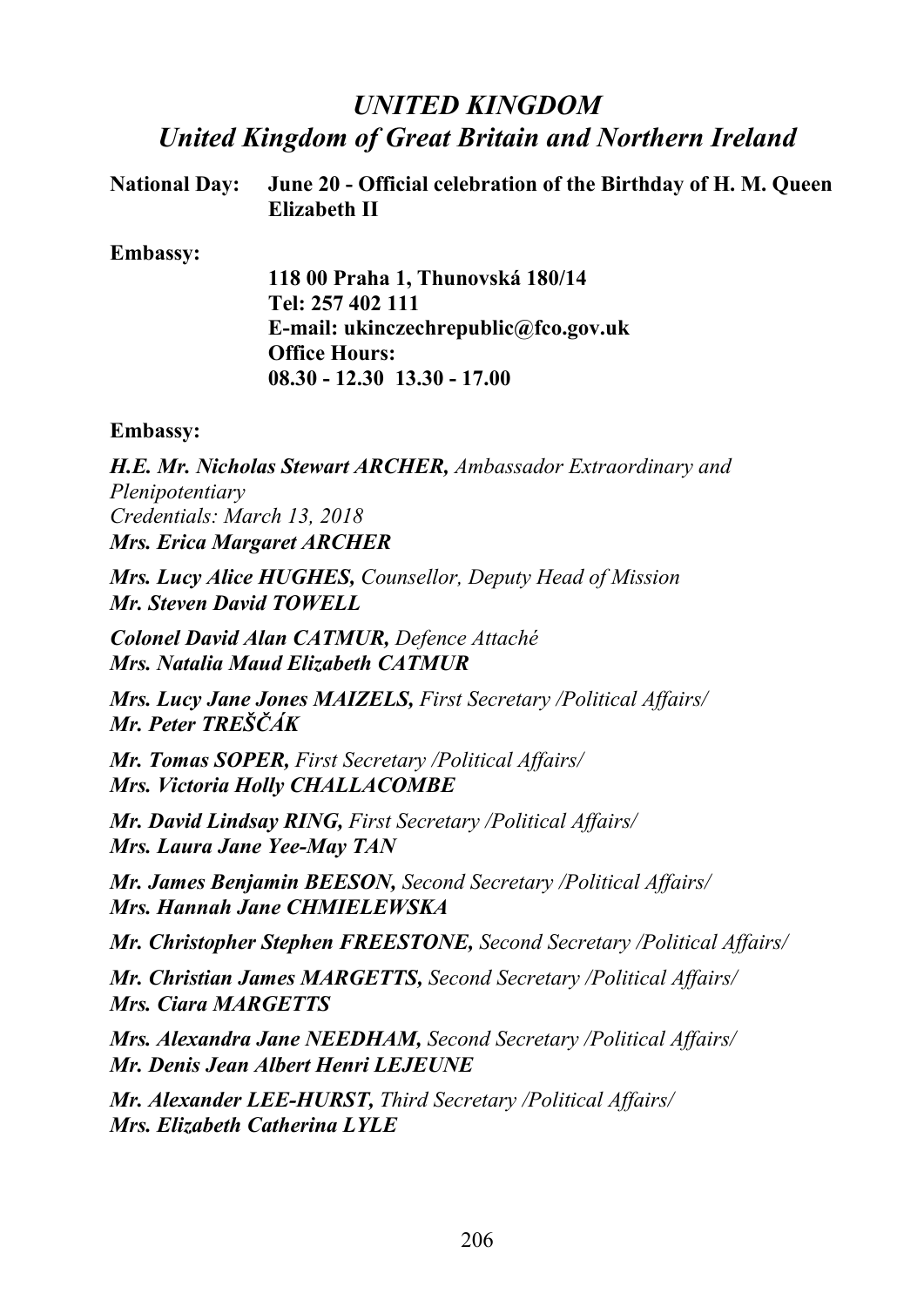# *UNITED KINGDOM United Kingdom of Great Britain and Northern Ireland*

*Mrs. Katy Louise PICKERING, Third Secretary /Political Affairs/ Mr. Jamie Karl FULLER*

*Mr. Nicholas HAMILL, First Secretary Berlin*

*Mr. Nicholas George FREEMAN, Second Secretary /Political Affairs/ Bratislava* 

*Mr. Kinneth IVIE, First Secretary Haag*

*Mr. Alan MCLEAN, Second Secretary Vienna*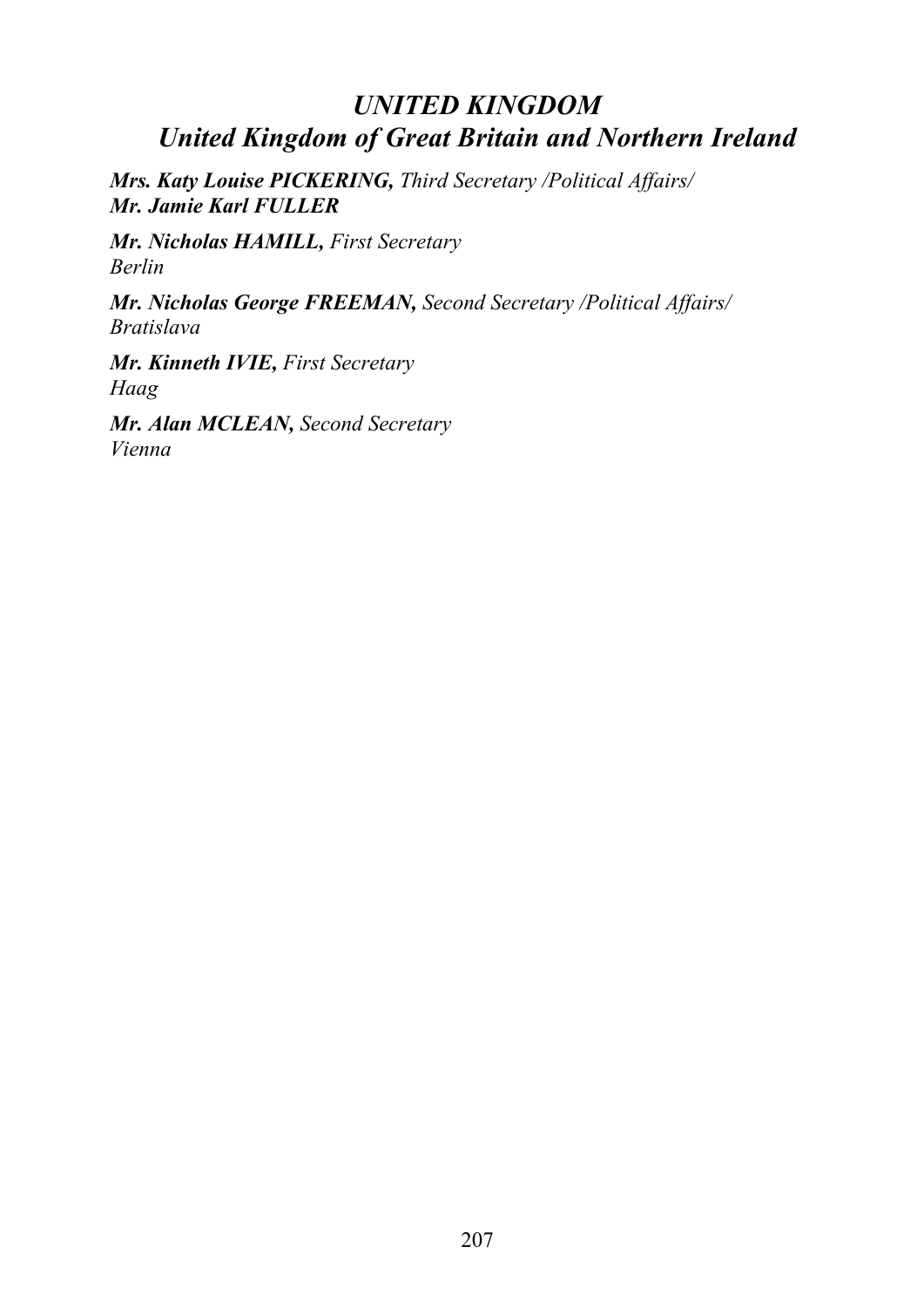**National Day: July 4 - Independence Day**

### **Embassy:**

**118 01 Praha 1, Tržiště 15 Tel: 257 022 000, 257 022 352 /after hours/, 257 022 406 /Protocol Office/, 257 022 337 /Defense Attache Office/, 257 022 380 /Management Section/, 257 022 314 /Political – Economic Section/, 257 022 002 /Public Affairs Section/ Telefax: 257 530 583 /Ambassador's Fax/ 257 022 806 /Management Section/ 257 022 808 /Political Section/ 257 022 817 /Protocol Section/ 257 022 815 /Public Affairs Section/ E-mail: hroprague@state.gov Web site: www.usembassy.cz Office Hours: 08.00 - 16.30 /Mo-Fri/**

## **Embassy:**

*H.E., Ambassador Extraordinary and Plenipotentiary Mr. Michael James DODMAN, Chargé d´Affaires a.i. Mrs. Jennifer Lynn BACHUS, Counsellor Mrs. Dena Delise BROWNLOW, Counsellor /Political and Economic Affairs/ Mrs. Christina Anne SHARKEY, Counsellor /Commercial Affairs/ Ms. Leah Michelle PEASE, Counsellor /Public Affairs/ Mrs. Anne Elizabeth BAKER, Counsellor /Management/ Mr. Brian Hugh NEELY Colonel James Richard HACKBARTH, Defence Attaché Mrs. Alison Eve EISENBERG-HACKBARTH Colonel Bryan Keith CHAPMAN, Army Attaché Mrs. Melissa Fritzie Marie CHAPMAN Lt.Col. Michael David ZGODA, Air Attaché Lt.Col. Joshua Jeffrey PASSER, Chief of Office of Defence Cooperation Mrs. Janae Gail PASSER*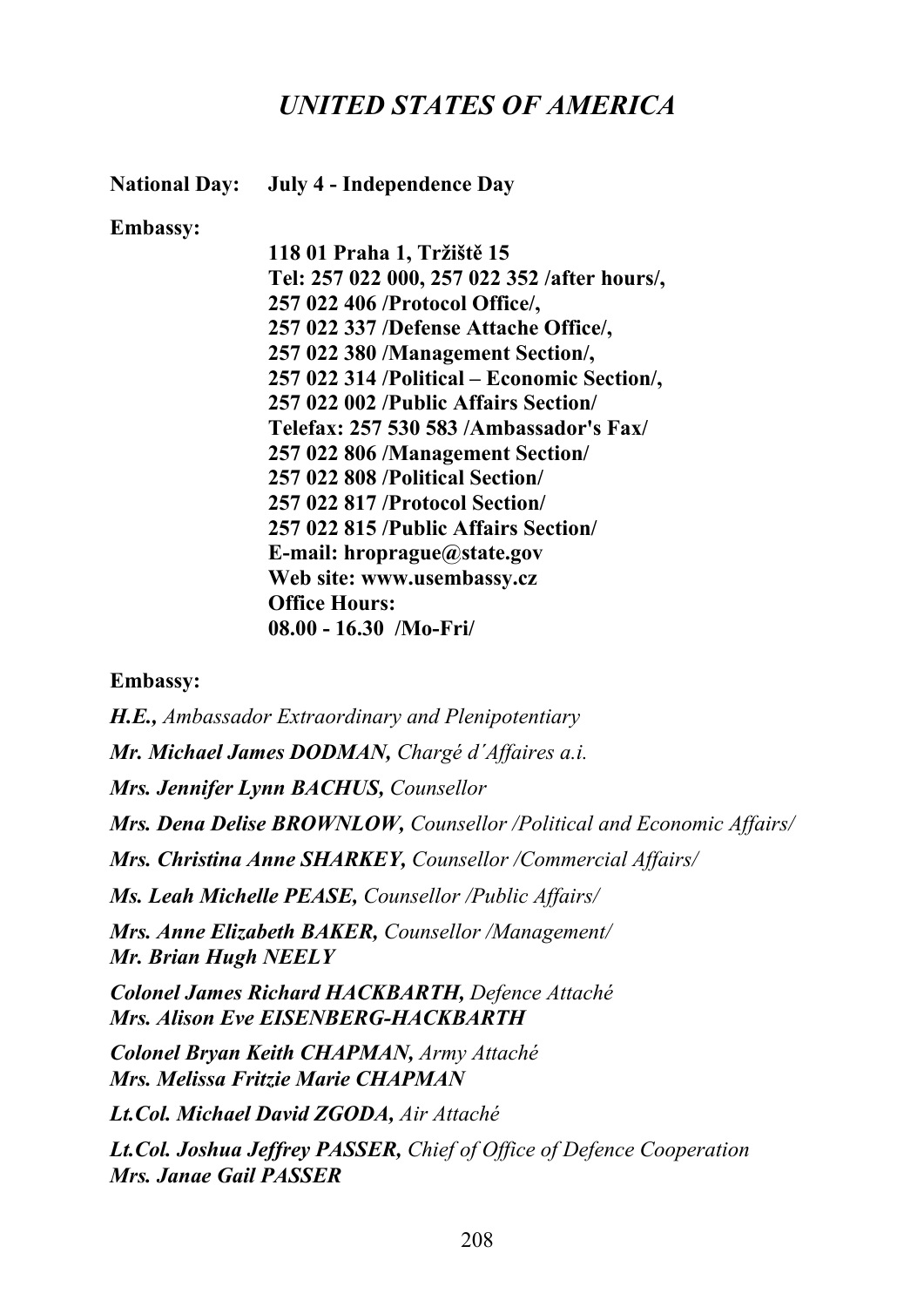*Mr. Peter Christopher LINDLAND, Attaché Mr. Emily Charlotte-Vaughen LINDLAND*

*Mr. Mark KIRBY, Attaché*

*Ms. Arlene Marie FETIZANAN, Attaché*

*Ms. Erika Leigh KUENNE, First Secretary /Political and Economic Affairs/*

*Mr. Ryan Douglas STONER, First Secretary /Political and Economic Affairs/ Mrs. Katherine Ruth ADAMS*

*Mr. Jeffrey Alan HULSE, First Secretary /Political Affairs/ Mrs. Sandra Vilka HULSE*

*Mr. Adam Charles UTESCH, First Secretary /Political Affairs/*

*Mr. Wynn Stewart PINKSTON, First Secretary /Political Affairs/ Mrs. Lori Staley PINKSTON*

*Ms. Kelly Lee KOPCIAL, First Secretary /Consular Affairs/*

*Mrs. Natalie Diane WILKINS, First Secretary /Cultural Affairs/ Mr. Thomas George HOAGLUND*

*Mr. Erik Wayne BLACK, First Secretary /Cultural Affairs/ Mrs. Caroline Johnston BLACK*

*Mr. Griffin ROZELL, First Secretary /Public Affairs/ Mrs. Olga Aleksandrovna ROZELL*

*Mrs. Sarah Jean CRANSTON, First Secretary /Consular Affairs/ Mr. Alexis Adrian RENGEL*

*Mr. Benjamin Michael FEHRMAN, Second Secretary /Management Affairs/ Mrs. Nicole Michele LEE*

*Mrs. Kelli Ann RETTINGER, Second Secretary /Political Affairs/ Mr. Steven Aaron RETTINGER*

*Mr. Joshua Joseph HACK, Second Secretary /Political Affairs/ Mrs. Jamie Lynn HACK*

*Mr. Da Yu ZHAO, Second Secretary /Political Affairs/ Mrs. Yae KOJIMA*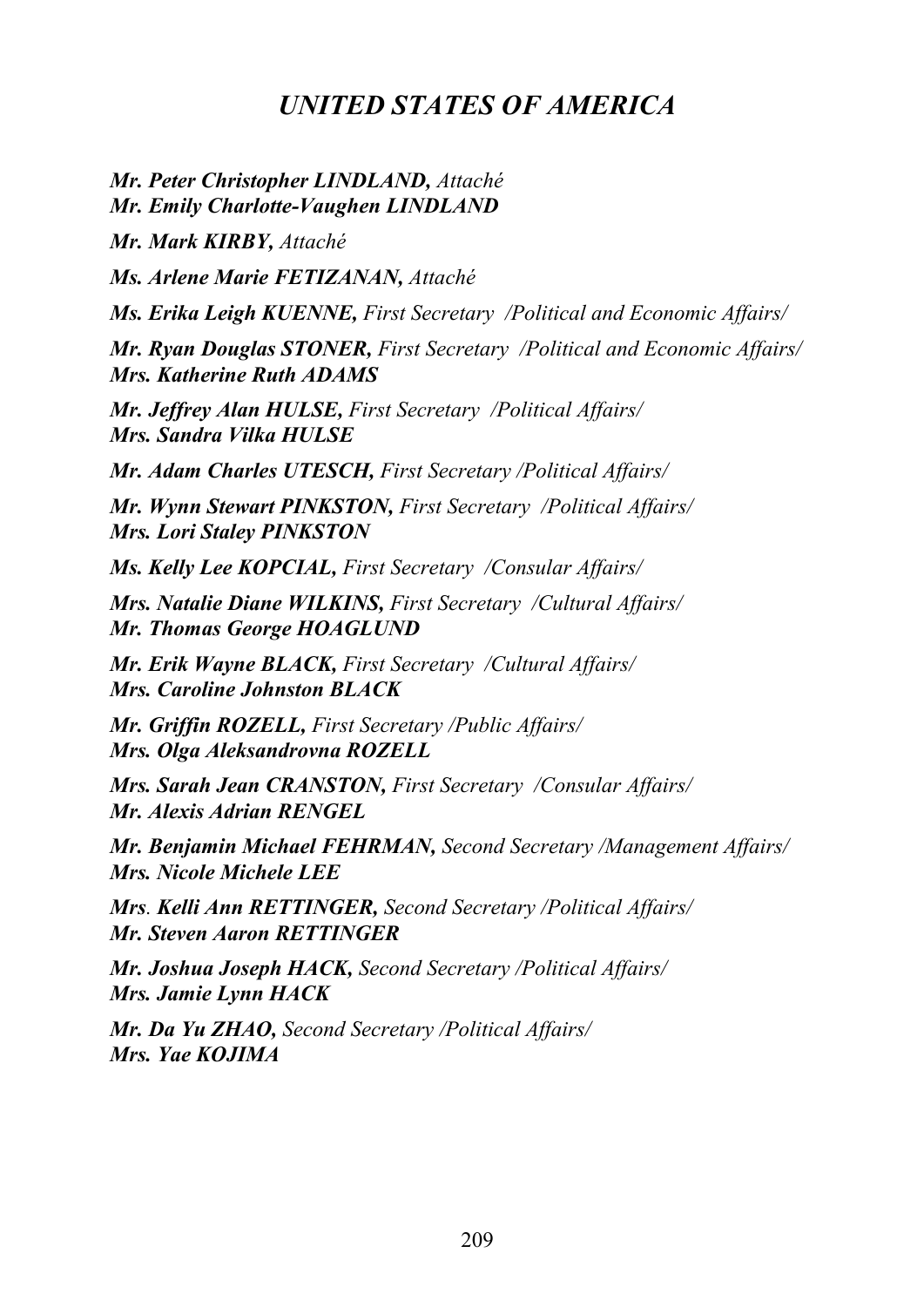*Mr. Jonathan Ryan GRILLI, Second Secretary /Political Affairs/*

*Mr. Scott Alan BROWN, Second Secretary /Political Affairs/ Mrs. Coleen Nicole FISCHER*

*Mrs. Felice Mc Kelvey RAITERI, Second Secretary /Political Affairs/ Mr. Matthew Daniel RAITERI*

*Mrs. Valerie Melinda REED, Second Secretary /Political and Economic Affairs/*

*Mr. Neil Michael PHILIPS, Second Secretary /Political and Economic Affairs/ Mrs. Hu WEN*

*Mr. Matthew Eric EARNHARDT, Second Secretary /Political Affairs/*

*Mr. Adam Ryan COLVIN, Second Secretary /Consular Affairs/ Mrs. Tatiana Valeriyevna COLVIN*

*Mr. Benjamin Isaac LAZARUS, Second Secretary /Economic Affairs/ Mrs. Yagmur Basak LAZARUS*

*Mr. Tristan Andrew TIMMONS, Second Secretary /Management/ Mrs. Meredith Lee TIMMONS*

*Mr. Adam Lee HAYES, Second Secretary /Economic Affairs/*

*Mrs. Carolyn Krumme CALDERON, Second Secretary /Administrative Affairs/ Mr. Jaime Erik CALDERON COTA*

*Mr. Todd Alan JURKOWSKI, Second Secretary /Cultural Affairs/ Mrs. Jessica Elliott JURKOWSKI*

*Mrs. Sonia Anjulie WETTSTEIN, Third Secretary /Consular Affairs/ Mr. Kipp H. WETTSTEIN*

*Mr. Anders Stensrud IMBODEN, Third Secretary /Consular Affairs/ Mrs. Somsanith MOUNPHOXAY*

*Mr. John Christopher BELFIORE, Deputy Military Attaché*

*Mr. Mitchell Brandon BOTTOSET, Attaché Mrs. Megan Theresa FITZPATRICK*

*Mr. Richard OJEDA, Attaché /Security/ Mrs. Christine Marie OJEDA*

*Mr. Edward Tedsan RIDGLEY, Attaché /Legal Affairs/ Mrs. Sonjia Kayleen WING*

*Mr. Paul John VITCHOCK, Assistant Attaché /Legal Affairs/ Mrs. Elizabeth Marie VITCHOCK*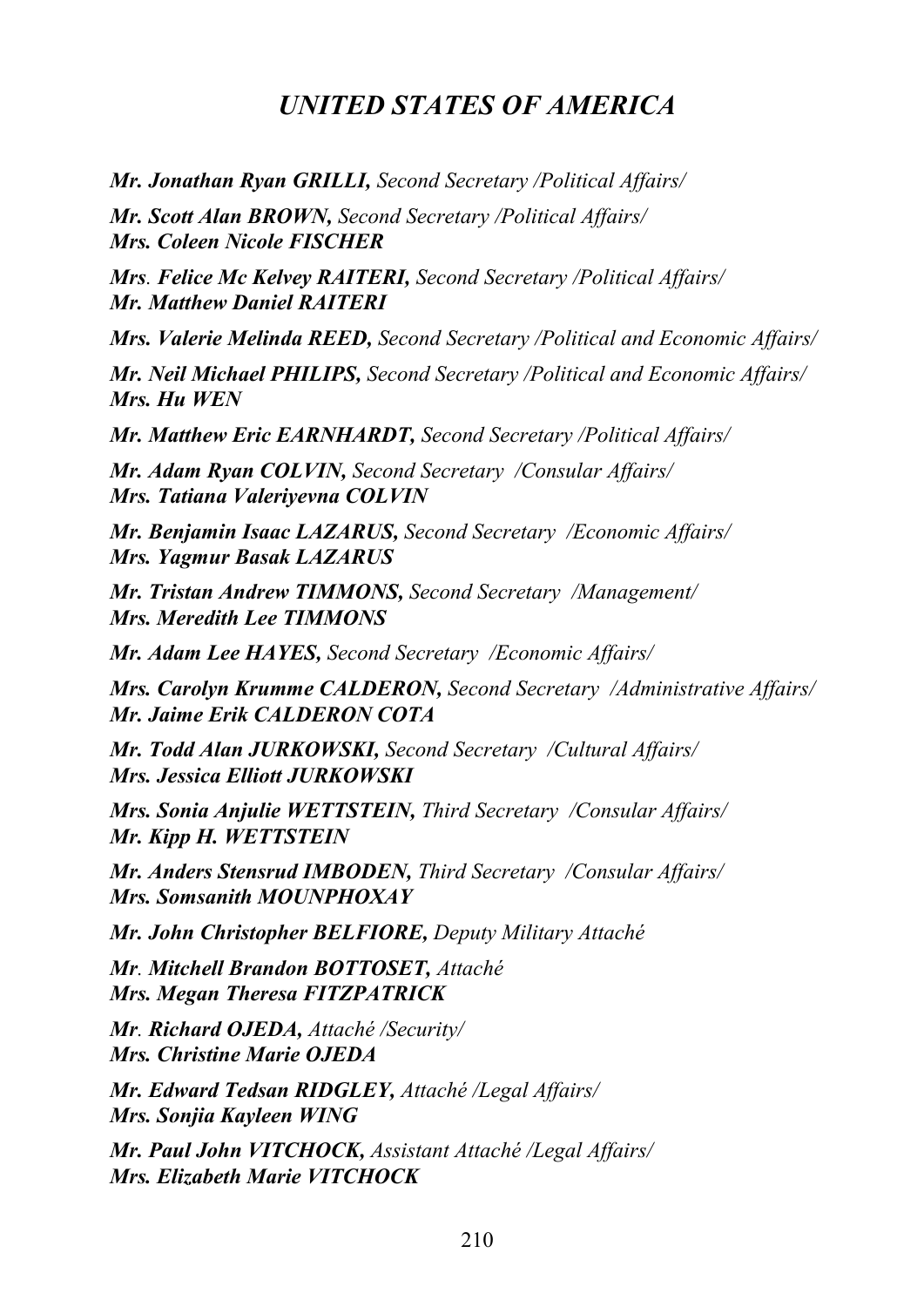*Mr. Jeffrey Stephen KOCH, Assistant Attaché Mrs. Sandy Michiko KOCH*

*Mr. Christian Louis DEEB, Assistant Attaché*

*Mr. Nick Vano HAGHNAZARIAN, Assistant Attaché Vienna*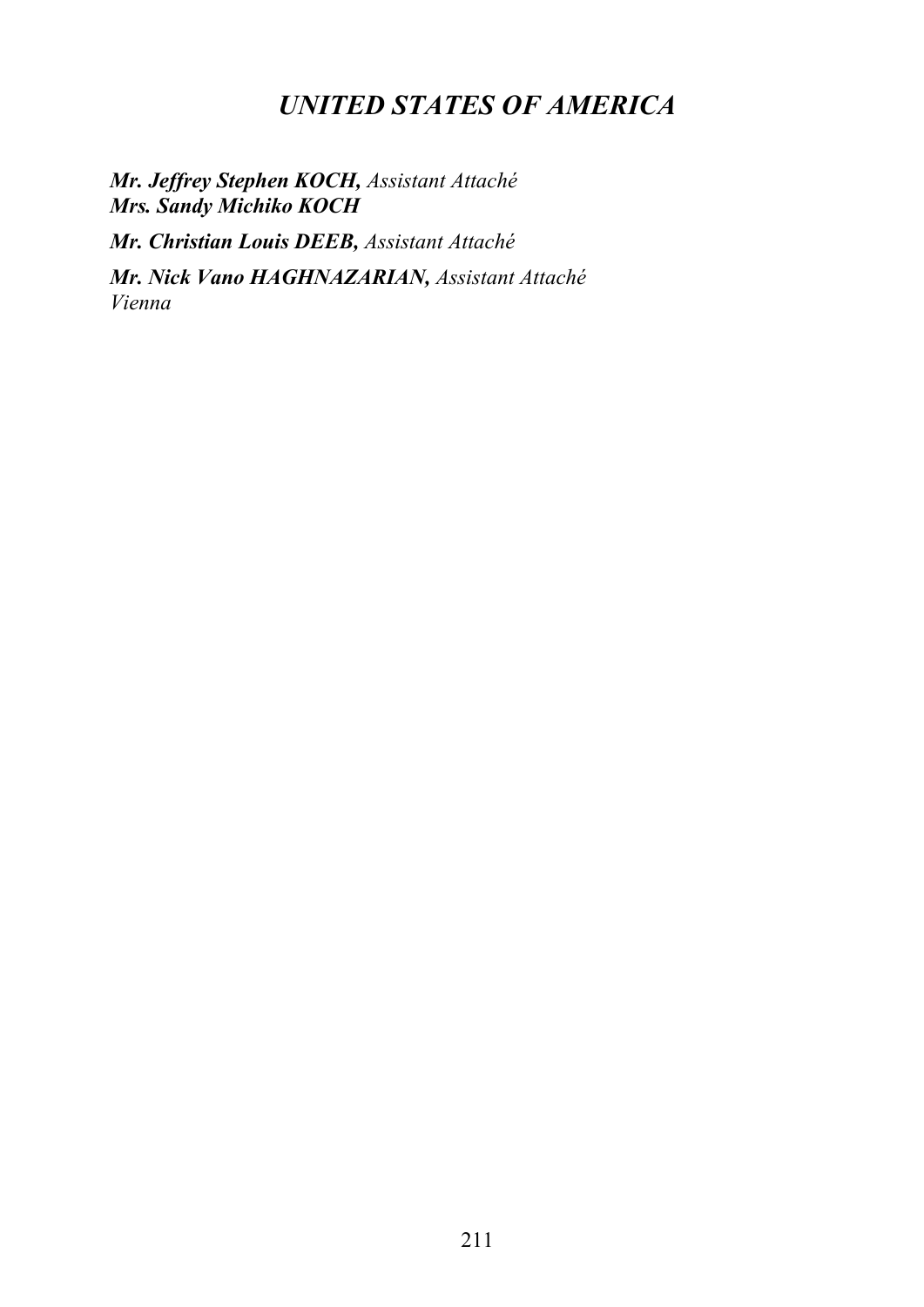# *URUGUAY Eastern Republic of Uruguay*

**National Day: August 25 - Declaration of the Day of Independence /1825/**

### **Embassy:**

**1010 Vienna, Mahlerstrasse 11/2/2 Tel: 00431-535 66 36 Telefax: 00431-535 66 18 E-mail: uruaustria@mrree.gub.uy**

### **Honorary Consulate:**

**110 00 Praha 1, Vodičkova 24 Tel: 737 637 802 E-mail: cdpraga@mrree.gub.uy Office Hours: 09.00 - 15.00 /Mo-Fri/**

### **Embassy:**

*H.E. Mr. Juan Carlos OJEDA VIGLIONE, Ambassador Extraordinary and Plenipotentiary Credentials: May 12, 2021*

*Mrs. Maria Elizabeth BOGOSIAN ALVAREZ, Ambassador, Deputy Head of Mission*

*Mrs. Maria Gabriela MAURRER-NEUMAN MATTO, Second Secretary /Consular Affairs/*

## **Honorary Consulate:**

*Mrs. Adriana DERGAM, Honorary Consul*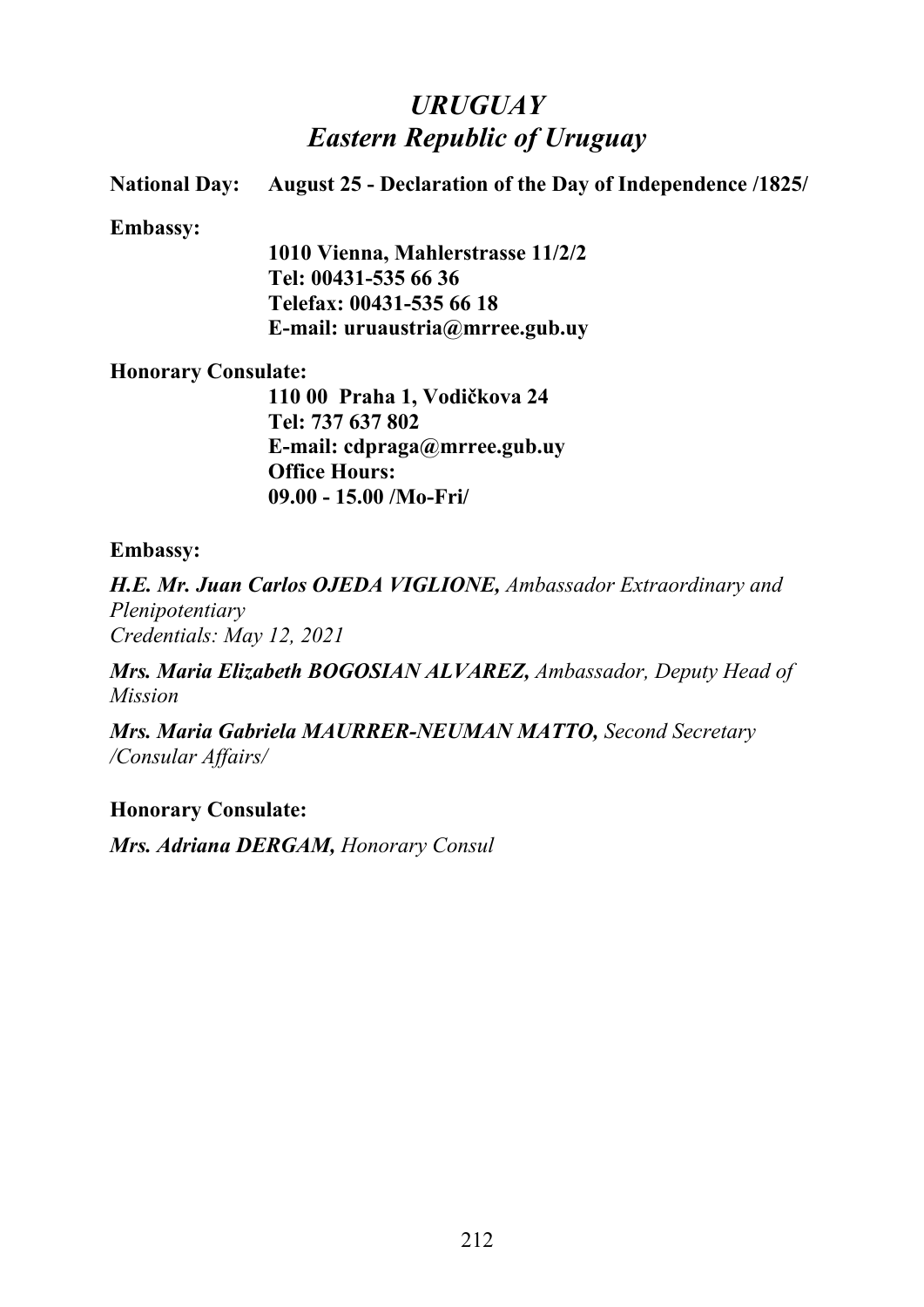# *UZBEKISTAN Republic of Uzbekistan*

## **National Day: September 1 – Independence Day**

### **Embassy:**

**10559 Berlin, Perleberger Strasse 62 Tel: 004930-3940 9824 Telefax: 004930-3940 9821 E-mail: botschaft@uzbekistan.de Web site: www.uzbekistan.de Office Hours: 09.00 - 13.00 /Mo-Fri/**

## **Embassy:**

*H.E. Mr. Nabijon KASIMOV, Ambassador Extraordinary and Plenipotentiary Credentials: February 21, 2019*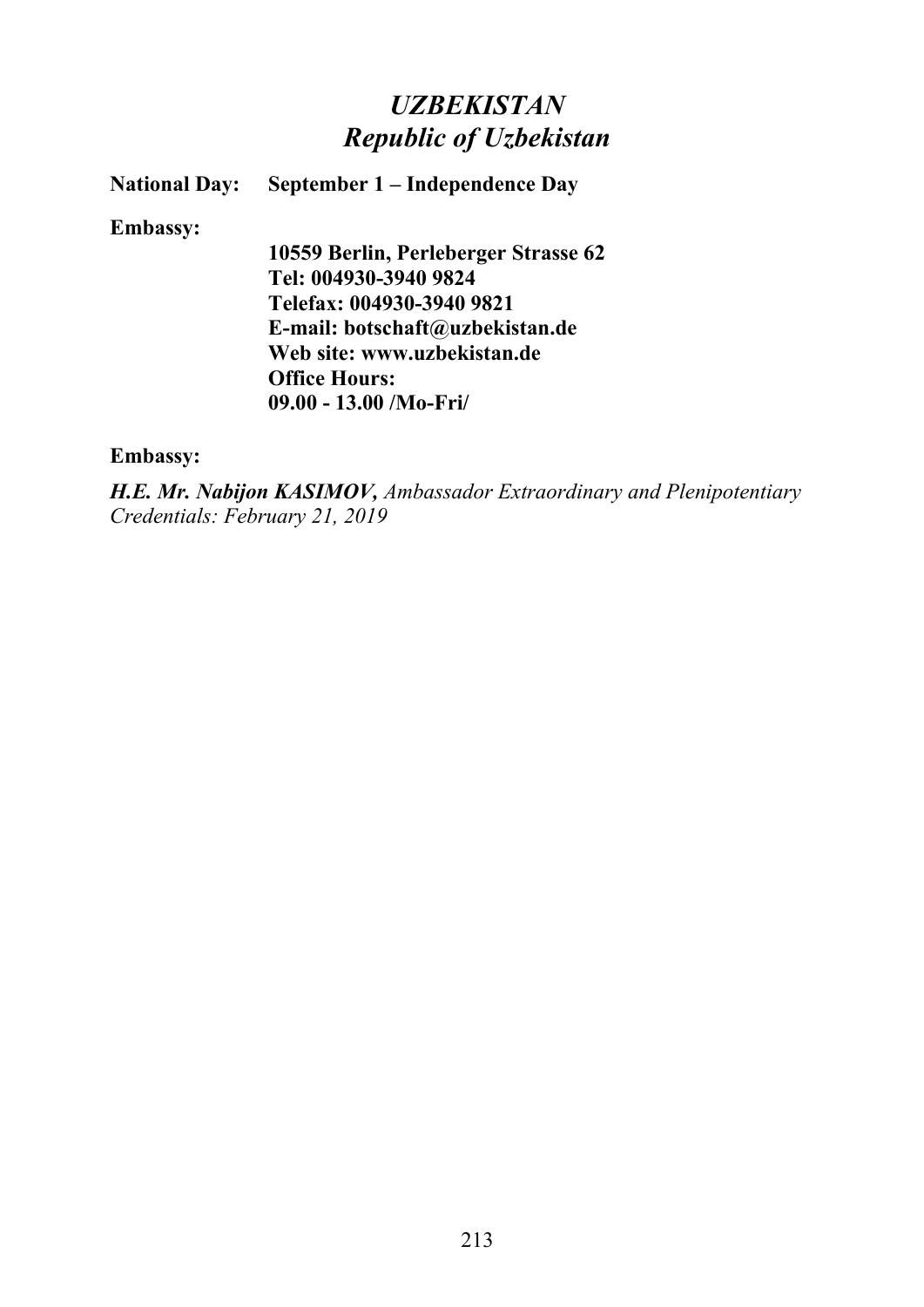# *VENEZUELA Bolivarian Republic of Venezuela*

**National Day: July 5 - Proclamation of Independence /1811/ Embassy: 10785 Berlin, Schillstrasse 10 Tel: 004930-832 24 00 Telefax: 004930-8322 4020 E-mail: embavenez.berlin@botschaft-venezuela.de Web site: www.botschaft-venezuela.de Office Hours: 09.00 - 17.00 /Mo-Fri/**

## **Embassy:**

*H.E., Ambassador Extraordinary and Plenipotentiary*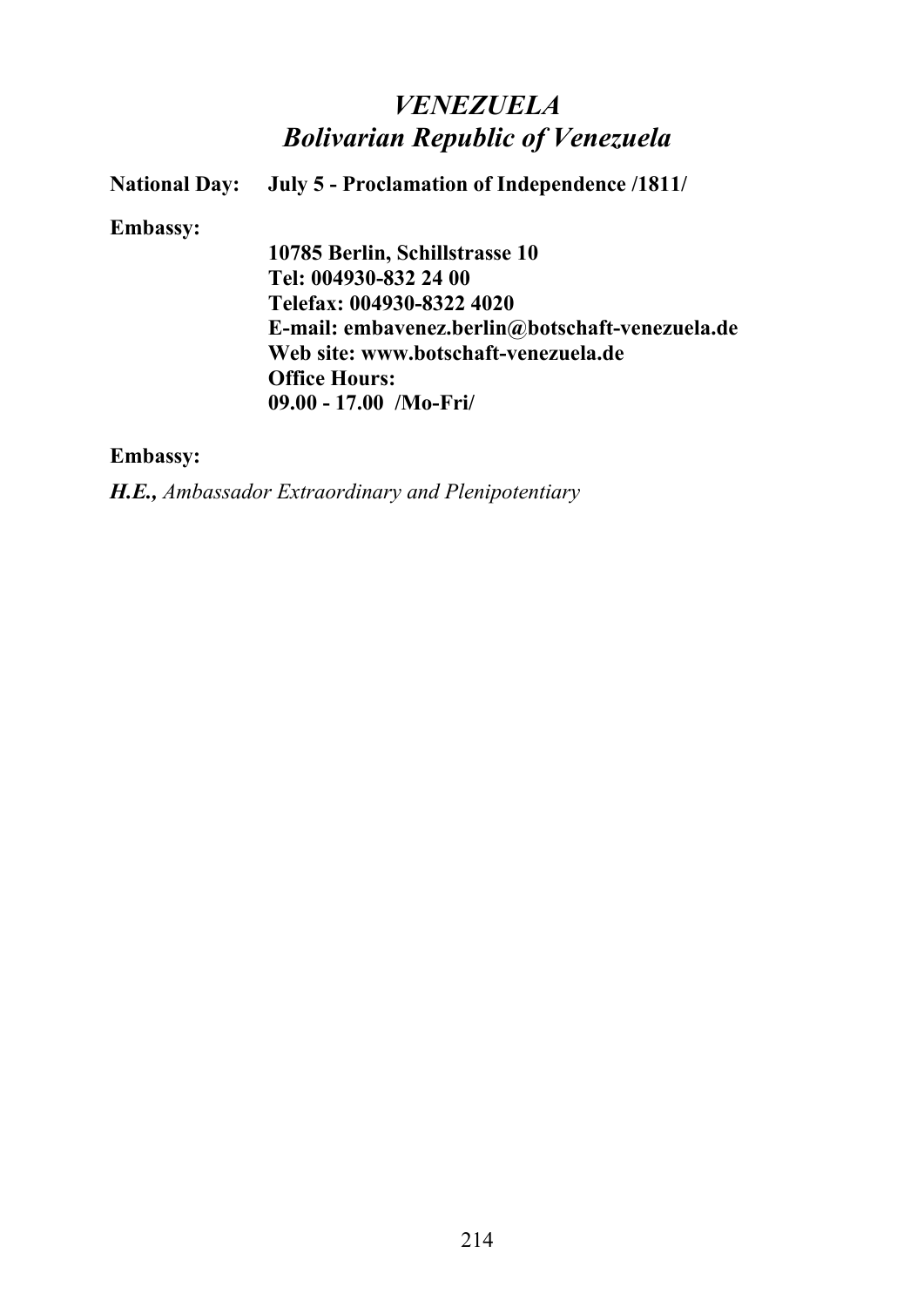### *VIETNAM Socialist Republic of Vietnam*

**National Day: September 2 - Proclamation of Independence /1945/**

**Embassy:**

**150 00 Praha 5, Plzeňská 2578/214 Tel: 257 211 540 Telefax: 257 211 792 E-mail: dsqvietnamcz@yahoo.com Web site: https://vnembassy-praha.mofa.gov.vn Office Hours: 09.00 - 12.00 13.30 – 17.00 /Mo-Fri/**

#### **Consular Section:**

**128 00 Praha 2, Rašínovo nábřeží 72/1897 Tel:221 965 018 Telefax: 224 916 488 E-mail: plsdsqcz@yahoo.com Office Hours: 09.00 – 12.00 16.00 – 17.30 /Mo, Wed, Fri/**

#### **Commercial Section:**

**128 00 Praha 2, Rašínovo nábřeží 38 E-mail: cz@moit.gov.vn Office Hours: 08.00 - 16.00 /Mo-Fri/**

### **Defence Section:**

**130 00 Praha 3 - Vinohrady, Vinohradská 707/86 Tel: 601 302 789 E-mail: cz.eid@mod.gov.vn Office Hours: 08.00 - 16.00 /Mo-Fri/**

#### **Embassy:**

*H.E. Mr. THAI XUAN DUNG, Ambassador Extraordinary and Plenipotentiary Credentials: October 21, 2020*

*Col. CAO HUNG TRANG, Defence Attaché Mrs. NGUYEN THI HIEN*

*Lt.Col. LUU ANH TUAN, Deputy Defence Attaché*

*Mrs. LUONG THU TRANG, First Secretary, Head of Consular Section Mr. BUI TRUNG DUNG*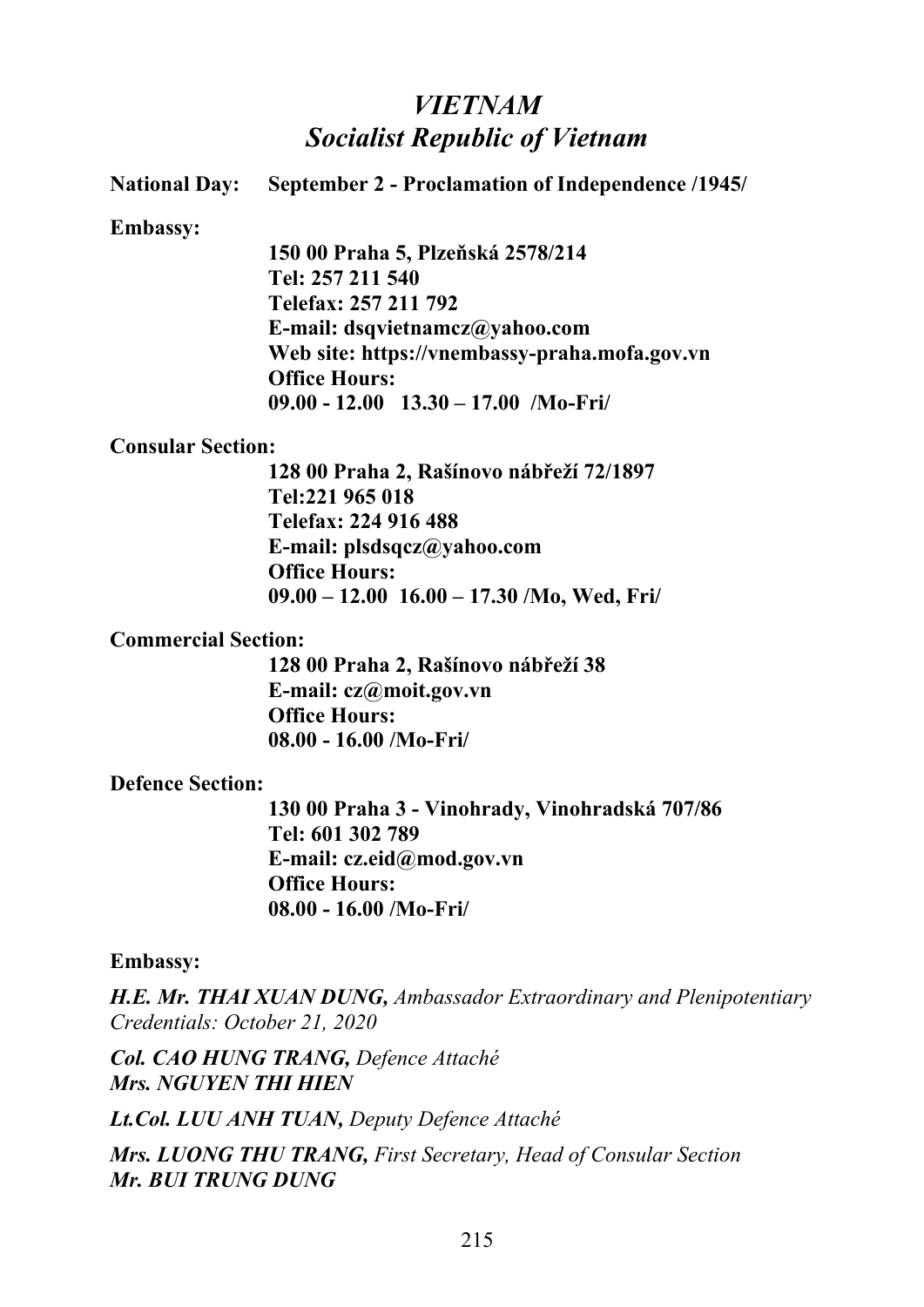### *VIETNAM Socialist Republic of Vietnam*

*Mr. NGUYEN NHU THUY, First Secretary /Political Affairs/ Mrs. NGUYEN THI MINH THUY*

*Mr. DOAN HOANG HAI, First Secretary /Political Affairs/ Mrs. DINH THU THUY*

*Mr. PHAM NGOC LONG, First Secretary /Consular Affairs/ Mrs. BUI XUAN THU THAO*

*Mrs. DINH THI HIEN LUONG, First Secretary /Political and Economic Affairs/ Mr. LE QUANG*

*Mr. NGUYEN VU CUONG, First Secretary /Cultural Affairs/ Mrs. DO NGUYET MINH*

*Mr. TRAN TRUNG HIEU, Third Secretary /Consular Affairs/ Mrs. VU THI KIM ANH*

*Mr. NGUYEN HOANG LONG, Attaché /Political and Economic Affairs/ Mrs. DUONG THI THUY*

**Commercial Section:**

*Mrs. NGUYEN THI HONG THUY, Counsellor Mr. NGUYEN SON TRUONG*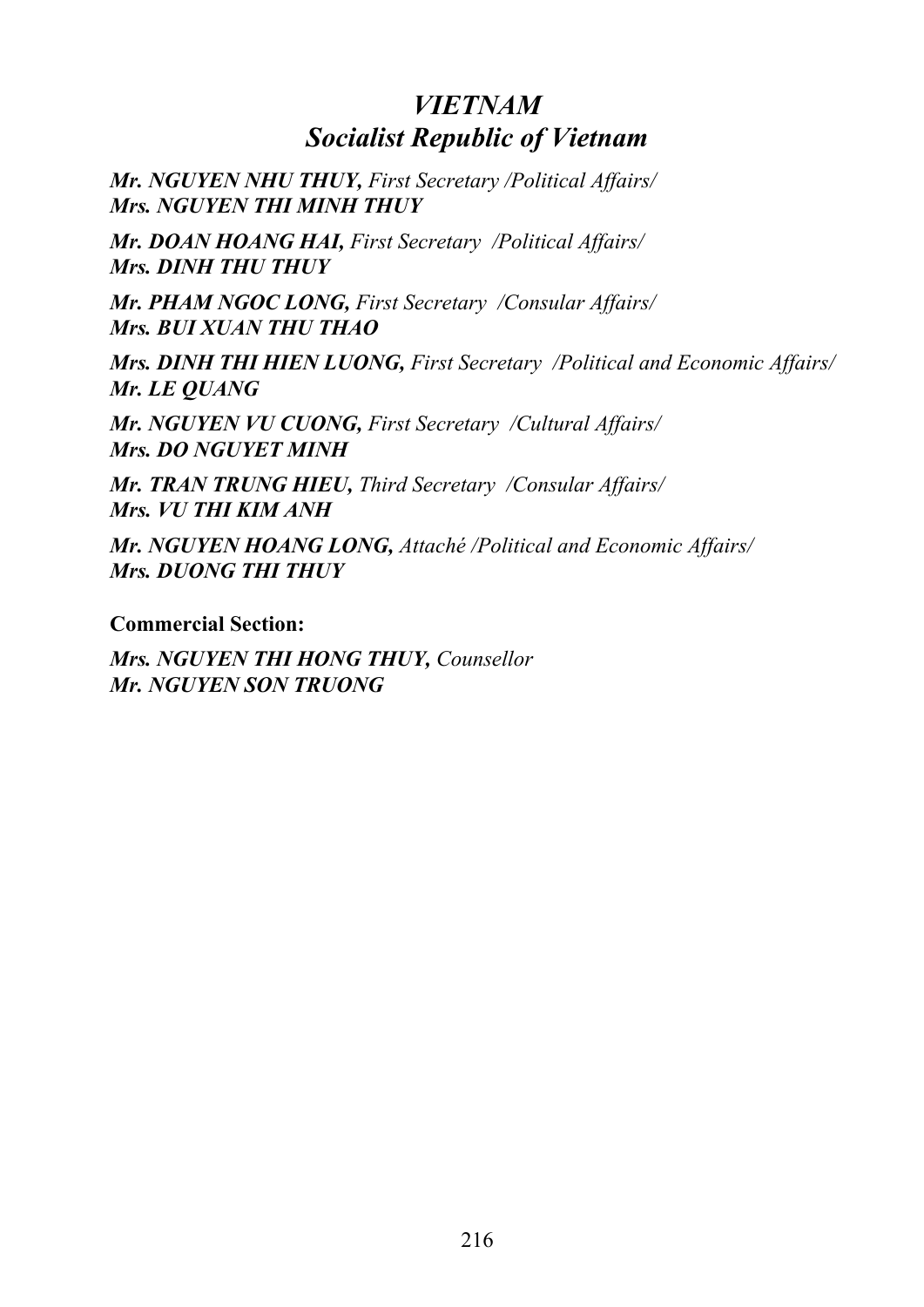# *YEMEN Republic of Yemen*

#### **National Day: May 22 - Reunification of Yemen**

**Embassy:**

**160 00 Praha 6, Pod Hradbami 5 Tel: 233 331 568, 233 331 598 Telefax: 233 332 204 E-mail: Yemen-embassy@seznam.cz Office Hours: 08.30 - 15.30**

**Embassy:**

*H.E. Mr. Omer Hussein Thabet SABA´A, Ambassador Extraordinary and Plenipotentiary Credentials: January 11, 2017 Mrs. Nabilh Mohamed Hassan AL-MATRI*

*Mr. Fadhl Ali Ahmed AL-MAGHAFI, Minister Plenipotentiary*

*Mr. Ali Ahmed Kassim ALNAWY, Counsellor /Economic and Commercial Affairs/*

*Mrs. Hanan Mohammed Abdullah AL-SHEIKH, First Secretary* 

*Brid.Gen.Pilot Ahmed Ali Mohammed AL-SANHANI, Military Attaché Mrs. Bilqis Abdullah Ali AL-ARAR*

*Colonel Abdallah Hussaen Ahmed AL-NAJAR, Assistant Military Attaché Mrs. Alyah Mutaher Hasan ABDO*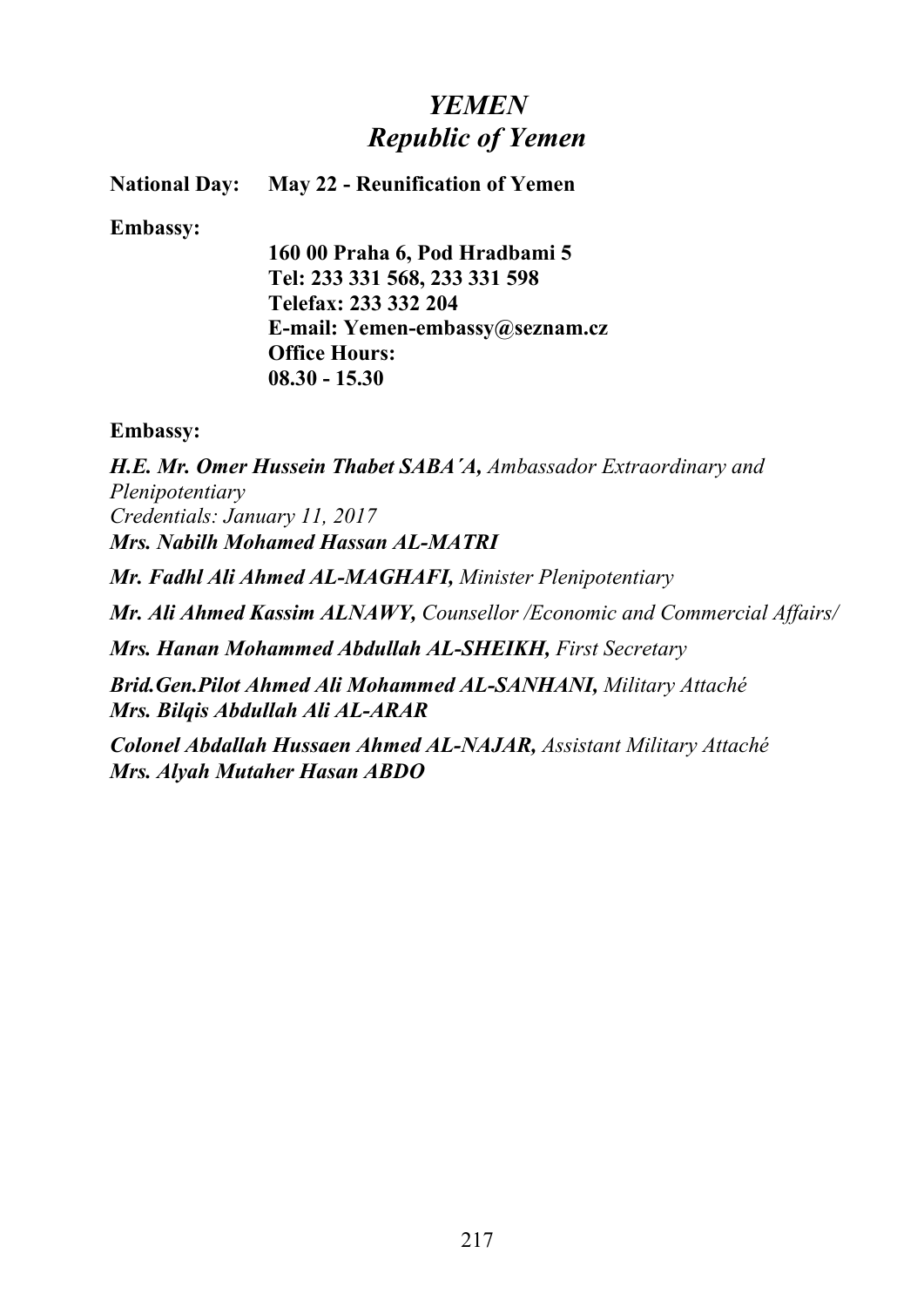### *ZAMBIA Republic of Zambia*

#### **National Day: October 24 - Independence Day**

#### **Embassy:**

**10117 Berlin, Axel Springer Strasse 54A Tel: 004930-206 29 40 Telefax: 004930-2062 9419 E-mail: infor@zambiaembassy.de Web site: www.zambiaembassy.de**

#### **Embassy:**

*H.E., Ambassador Extraordinary and Plenipotentiary*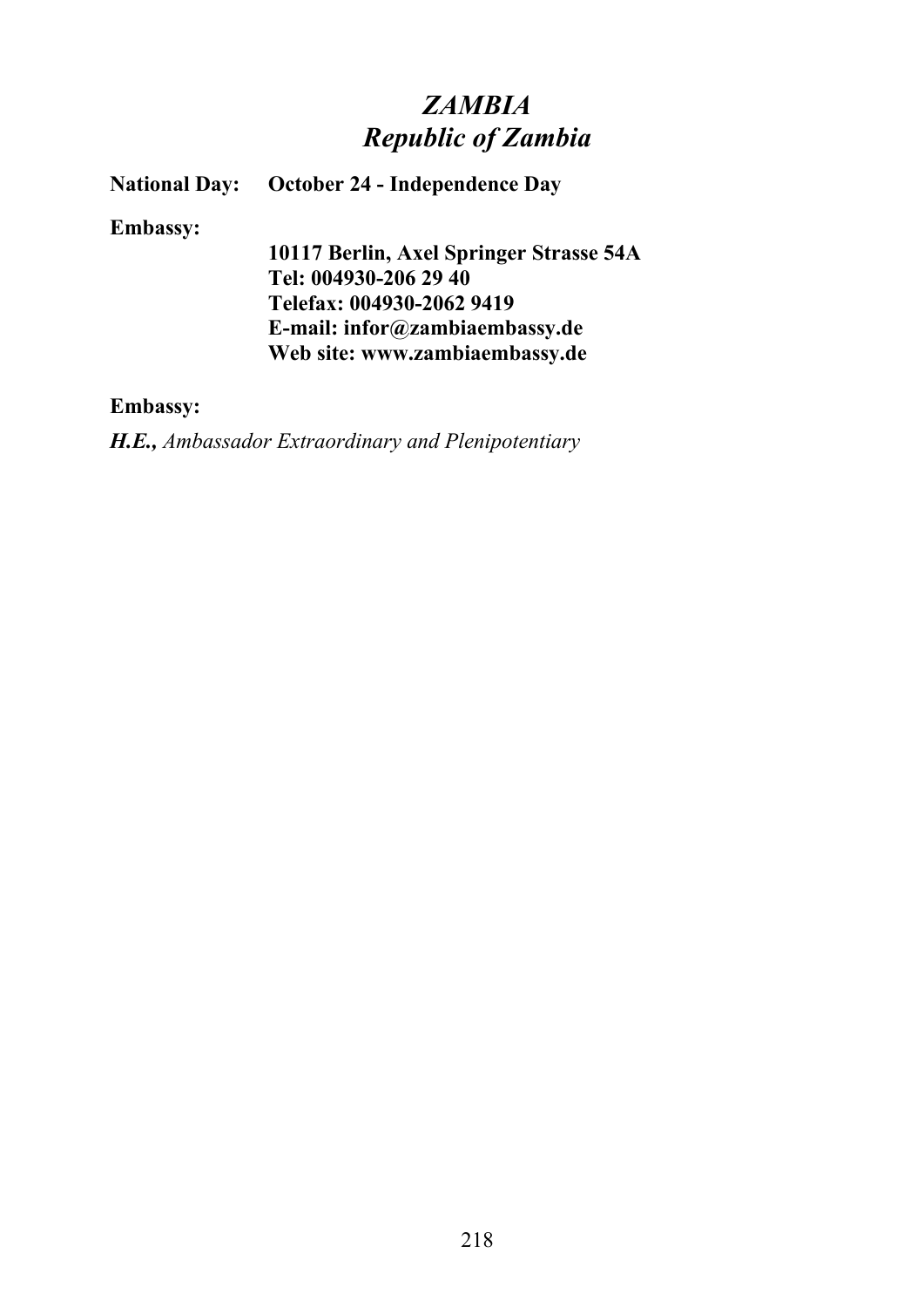### *ZIMBABWE Republic of Zimbabwe*

### **National Day:** April 18 - Independence Day

**Embassy:**

**1292 Chambésy, Geneva, Chemin William Berbey 27 Tel: 004122-758 9855 Telefax: 004122-758 3044 E-mail: zimbabwemission@bluewin.ch**

#### **Embassy:**

*H.E., Ambassador Extraordinary and Plenipotentiary*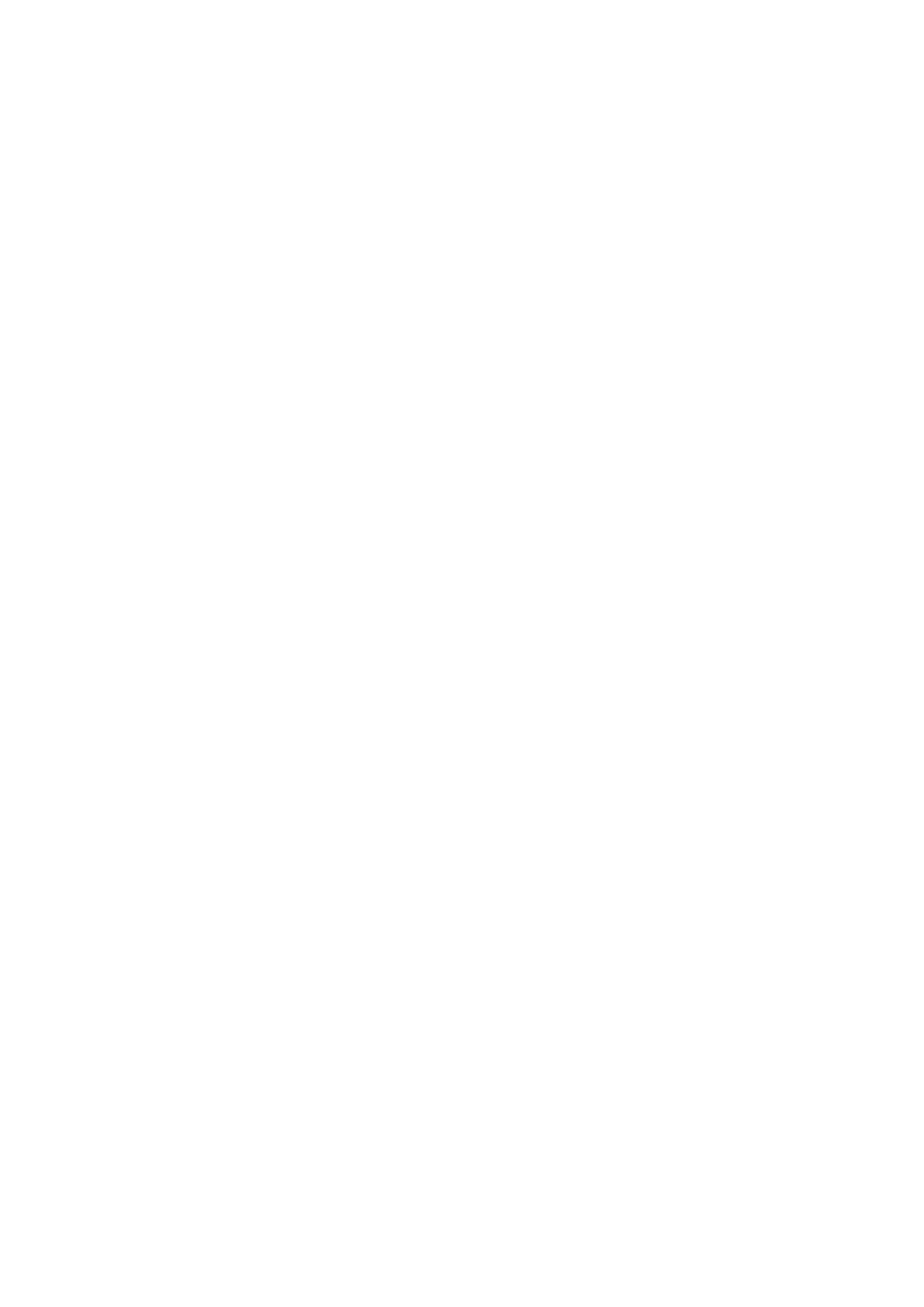*ZIMBABWE Republic of Zimbabwe*

# **INTERNATIONAL ORGANIZATIONS**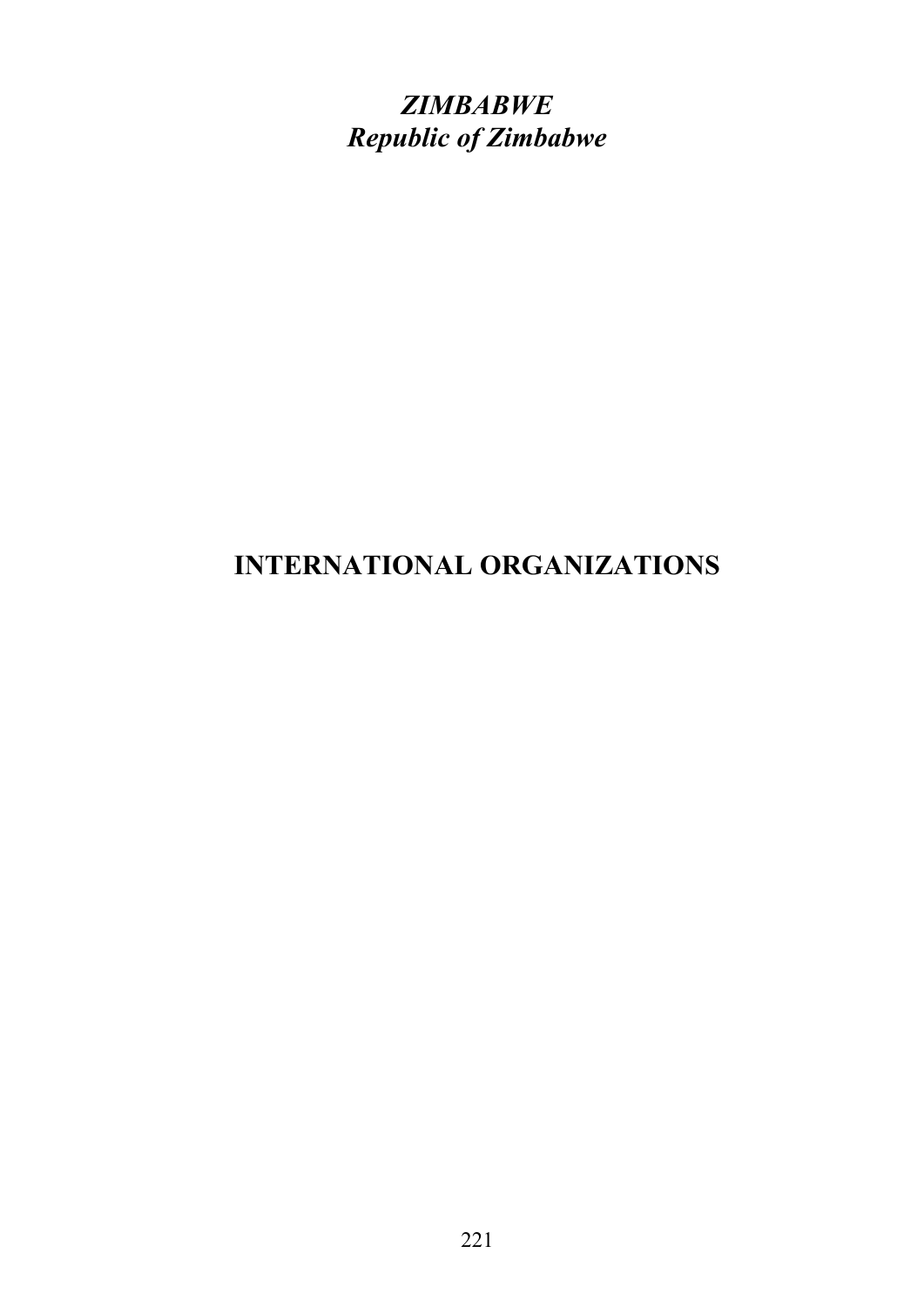### *EUROPEAN UNION Representation of the European Commission*

**National Day: May 9 - Day of the Schuman Declaration** 

**Office:**

**111 21 Praha 1, Jungmannova 24/745, P.O.Box 811 Tel: 224 312 835 Telefax: 224 312 850 E-mail: comm-rep-cz@ec.europa.eu Web site: www.evropska-unie.cz, www.ec.europa.eu/ceskarepublika Office Hours: 08.30 - 13.00 14.00 - 17.00**

#### **Office:**

*Mr. Martin STAŠEK, Head of Representation*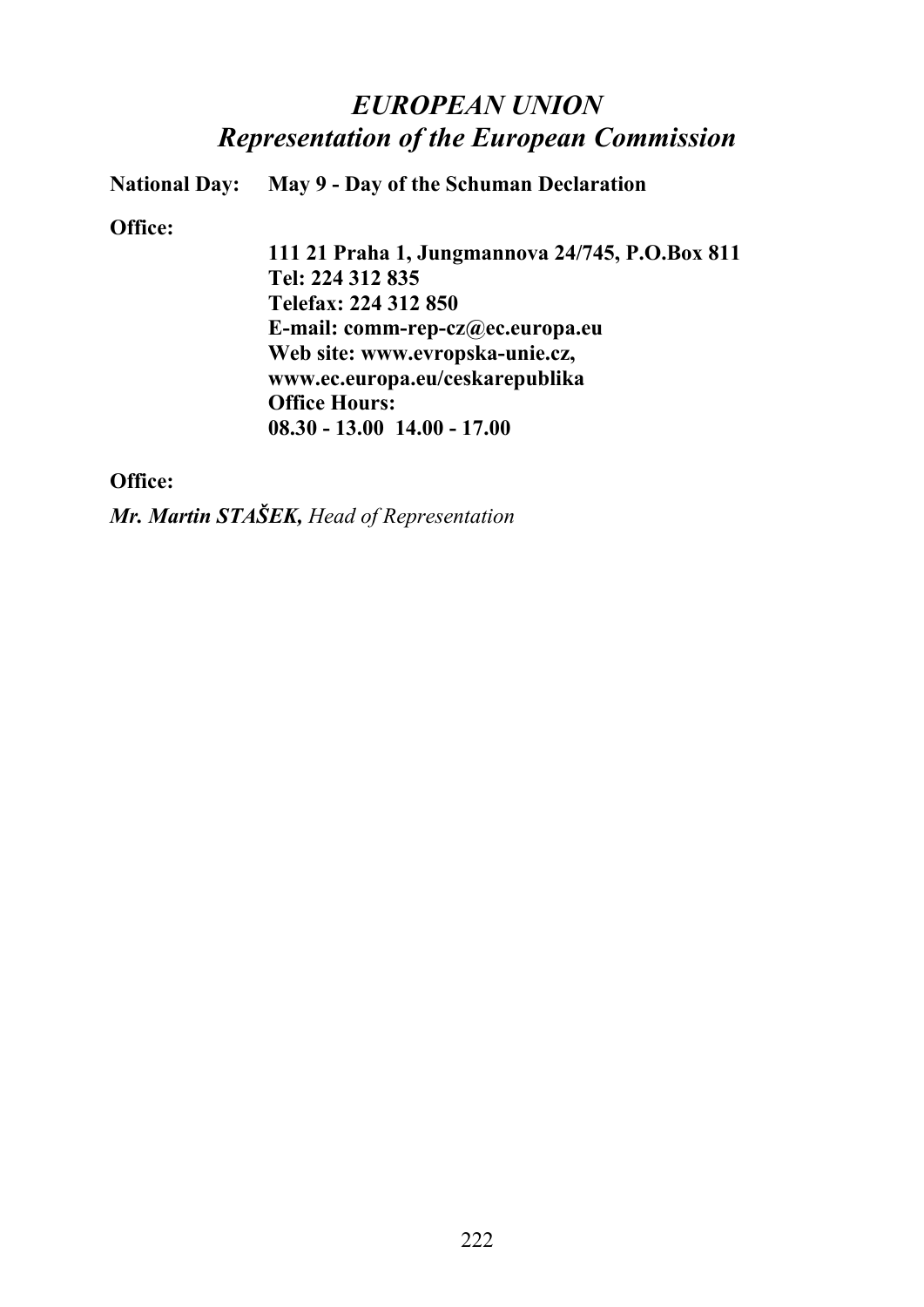### *EUROPEAN GNSS AGENCY European Global Navigation Satellite System Agency*

#### **Office:**

**170 00 Praha 7 – Holešovice, Janovského 438/2 Tel: 234 766 000 E-mail: info@gsa.europa.eu Web site: www.gsa.europa.eu**

### **Office:**

*Mr. Rodrigo DA COSTA, Executive Director Mrs. Tina Carolin BÜCHNER DA COSTA*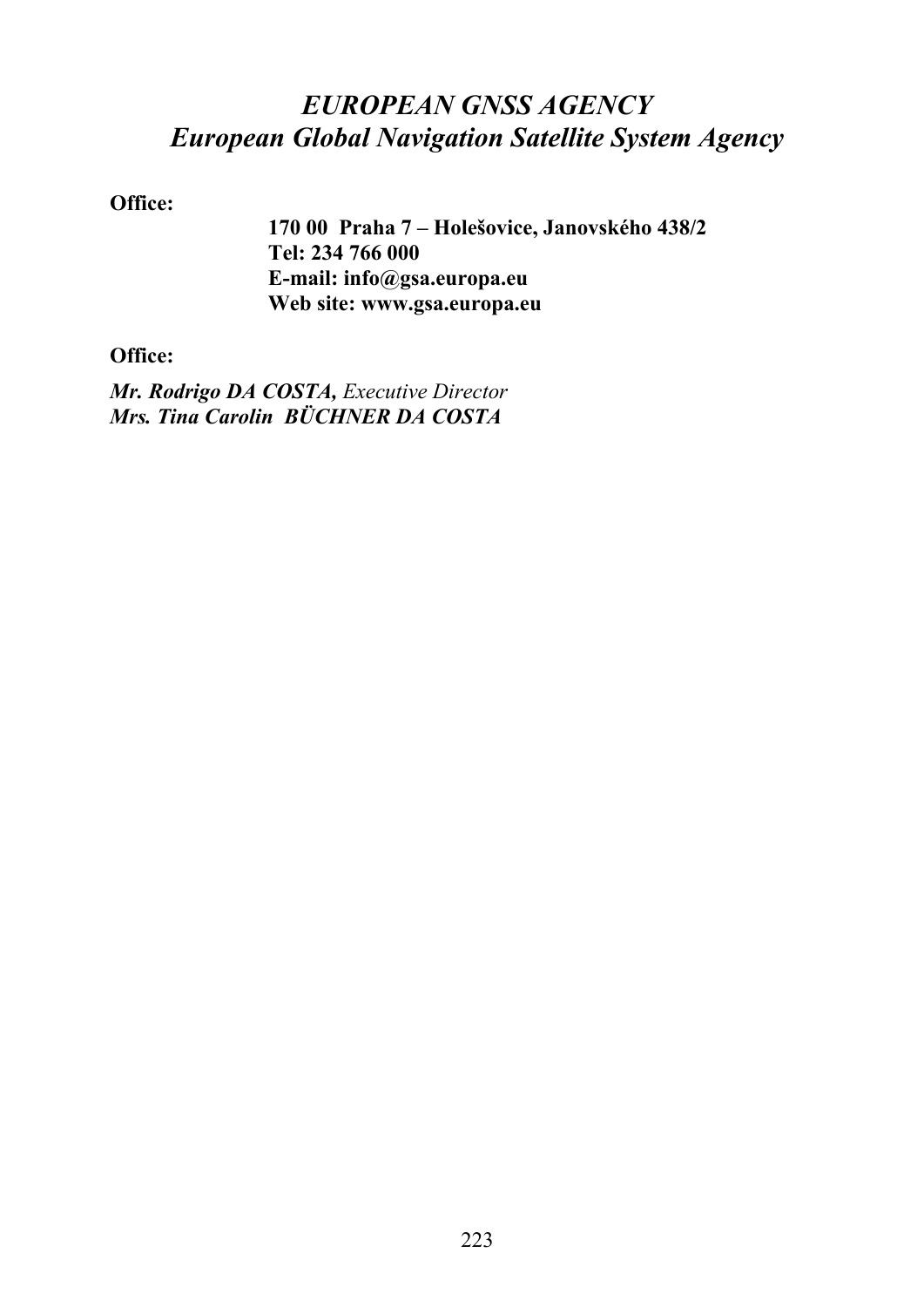# *EUROPEAN INVESTMENT BANK European Investment Bank Representation*

**Office:**

**110 02 Praha 1, Klimentská 46 Tel: 222 191 179 E-mail: Prague@eib.org**

**Office:**

*Mrs. Nathalie Jeanne Marie BINET, Head of the Office*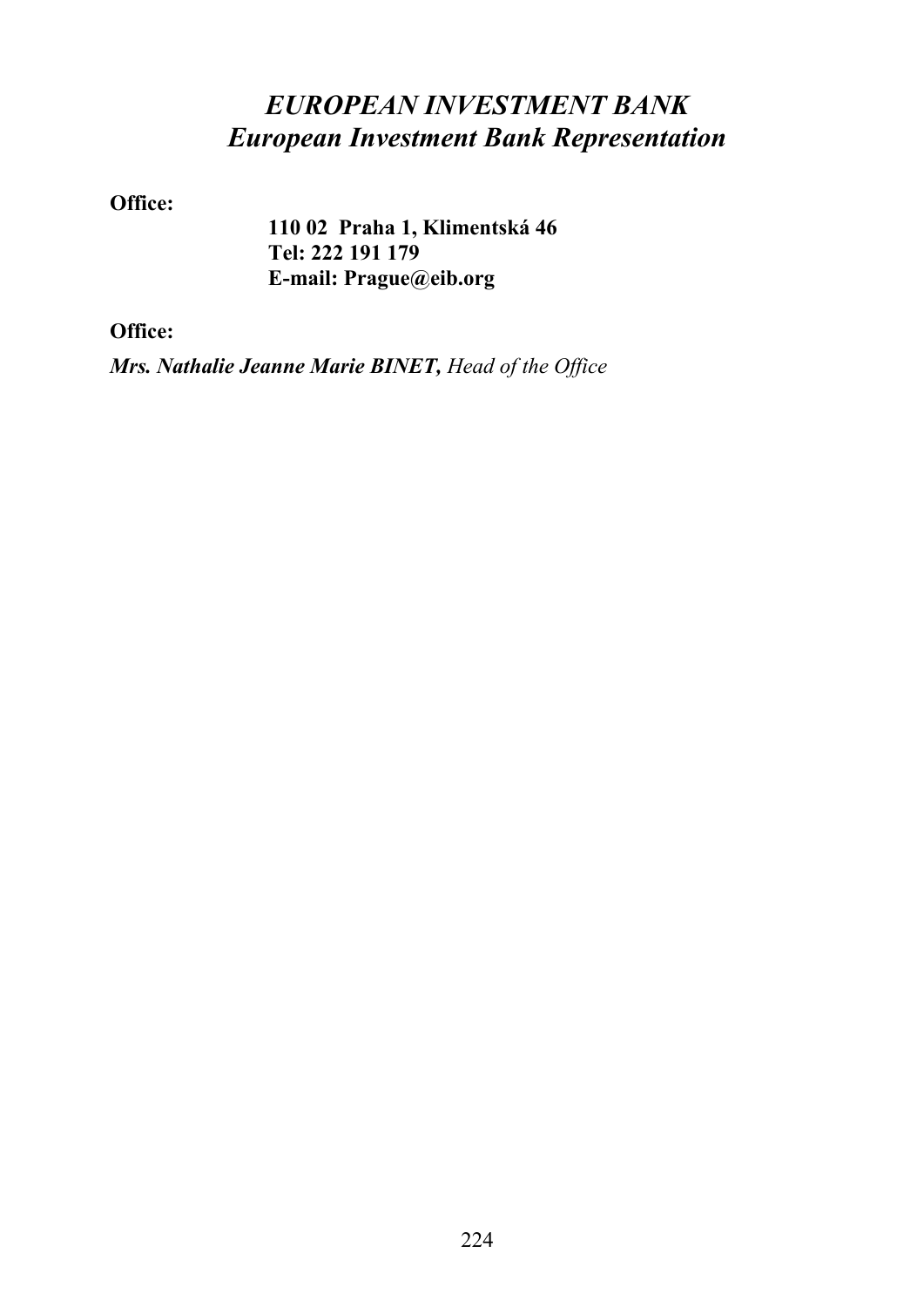### *IOM International Organization for Migration*

### **Office:**

**110 00 Praha 1, Na Poříčí 1041/12, Palác IMCA Tel: 233 370 160, 233 372 633, 233 382 259 Telefax: 233 382 259 E-mail: prague@iom.int Web site: www.iom.cz Office Hours: 09.00 - 17.00**

**Office:**

*Mrs. Zuzana VATRALOVÁ, Acting Head of the Office*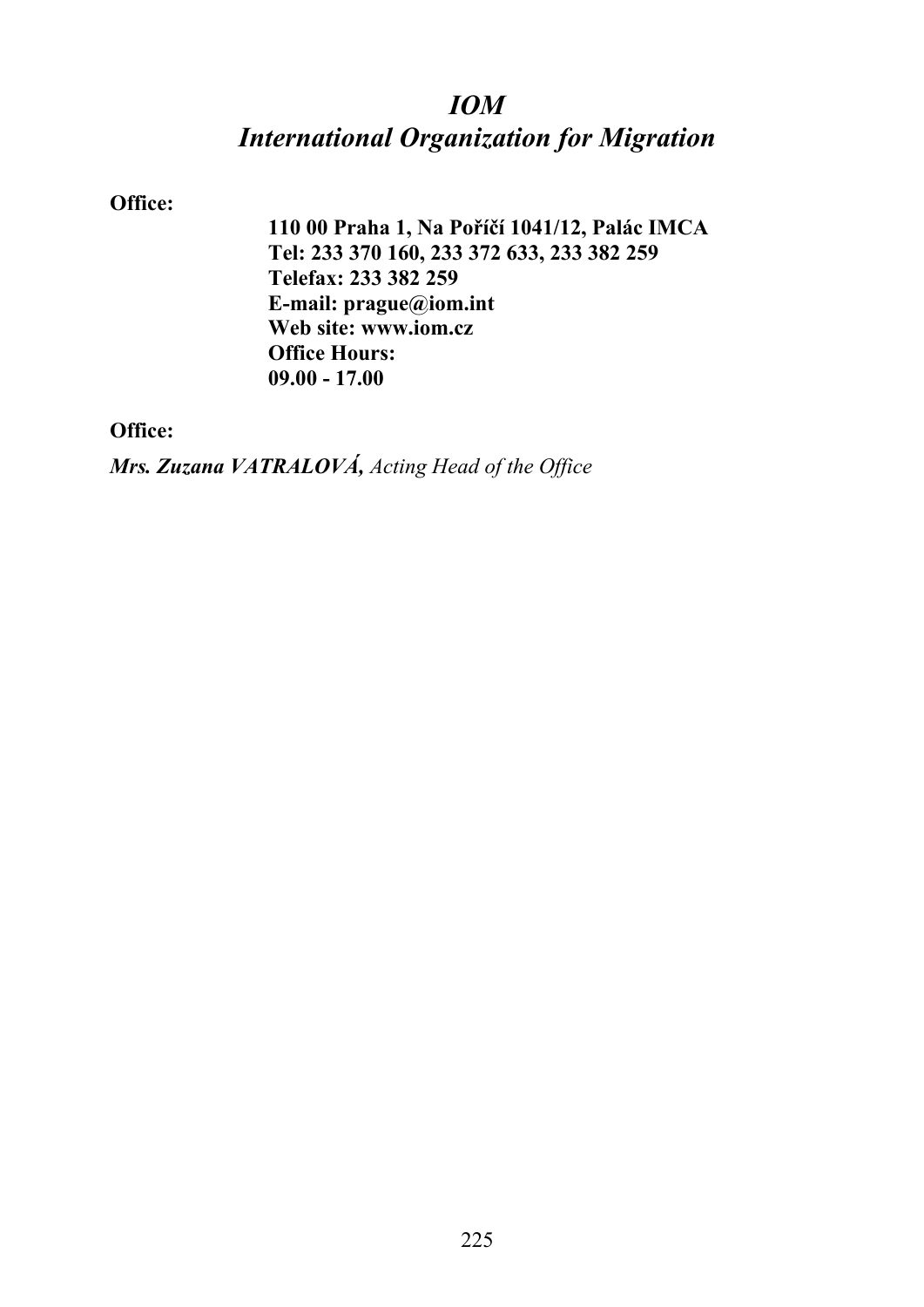### *OSCE The OSCE Documentation Centre in Prague*

### **Office:**

**160 00 Praha 6 - Bubeneč, Nám. Borise Němcova 529/2 Tel: 224 186 450 Telefax: 224 186 440 E-mail: quest@osce.org**

#### **Secretariat Vienna:**

**1010 Vienna, Wallnerstrasse 6 Tel: 00431-51 43 60 Telefax: 00431-514 369 96 E-mail: pm@osce.org**

#### **Office:**

*Mrs. Irena KRASNICKÁ, Head of the Office*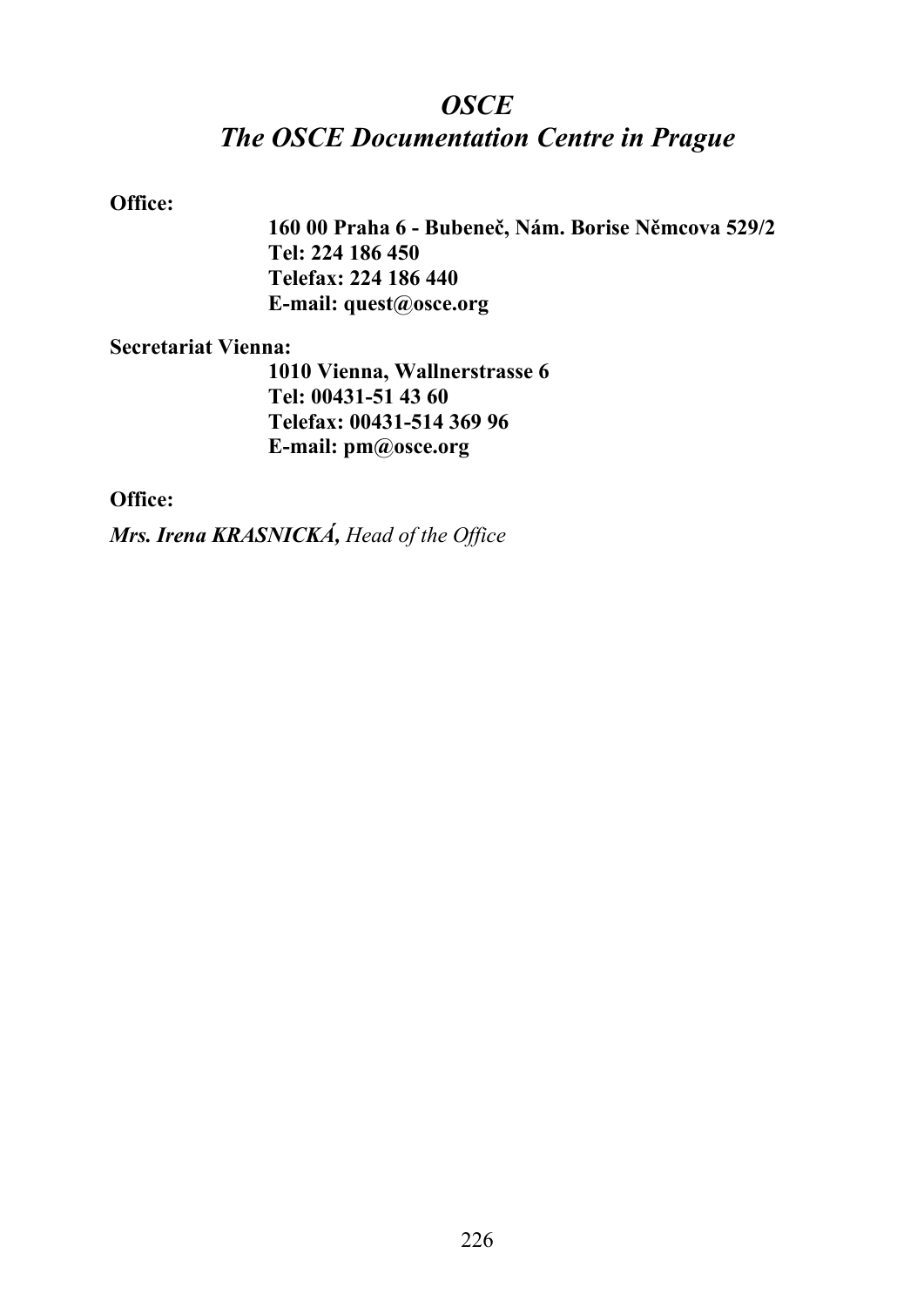### *UNHCR*

# *United Nations High Commissioner for Refugees UNHCR Office in the Czech Republic*

#### **Office:**

**110 00 Praha 1, Železná 539/24 Tel: 776 437 775 E-mail: czepr@unhcr.org Web site: www.unhcr.cz Office Hours: 09.00 - 17.00**

### **Representation for the Central Europe: 1022 Budapest, Felvinci ut 27 Tel: 00361-336 30 60 Telefax: 00361-336 30 80 E-mail: hunbu@unhcr.org**

#### **Office:**

*Ms. Petra LEVRINCOVA, Head of the Office*

### **Representation for the Central Europe:**

*Mr. Roland Sebastian SCHILLING, Representative fot the Central Europe Budapest*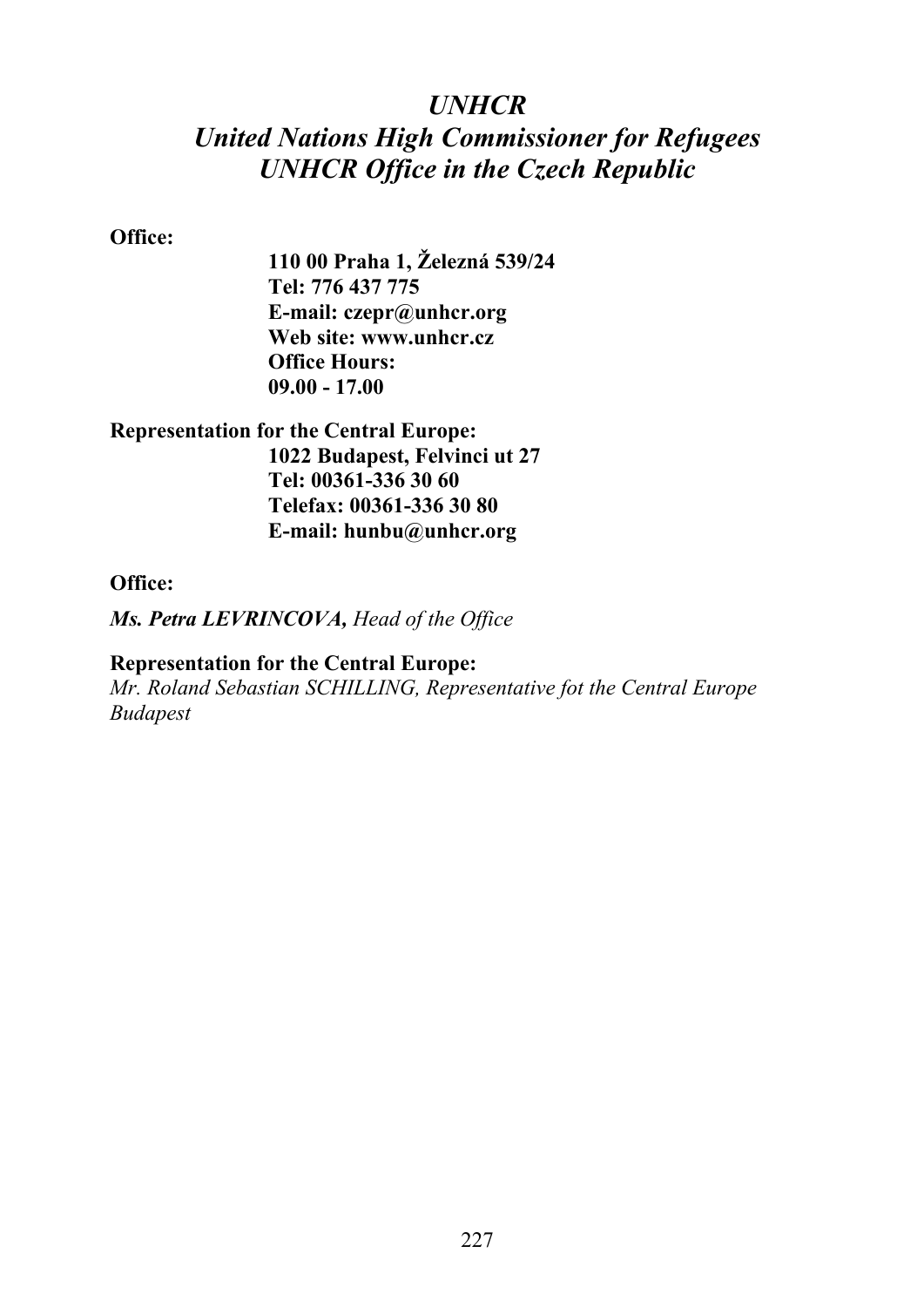### *UNITED NATIONS United Nations Information Centre Prague*

**National Day:** October 24 - Day of the Foundation of the United Nations

#### **Office:**

**110 00 Praha 1, Železná 539/24 Tel: 255 711 645 Telefax: 257 316 761 E-mail: unicprg@osn.cz Web site: www.osn.cz Office Hours: 09.00 - 17.00**

### **Office:**

*Mr. Michal BROŽA, Acting Head of the Office*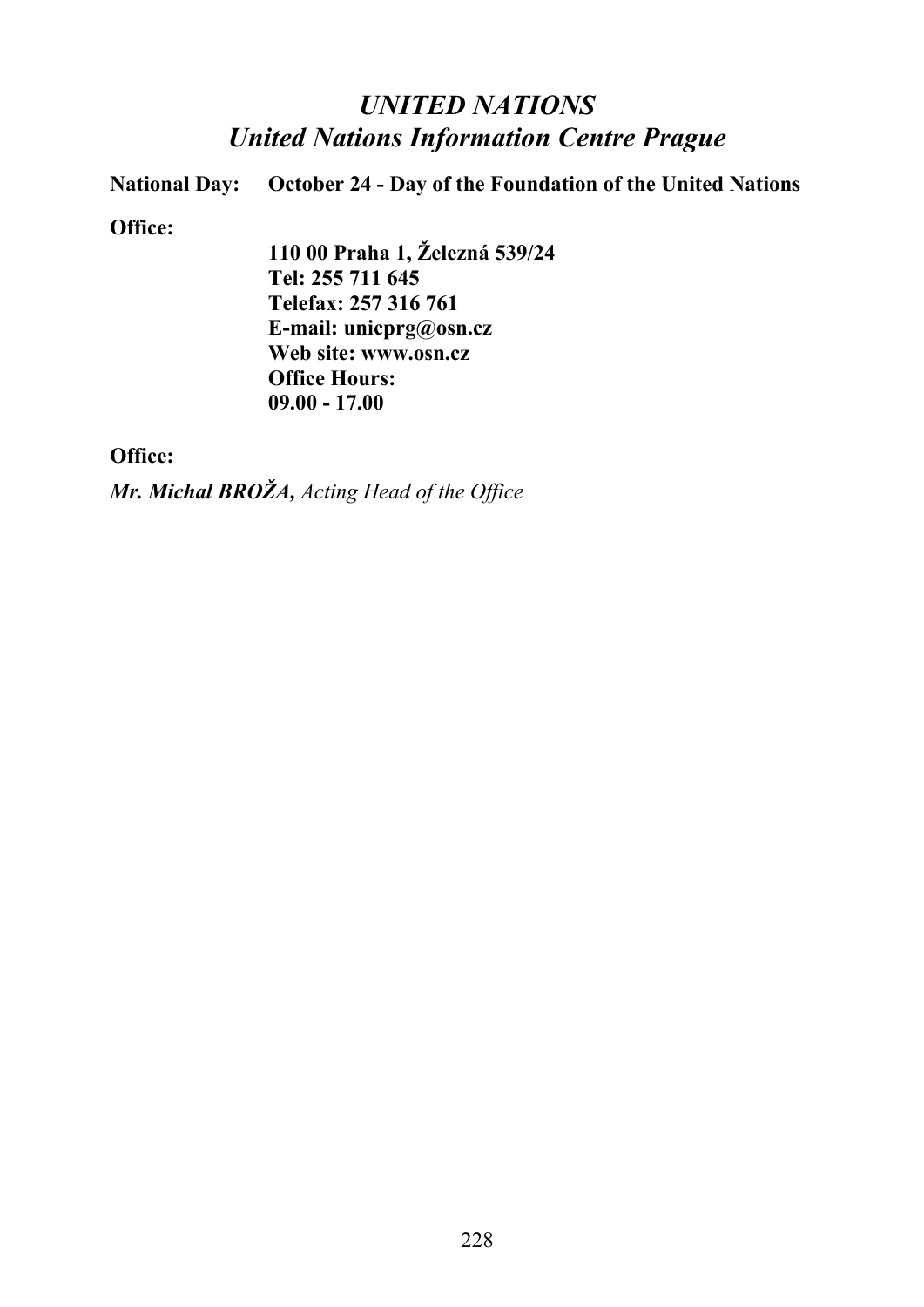# *WHO World Health Organization Office*

**Office:**

**110 00 Praha 1, Rytířská 31 Tel: 224 267 050 E-mail: eurowhocz@who.int Web site: www.euro.who.int/en/countries/czech-republic**

**Office:**

*Mr. Srdan MATIC, Head of Country Office*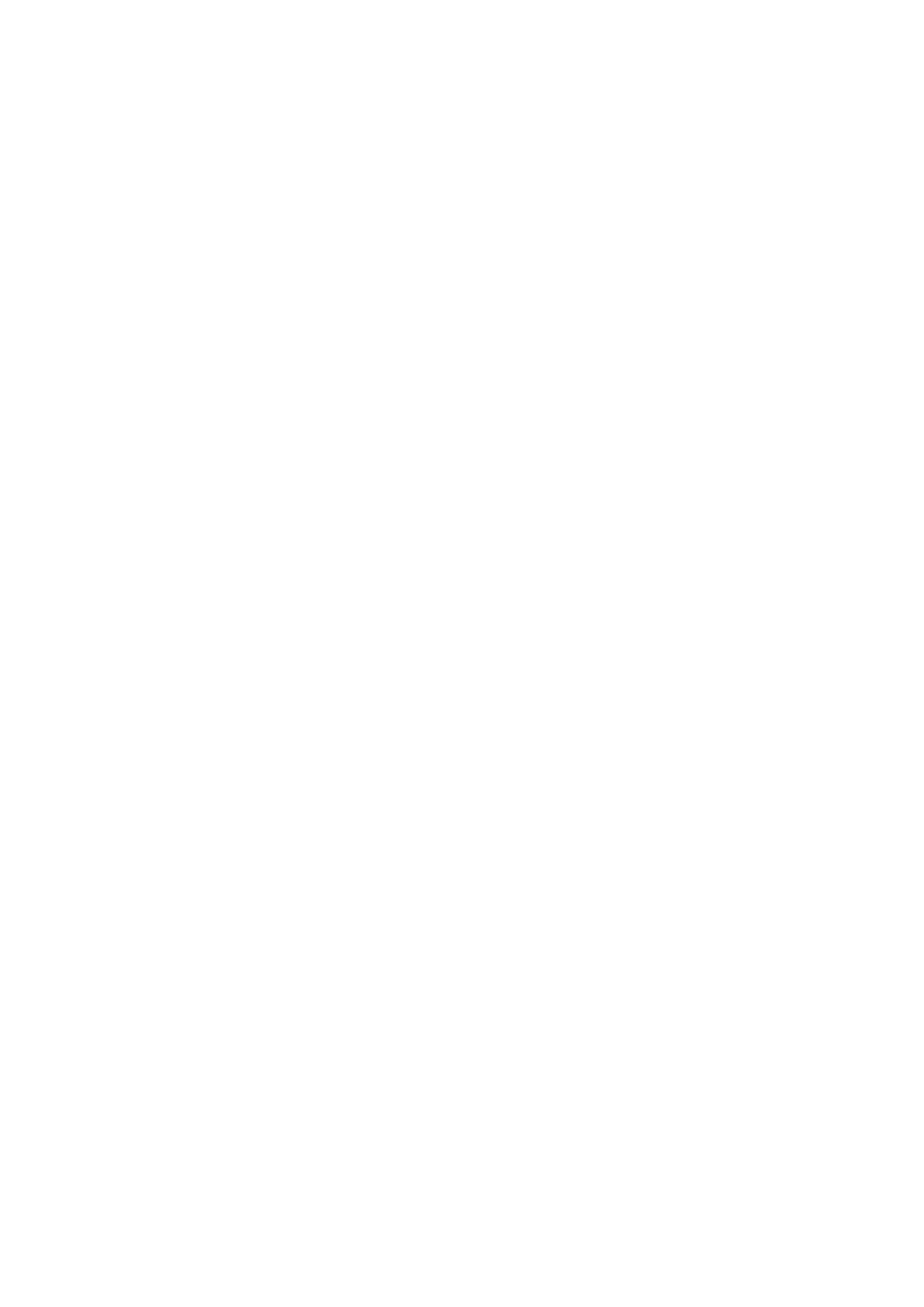# **NATIONAL DAYS**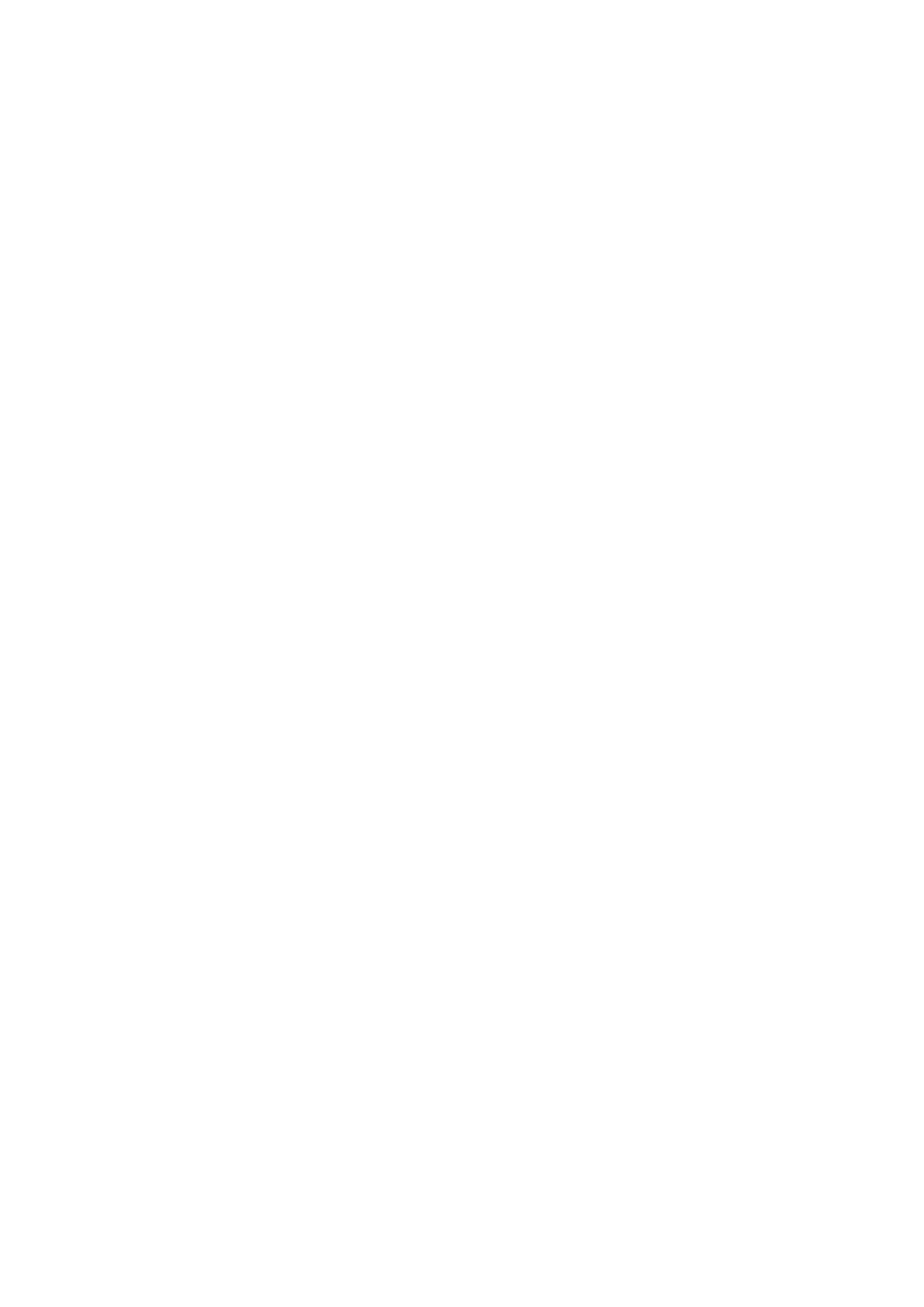# **NATIONAL DAYS OF THE CZECH REPUBLIC**

| <b>January 1</b>    | Day of the Re-establishment of the Independent Czech State                            |
|---------------------|---------------------------------------------------------------------------------------|
| May 8               | Liberation Day /1945/                                                                 |
| July 5              | Day of the Slavonic Missionaries - Constantine and Methodius                          |
| July 6              | Day of the Stake of Master John Hus                                                   |
| <b>September 28</b> | Day of the Czech Statehood (st. Wenceslav Day)                                        |
| October 28          | Day of the Establishment of the Independent Czechoslovakia<br>$/1918/$ - National Day |
| November 17         | Day of the Struggle for Freedom and Democracy                                         |

# **OTHER HOLIDAYS**

| <b>January 1</b> | New Year             |
|------------------|----------------------|
| April 18         | Easter /2022/        |
| May 1            | Labour Day / May Day |
| December 24      | Christmas Eve        |
| December 25      | Christmas            |
| December 26      | Christmas            |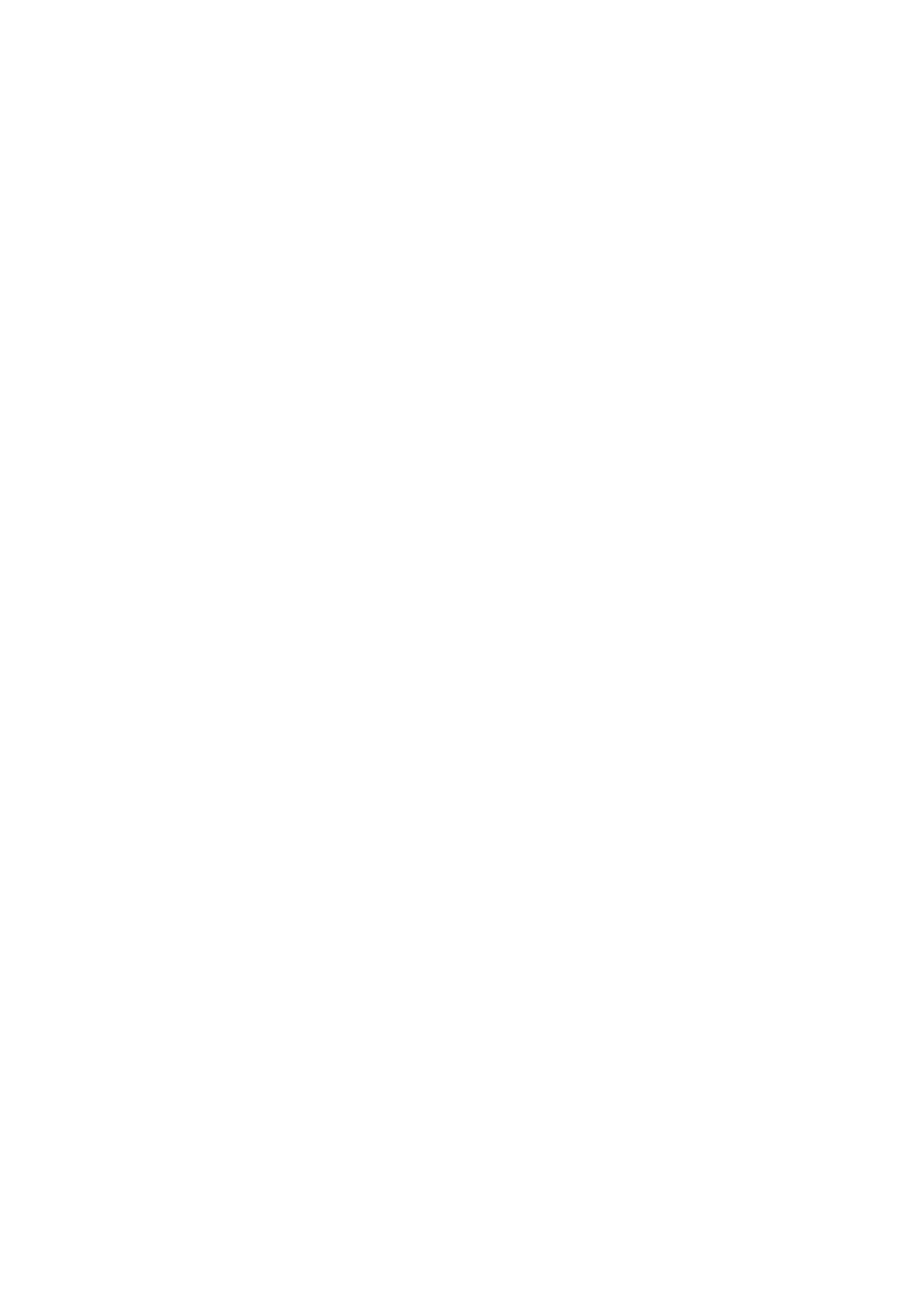# **NATIONAL DAYS**

|                         | <b>JANUARY</b>                                           |                                               |
|-------------------------|----------------------------------------------------------|-----------------------------------------------|
| 1                       | <b>Republic of Cuba</b>                                  | Liberation Day /1959/                         |
| 1                       | <b>Slovak Republic</b>                                   | Day of Proclamation of the Slovak<br>Republic |
| 1                       | <b>Republic of the Sudan</b>                             | Independence Day /1956/                       |
| $\overline{\mathbf{4}}$ | <b>Republic of the Union of</b><br><b>Myanmar</b>        | Independence Day                              |
| 11                      | <b>Sultanate of Oman</b>                                 |                                               |
| 26                      | <b>Commonwealth of Australia</b>                         | Australia Day                                 |
| <b>26</b>               | <b>Republic of India</b>                                 | <b>National Day</b>                           |
|                         | FEBRUARY                                                 |                                               |
| 4                       | <b>Democratic Socialist Republic of</b> Independence Day |                                               |
|                         | Sri Lanka                                                |                                               |
| 6                       | <b>New Zealand</b>                                       | Waitangi Day                                  |
| 11                      | <b>Islamic Republic of Iran</b>                          | Victory of the Islamic Revolution<br>of Iran  |
| 15                      | <b>Republic of Serbia</b>                                | <b>Statehood Day</b>                          |
| 16                      | <b>Republic of Lithuania</b>                             | Independence Day                              |
| 17                      | <b>Republic of Kosovo</b>                                | <b>Independence Day</b>                       |
| 18                      | <b>Republic of The Gambia</b>                            | Independence Day                              |
| 23                      | <b>Kingdom of Saudi Arabia</b>                           | <b>Founding Day</b>                           |
| 23                      | Japan                                                    | Birthday of His Majesty the                   |
|                         |                                                          | <b>Emperor of Japan</b>                       |
| 23                      | <b>Co-operative Republic of Guyana</b>                   |                                               |
| 24                      | <b>Republic of Estonia</b>                               | Independence Day /1918/                       |
| 25                      | <b>State of Kuwait</b>                                   |                                               |
| 27                      | <b>Dominican Republic</b>                                | Independence Day /1844/                       |
|                         |                                                          |                                               |
|                         |                                                          |                                               |

### **MARCH Republic of Bulgaria** Liberation Day **Republic of Ghana** Independence Day /1957/ **Republic of Mauritius** Republic Day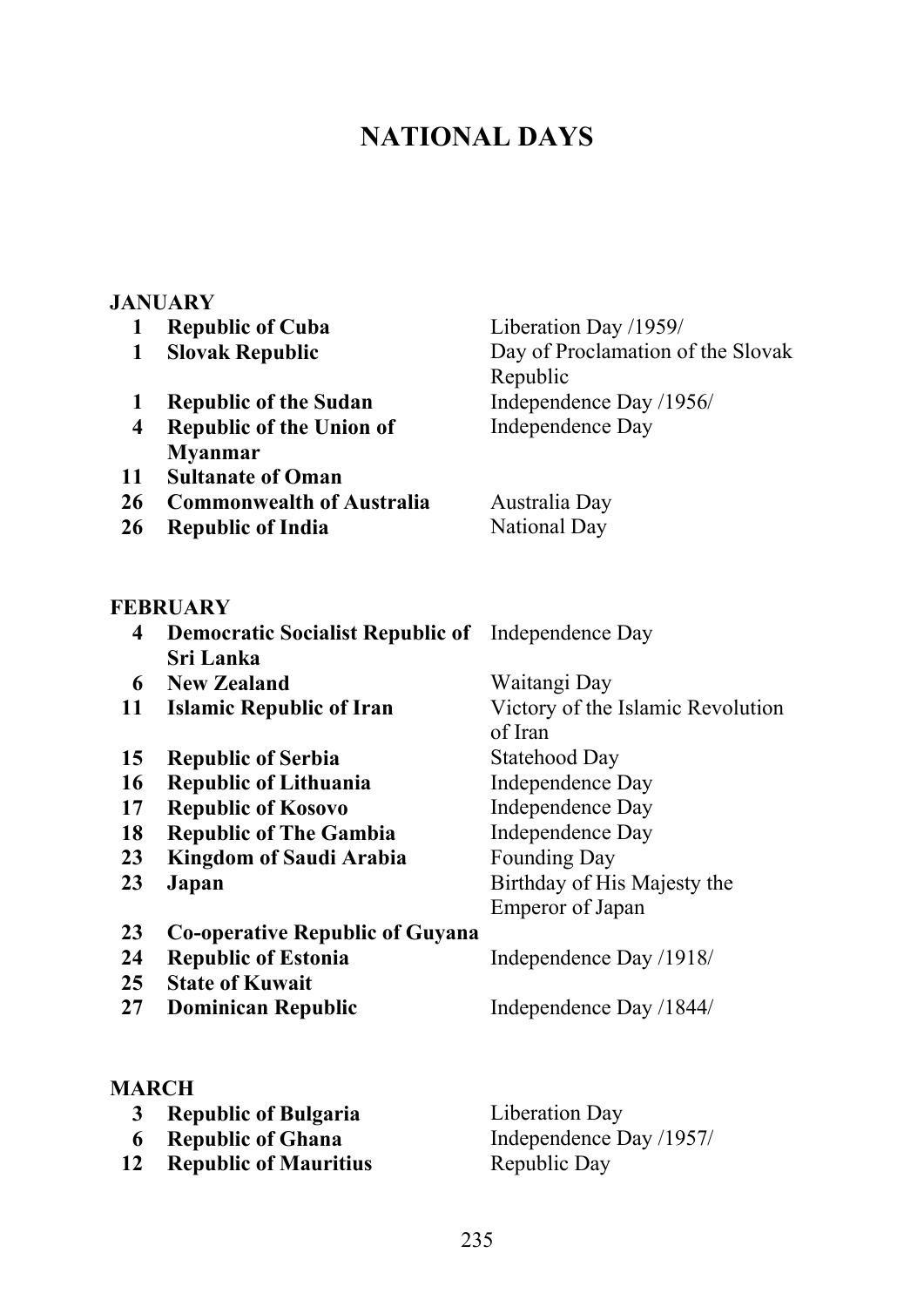| <b>Holy See</b>                        | Anniversary of the election to the |
|----------------------------------------|------------------------------------|
|                                        | Pontificate of His Holiness Pope   |
|                                        | Francis                            |
| <b>Ireland</b>                         | St. Patrick's Day                  |
| <b>Republic of Tunisia</b>             | Independence Day                   |
| <b>Republic of Namibia</b>             | Independence Day                   |
| <b>Islamic Republic of Pakistan</b>    | Pakistan Day                       |
| <b>Hellenic Republic</b>               | Proclamation of Independence       |
|                                        | /1821/                             |
| <b>People's Republic of Bangladesh</b> | National and Independence Day      |
|                                        |                                    |

#### **APRIL**

- **Republic of Senegal** Independence Day /1960/
- **Syrian Arab Republic** Independence Day
- **Republic of Zimbabwe** Independence Day
- **26 United Republic of Tanzania** Union Day<br>**27 Republic of South Africa** Freedom Dav
- **Republic of South Africa**
- **Republic of Sierra Leone** Independence Day /1961/
- **Togolese Republic** Independence Day
- **Kingdom of the Netherlands** King´s Day

### **MAY**

- **Republic of Poland** Constitution Day **5 State of Israel** Independence Day  $/2022/$  **European Union** Day of the Schuman Declaration **Republic of Paraguay Kingdom of Norway** Constitution Day **Republic of Cameroon** Proclamation of the United Republic Day /1972/ **Republic of Yemen Reunification of Yemen State of Eritrea** Liberation Day **25 Argentine Republic** National Day **Hashemite Kingdom of Jordan** Day of Army and Anniversary of the Proclamation of Independence /1946/ **Georgia** Independence Day of Georgia
- **Republic of Azerbaijan** Independence Day
- **Federal Democratic Republic of Ethiopia**

Victory Over Dictatorship /1991/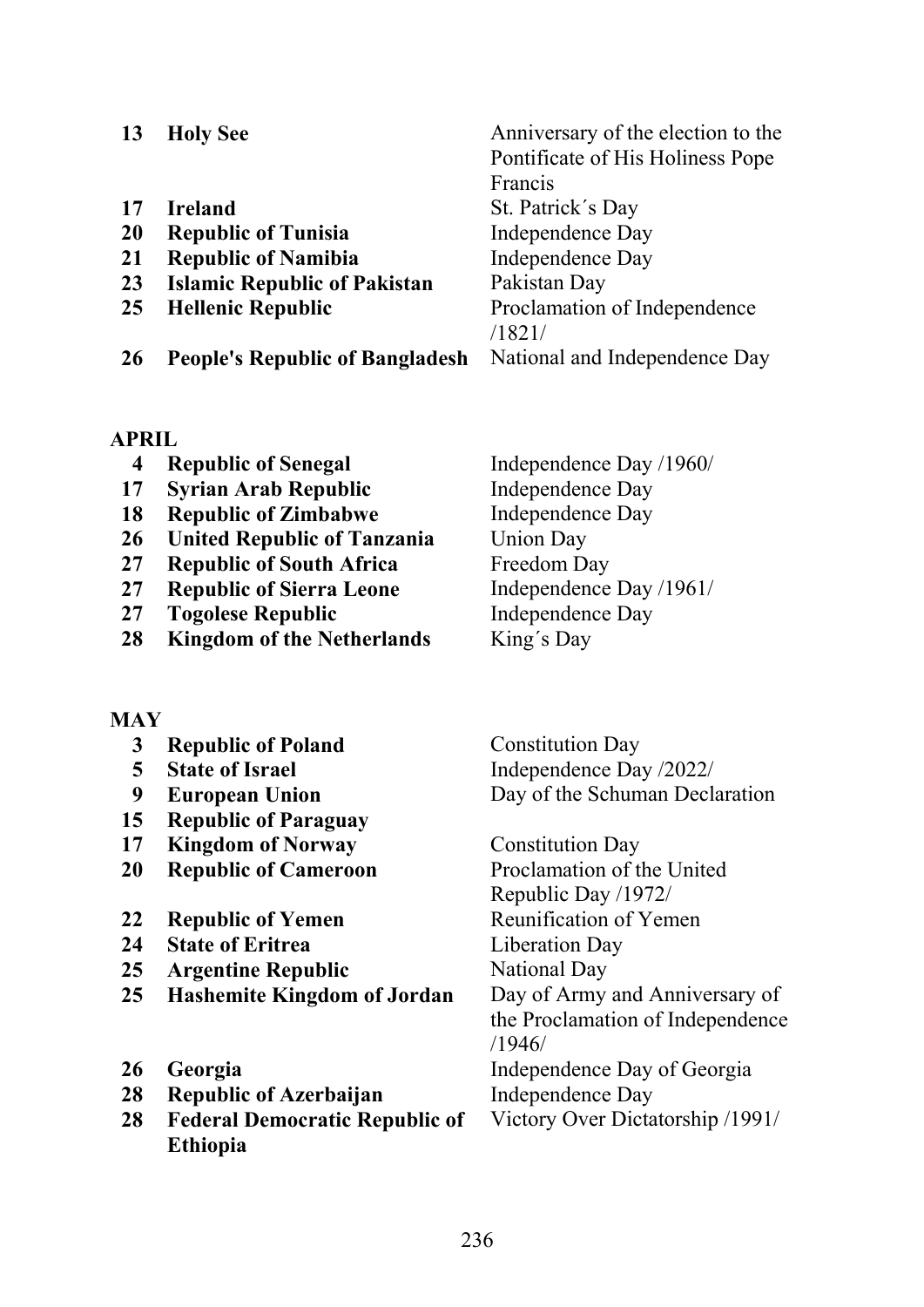**30 Republic of Croatia** Day of Statehood /1991/

### **JUNE**

| $\overline{2}$ | <b>Italian Republic</b>                        | Anniversary of the Foundation of                                                 |
|----------------|------------------------------------------------|----------------------------------------------------------------------------------|
|                |                                                | the Italian Republic /1946/                                                      |
| 5              | <b>Kingdom of Denmark</b>                      | Constitution Day /1849/                                                          |
| 6              | <b>Sweden</b>                                  | Day of the Swedish Flag                                                          |
| 9              | <b>United Kingdom of Great Britain</b>         | Official celebration of the Birthday                                             |
|                | and Northern Ireland                           | of H. M. Queen Elizabeth II                                                      |
| 10             | <b>Portuguese Republic</b>                     | Day of Portugal                                                                  |
| 12             | <b>Republic of the Philippines</b>             | Independence Day /1898/                                                          |
| 12             | <b>Russian Federation</b>                      | Declaration of State Sovereignity<br>of the Russian Federation                   |
| 17             | <b>Republic of Iceland</b>                     | Declaration of the Republic Day<br>/1944/                                        |
| 23             | <b>Grand Duchy of Luxembourg</b>               | Official celebration of the Birthday<br>of His Royal Highness the Grand-<br>Duke |
| 24             | <b>Sovereign Military Hospitaller</b>          | Birth of St. John the Baptist, Patron                                            |
|                | Order of St. John of Jerusalem of of the Order |                                                                                  |
|                | <b>Rhodes and of Malta</b>                     |                                                                                  |
| 25             | <b>Republic of Mozambique</b>                  | Independence Day                                                                 |
| 25             | <b>Republic of Slovenia</b>                    | Proclamation of Independence<br>/1991/                                           |
| 26             | <b>Republic of Madagascar</b>                  | Proclamation of Independence<br>/1960/                                           |
| 29             | <b>Republic of Seychelles</b>                  | Independence Day                                                                 |
| 30             | <b>Democratic Republic of the</b>              | Independence Day                                                                 |
|                | Congo                                          |                                                                                  |

### **JULY**

| <b>Republic of Burundi</b>      | Proclamation of Independence     |
|---------------------------------|----------------------------------|
| <b>Republic of Ghana</b>        | Republic Day                     |
| Canada                          | Canada Day /1867/                |
| <b>Republic of Rwanda</b>       | Independence Day /1962/          |
| Somali Republic                 | Day of Independence and          |
|                                 | Reconciliation of Somalia /1960/ |
| <b>Republic of Belarus</b>      | Independence Day                 |
| <b>United States of America</b> | Independence Day                 |
|                                 |                                  |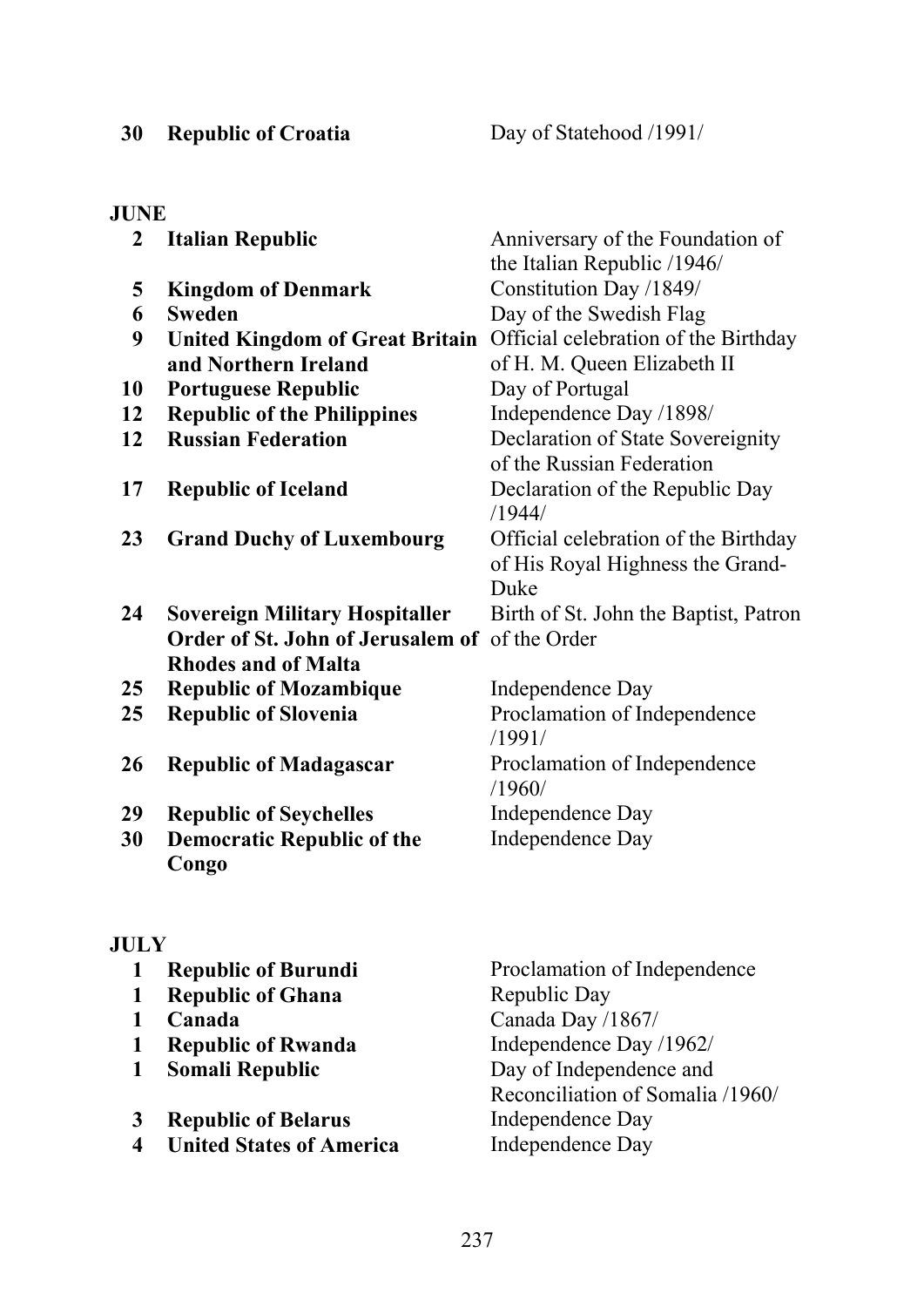| 5              | People's Democratic Republic of Independence Day                     |                                   |
|----------------|----------------------------------------------------------------------|-----------------------------------|
|                | <b>Algeria</b>                                                       |                                   |
| $\overline{5}$ | <b>Republic of Cabo Verde</b>                                        |                                   |
| 5              | <b>Slovak Republic</b>                                               | St. Constantine and Methodius Day |
| 5              | <b>Bolivarian Republic of Venezuela</b> Proclamation of Independence |                                   |
|                |                                                                      | /1811/                            |
| 6              | <b>Union of Comoros</b>                                              | Independence Day                  |
| 6              | <b>Republic of Malawi</b>                                            | Republic Day                      |
| 7              | <b>Solomon Islands</b>                                               |                                   |
| 9              | <b>Argentine Republic</b>                                            | Independence Day                  |
| 11             | Mongolia                                                             | Anniversary of Independence       |
|                |                                                                      | /1921/                            |
| 13             | Montenegro                                                           | Day of Statehood /1878/           |
| 14             | <b>French Republic</b>                                               | Anniversary of the 1789           |
|                |                                                                      | Revolution                        |
| 20             | <b>Republic of Colombia</b>                                          | Independence Day                  |
| 21             | <b>Kingdom of Belgium</b>                                            | Oath of King Leopold I /1831/     |
| 23             | <b>Arab Republic of Egypt</b>                                        | Anniversary of Revolution /1952/  |
| 28             | <b>Republic of Peru</b>                                              | National Independence /1821/      |
| 30             | <b>Kingdom of Morocco</b>                                            | Anniversary of the Accession of   |
|                |                                                                      | H.M. King Mohammed VI             |

#### **AUGUST**

- **Republic of Benin** Independence Day
- 
- **Republic of North Macedonia** "Ilinden" National Holiday
- 
- 
- **Republic of Côte d'Ivoire**
- **Republic of Singapore**
- **Republic of Ecuador** Proclamation of Independence
- 
- **Islamic Republic of Pakistan** Independence Day
- **Republic of India** Independence Day
- **Republic of the Congo** Independence Day
- **Principality of Liechtenstein** Assumption Day
- 

 **Swiss Confederation** Foundation of the Swiss Confederation /1291/ **Plurinational State of Bolivia** Anniversary of the Proclamation of Independence **Jamaica** Independence Day /1962/

/1809/ **Republic of Chad** Independence Day /1960/ **Gabonese Republic** Proclamation of Independence /1960/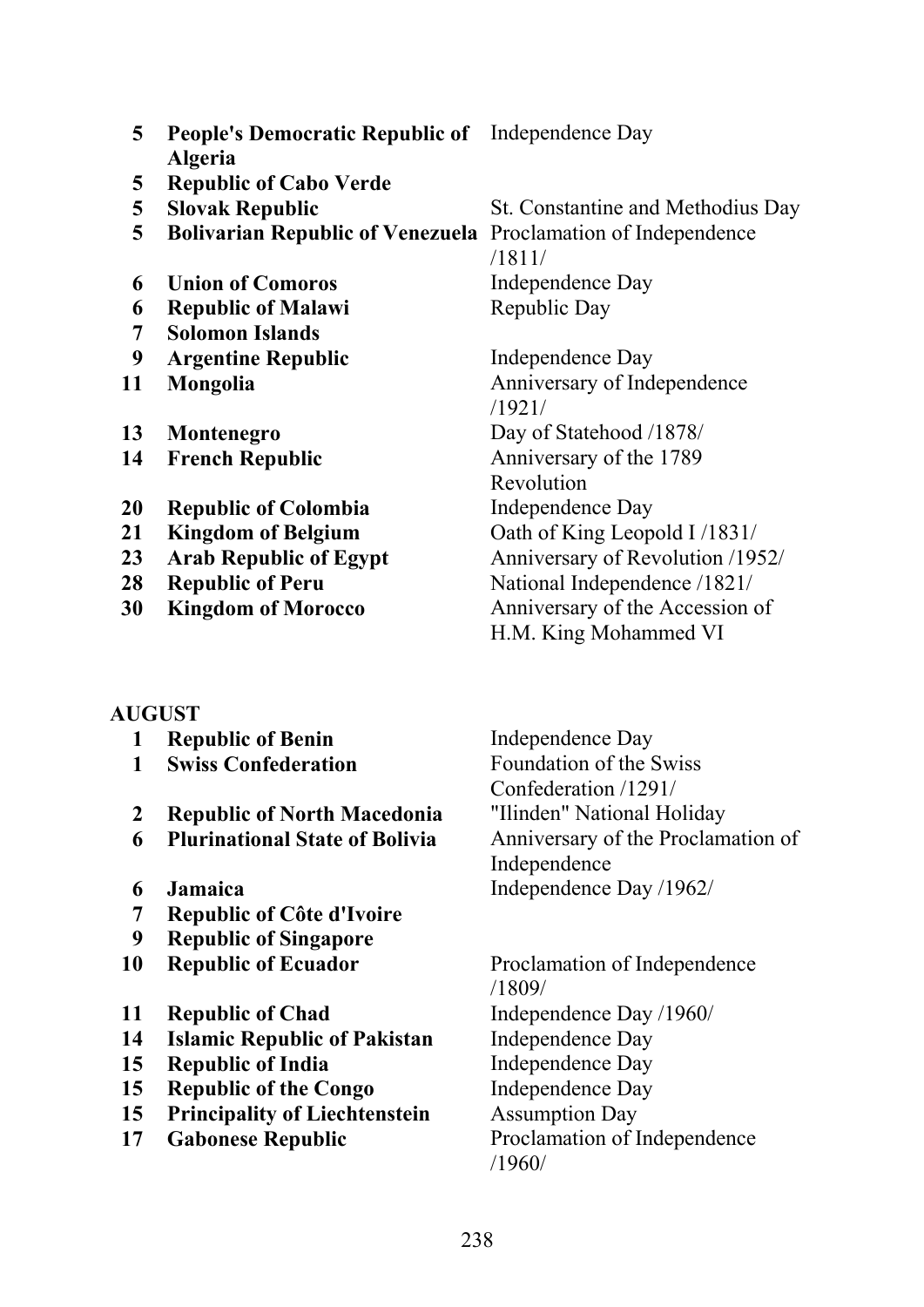| 17 | <b>Republic of Indonesia</b>                             | Anniversary of Proclamation of                         |
|----|----------------------------------------------------------|--------------------------------------------------------|
| 19 |                                                          | Independence /1945/                                    |
| 24 | <b>Islamic Republic of Afghanistan</b><br><b>Ukraine</b> | Independence Day /1919/<br>Independence Day /1991/     |
| 25 |                                                          | Declaration of the Day of                              |
|    | <b>Eastern Republic of Uruguay</b>                       |                                                        |
|    |                                                          | Independence /1825/                                    |
| 27 | <b>Republic of Moldova</b>                               | Republic Day /1991/<br><b>Slovak National Uprising</b> |
| 29 | <b>Slovak Republic</b>                                   |                                                        |
| 31 |                                                          | <b>Commemoration Day</b><br>Independence Day           |
| 31 | <b>Kyrgyz Republic</b>                                   | <b>National Day</b>                                    |
|    | <b>Malaysia</b>                                          |                                                        |
|    | SEPTEMBER                                                |                                                        |
| 1  | <b>Slovak Republic</b>                                   | Slovak Republic Constitution Day                       |
| 1  | <b>Republic of Uzbekistan</b>                            | Independence Day                                       |
| 2  | <b>Socialist Republic of Vietnam</b>                     | Proclamation of Independence                           |
|    |                                                          | /1945/                                                 |
| 3  | <b>Republic of San Marino</b>                            | Anniversary of the Foundation of                       |
|    |                                                          | the Republic                                           |
| 6  | <b>Kingdom of Swaziland</b>                              | Independence Day                                       |
| 7  | <b>Federative Republic of Brazil</b>                     | Independence in 1822                                   |
| 8  | <b>Principality of Andorra</b>                           | Our Lady of Meritxell Day                              |
| 8  | <b>Republic of North Macedonia</b>                       | Independence Day                                       |
| 9  | <b>Democratic People's Republic of</b>                   | Day of Foundation of D.P.R.K.                          |
|    | Korea                                                    | /1948/                                                 |
| 9  | <b>Republic of Tajikistan</b>                            | <b>National Day</b>                                    |
| 15 | <b>Republic of Guatemala</b>                             | Independence Day                                       |
| 15 | <b>Republic of Honduras</b>                              | Independence Day                                       |
| 15 | <b>Republic of Costa Rica</b>                            | Independence Day /1821/                                |
| 15 | <b>Republic of Nicaragua</b>                             | Independence Day /1821/                                |
| 15 | <b>Republic of El Salvador</b>                           | Independence Day                                       |
| 16 | <b>United Mexican States</b>                             | Anniversary of Independence                            |
|    |                                                          | /1810/                                                 |
| 18 | <b>Republic of Chile</b>                                 | National Independence Day                              |
| 20 | <b>Federal Democratic Republic of</b>                    | National Day                                           |
|    | <b>Nepal</b>                                             |                                                        |
| 21 | <b>Republic of Armenia</b>                               | Independence Day                                       |
| 21 | <b>Republic of Malta</b>                                 | National Day                                           |
| 22 | <b>Republic of Mali</b>                                  | Independence Day                                       |
| 23 | <b>Kingdom of Saudi Arabia</b>                           | National Day                                           |
| 24 | <b>Republic of Guinea-Bissau</b>                         |                                                        |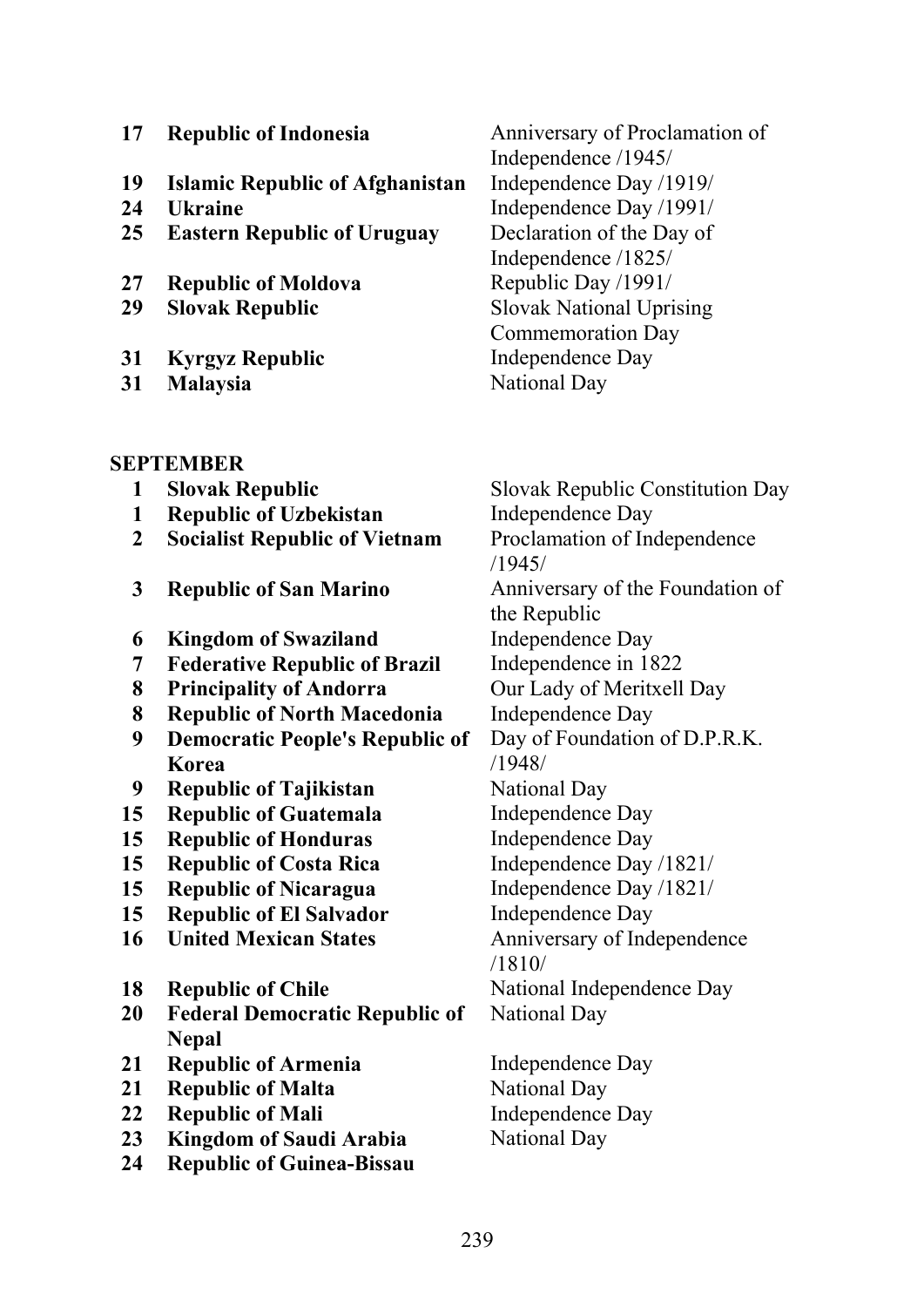**27 Turkmenistan** Independence Day

**30 Republic of Botswana** Botswana Day /1966/

### **OCTOBER**

- **People's Republic of China** Proclamation of the People´s
- 
- **Federal Republic of Nigeria** Independence Day /1960/
- 
- **Federal Republic of Germany** Day of German Unity
- 
- 
- 
- **Spain**
- **Republic of Equatorial Guinea**
- **Hungary**
- 
- **Republic of Zambia** Independence Day
- **Republic of Austria** /1955/
- 

Republic of China /1949/ **Republic of Cyprus** Independence Day /1960/ **Republic of Guinea** Proclamation of Independence /1958/ **Republic of Korea** National Foundation Day **Kingdom of Lesotho** Independence Day /1966/ **Republic of Uganda** Independence Day /1962/

 **United Nations** Day of the Foundation of the United Nations **Republic of Turkey** Proclamation of the Republic /1923/

### **NOVEMBER**

| 1  | <b>People's Democratic Republic of</b> | Anniversary of November 1st -    |
|----|----------------------------------------|----------------------------------|
|    | <b>Algeria</b>                         | Revolution Day /1954/            |
| 3  | <b>Republic of Panama</b>              | Independence Day /1903/          |
| 9  | <b>Kingdom of Cambodia</b>             | Independence Day                 |
| 11 | <b>Republic of Angola</b>              | Independence Day                 |
| 15 | <b>State of Palestine</b>              | Proclamation of the Independent  |
|    |                                        | State of Palestine /1988/        |
| 18 | <b>Republic of Latvia</b>              | Proclamation Day of the Republic |
|    |                                        | of Latvia                        |
| 22 | <b>Republic of Lebanon</b>             | Independence Day /1943/          |
| 28 | <b>Republic of Albania</b>             | Flag and Independence Day        |
| 28 | <b>Islamic Republic of Mauritania</b>  | Independence Day /1960/          |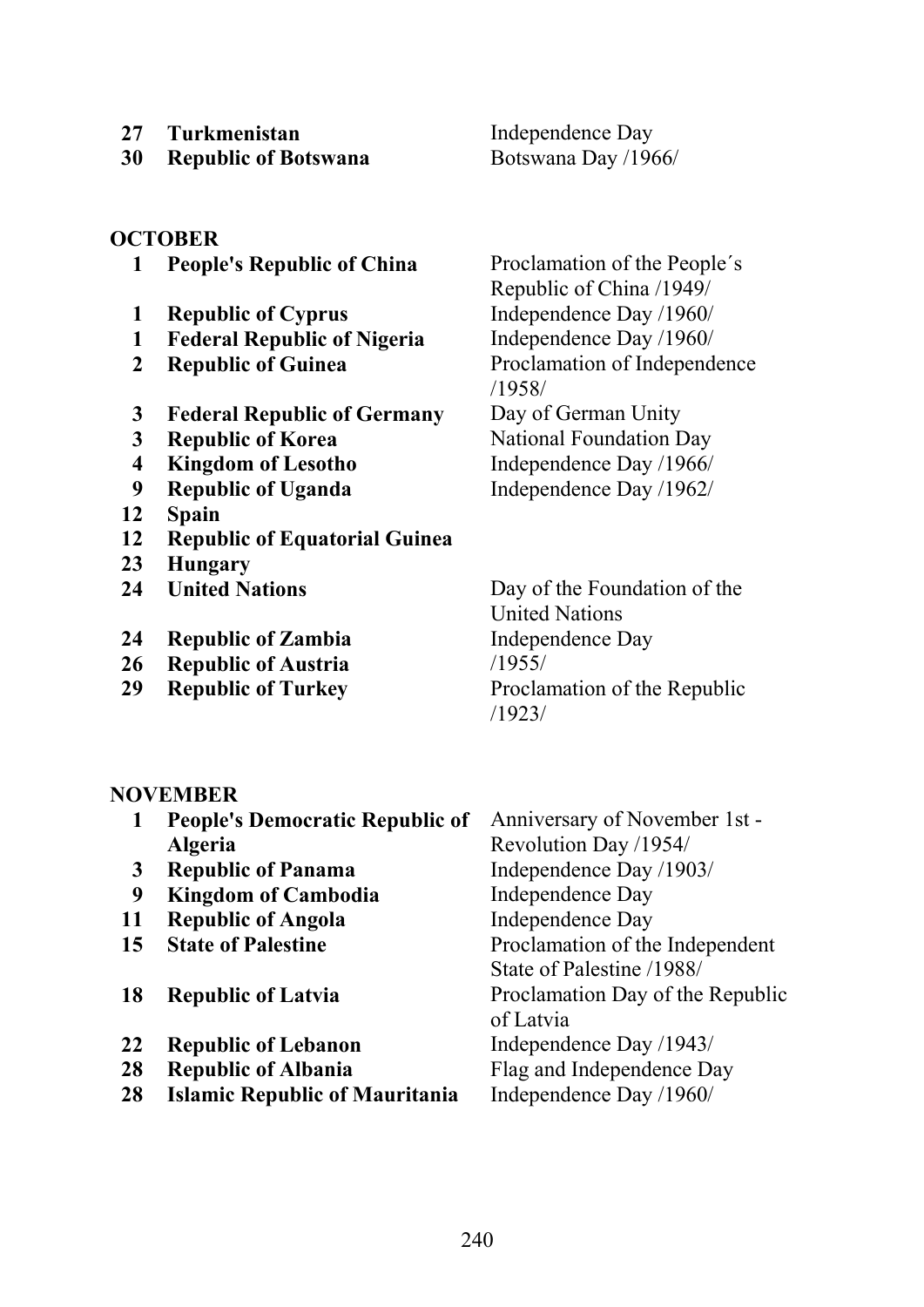### **DECEMBER**

- **Romania** /1918/
- **Lao People's Democratic Republic**
- **United Arab Emirates**
- **Kingdom of Thailand** National Day
- 
- 
- 
- **Kingdom of Bahrain**
- **Republic of Kazakhstan** Independence Day
- 
- **State of Qatar**

# Proclamation of the Lao People's Democratic Republic

 **Republic of Finland** Anniversary of Proclamation of Independence /1917/ **Burkina Faso** Proclamation of the Republic **Republic of Kenya** Jamhuri Day /Independence Day/ /1963/

 **Republic of the Niger** Proclamation of the Republic /1958/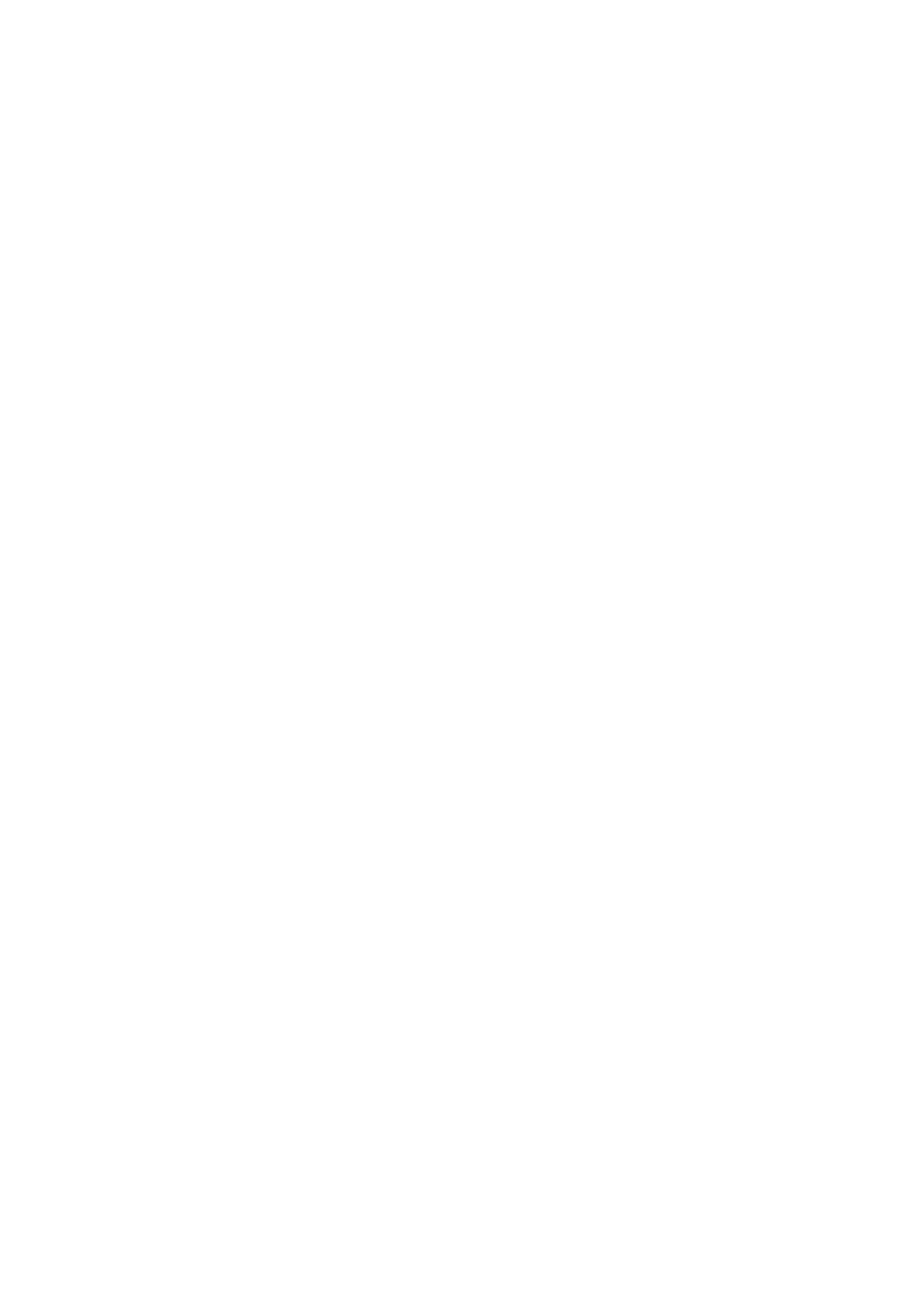# **CONTENTS**

| <b>Heads of Diplomatic Missions</b>             | 1  |
|-------------------------------------------------|----|
| AMBASSADORS - DATES OF PRESENTING CREDENTIALS   | 3  |
| <b>AGRÉMENT</b>                                 | 10 |
| <b>CHARGÉ D'AFFAIRES EN PIED</b>                | 11 |
| <b>CHARGÉ D'AFFAIRES AD INTERIM</b>             | 12 |
| <b>Diplomatic Missions And Consular Offices</b> | 13 |
| Islamic Republic of Afghanistan                 | 15 |
| Republic of Albania                             | 16 |
| People's Democratic Republic of Algeria         | 17 |
| Principality of Andorra                         | 18 |
| Republic of Angola                              | 19 |
| Antigua and Barbuda                             | 20 |
| Argentine Republic                              | 21 |
| Republic of Armenia                             | 22 |
| Commonwealth of Australia                       | 23 |
| Republic of Austria                             | 24 |
| Republic of Azerbaijan                          | 27 |
| The Commonwealth of the Bahamas                 | 29 |
| Kingdom of Bahrain                              | 30 |
| People's Republic of Bangladesh                 | 31 |
| Republic of Belarus                             | 32 |
| Kingdom of Belgium                              | 34 |
| Kingdom of Bhutan                               | 36 |
| Plurinational State of Bolivia                  | 37 |
| Bosnia and Herzegovina                          | 38 |
| Republic of Botswana                            | 39 |
| Federative Republic of Brazil                   | 40 |
| Republic of Bulgaria                            | 41 |
| Burkina Faso                                    | 43 |
| Republic of Burundi                             | 44 |
| Kingdom of Cambodia                             | 45 |
| Republic of Cameroon                            | 46 |
| Canada                                          | 47 |
| Republic of Cabo Verde                          | 49 |
| Republic of Chad                                | 50 |
| Republic of Chile                               | 51 |
| People's Republic of China                      | 52 |
| Republic of Colombia                            | 55 |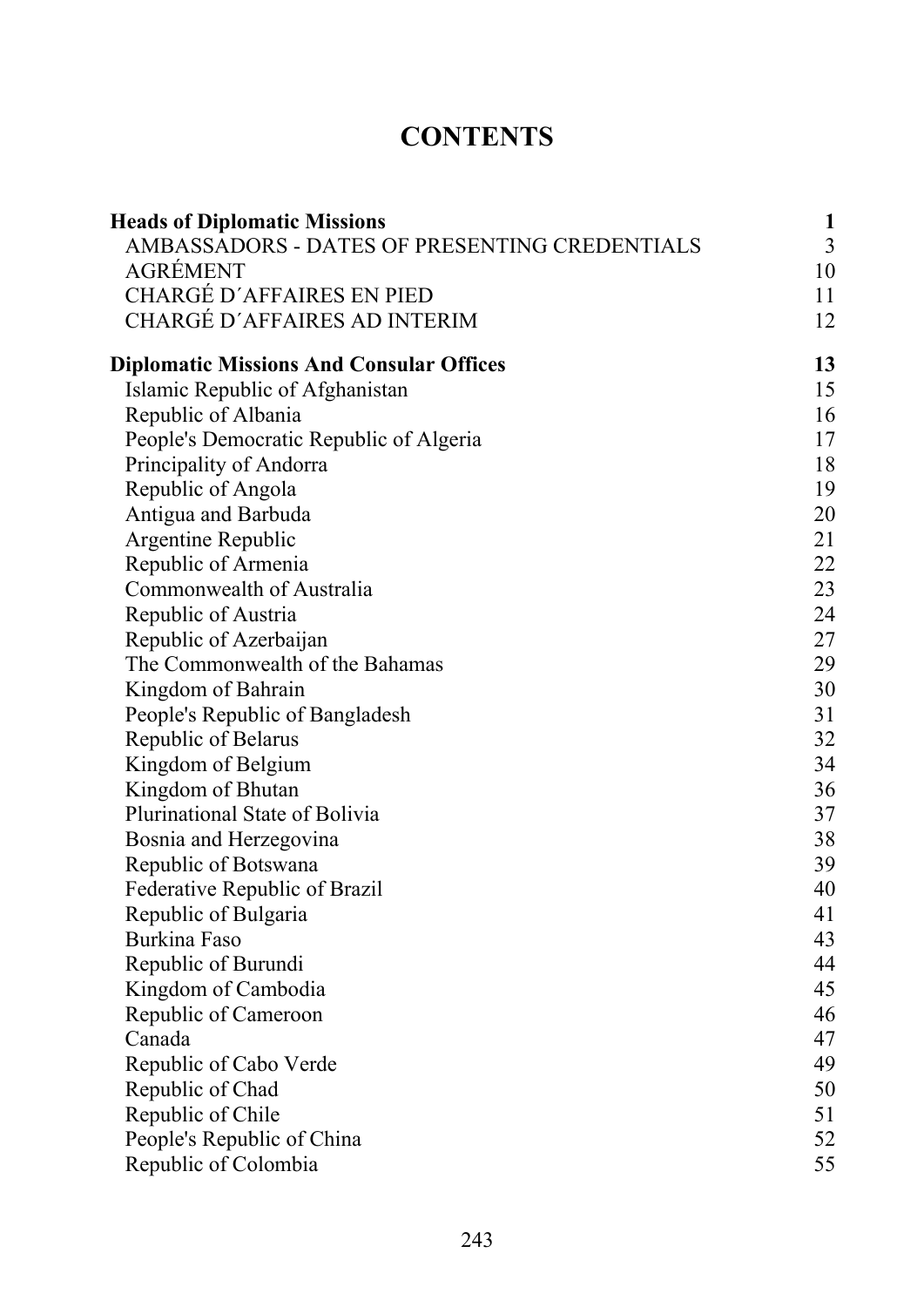| <b>Union of Comoros</b>                 | 56  |
|-----------------------------------------|-----|
| Democratic Republic of the Congo        | 57  |
| Republic of the Congo                   | 58  |
| Republic of Costa Rica                  | 59  |
| Republic of Côte d'Ivoire               | 60  |
| Republic of Croatia                     | 61  |
| Republic of Cuba                        | 62  |
| Republic of Cyprus                      | 63  |
| Kingdom of Denmark                      | 64  |
| Republic of Djibouti                    | 65  |
| Dominican Republic                      | 66  |
| Republic of Ecuador                     | 67  |
| Arab Republic of Egypt                  | 68  |
| Republic of El Salvador                 | 70  |
| Republic of Equatorial Guinea           | 71  |
| State of Eritrea                        | 72  |
| Republic of Estonia                     | 73  |
| Federal Democratic Republic of Ethiopia | 74  |
| Republic of Finland                     | 75  |
| French Republic                         | 77  |
| Gabonese Republic                       | 79  |
| Republic of The Gambia                  | 80  |
| Georgia                                 | 81  |
| <b>Federal Republic of Germany</b>      | 82  |
| Republic of Ghana                       | 84  |
| Hellenic Republic                       | 85  |
| Republic of Guatemala                   | 87  |
| Republic of Guinea                      | 88  |
| Republic of Guinea-Bissau               | 89  |
| Co-operative Republic of Guyana         | 90  |
| <b>Holy See</b>                         | 91  |
| Republic of Honduras                    | 92  |
| Hungary                                 | 93  |
| Republic of Iceland                     | 95  |
| Republic of India                       | 96  |
| Republic of Indonesia                   | 97  |
| Islamic Republic of Iran                | 98  |
| Republic of Iraq                        | 99  |
| Ireland                                 | 101 |
| State of Israel                         | 102 |
| Italian Republic                        | 103 |
| Jamaica                                 | 105 |
| Japan                                   | 106 |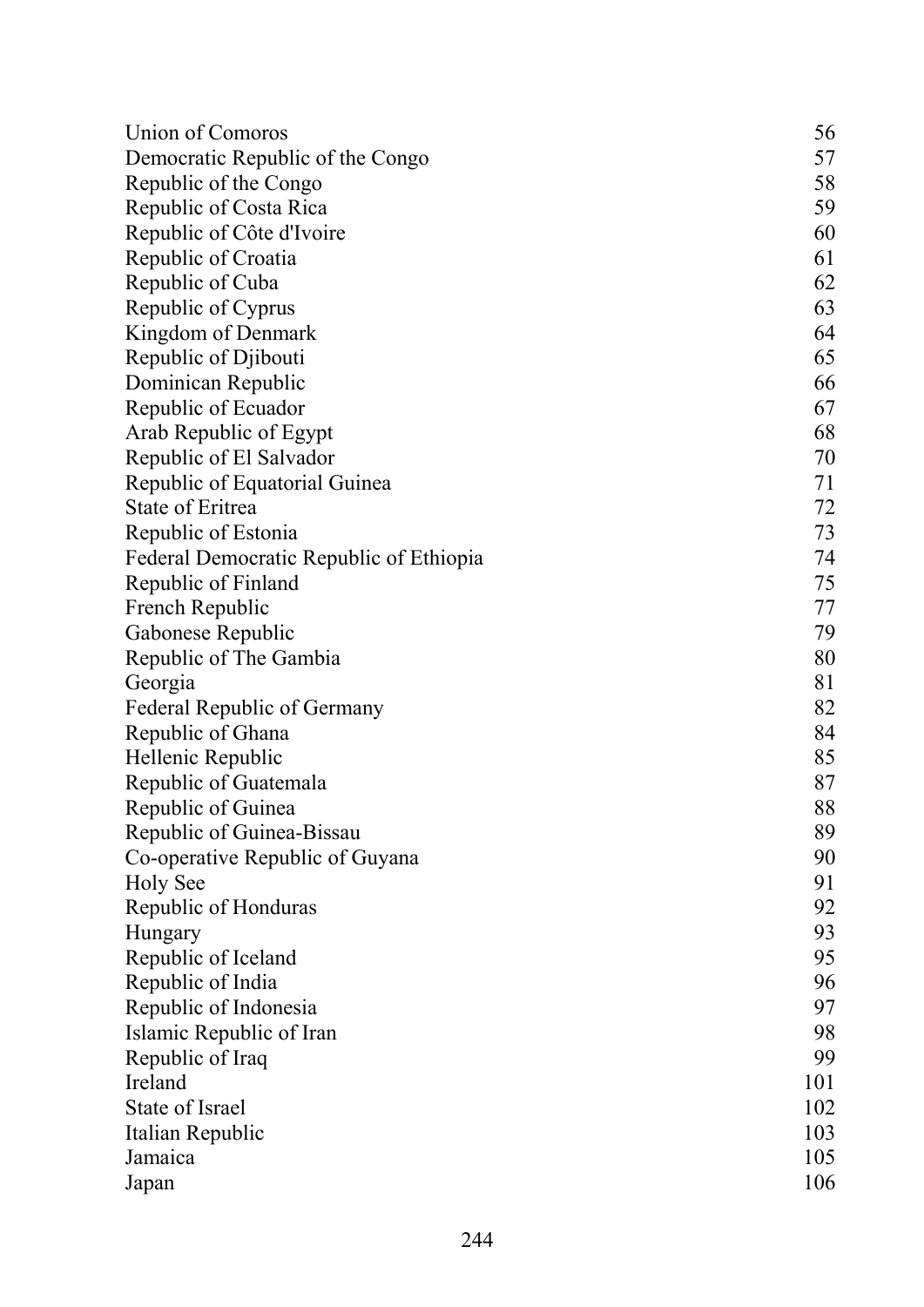| Hashemite Kingdom of Jordan           | 108 |
|---------------------------------------|-----|
| Republic of Kazakhstan                | 109 |
| Republic of Kenya                     | 111 |
| Democratic People's Republic of Korea | 112 |
| Republic of Korea                     | 113 |
| Republic of Kosovo                    | 114 |
| <b>State of Kuwait</b>                | 115 |
| Kyrgyz Republic                       | 116 |
| Lao People's Democratic Republic      | 117 |
| Republic of Latvia                    | 118 |
| Republic of Lebanon                   | 119 |
| Kingdom of Lesotho                    | 120 |
| State of Libya                        | 121 |
| Principality of Liechtenstein         | 122 |
| Republic of Lithuania                 | 123 |
| <b>Grand Duchy of Luxembourg</b>      | 125 |
| Republic of Madagascar                | 126 |
| Republic of Malawi                    | 127 |
| Malaysia                              | 128 |
| Republic of Maldives                  | 129 |
| Republic of Mali                      | 130 |
| Republic of Malta                     | 131 |
| Islamic Republic of Mauritania        | 132 |
| Republic of Mauritius                 | 133 |
| <b>United Mexican States</b>          | 134 |
| Republic of Moldova                   | 135 |
| Principality of Monaco                | 136 |
| Mongolia                              | 137 |
| Montenegro                            | 138 |
| Kingdom of Morocco                    | 139 |
| Republic of Mozambique                | 141 |
| Republic of the Union of Myanmar      | 142 |
| Republic of Namibia                   | 143 |
| Federal Democratic Republic of Nepal  | 144 |
| Kingdom of the Netherlands            | 145 |
| New Zealand                           | 146 |
| Republic of Nicaragua                 | 147 |
| Republic of the Niger                 | 148 |
| Federal Republic of Nigeria           | 149 |
| Republic of North Macedonia           | 150 |
| Kingdom of Norway                     | 151 |
| Sultanate of Oman                     | 152 |
| Islamic Republic of Pakistan          | 153 |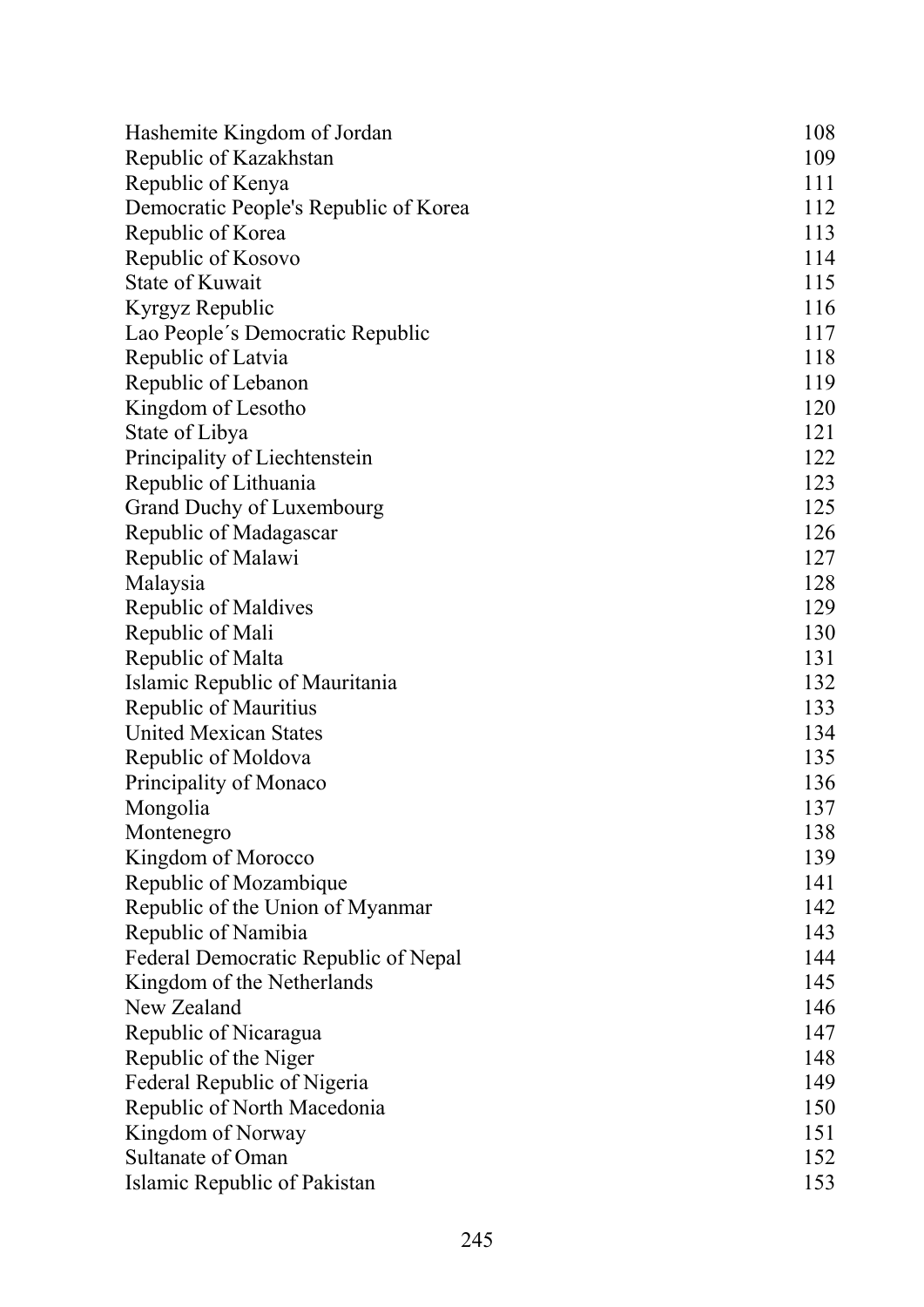| <b>State of Palestine</b>                                        | 154 |
|------------------------------------------------------------------|-----|
| Republic of Panama                                               | 155 |
| Republic of Paraguay                                             | 156 |
| Republic of Peru                                                 | 157 |
| Republic of the Philippines                                      | 158 |
| Republic of Poland                                               | 159 |
| Portuguese Republic                                              | 162 |
| State of Qatar                                                   | 163 |
| Romania                                                          | 164 |
| <b>Russian Federation</b>                                        | 166 |
| Republic of Rwanda                                               | 168 |
| Independent State of Samoa                                       | 169 |
| Republic of San Marino                                           | 170 |
| Kingdom of Saudi Arabia                                          | 171 |
| Republic of Senegal                                              | 173 |
| Republic of Serbia                                               | 174 |
| Republic of Seychelles                                           | 175 |
| Republic of Sierra Leone                                         | 176 |
| Republic of Singapore                                            | 177 |
| Slovak Republic                                                  | 178 |
| Republic of Slovenia                                             | 180 |
| Solomon Islands                                                  | 181 |
| Somali Republic                                                  | 182 |
| Republic of South Africa                                         | 183 |
| Republic of South Sudan                                          | 184 |
| Sovereign Military Hospitaller Order of St. John of Jerusalem of |     |
| Rhodes and of Malta                                              | 185 |
| Spain                                                            | 186 |
| Democratic Socialist Republic of Sri Lanka                       | 188 |
| Kingdom of Swaziland                                             | 189 |
| Sweden                                                           | 190 |
| <b>Swiss Confederation</b>                                       | 191 |
| Syrian Arab Republic                                             | 193 |
| Republic of Tajikistan                                           | 194 |
| United Republic of Tanzania                                      | 195 |
| Kingdom of Thailand                                              | 196 |
| Togolese Republic                                                | 197 |
| Republic of Tunisia                                              | 198 |
| Republic of Turkey                                               | 199 |
| Turkmenistan                                                     | 201 |
| Republic of Uganda                                               | 202 |
| Ukraine                                                          | 203 |
| United Kingdom of Great Britain and Northern Ireland             | 206 |